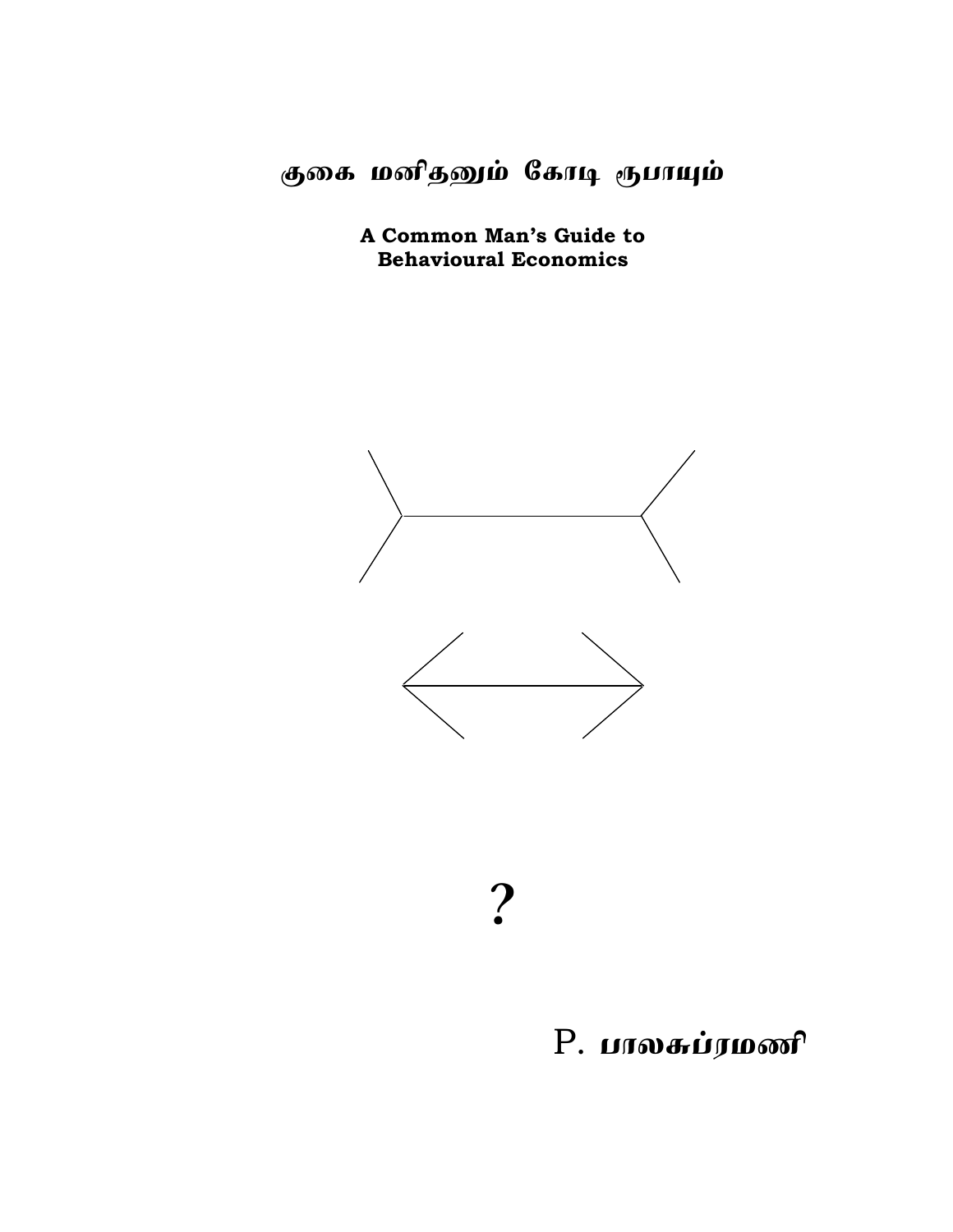# சமர்ப்பணம்

மகாகவி பாரதியார் J. கிருஷ்ணமூர்த்தி பெரியார் ஈ.வே.ரா Nassim Nicholas Taleb, Rakesh JhunJhunwala

# நன்றிக்குரியவர்கள்

- திரு. S. ராஜா (பட்டிமன்றப் பேச்சாளர்)
- திரு. சோம. வள்ளியப்பன் (எழுத்தாளர்)
- திரு. R. சீனிவாசன்
- திரு. M.S. நாகராஜன்
- திரு. G. துர்கா பிரசாத்
- திரு. S. சிவகுருநாதன்
- திரு. G. மணிகண்டன்
- திரு. R. பாண்டியன்
- திருமதி. B. வான்மதி
- திருமதி. K. தயாள் ப்ரீத்தி
- திரு. B. செண்பகபெருமாள்

மற்றும்

இன்றைய வானம் வலைப்பூ சக்தி வாடகை நூல் நிலையம், நெல்லை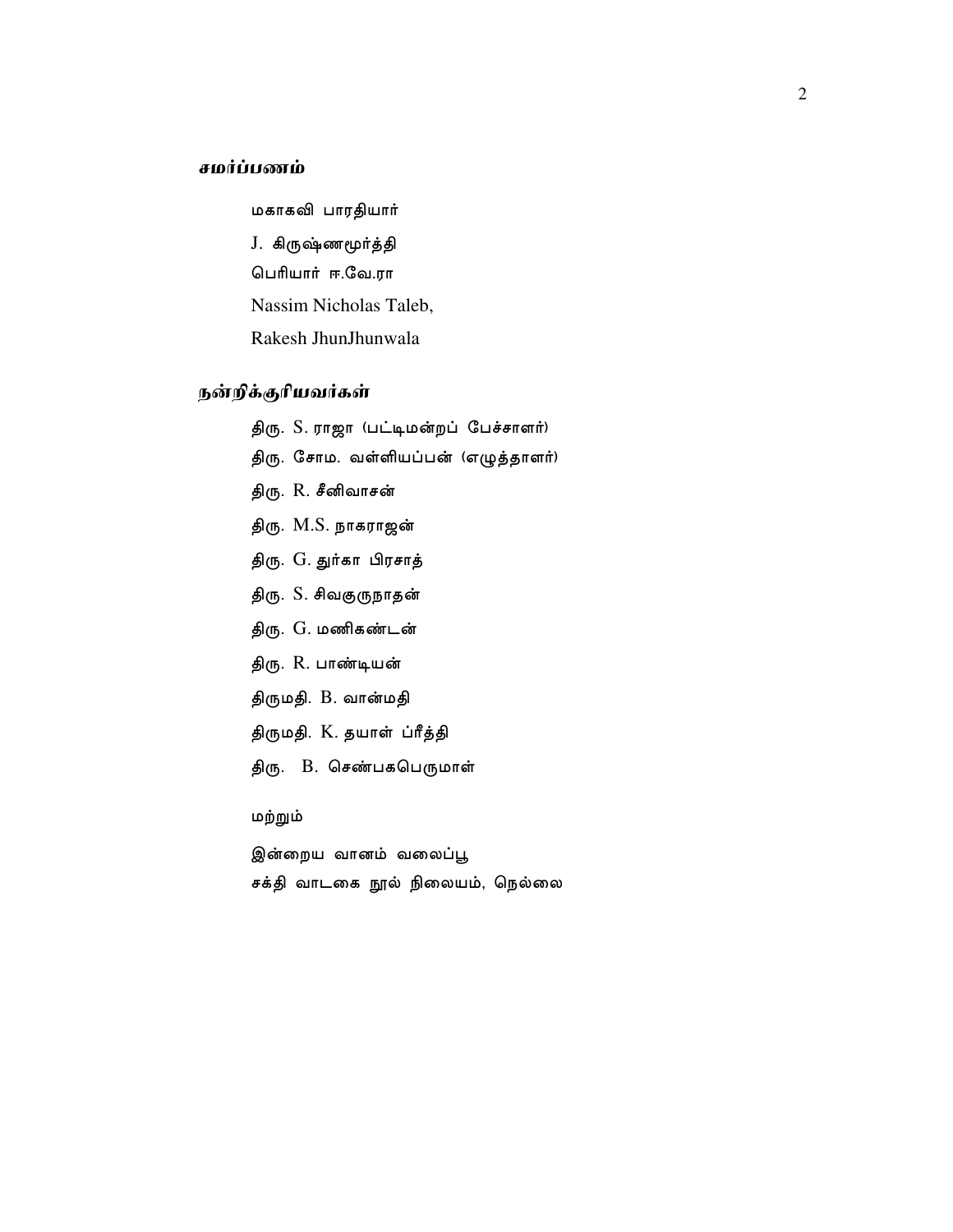The word *experience* in English means ' to go through' - to go through a thing. And when you 'go through', there must be no memory of what you have been through; otherwise you are not through the experience. We do not go through any form of thought or feeling. If we don't go right through it, it must leave no mark, no imprint. That imprint, that mark, that memory directs the next experience, shapes the next experience. We have a thousand experiences, and each experience leaves a mark, and that mark leaves the memory which recognizes the next experience, and so shapes that experience, conditions it so that the mind becomes more and more conditioned by the past. So one discovers as one takes this journey for one self that every form of experience has its own limitation. We have had thousands and thousands of wars; we have had millions of years of sorrow, and we are not free from it. So one wonders if experience teaches anything at all psychologically, or it only toughens the mind, makes the mind more dull.

# **- J. Krishnamurti**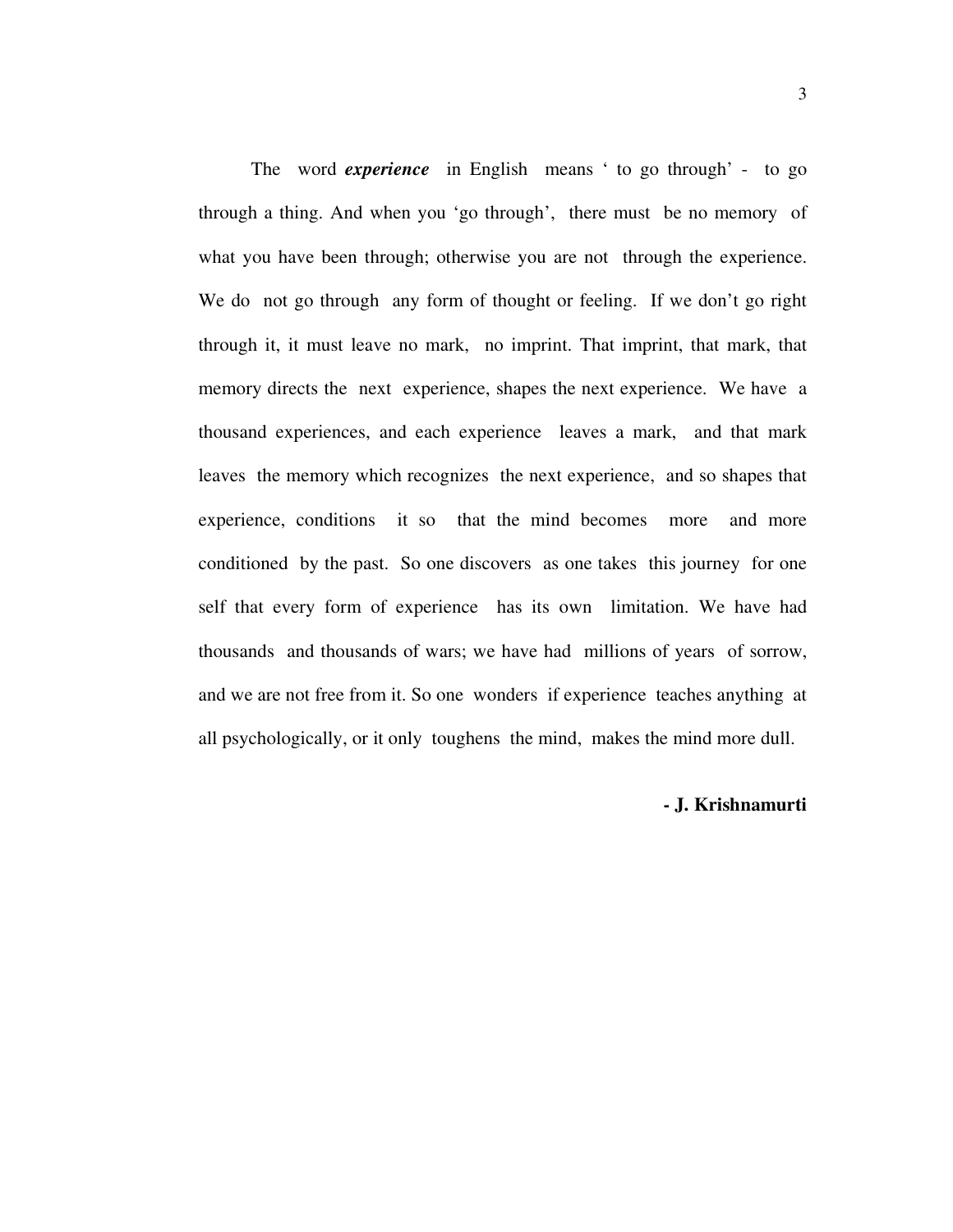- 1. இந்தப் புத்தகத்தை வாசிப்பவர்கள் முதல் நான்கு தலைப்புகளை முதலிலும் கடைசி மூன்று தலைப்புகளை இறுதியிலும் வாசிக்க வேண்டும். மற்றபடி இடையில் உள்ளவற்றினை எந்த வரிசையிலும் படித்துக் கொள்ளலாம்.
- 2. பெரும்பாலான முக்கியக் கருத்துகள் எல்லாம் வெளிநாட்டு அறிஞர்களையும் அவர்களுடைய ஆராய்ச்சி முடிவுகளையும் சார்ந்து இருப்பதால் நமது நாட்டு அறிஞர்களின் கருத்துக்களையும் கவனத்தில் கொள்ளும் பொருட்டு ஆங்காங்கே பொருந்தி வரும் சில குறள்கள் மட்டும் கட்டம் கட்டிக் காட்டப்பட்டுள்ளன. வழக்கமாக உரையாசிரியர்கள் கையாண்டுள்ள பொருளிலோ, சூழலிலோ இல்லாமல் வேறுசில விலகிய கோணங்களில் இடங்களில் சற்று குறள்கள் கையாளப்பட்டுள்ளதை ஒத்துக் கொள்ள மனம் இல்லாதவர்கள், அவற்றை விட்டுவிட்டுத் தொடர்ந்து படிக்கலாம்.
- 3. மற்றபடி வெளிப்படையான விமர்சனங்கள் அன்புடன் வரவேற்கப்படுகின்றன.

ஆசிரியர்

P. பாலசுப்ரமணி blsubramani $25@$ gmail.com

**Price:** Forward to 101 Friends

# Copy writes to

P. Balasubramani, M.E. MBA, Ph.D., 147 A10, Sathya Nagar  $7<sup>th</sup>$  Street, Usilampatti  $-625532$ Madurai District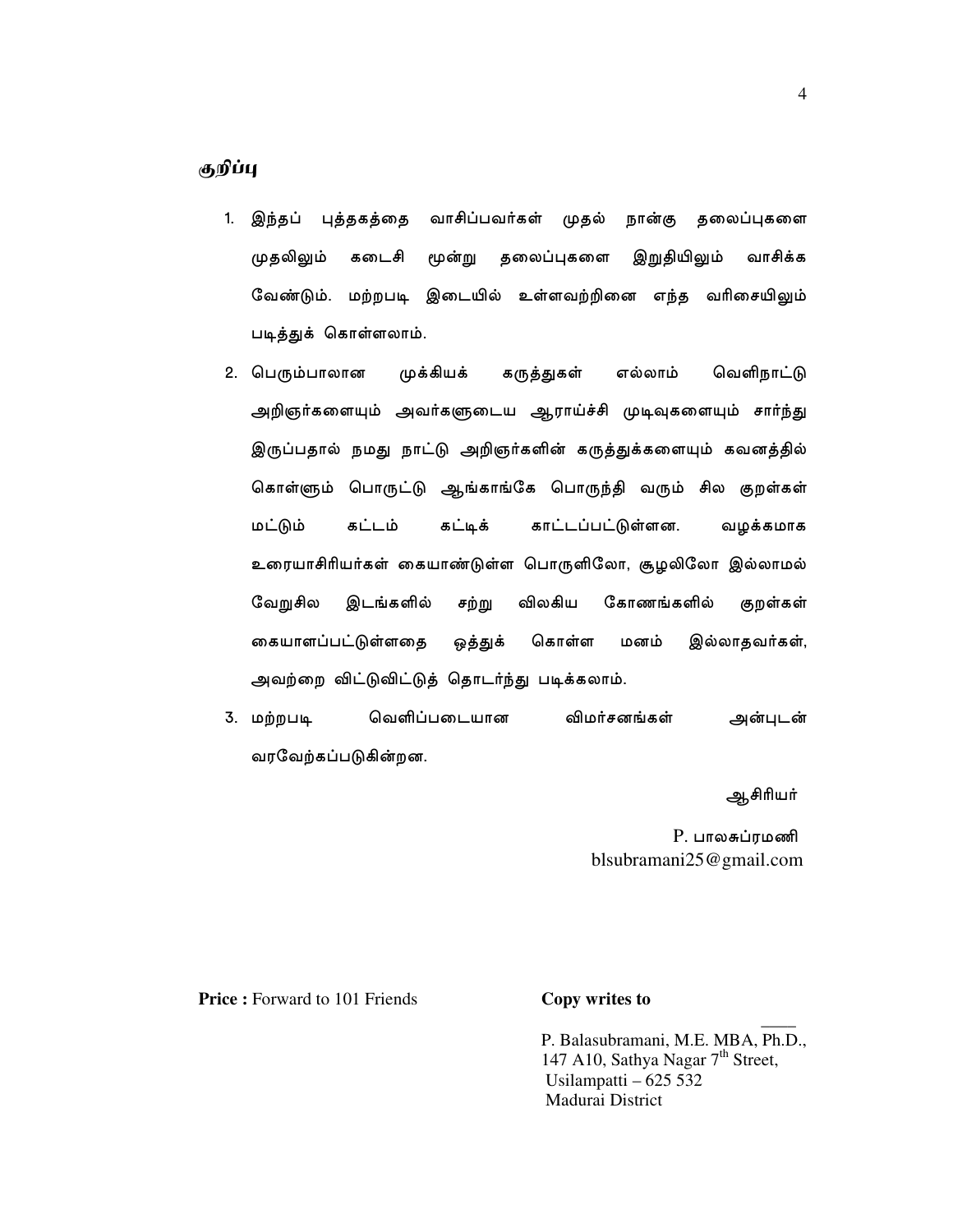#### அணிந்துரை

# (தீரு. S. ராஜா, பட்டிமன்றப் பேச்சாளர்)

கல்லாரியில் வணிகவியல் மாணவனாய் நான் படித்த காலத்தில் எங்களது பொருளாதார பேராசிரியர் முழுக்க முழுக்க ஆங்கிலத்திலேயே வகுப்பெடுப்பார். அவரது நுனிநாக்கு ஆங்கில உச்சரிப்பால், 'மால்த்தூஸியன் தியரியும்', 'கீனீஷியன் தியரியும்', என் அறிவுக்கு எட்டாமல் அப்பாலே நின்று போயின.

வணிகவியல், 'வறண்ட' பொருளாதாரம் போன்ற பாடங்களைக் கொஞ்சம் கற்பனை கலந்து, சுவை கூட்டி, அன்றாட வாழ்க்கையோடு தொடர்புபடுத்தி யாராவது சொல்லித்தர மாட்டார்களா? என அப்போதெல்லாம் நான் ஏங்கியிருக்கிறேன்.

காலங்கழித்து பார்வையில்பட்ட பேராசிரியர் இத்தனை என் P. பாலசுப்பிரமணி அவர்கள் எழுதியுள்ள 'குகை மனிதனும் கோடி ரூபாயும்', எனும் இந்தப்புத்தகம் என் ஏக்கந் தீர்த்து இதயங் கவர்கிறது.

'நிதிச் செயலியல்' (Behavioural Economics) எனும் உளவியல் சார்ந்த பொருளாதாரச் சிந்தனைகள் பற்றி செறிவான தமிழில் மிக விரிவாக, வெகு எளிமையாக இந்நூலாசிரியர் பேசுகிறார்.

'பணம் பத்து செய்யும்', என்பர். இவரோ பணத்தை பாதுகாக்கச் செய்யும் 'பத்துக் கட்டளை'களை இதில் தந்திருக்கிறார்.

மனிதன் என்னதான் அதிநவீன நாகரிகங்களை இன்றைய அடைந்திருந்தாலும், பணத்தைக் கையாளுவதில் அவனுக்குள்ளே ஆதிவாசியான குகைமனிதனின் குணங்களே மேலோங்கி நிற்கின்றன பேராசிரியர் என்பதை இந்நூலில் ஆதாரங்களோடு விளக்குகிறார் பாலசுப்ரமணி அவர்கள்.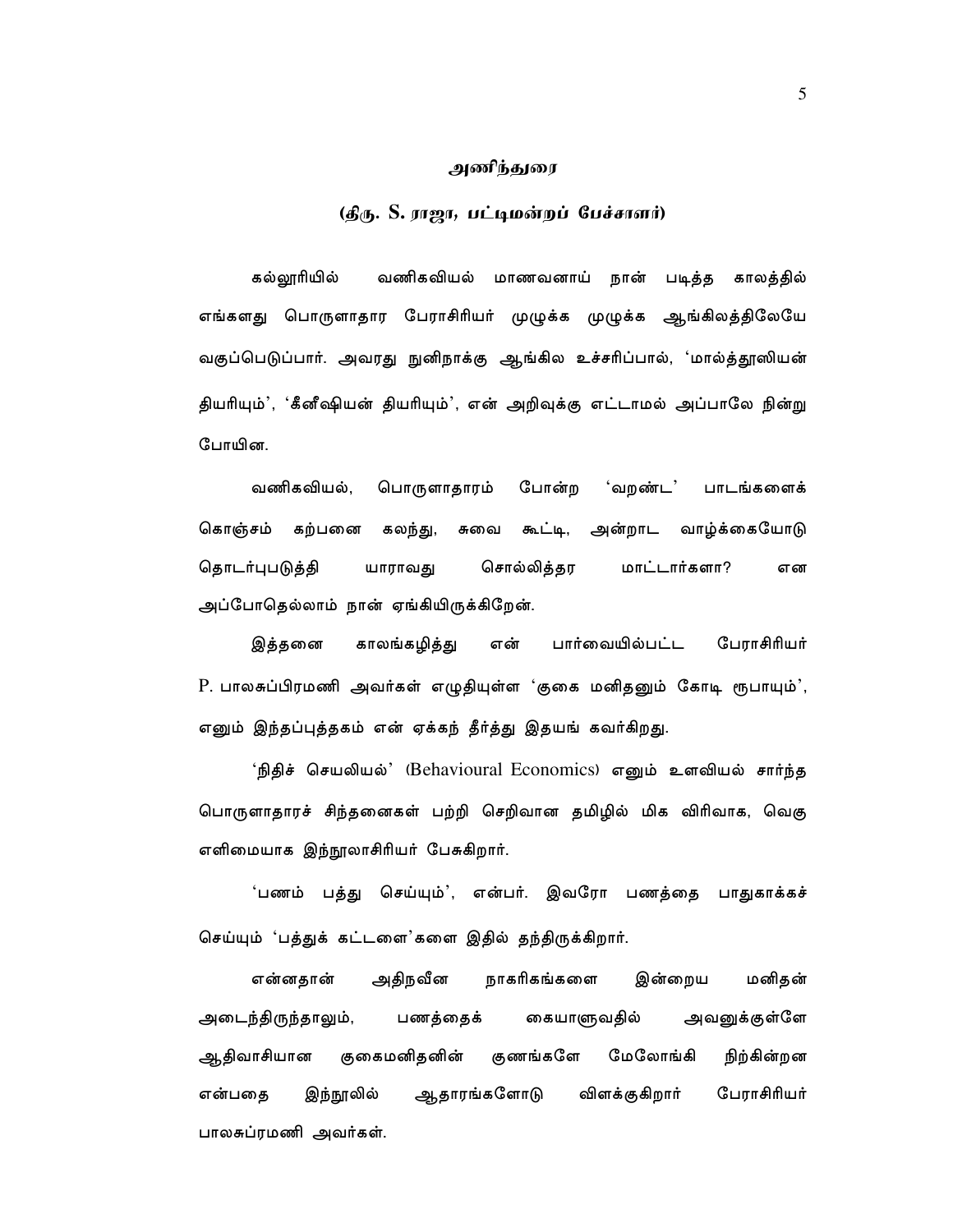எடுத்துக்காட்டுகள் இடையியே மிளிர, இருபது அத்தியாயங்களில் சிறு சிறு கட்டுரைகள், கொஞ்சம் வேடிக்கையான தலைப்புகளின் கீழ் அமைந்து வாசிப்பதற்கு விறுவிறுப்பாய் உள்ளன.

'சிறியார் இட்ட வெள்ளாமை வெளைஞ்சாலும் கை கூடாமற் போவது' போல, 'சிந்திக்காமல் செய்யும் முதலீடுகளும் அசலுக்கே ஆபத்தாய் முடியலாம்', என நகைச்சுவை இழையோட எச்சரிக்கிறார் இந்நூலாசிரியர்.

- ❖ தங்கத்தை கிலோ கணக்கில் கழுத்தில் மாட்டிக் கொண்டு திரிவது, திருடனை வீட்டுக்குள் அழைத்து விருந்து வைக்கும் செயல்…
- ❖ பங்குச் சந்தையோ ரோடேயில்லா ஊருக்கு காற்றேயில்லாத டயர் மாட்டிய வண்டியில் மிக வேகமாகச் செல்வது போல் தூக்கித் தூக்கிப் போடக் கூடியது.

மகாபாரதக் காப்பியம் முதல் மகாகவி பாரதி வரை எத்தனையோ இலக்கியங்களை மேற்கோள் காட்டும் இந்நூல் உளவியல் தத்துவங்களையும் அலசி ஆராய்கிறது.

புத்தகத்தின் போக்கில் தென்படும் பொருத்தமான திருக்குறளும் அதன் விளக்கமும் வாசிப்பவர்க்குக் கூடுதல் போனஸ்.

அரிய முயற்சி. இதன் ஆக்கத்திற்காக திரு. P. இந்நூல் ஒரு பாலசுப்ரமணி அவர்கள் ஆராய்ந்திருக்கும் உலகின் முன்னணி பொருளாதார இயல் புத்தகங்களின் பட்டியல் வியக்க வைக்கிறது.

பங்குச் சந்தை முதலீடுகள் தொடங்கி, பணத்தினைப் பாதுகாத்தல் வரை, படித்தவர்க்கும் பாமரர்க்கும் விளங்கும் வண்ணம் பேசிடும் இந்த நூல் புத்தகச் சந்தையில் விற்பனையில் வென்று முதலிடம் பிடிக்க வாழ்த்துகிறேன்.

6

அன்புடன்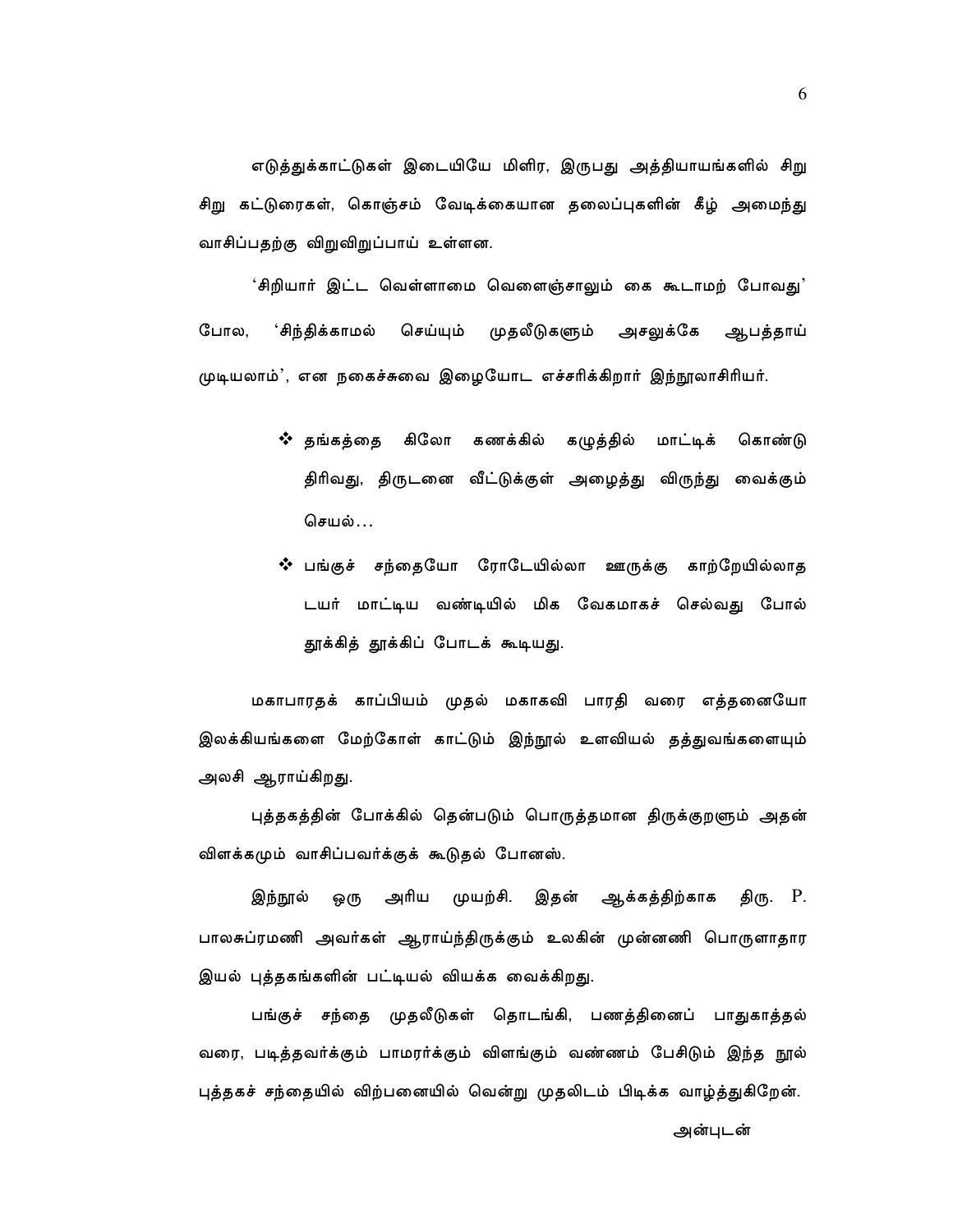$S.$  ராஜா

#### நட்புரைகள்

# தீரு. சோம. வள்ளியப்பன், எழுத்தாளர் (அள்ள அள்ளப் பணம்)

Your book 'Kulkai Mainthanum...' is good. It is simple and easy to read. It is explaining very important aspects of investing in stock market in a very lucid way. A new addition to the Tamil world. Congrats. My best wishes. Regards

Dr. G. Manikandan, H.O.D. of Mech. Dept. Vellammal College of Engg., Madurai.

பணம் பற்றிய பல மரபான மதிப்பீடுகளை உடைக்க எடுத்த முயற்சிகள் நன்றாகவும், வெற்றி அடைவனவாகவும் அமைந்துள்ளன. நிறைய நூற்-குறிப்புகள் இருந்த போதிலும் புத்தக வாசிப்பிற்கு இடையூறு ஏற்படாவண்ணம், மிக இயல்பாக வந்துள்ளன.

Prof. R. Srinivasan, M.E., Ph.D., Mechanical Engg., Dept. RVS College of Engg., Dindigul

எளிய எழுத்து நடையும், சுவராஸ்யமும் இருக்கின்றது. Behavior ஐப் விஷயங்கள் பற்றிய நன்றாகவே புரிகின்றது. அதற்கு எடுத்திருக்கின்ற உதாரணங்களும் எளிமையாகவே விளங்குகின்றது. புதிய முயற்சியில் இந்த அளவிற்கு வந்திருப்பதே வெற்றிதான். பாராட்டுக்கள்.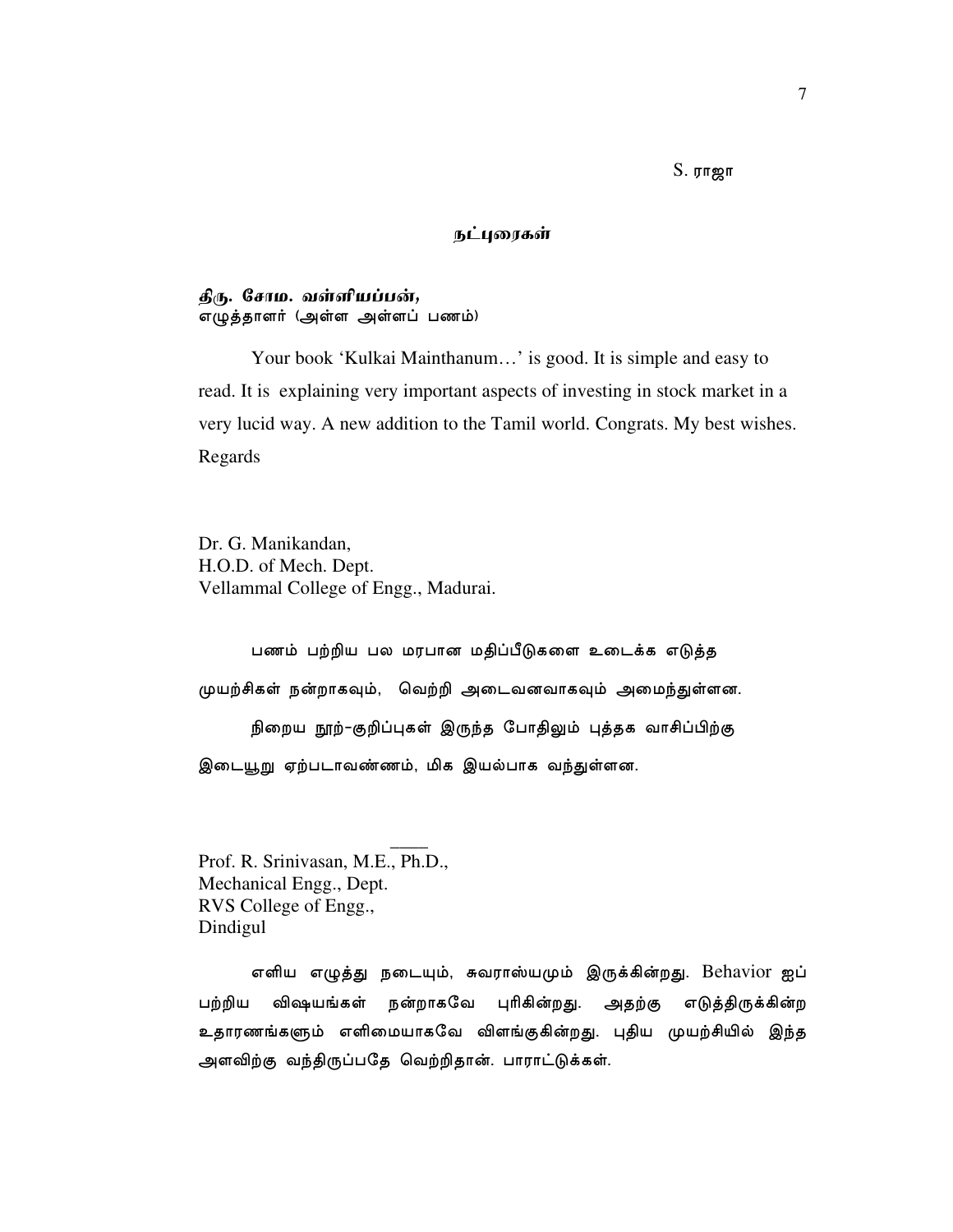M. Natarajan, Branch Manager, State Bank of India, Mahendragiri.

பொருளாதாரத்தின் வழியாக வாழ்வின் நித்திய நிதர்சனங்களை எடுத்து வைக்கும் பாலாவின் பாங்கு தமிழ் எழுத்துலகில் ஒரு புதிய முயற்சி.

K.M. Balaji, M.E., Junior Telecom Officer, BSNL, Chennai.

 Definitely this book is a must read for all who want to become financially intelligent. It outlines the general view of a common man about money and explains why it is so. It gives an awareness of our discrepancies within our behaviour when handling money and the emotions behind them. Realising the emotions itself seems to be the remedy for the discrepancies. Good work indeed.

Mr. M. Rajesh Murugan Business Manager, Force Motors Ltd., Chennai.

 Book is really excellent. I strongly feel 3 to 4 books were made as one. It's fully loaded. Best of Luck for its commercial hit.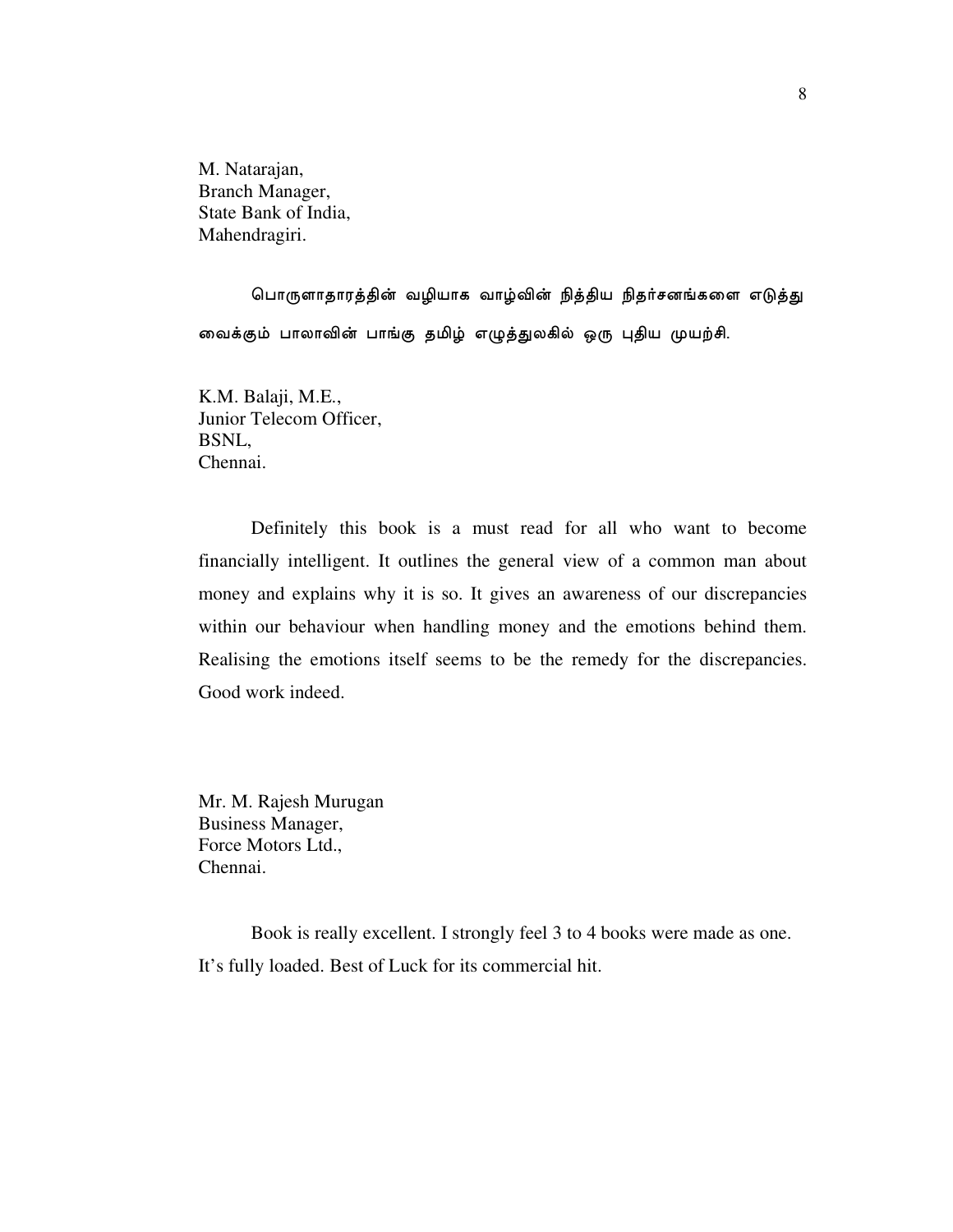# பொருளடக்கம்

| வ.எண்          | தலைப்பு                                       | பக்க எண் |
|----------------|-----------------------------------------------|----------|
| $\mathbf{1}$   | நிதிச்செயலியல் — ஒரு அறிமுகம்                 | 10       |
| $\mathbf 2$    | ஆறாவது அறிவு                                  | 20       |
| 3              | ஜெருசலத்தில் தோன்றிய புயல்                    | 29       |
| 4              | கதிரைப் பிடுங்கிவிட்டுக் களைக்கு நீர்பாய்ச்சு | 33       |
| 5              | ஒரு பானை சோற்றுக்கு                           | 38       |
| 6              | கிணற்றுத்தவளை                                 | 44       |
| $\overline{7}$ | மனதில் விழுந்த விதை                           | 50       |
| 8              | நாய்விற்ற காசு குரைக்கும்                     | 57       |
| 9              | குட்டையைக் குழப்பாதே                          | 61       |
| 10             | நான் எழுதிய பாட்டில் குற்றமா?                 | 72       |
| 11             | செக்கு மாடுகள்                                | 78       |
| 12             | காக்கைக் குஞ்சு                               | 82       |
| 13             | அவன் அப்படித்தான்                             | 88       |
| 14             | உலகே மாயம்                                    | 94       |
| 15             | நேற்று இன்று நேற்று                           | 105      |
| 16             | என் மீது குற்றமில்லை                          | 112      |
| 17             | வெற்றியாளர்கள் கதை                            | 117      |
| 18             | மூளைக்குள் வேலை                               | 125      |
| 19             | யானைச்சங்கிலி                                 | 135      |
| 20             | பத்துக் கட்டளைகள்                             | 141      |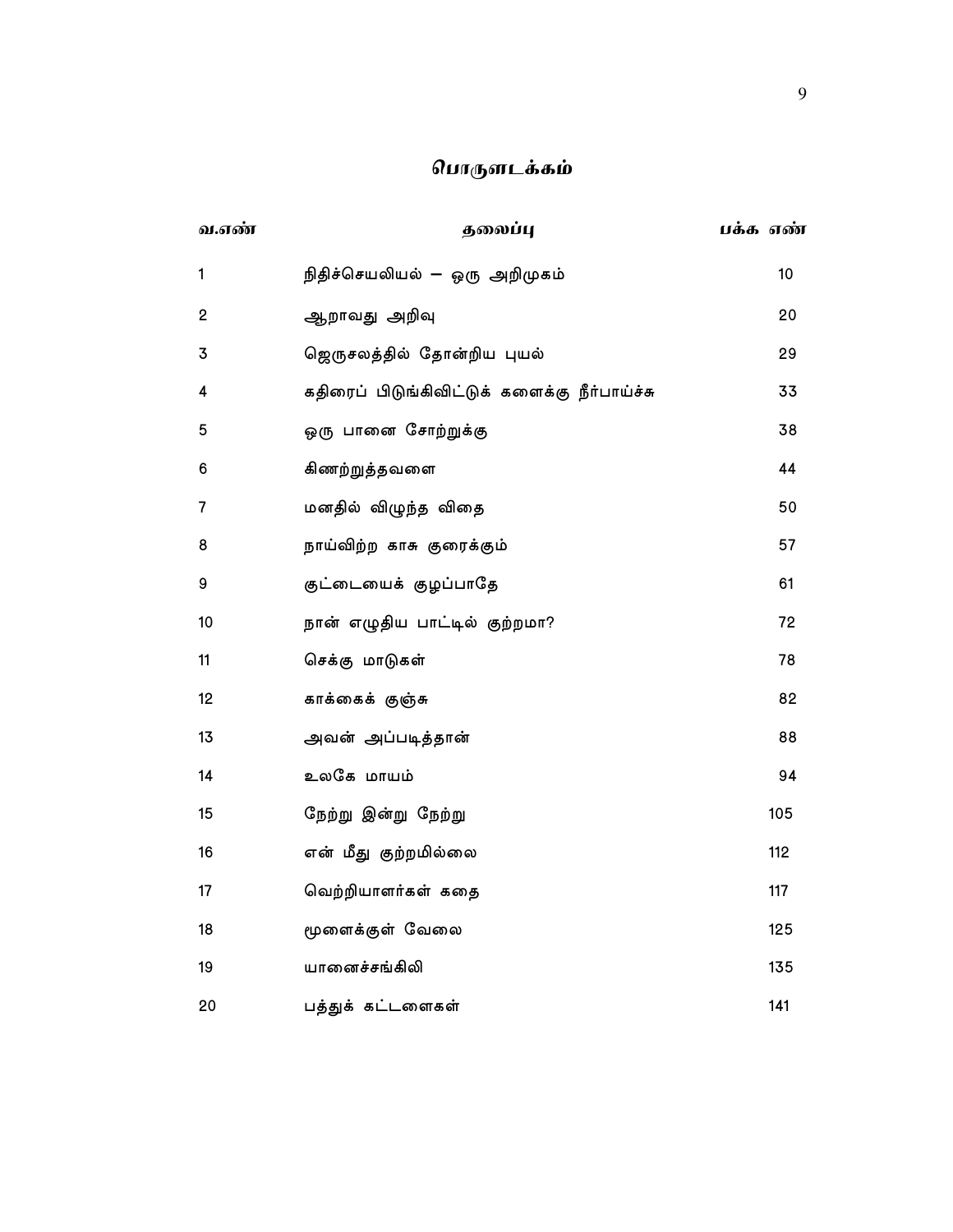#### நிதீச்செயலியல் – ஒரு அறிமுகம்

பாரதி ஒருவேளை கொஞ்சம் பணக்காரராக இருந்திருந்தால்? இன்னும் நிறைய எழுதியிருப்பாரா? ஒருவேளை எல்லாவற்றையும் தானம் செய்துவிடடு ஏழையாகவே வாழ்ந்திருப்பாரா? அல்லது வறுமையும் வலிகளும் நிறைந்த வாழ்க்கையை வாழாமல் வசதியாக வாழ்ந்திருந்தால் ஒரு நல்ல கவிஞராக இல்லாமல் போயிருக்கக் கூடுமா? படைப்பாளிகளின் வெற்றியைக் காலம் தீர்மானிக்கிறதா? அல்லது படைப்பாளிகள் காலம் தாண்டி நிற்கும் தங்கள் படைப்புகளால் சமூகத்தின் போக்கினையும், வளர்ச்சியையும் தீர்மானிக்கின்றனரா?

கேள்விகள்! நிறையக் கேள்விகள்! விடை தெரியாத ஏராளமான கேள்விகள் அன்றாடம் புதிது புதிதாக எழும்பிக் கொண்டே இருக்கின்றன. ஒவ்வொருவரும் வேறு வேறு வழிகளில் விடைதேட, இந்தப் படைப்பு பிகேவியரல் எகனாமிக்ஸ் (Behavioral Economics) என்ற ஒரு உளவியல் சார்ந்த பொருளாதாரச் சிந்தனைமுறை மூலம் நம் அன்றாட வாழ்வில் பணம் ஏற்படுத்தும் தாக்கங்களையும, நம் மனம் அதனால் அடையும் மாற்றங்களையும் ஆராய்ந்து விடை காண முயற்சிக்கின்றது. Behavioral Economics என்ற துறை Behavioral Finance என்றும் Caveman Economics என்றும் கூட அழைக்கப்படுகின்றது.

Behavioral Economics என்பதைத் தமிழில் நிதிச் செயலியல் என்று கூறலாம். இது உளவியலும் பொருளாதாரமும் இணைந்த ஒரு துறை. இந்தப் படைப்பின் நோக்கமே ஒரு புதியதுறையை, மக்களுக்குத் தேவையான கருத்துக்களை உள்ளடக்கிய ஒரு விசயத்தைத் தமிழில் தர வேண்டும் என்ற ஆவல்தான். இந்தத் துறையினைப் பற்றிய ஒரு அறிமுகம் மட்டுமே இந்த நூல். விமர்சனம் என்று கூடச் சொல்லலாம். சரியான படிப்பும் ஒரு அனுபவமும் உடைய பொருளாதார வல்லுனர்கள் மேலும் விளக்கமாக இதில் ஆராய்ச்சிகள் செய்ய வேண்டும், மக்களுக்கு அவற்றைக் கொண்டு வர வேண்டும் என்ற ஆவலைத் தூண்ட எடுத்த ஒரு முயற்சியும் கூட.

Behavioral Economics சம்பந்தமான நூல்கள் தமிழில் எதுவும் இருப்பதாகப் புலப்படவில்லை. நமது ஊர்க்கடைகளில் இது சம்பந்தமான ஆங்கிலப் புத்தகங்கள் கூட இல்லை. ''பிறநாட்டு நல்லறிஞர் சாத்திரங்கள்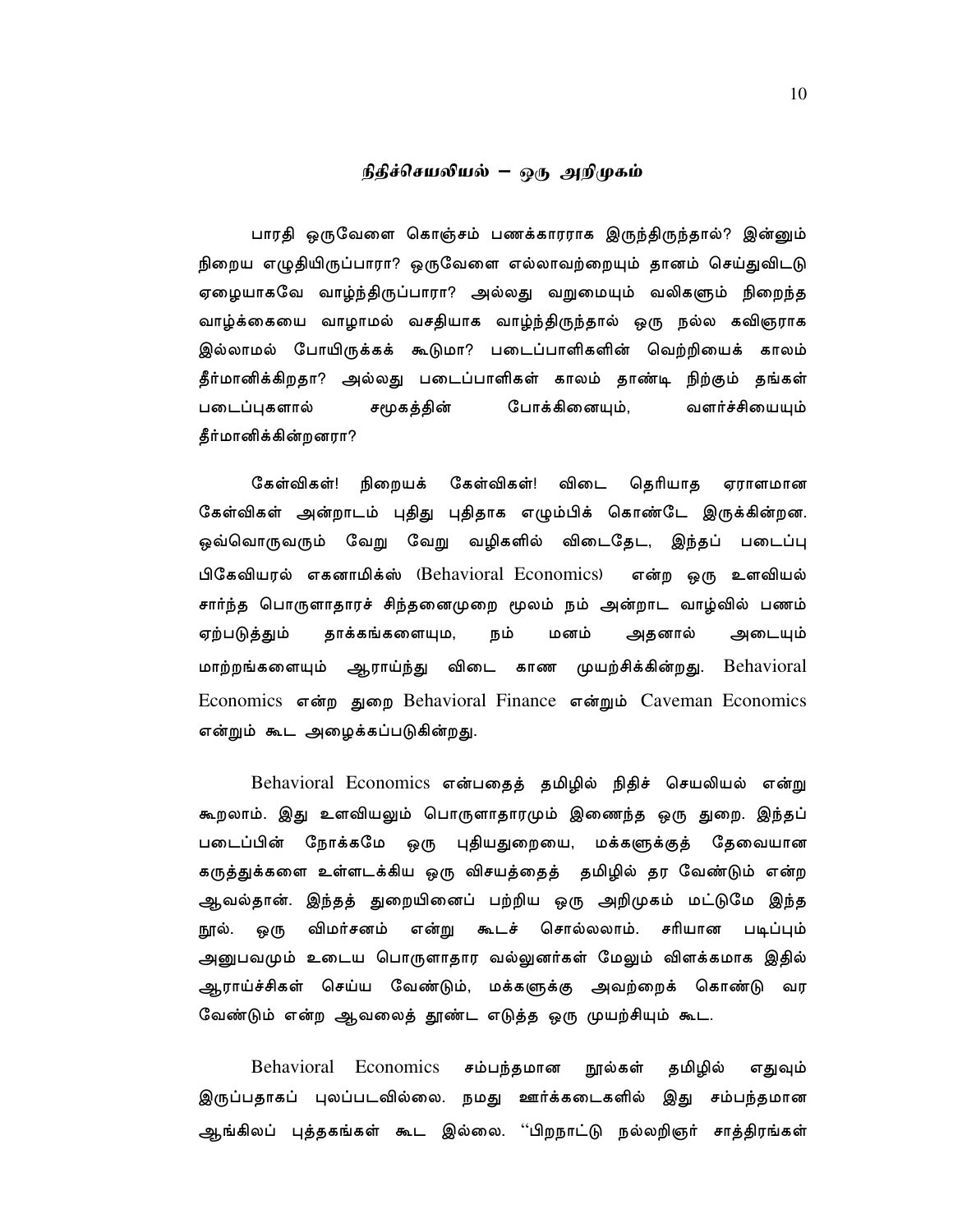தமிழில் மொழி பெயர்க்க வேண்டும்'', என்ற பாரதியின் ஆசையைத் தீர்க்க இன்னும் நிறைய பேர் நிறையச் செய்தாலும் ஏராளமான விசயங்கள் ஆங்கிலத்திலும் பிற மொழிகளிலும் இருக்கத்தான் செய்கின்றன. இந்தப் புத்தகமும் அந்த திசையில் செய்யப்படும் சிறு முயற்சியே.

சங்க இலக்கியங்களிலோ, சமகாலப் படைப்புகளிலோ பேசப்படாத விசயங்கள் ஆங்கிலத்தில், அறிவியல், ஏராளமான அதுவும் சமூகம், பொருளதாரம், உளவியல் போன்ற அன்றாட வாழ்வில் பெரிதும் தேவையான துறைகளில் ஏராளமாகக் கொட்டிக் கிடக்கின்றன. கிட்டத்தட்ட அறிவியலும், பிரிக்க முடியாததாகிவிட்டது. எல்லாவிதமான ஆங்கிலமும் அறிவியல் ஆராய்ச்சிக் கட்டுரைகளும் ஆங்கிலத்திலேயே உள்ளன. அதற்கு மிக முக்கிய வரலாற்றுக் காரணங்களும் உள்ளன. சுமார் ஆயிரம் வருடங்களுக்கு முன்பு மதம் அறிவியலை நசுக்குவதற்காகத் தன் கோர முகங்களைக் காட்டிக் கொண்டு இருந்தபோது, அறிவியல் ஆராய்ச்சியாளர்கள் பலரும் தங்கள் கருத்துக்களை ரகசியமாக வைப்பதற்காகக் கிரேக்கம், லத்தீன் போன்ற அனைவராலும் பரவலாகப் பயன்படுத்தப்படும் மொழிகளை விட்டுவிட்டு, ஒதுக்கப்பட்டுக் கிடந்த ஆங்கிலத்தைத் தேர்ந்தெடுத்தனர். பின்னாளில் அறிவியலின் வெற்றி ஆங்கிலத்துக்கும் கிரீடம் சூட்டிவிட்டது. இதைப் பற்றி விரிவாக Angels and Demons என்ற கதைப் புத்தகத்தில் அதன் ஆசிரியர் Dan Brawn விளக்குகின்றார்.

இந்தப் புத்தகம் பங்குச் சந்தை பற்றியும் அதில் பணம் மேலும் போடலாமா? அல்லது நமக்கு ஏற்கனவே நன்கு தெரிந்த பழைய சேமிப்பு முறைகளே போதுமானதா? போன்ற சந்தேகங்களுக்கும் உளவியல் ரீதியான தீர்வுகளை, பல மேலைநாட்டு அறிஞர்களுடைய ஆராய்ச்சி முடிவுகள் உதவியுடன் ஆராய்கின்றது. என்னதான் பங்குச் சந்தையில் பெரும்பாலான மக்கள் தற்போது நேரடியாக ஈடுபடாவிட்டாலும் எதிர்காலத்தில் எப்படியும் புதிய தலைமுறையினர் பிற வளர்ந்த நாடுகளில் உள்ளதுபோல் நமது நாட்டிலும் தங்கள் சேமிப்பின் பெரும்பகுதியை பங்கு சந்தையிலே முதலீடு செய்யக் கூடும். அது சரியா, தவறா என்பதனைத் தாண்டி அநேகமாக நிகழப்போகும் ஒரு மாற்றம் என்பதனால் அதனுடைய மேடுபள்ளங்கள் பற்றியும் சறுக்கல்கள் பற்றியும் சிறிது ஆராய்கின்றது.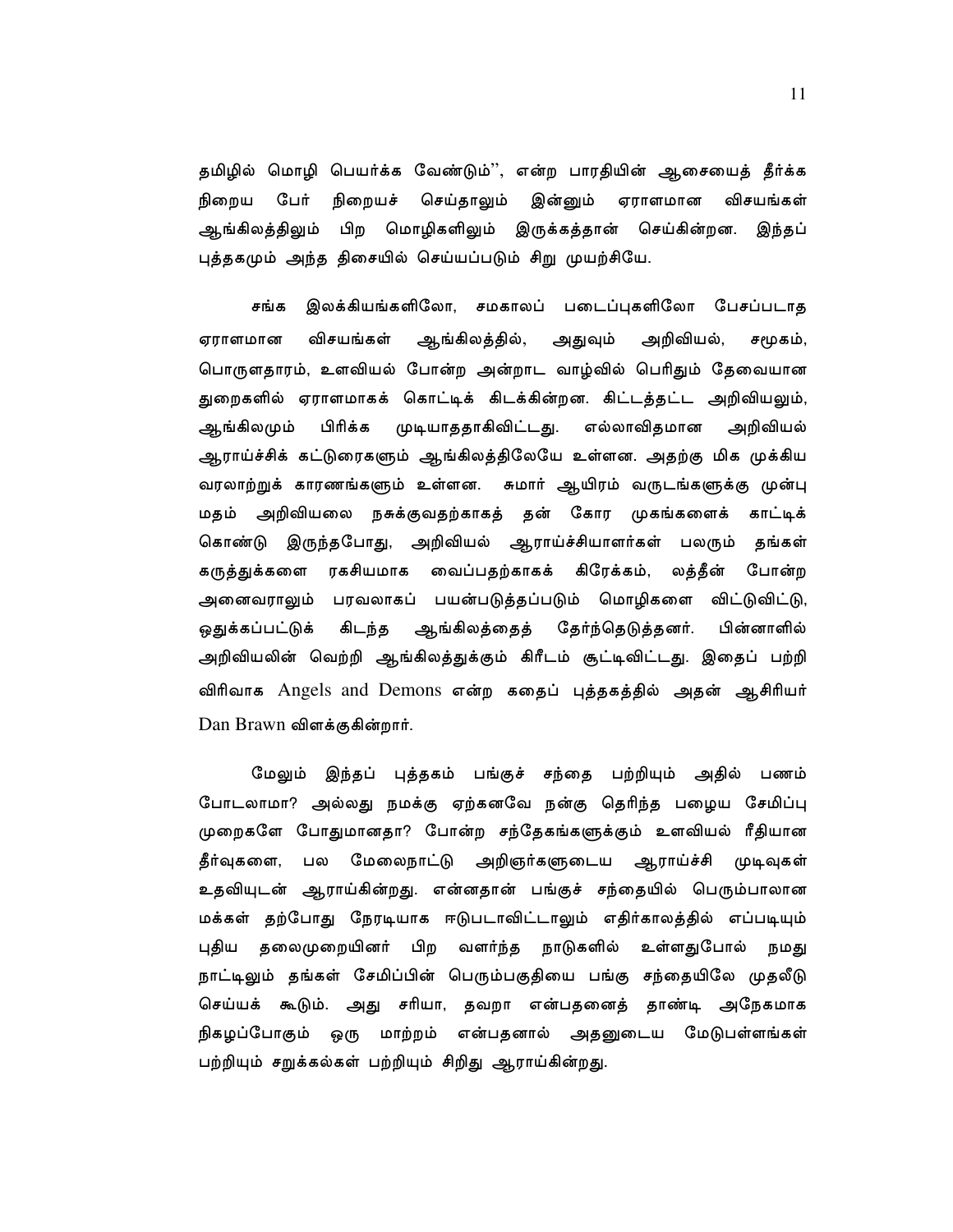பொதுவாக எந்த ஒரு படைப்பும் காலத்தை ஒட்டியதாக இருந்தால் வெற்றியைப் மட்டுமே நல்ல பெற இயலும். சொல்லப் போனால் பெரும்பாலும் காலமே ஒவ்வொரு படைப்பின் மையக் கருத்தையும் அது எவ்வளவு தூரம் பலராலும் ஏற்றுக் கொள்ளப்படுகின்றது என்பதையும் தீர்மானிக்கின்றது. காலத்திற்கு ஒவ்வாத கருத்துக்களைச் சொல்லும் படைப்புகள் பெரும்பாலும் தங்கள் படைப்பாளிகளை அடையாளம் அற்றவர்களாகவே ஆக்கிவிடுகின்றன. சொல்லப்போனால் தன் காலத்திற்கு மிகவும் மீறியவராக, எதிர்காலத்திற்கு, அதிலும் பல தலைமுறைகளுக்குப் பின்வரப்போகும் சமுதாயத்திற்குத் தேவையான கருத்துக்களைச் சிந்திக்கும், படைப்பாளிகளை விடச் சமகாலத்துப் பிரச்சனைகளையும், படைக்கும் அதற்கான தீர்வுகளையும் அதிகம் வெளிப்படுத்தும் ஒருவரே வெற்றி பெறவும், கொண்டாடப்படவும் வாய்ப்புகள் அதிகம்.

அறிவியல் உலகில் ஏராளமான, முற்றிலும் புதிய, பெரும்பாலான மக்களின் நம்பிக்கைகளை உடைக்கும் விசயங்களைச் சொன்ன பலரும் கொல்லப்பட்டுவிட்டனர். பல சிறந்த விஞ்ஞானிகள் உயிரோடு இருந்த காலம் முழுவதும் யாராலும் அங்கீகரிக்கப்படாமல், வறுமையிலும், அவமானத்திலும் வாழ்ந்தே இறந்து போய்விட்டனர். பின்னாளில் அவர்களுடைய படைப்புகள் வெளிச்சத்துக்கு வந்தாலும் போற்றப்பட்டாலும் அவர்கள் வாழ்ந்த காலம் என்னவோ, அவர்களுக்கு வலிகளை மட்டுமே கூலியாகக் கொடுத்துள்ளது. தொழில் துறையிலோ இதைப் பற்றிக் கேட்கவே வேண்டாம். புதிய, சிறந்த உருவாக்கி விற்க முயற்சி செய்யும் நிறுவனங்களைவிட பொருளை தேவையான பொருட்களைத் அப்போதைக்கு உடனடியாகத் தயாரித்து அதனைச் சரியாக விளம்பரம் செய்யும் நிறுவனங்களே நல்ல லாபம் ஈட்ட அந்தப் பணத்தை வைத்துப் பல ஆராய்ச்சிகள் செய்து முடிகின்றது. அவர்களே, பின்னாளில் ஒரு சரியான நேரத்தில் சிறந்த பொருள்களைக் கொடுக்க முடிகின்றது. மக்களுடைய ஆதரவும் கிடைக்கின்றது.

> காலம் கருதி இருப்பர் கலங்காது ஞாலம் கருது பவர்

 $-485$ 

உலகத்தையே வெல்ல நினைப்பவர் அதற்கான சரியான காலம் வரும்வரை பொறுமையோடு இருப்பார்.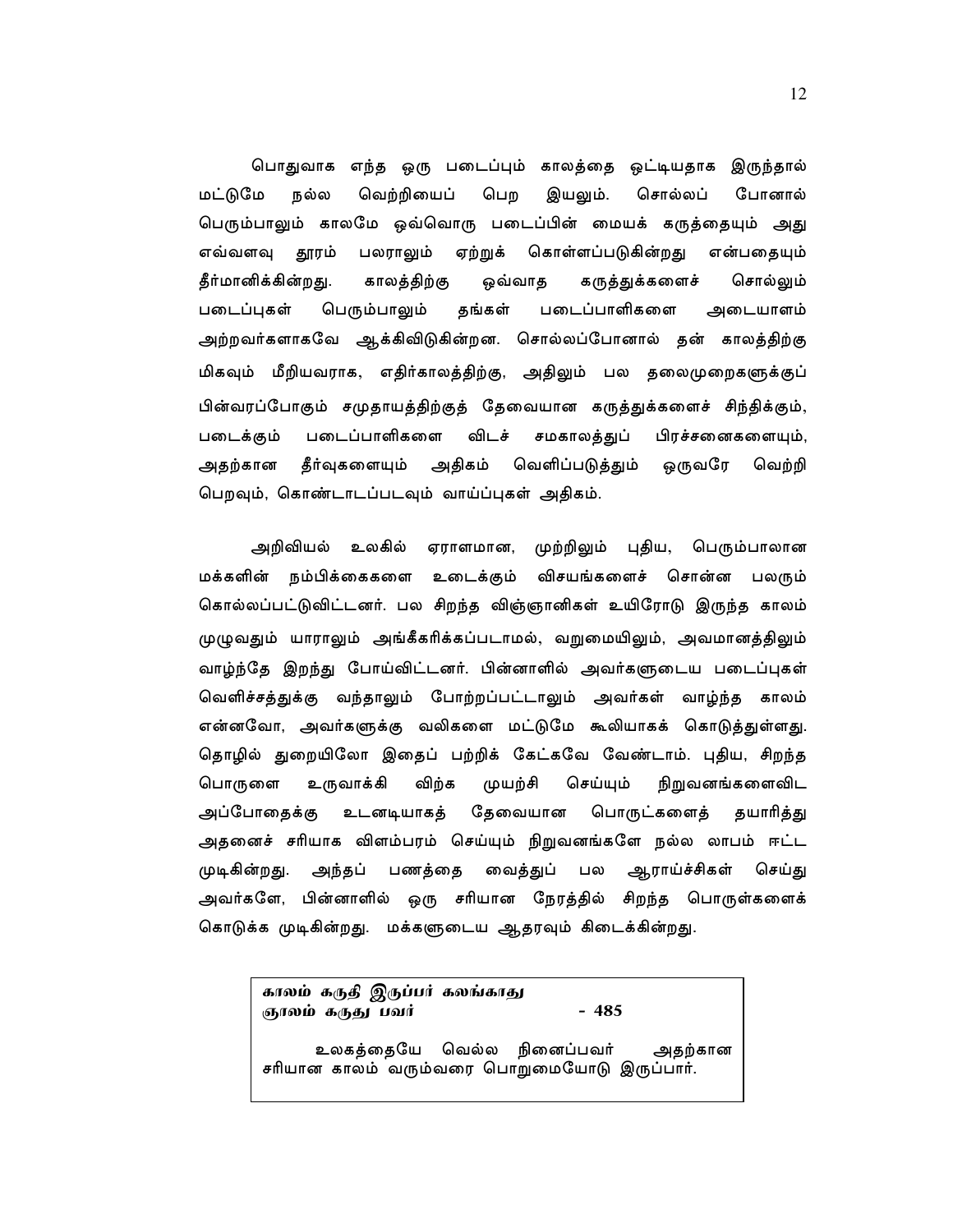பணம் படைப்பாளிக்குத் தேவையா? (இந்த இடத்தில் கலைஞர்கள், விஞ்ஞானிகள் போன்ற எல்லாரையுமே கருத்தில் கொள்ள வேண்டும்) ஒரு மனிதர், படைப்பாளி, விஞ்ஞானி, உயிரோடு இருக்கவும், தன் சிறந்த குடும்பத்தினைப் பராமரிக்கவும், தனது கண்டுபிடிப்புகளுக்குத் தேவையான உபகரணங்கள் வாங்கவும், ஓரளவேனும் பணம் தேவைப்படுகின்றது. ஆனால் ஓரளவு பணம் சம்பாதிக்கக்கூட அவர்கள் சற்று சுதந்திரம் குறைந்த, நிறைய நேரத்தை எடுத்துக் கொள்ளக்கூடிய, ஆனால் காலத்துக்குப் பொருந்தக் கூடிய செயல்களையே செய்ய வேண்டியுள்ளது. குறைந்தது எங்காவத<mark>ு</mark> ஒரு நிறுவனத்தில் வேலைக்குப் போய்க் கொண்டு, அதில் கிடைக்கும் மிகக் குறைந்த ஓய்வு நேரத்தில் மட்டுமே விரும்பும் விசயங்களுக்குத் தன் சிந்தனையைச் செலவிட முடிகின்றது.

பாரதியின் மனைவி பெயரில் ஒரு பத்துவீடுகள் இருந்து, மாதாமாதம் மட்டும் வந்திருந்தால், வாடகை ''எமக்குத் தொழில் கவிகை, இமைப்பொழுதும் சோராதிருத்தல்'' என்று அவர் பாட்டுக்குக் குயிலோடும், கண்ணனோடும் நீண்டகாலம் பாடிக் கொண்டே இருந்திருக்க முடியும். இன்னும் மிக நீண்ட காலம் உயிரோடு வாழ்ந்திருக்கக் கூடும். பணமும் புகழும் பொதுவாக மனிதர்களின் குணங்களில் குறைபாடுகளை உண்டாக்கக் கூடியவை. மற்ற, மிகவும் திறமை வாய்ந்த, சாதாரணப் படைப்பாளிகளைப் போலன்றி பாரதி, ஞானத்தீ எரியும் கவியாதலால் எவ்வளவு பணம் இருந்திருந்தாலும், எவ்வளவு வெற்றிகள் பெற்றிருந்தாலும் அவரைச் சிறிதும் அவற்றால் அசைத்துப் பார்த்திருக்க முடியாது. புத்தர் கையில் புத்தம் புதிய சக்தி வாய்ந்த துப்பாக்கி கிடைத்தால் உடனே யாரையாவது சுட்டுவிடுவாரா என்ன? அதே சமயம் எவ்வளவு திறமை உடையவராக இருந்தாலும் சாதாரண மனிதர்களாக இருந்தால் வெற்றியும், புகழும் எப்படியும் காலப் போக்கில் அவர்களைத் தவறான பாதைகளுக்கு இழுத்துச் சென்றுவிடும். சொல்லப் போனால் ஒருவர் நல்ல பக்குவப்பட்ட மனிதரா அல்லது உள்ளே இன்னும் முதிராத ஒருவரா என்பதை அவர் வெற்றியின் போதையை எந்த அளவுக்குத் தாங்குகின்றார் என்பதை வைத்தே தீர்மானிக்க முடியும்.

குறிப்பாக, அளவில்லாமல் சேரச்சேர பணம் (பணம் அறிவற்றவர்களிடமும் சேரும், கெட்டவரிடமும் வந்து கொட்டும்) ஒவ்வொரு மனிதரும் பலவிதமான மன மாறுதல்களுக்கும், நிதானமற்ற நடத்தைகளுக்கும் ஆளாகின்றனர். ஒரு அணையின் தாங்கும்திறன் எவ்வளவோ அதைவிடக்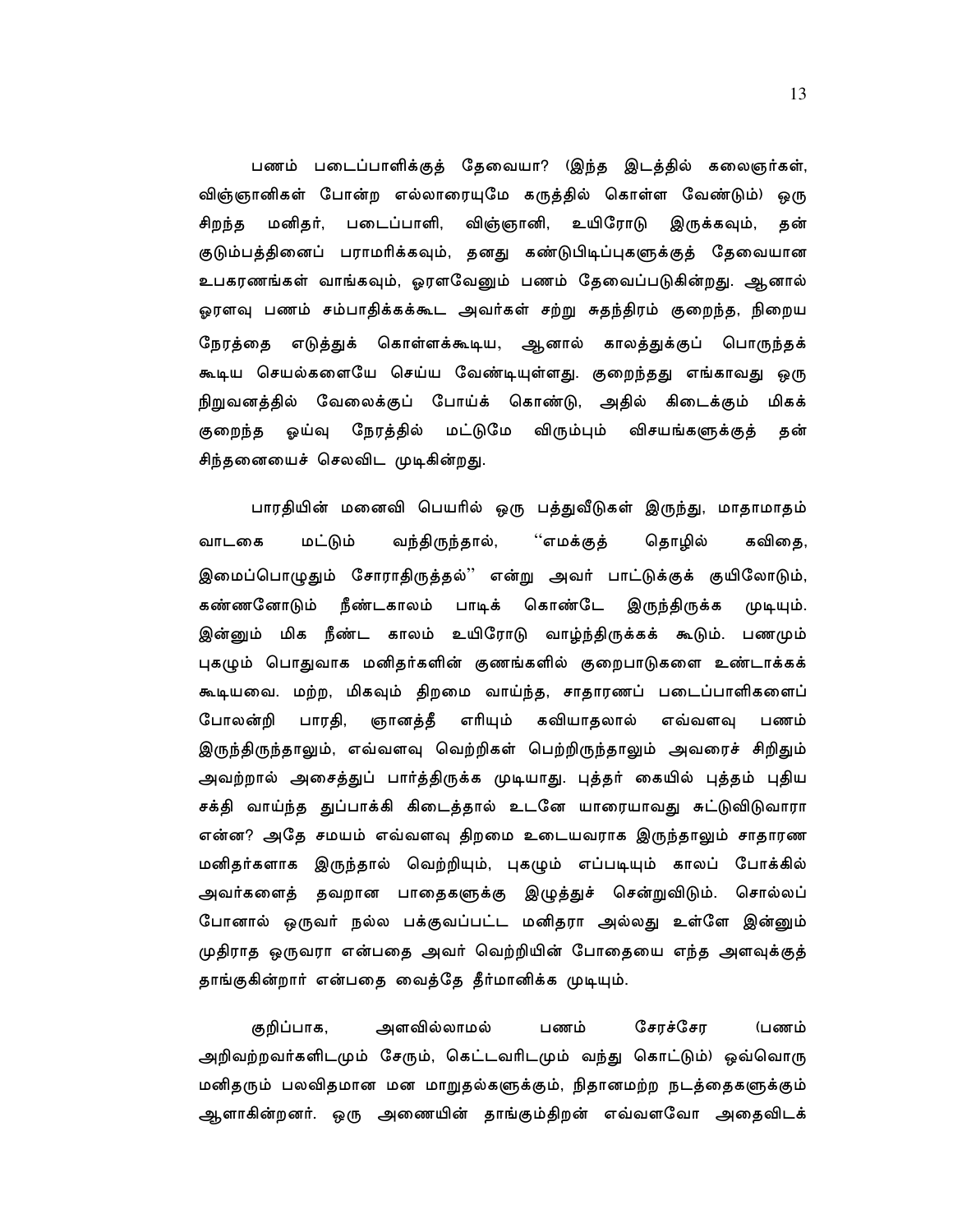நீர் அணையை உடைத்துவிடுவதுபோல் மன முதிர்ச்சியின் கூடுதலான அளவைப் பொறுத்தே ஒருவருக்குப் பணம் உபயோகமாக இருப்பதும், போதையாக மாறுவதும் உள்ளது.

அதேசமயம் ஒரு மிகச்சிறந்த, காலம் தாண்டி சிந்திக்கும் திறன் பெற்ற படைப்பாளியானவர் சிறிதேனும் பணம் உடையவராகவோ அல்லது பணம் நண்பர், புலவர்களை ஆதரிக்கும் போன்றவர்கள் உடைய அரசர், இருக்கும்பட்சத்தில் அவரால் பெரிய துணையுடையவராகவோ பெரிய சாதனைகளையும், சிறந்த படைப்புகளையும் உருவாக்க முடியும். ஒருவேளை அவர் காலத்தில் அவை ஏற்றுக் கொள்ளப்படாவிட்டாலும் அவர் நல்ல உடல் நலமும், ஆயுளும் பெற்று நிறைய படைப்புகளை எகிர்காலக் தேவைகளுக்காக உருவாக்க முடியும். மாவீரன் நெப்போலியன் கூட மன்னராக காலத்தில் பல விஞ்ஞானிகளைப் பெரிய அளவில் இருந்த ஆதரித்துப் போற்றியுள்ளார். அதிலும் குறிப்பாக Jean-Baptiste Joseph Fourier என்ற மிகச் சிறந்த கணித மேதையைத் தனது நெருங்கிய நண்பராகக் கொண்டிருந்தார். ஹிட்லர், யூத விஞ்ஞானிகளையெல்லாம் நன்கு வேலை வாங்கிக் கொண்டு பின்பு கொலை செய்துவிடும் வழக்கத்தையே கொண்டிருந்தார். இப்படி சர்வாதிகாரிகள் எல்லாம் விஞ்ஞானத்தின் சக்தியைப் என்னவோ கொண்டதால்தானோ நிறையக் கண்டுபிடிப்புகள் புரிந்து பெரும்பாலும் போர்க் காலங்களிலேயே ஏற்பட்டுள்ளன.

பணம் படைப்பாளிகளுக்கு மட்டும்தான் தேவையா? தினமும் காலையில் சோற்றைக் கட்டிக்கொண்டு, அரசுப் பேருந்தில் தொங்கிக் கொண்டு போய், பகல் முழுவதும் ஓடாய் உழைத்து, ஒருவேளை உணவு கூட ஒழுங்காகச் சாப்பிடாமல் கடைசியில் வியாதிக்குப் பலியாகும் சாதாரண தேவையில்லையா? ஒருவேளை மனிதர்களுக்குத் நம்போன்ற நடுத்தர மனிதர்களுக்கு ஓரளவு வசதி மட்டும் இருந்தால், வேலை பார்க்கும் இடத்தில் மேலதிகாரிகளுக்குக் கூழைக் கும்பிடு போடாமல் தைரியமாக வேலை பார்க்க இயலுமா? ஒருசில நாட்கள் சம்பளம் இல்லாமல் கூட விடுமுறை எடுத்துக் கொண்டு மனைவி குழந்தைகளோடு ஊர் சுற்றிப் பார்க்க முடியுமா? ஓய்வு நேரத்தில் கவிதைகள் எழுதி, அதையும் நாமே பதிப்பித்து நண்பர்களுக்கு இலவசமாக கொடுக்க இயலுமா? ஒரு சுமாரான உணவு விடுதியில் சாப்பிடும் விலைப்பட்டியலுக்கு நேர் எதிராக உட்கார்ந்து போது கூட, கொண்டு, பிடித்தவை எவை? எவை? என்று பார்ப்பதை விட்டுவிட்டு விலை குறைவானவை எவை? எவை? என்று பார்க்காமல் சாப்பிட இயலுமா?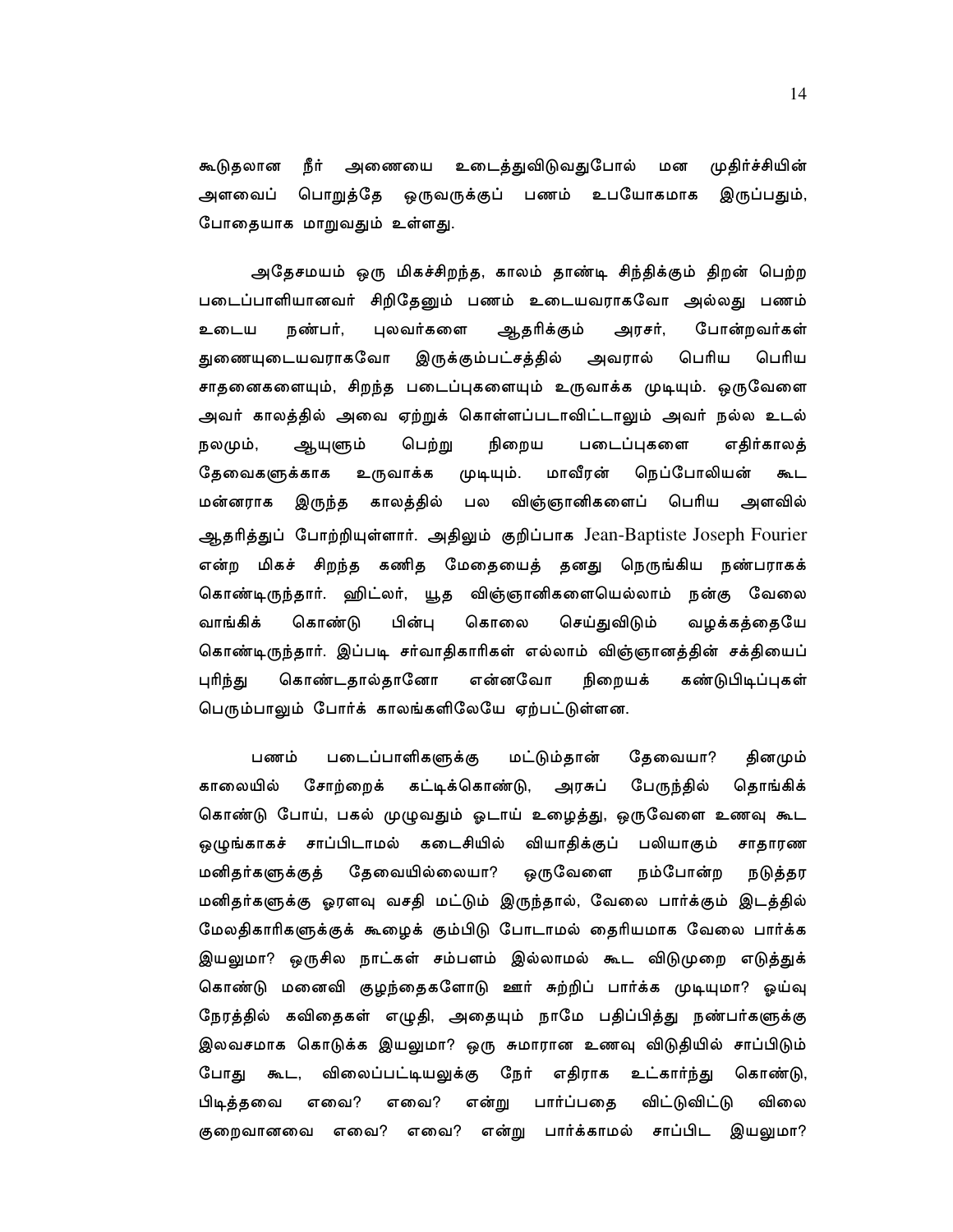சொந்தவீடு வாங்கிக் குடியிருப்பதால், தைரியமாக நமது குழந்தைகள் சுவர்களில் இஷ்டத்துக்குக் கிறுக்கி வைக்க அனுமதிக்கக் கூடுமா? இது சிறிய சிறிய சுதந்திரங்களை எல்லாம் அளவான பணம் போன்ற சில கொடுக்கவே சாத்தியம். மிகப் பெரிய அளவில் வரும் பணம் நம்மைக் கெடுக்கக் கூடும் என்றாலும் ஓரளவு பணம் நல்ல தரமான வாழ்க்கைக்கு பெருமளவு உதவியாக இருக்கும். (ஒரு நடுத்தர வர்க்கத்தினைச் சேர்ந்த யாரும் எப்படிச் சேமிப்பது, முதலீடு செய்வது என்பது போன்ற விசயங்களை, பணக்காரத் தந்தையும், ஏழைத் தந்தையும் (Rich Dad, Poor Dad) என்ற எளிமையாகவும், புத்தகம் மிக ஆர்வம் குறையாத வகையிலும் விளக்குகின்றது). நமது நாட்டினைப் பொறுத்தமட்டில் சேமிப்பு என்பது இரத்தத்தில் ஊறிய விசயம். ஏராளமான தங்கம் சேர்த்து வைத்துள்ளதால் இந்தியப் பொருளாதாரத்தினைத் தங்கப் பொருளாதாரம் (Golden Economy) என்று கூடச் சொல்லலாம். பல நூற்றாண்டுகளுக்கு முன்பு கூட கஜினி முகமது ஒவ்வொரு முறை கொள்ளையடிக்க வரும்போதும் எக்கச்சக்கமான தங்க நகைகளைச் சேர்த்து வைத்து அவரிடம் பறி கொடுத்துவிடும் வழக்கம் இருந்தது. அவற்றையெல்லாம் தாண்டியும் இன்றும் இந்தியாவில் ஏராளமான தங்கம் தாய்க்குலங்களின் கையில் இருக்கின்றது. ஒவ்வொரு விதமான சேமிப்பு வழிகளிலும் முதலீடு மற்றும் பல நல்ல கூறுகளும், சில ஆபத்துகளும் இருக்கவே செய்கின்றன. வங்கிப் பணத்தை எப்போது வேண்டுமானாலும் உபயோகிக்கலாம் ஆனால் எடுத்து அதிக வட்டி கிடைக்காது. நிலத்தில் போடும் முதலீட்டில் நல்ல வளர்ச்சி இருந்தாலும் நினைத்தவுடன் பணமாக மாற்ற முடியாது. ஆக்கிரமிப்புகள், போலிப்பத்திரங்கள் போன்றவற்றால் பெரிய பாதிப்புகளைச் சந்திக்க நேரிடும். தங்கத்தைக் கிலோக் கணக்கில் கழுத்தில் மாட்டிக் கொண்டு திரிவது திருடனை வீட்டிற்குள் விருந்து வைத்து அழைக்கும் செயல், பங்குச் சந்தையோ, ரோடேயில்லாத ஊருக்கு காற்றில்லாத டயர் மாட்டிய வண்டியில் மிகவேகமாகச் செல்வதுபோல் தூக்கித் தூக்கிப் போடக் கூடியது. எந்தக<mark>்</mark> குறையும் இல்லாத, நல்ல வளர்ச்சி தரக்கூடிய திட்டம் என்றும், இப்போது சில ஆயிரங்கள் பணம் கட்டினால் 20 வருடம் கழித்துப் பல லட்சங்கள்! ஏன்? சில கோடிகள் வரை கிடைக்கும்! என்றும் கூறி 2007ம் ஆண்டு பலவிதமான முதலீட்டு நிறுவனங்கள் பொதுமக்களிடம் பெரும் பணம் திரட்டின. 2008ல் சந்தை அதலபாதாளத்துக்குச் சென்றபோது பெரும்பாலான மக்களின் பணம், நம்பிக்கை, கனவு எல்லாவற்றையும் கீழே கொண்டுபோய் முழுவதும் மண்ணைப் போட்டு மூடிவிட்டன. ஒவ்வொரு கால கட்டத்திலும் அப்பாவிப்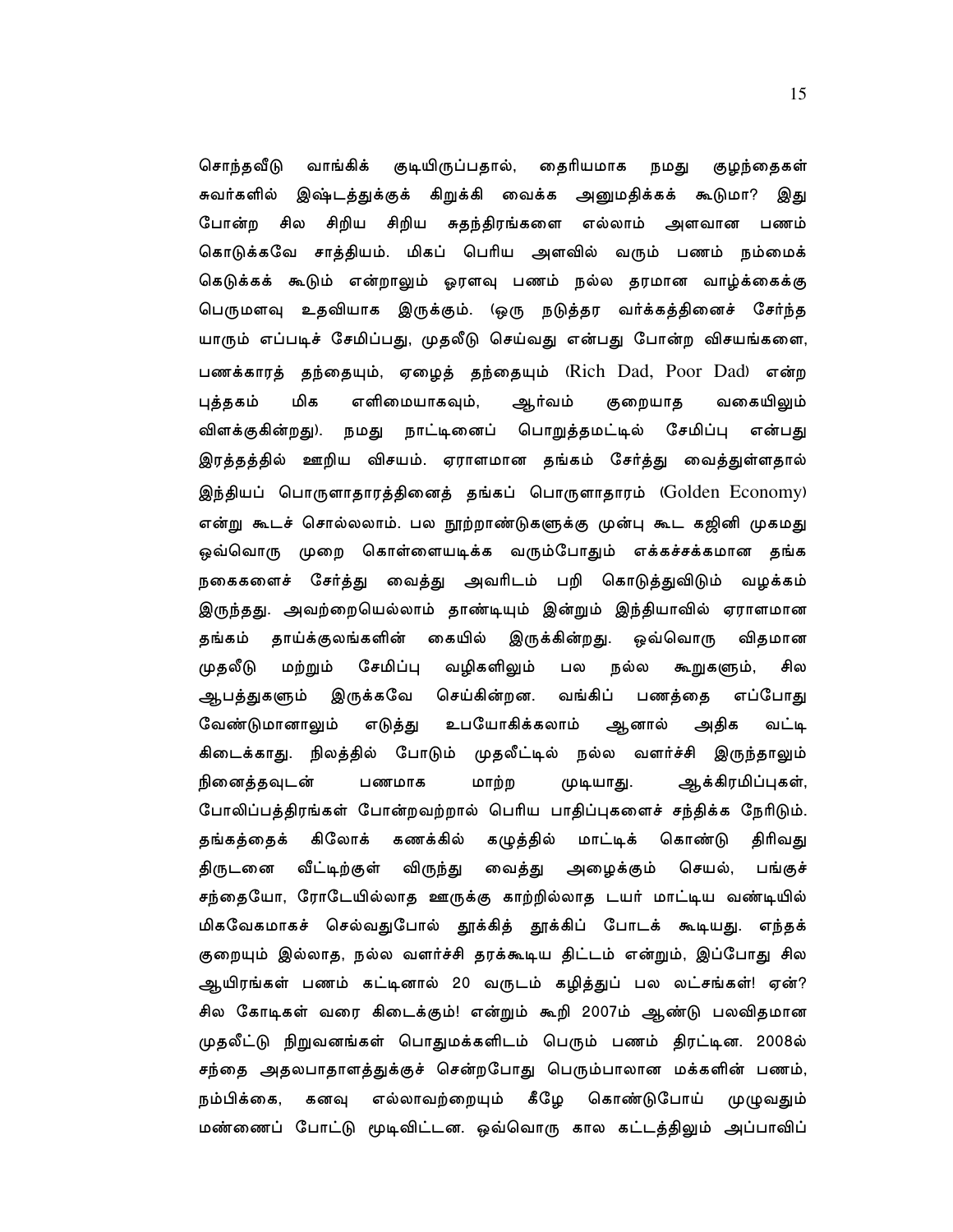பொதுமக்கள் எல்லாவிதமான கவர்ச்சித் திட்டங்களிலும் கட்டி பணம் ஏமாந்துவிடுகின்றனர். நியூட்டன் போன்ற பெரிய விஞ்ஞானிகள் கூட பங்குச் சந்தையில் பெருமளவு பணம் இழந்து உள்ளனர். ஆனால் அவர் ஒன்றும் இல்லையே? பெரிய விஞ்ஞானியாயிற்றே? அப்பாவி பிறகு ஏன் இவ்வாறெல்லாம் நடக்கின்றது? ஏன் அப்பாவிகள் தாங்கள் அப்பாவிகள் என்று தெரிந்து கொள்வது இல்லை? குறிப்பாக அப்பாவி இளம்பெண்கள் ஏன் பெரும்பாலும் யாராவது ஆசை வார்த்தை காட்டினால் ஏமாந்து தங்கள் நகை, வாழ்க்கை எல்லாவற்றையும் இழந்து விடுகின்றனர்? இதிலே குகை மனிதன் எந்த வகையில் நம் வாழ்க்கையில் வருகின்றான்? சற்று விளக்கமாகப் பார்ப்போம்.

பலவிதமான விஞ்ஞான, உளவியல் ஆராய்ச்சிகள் செய்ததில் சில உண்மைகள் தெரிய வந்துள்ளன. ஒவ்வொரு நாட்டு மக்களும் பலவிதமான தோற்றங்கள், பழக்கவழக்கங்கள் கொண்டிருந்தாலும் எல்லோரும் சுமார் 10,000 வருடங்களுக்கு முன்பு குகைகளிலும், காடுகளிலும் வாழ்ந்த நாகரீகம் என்பதையே அறியாத மனிதனின் மரபணுக்களை ஒட்டிய மரபணுக்களையும், உடலின் பாகங்களையும், உணர்வுகளையுமே கொண்டிருக்கின்றனர். நவநாகரீக உலகில் உள்ள படித்த மனிதன் பல நேரங்களிலும் தன்னை அறியாமலேயே ஒரு குகை மனிதனைப் போலவே நடந்து கொள்கின்றான். ஏனெனில் ஒரு காட்டு விலங்கு எதிரே வரும்போது சரியா? தவறா? என்று யோசிக்காமல் ஓடுபவன், ஒருவேளை புலியை விட வேகமாக ஓடாவிட்டாலும் தன்னுடன் எதையும் யோசித்து உள்ள, அறிவாளியான, நின்று நிதானித்து செய்பவனைவிட வேகமாக ஓடி உயிர் பிழைக்க வாய்ப்புகள் அதிகம். அது போலவே பணம் சம்பந்தப்பட்ட விசயங்களில் இன்றும் அவன் முழுக் காட்டுவாசியைப் போலவே நடந்து கொள்கின்றான். அவனது மூதாதையர் அந்த இடத்தில் இருந்தால் எப்படி முடிவெடுப்பார்களோ? அதுபோலவே அவனும் முடிவெடுக்கின்றான். அவனுடைய அறிவுக்கும் உணர்வுகளுக்கும் இடையில் நடைபெறும் போரில் பெரும்பாலும் உணர்வுகளே வென்று தங்கள் இஷ்டத்திற்கு ஆட்சி செலுத்துகின்றன. ஒருவேளை கோடிரூபாய் ஒரு நம்மிடம் வந்தாலும் நாம் ஒரு குகைமனிதன் நடந்து கொள்வது போலவே நடந்து கொள்வோம். அந்தப் பணத்தை வைத்து உருப்படியாக எதுவும் செய்யத் தெரியாமல் நமது வாழ்வை நாமே நரகமாக்கிக் கொள்வோம். அறிவற்றவரிடம் சேரும் பணம் அவருக்கும் அவரைச் சார்ந்தவருக்கும் அழிவையே தரும்.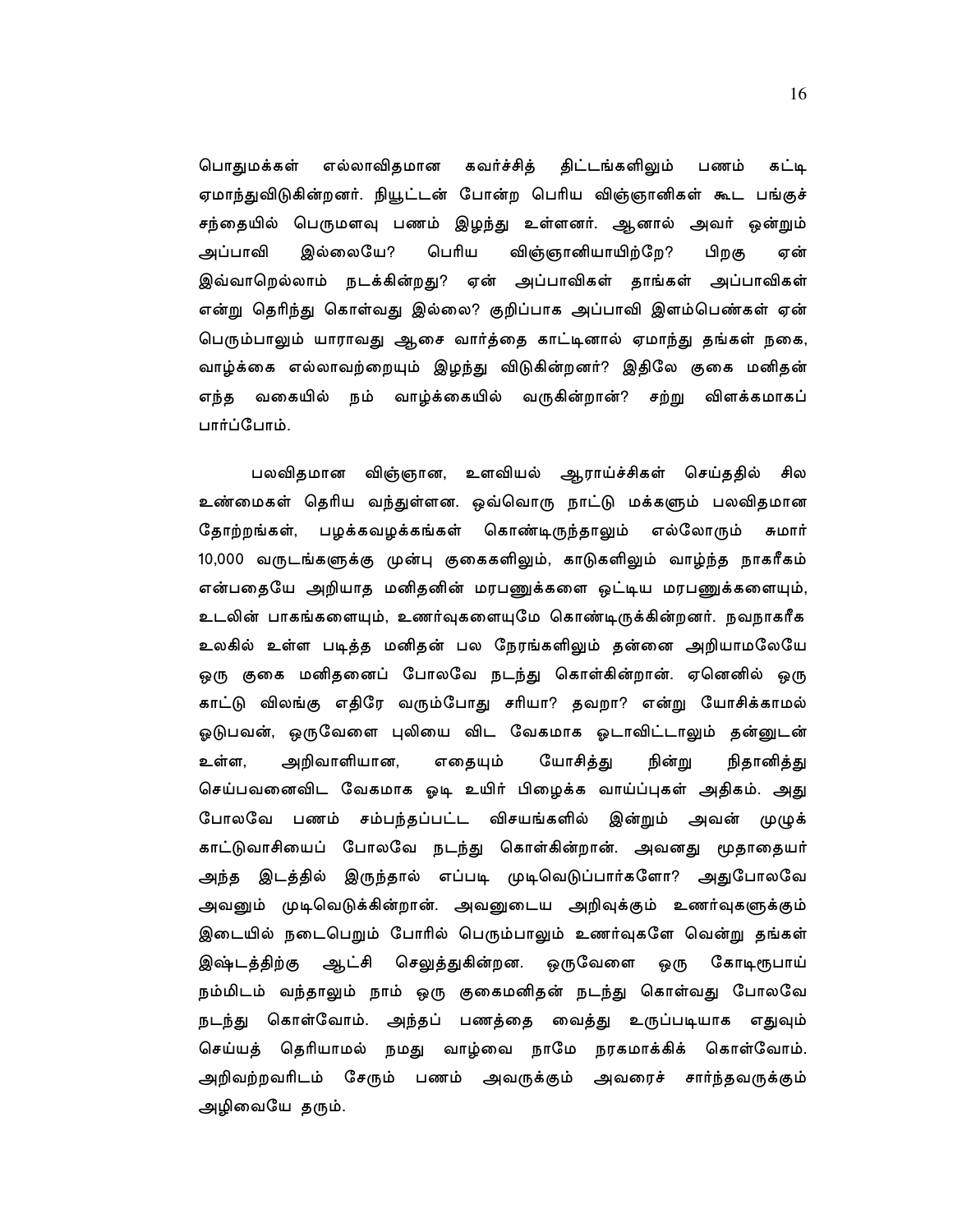|                      | நல்லார்கண் பட்ட வறுமையின் இன்னாதே |  |       |  |
|----------------------|-----------------------------------|--|-------|--|
| கல்லார்கண் பட்ட தீரு |                                   |  | - 408 |  |

நல்லவர்களுடைய வறுமையை விட அறிவற்றவர்களிடம் சேர்ந்த பணம் பெரும் தீமைகளைத் தரும்.

அதே சமயம் இந்தப் புத்தகத்தில் எப்படிக் கோடிக்கணக்கில் பணம் சேர்ப்பது என்றோ, விரைவில் பணக்காரராகப் பத்து வழிகள் என்றோ, குறுகிய காலத்தில் பங்குச் சந்தையில் எவ்வாறு பெரும் வெற்றி பெறுவது என்பது போன்றோ, உள்ள தேடல்களுக்கு விடை சொல்லப்படவில்லை.

இங்கே நாம் ஆராய்வதெல்லாம் நம்முடைய மனம் ஏன் பணம் சம்பந்தப்பட்ட காரியங்களில் ஒழுங்காக வேலை செய்ய மறுக்கின்றது?

ஏன் நாம் செலவுகள் செய்தல், முதலீடுகள் செய்தல், கடன் வாங்குதல் சேமிக்கல் போன்ற மற்றும் அன்றாட வாழ்க்கைத் கேவைகளில் பகுத்தறிவுக்குப் பொருந்தாத முடிவுகளையே எடுக்கின்றோம்?

பணத்தினைப் பற்றிய எப்படியெல்லாம் அறியாமை நம்மை வழிகளில் பாதிக்கின்றது? சட்டரீதியான எவ்வாறெல்லாம் பல நாம் ஏமாற்றப்படுகின்றோம்?

வங்கியில் போடும் பணம் பாதுகாப்பாக இருந்தாலும் சில வருடங்கள் கழித்து ஏன் அதன் மதிப்பு குறைந்து விடுகின்றது? அதனால் ஏன் முன்பு வாங்கிய பொருள்களை இப்போது வாங்க முடிவதில்லை?

பெரும்பாலான சில்லரை ஏன் முகலீட்டாளர்கள் மிக அதிகம் விலையேறிய விலை பங்குகளை வாங்கிப் பின்பு அவை நன்றாக இறங்கியபின் நஷ்டத்தில் விற்கின்றனர்?

ஏன் மக்கள் பெரும்பாலும் விலைவாசி ஏற்றத்தை (பணவீக்கம்) விடக் பிக்செட் குறைவான வட்டியே சேமிப்புகளிலும், தரக்கூடிய டெபாசிட்டுகளிலும் பணம் சேர்க்கின்றனர்?

ஏன் நிறுவனங்களில் பணிபுரியும் ஊழியர்கள் 12 $\%$  விலைவாசி உயரும் வருடத்தில் 10 $\%$  சம்பள உயர்வை மகிழ்ச்சியோடு ஏற்றுக் கொண்டாலும்,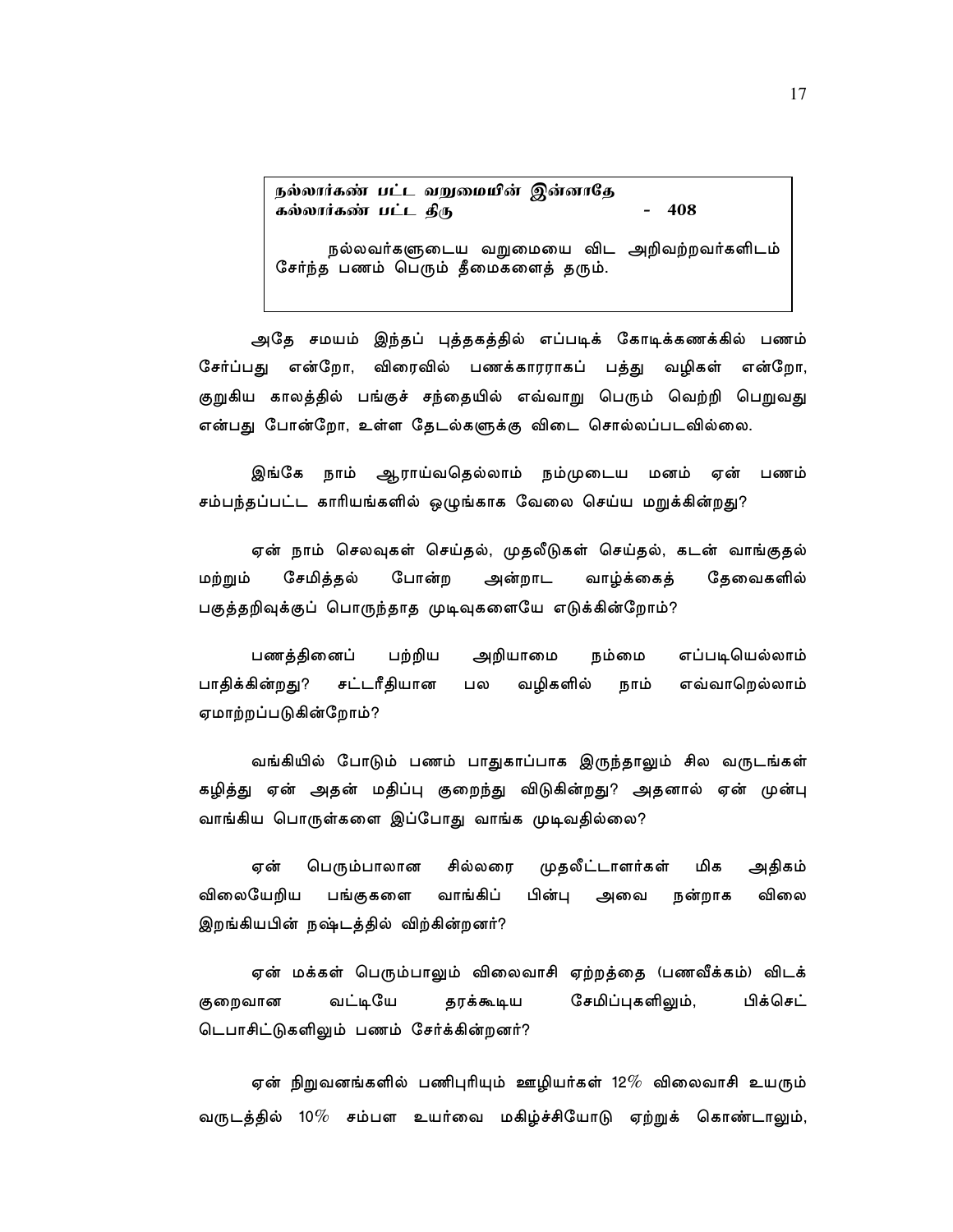$6\%$ 8%  $\%$ விலைவாசி உயரும் வருடத்தில் சம்பள உயர்வுக்கு வருத்தமடைகின்றனர்.

பிள்ளைகளின் எதிர்காலத்திற்காக வங்கியில் பணம் சேமிக்கும் மக்கள் ஏன் தாங்கள் வாங்கும் வட்டியை விட இரண்டு மடங்கு வட்டியில் அதே வங்கியில், கடனில், கார், வீடு போன்றவற்றை வாங்கி வங்கிக்குச் சம்பாதித்துக் கொடுக்கின்றனர்?

ஏன் ரூ.100க்கு குறைவான ஒரு பொருளை வாங்க நான்கைந்து பேர் .<br>ஒரு காரை எடுத்துக் கொண்டு ஐந்தாறு கிலோமீட்டர் தள்ளி உள்ள ஒரு கடையைத் தேடிச் சென்று வாங்குகின்றனர்?

பெரும்பாலானோர் ஒரு ஓட்டலில் சாப்பிட்டவுடன் சரியாகக் ஏன் கவனிக்காத சர்வருக்குக் கூட டிப்ஸ் தருகின்றனர்?

இது போன்ற ஏராளமான கேள்விகள், அவற்றிற்கான தீர்வுகள், ஒவ்வொரு சராசரி மனிதனுக்கும் தேவையாக உள்ளன. என்னதான் நாம் இறுகக் கண்களை மூடிக் கொண்டாலும், பணப்பிரச்சனைகள் வீட்டுக் கதவை உடைத்துக் கொண்டு உள்ளே வந்துவிடுகின்றன. இது மாதிரி நேரத்தில் ஒரு சராசரி மனிதனால் என்னதான் செய்ய முடியும்?

இவற்றுக்கெல்லாம் தீர்வுதான் என்ன? நமது தௌாலிராமன் காளிதேவியை ஏமாற்றிய கதையினைச் சற்று தெளிவாகப் புரிந்து கொண்டால் ஒருவேளை கிடைக்கலாம்.

வீட்டைவிட்டு ஓடிவந்த கௌாலிராமன் இரவில் காளிகோவிலில் தூங்கிவிடுவான். நடுராத்திரியில் காளி உலாவரும்போது அவனைப் பார்த்து, சில சோதனைகளைச் செய்து, ஒரு வழியாக வரம் கொடுக்கச் சம்மதிக்கும். அவனிடம் இரண்டு கிண்ணங்களைக் காண்பித்து ஒரு கிண்ணத்தில் உள்ள குடித்தால் பாலைக் நல்ல அறிவு கிடைக்கும், ஆனால் கடைசிவரை ஏழையாகவே வாழ வேண்டும் என்றும், மற்றொரு கிண்ணத்தில் உள்ள தயிரைக் குடித்தால் ஏராளமான பணம் கிடைக்கும், ஆனால் முட்டாளாகவே வேண்டும் என்றும் கூறியது. தெனாலி சற்று யோசித்து, இருக்க பல கணக்குகளைப் போட்டுவிட்டுக் காளியிடம், பார்த்துவிட்டுத் தருகிறேன் என்று இரண்டு கிண்ணங்களையும் வாங்கிக் கலக்கிக் குடித்துவிடுவான். கோபப்பட்ட காளியைத் தன் வாதத்தால் மெதுவாக வழிக்குக் கொண்டு வந்துவிடுவான்.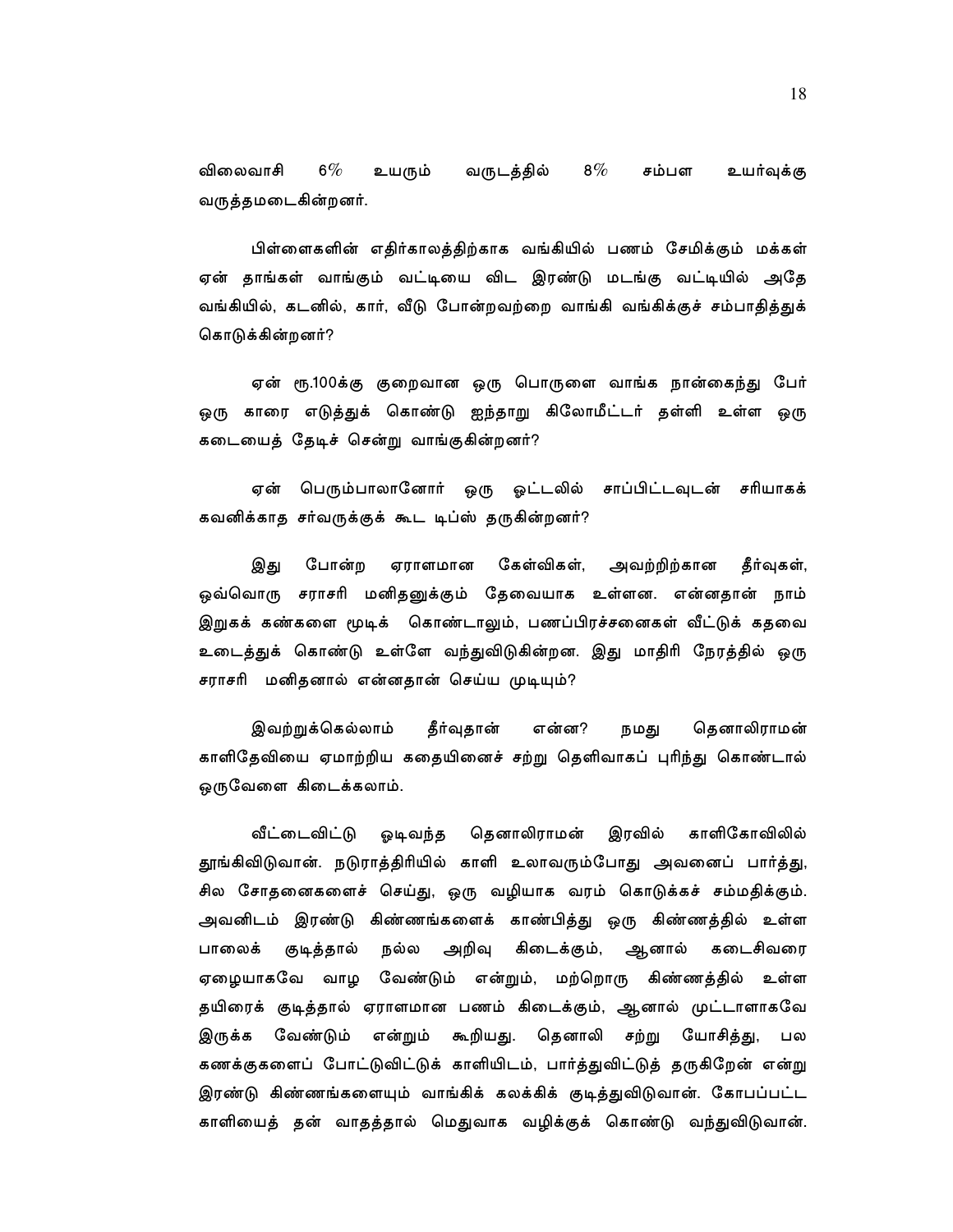சொல்லப்போனால் செல்வத்தை மட்டுமே தரும் தயிரைக் குடித்திருந்தால் கூட ராமனுக்கு லாபமாகத்தான் இருந்திருக்கும். அவனுக்குத்தான் அறிவு அளவுக்கு மீறி முதலிலேயே இருந்ததே!

கல்வியா? செல்வமா? நாமும் என்று பட்டிமன்றம் வைக்காமல், இரண்டும் வேண்டும் என்றும், அதிலும் முதலில் செல்வத்தைப் பற்றிய கல்வியே சிறந்தது என்றும் புரிந்து கொண்டால், அவ்வாறு நல்ல அறிவு மூலம் வரும் செல்வத்தால் அறமும் இன்பமும் வேண்டிய அளவு அடையலாம். பணத்தினைப் பற்றிய கல்வி/அறிவு வறுமையும், புலமையும் சேர்ந்தே இருக்க வேண்டியது இல்லை என்று நமக்குப் புரிய வைக்கும். ஒருவர் நல்ல படைப்பாளியாகவும், பணக்காரராகவும், நல்ல மனிதராகவும் அதே நேரம் எல்லாவற்றையும் தானம் செய்துவிடடுத் தன் குடும்பத்தைத் தெருவில் விடாதவராகவும் இருக்க முடியும். சரியான வழிகளில் முதலீடு செய்யப்பட்ட பணம் நாம் அன்றாடம் பெரிய அளவில் கவனித்துப் பார்க்கவிட்டாலும் தானாகவே வளர்ந்து நீண்டகாலம் நல்ல பலன்களைத் தரும் நமது பரம்பரைக்கும் சேர்த்து.

அறன்ஈனும் இன்பமும் ஈனும் திறனறிந்து  $-754$ தீதின்றி வந்த பொருள் திறமையை அறிந்து கொண்டு தீயவழிகளால் தனது இல்லாமல் சேர்த்த பணம் நல் அறத்தையும் இன்பத்தையும் தரும்.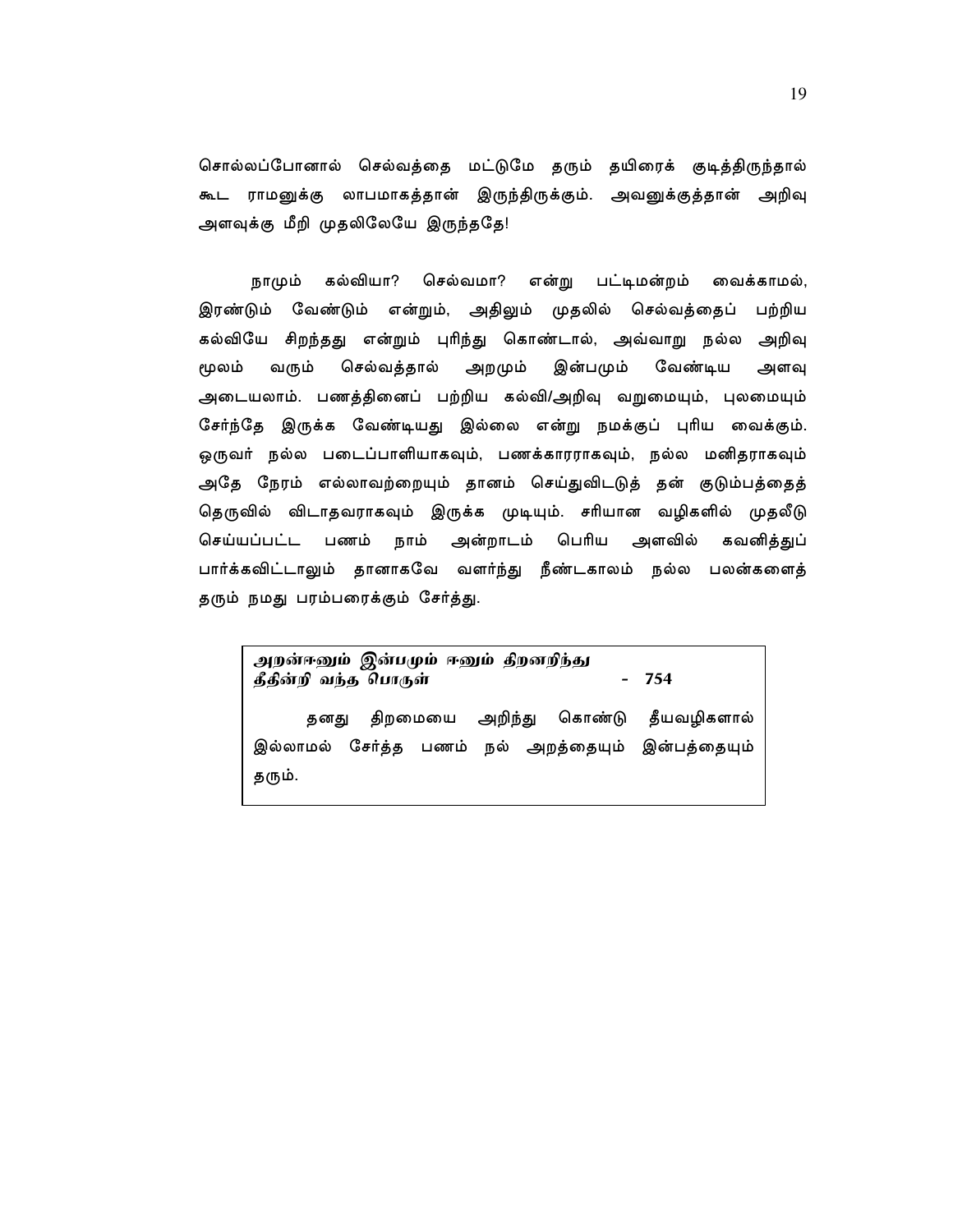#### ஆறாவது அறிவு

மனிதனுக்கும் மற்ற விலங்குகளுக்கும் உள்ள பெரிய வித்தியாசம் என்று மனிதன் கருதுவது 6-வது அறிவு என்று கூறப்படும் பகுத்தறிவுதான், அதன்படி மனிதனானவன் நல்லது கெட்டது என்ற இரண்டையும் ஆராய்ந்து அதில் கண்டுபிடித்துச் செயல்படுத்தும் பார்த்து நல்லதைக் திறனை உடையவன் என்று நம்பப்படுகின்றது. ஒருவேளை ஆதாமும் ஏவாளும் சொல்லைக் கேட்டு, ஞானப்பழத்தை மட்டும் சாப்பிடாமல் சாத்தானின் இருந்திருந்தால் நமக்கெல்லாம் இவ்வளவு பிரச்சனைகள் இருந்திருக்காது என்றே தோன்றுகின்றது. அவமானம், புகழ், கொள்கைகள் போன்ற பல பாதித்திருக்காது. விசயங்கள் நம்மை சுத்தமாகப் நாமும் வளர்ந்த எதனையுமே புரிந்து மிருகங்கள் குழந்தைகளாக கொள்ளாமல் போல வாழ்ந்திருப்போம். ஆடு, மாடு, கோழி, நாய் போன்ற நம்மால் அடக்கப்பட்ட மிருகங்கள் எல்லாம் நிம்மதியாக, சுதந்திரமாக வாழ்ந்திருக்கக் கூடும். மேலும் எல்லோருக்கும் 6-வது அறிவு உள்ளதா? 6-வது அறிவு தவிர வேறு 7-வது, 8-வது அறிவு எல்லாம் இருந்தால் நாம் என்ற செய்வது? அப்படிப்பட்ட மனிதர் அல்லது விலங்கு நம்மைவிட உயர்ந்ததா? அப்படி யாரையாவது மரியாதையாலும் பார்த்தால் நாம் பயத்தாலும், வணங்குவோமா? கும்பிடுவோமா? அல்லது ஏதோ பைத்தியம், பேய்பிடித்து இருக்கின்றது என்று கூறி அடித்து விரட்டுவோமா? என்ற கேள்விகளும் உள்ளன.

ஆறாவது அறிவு எல்லோருக்கும் முழுமையாக உள்ளதா என்றால் நிச்சயம் 'ஆம்' என்று மனசாட்சி உள்ள யாரும் பதில் தரமுடியாது. நாம் எல்லோரும் பகுத்தறிவுப் பகலவன் என்று போற்றும் பெரியாருக்கு இருப்பது 100 $\%$  முழுமையான பகுத்தறிவு என்று ஒரு அளவாக எடுத்துக் கொண்டால் நமக்கெல்லாம் அதில் பாதியாவது 50 $\%$  இருப்பது சந்தேகமே. ஐன்ஸ்டின், ராமானுஜம் போன்றவர்களும், மனவளர்ச்சி இல்லாத, தெருக்களில் திரியும் மக்களும், பெரிய சைக்கோ கொலைகாரர்களும் சம அளவு பகுத்தறிவு உடையவர்களா? பகுத்தறிவிலும் அளவுகள் உள்ளனவா? நாமெல்லாம் 5  $\frac{1}{2}$ சதவீதம் 5½ சதவீதம் என்று குறைவான அறிவு உடையவர்கள் என்று கொள்ள முடியுமா? மேலும் ஒரு சிக்கல் உள்ளது. மிருகங்களுக்கு அறிவே என்று சொல்லிவிட முடியாது. நாமே காக்கையிடம் ஒற்றுமை, இல்லை நாயிடம் நன்றி, எறும்பிடம் உழைப்பு என்ற பல மிருங்களிடம் பல நல்ல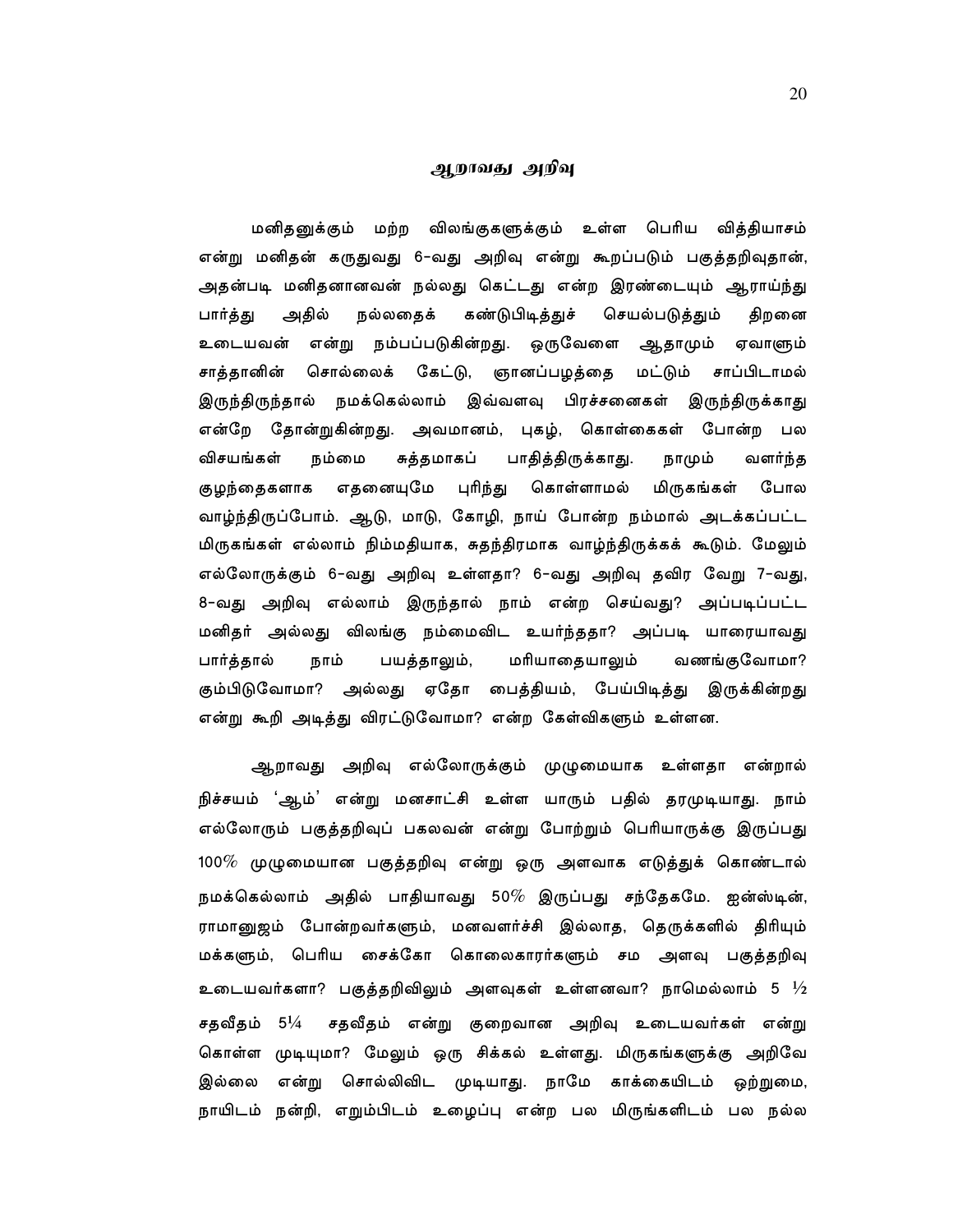குணங்கள் இருப்பதை ஒத்துக் கொள்கிறோம். நிச்சயம் பல மனிதர்களை விட பல மிருகங்கள் நல்லவிதமாகவே நடந்து கொள்கின்றன.

ஆனாலும் எல்லாவற்றையும் தாண்டி மனிதர்கள் அனைவரும் சமம் என்றும், எல்லோருக்கும் 6-வது அறிவு என்று ஒன்று உண்டு என்றும், நாம் அனைவரும் ஒப்புக் கொள்கின்றோம். (சந்தேகம் கேட்டால் ஒருவேளை நமக்கே அது பாதகமாக முடியும்). அந்த நம்பிக்கையின் அடையாளமாகவே ஒவ்வொரு ஜனநாயக நாட்டிலும் எல்லோர்க்கும் ஒரு ஓட்டு என்று சமஉரிமை வழங்கப்படுகிறது. சுமார் நூறு வருடங்களுக்கு முன்புகூட மனிதர்கள் பலர் அடிமைகளாக இருந்தனர். அவர்களுக்கு எந்த உரிமையும் இல்லை. பல நாடுகளில் சமீப காலம் பெண்கள், வரை ஆண்களுக்குச் சமமான அறிவுடைய பிரஜைகளாகக் கருதப்படவில்லை.

இது இப்படியே இருக்க, பொருளாதாரம் என்ற துறையைப் பற்றிச் சிறிது ஆராய்ச்சி செய்வோம். இப்போது ஒவ்வொரு இந்தியரும் இன்னும் சில வருடங்களில் நாம் வல்லரசாக ஆக வேண்டும் என்று ஆசைப்படுவதை மறுக்க முடியாது. வல்லரசு என்று சொல்லப்படும் நாடுகள் எல்லாம் ராணுவ வலிமையை மட்டும் நம்பி உள்ளவை அல்ல. பொருளாதார வலிமையும் இருந்தால் மட்டுமே ஒரு நாடு வல்லரசாக விளங்க முடியும். இப்போது இந்தியா, சீனா போன்ற நாடுகள் மிக வேகமாக வளர்ந்து வருவதால், விரைவில் ஐரோப்பிய நாடுகளைப் பின்னுக்குத் தள்ளி பொருளாதார வலிமையிலும், ராணுவ வலிமையிலும் முன்னேறிவிடும் என்ற எதிர்பார்ப்பு பரவலாக உள்ளது.

இது போன்ற காரணங்களாலேயே பல நாடுகளிலும் பொருளாதார வளர்ச்சி விகிதம் மிக முக்கியமாகக் கவனிக்கப்படுகின்றது. அன்றாடம் விலைவாசி உயர்வு, பண மதிப்பில் மாற்றம் போன்ற பிரச்சனைகள் பெரிதும் முக்கியத்துவம் கொடுத்துப் பேசப்படுகின்றன. நிதி அமைச்சர், ரிசர்வ் பேங்க் தலைவர், பங்குச் சந்தையின் நிர்வாகி போன்றவர்களின் ஒவ்வொரு சொல்லும் செயலும் பெரிய அளவில் கவனிக்கப்படுகின்றன. S & P போன்ற தரச்சான்று தரும் நிறுவனங்களின் அறிவிப்புகள் கூட அமெரிக்கா போன்ற பெரிய நாடுகளின் நாணய மதிப்பு மற்றும் பங்குச் சந்தைகளைப் பெருமளவில் பாதிக்கின்றது.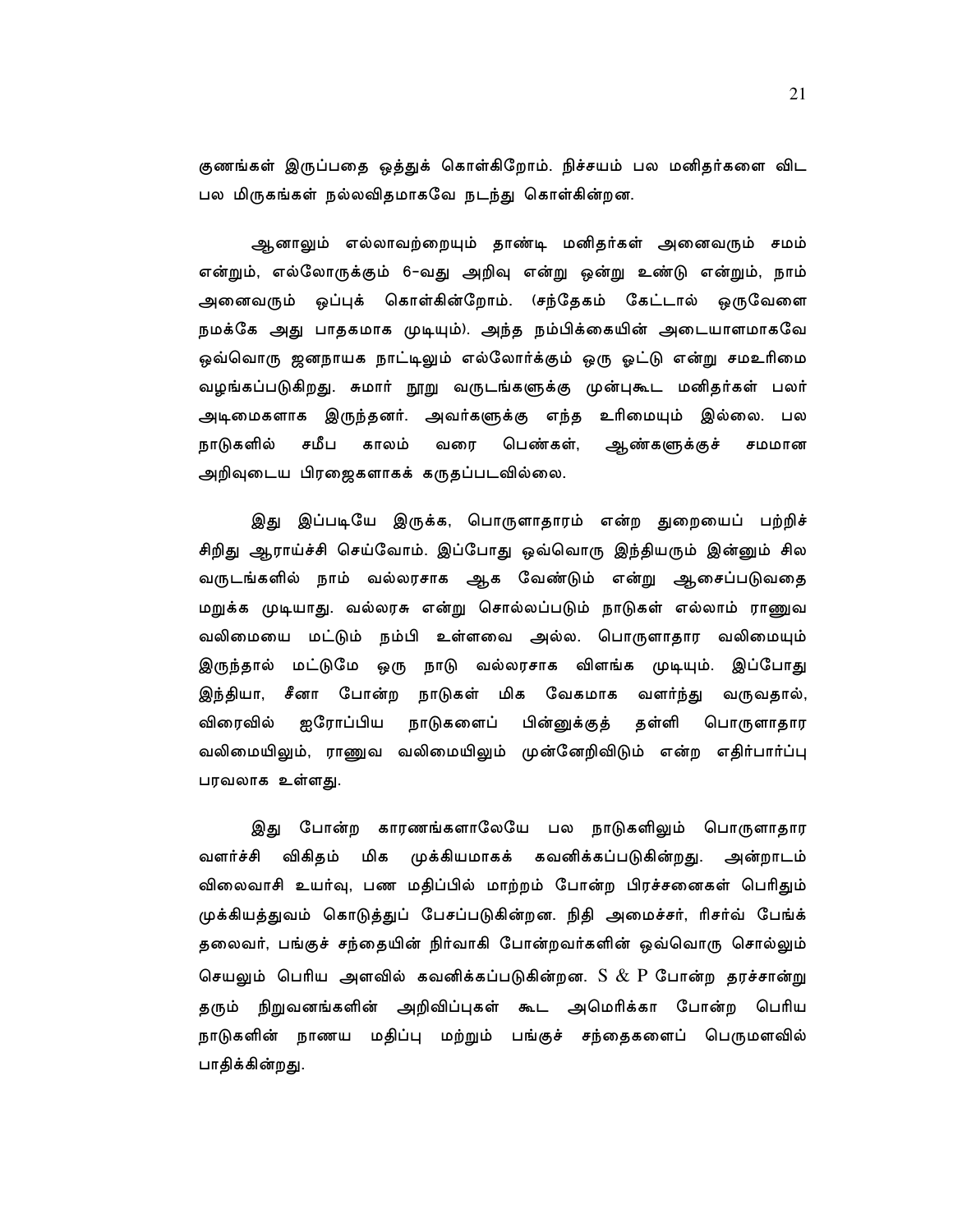ஆனால் பொருளாதாரம் என்ற துறை முற்காலத்தில் எல்லாம் ஒரு முக்கியமான துறையாகக் கருதப்படவில்லை. பொருளாதாரத்தைப் பற்றிப் வல்லுனர்களோ இழிவாகவே படிப்பவர்களோ, பார்க்கப்பட்டனர். பணத்திற்காக ஆசைப்படுவது தவறு என்றும் கடவுளுக்கு எதிரானது என்றும் நம்பப்பட்டது. அதனைப் பற்றி அதிகம் தெரிந்து கொள்ள விரும்புவதே தவறு என்றும் அப்படிப்பட்டவர்கள் மோசமானவர்கள் என்றும் போதிக்கப்பட்டது. இன்றும்கூட இந்த நிலைப்பாடுகள் பெரிதும் மாறவில்லை. பெரும்பாலான திரைப்படங்களில் கதாநாயகன் ஏழையாகவும், வில்லன்கள் எல்லாம் கடைசியில் பணக்காரர்களாகவும் கதாநாயகன் பணத்தை அவரது நியாயமாகவோ, குறுக்கு வழிகளிலோ ஏழை மக்களிடம் கொண்டு சேர்ப்பதாகவுமே கதைகள் வருகின்றன. நாமும் இவற்றைப் பெரிய அளவில் நம்புகின்றோம். இவையெல்லாம் ஒருவேளை உண்மை என்று எடுத்துக் கொண்டாலும் ஒரு முக்கியமான உளவியல் காரணமும் இதில் மறைந்துள்ளது. நாமெல்லாம் எவ்வளவோ போராடியும் பெரிய அளவில் பணம் சேர்க்க முடிவகில்லை. நிறைய நேரங்களில் நமது திறமையின்மை கூட ஒரு முக்கியமான காரணமாக இருக்கலாம். அதை ஒத்துக் கொள்ள நமக்குத் தைரியம் இல்லாமல் இருப்பதால் பணம் சம்பாதிப்பவர்கள் எல்லாம் குறுக்கு வழிகளில்தான் பணம் சேர்க்கின்றார்கள் என்றும், அவர்கள் கெட்டவர்கள் என்றும், அவர்களே நமது பிரச்சனைகளுக்கெல்லாம் காரணம் என்றும் நம்பி, நமது மனதைத் தேற்றிக் கொள்கிறோம். நாம் தன்னம்பிக்கை இழந்துவிடாமல் இருக்க இந்தப் பொய்கள் உதவுகின்றன.

தேவையான காலம் செல்லச் செல்ல பொருளாதாரம் ஒரு துறையாகவும், அதனைப் பற்றி தெரிந்து கொள்வது அவசியம் என்றும் பின்பே கொள்ளப்பட்டது. இந்தத் துறையில் படிப்படியான ஏற்றுக் மாற்றங்களும் வளர்ச்சியும் ஏற்பட்டது. பொருளாதாரத்தினைப் பொறுத்தவரை ஆடம் ஸ்மித் (Adam Smith) என்பவர் எழுதிய (An Equiry into the Nature and Causes of Wealth of Nations) என்ற ஒரு நாட்டின் வளம் மற்றும் அதன் காரணங்களைப் பற்றிய தேடல் என்ற பொருள் உடைய புத்தகமே இந்தத் துறையின் மிகச்சிறந்த புத்தகமாகக் கருதப்படுகின்றது. கம்யூனிச நாடுகள் எல்லாம் கார்ல்மார்க்ஸ் அவர்களுடைய Das Capital என்ற புத்தகத்தினையே பெரிதும் கடைப்பிடிக்கின்றன.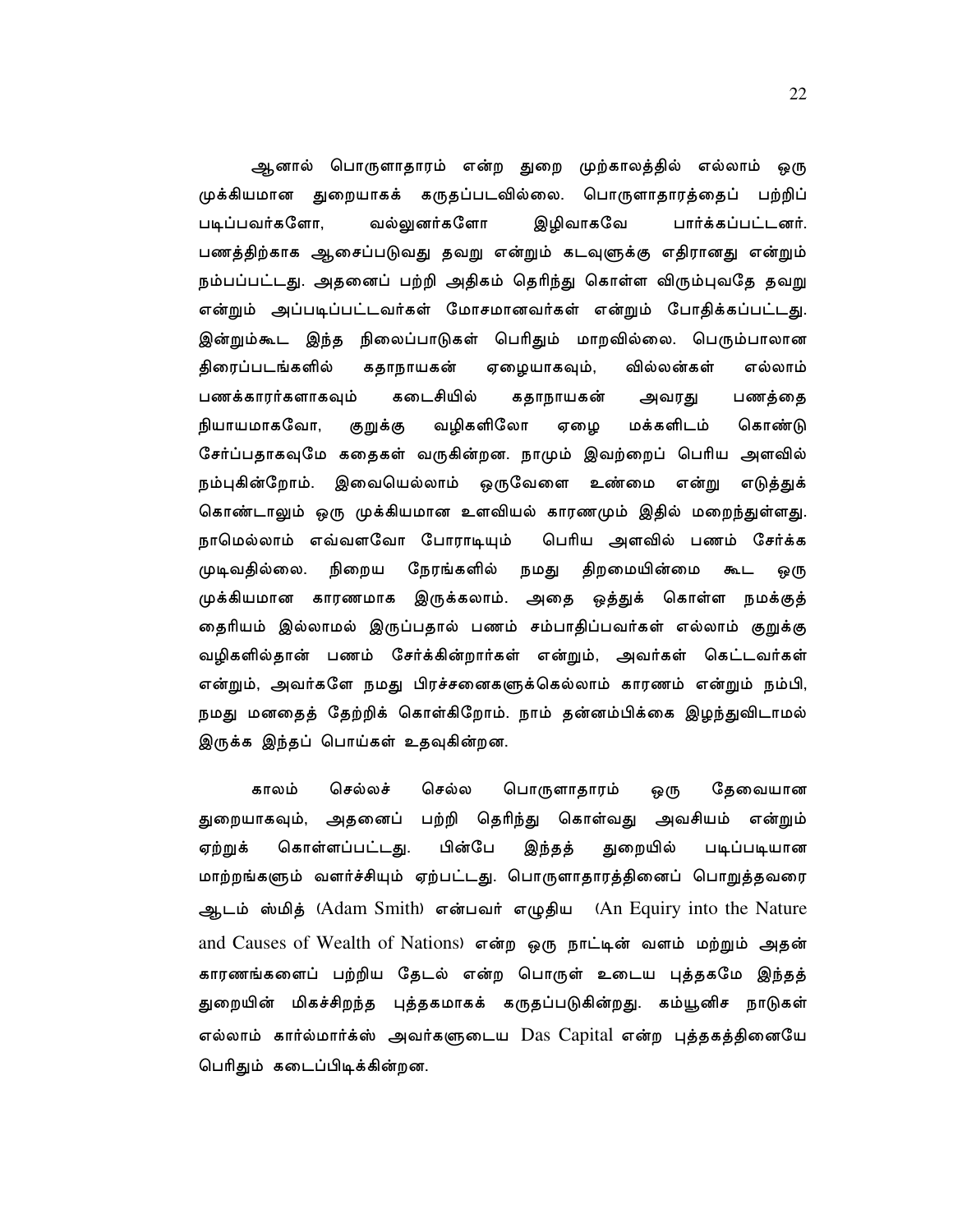தற்போது பொருளாதாரம் அறிவியல் என்ற நிலைக்கு ஒரு வந்துவிட்டது. இந்த இந்தக் காரணிகள் இது இது போன்ற விளைவுகளை ஏற்படுத்தும் என்றும் ஒவ்வொரு காரணியிலும் (உதாரணமாக வட்டிவிகிதம், வரிவிகிதம்) சில மாறுதல்களை ஏற்படுத்தி நாட்டின் பொருளாதாரத்தை ஒரு வழி நடத்த முடியும் என்றும் கருதப்படுகின்றது. அதற்கான அரசாங்கம் வழிகளைக் கூறும் ஜெ.எம். கெய்ன்ஸ் (Lord J.M. Keynes) என்பவருடைய கொள்கைகளே தற்போது பெரிய அளவில் நடைமுறையில் உள்ளன. 1930களில் அமெரிக்காவில் ஏற்பட்ட பெரிய பொருளாதார வீழ்ச்சிக்குப் பின்பு உருவான அனைத்துப் பொருளாதாரக் கொள்கைகளும் இவருடைய கருத்துகளை ஒட்டியதாகவே உள்ளன.

அறிவியல் என்று ஒரு விசயத்தைச் சொல்லிவிட்டால் அதற்கு ஒரு அடிப்படையான குணம் உண்டு. அறிவியல் அரசன் தனது அரசி என்று சொல்லப்படும் கணிதத்தின் துணையின்றித் தனியே ஒரு வேலையும் செய்வது இல்லை. பொருளாதாரம் ஒரு அறிவியல் என்றால் அதனுடைய எல்லாவிதமான கொள்கைகளும் கணிதத்தின் வழிமுறைகளின் தலையீட்டிலிருந்து தப்பிக்க முடியாது.

பொருளாதாரப் பிரச்சனையும் ஒவ்வொரு பல நூற்றுக்கணக்கான பலவிதமான காாணிகளால் பாதிக்கப்படுவதாலும் Constraints என்று சொல்லப்படும் கட்டுப்பாடுகளுக்கு உட்படுவதாலும் எல்லாவற்றையும் அலசி ஆராய்ந்து முடிவெடுப்பது ஒரு தனிமனிதனின் திறமைக்கு அப்பாற்பட்டது. ஒரு குழுவால் கூட அதனைச் செய்து முடிப்பது கடினமே. அதே சமயத்தில் பெரிய காரணிகள் (Variables). மிகப் பிரச்சனையைக் கூட ஒரு கட்டுப்பாடுகள் (Constraints), என்று பிரித்துச் சமன்பாடுகளாக (equation) எழுதிவிட்டால் ஒரு கம்ப்யூட்டரின் உதவியுடன் சில வினாடிகளில் தீர்வு கண்டுவிட முடியும். கணிப்பொறியின் சக்தி மிக அபாரமானது. இது போன்று எந்த ஒரு பிரச்சனைக்கும் கணித வடிவம் கொடுத்தல், 'மேத்தமேட்டிக்கல் மாடலிங்' (Mathematical Modeling) என்று அழைக்கப்படுகின்றது. இது போன்ற கணிக வடிவங்களை உபயோகித்து வேண்டிய தீர்வுகளை உடனடியாகச் சொல்வதற்கு ஏராளமான மென்பொருள்கள் (Software) புழக்கத்தில் உள்ளன. வேண்டிய தகவல்களை மட்டும் உள்ளே கொடுத்தால் போதும், வினாடிகளில் தேவையான விடைகள் வந்துவிடும்.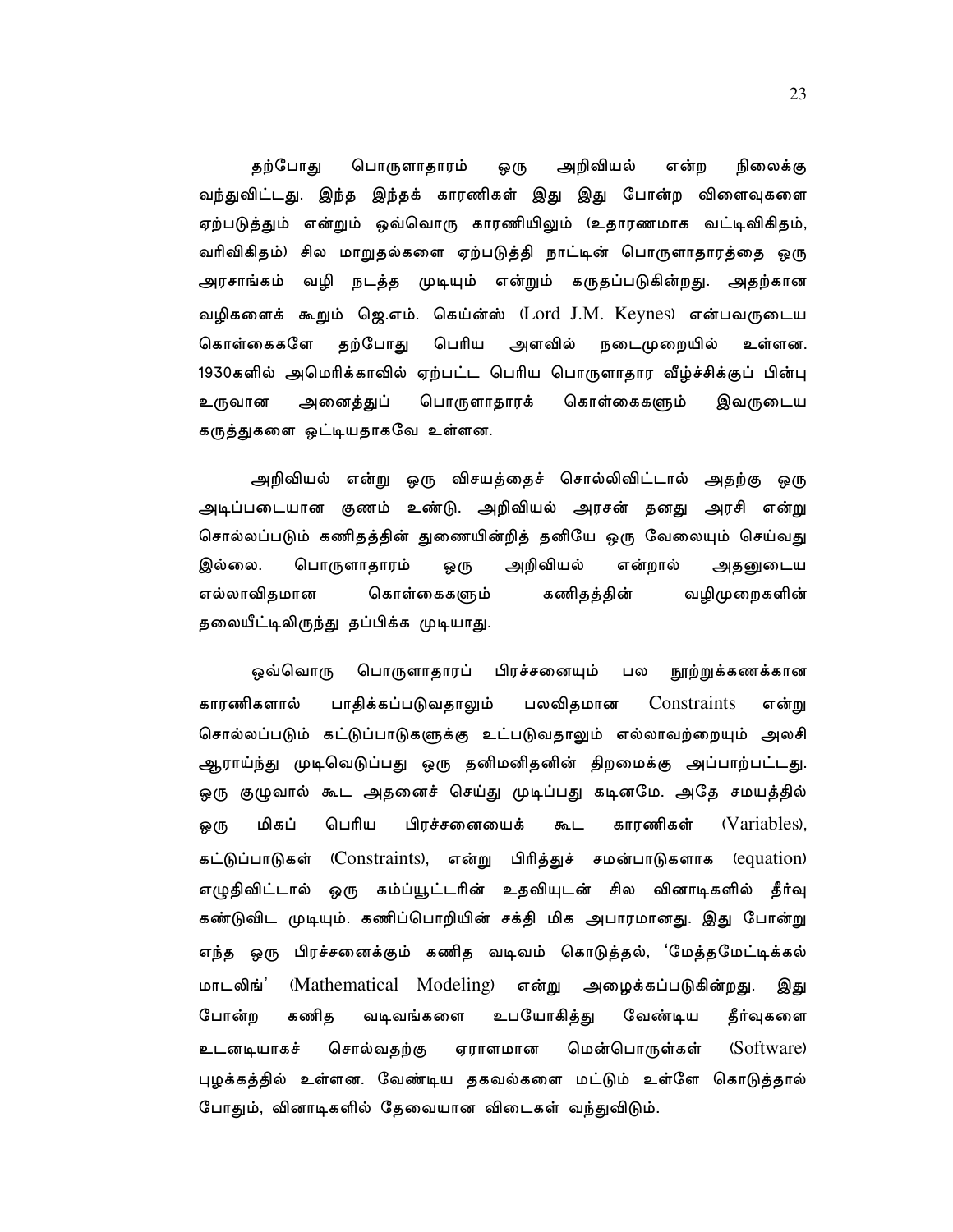உதாரணமாக நாட்டில் உள்ள மொத்த இருப்புப் பாதைகளிலும் ஓடும் அனைத்து ரயில்களின் நேரம், இருக்கை முன்பதிவு போன்றவை உதவியுடனே தீர்மானிக்கப்படுகின்றது. கம்ப்யூட்டரின் அவையனைத்தும் மனிதர்களால் செய்யப்படுவதை நம்மால் நினைத்துக்கூடப் பார்க்க முடியாது. வசதியிலும் சில சிக்கல்கள் எந்த இருக்கத்தானே செய்யும், ஒரு ரயில்வேயைப் பொறுத்தவரை திடீரென்று யாரும் தங்களுடைய சொந்த ரயிலை எடுத்துக் கொண்டு மிக வேகமாக ஏதாவது ஒரு பாதையில் ஓட்டவோ, நிறுத்தி வைத்துப் பக்கத்து இடங்களை வேடிக்கை பார்க்கவோ முடியாது. ஆனால் சாலைகளில் ஒவ்வொரு மனிதரும் தங்கள் இஷ்டத்துக்குக் கார்களில் போவது, மாட்டு வண்டிகளில் போவது, நடுரோட்டில் தானியங்களைக் காய வைப்பது, தண்ணீர் கேட்டு மறியல் செய்வது போன்று கொள்வதால் இவற்றை எல்லாம் கம்ப்யூட்டரின் இஷ்டத்துக்கு நடந்து உதவியுடன் சிக்கல்கள் இல்லாமல் திட்டமிடல் இயலாத காரியம்.

கணிப்பொறியின் செயல் திறனும், விடைகளின் ஒரு நம்பகத்தன்மையும் எப்படிப்பட்ட தகவல்களை நாம் தருகிறோம் என்பதையே பொறுத்தது. தெளிவான தகவல்கள் தந்தால் மட்டுமே தெளிவான பதில்கள் கிடைக்கும். Garbage in Garbage out என்று சொல்வார்கள், அதாவது உள்ளே தந்தால் குப்பையே வெளியே குப்பையை வரும். எனவே கணிப்பொறிக்குள் உள்ளே தரும் தகவல்கள் தெளிவாக சந்தேகம் மற்றும் ஊகங்களுக்கு இடமில்லாத வகையில் இருப்பதற்காக சில விதிகளை ஏற்படுத்துவார்கள். அந்த விதிகள் மீறப்பட்டால் விடைகளில் குழப்பம் ஏற்படும். அந்த விதிகளுக்குப் புறம்பான, அந்த விதிகளை மதிக்காத தகவல்கள் எல்லாம் நீக்கப்படும். உதாரணமாகச் சொல்ல வேண்டும் என்றால் இத்தனை ரயில்கள்தான் மொத்தம் ஓடுகின்றன என்பதுபோல் இத்தனை வாகனங்கள்தான் தினமும் ஓடுகின்றன என்று முடிவு செய்தால் மட்டுமே அவற்றின் வழிகளைத் திட்டமிட முடியும். மேலும் அவற்றின் வேகம் மற்றும் புறப்படும் இடம், சேரும் இடம் ஆகியவை தெளிவாகத் தரப்பட வேண்டும். போய்க் கொண்டு இருக்கும்போதே பாதி வழியில் திட்டத்தை மாற்றி வேறு ஊர்களுக்கெல்லாம் போக முடியாது. அப்போது மற்ற எல்லா வாகனங்களின் நேரம் மற்றும் பல வழிகளையும் மாற்ற வேண்டியிருக்கும்.

போலவே பொருளாதாரப் பிரச்சனைகளிலும் இதைப் ஏராளமான காரணிகள் உள்ளன. வட்டி வீதம், தொழில் வளர்ச்சி விகிதம், வேலை வாய்ப்பு, பணப்புழக்கம் என்று பல விசயங்களை ஒரே நேரத்தில் கணக்கில்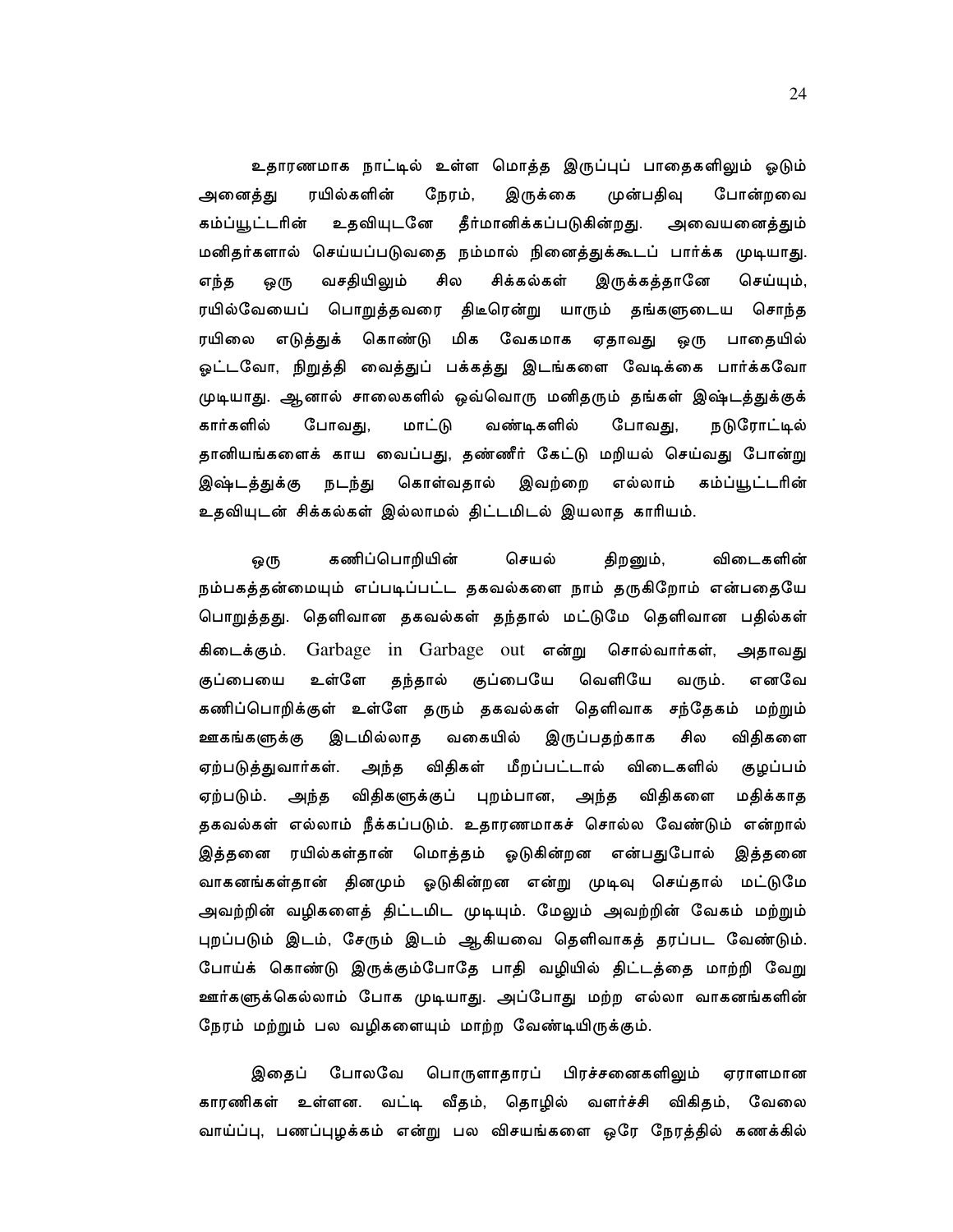எடுத்துக் கொள்ள வேண்டும். ஒன்றை மாற்றினால் வேறு ஒன்றை அது பாதிக்கும். வங்கிகளின் பண நிர்வாகம், பங்குச்சந்தைகளின் தின வணிகம், போன்றவையெல்லாம் தினசரி பலவிதமான சிக்கல்களை கணிப்பொறிகளை உபயோகித்தே கொள்கின்றன. தீர்த்துக் அதற்காக ஏராளமான மென்பொருள்கள் தேவைப்படுகின்றன. அந்த மென்பொருள்கள் எல்லாம் சில அடிப்படையான விதிகள் மற்றும் நம்பிக்கைகளின் அடிப்படையிலேயே இயங்குகின்றன. அந்த நம்பிக்கைகளில் மிக முக்கியமானது மனிதனுக்குப் பகுத்தறிவு என்று ஒன்று உண்டு, அவன் நல்லது கெட்டதைப் புரிந்து கொண்டு தனக்கு எது நல்லதோ (பொருளாதூர ரீதியாக) அந்த முடிவை எடுப்பான், அவ்வாறு முடிவெடுப்பதற்குத் தேவையான தகவல்களையும் தெரிந்து வைத்திருப்பான், தெரியாத விசயங்களில் முடிவு எடுக்கமாட்டான் போன்றவையே. ஒரு கணினியானது ஒரு லாபகரமான தீர்வைத் தந்தவுடன் உபயோகிக்கும் மனிதன் அதனைச் செயல்படுத்துவார் என்று அதனை எடுத்துக் கொண்டு அதன் அடிப்படையில் அதற்கடுத்த பிரச்சனைகளை ஆராயத் தொடங்கிவிடும். ஆனால் மனிதர்கள் சொந்தப் பிரச்சனைகள் காரணமாகவோ மனக்குழப்பங்கள் காரணமாகவோ சிறப்பான முடிவை விட்டுவிட்டு வேறு ஒன்றை எடுக்கக் கூடும் என்று அதற்குத் தெரியாது. பின்பு அதனால் ஏற்படும் பிரச்சனைகளுக்கோ தீர்வும் கிடையாது, அளவும் கிடையாது. இப்போது பகுத்தறிவுடைய மனிதன் (The Rational Man) என்ற நம்பிக்கையின் சில கூறுகளைக் கொஞ்சம் பார்ப்போம்.

# 1. பகுத்தறியும் திறன்

இங்கு பகுத்தறியும் திறன் என்பது தனக்கு எது நல்லது, எது கெட்டது அதிலும் குறிப்பாக எது லாபம், எது விரயம் என்று தெரிந்து வைத்திருத்தல்.

இகன்படி ஒவ்வொரு மனிதனும் தனக்குக் கொடுக்கப்பட்டுள்ள செய்திகளை வைத்து புத்தியை உபயோகித்து லாபகரமான முடிவாக எடுக்க முடியும், எடுப்பார்கள் என்று நம்பப்படுகின்றது. ஆனால் அன்றாட வாழ்வில் என்னவோ பயம், பாசம், வெறுப்பு போன்ற உணர்வுகளே நாம் எடுக்கும் முடிவுகளைத் தீர்மானிக்கிறது. நமக்கே நன்றாகத் தெரியும், பெரும்பாலும் அறிவைவிட உணர்வுகளே நமது முடிவுகளின் மீது பெருமளவில் ஆதிக்கம் செலுத்துகின்றன. ஒரு விளையாட்டு மைதானத்தில் அனைவரும் அவரவர் இடத்தில் ஒழுங்காக அமர்ந்தால் எல்லோரும் நன்கு நிகழ்ச்சிகளைக் காண முடியும். ஆனால் உணர்ச்சி வேகத்தில் யாராவது ஒரு சிலர் எழுந்து நிற்க, பின்னால் உள்ளவர்களும் எழுந்து நிற்க வேண்டிய அவசியம் வருகின்றது.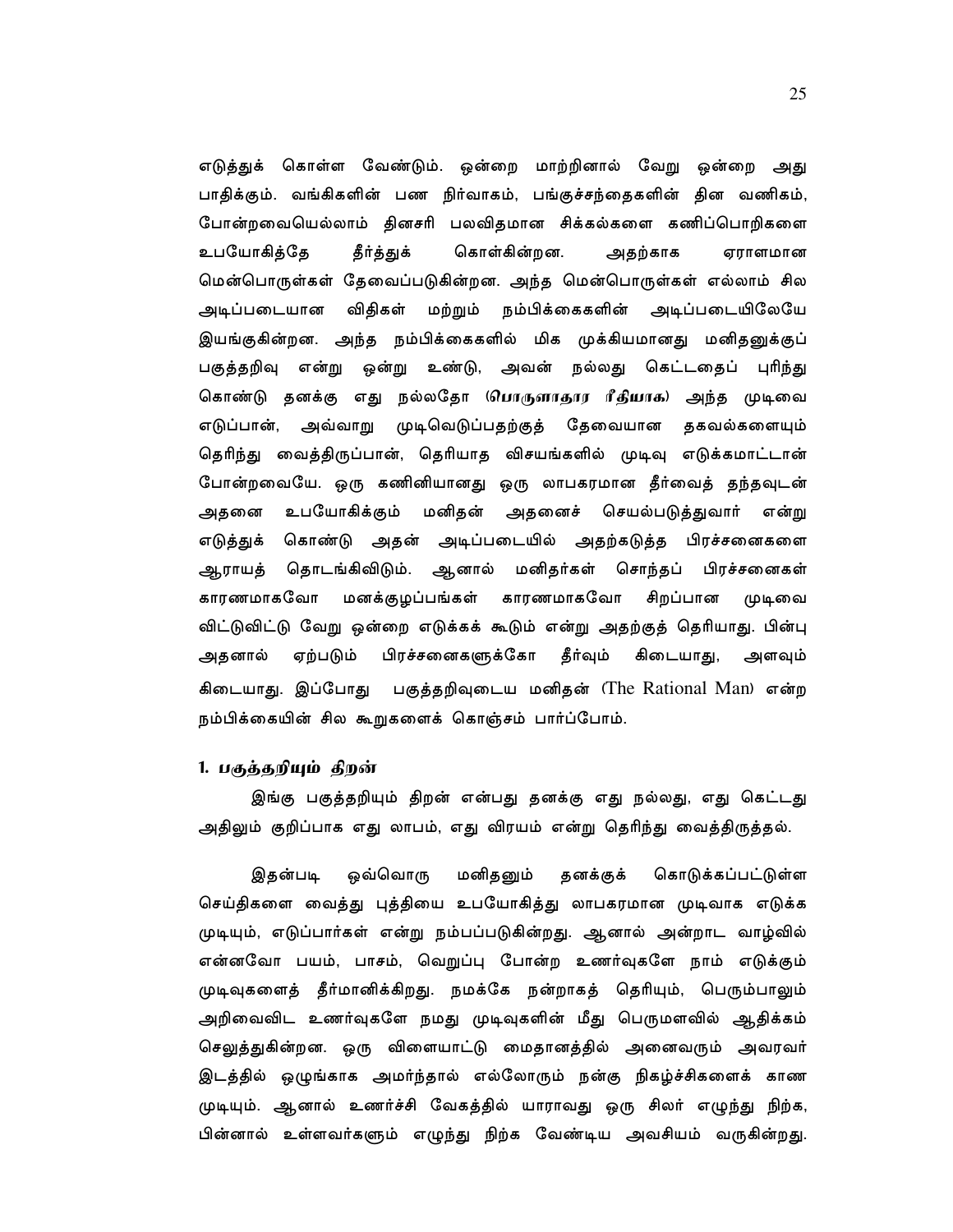செய்ய வயதானவர்களும், குழந்தைகளும் முடியாததால் அவ்வாறு அவர்களோடு உடன் வந்தவர்கள் முன்னால் இருப்பவர்களுடன் பிரச்சினைகளில் ஈடுபட நேரிடுகின்றது. எல்லோருக்கும் எது நல்லது என்றும் எது லாபகரமானது என்றும் தெரிந்து அனைவரும் நடந்து கொண்டால் பல சங்கடங்கள் ஏற்படாது.

## 2. தன் நலம் பேணுதல்

முதல் விதிப்படி எது நல்லது, எது கெட்டது என்று தெரிந்ததை வைத்து தனக்குச் சாதகமான தனக்கு உண்மையில் நன்மை செய்வதையே தேர்ந்தெடுக்கும் திறன்.

பெரும்பாலும் நாம் நமக்கு நல்லது எது, லாபமானது எது என்பதையே தேடிச் செய்தாலும் பல நேரங்களிலும் தெரிந்தே நமக்கு நாமே லாபம் தராத காரியங்களைச் செய்கிறோம். தெரியாத மனிதர்களுக்கு உதவி செய்தல், கோவில், தேவாலயம், மசூதி, அநாதை ஆசிரமம் போன்றவற்றிற்கு நிறையப் பணம் செலுத்துதல், தற்கொலை செய்து கொள்ளுதல், குடி, போதை போன்றவற்றிற்காகப் பணம் செலவழித்தல் போன்றவை பொருளாதார ரீதியாக ஏதோ பலவித மட்டும் இழப்பினைத் தந்தாலும் நல்ல கெட்ட காரணங்களுக்காக நாம் விடாமல் அவற்றைச் செய்தே வருகின்றோம்.

# 3. தேவையான செய்திகளைத் தெரிந்து வைத்திருக்கல்

மனிதர்கள் முடிவெடுக்கும் முன்பு அதற்குத் தேவையான தகவல்களை முடிந்த அளவு தெரிந்து வைத்துக் கொண்டே எதையும் செய்வர்.

தகவல்களைத் தெரியாமல் போதுமான முடிவெடுத்தால் அது நிச்சயமாகச் சிறப்பானதாக இருக்காது. ஆனால் அதற்காக மிக அவசரமான நேரங்களில் நிறைய விசயங்களைப் புதிதாகத் தெரிந்து கொள்ளப் போதுமான அவகாசம் இருக்காது. இத்தகைய தருணங்களில் என்ன செய்வது? பங்குச் அறிவியல் ஆராய்ச்சி, வியாபாரம் போன்றவற்றில் நிறைய சந்தை, நேரங்களில் எல்லாத் தகவல்களும் முழுமையாகத் தெரியாது. ஒரு தீவிரவாதக் குழுவைப் பிடிக்கப் போகும்போது அவர்களைப் பற்றி முழுக்க முழுக்கத் தெரிந்து கொண்டு எப்படிப் போக முடியும்? ஏதாவது ஒரு சில தகவல்களை மட்டுமே வைத்துக் கொண்டுதான் அடுத்த காரியத்தைப் பார்க்க வேண்டும். ஒரு சிறு கற்பனையான நிகழ்ச்சி.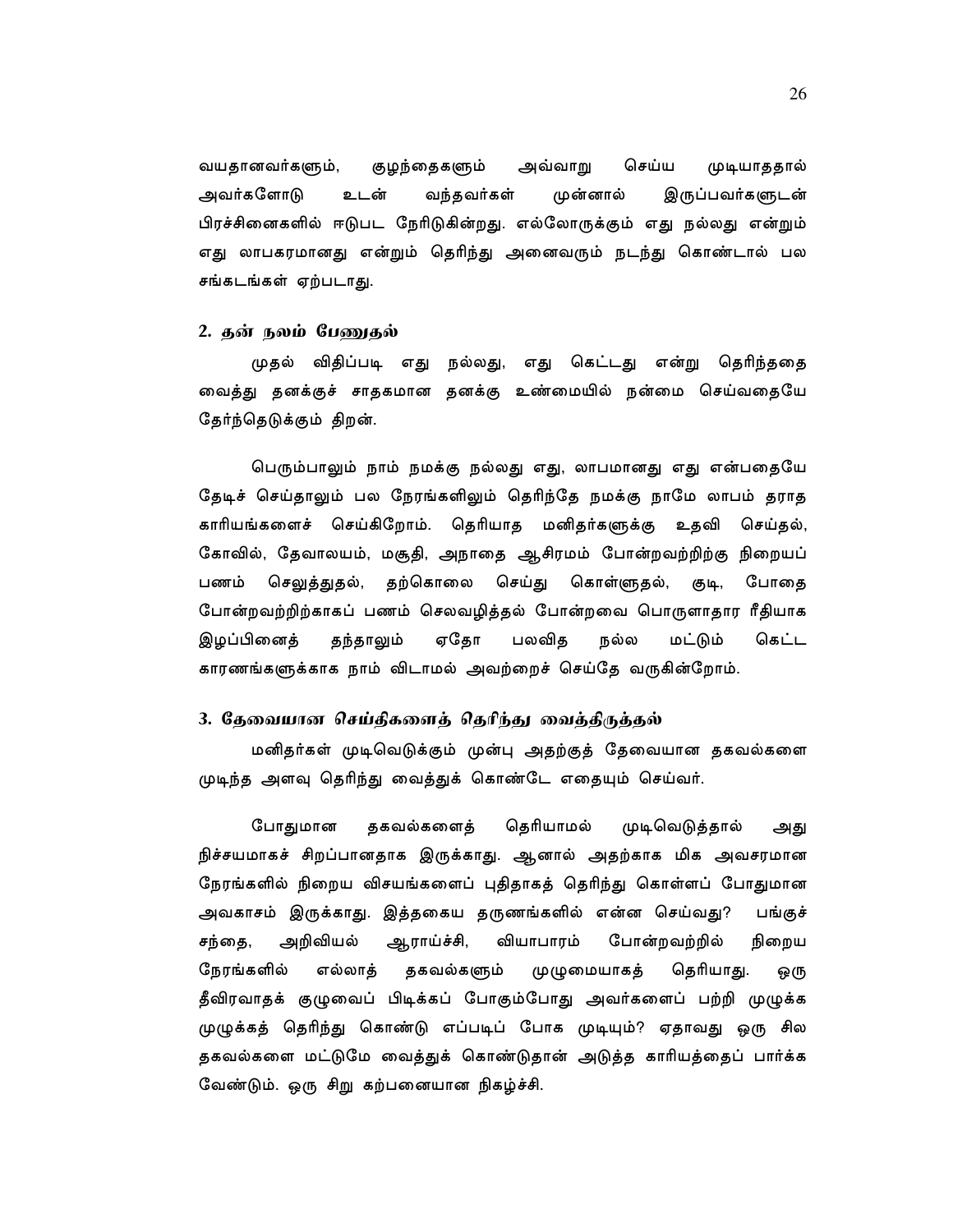மக்களின் நம்பிக்கையைப் பெற்ற ஒரு மருத்துவமனை, மருத்துவரின் வருகையை எதிர்பார்த்து நிறையபேர் டோக்கன் வாங்கிக் காத்திருக்கின்றனர். அவசர கேஸ்கள் இரண்டு (நெஞ்சுவலி), குடும்பத்தினரின் வெளிறிய முகங்களுடன் வருகின்றன. சரியாக மருத்துவரும் அப்போது வந்துவிடுகிறார். இரண்டு கேஸ்களில் எதை முதலில் பார்ப்பது? சற்று குழப்பம். எனவே இரண்டு பேருக்கும் வழக்கமாக எடுக்க வேண்டிய சில சோதனைகளை எடுக்கச் சொல்லி உத்தரவிடுகின்றார். ரிசல்ட் வந்த பின்பு யார் மிகச் சிக்கலான நிலையில் உள்ளவர் என்று பார்த்து, பின்பு முடிவு செய்ய எண்ணுகின்றார். முடிவுகள் வருவதற்கு முன்பே ஒருவர் விதி முடிந்து விடுகின்றது. பிறகு குழப்பமின்றி மற்றொருவருக்கு மருத்துவம் பார்க்க ஆரம்பித்து விடுகின்றார்''.

மேற்கண்டதுபோல எந்த ஒரு நல்ல, அனுபவம் வாய்ந்த மருத்துவரும் நடந்து கொள்ளமாட்டார். இரண்டு மூன்று எளிய விசயங்கள்: எவ்வளவு வயது? என்ன எடை? குடிப்பவரா? முதல் முறையா? இது போன்ற சில கேள்விகள் மூலம் மிக எளிதாக யாரை முதலில் பார்ப்பது என்று முடிவு செய்து விடுவார். எல்லா டெஸ்டுகளும் எடுத்து முழுமையான தகவல்கள் கிடைக்கும் வரை வேடிக்கை பார்த்துக் கொண்டிருக்கமாட்டார்.

திறமையான மருத்துவர் உணவு வேளை, அதே போன் கால் வருகின்றது. அவரது நண்பரான பங்குச் சந்தை தரகரிடமிருந்து ''நீங்கள் கம்பெனியின் காலாண்டு சென்ற வாரம் வாங்கிய மருந்து முடிவுகள் எதிர்பார்த்தபடி இல்லை. விலை 10 $\%$  இறங்கிவிட்ட்து. சந்தையும் மொத்தத்தில் இறங்கிக் கொண்டு உள்ளது. என்ன செய்வது? விற்றுவிடவா?'' என்று கேட்கிறார்.

யோசனை. சந்தையினைப் மருத்துவருக்குப் பலமான பங்கு பொறுத்தவரை அவர் ஒன்றும் பெரிய சூரர் இல்லை. ''ஏன் இப்படி? நல்ல கம்பெனியாயிற்றே? ஒரு வேளை மேலும் இறங்கிவிட்டால் என்ன செய்வது?'' ஒரு சில கேள்விகள், விற்று விடுகின்றார். ஆனால் ஒரே மாதத்தில் அதன<mark>்</mark> விலை இரண்டு மடங்காக ஏறிவிடுகின்றது. புதிய மருந்து கண்டுபிடித்து விட்டதாக ஒரு செய்தி வெளியாகின்றது. ஐயோ, தவறு செய்து விட்டோமே என்று வருத்தப்பட்டு மீண்டும் அதிக விலைக்கு வாங்கி விடுகின்றார். அப்போது ஏற்கனவே குறைந்த விலைக்கு வாங்கியவர்கள் பலரும் விலை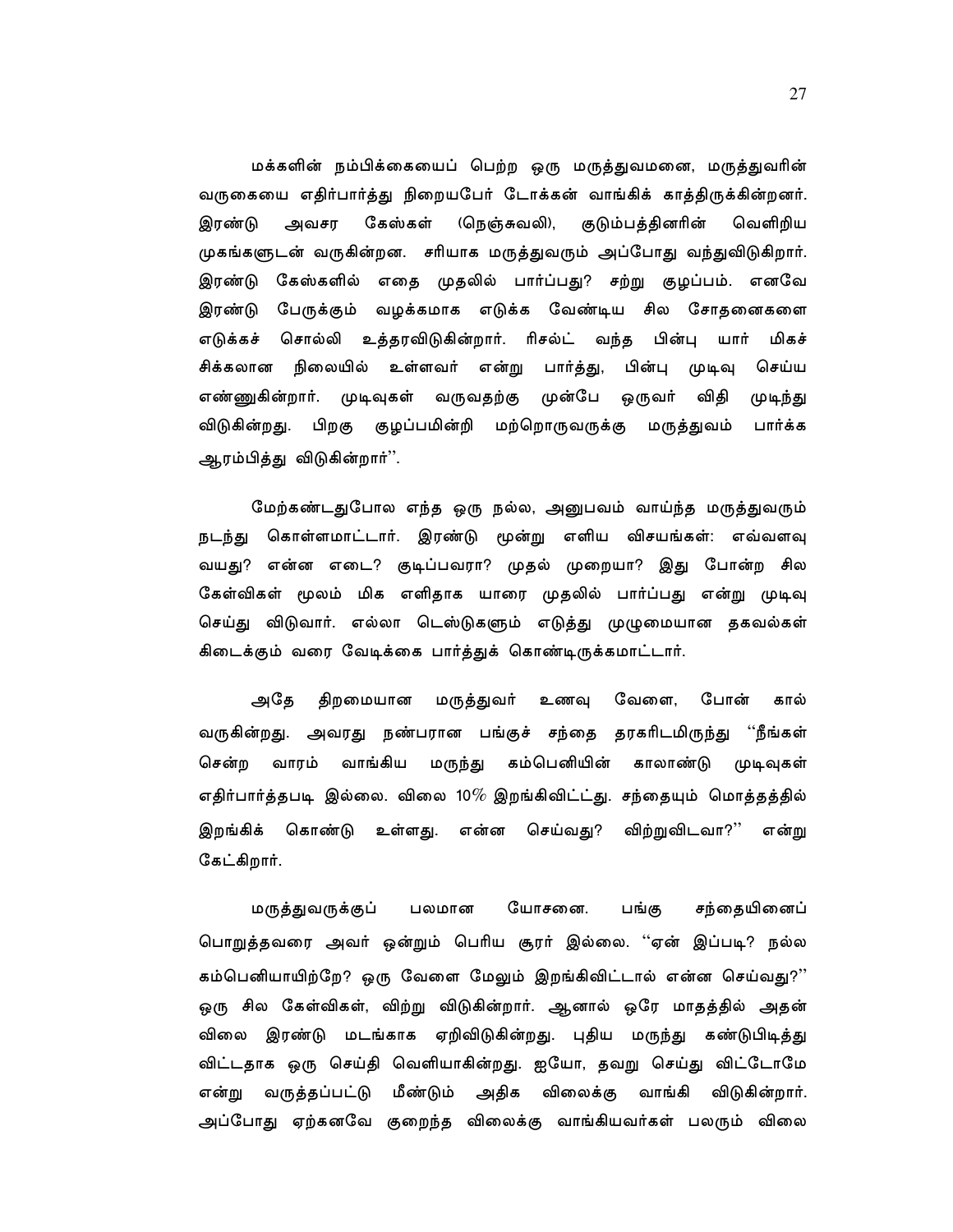ஏறியதும் சிறிது சிறிதாக விற்று லாபம் பார்க்க, பங்கின் விலை சிறிது இறங்கிப் பின்பு கிணற்றில் போட்ட கல்லாக இருக்கின்றது. ஒரே குழப்பம் எது சரி? எல்லாத் தகவல்களும் தெரிந்து கொண்டு முடிவெடுப்பதா? ஓரளவு தகவல்களை வைத்து முடிவெடுப்பதா? ஓரளவு தகவல்கள் என்றால் எவை? எவை? எப்போது வேகமான முடிவெடுப்பது? எப்போது பொறுமையாக முடிவெடுப்பது? ஏனெனில் தேவையைப் பொறுத்து சிலவற்றை வேகமாகவும், அவசரமாகவும், சிலவற்றை மெதுவாகவும், நிதானமாகவும் செய்ய வேண்டியுள்ளது.

தூங்குக தூங்கிச் செயற்பால தூங்கற்க தூங்காது செய்யும் வினை – 672

காலந் தாழ்த்துச் செய்ய வேண்டியவற்றைக் காலந்தாழ்த்தே செய்ய வேண்டும். விரைவாகச் செய்ய வேண்டிய செயல்களை செய்யக் காலந் தாழ்த்தக்கூடாது.

ஒவ்வொரு நேரத்திலும் ஒவ்வொரு விதமாக உணர்வுகளைக் கட்டுப்படுத்திச் செயல்பட திலகமா? எல்லோரும் என்ன நடிகர் கமலஹாசனா? சாதாரண மனிதர்கள் தானே. அவர்கள் கூட திரைப்படங்களில் காட்டும் உணர்வுகளையும், முகபாவங்களையும் நிஜவாழ்க்கையிலும் காட்ட முடியுமா? என்பது சந்தேகமே. ஆனாலும் மேற்கண்ட மூன்றுவிதமான அடிப்படை விதிகள் காட்டும் பகுத்தறிவுடைய மனிதன் இப்படித்தான் நம்பிக்கைகளின் அடிப்படையிலேயே நடப்பான் என்ற பலவிதமான பொருளாதாரக் கொள்கைகளும் அந்தக் கொள்கைகளின் அடிப்படையில் மென்பொருள்களும் செயல்படுகின்றன. மென்பொருள்களை அந்த உபயோகிக்கும் கம்ப்யூட்டர்களின் உதவியோடுதான் பெரும்பாலான பொருளாதார முடிவுகள் எடுக்கப்படுகின்றன. மேற்கண்ட அடிப்படை நம்பிக்கைகளில் தவறுகள் இருக்கும்பட்சத்தில் மென்பொருள்கள் கொடுக்கும் விடைகளின் நம்பகத்தன்மை கேள்விக்குறியதாக ஆகிவிடும்.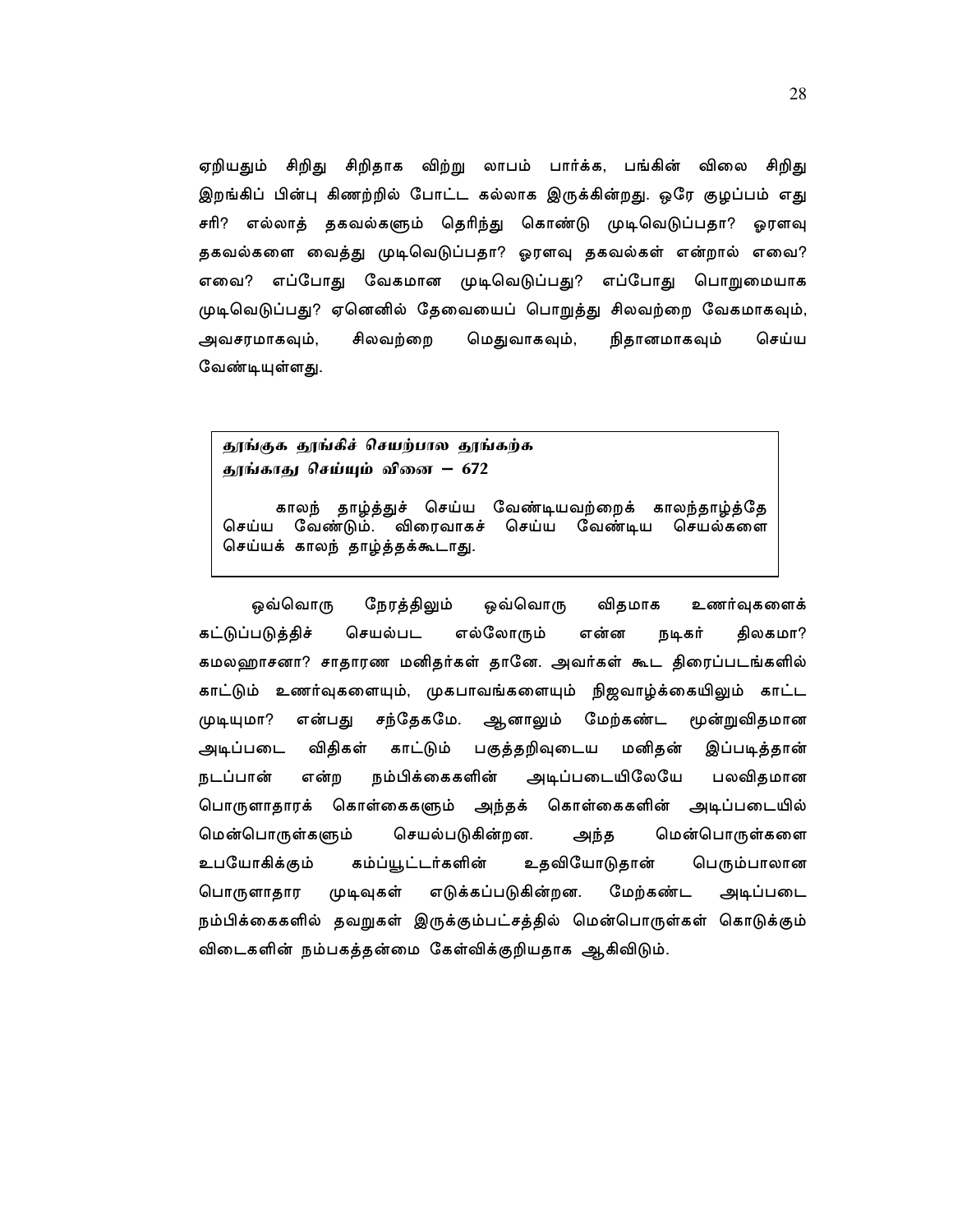# ஜெருசலக்கில் கோன்றிய புயல்

பொருளாதார மேதைகள் என்னவோ மனிதன் பகுத்தறிவு உள்ளவன் என்ற நம்பிக்கையிலும் அவன் எப்போதும் தனக்கு லாபமும் நன்மையும் தரும் முடிவுகளைத்தான் எடுப்பான் என்ற நம்பிக்கையிலும் பலவிதமான கொள்கைகளை வகுத்து அதன் வழி நடந்தாலும் அன்றாட வாழ்வில் அனைவரும் பலவிதங்களில் மாறுபாடாகவே நடந்து கொண்டு வருகின்றனர். பொருளாதார நிபுணர்களும் இது குறித்து ஆராய்ச்சிகள் பலவும் பல நீண்டகாலமாக மேற்கொண்டிருந்தாலும் பல முக்கியமான கேள்விகளுக்கு பலனும் இல்லை. முக்கியமான நேரங்களில் உருப்படியாக எந்தப் மனிதனுடைய நடத்தை எந்த ஒருவிதிக்கும் உட்பட்டதாக இல்லை.

எலக்ட்ரான் எனப்படும் மின்துகள்கள் காந்தப்புலம் வழியாகச் செல்லும்போது நேர்கோட்டில் செல்லாது, சுற்றி சுற்றி வரும். தன் இழந்துவிடும். அதைப் போலவே மனிதர்களும், கட்டுப்பாட்டை பணம் சம்பந்தப்பட்ட விசயங்களில் வழக்கமாகவே புத்திசாலித்தனம் இல்லாத, தனக்கே கெடுதல் தரக்கூடிய முடிவுகளையும், ஒவ்வொரு முறையும் ஒரே மாதிரியான சூழலில், வேறு வேறு விதமான முடிவுகளையும் எடுக்கின்றனர். பணம் பத்தும் செய்யும், பணம் என்றால் பிணமும் வாயைத் திறக்கும் போன்ற பழமொழிகள் எல்லாம், இது எல்லாக் காலங்களிலும் இருந்துள்ளது என்ற உண்மையையே சொல்லுகின்றன.

இது போன்ற மனிதனின் மாறுபாடான நடத்தைகளுக்கு ஏதாவது புரிந்து கொள்ளும்படியான காரணங்கள் கண்டுபிடிக்கப்பட்டால்தான் பொருளாதாரச் சிந்தனைகளில் நல்ல மாற்றங்கள் ஏற்படக்கூடும் என்ற நிலையில் எதிர்பாராத இடத்தில் இருந்து அந்த மாற்றம் வந்தது.

40 ஆண்டுகளுக்கு ஜெருசலம் சுமார் முன்பு நகர், ஹீப்ரூ பல்கலைக்கழகத்தில் ஒருநாள் அமோஸ் வெஸ்க்கி (Amos Tverskey) மற்றும் டேனியல் கானேமேன் (Daniel Kahneman) என்ற இரண்டு உளவியல் வல்லுனர்கள்: இஸ்ரேல் நாட்டு விமானிகளின் பயிற்சியாளர்களுடன் அவர்கள் பயிற்சி எப்படித் தங்கள் மாணவர்களுக்குப் தருகின்றனர் என்று விவாதிக்கின்றனர்.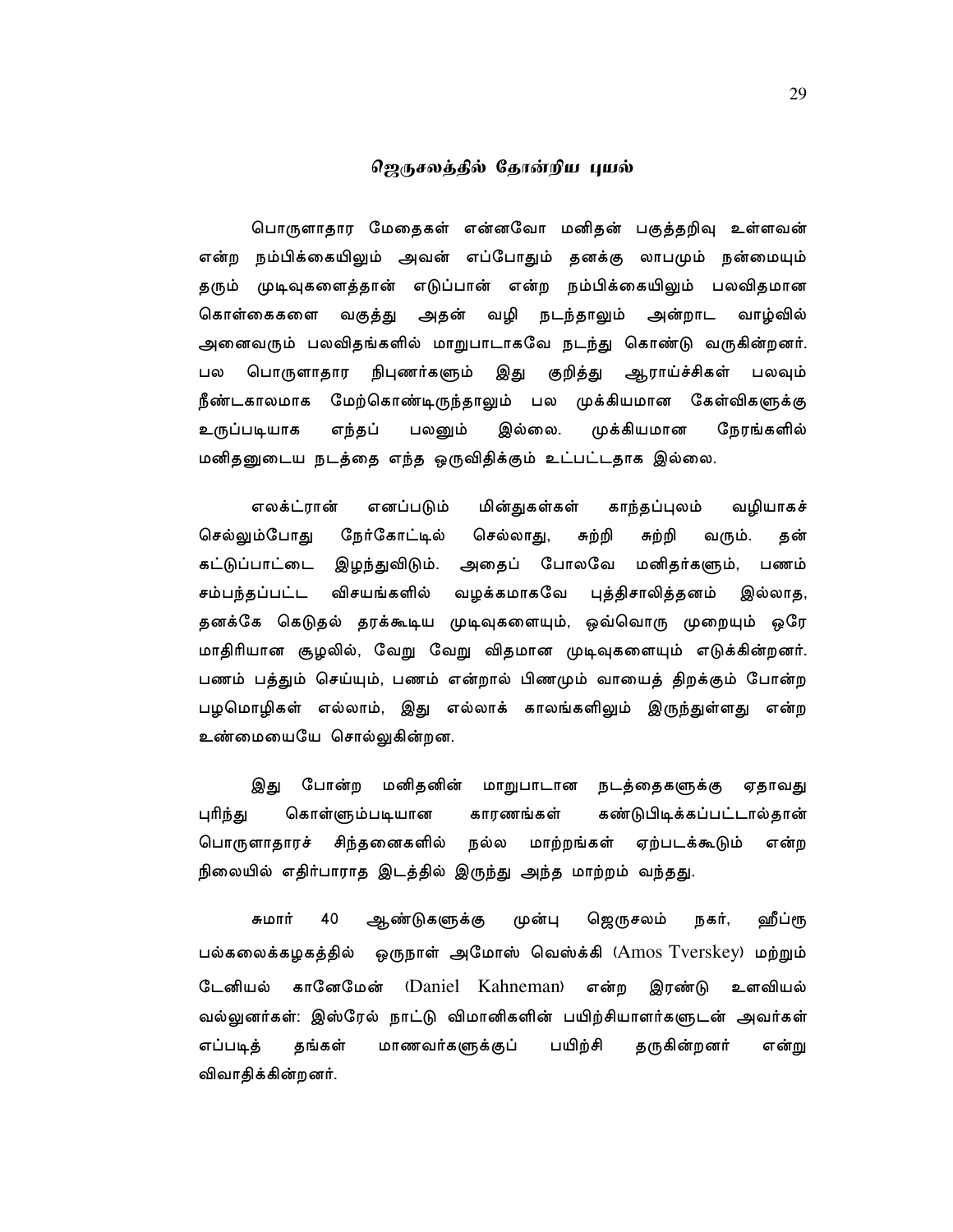விமானிகள் தினமும் பயிற்சி செய்யும்போது சில நாட்கள் அது சிறப்பாகவும், வேறு சில நாட்கள் மோசமாகவும் வந்துவிடும். பயிற்சியாளர்கள் விமானிகளின் நல்ல முயற்சிக்குப் பாராட்டும், தவறுகளுக்கு அறிவுரைகளும் வழங்கும்போது கணித்தது என்னவென்றால், ஒரு சிறப்பான பயிற்சியைப் பாராட்டியவுடன் மறுமுறை அந்த விமானி பெரும்பாலும் மோசமாகவும், ஒரு மோசமான பயிற்சிக்கு கடிந்து கொண்டபின் அடுத்த முறை சிறப்பாகவும் செயல்படுகின்றனர். எனவே தண்டனைகளே ஒருவரை சிறப்பாக ஊக்குவிக்கின்றன என்றும், பல அறிஞர்கள் கூறுவதுபோல் பாராட்டுக்கள் சிறந்த பலன் தருவதில்லை என்றும் வாதிட்டனர்.

ஆனால் புள்ளியியலில் ஸ்டாட்டிஸ்டிக்கல் ரிக்ரஸன் **(Statistical** Regression) என்ற ஒரு கருத்து உண்டு. இதை தமிழில் சராசரியை நோக்கிக் குவிதல் என்று கூறலாம். சர்ஃபிரான்சிஸ் கால்டன் (Sir Francis Galton) என்ற இங்கிலாந்து அறிஞரின் இந்தக் கருத்தின்படி,

திரும்பத் திரும்ப தொடர்ச்சியாக செய்யும் செயல்கள் (ஈட்டி எறிதல், பந்து வீசுதல் போன்றவை) பெரும்பாலும் ஒரு சராசரியான அளவினை ஒட்டியே நடக்கின்றன. எனவே ஒரு நிகழ்வு மோசமாகவோ, சிறப்பாகவோ ஒருமுறை மிகவும் விலகி நடந்தாலும் அடுத்த முறை மீண்டும் சராசரியை ஒட்டி வந்துவிடும். இது ஒரு இயற்கையின் விதி. மேற்சொன்ன விதியின் விளைவாகவே சராசரியை விட மிக உயரமான தம்பதியருக்கு அவர்களை விடச் சற்று உயரம் குறைந்த குழந்தைகளும், மிக மிக குள்ளமான தம்பதியனருக்குச் சற்று உயரமான பிள்ளைகளும் பிறக்கின்றன. அதற்காக மிக உயரமானவர்களுக்கு மிகக் குள்ளமான குழந்தைகள் பெரும்பாலும் பிறக்காது. எல்லாம் அந்த பரம்பரையின் சராசரி உயரத்தை ஒட்டியே பிறக்கும். இதுபோன்று பல விளக்கங்களைச் சொல்லி அந்த இரு விஞ்ஞானிகளும் அந்த விமானிப் பயிற்சியாளர்களின் தவறான எண்ணத்தை மாற்றினர்.

பாராட்டினாலும், பாராட்டாவிட்டாலும் நல்ல விளைவினைத் ஒரு தொடர்ந்து ஒரு சுமாரான விளைவே ஏற்படும் என்று புரிந்து கொண்டால் எந்தப் பெற்றோரும் தங்கள் பிள்ளைகள் ஒருமுறை தற்செயலாக தேர்வில் மதிப்பெண் பெற்ற பின்பு மறுமுறை குறைவதை ஒட்டி மிக அதிக கடுமையாக நடந்து கொள்வதைத் தவிர்க்க இயலும்.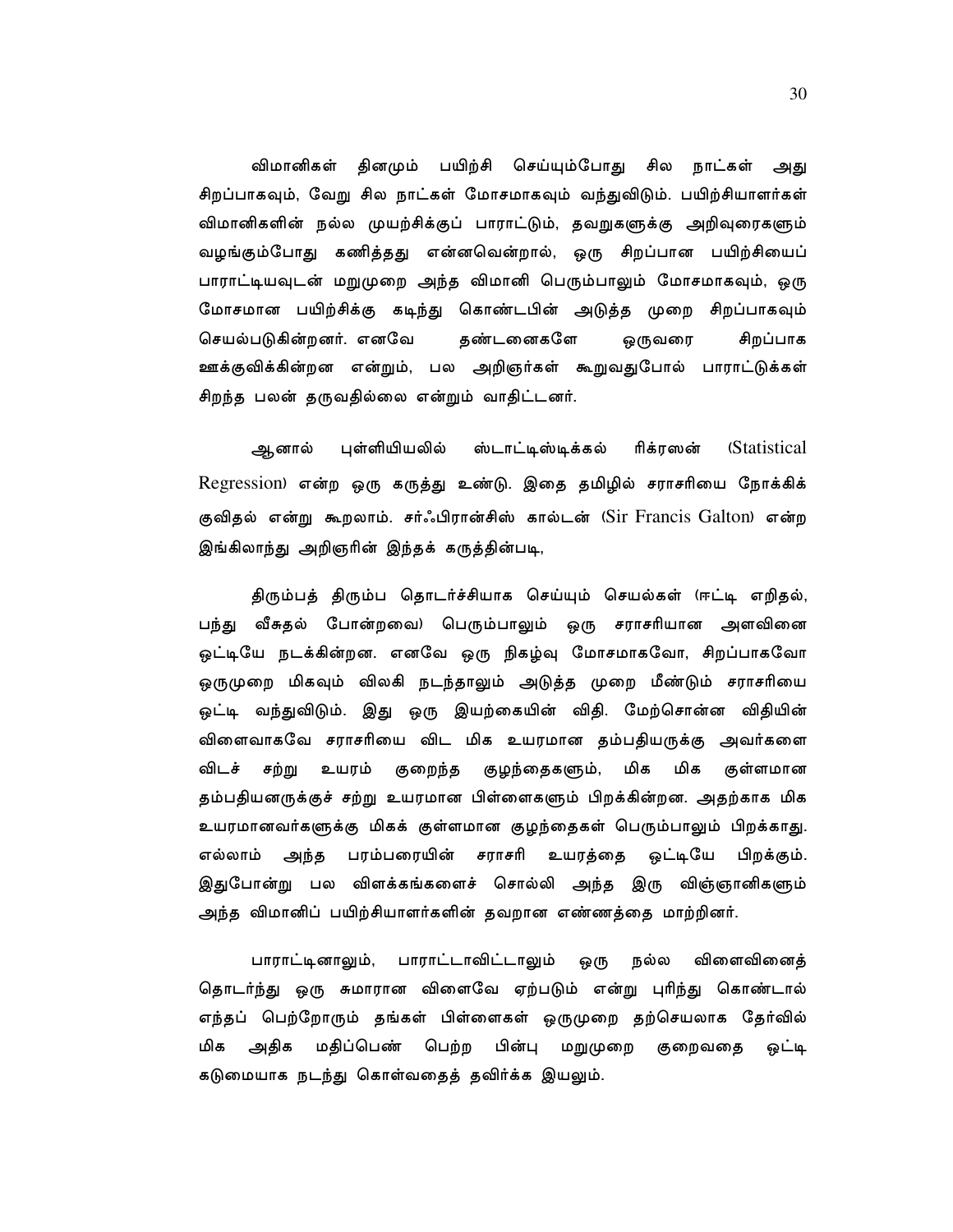அதன்பிறகு இரு விஞ்ஞானிகளும் அந்த தொடர்ந்து பலசோதனைகளைச் செய்தனர். மக்கள் பெரும்பாலும் அறிவுப்பூர்வமாக நடந்து கொள்வதில்லை என்றும் யோசிக்காமல் பல்வேறு விதமான சுருக்கு வழிகளை **Thumb** Rules) உபயோகித்தே பெரும்பாலான முடிவுகள் எடுக்கின்றனர் என்றும் நிரூபித்தனர். அவர்களையும் அவர்களைத் தொடர்ந்து விஞ்ஞானிகளின் கண்டுபிடிப்புகளின் வந்த மற்றும் சில தொகுப்பே பிகேவியரல் எகனாமிக்ஸ் (Behavioural Economics) பிகேவியரல் ஃபினான்ஸ் (Behavioural Finance) போன்ற பல பெயர்களில் வழங்கப்படுகின்றது. வேகமாக வளர்ந்து வரும் இந்தத் துறை இன்னும் முழுமையாக வரையறைக்கு உட்படுத்தப்படவில்லை. இவர்களின் கண்டுபிடிப்புகள் வெறும் கல்வியாளர்களின் விவாதங்களுக்கு உட்பட்ட ஆராய்ச்சிகளாக மட்டுமில்லாமல் உளவியல், பொருளாதாரம், சட்டம், மருத்துவம் மற்றும் அரசியல் போன்ற பலதுறைகளிலும் புரட்சிகரமான பல மாற்றங்களுக்கு அடிகோலியுள்ளன.

அமோஸ் வெர்ஸ்கி டேனியல் கானேமேன் மற்றும் இருவரின் ஆரம்பகால ஆராய்ச்சிகளின் தொகுதி Judgement Under Uncertainity: Huristics and Biases (1982) என்ற பெயரில் வெளியானது. இதற்கு "நிலையற்ற சூழ்நிலையில் உதவும் முடிவெடுக்க ஆய்ந்தறியா மற்றும் வழிகள்" தமிழில் ஒருதலைப்பட்சமான என்று பொருள் கொள்ளலாம். இவர்களின் கொள்கை (Prospect Theory) பிராஸ்பெக்ட் தியரி என்று வழக்கம்போல் அழைக்கப்படுகிறது. பின்னாளில் இருவரும் அமெரிக்க குடிபெயர்ந்துவிட்டனர். கானேமென், நியூஜெர்சியில் நாட்டிற்குக் உள்ள பிரின்ஸ்டன் பல்கலைக்கழகத்திலும் அமோஸ் வெர்ஸ்கி, கலிபோர்னியாவில் உள்ள ஸ்டான்போர்ட் பல்கலையிலும் பணியில் அமர்ந்தனர்.

அமோஸ் தனது 59-ம் வயதில் (1996) புற்றுநோய்க்கு பலியானார். அவர் தன்னுடைய ஆராய்ச்சிகளைப் பற்றிக் கூறுகையில்,

"நான் புதிதாக ஒன்றும் செய்யவில்லை. விளம்பரதாரர்களுக்கும், செய்பவர்களுக்கும் ஏற்கனவே வாகனம் விற்பனை பழைய நன்கு தெரிந்திருந்த மனிதனின் குணங்களை அறிவியலின் உதவியால் ஆராய்ந்தேன் அவ்வளவுதான்" டேனியல் கானேமென் ف–2002 ஆண்டு என்றார்.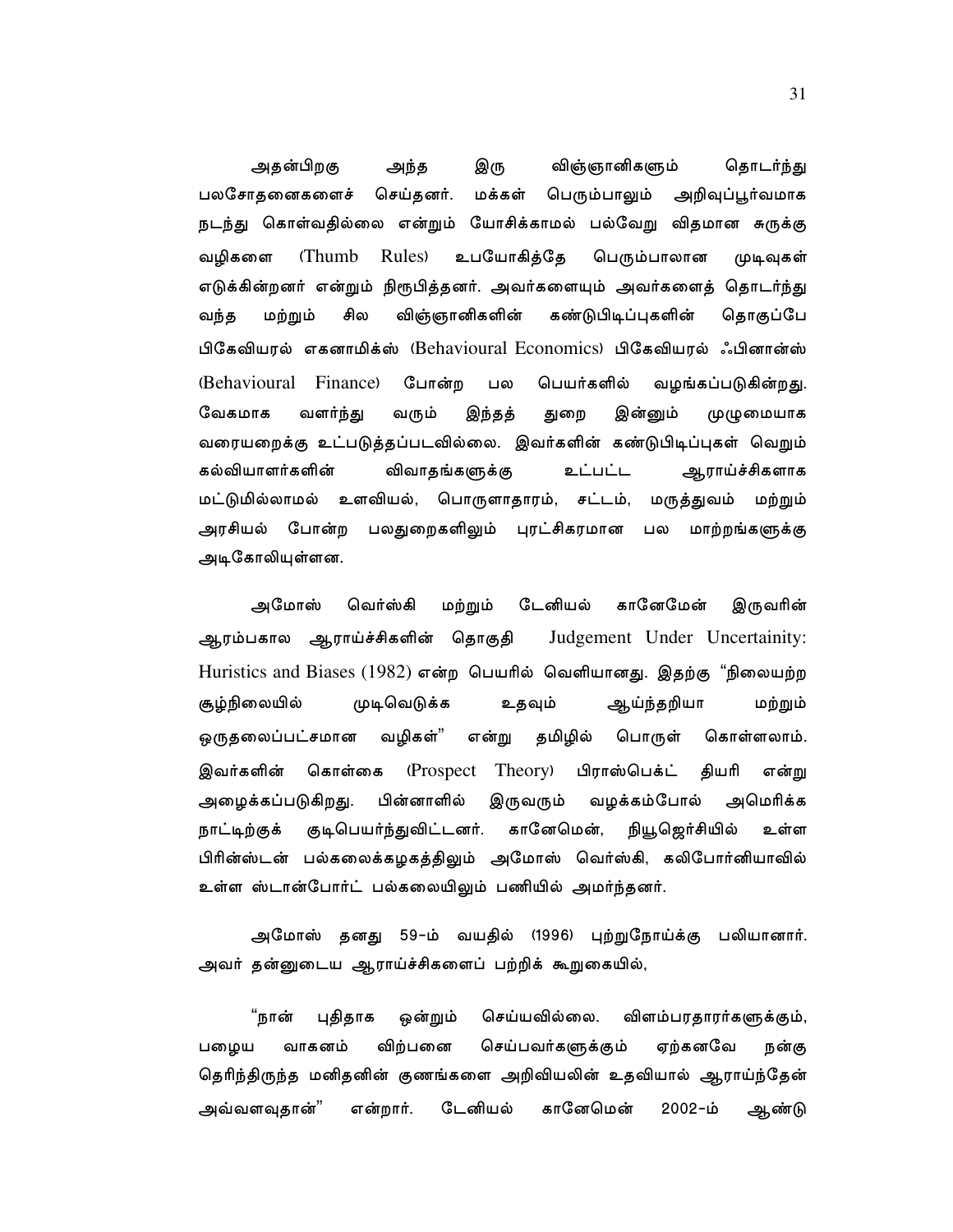பொருளாதாரத்திற்கான நோபல் பரிசு பெற்றார். மனித மனத்தின் உளவியல் தன்மைகளைப் பொருளாதாரத் துறையோடு ஒருங்கிணைப்பு செய்ததற்காக அந்தப் பரிசு வழங்கப்பட்டது. பொதுவாக அவருக்கு இறப்புக்குப்பின் யாருக்கும் நோபல் பரிசு வழங்கப்படுவதில்லையாதலால் அமோஸ் வெர்ஸ்சிக்கும் அது வழங்கப்படவில்லை. ஆனால் வழக்கத்துக்கு மாறாக அவரது பங்களிப்பு தனியாகக் குறிக்கப்பட்டது. இரண்டு மாதங்களுக்குப் பின்னர் 2003–ல் இருவருக்கும் பெரிய மரியாதைக்குரிய கிராமேயர் பரிசு (Grawemeyer Award) வழங்கப்பட்டது. அப்போது அறிவியலில் மனித அதிக கானேமன், வெர்ஸ்கி இருவரின் கருத்துக்களைவிட பாதிப்பை ஒன்றை கண்டுபிடிப்பது ஏற்படுத்தக் கூடிய மிக கடினம் என்று குறிப்பிடப்பட்டது.

இத்தோடு பலவிதமான முன்னுரைகளும் முடிகின்றன. சொல்லப்போனால் இந்தப் புத்தகமே ஒரு முன்னுரைதான். ஏனெனில் இனி வரப்போகும் பகுதிகளும் மனிதனின் பல்வேறுவிதமான குழப்பங்களையும் முரண்பாடுகளையும் அவன் எடுக்கும் முடிவுகளில் உள்ள பற்றி மிக எளிமையான அளவில் மட்டுமே பார்க்கின்றன. முழுவிபரங்களைத் தெரிந்து கொள்ள விரும்புபவர்கள் இணையதளம் மற்றும் இங்கு குறிப்பிடப்பட்டுள்ள ஆசிரியர்களின் கட்டுரைகள் மூலம் தெரிந்துக் கொள்ளலாம்.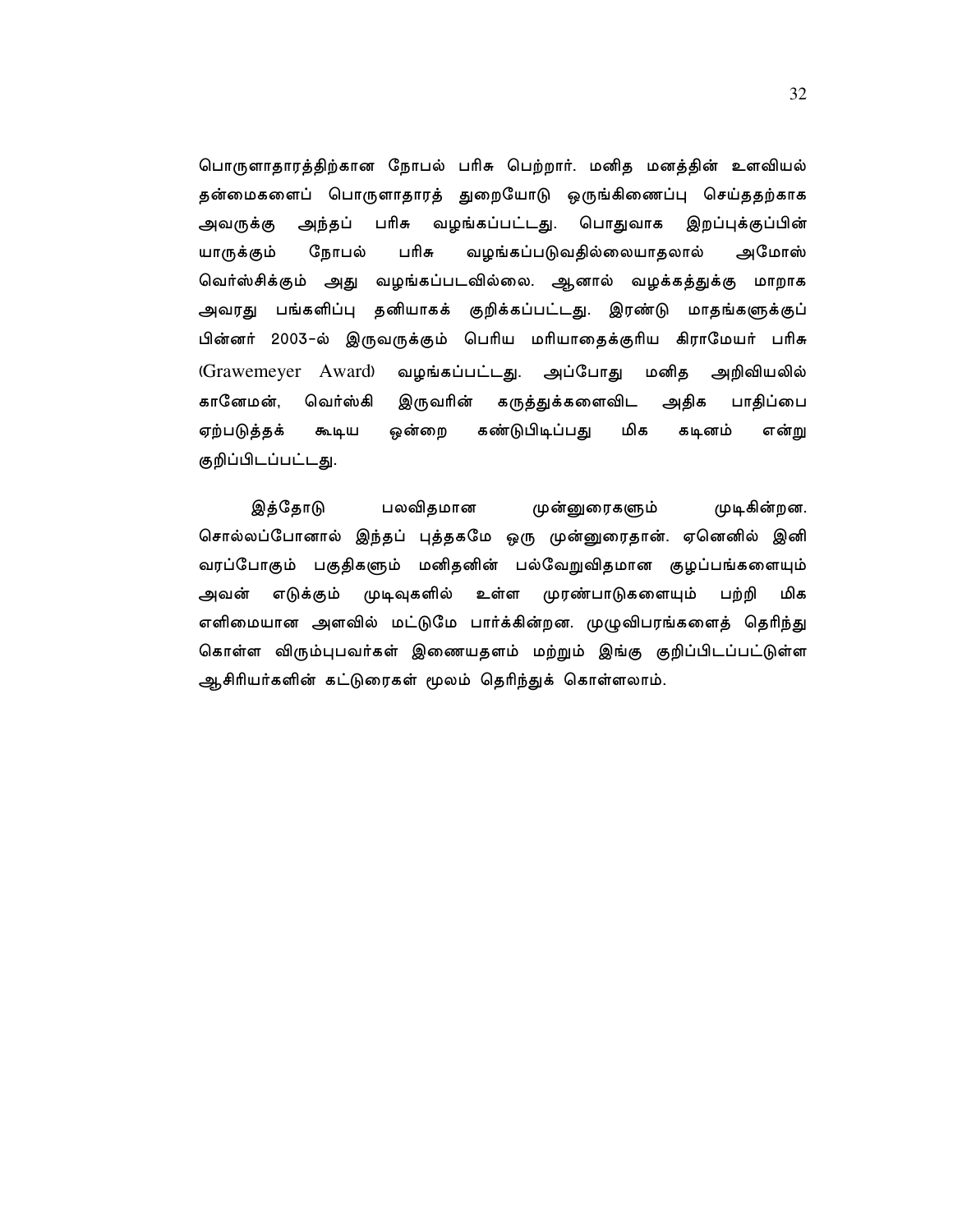## ககிரைப் பிடுங்கிவிட்டுக் களைக்கு நீர்பாய்ச்சு

செய்வான் கிறுக்குப்பயல் மாகிரியெல்லாம் எந்தக் இந்த என்ற சந்தேகம் நியாயமானதே! ஆனால் உண்மையான மனநிலை பாதிக்கப்பட்டவர்கள் இதைச் செய்வார்களோ, இல்லையோ? பங்குச் சந்தையில் பணம் போடும் சில்லரை முதலீட்டாளர்கள் எனப்படும் படித்த, படிக்காத மேதைகள் பெரும்பாலும் நல்ல பங்குகளை எல்லாம் விற்றுவிட்டு உருப்படாத கம்பெனிகளை வருடக்கணக்கில் வைத்துப் பார்த்துக் கொண்டு இருப்பார்கள். ஏன் என்று சிறிது பார்ப்போம்.

பெரும்பாலும் விளைவு என்னவென்று தெளிவாகத் தெரியாத முடிவெடுத்தலைப் பற்றிய சூழ்நிலைகளில் ஆராய்ச்சிகள் எல்லாம் ''எக்ஸ்பெக்டட் யூடிலிட்டி தியரி'' (Expected Utility Theory) என்ற கொள்கையையே அடிப்படையாகக் கொண்டுள்ளன என்று நம்பப்படுகின்றது. இதனை எதிர்பார்த்த பலன் கொள்கை என்றும் சொல்லலாம்.

இதன்படி, ஒரு செயலைச் செய்ய, ஒன்றுக்கு மேற்பட்ட வழிகள் இருப்பதாக வைத்துக் கொள்வோம். முதலில் ஒரு வழியை எடுத்துக் கொண்டு, அதன் வெற்றி வாய்ப்புக்கான சதவீதம் மற்றும் அதன் பலன் இரண்டையும் பெருக்கி ஒரு எண்ணாக மாற்றிக் கொள்ள வேண்டும். இதுபோன்று ஒவ்வொரு வழியையும் செய்த பின்பு அவற்றில் எந்தத் தொகை பெரிய எண்ணாக வருகின்றதோ அதையே முடிவாக ஏற்றுக் கொள்ளலாம்.

உதாரணமாக முதல் வழியின் வெற்றி வாய்ப்பு =  $80\%$ பலன் = 1000ரூ.  $= 20\%$ இரண்டாம் வழியின் வெற்றி வாய்ப்பு பலன் = 5000 ரூ என்று வைத்துக் கொண்டால் முதல் வழியின் எதிர்பார்த்த பலன்  $= 1000 \times 0.8 = 800$ erry  $= 5000 \times 0.2 = 1000$ erfy இரண்டாம் வழியின் எதிர்பார்த்த பலன்

மேற்கண்ட உதாரணத்திலிருந்து இரண்டாம் வழியே சிறந்தது என்ற முடிவுக்கு வரலாம். (1000 ரூபாய் 800 ரூபாயினை விட அதிகம்)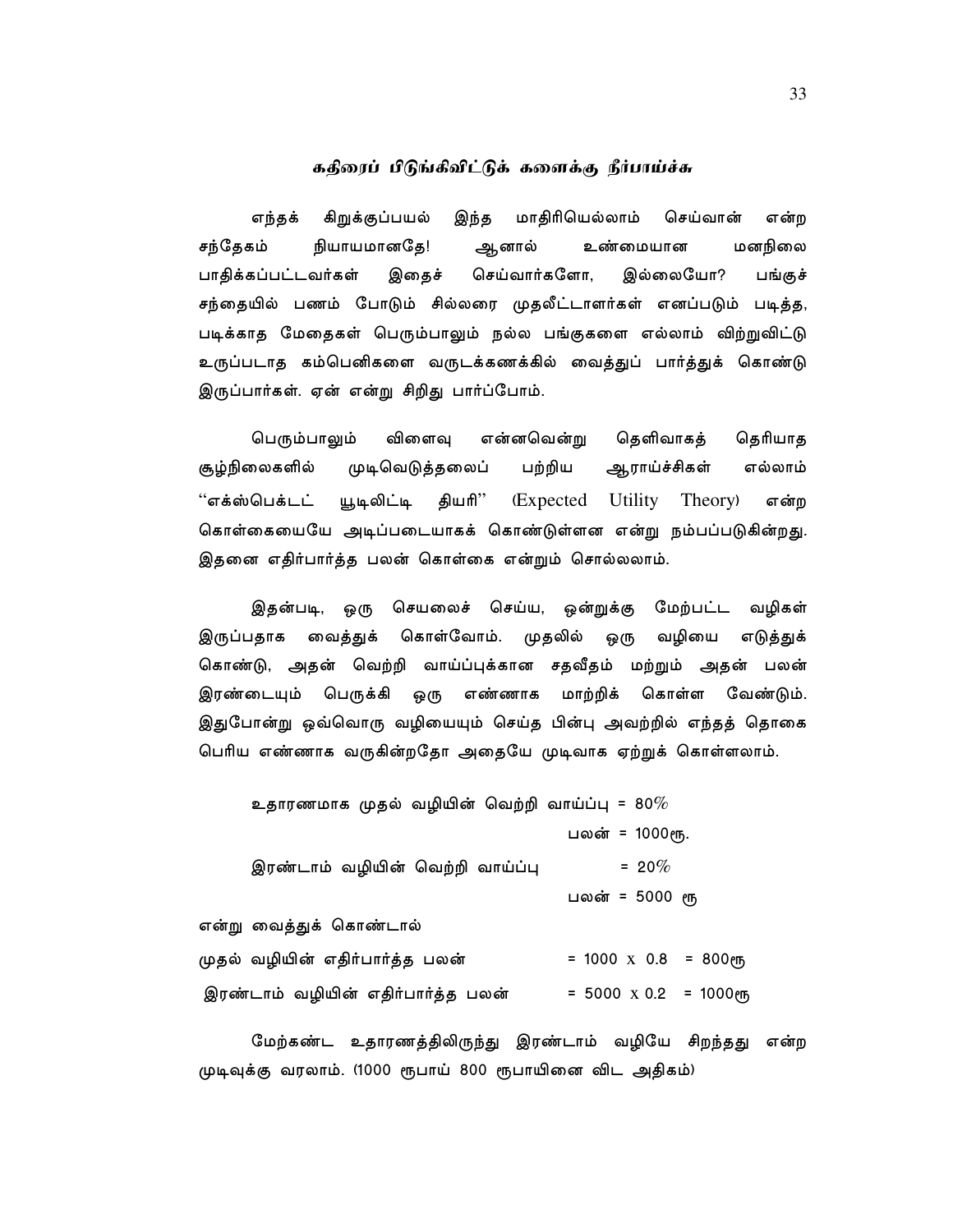(இது இன்னும் விளக்கமாகப் புரிய வேண்டும் என்றால் நிகழ்தகவு சொல்லப்படக்கூடிய  $Probability$ என்ற கணிதத்தின் பிரிவை என்று விளக்கமாகப் படிக்க வேண்டும். தேவையான, கடினமான கணிதப் பகுதிகள் எல்லாம் ஆங்காங்கே தனியாகத் தரப்படும். புரியாவிட்டால் பாதகமில்லை)

முதலில் உண்மையில் மனிதர்கள் கூறியபடிதான் முடிவுகள் எடுக்கின்றார்களா என்று ஆராய்ச்சிகள் பல நடந்து வருகின்றன. ஒவ்வொரு விதிவிலக்கான நிகழ்வுக்கும் ஒரு புதிய விளக்கம் கொடுத்து மற்றபடி மொத்தத்தில் பெரும்பாலானோர் எக்ஸ்பெக்டட் யூடிலிட்டி தியரி படியே முடிவெடுக்கின்றனர் என்ற கொள்கையையே பல அறிவியலாளர்களும் கடைப்பிடித்து வந்தனர்.

அமோஸ் மற்றும் கானேமேன் இருவரும் இது எந்த அளவுக்கு உண்மை என்ற சோதனைகளில் இறங்கினர். பல்வேறுவிதமான கேள்விகளை மாணவர்களிடம் கொடுத்து அவர்களின் பதில்களை ஆராய்ச்சி செய்தனர். அதிலிருந்து உண்மையான மனிதர்கள் ஒவ்வொரு சூழ்நிலையிலும் ஒவ்வொரு விதமாக முடிவெடுப்பதை கண்டுபிடித்தனர். அவர்கள் கேட்டது போன்ற சில கேள்விகளை நாமும் பார்ப்போம். அவர்கள் சொல்வதற்காக அப்படியே நம்பிவிட முடியுமா என்ன? கீழே வரும் கேள்விகளுக்கு முடிந்தவரை புரிந்து உண்மையான விடையளிக்கவும்.

சோகனை **-** 1

கீழ்க்கண்டவற்றில் நீங்கள் எதை விரும்புகிறீர்கள். (உங்களுக்கு ஒருவேளை கிடைக்கும் என்றால்)

 $A.$  ரூ. 1000 கிடைக்க 60% வாய்ப்பு

ஒன்றும் இல்லாமல் போக 40 $\%$  வாய்ப்பு (மொத்தம் 100 $\%$  என்பதால்) B. ரூ.450 மட்டும் பெற்றுக் கொள்ளலாம்.

மேர்கண்ட கேள்விக்கு பெரும்பாலானோர் " $B$ " என்பதையே தேர்ந்தெடுத்தனர். (உங்கள் பதிலை மனதில் வைத்துக் கொள்ளவும்)

Expected Utility Theory-ன் அடிப்படையில் கணக்குப் போட்டுப் பார்த்தால் பெரும்பாலானோரின் முடிவு தவறு என்று தெரிய வரும்.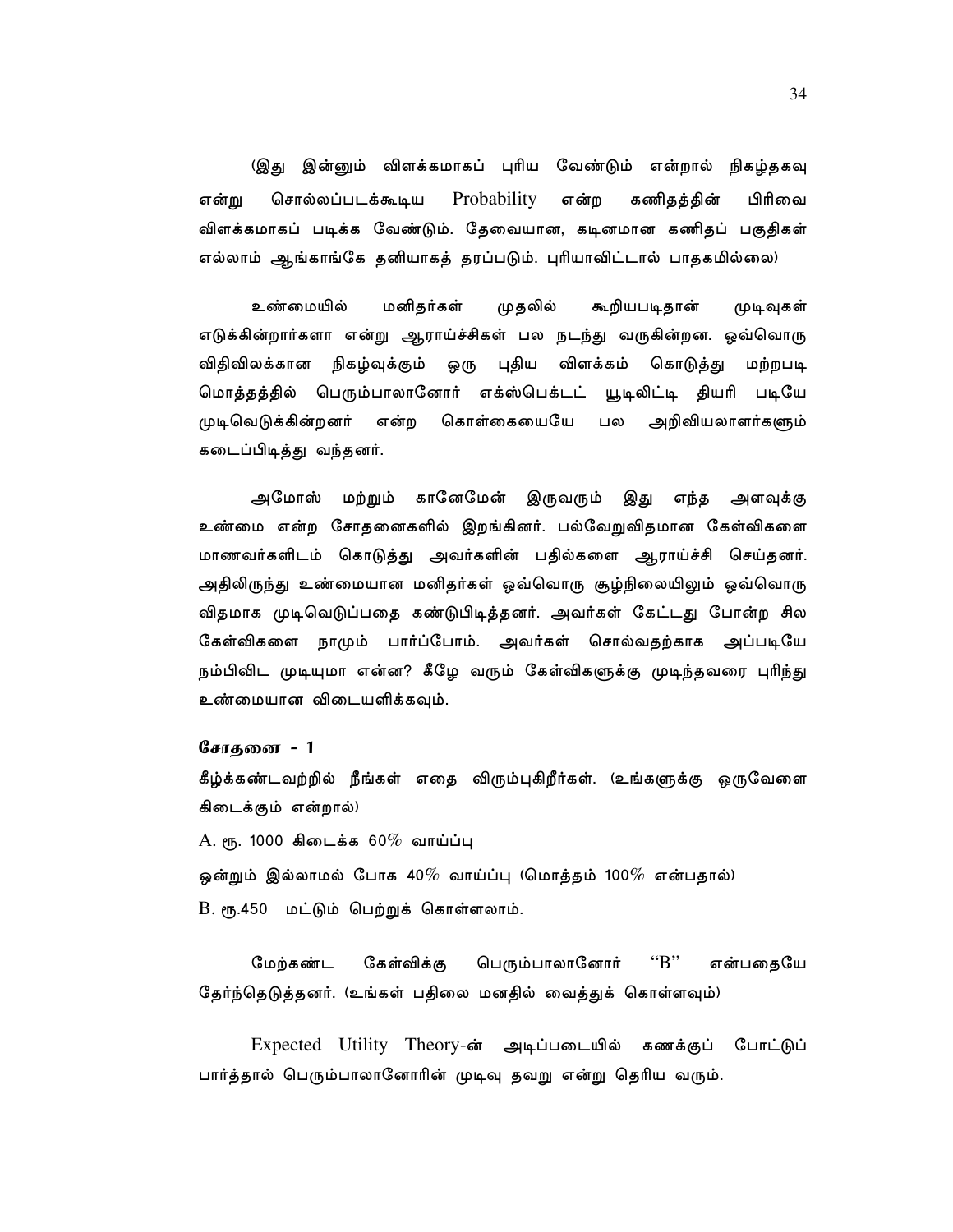சோதனை 1 - A. 1000 x 0.6 + 0 = 600ரூ. В. 450 ет.

அதாவது ஒரு 10 முறை Aஐ தேர்ந்தெடுத்திருந்தால் 600 x 10 = 6000 ரூபாய் கிடைத்திருக்கும். ஆனால் Bஐத் தேர்ந்தெடுத்திருந்தால் 450 x 10 = 4500 ரூபாய் மட்டுமே கிடைத்திருக்கும். நியாயமாக பெரும்பாலானோர் Aஐயே தேர்ந்தெடுக்க வேண்டும். ஒரு கணிப்பொறி அவ்வாறுதான் தேர்ந்து எடுக்கும். Expected Utility Theory சரியாக இருக்கும்பட்சத்தில் மனிதர்களும் அவ்வாறுதான் தேர்ந்தெடுத்திருப்பார்கள்.

ஆனால் மனிதர்கள் ''எட்டாத பலாக்காயினை விட கையில் கிடைக்கும் களாக்காயே மேல்'' என்று எண்ணுகின்றனர். அதாவது கட்டாயம் நமக்குக் கிடைக்கும் சிறிய பலன் ஒருவேளை கிடைக்கக் கூடிய பெரிய பலனை விட எண்ணுகின்றனர். அதனாலேயே சிறந்தது என்று சிறிய பலனைத் தேர்ந்தெடுக்கின்றனர்.

#### சோகனை - 2

மேற்கண்டது போன்ற மற்றும் சோதனை: ஒரு ஏதாவது ஒரு வாய்ப்பினைத் தேர்ந்தெடுக்க வேண்டும்.

 $A.$  ரூ. 1000 இழக்க 60% வாய்ப்பு ஒன்றும் இழக்காமல் 40 $\%$  வாய்ப்பு

#### B. ரூ.450ஐ கட்டாயம் இழக்க வேண்டும்.

 $\Delta$ பிரிவையே மேற்கண்ட சோதனையில் பெரும்பாலானோர் தேர்ந்தெடுத்தனர். சரியாகக் கணக்குப் போட்டுப் பார்த்தால் 'A' பிரிவிலேயே அதிக இழப்பு வரும் (60 $\%$  x 1000 = 600 ரூபாய்). இருந்தாலும் மக்கள் வேறுமாதிரியான முடிவையே எடுக்கின்றனர். அவர்களுக்கு கட்டாயம் 450 ரூபாய் இழப்பதைவிட 1000 ரூபாய் இழக்க 60 $\%$  வாய்ப்புள்ள வழியே உகந்ததாகத் தெரிகின்றது.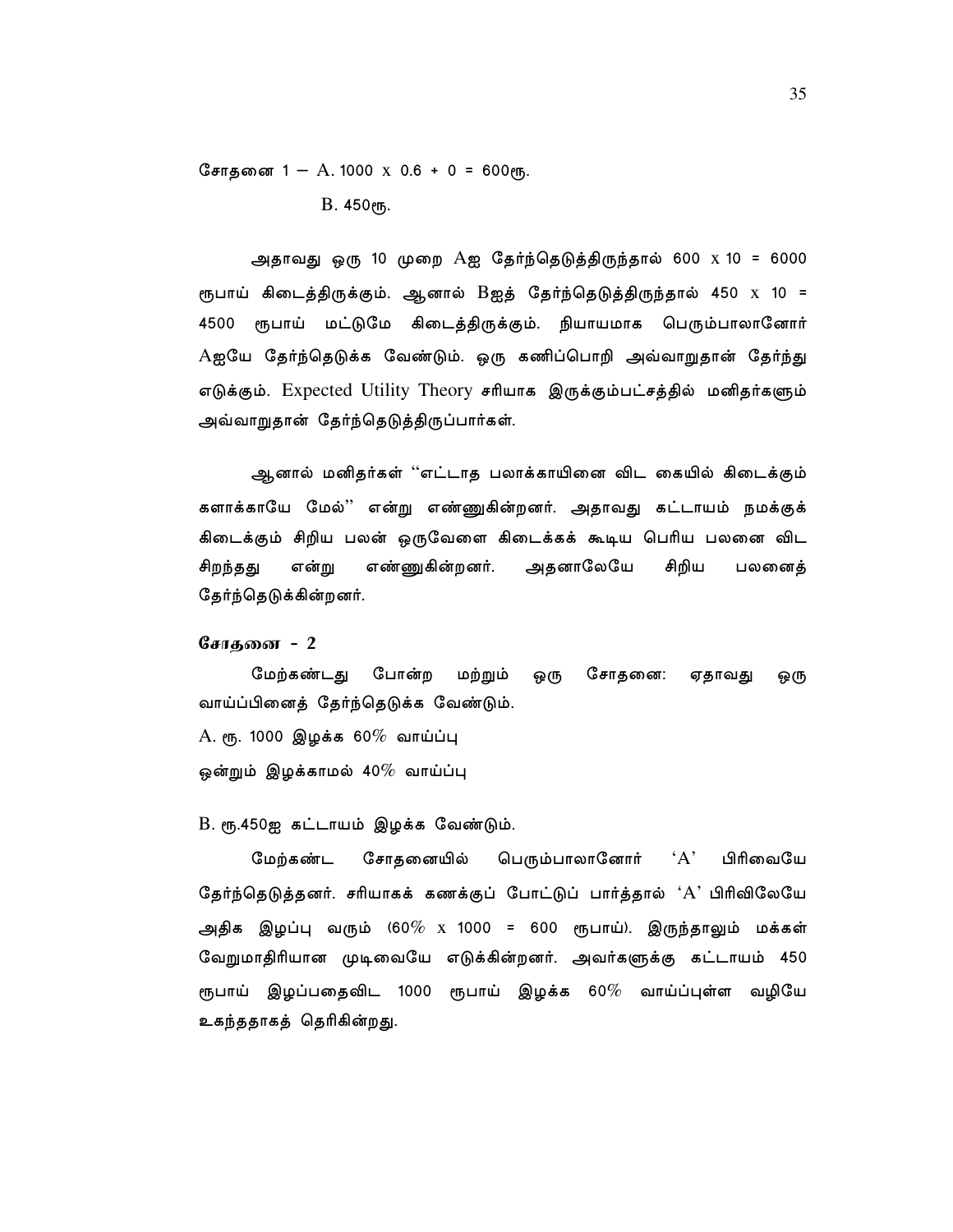## சோதனை ஆ!

உங்கள் எந்த மாப்பிள்ளையே தேர்ந்தெடுப்பீர்கள். பெண்ணுக்கு (பரம்பரை வியாதி பரவும் என்ற அறிவியல் அறிவு இல்லை என்று வைத்துக் கொள்வோம்)

A. சொந்தத்தில் தயாராக உள்ள கொஞ்சம் நல்ல பையன்.

 $\, {\bf B}.\,$  வெளியில் நல்ல பையன் கிடைக்க 50 $\%$  வாய்ப்பு. மோசமான பையன் கிடைக்க 30 $\%$  வாய்ப்பு. கடைசிவரை மாப்பிள்ளை கிடைக்காமல் போக 20 $\%$  வாய்ப்பு.

# சோதனை – ஒ!

A. சொந்தத்தில் தயாராக உள்ள உதவாக்கரை பையன்.

B. வெளியில் நல்ல பையன் கிடைக்க 30% வாய்ப்பு. மோசமான பையன் கிடைக்க 50 $\%$  வாய்ப்பு. கடைசிவரை வரன் கிடைக்காமல் போக  $20\%$  வாய்ப்பு.

சொந்தத்தில் ஒரு சுமாரான மாப்பிள்ளை இருந்தால், நாம் அதிகம் யோசிக்காமல், வெளியில் நல்ல மாப்பிள்ளை கிடைக்க வாய்ப்பு இருந்தாலும் அதைப் பெரிதுபடுத்தாமல் பெரும்பாலும் சொந்தத்தில் உள்ள பையனையே தேர்ந்தெடுப்போம். அதே சமயம் சொந்தத்தில் உள்ள மாப்பிள்ளை உதவாக்கரை என்று தெரியும்பட்சத்தில் வெளியில் ஒருவேளை மோசமான மாப்பிள்ளை அமைந்துவிடக் கூடும் என்ற ஆபத்து இருந்தாலும் அதனைப் பொருட்படுத்தாமல் வெளியிலேயே தேடுவோம். இது பெரும்பாலானவர்கள் பின்பற்றும் வழிமுறையே. தனிப்பட்ட சிலர் விதிவிலக்காக இருக்கக் கூடும். ஏன் இவ்வாறெல்லாம் நாம் நடக்கிறோம் என்பதையே பின்வரும் ப்ராஸ்பெக்ட் தியரி விளக்குகின்றது.

# Prospect Theory - ப்ராஸ்பெக்ட் தியரி

டேனியல் மற்றும் அமோஸ், மேலே கூறியது போன்ற ஏராளமான சோதனைகளைச் செய்து தங்கள் முடிவுகளைப் ப்ராஸ்பெக்ட் தியரி என்ற பெயரில் வெளியிட்டனர்.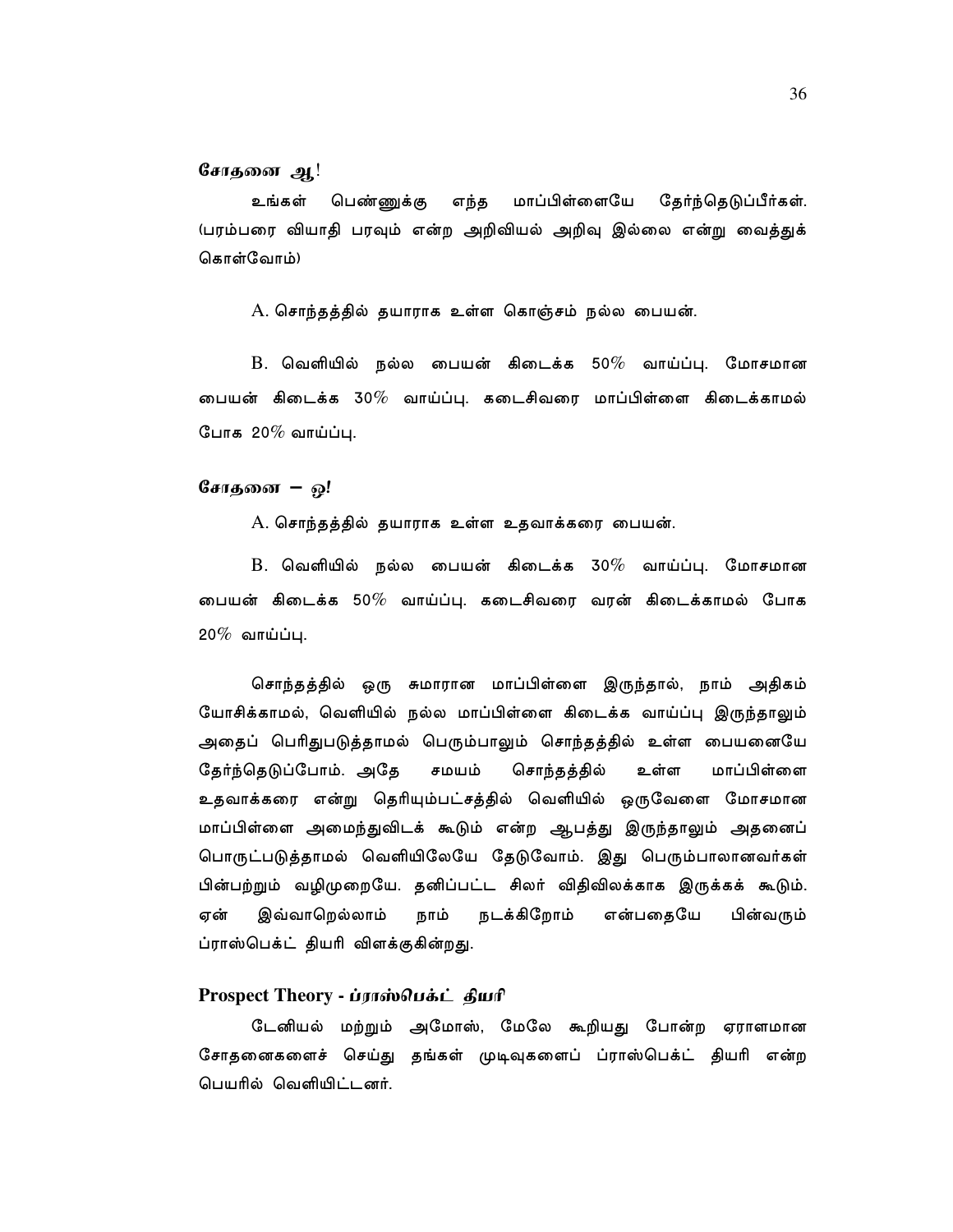மனிதர்கள் கட்டாயம் நடக்கக் கூடிய விளைவுகளுக்கு, ஒருவேளை நடக்கக் கூடிய விளைவுகளைவிட அதிக முக்கியத்துவம் தருகின்றனர். கட்டாயம் பலன் கிடைக்கும்பட்சத்தில் அது சிறியதாக இருந்தாலும் ஏற்றுக் உள்ளனர். அதுவே கொள்ளத் தயாராக ஒருவேளை கிடைக்கலாம், கிடைக்காமலும் போகலாம் என்ற சூழ்நிலையில் அதிகப் பலன் தரக்கூடிய வழியையே விரும்புகின்றனர். பணத்தினை இழந்துதான் ஆகவேண்டும் என்று வரும்போது குறைவான பணமானாலும் அதை கட்டாயம் இழப்பதைவிட வேறுவழியில் சென்று ஒன்றும் இழக்காமல் தப்பிக்கும் வாய்ப்பினைச் சோதித்துப் பார்க்க விரும்புகின்றனர். (அதில் ஒருவேளை மிக அதிகமான இழப்பினைச் சந்திக்க நேர்ந்தாலும் கவலைப்படுவதில்லை)

காரணங்களாலேயே முதலீட்டாளர்கள் மேற்கண்ட ஏதாவது ஒரு பங்கை வாங்கி அது ஓரளவு லாபத்தில் இருக்கும்போது சந்தை சரிய ஆரம்பித்தாலோ, பணத்தேவை என்றாலோ உடனே விற்றுவிடுகின்றனர். அது நல்ல பங்காக இருக்கும்பட்சத்தில் பின்னாளில் விலை ஏறி ஏறி எட்டாத உயரத்துக்கு சென்றுவிடும். அதேசமயம் வேறு ஒரு பங்கை வாங்கி அது வாங்கிய விலையைவிட குறைந்து விடும்போது, அது சரியான பங்கு அல்ல, மேலும் விலை சரிய வாய்ப்புள்ளது என்றாலும் அதனை நஷ்டத்தில் விற்க யாரும் விரும்புவதில்லை. என்றாவது ஒருநாள் நல்ல விலைக்கு வரும் என்று எதிர்பார்த்து வருடக் கணக்கில் காத்திருக்கின்றனர், இலவு காத்த கிளி போல.

பல நேரங்களில் அவர்கள் எதிர்பார்த்தது போலவே அந்த நிறுவனம் எல்லாப் பிரச்சனைகளையும் தாண்டி நல்ல லாபம் சம்பாதிக்க ஆரம்பித்தவுடன் சிறிது சிறிதாகப் பங்கின் விலை ஏற ஆரம்பிக்கும். மாறிவிடும். ஆனாலும் அதாவது இப்போது அது ஒரு நல்ல பங்காக நமக்குத்தான் நல்லது கெட்டது தெரியாதே! என்று அந்தப் பங்கின் விலை தான் வாங்கிய (பல வருடங்களுக்கு முன்) விலையைத் தொடுகின்றதோ அன்றே அதனை விற்றுவிடுவார்கள். பிறகு அது பல மடங்கு விலை ஏறி நாம் சொல்லி வாங்கியவர்கள் பெரிய அளவில் லாபம் பார்க்கும்போது வயிற்றெரிச்சலையே கிளப்பும். கஷ்ட காலம் முழுவதும் உடன் இருந்துவிட்டு நல்ல நேரம் வரும்போது வாழ்த்தி அனுப்பும் நல்ல உள்ளம் சில்லரை முதலீட்டாளர்களைத் தவிர யாருக்கு வரும்?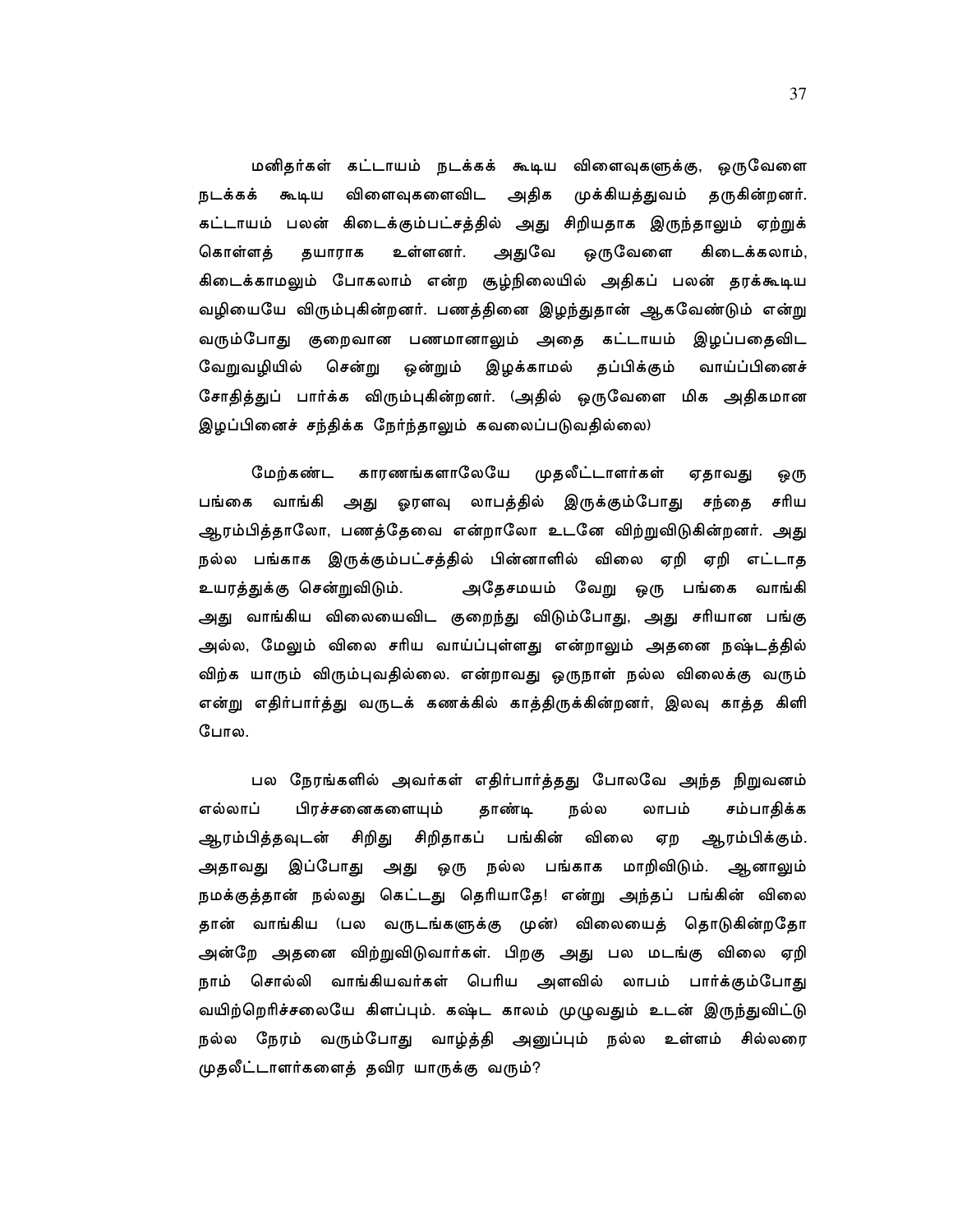#### ஒரு பானை சோற்றுக்கு

ஒருபானை சோற்றுக்கு ஒரு சோறு பதம் என்பது எல்லோருக்கும் தெரிந்த ஒரு பழமொழி. இதைச் சற்று சோதித்துப் பார்க்கலாம். சில எடக்குமடக்கான சந்தேகங்கள் மூலமாக,

- ஒரு பானை சோற்றில் ஒரே விதமான அரிசியைப் போடாமல்  $\operatorname{IR}$   $20$  $1.$ பொன்னி, குருணை மற்றும் இட்லி அரிசி எல்லாம் போட்டு ஒன்றாகச் சமைத்தால் எவ்வாறு பதம் பார்ப்பது. நிச்சயமாக குழந்தைகள் விளையாடும் காலத்தில் விளையாடிய) கூட்டாஞ்சோறு 'ஒரு அவ்வாறுதான் செய்யப்படுகின்றது.
- $2.$ அரிசியோடு கோதுமை, கம்பு போன்றவற்றையோ அல்லது ஏதாவது பருப்பு அல்லது பயறுவகையையோ சேர்த்து வேக வைத்தால் (பொங்கல், பிரியாணி போன்றவற்றை அவ்வாறே செய்ய வேண்டிவரும்) எப்படி பதம் பார்ப்பது.
- ஒருவேளை ஒரே அரிசியையே வேக வைத்தாலும் 3. தண்ணீர் போதுமான அளவு இல்லை என்றால் கீழே மட்டும் வெந்து கருகிவிடும் ஆனாலும் மேலே வேகாமல் கூட இருக்க முடியும். பாத்திரம் மட்டும் சற்று உயரமாக இருந்தால் போதும்.

எனவே பழமொழி என்னமோ என்றாலும் உண்மை அதன் பின்னே சில அடிப்படை நம்பிக்கைகள் உள்ளன. அவற்றை சரியாகப் புரிந்து கொள்ளாமல் ஆதரிப்பது, எதிர்ப்பது இரண்டுமே பிரச்சனைக்கு வழிவகுக்கும். ஒரு சில வெளிப்படையான அடையாளங்களை மட்டும் வைத்துக் கொண்டு எதைப்பற்றியும் தீர்க்கமான ஒரு முடிவுக்கு வருவது சரியல்ல.

சம்பந்தமே இல்லாமல் இப்போது சமையலுக்கு என்ன தேவை? எதற்கு இந்த ஆராய்ச்சி? என்று யோசித்துக் கொண்டே கீழ்வரும் கேள்விக்கு விடை சொல்லவும்.

## சோகனை **-** 1

ஒரு மனிதன், ஒரு மாலை வேளை, கதர் பைஜமா, வெள்ளை வேஷ்டி, ஒரு ஜோல்னா பை, அதில் ஒரு புத்தகம் சகிதமாக ஒரு பூங்கா அருகே போய்க்கொண்டு இருக்கின்றார். அவர் யாராக இருக்கக் கூடும்?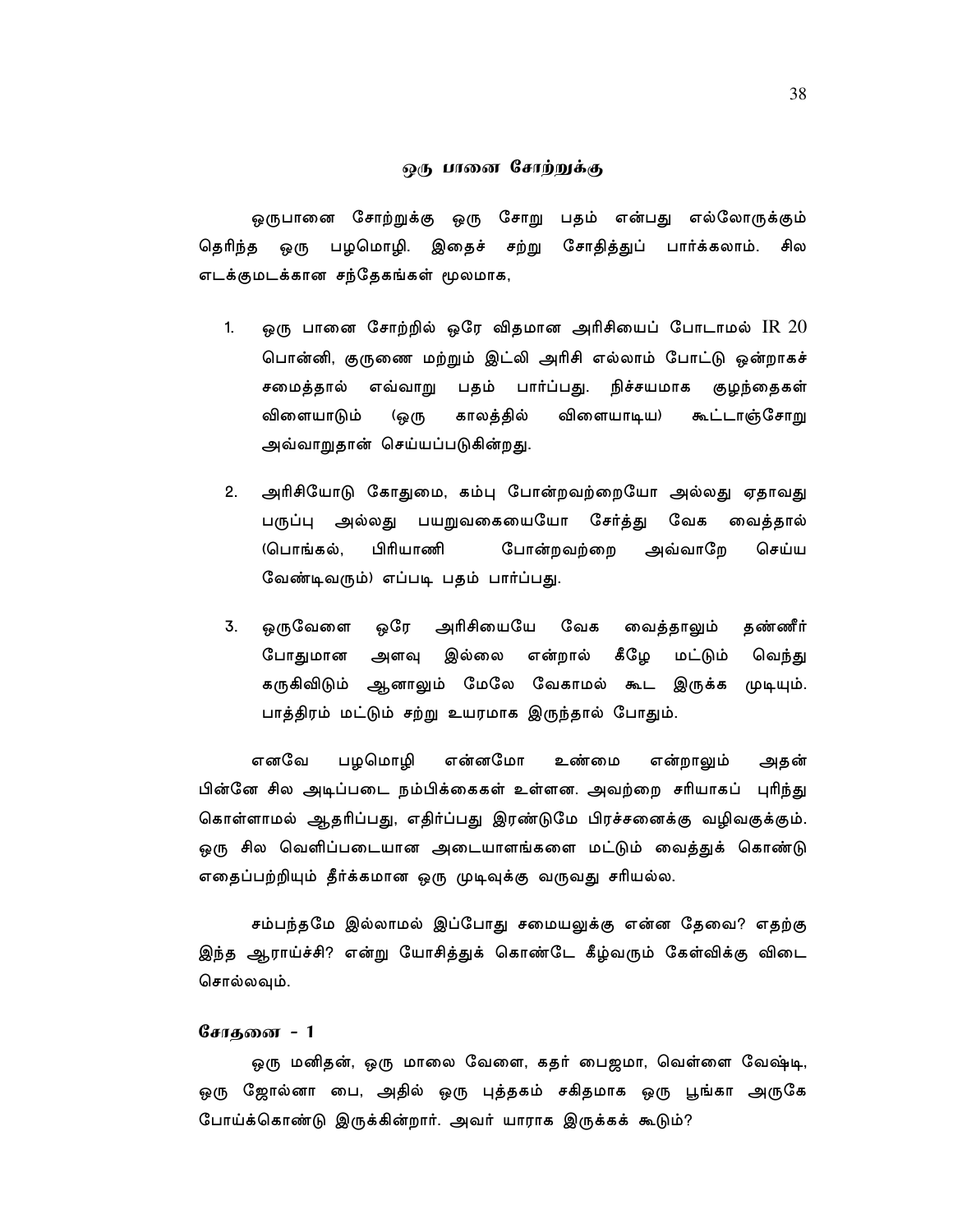- 1. ஒரு விவசாயி
- 2. ஒரு விற்பனைப் பிரதிநிதி
- 3. ஒரு எழுத்தாளர்
- 4. ஒரு மருத்துவர்
- 5. ஒரு பொறியாளர்

மேற்கண்ட கேள்விக்குப் பெரும்பாலானோர் ஒரு எழுத்தாளர் என்ற பகிலையே அநேகமாக அளிக்கக் கூடும். ஏன் நாம் அவ்வாறு முடிவெடுக்கின்றோம்? நம் மனதில் ஒவ்வொன்றைப் பற்றியும் சில நம்பிக்கைகளும், கருத்துகளும் அடிப்படையான உள்ளன. நாம் பெரும்பாலான சமயங்களில் சோதித்துப் பார்க்காமலேயே மேலோட்டமாக, சில அடையாளங்ளை மட்டும் வைத்து எந்த முடிவையும் எடுத்துக் கொண்டு, வேகமாகப் போய்க் கொண்டே இருக்கின்றோம். எதையும் தீர விசாரித்து முடிவெடுக்க நேரமில்லை அல்லது அப்படியே நீண்ட காலமாக செய்து வருவதால் எல்லாம் பழகி விடுகின்றது. வெள்ளையாக இருப்பவர்கள் நல்லவர்கள் என்று நம்புகிறோம். விலை உயர்ந்த உடையணிந்தவர்கள் டீ வாங்கித் வசதியானவர்கள் என்றும் ஒருநாள் ஓசியில் தந்தவர்கள் நண்பர்கள் என்றும் எண்ணுகின்றோம்.

இதே அடிப்படையில்தான் நேர்முகத் தேர்வுகளில் ஒரு சில கேள்விகள் மட்டும் கேட்டு ஒருவருக்கு வேலை கொடுக்கப்படுகின்றது. அதிக மதிப்பெண் பெற்றவர்கள் அறிவாளிகள் என்ற அந்தஸ்தினை அடைகின்றனர். பெரும்பாலான நேரங்களில் அது சரியே என்றாலும் சில முக்கியமான பொறுப்புகளுக்காக வளாகத் தேர்வுகளின் மூலம் தேர்ந்தெடுக்கப்படுபவர்கள் சரியாகப் பணி செய்வது இல்லை என்று நிரூபிக்கப்பட்டுள்ளது. அவர்கள் நலனையே பேணுபவர்களாகவும் நேரங்களில் விசுவாசம் கங்கள் பல இல்லாதவர்களாகவும் விடுகின்றனர். அமைந்து ஒருநாள் ஒரு சில மணித்துளிகள் தன்னைப்பற்றி நல்லவிதமாகக் காட்டிக் கொள்ள (உண்மையாக இல்லாவிட்டாலும்) பெரும்பாலானோரால் முடிகின்றது. இது போன்றவர்களை ஆல்பா மேல் (Alpha Male) என்று அழைக்கின்றனர்.

இதை விடப் பெரிய தவறு பெண் பார்க்கும் போது ஏற்படுகின்றது. பாரம்பரியமாக உடை அணிந்த பெண்ணைவிட நாகரீகமாக உடை அணியும் பெண்களின் திருமணம் பெரும்பாலும் தள்ளிப் போகின்றது. நண்பர்கள் உதவியோடு அழகாக சேலை கட்டி (ஒரு சில நாட்கள் மட்டும்) ஒரு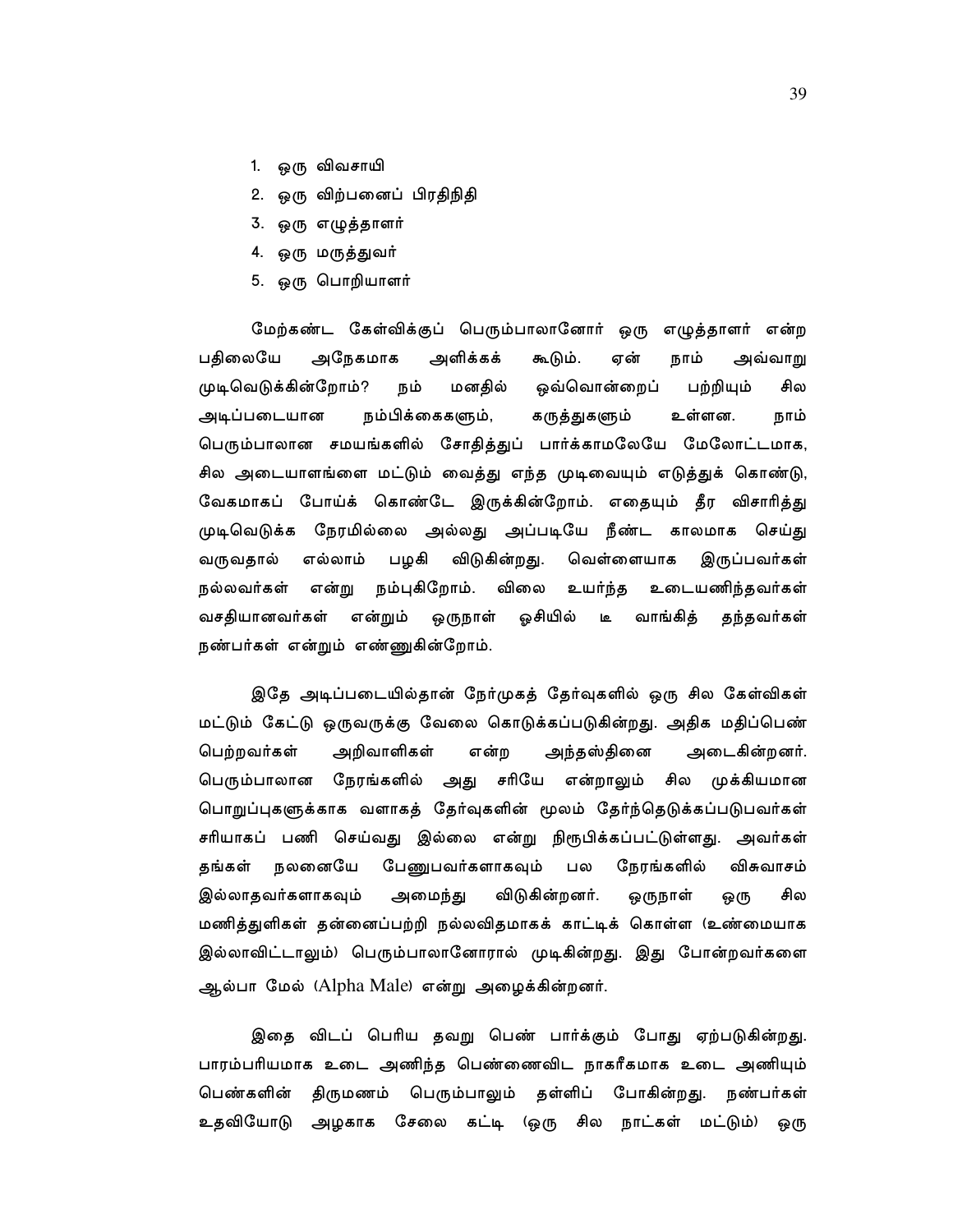கட்டுப்பெட்டியான நபரைத் திருமணம் செய்து விட்டுப் பின்பு நாகரீக உடை மற்றும் நடத்தைக்கு மாறும்போது பிரச்சினைகள் வரத்தான் செய்கின்றது.

 $A$ ,  $B$  என்ற இரண்டு பொருள்களை எடுத்துக் கொள்ளவும். இதில்  $A$ பொருள் Bயிலிருந்து வந்தது அல்லது  $B$  என்பது  $A$ யிலிருந்து என்ற உருவானது என்பதை இரண்டுக்கும் எவ்வளவு தூரம் உருவத்திலோ அல்லது வேறு விசயங்களிலோ ஒத்துப் போகின்றன என்பதை வைத்து முடிவு செய்தல் ரெப்ரசன்டேடிவ்னஸ் **(Representativeness)** Bias) பயாஸ் என்று ஒரே மாதிரியான அழைக்கப்படுகின்றது. உருவம் அதாவது உடைய இருபெண்களில் வயதானவர் தாயாகவும் இளையவர் மகனாகவும் இருக்க வேண்டும் என்று செய்தல். இதே போன்று முடிவு நிகழ்வு ஒரு விக்கிரமாதித்தனுக்கு வேதாளம் சொல்லிய கடைசிக் கதையில் வரும். அப்பாவும் பையனும் காலடித் தடத்தின் அளவுகளை வைத்துத் தவறான முடிவெடுத்து மகளையும் தாயையும் மாற்றித் திருமணம் செய்து கொள்வர். அந்தக் கதையின் சாயலை சூப்பர்ஸ்டாரின் முதல் படமான அபூர்வராகங்களில் காணலாம்.

அமோஸ் வெர்ஸ்கி மற்றும் டேனியல் கானேமன் இருவரும் எதிர்காலத்தினைப் பாதிக்கக் கூடிய ஒவ்வொரு முக்கிய முடிவையும் நாம் எடுக்கும்போதெல்லாம் அடிப்படையாகப் பார்க்க வேண்டிதாகக் கருதப்படும், பல விசயங்களை ஆராய்ந்து அவற்றில் உள்ள பல தவறுகளை வெளிச்சத்துக்குக் கொண்டு வந்துள்ளனர். அவற்றில் ஒன்றுதான் இந்த ரெப்ரசன்டேட்டிவ்னஸ் பயாஸ். நாம் இதனை ஒரு சோற்றுப்பதக் குழப்பம் என்று கொள்வோம். ஏன் இது தவறு என்று சிறிது பார்ப்போம்.

நாம் முதலில் கேட்ட யார் அந்த மனிதர்? என்ற கேள்விக்கு நம்மில் பெரும்பாலானவர்கள், அவர் ஒரு எழுத்தாளர் என்றுகான் முடிவெடுக்கின்றோம். ஆனால் அவரைப் பற்றி எதுவும் சொல்லாமல் ஒரு மனிதர் பூங்காவில் நடந்து கொண்டு இருக்கின்றார். அநேகமாக அவர் என்ன தொழில் செய்யக்கூடும் என்று கேட்டிருந்தால் நாம் அவர் ஒரு விவசாயி என்றோ, விற்பனைப் பிரதிநிதி என்றோதான் சொல்லக்கூடும். ஏனென்றால் நம்நாட்டில் மிக அதிகமாக விவசாயிகளும், விற்பனைப் பிரதிநிதிகளுமே உள்ளனர். பொறியாளர்கள் கூட அதிகமாகிவிட்டனர். ஆனால் ஆயிரத்தில் ஒருவர் கூட எழுத்தாளராக இருக்க வாய்ப்பு மிகக் குறைவு. எனவே என்னதான் உடை அணிந்து இருந்தாலும் தற்செயலாக நாம் பார்ப்பவர் ஒரு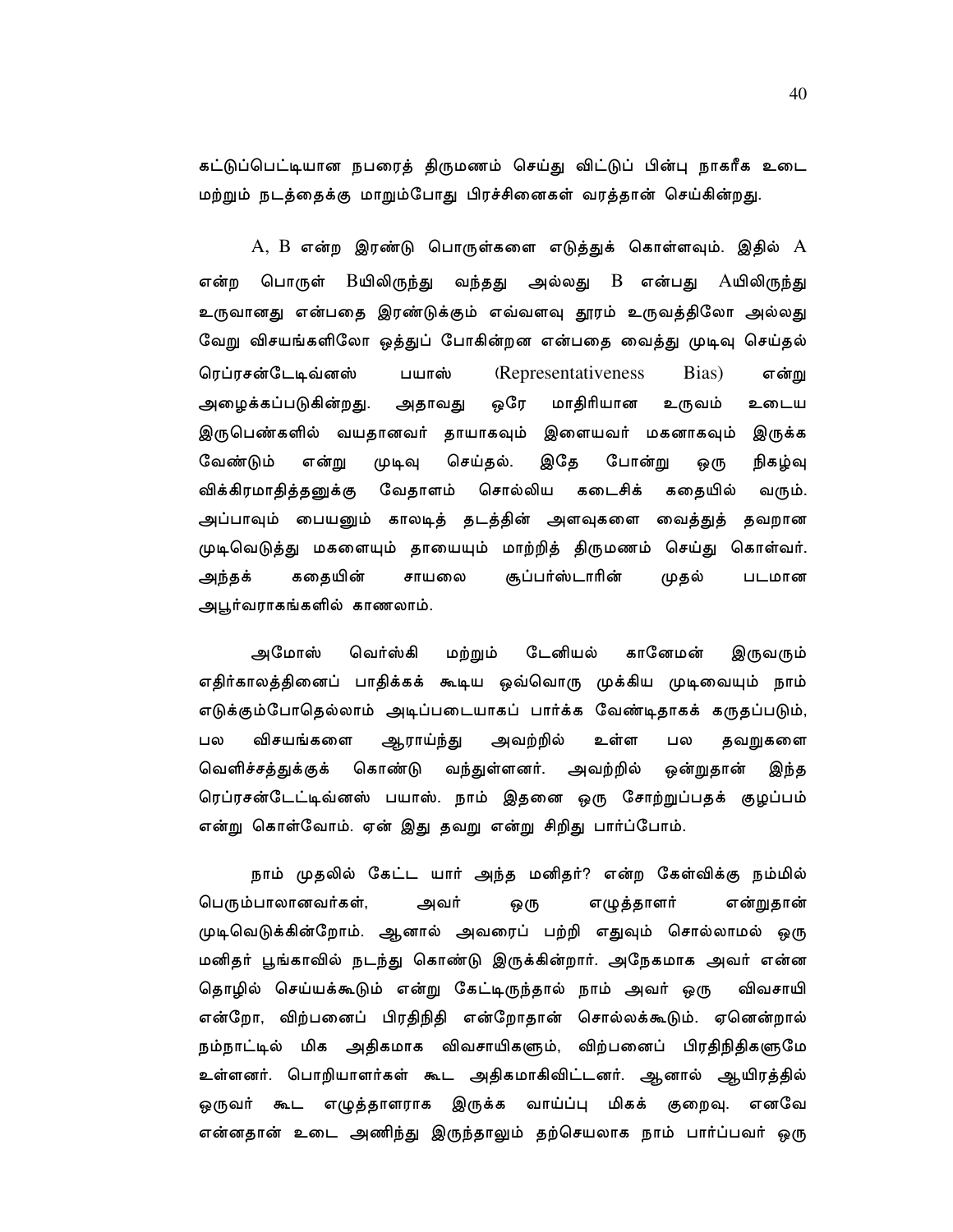முதலில் எழுத்தாளராக இருக்க வேண்டியதே இல்லை. நாம் நூற்றுக்கு எத்தனை சதவீதம் மனிதர்கள் எழுத்தாளர்களாக இருக்கின்றனர் என்று தெரியாமல் கூட வெறும் மட்டும் உத்தேசமாகக் உடையை வைத்து முடிவெடுத்தல் (Base Rate Fallacy) பேஸ் ரேட் ஃபாலஸி என்று அழைக்கப்படுகின்றது. இதை மேலும் ஒரு சோதனை மூலம் விளங்கிக் கொள்ள முயற்சிப்போம்.

# சோதனை - 2

இரண்டு பெட்டிகள் உள்ளன. முதல் பெட்டியில் இரண்டு பங்கு வெள்ளைப் பந்துகள் மற்றும் ஒரு பங்கு கருப்புப் பந்துகள் உள்ளன. இரண்டாவது பெட்டியில் இரண்டு மடங்கு கருப்புப் பந்துகளும் ஒரு மடங்கு வெள்ளைப் பந்துகளும் உள்ளன.

இரண்டு பெட்டிகளிலிருந்தும் ஒருவர் சில பந்துகளை எடுக்கின்றார். முதல் முறை ஏதோ ஒரு பெட்டியிலிருந்து 5 பந்துகளை எடுக்கின்றார். அதில் 4 கருப்பு மற்றும் 1 வெள்ளைப் பந்து உள்ளது.

இரண்டாவது முறை அடுத்த பெட்டியிலிருந்து சுமார் 15 பந்துகளை அவர் எடுக்கின்றார். அதில் 11 கருப்பு மற்றும் 4 வெள்ளைப் பந்துகள் உள்ளன. இரண்டு முறையுமே கருப்பு பந்துகளே அதிகம் வந்துள்ளன.

இப்போது இரண்டு மாதிரிகளில் எது கருப்பு பந்துகள் அதிகம் (2:1 என்ற விகிதம்) உள்ள பெட்டியிலிருந்து வந்திருக்கக் கூடும்.

- 1. முதல்முறை 4 கருப்பு 1 வெள்ளை
- 2. இரண்டாம் முறை 11 கருப்பு 4 வெள்ளை

பெரும்பாலானவர்கள் முதல்முறை எடுத்த 5 பந்துகளே அதிகம் கருப்புப் பந்துகள் உள்ள பெட்டியில் இருந்து வந்திருக்கக் கூடும் என்ற முடிவுக்கு வருகின்றனர். அது தவறு என்று சொல்ல முடியாவிட்டாலும் நிகழ்தகவு விதிகளின்படி குறைவான பந்துகளை (5) வைத்து செய்யப்படும் சோதனைகளைவிட அதிகமான பந்துகளை (15) வைத்து எடுக்கப்படும் முடிவு நம்பகத்தன்மை வாய்ந்தது. ஒன்றிரண்டு கேள்விகளை வைத்தோ ஒரு சில நிமிடங்கள் பார்த்ததை வைத்தோ யாரைப் பற்றியும் ஒரு முடிவுக்கு வருவது மிகமிக ஆபத்தானது.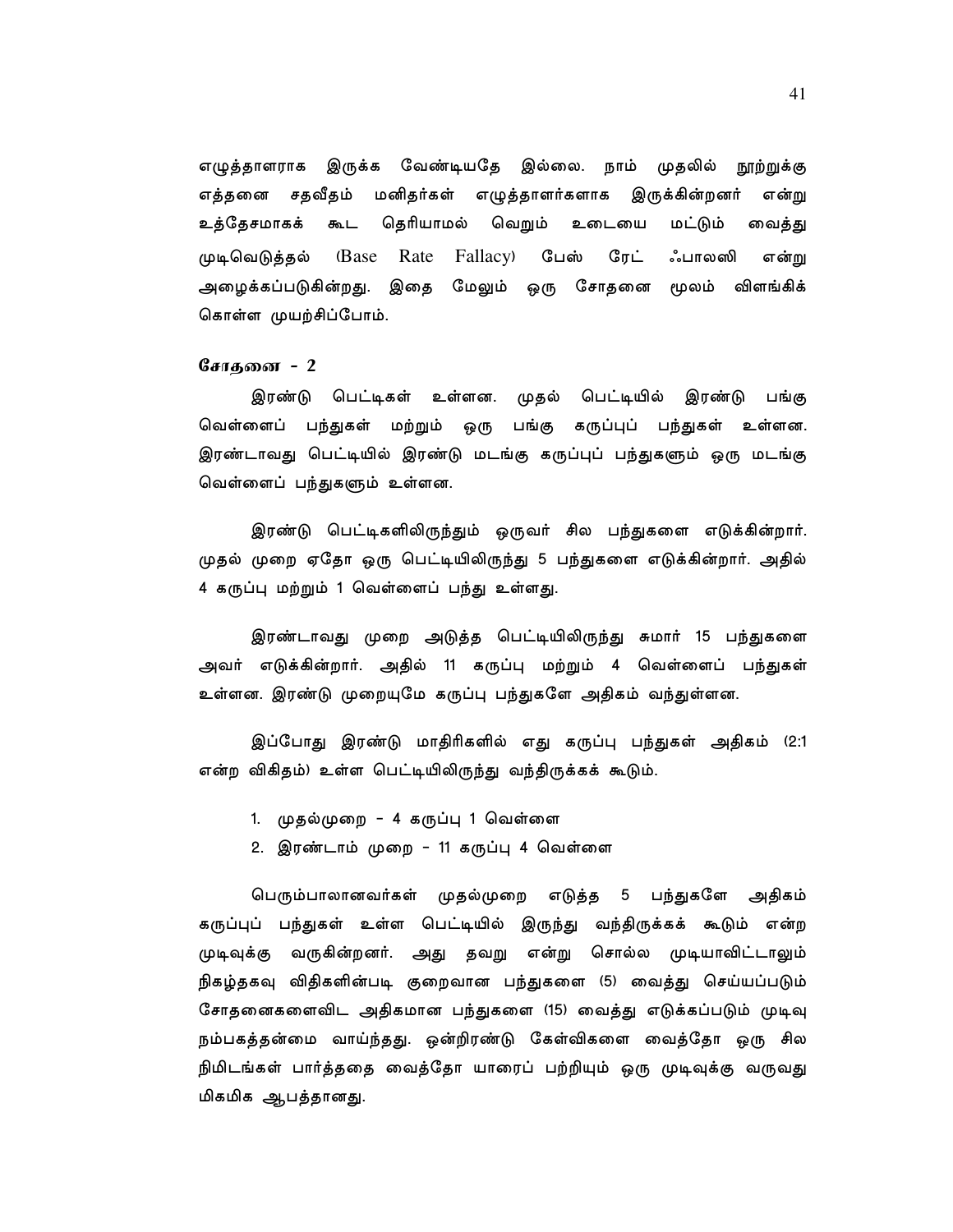இதற்கு Law of Small Numbers, அதாவது சிறிய எண்ணிக்கை விதி என்று பெயர். அதன்படி மொத்தத் தொகுதியிலிருந்து ஒரு சிறு பகுதியை எடுத்துச் சோதித்தால் அந்த சிறிய பகுதி முழுமையின் உண்மையான பிரதிபலிப்பாக இருக்கும் என்று நம்பப்படுகின்றது. அதாவது ஒரு பானை சோற்றிலிருந்து சில பருக்கைகள் எடுத்துப் பதம் பார்ப்பது போல.

#### பங்குச் சந்தையில் உடையும் பானைகள்

இவ்வளவும் தெரிந்து என்ன ஆகப்போகிறது. பங்குச் சந்தையில் இது எவ்வாறு வேலை செய்கின்றது போன்ற சந்தேகங்களுக்கான பதிலைச் சிறிது ஆராய்வோம். மீண்டும் ஒரு கடினமான சோதனை மூலம்.

#### சோதனை - 3

ஒருவர் ஒரு காசினை வைத்து பூவா, தலையா போட்டுப் பார்க்கின்றார். சுமார் 6 தடவை அவ்வாறு செய்கிறார் என்று வைத்துக் கொண்டால் கீழ்க்கண்டவற்றில் எது அநேகமாக உண்மையாக நடந்திருக்கக் கூடும்.

- A. பூ தலை பூ தலை தலை பூ
- $B.$  தலை தலை பூ பூ தலை பூ
- C. பூ தலை தலை தலை தலை பூ

அனைவரும்  $A$  அல்லது  $B$  என்ற முடிவுக்கே பெரும்பாலும் வந்திருப்போம் தொடர்ந்து நான்குமுறை தலை வரும் C நடக்க வாய்ப்புகள் மிகக் குறைவு என்று எண்ணுவோம். ஏனெனில் பெரும்பாலும் தலை மற்றும் பூ சமமாகவே வரும். எனவே 6 முறை சுண்டினால் 3 தலை மற்றும் 3 பூ வர வேண்டும் என்ற நமது நம்பிக்கையே நாம் A அல்லது Bயைத் தேர்ந்தெடுக்க காரணம். உண்மையில் அவ்வாறு நடப்பதே இல்லை. 1000 முறை சுண்டினால் கிட்டத்தட்ட 500 முறை பூ வந்தாலும் 4 முறை சுண்டினால் 2 முறை பூ வராது. இதை நீங்கள் இப்போதே செய்து பார்க்கலாம். அதாவது ஒரு பானை சோற்றுக்கு ஒரு சில பருக்கைகள் பதமாக இருப்பது இல்லை.

இந்த நம்பிக்கையின் காரணமாகவே பங்குச் சந்தையில் தின வணிகர்கள் மற்றும் F  $\&$  O என்று சொல்லப்படக் கூடிய Futures  $\&$  Options என்ற ஆபத்தான சூதாட்டத்தில் ஈடுபடுபவர்கள் இரண்டு நாட்கள் தொடர்ந்து இறங்கினால் மூன்றாவது நாள் ஏறும் என்றும் இரண்டு நாட்கள தொடர்ந்து ஏறியிருந்தால் இறங்கும் என்றும் பந்தயம் கட்டி பெரும்பாலும் பணத்தை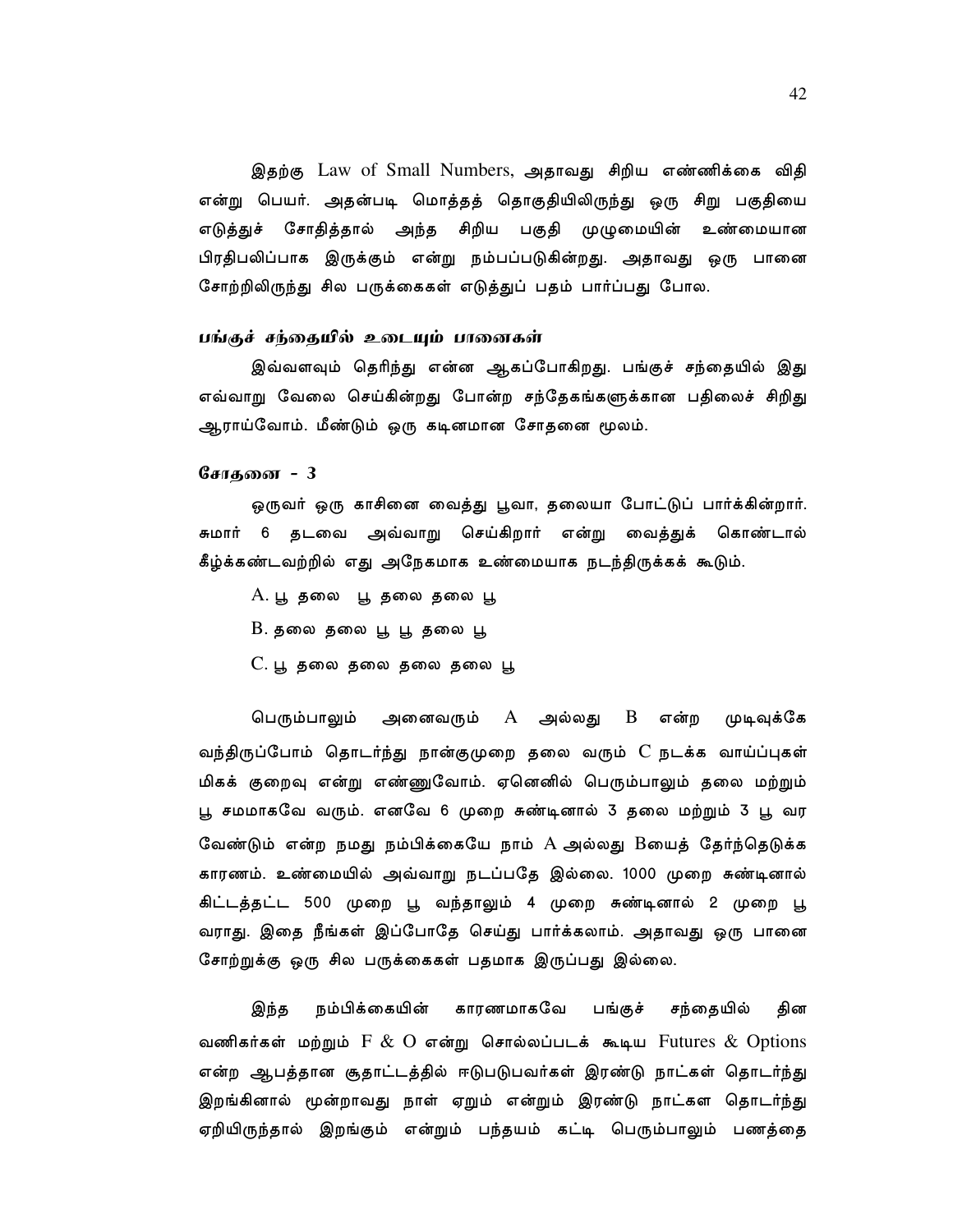இழக்கின்றனர். மேலே சென்ற சந்தை கீழே வரும் என்றாலும் அது நாம் நினைக்கும்போது நடக்கவே நடக்காது. யாரும், பெரும் முதலீட்டாளர்கள், பங்குத்தரகர்கள் கூட அதை சரியாகக் கணிக்க இயலாது. கட்டாயம் மிக நல்ல விதி. ஆனால் பங்கு ஒருநாள் ஏறும் என்பது மிகக் குறைவான காலக்கெடுவில் (சிலநாட்களில், வாரங்களில், மாதங்களில்) நம் எதிர்பார்ப்புக்கு முற்றிலும் மாறாகவே எல்லாம் நடக்கும். நாம் காத்திருந்து காத்திருந்து காலங்கள் போன பின்பு கட்டாயம் ஒருநாள் நடக்கும். ஆனால் நம்மால் அதுவரை பொறுக்க முடியாது.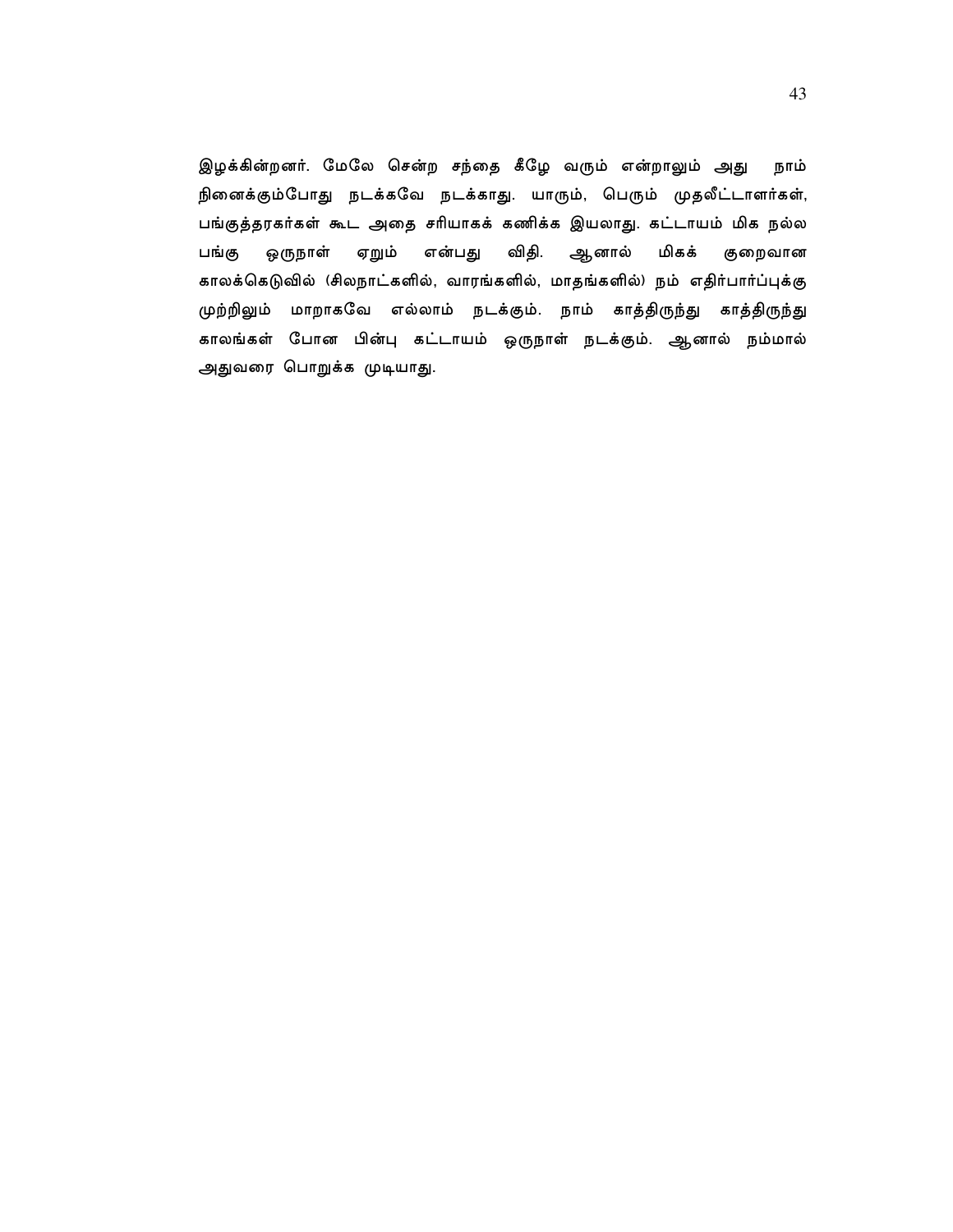## கிணற்றுத்தவளை

நிறையப் பேருக்கு இந்தக் கதை தெரியும். வெளியுலகம் தெரியாத மனிதர்களை நாம் இவ்வாறு அழைப்பது உண்டு. ஒரு கடல் தவளை தற்செயலாக ஒரு கிணற்றுத் தவளையை அதன் கிணற்றில் சந்திக்கின்றது. கிணற்றுத்தவளை: ''எங்கிருந்து வருகிறாய்?'' என்று கேட்க, கடல் தவளை: ''கடலிலிருந்து வருகிறேன்'' என்று கூறுகின்றது. ''கடல் என்றால் என்ன?'' என்று கேட்கையில், ''அது ஒரு பெரிய நீர்ப்பரப்பு'' என்று கூறுகின்றது. ''பெரியது என்றால் எவ்வளவு?'' என்ற கிணற்றுத் தவளையின் கேள்விக்கு ''மிகப் பெரியது'' என்றவுடன், கிணற்றுத் தவளை கிணற்றை குறுக்காக ஒரு தாவி ''இவ்வளவு பெரியதா?'' என்று கேட்கவும், ''அதைவிடப் தாவு பெரியது'' என்று கடல் தவளை கூறுகின்றது. இதைப்போல இரண்டு மடங்கு பெரியதா?'' என்று கேட்டதற்கு, ''இல்லை, இல்லை, அதையும் விட பெரியது. என்னால் அதை வார்த்தைகளால் கூறவே முடியாது, அவ்வளவு பெரியது'', என்று கூறுகின்றது. அதற்குக் கிணற்றுத் தவளை ''இந்தக் கிணற்றை விட பலமடங்கு பெரியது ஒன்று இருக்கவே முடியாது. நீ பொய்தான் சொல்கிறாய், எவ்வளவு காலமாக நான் இங்கே வாழ்கின்றேன் தெரியுமா?'' என்றது. கடைசியில் கடல் தவளை கிணற்றுத் தவளையைக் கூட்டிக்கொண்டு சென்று கடலைக் காட்டியது. அப்போதுதான் அதற்கு, தனக்கு தெரிந்தது, தன்னால் கற்பனை செய்ய முடிந்தது மட்டும் உலகம் அல்ல, இயற்கை கற்பனைக்கு எட்டாதது என்று. நம்மில் பெரும்பாலோர் கிணற்றுத் தவளைகளாகவே இருக்கின்றோம். வெளியுலகம் தெரியாதவர்கள் மட்டுமல்ல. மிகப்பெரிய அறிஞர்கள், சாதனையாளர்கள் கூட தங்கள் துறையைத் தவிர மற்ற தேவையான விஷயங்களில் மிகவும் பின் தங்கியே உள்ளனர். கண்கட்டிவிட்ட பந்தயக் குதிரையைப் போல.

நம்மால் நம்மைப் போன்ற சராசரி மனிதர்களின் கஷ்டங்களையும், கவலைகளையும் உணர்ந்து கொள்ள முடிந்தாலும், அவர்கள் நிலையில் நம்மை வைத்துப் பார்க்க முடிந்தாலும், ஒரு மனவளர்ச்சி குறைபாடு உள்ள சிறந்த அறிவாளியான ஒருவருடைய அல்லது நம்மைவிடச் மனிதர் பிரச்சினைகளையோ, **எண்ண** ஓட்டங்களையோ நம்மால் உணர்ந்து கொள்ளவே இயலாது. ஒருவர் அடிபட்டுக் காயத்துடன் கிடந்தால் காப்பாற்றத் தோன்றும் நமக்கு, பாரதி போன்ற அறிவாளி, தன்னால் கவிதை எழுத நேரம்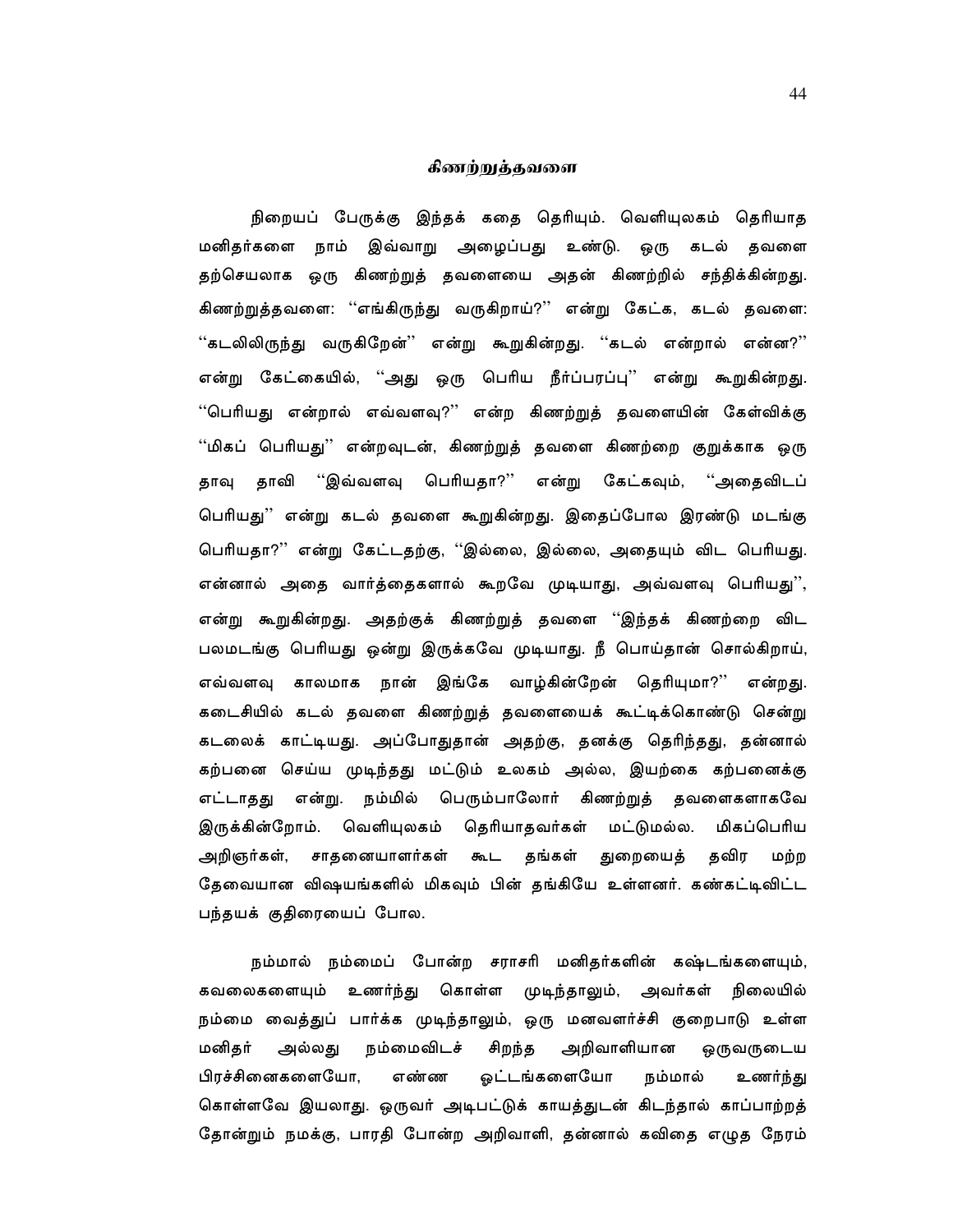ஒதுக்க முடியவில்லை என்று வருத்தப்பட்டால், அது அநாவசியம் என்<u>று</u> மட்டுமே தோன்றும். அவர் நிலையில் நம்மை வைத்து நம்மால் பார்க்கவோ உணரவோ முடியவே முடியாது.

இது போலவே பணம் செலவிடுதல் போன்ற பல முக்கிய விசயங்களில் நாம் நமக்குத் தெரிந்த, நம்மால் புரிந்து கொள்ள முடிந்த விஷயங்களை முடிவெடுக்கின்றோம். இவ்விதமான பழக்கதோஷத்திற்கு வைத்தே அவெய்லபிலிட்டி ஹியூரிஸ்டிக் (Avalability Heuristics) என்று பெயர். அதன்படி, நாம் ஒரு காரியம் நடப்பதற்கான சாத்தியக்கூறு என்ன என்று மதிப்பிடும்போது, நம் மனதால் எவ்வளவு எளிதாக அந்தக் காரியத்தை ஞாபகத்திற்கு கொண்டுவர முடிகின்றது. அதனுடன் சம்பந்தப்பட்ட மற்ற விஷயங்கள் எவ்வளவு பசுமையாக நினைவில் உள்ளன என்ற அடிப்படையிலேயே முடிவு செய்கின்றோம். நம் மனதில ஏற்கனவே இல்லாத ஒரு விசயத்தைப் பெரும்பாலும் நம்மால் புரிந்து கொள்ளவோ அதை வைத்து ஒரு முடிவெடுக்கவோ முடியாது.

நமது வீட்டருகில் இளைஞர் ஒருவர் இதயநோயால் இறந்துவிட்டால் ஊரில் நிறைய இளைஞர்களுக்கு இதயநோய் இருப்பதாக எண்ணுகின்றோம். தெரிந்து யாராவது சுயதொழில் செய்து தோற்றுப்போனால் நமக்குத் சுயதொழில் செய்வது மிகப் பெரிய ஆபத்து என்று எண்ணுகின்றோம். ஆனால் யாராவது ஆயிரம் ரூபாய் கொடுத்தால் டி.வி., மிக்சி, கிரைண்டர் எல்லாம் ஒரு மாதத்தில் தருகின்றோம் என்று கூறினால், நமது பக்கத்து வீட்டுக்காரர் அது போல பணம் கட்டி வாங்கிவிட்டார் என்றால், தைரியமாக நாமும் பணம் கட்டி ஏமாறுகின்றோம்.

பொதுவாகவே ஒரு பிரயாணம் செல்லும் போதோ, அல்லது புதிய ஒரு காரியத்தில் இறங்கும்போதோ நமக்குத் தெரிந்த ஆபத்துகளுக்கே நாம் தயாராகின்றோம். ஆனால் முற்றிலும் எதிர்பாராத, சில நேரங்களில் நாம் மிகச் சாதாரணம் என்று எண்ணுகின்ற நிகழ்வுகள் பெரும் ஆபத்தில் நம்மைக<mark>்</mark> விட்டுவிடும். இதனைப் பற்றி பட்டாம்பூச்சி விளைவு கொண்டு சென்று (Butterfly Effect) என்ற அறிவியல் விதி விரிவாகப் பேசுகின்றது. ஒரு பட்டாம்பூச்சி இறக்கையை அசைப்பதில் ஏற்படும். அசைவுகள் வேறு ஒரு இடத்தில் ஒரு புயலைக் கூட உருவாக்க முடியும் என்று கூறுகின்றனர்.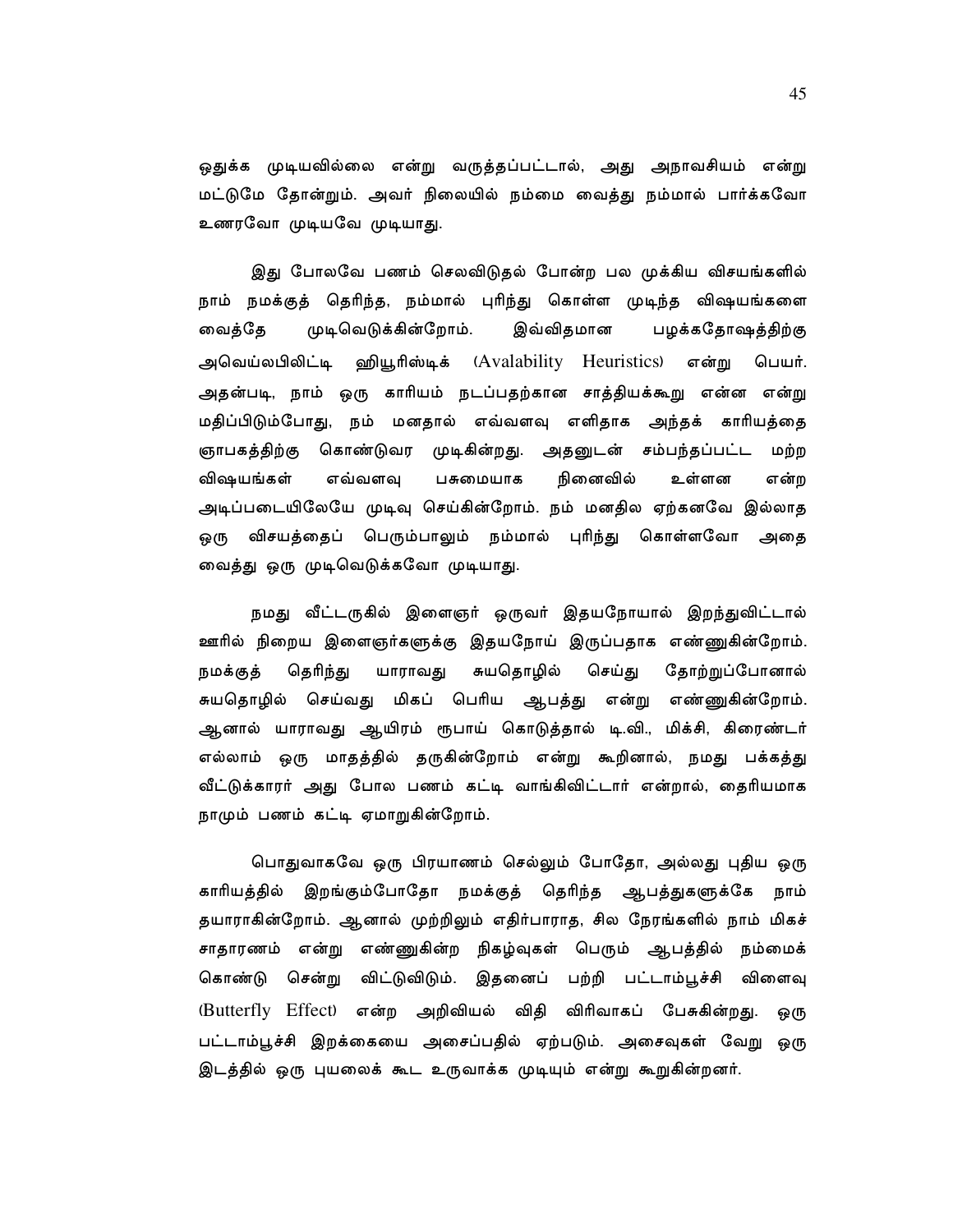இதில் எவ்வாறெல்லாம் தவறு நேரும் என்றால், எளிதில் ஞாபகம் வைத்துக் கொள்ளக்கூடிய பூதாகரமான விஷயங்கள் அதிகம் நடப்பதாக நாம் நம்புகிறோம். அதனைத் தடுப்பதற்காக ஏராளமான செலவுகளைச் செய்கிறோம். நிறைய மருத்துவமனைகள் இதனைச் சாதகமாகப் பயன்படுத்திக் சிறுசிறு கொள்கின்றன. உடல் உபாதைகளைக் கூட பெரிதுபடுத்தி உங்களுக்கு மிகப் பெரிய வியாதி வரக்கூடும் என்று கூறி நிறையக் கறந்து விடுகின்றனர்.

எங்காவது தீப்பிடித்து எரிந்த செய்தி கேட்ட அன்று ஒரு ஆயுள் காப்பீடு அல்லது விபத்துக் காப்பீட்டு முகவர் வந்தால் நாம் ஏற்கனவே முடிவு செய்திருந்ததைவிட அதிகத் தொகைக்கு பாலிசி எடுப்போம். ஆனால் நீச்சல்குளத்தில் நீச்சல் தெரியாமலேயே நிறைய பேர் மூழ்கி இறப்பதற்கான சாத்தியம் அதிகம் என்றாலூம் நாம் அதற்கான காப்பீடு எடுத்துக் கொள்வது இல்லை. நீச்சலும் கற்றுக் கொள்வது இல்லை. ஏனெனில் மூழ்கி இறப்பவர் வலி பெரும்பாலும் வெளிப்படையாகத் தெரியாது. நம்மாலும் அதை உணர முடியாது. T.V.யில் Super singer பார்த்துவிட்டு பாட்டுக் கற்றுத் தரும் பெரும்பாலான பெற்றோர்கள் மிகவும் முக்கியமான கராத்தே, நீச்சல், வாகனம் <u>ஓட்டுத</u>ல் போன்றவற்றை முக்கியமாக பெண் குழந்தைகளுக்குக் கற்றுத் வெளிப்படையாகத் தெரிந்த தருவது இல்லை. நாம் பிரபலமான விஷயங்களை மட்டும் உண்மை என்று நம்பும் கிணற்றுத் தவளைகளாகவே உள்ளோம்.

அமோஸ் மற்றும் கானேமன் சில சோதனைகள் மூலம் இதனையெல்லாம் நிரூபணம் செய்து உள்ளனர். உதாரணமாக சில நபர்களை பிரித்து இரண்டு குழுக்களாகப் இரண்டு குழுக்களிடமும் சில சாதனையாளர்களின் பெயர்களைத் திரையில் காட்டினர். ஆனால் அந்தப<mark>்</mark> பெயர்களில் ஒரே ஒரு வித்தியாசம். ஒரு குழுவுக்குக் காட்டிய பிரபல மிகப்பிரபலமான, மனிதர்களின் வரிசையில் மக்களுக்குப் பரிட்சயமான (அரசியல், சினிமா) துறைகளில் உள்ள ஆண்களும் பரிட்சயம் இல்லாத துறைகளில் உள்ள பெண்களும் (அறிவியல், தொழில்துறை) இருக்குமாறும், மற்றொரு குழுவுக்கு இதையே மாற்றி, அதாவது கவர்ச்சியான துறைகளில் உள்ள மிகப் பிரபலமான பெண்களும், கவர்ச்சியற்ற துறைகளில் சாதித்த ஆண்களின் பெயர்களும் அதிகம் காட்டப்பட்டது.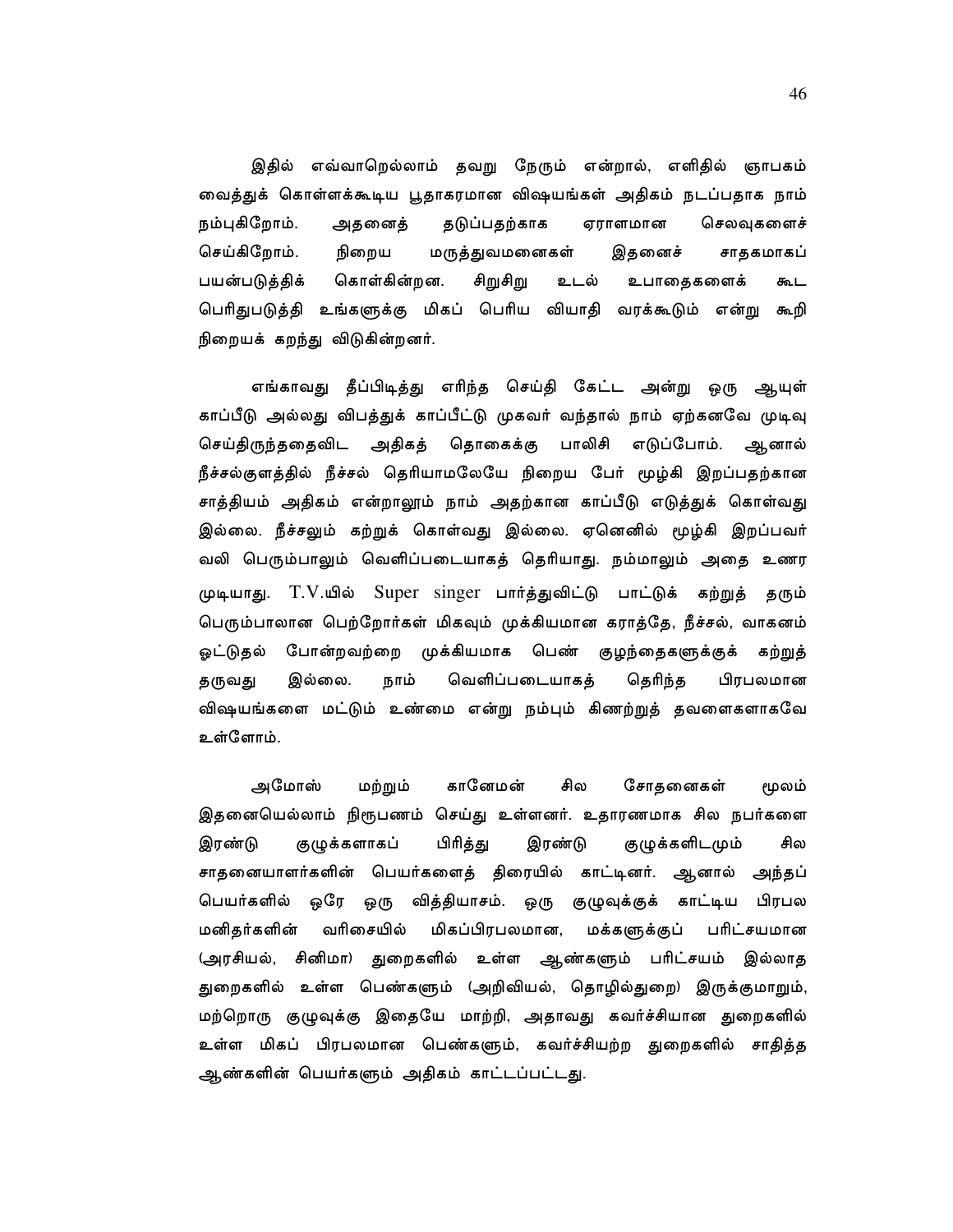சில நிமிடங்கள் அந்தப் பெயர்களை நன்கு காட்டிவிட்டுச் சிறிது நேரம் கழித்து ஒவ்வொரு குழுவிடமும் காட்டப்பட்ட பெயர்களில் ஆண்கள் அதிகமா அல்லது பெண்கள் அதிகமா? என்று கேட்டனர். உண்மையில், காட்டப்பட்ட பெயர்களில் ஆண்களும், பெண்களும் சம எண்ணிக்கையே. இருபாலினருக்கும் உள்ள பெயர்கள் பொதுவாக உபயோகப்படுத்தப்படவில்லை. ஆனால் சோதனைக்குட்பட்ட முதல் குழுவினர் அதிகம் ஆண் பெயர்கள் என்றும் இரண்டாம் குழுவினர் அதிகம் பெண் பெயர்கள் என்றும் முடிவெடுத்தனர். அவர்கள் அனைவரும் எவ்வளவு பெயர்கள் காட்டப்பட்டன என்பதை விட்டுவிட்டு எவ்வளவு பெயர்கள் தங்களுக்கு ஞாபகம் இருக்கின்றது என்று பார்த்தே முடிவு செய்தனர். இருந்தவர்களின் பெயர்கள் பிரபலமான துறைகளில் ஏற்கனவே தெரிந்திருப்பதால் மிக எளிதில் மனதில் பதிவாகிவிடும். அதற்கறே்றார் போலவே அவர்களுடைய பதில்களும் அமைந்தன.

இதைப்போலவே தீ விபத்தை நேரில் பார்த்தவர் தீ விபத்துக்களைப் பற்றிப் படித்தவரைவிட அதிகமான தொகைக்கு விபத்துக் காப்பீடு செய்வார். அதேபோல் சற்று காலத்திற்கு முன்பு நடந்த அல்லது கேட்ட நிகழ்வுகளை விட சமீபத்தில் நடந்த நிகழ்வுகளே நம்மை அதிகம் பாதிக்கின்றன. ஐந்தாண்டு கால ஆட்சியை விட கடைசி ஐந்தாறு மாதங்களில் அளிக்கப்படும் சலுகைகளும், ஒரு சில அகால மரணங்களும் பெரும் ஆட்சி மாற்றங்களை உண்டாக்குகின்றன. இதனாலேயே தேர்தல் நேரத்தில் நிறையக் கட்டுப்பாடுகள் விதிக்கப்படுகின்றன. அப்படியிருந்தும் நடப்பவை என்னவோ நடக்கத்தான் செய்கின்றன.

நாமும் அதே போலவே நமக்குத் தேடுவதற்கு வசதியாக உள்ள விஷயங்கள் உலகில் அதிகம் இருப்பதாகவும், எளிதில் கற்பனை செய்யக் கூடியவை அதிகம் நடக்க வாய்ப்பு இருப்பதாகவும் நம்புகின்றோம். நம்மில் பெரும்பாலானோர் ரோட்டில் நடந்து செல்லும்போது நமக்கு வேண்டிய செய்திகளையும், நிகழ்வுகளையுமே பார்ப்போம். பக்தி அதிகம் உடையவர் கண்ணுக்கு எல்லாக் கோவில்களும் பசி உடையவர் கண்ணுக்கு அனைத்து ஹோட்டல்களும் தெரியும். புதிதாக திருமணமானவர்கள் நிறையக் கைக்குழந்தைகளையும், விற்பனைப் பிரதிநிதிகள் கம்பெனிப் அடுத்த பொருள்களையும் அதிகம் பார்ப்பார்கள்.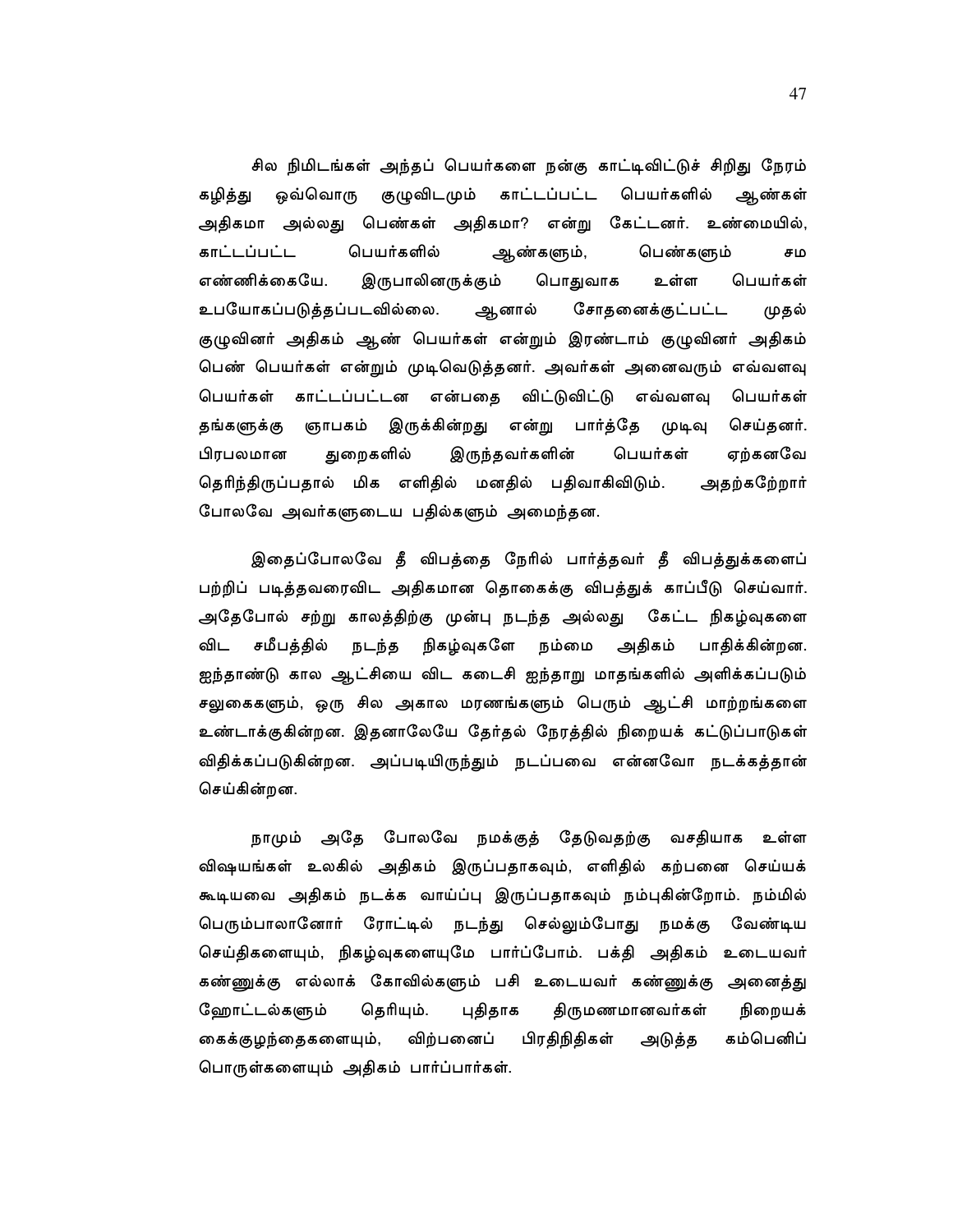உலகம் ஒன்றே என்றாலும் நாம் பார்க்க விரும்புவதை மட்டுமே பார்க்கின்றோம். கேட்க விரும்புவதை மட்டுமே கேட்கின்றோம். இரண்டு நண்பர்கள் பேசும்போது (ஒருவர் சினிமா பற்றியும் அடுத்தவர் விளையாட்டு கவனித்தால், ஒவ்வொருவரும் அடுத்தவர் பற்றியும்) பேசுவதைக் கவனித்தாலும் உண்மையில் தாங்கள் சொல்வதையே சொல்லிக் கொண்டு இருப்பர்கள். ஒருவருக்கொருவர் சிறிது நேரம் அடுத்தவர் பேச மௌனமாக இருந்து உதவி செய்தாலும் அது பரஸ்பரம் ஒரு வசதியே அன்றி இருவரும் அடுத்தவர் பேசுவதைக் கேட்பதே கிடையாது. அடுத்தவர் பேசும்போது தனக்குள்ளேயே அடுத்து என்ன பேசலாம் என்று கணக்குப் போட்டுக் கொண்டே இருப்பார்கள். இதுபோன்ற பிரமைகளாலேயே நமக்குத் தெரிந்த உலகத்திலேயே நாம் எப்போதும் வாழ்ந்து கொண்டு நிஜத்தில் நிறைய ஏமாறுகின்றோம்.

Chapman, Chapman என்ற ஒரே பெயர் கொண்ட இரண்டு அறிஞர்கள் உளவியல் மருத்துவர்களை வைத்துச் சோதனை செய்ததில் அவர்கள் கூட ஆண்டுகால மருத்துவப் பயிற்சிக்குப் பின்பும் திருதிருவென்று பல முழிப்பவர்கள் சந்தேகத்துகிடமான மனிதர்கள் என்று நம்பியது தெரிந்தது. ஆராய்ச்சிகளின் முடிவு அவர்களின் நம்பிக்கைக்கு சாதகமாக இல்லை. உளவியல் அறிவு, நம்பிக்கைகளைவிடப் வல்லுனர்களுக்குக் கூட பலவீனமாகவே உள்ளது.

### ஒரு சுயசோதனை

'E' என்றோ  $^{\circ}M^{\circ}$ என்றோ ஏதாவது ஒரு எழுத்து எடுத்துக் கொள்வோம். அந்த எழுத்தை முதல் எழுத்தாகக் கொண்ட வார்த்தைகள் அதிகமா? அல்லது மூன்றாவது, நான்காவது எழுத்தாகக் கொண்ட வார்த்தைகள் அதிகமா? என்று கண்டுபிடிக்க முயற்சி செய்யவும். பிறகு ஏதாவது ஒரு செய்தித்தாளில் ஒன்றிரண்டு பக்கங்களில் உள்ள வார்த்தைகளை எண்ணிப்பார்த்து அதனைச் சரியா என்று சோதித்துப் பார்க்கவும்.

அமோஸ் மற்றும் கானேமன் செய்த சோதனையில் தாங்கள் நினைத்த எழுத்து முதல் எழுத்தாக உள்ள வார்த்தைகளே அதிகம் என்றே பலரும் முடிவெடுத்தனர். ஏனெனில் நாம் நினைக்கும் எழுத்து முதல் எழுத்தாக உள்ள வார்த்தைகளை எளிதாக நாம் நினைவு கூற முடியும். நடுவில் அந்த எழுத்து எத்தனை முறை வரும் என்று தேட முடியாது. அதுபோலவே, நாம் யோசிக்கும்போதும், கதை போன்றவற்றை எழுதும்போதும் நட்பு, சோகம்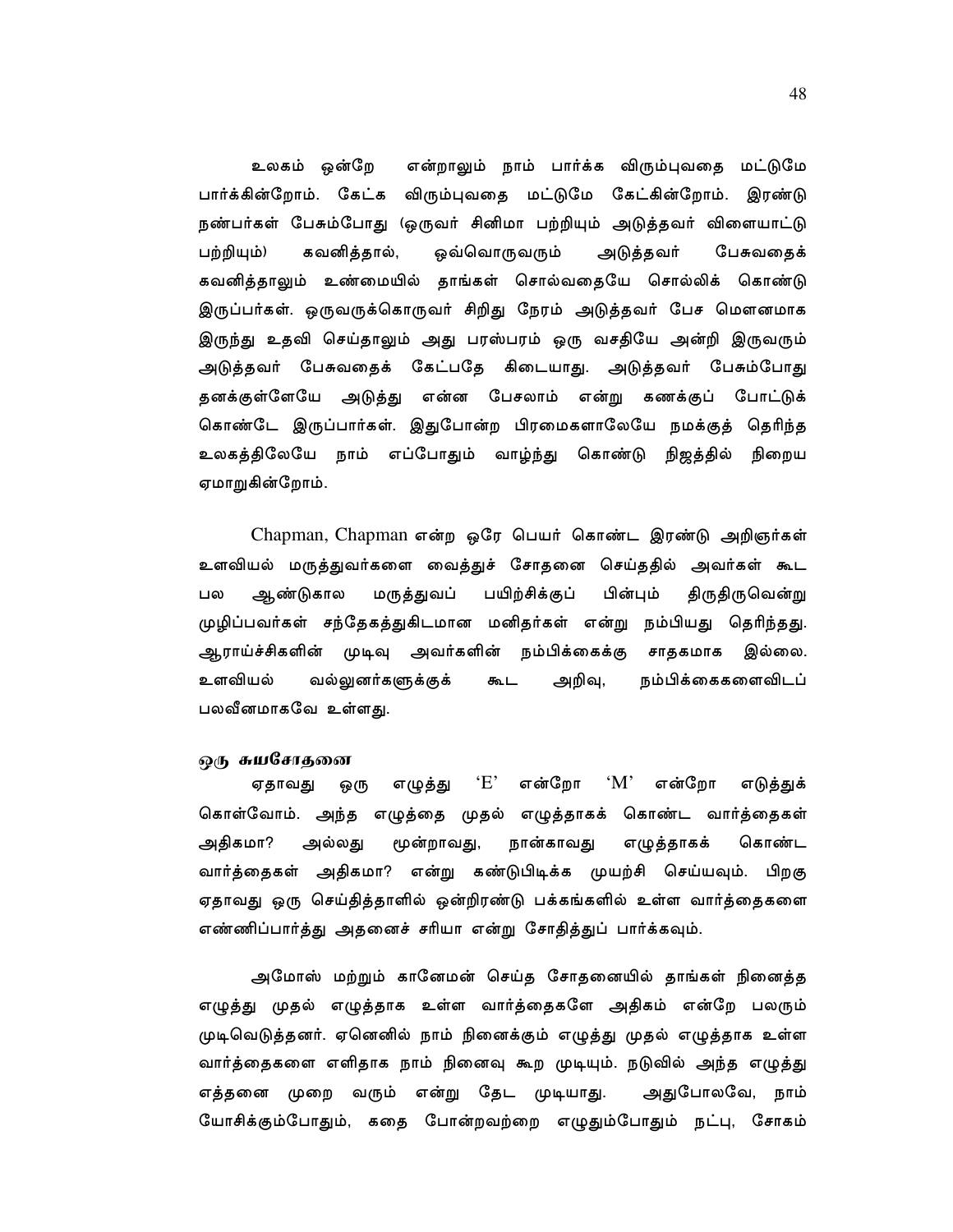போன்ற உருவமற்ற வார்த்தைகள் கதவு, வாகனம் போன்றவற்றை விட அதிகம் பயன்படுகின்றன என்று முடிவு கிடைத்தது. உண்மையில் உருவமற்ற அதிகம் பயன்படுகின்றதோ இல்லையோ உருவம் வார்த்தைகள் உள்ள பொருள்கள் பயன்படும் சூழல்களை நம்மால் நிறையக் கற்பனை செய்ய ஆனால் உருவமற்ற வார்த்தைகள் பயன்படும் நிறைய முடியாது. சந்தர்ப்பங்களை எளிதில் நினைவு கூறமுடியும்.

இதனாலேயே நல்ல மனிதர்களைவிட பிரபலமான மனிதர்களே அதிகம் வெற்றி பெறுகின்றனர். விளம்பரம் செய்யச் சக்தியற்றவர்கள் எவ்வளவு பொருள்களை செய்தாலும் தரமான உற்பத்தி நாளடைவில் தோற்றுப் போகின்றனர். கொஞ்சம் கொஞ்சமாக மக்கள் மனதில் நமது பொருள்களைப் பதிவு செய்து விட்டால் போதும், நாளடைவில் வியாபாரம் தானாகவே சூடு பிடிக்கும்.

# சந்தையில் அறுபடும் தவளைகள்

மேற்கண்டது போன்ற காரணங்களால் பெரும்பாலான முதலீட்டாளர்கள் அதிகம் கேள்விப்பட்ட, அதிகம் விளம்பரம் செய்யப்பட்ட பங்குகளையோ, பரஸ்பர நிதி திட்டங்களையோ நம்பிப் பெருமளவு வாங்குகின்றனர். அவற்றின் நிஜமதிப்பு பெரும்பாலும் அவர்களுக்குத் தெரிவதில்லை.

நாம் வேலை செய்யும் கம்பெனி, நமது ஊருக்கு அருகில் இருக்கும் கம்பெனி. போன்றவற்றின் பங்குகளையே அதிகம் வாங்குகின்றோம். இதுபோன்ற முதலீடுகளுக்கு பீட்டர் லின்ச் (Peter Lynch) போன்றவர்கள் பெரும் ஆதரவு தெரிவித்தாலும் அவர்கள் செய்தது போல் போதுமான அளவு ஆராய்ச்சி செய்யாமல், அதன் உண்மையான மதிப்பு மற்றும் கடன், வழக்குகள் எதையும் யோசிக்காமல் பலரும் வெறும் விளம்பரம் மற்றும் நம்பிக்கை பரிச்சயம் ஆகியவற்றில் மட்டுமே வைத்து அவற்றை வாங்குகின்றனர். தினவர்த்தகர்கள் பலரும் ஒரு சில குறிப்பிட்ட பங்குகளையே தினமும் வர்த்தகம் செய்கின்றனர். உடனே விற்றுவிடலாம் என்று அவர்கள் ஒருநாள் காலையில் நிறைய பங்குகளை வாங்கி வைத்துள்ள வேளையில் திடீரென்று எதிர்பாராதவிதமாகச் சந்தை பெருமளவில் சரியும்போது ஏற்படும் மிக இழப்பினைப் பதிவு செய்ய மனமில்லாமல் அதிகமான அளவு அவற்றிற்குப் பணம் கட்டி முதலீடாக மாற்றி விடுகின்றனர். ஆனால் அவை நீண்ட காலத்திற்கு ஏற்ற முதலீடுகளாக பெரும்பாலும் இருப்பதில்லை. முதலீடு வேறு, தினவணிகம் வேறு. இரண்டிலும் செயல்படும் விதிகள் முற்றிலும் முரண்பாடானவை.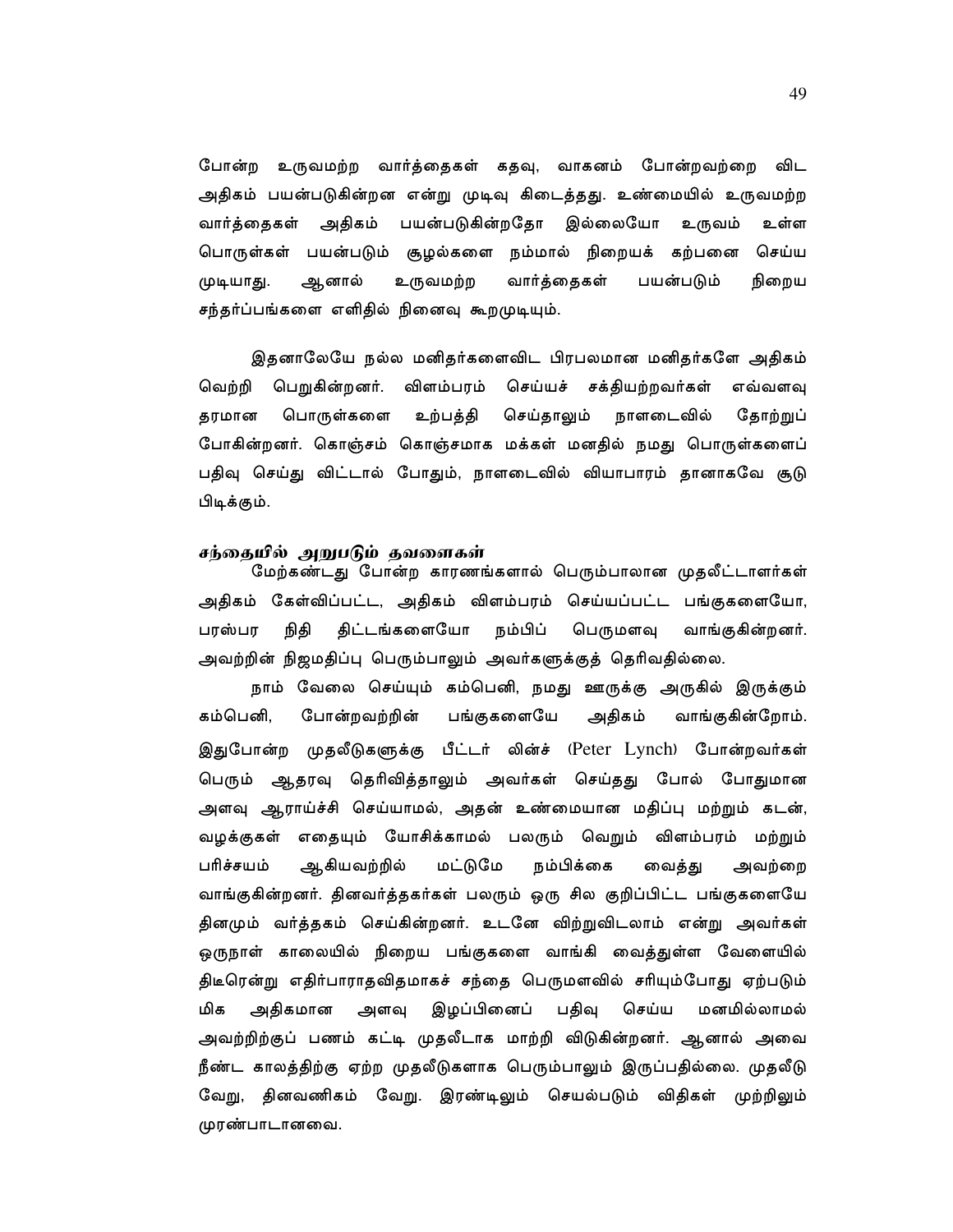## மனதில் விழுந்த விதை

மனம் ஒரு வளமான நிலம், ஏதாவது ஒரு கருத்து அதில் விதையாக விழுந்துவிட்டால் அது பெரும்பாலும் அழிவதே இல்லை. தகுந்த சூழ்நிலை ஏற்படும்போது அது மெல்ல மெல்ல மேலே வந்துவிடும். மறப்பதற்காக நாம் எந்த ஒரு முயற்சி எடுத்தாலும் அது அதனை அதிகப்படுத்தும் அல்லது ஆழத்தில் கொண்டு சென்று விட்டுவிடும். நீண்ட நாட்கள் கழித்து, மெல்ல ரூபங்களில் வெளிப்படும். சிறிது சிறிதாக மெல்ல வேறு நமது மற்ற கருத்துகளோடு கலந்து நாளடைவில் நம் புத்தியின் ஒரு பகுதியாகவே ஆகிவிடும். ஒரு கட்டத்தில் நாம் அதை முழுவதும் மறந்துவிடுவோம். ஆனால் அப்போது அது நம்மில் ஒரு பகுதியாகவே ஆகிவிட்டிருக்கும்.

நம் மனதில் உள்ள எதையும் அழிக்க விரும்பினால், அதற்கு நம்மால் மனதைத் தவிர வேறு எதையும் பயன்படுத்த முடியாது. முள்ளை முள்ளால் தான் எடுக்க வேண்டும் என்று சொல்லலாம். ஆனால் அங்கு இரண்டு முட்கள் வேண்டும். ஒரே முள்ளால் தன்னைத்தானே எடுத்துக் கொள்ள முடியாது. மனமும் அப்படித்தான், சுற்றிச் சுற்றி வித்தை காட்டுமே ஒழிய உருப்படியாக எதுவும் நடக்காது. சிறிது காலம் கழித்து நாம் உண்மையில் எந்த விதத்திலும் சிறிதும் மாறவே இல்லை என்பது தெரியவரும். வெளித் தோற்றங்களில் மட்டும் சில மாறுதல்கள் நிலை பெறலாம்.

பெரும்பாலும் பற்றியாவது நாம் யாரைப் முதலில் ஒரு அபிப்பிராயத்திற்கு வந்துவிட்டால் நிறைய நேரங்களில் அதை மாற்றிக் கொள்வதே இல்லை. அவர்கள் செய்யும் காரியங்களை எல்லாம் நாம் நம் கருத்துக்கு ஏற்பவே அர்த்தம் செய்து கொள்வோம். அதுபோலவே ஒரு குறிப்பிட்ட உணவு, உடை, ஒரு திரைப்படம் எதுவும் முதலில் சிறிது பிடித்துவிட்டால் பின்பு நாம் அதை அடிக்கடி பயன்படுத்துவோம். பின்னாளில் மாறிவிட்டாலும் நாம் இன்னும் பழைய அவற்றின் தரம் கணிசமாக ஞாபகத்திலேயே இருப்போம்.

சரியான உதாரணம் சொல்ல வேண்டும் என்றால் ஒரு பெண் அல்லது மாப்பிள்ளையைப் பற்றிய ஒரு தவறான கருத்தை யாராவது சொல்லிவிட்டால், நாம் பெரிதும் பயந்து விடுவோம். ஆராயாமலேயே நம்பிவிடுவோம். பின்பு விசாரித்துப் பார்க்கும்போது வேறு நாம் நன்கு யாரும் தவறாக சொல்லாவிட்டாலும் நூற்றுக்கு தொண்ணூறு சதவீதம் சந்தர்ப்பங்களில் எதற்கு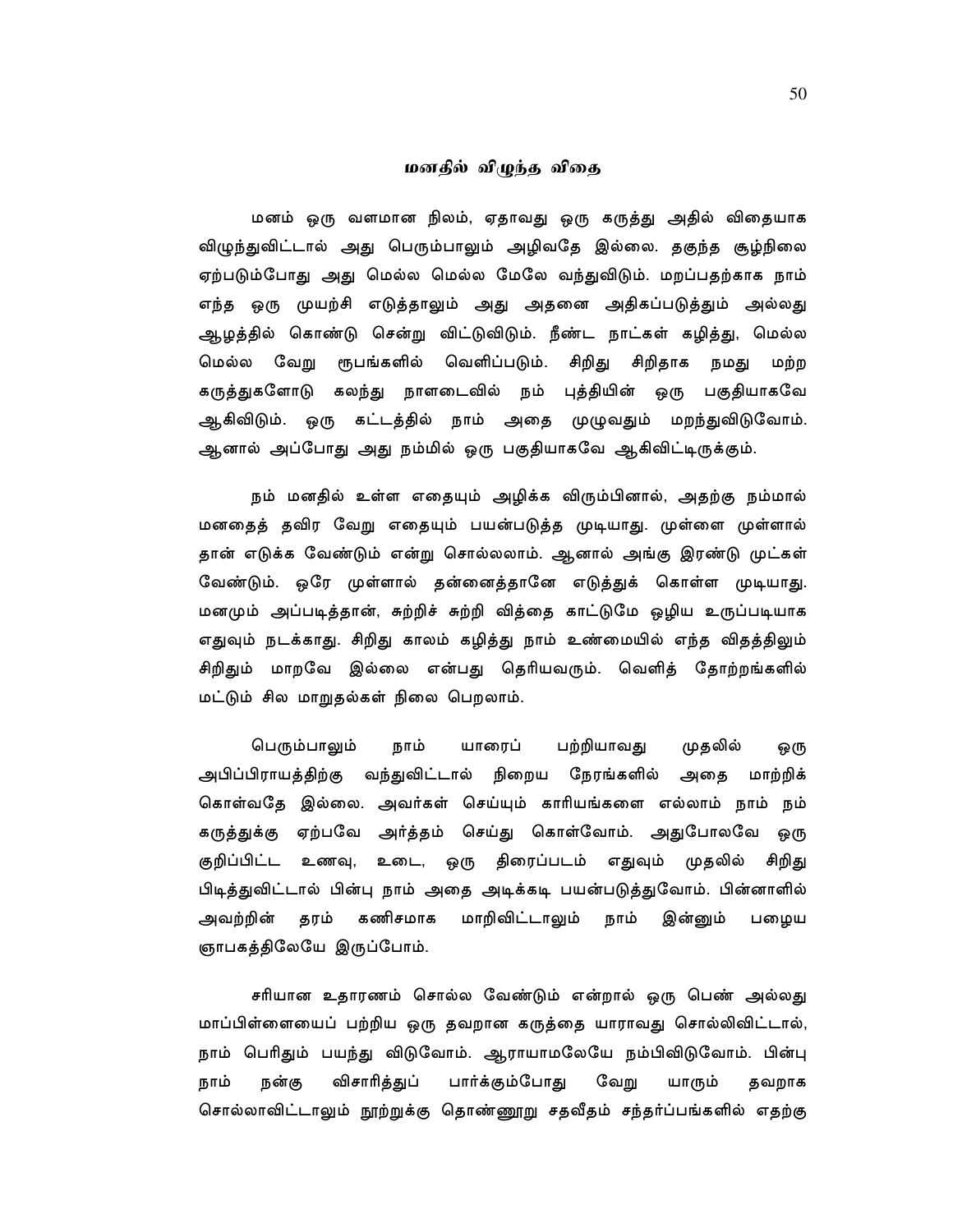வம்பு, ஒருவேளை ஏதாவது இருந்துவிட்டால்? என்று அந்த வரனைத் தவிர்த்துவிடுவோம்.

இந்த விளைவு ஆன்கரிங் (Anchoring) என்று, அதாவது நங்கூரமிடுதல் அழைக்கப்படுகின்றது. எதைப்பற்றியும் என்று அதன்படி மக்கள் (ஒருவருடைய சம்பளம் பற்றி) ஒரு மதிப்பீடுக்கு வரும்போது முதலில் குத்து மதிப்பாக ஒரு ஆரம்ப மதிப்பீட்டிற்கு வருகின்றனர். பின்பு அதைவிடச் சிறிது அதிகமாகவோ அல்லது சற்றுக் குறைவாகவோ மதிப்பை மாற்றிக் கொண்டு இறுதியான முடிவுக்கு வருகின்றனர். இதில் என்ன தவறு என்றால் அந்த முதல் மதிப்பீடு எவ்வளவு தவறாக இருந்தாலும், தற்செயலாக நாம் ரோட்டில், மைல் கல்லில் பார்த்த எண்ணாக இருந்தாலும், குத்துமதிப்பாக பக்கத்தில் இருப்பவர்களால் சொல்லப்பட்ட எண்ணாக இருந்தாலும் கூட அதுவும் நம் இறுதி மதிப்பீட்டைப் பாதிக்கவே செய்கின்றது. அதாவது நாம் ஒருவர் மாதம் 20,000 தோற்றத்தை வைத்து ரூபாய் சம்பளம் வாங்குவதாக நினைக்கின்றபட்சத்தில் யாராவது அவர் மிக அதிகமான சம்பளம் வாங்குகிறார் என்று சொன்னால் கூட நாம் அவர் ஒருவேளை 40,000 ரூபாய் வாங்கக் கூடும் என்று நினைப்போமேயன்றி அவர் மாதம் 2 லட்சம் வாங்கக் கூடும் என்று நினைக்கவே முடியாது. அப்படி யாரும் சொன்னாலும் நம்பவும் முடியாது.

மேற்கண்ட பிரமையானது நான் பிடித்த முயலுக்கு மூன்றுகால் என்ற பிடிவாதம் அல்ல. இதில் யாரும் ஒரு சரியான, அல்லது தவறான கருத்தை மனதில் வைத்துக்கொண்டு அனைவரின் எதிர்ப்பையும் மீறிப் பிடிவாதமாக வாதிடுவதோ, கடைப்பிடிப்பதோ இல்லை. பெரும்பாலானோர் நாம் என்ன செய்கின்றோம் என்று அறியாமலேயே தற்செயலாக ஒரு முடிவுக்கு வந்துவிட்டு, பின்பு காலப்போக்கில் அதற்கு ஏற்ப தங்களது அடிப்படைக் கருத்துக்களைச் சிறிது சிறிதாக மாற்றிக் கொள்கின்றனர். சொல்லப்போனால் அவர்கள் அனைவரும் சேர்ந்து சரியான ஒரு முடிவுக்கு வந்துள்ளவரை பிடிவாதக்காரர், திமிர் பிடித்தவர் என்று கூடச் சொல்லலாம். அவர்களுக்குத் தங்கள் கருத்தை தவறு என்று எண்ணவே முடியாது. அதுவும் நிறைய பேர், கூட்டமாக ஒரே மாதிரி நினைக்கும்பட்சத்தில் அவர்கள் நம்பிக்கைக்கு அளவே இல்லை.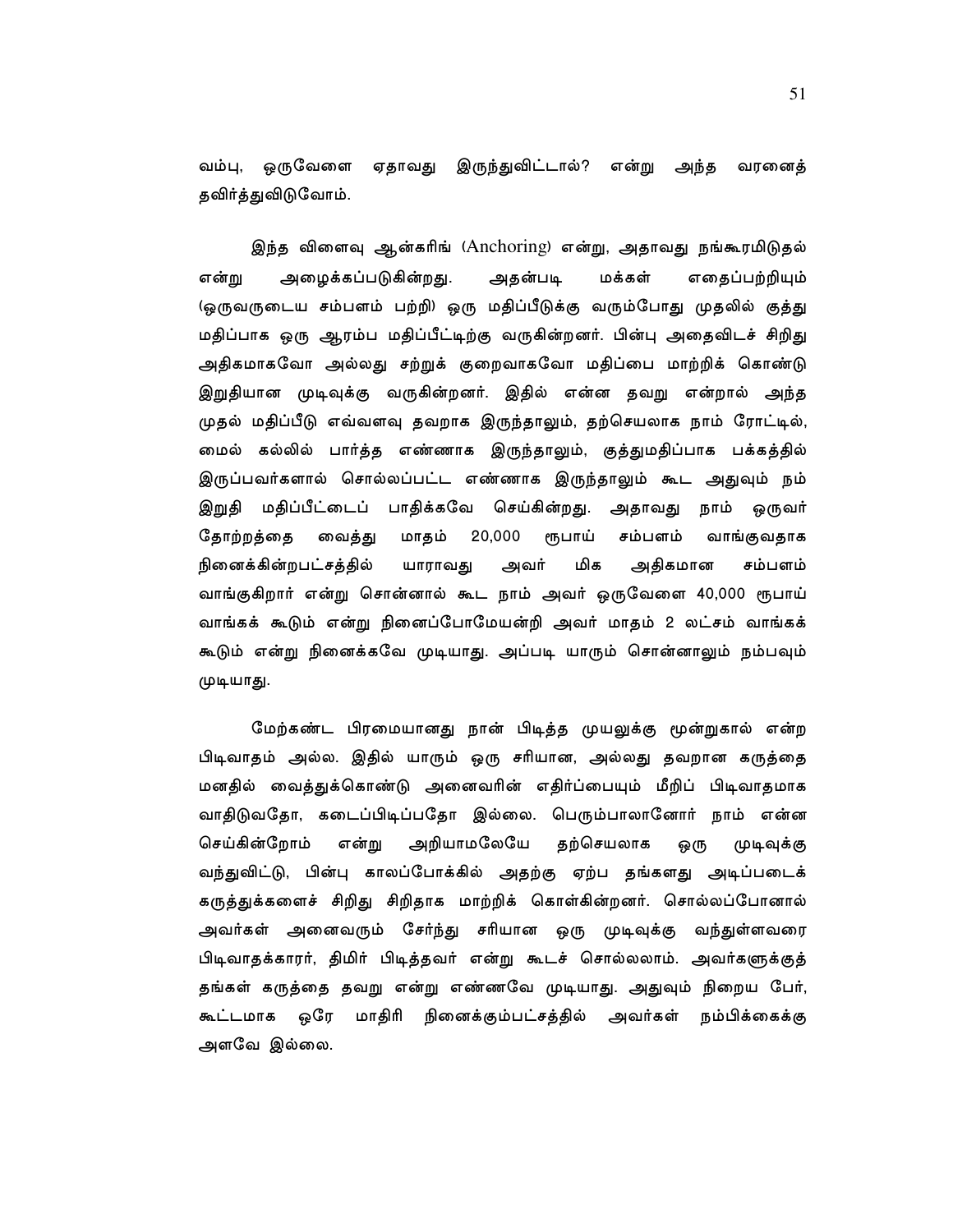#### சோகனை - 1

அமோஸ் மற்றும் கானேமன் இருவரும் நடத்திய ஒரு சோதனையில் இரண்டு பிரிவுகளாக சிலரைப் பிரித்து தனித்தனியாக அவர்களிடம் ஐக்கிய நாடுகள் சபையில் எத்தனை சதவீதம் ஆப்பிரிக்க நாடுகள் உறுப்பினர்களாக உள்ளன என்ற கேள்வியைக் கேட்டனர். அதில் ஒவ்வொரு பிரிவுக்கும் கேள்வி கேட்டகும்போது ஏதாவது ஒரு சதவீதத்தைக் கொடுத்து அதனைவிட எவ்வளவு அதிகம் அல்லது எவ்வளவு குறைவு என்று கேட்டனர்.

இதில் பத்து சதவீதத்தை விட எவ்வளவு அதிகம் அல்லது குறைவு என்று கேட்கப்பட்ட குழுவினர் சராசரியாக இருபத்து ஐந்து சதவீதம் என்ற முடிவுக்கும், அறுபத்தைந்து சதவீதத்தை விட எவ்வளவு வித்தியாசம் என்று குழுவினர் கேட்கப்பட்ட சராசரியாக நாற்பத்தைந்து சதவீதம் என்ற முடிவுக்கும் வந்துள்ளனர். சரியான முடிவுக்குப பரிசுகள் தரப்படும், யோசித்து மீண்டும் சொல்லலாம் என்று அறிவித்தாலும் கூட மக்கள் பெரும்பாலும் தங்களுக்கு முதலில் கொடுக்கப்பட்ட எண்ணிற்கு மிக அருகிலேயே சுற்றிக் யாரும் பெரிய அளவில் தங்கள் ஆரம்ப கொண்டு இருந்துள்ளனர். மதிப்பீட்டை மாற்றிக் கொள்வதில்லை.

இதனாலேயே ஒரு பொருளை வாங்கும்போது முதலில் சொல்லும் விலையிலிருந்து நாம் ஐம்பது சதவீதத்திற்கும் கீழ் பெரும்பாலும் விலை கேட்பது இல்லை. ஆனால் பேரம் பேசுவதில் கைதேர்ந்தவர்கள் மட்டும் மிகக் குறைவான விலைக்குக் கேட்பார்கள். வியாபாரிகளும் பேரம் பேசி முதல் சொல்லிய விலையில் சுமார் ஒரு எழுபத்தைந்து சதவீதத்திற்கு அந்தப் பொருளை நம் தலையில் கட்டிவிடுகின்றனர். உண்மையில் அதன் விலை  $50\%$ ஐவிட குறைவாகக் கூட இருக்கலாம். 100 ரூபாய் விலை சொல்லப்படும் பொருளை 10 ரூபாய்க்குக் கேட்க நம் மனசாட்சி இடம் குடுக்காது. நமது உடன் வருபவர் அவ்வாறு கேட்டாலும் நாம் அதிர்ச்சியடைவோம். ஆனால் கடைக்காரர் 20 ரூபாய்க்கு அந்தப் பொருளை விற்கத் தயாராக இருப்பார்.

## சோதனை - 2

நமது அறிஞர்கள் மேற்கொண்ட மற்றொரு சோதனையில் 1 முதல் 8 வரை உள்ள எண்களைப் பெருக்கினால் என்ன தொகை வரும் என்று கேட்கப்பட்டது. யாரும் எந்த உபகரணமும் உபயோகப்படுத்த அனுமதி இல்லை. நேரமும் மிகக் குறைவாக, அதாவது ஒவ்வொன்றாக பெருக்கிக் கூறும் அளவுக்கு தரப்படவில்லை. சுமார் ஐந்து வினாடிகள் மட்டும்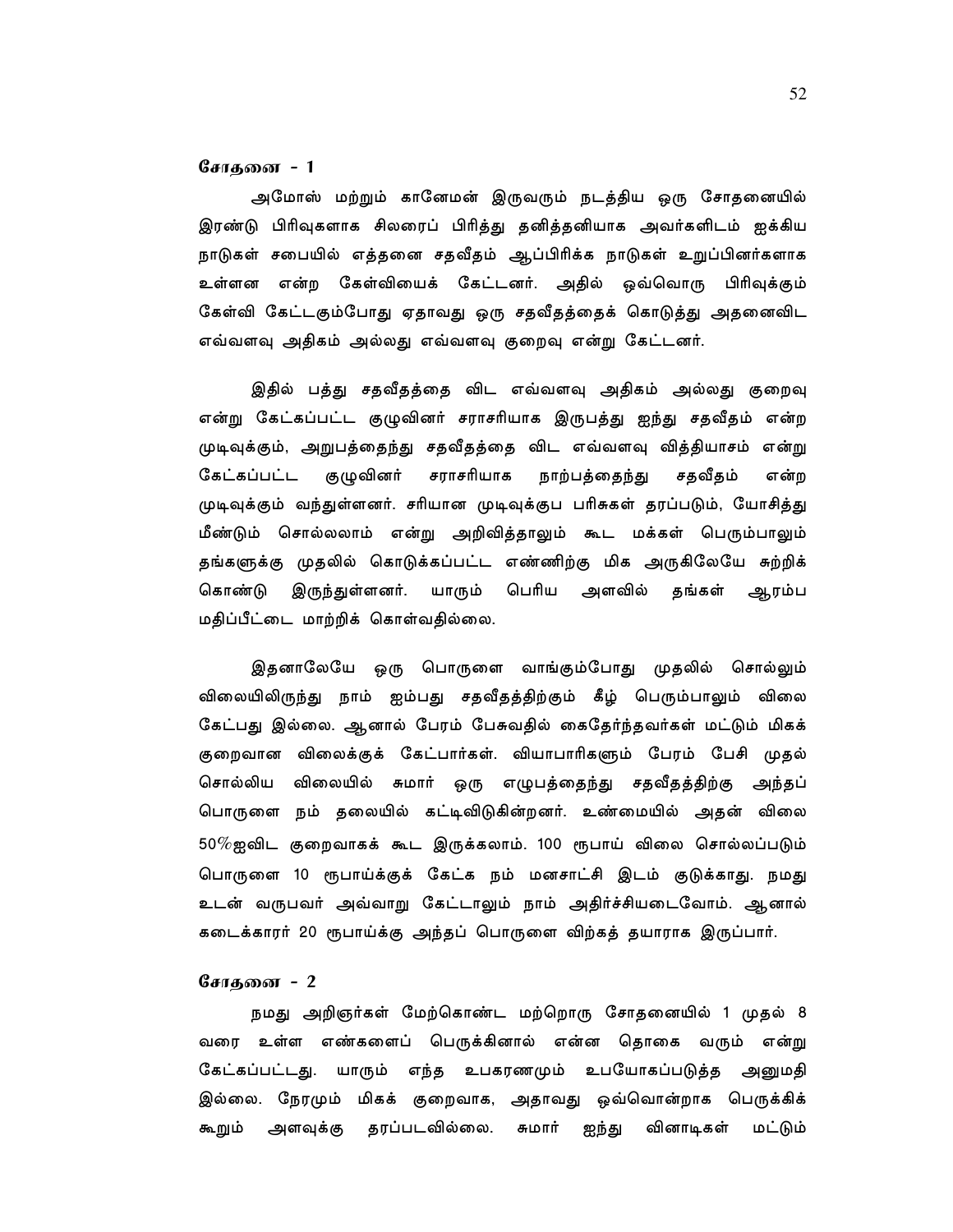தரப்பட்டது. இதில் முதல் குழுவிற்கு  $1 \times 2 \times 3 \times 4 \times 5 \times 6 \times 7 \times 8$  என்ற வரிசை கொடுக்கப்பட்டது. இரண்டாவது குழுவிற்கு  $8 \times 7 \times 6 \times 5 \times 4 \times 3 \times 2 \times 1$ 1 என்று மாற்றித் தரப்பட்டது. இருகுழுவினரையும் பெருக்கி வரும் எண் என்ன என்று கேட்கப்பட்டது.

மேற்கண்ட சோதனையில் முதல் குழுவினர் சராசரியாக 512 என்ற விடையும் இரண்டாவது குழுவினர் 2250 என்ற விடையும் அளித்தனர். ஆனால் உண்மையான விடை 40,320 என்பதே, ஒவ்வொரு குழுவினரும் உண்மையான மதிப்பிற்கு அருகில் கூட வரவில்லை. அவர்களால் ஒரு பெரிய எண்ணை நினைக்க முடியவில்லை. முதல் இரண்டு மூன்று எண்களை மட்டும் மனதில் பெருக்கி அதிலிருந்து சில மடங்குகள் அதிகரித்து விடையாகக் கூறி உள்ளனர். சிறிய எண்களை முதல் பார்த்தவர்கள் அதாவது  $1 \times 2 \times 3 \times 4 \times 5 \times 6 \times 7 \times 8$  என்ற வரிசையைப் பெருக்கியவர்கள் சராசரியாக சிறிய எண்களையும் அதையே தலைகீழாக  $8\mathrm{x}7\mathrm{x}6$  என்று உபயோகம் செய்தவர்கள் பெரிய எண்களையும் மதிப்பீடு செய்து உள்ளனர். நாம் நம் கண்ணில்படும் முதல் ஒரு சில எண்களை மட்டும் வைத்துக் கொண்டு மற்றவற்றை ஒதுக்கி விடுகின்றோம்.

இதனாலேயே எப்போதும் ஒரு குறிப்பிட்ட விலைக்கு (100 என்று வைத்துக் கொள்வோம்) பார்த்த பங்கினை நாம் சில நாட்கள் கழித்து விலையில்  $(70)$ கொள்வோம்) குறைவான ஒரு என்று வைத்துக் பங்கு, கிடைக்கிறது பார்க்கும்போது நல்ல விலை குறைந்து என்று வாங்கிவிடுவோம். ஆனால் உண்மையில் அது விலை ஏறி இரண்டாகப் பிரிக்கப்பட்டு  $(2 \times 70) = 140$ ) அந்த விலையில் கிடைக்கும். அதாவது 100 ரூபாயிலிருந்து 140 ரூபாயாக ஏறி, இரண்டாகப் பிரிக்கப்பட்டு பின்பு 70 ரூபாய்க்குக் கிடைக்கும். அந்தப் பங்கின் வளர்ச்சி வாய்ப்புகள் பற்றி நன்கு தெரிந்து நாம் அதனை 70 ரூபாய்க்கு வாங்கினால் பாதகமில்லை. வெறும் எண்ணிக்கையை மட்டுமே பார்த்துவிட்டு அவசரப்பட்டு, யோசிக்காமல் வாங்குவதே பழக்கதோசம் மற்றும் பிரமை வகையைச் சேர்கின்றது.

இது மட்டுமின்றி மிகப்படித்த பலரும் கூட விலை அதிகமான பங்கு பெரிய நிறுவனத்தைச் சேர்ந்தது என்றும், உண்மையான மதிப்பை விட அதிக விலைக்கு விற்கின்றது என்றும், வாங்கினால் ஏறவே ஏறாது என்றும் மூடத்தனமாக நம்புகின்றனர். ஒரு பங்கின் விலைக்கும் அந்த நிறுவனம்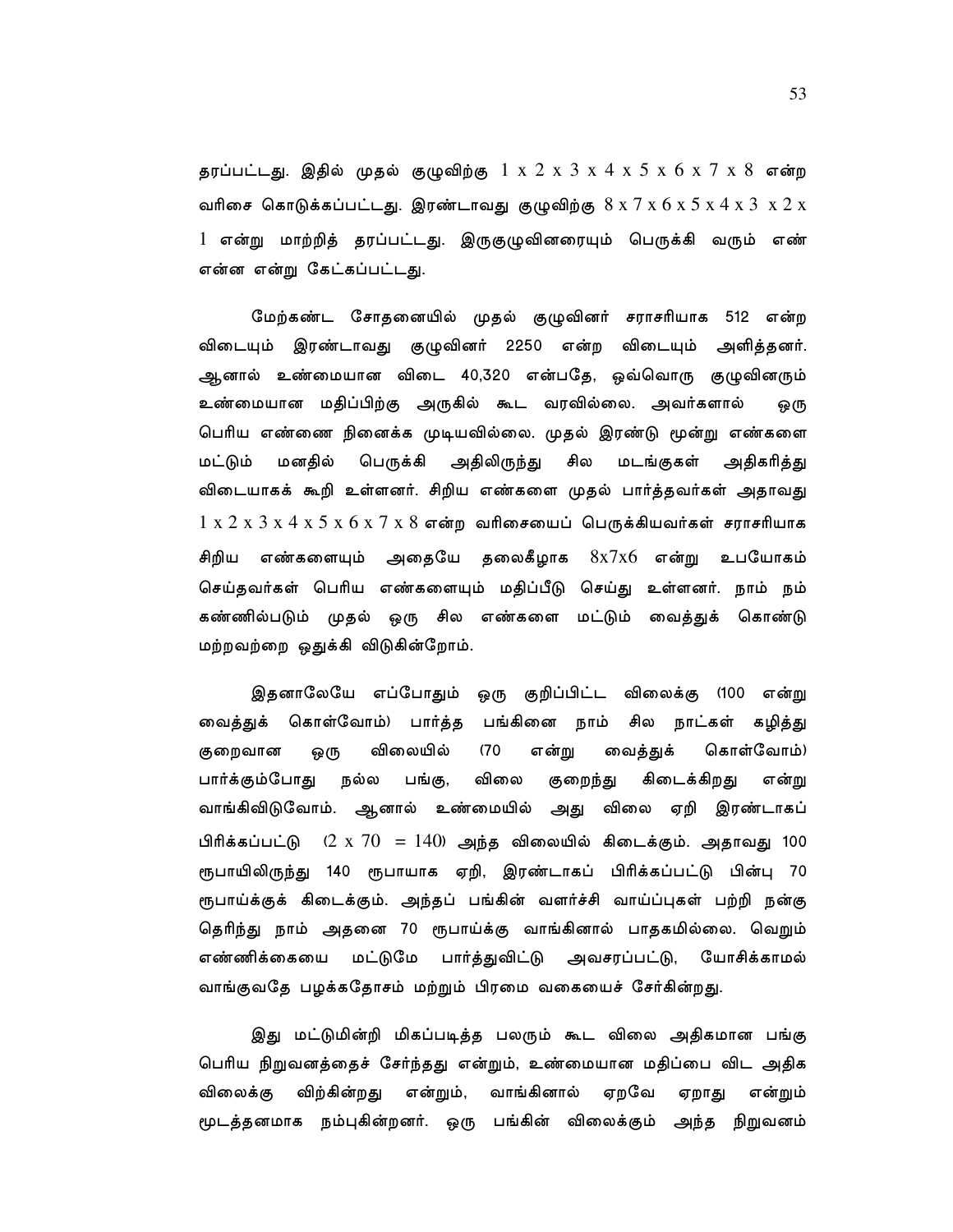பெரியதா? சிறியதா? என்பதற்கும் எந்த சம்பந்தமும் இல்லை. ஒரு பங்கின் விலைவேறு, முகமதிப்பு வேறு, நிறுவனத்தின் அளவு முற்றிலும் வேறொன்று. பல நிதி நிறுவனங்களும் பத்து ரூபாய் முகமதிப்பு உள்ள பங்கு பத்து ரூபாய்க்கே தருகின்றோம் என்றும், அதுவே சிறந்த வாய்ப்பு என்றும் கூறி மக்களை மயக்குகின்றனர். ஆயிரம் ரூபாய் பங்கு ஐந்து வாங்குவதற்கும் ஐந்து ரூபாய் பங்கு ஆயிரம் வாங்குவதற்கும் பெரிய வித்தியாசம் இல்லை. பிரச்சனை என்று வரும்போது இரண்டிலும் ஐய்யாயிரம் ரூபாய் மட்டுமே சொல்லப் போனால் நஷ்டம் ஏற்படும். பங்குச் சந்தை திடீரென்று சரியும்போது ரூ.1000 விலையுள்ள பங்கு ஓரளவு தாங்கி நிற்கும். சிறிய விலையுள்ளவற்றில் பல நேரம் வியாபாரமே நடக்காது. தெரியாமல் அவற்றை நம்பி வாங்குபவர்களுக்கு ஏமாற்றமே மிஞ்சும்.

தொடர்ச்சியாக ஒன்றை ஒன்று சார்ந்து நடக்கும் நிகழ்வுகளின் கடைசி முடிவைக் கணிக்கும்போது நாம் நிறைய தவறுகளைச் செய்கின்றோம். முதலில் நடக்கும் சில நிகழ்வுகளை வைத்தே இறுதி முடிவையும் நாம் கணிக்கின்றோம். ஆனால் நம் கணிப்பு மிகவும் தவறானது. உதாரணமாக ஒரு புதிய கண்டுபிடிப்பு அல்லது ஒரு நிறுவனத்தின் புதிய பொருள் மக்களின் மத்தியில் வெற்றி பெற வேண்டும் என்றால் அதில் உள்ள எல்லா அம்சங்களும் சரியாக அமைய வேண்டும். பல நிலைகள் உள்ள ஒரு செயல்முறையில் ஏதாவது ஒரு நிலையில் ஏற்படும் தவறு அல்லது தோல்வி மொத்த முடிவையும் மாற்றிவிடும். பெரும்பாலும் நிறுவனங்கள் ஒரு தரமான தயாரிப்பைத் தயாரித்தவுடன் அது கட்டாயம் வெற்றி பெற்றுவிடும் என்று தப்புக்கணக்குப் போட்டுவிடுகின்றனர். அதாவது தங்கள் பொருளுடைய வெற்றி வாய்ப்பை அதிகமாகக் கணக்கிட்டு விடுகின்றனர். ஆனால் பல நிலைகளில் செய்யப்படும் ஒரு செயலில் ஏதாவது ஒரு நிலையின் குறைவான வெற்றி வாய்ப்பு மொத்த வெற்றி வாய்ப்பையும் பெருமளவு பாதிக்கின்றது. எவ்வளவுக்கெவ்வளவு நிலைகள் அதிகம் உள்ளதோ அவ்வளகவ்வளவு வெற்றி வாய்ப்பு குறைகின்றது. 90 $\%$  வெற்றி வாய்ப்பு உள்ள 5 நிலைகள் உள்ள ஒரு நிகழ்ச்சி நடக்க வெற்றி வாய்ப்பு சராசரியாக 90 $\%$  வராது.  $(90$  +  $90 + 90 + 90 + 90$ )/5 =  $90\%$  என்பது போலக் கணக்கிடக் கூடாது. ஒன்றை ஒன்று சார்ந்த நிகழ்வுகளில் எல்லாவற்றையும் பெருக்கி வரும் எண்ணையே எடுத்துக் கொள்ள வேண்டும். அதன்படி (..9 x .9 x .9 x .9 x .9 = .57) சுமார் 60 $\%$  மட்டுமே வெற்றி வாய்ப்பு வரும். நமது தன்னம்பிக்கை மிகுந்த கணிப்பு எவ்வளவுக்கெவ்வளவு அதிகமாக ஒன்றை சார்ந்த நிகழ்வுகள் ஒன்று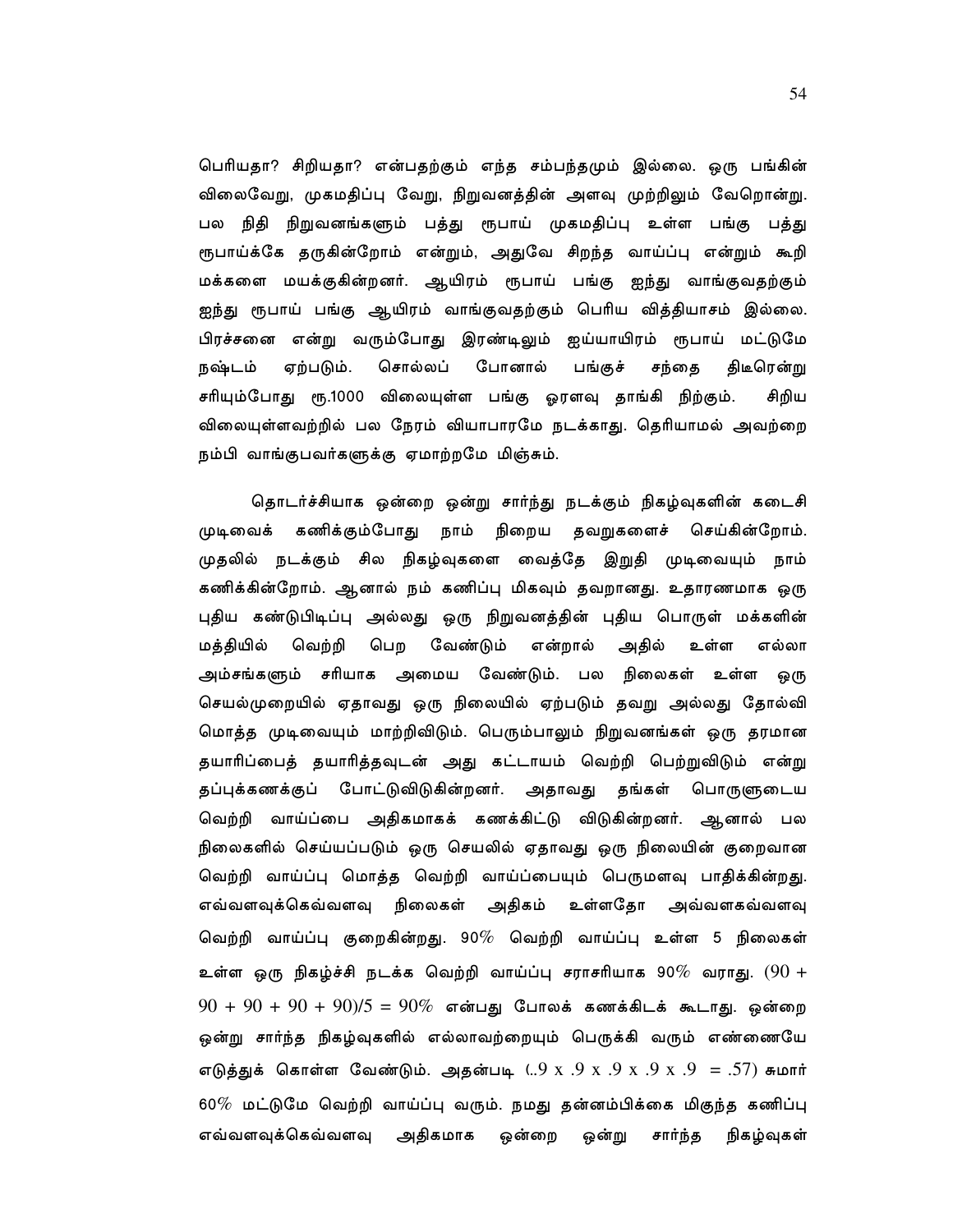உள்ளதோ அவற்றைப் தவறாகவே பொறுத்து ஆனால் முடியும். ஒன்றுக்கொன்று சம்பந்தம் இல்லாத நிகழ்சசிகளில் விளைவுகள் ஓரளவு சாதகமாக விளையும்.

ஆனால் இதே கணக்கு ஒரு நிகழ்ச்சி தவறாகப் போவதற்கு எவ்வளவு என்று கணித்தால் நாம் நினைப்பதை விட உண்மையில் மிக மிக அதிகமாக வரும். அதாவது மிகக் குறைவாகவே தோற்றுப்போக வாய்ப்பு உள்ள, ஒன்றை ஒன்று சார்ந்த நிகழ்ச்சிகளின் இறுதிவிளைவு நாம் எதிர்பார்த்ததற்கு மாறாக தோல்வியில் முடிந்து விட மிக அதிக வாய்ப்பு உள்ளது. அதாவது 10% தோல்வி பெற வாய்ப்புள்ள இரண்டு நிலைகள் உள்ள ஒரு செயல் (.9  $x$  $0.9 = 0.81$ ) தோற்றுப் போக சுமார் 19% வாய்ப்பு உள்ளது (1-0.81 - 0.19). இதனைப் பற்றி விரிவாக அறிய Reliability என்ற தலைப்பில் உள்ள புத்தகங்களைப் படிக்கலாம்)

அதாவது ஒரு நிலையில் ஏற்படும் சிறு தவறு கூட மொத்தத்தில் பெரிய இழப்பை ஏற்படுத்தும். மிகக் கவனமாக தயாரிக்கப்படும் அணு உலைகள், ராக்கெட்டுகள், நமது இந்த உடல் போன்றவற்றில் ஏதாவது ஒரு பகுதியில் ஏற்படும் சிறு பாதிப்பு மொத்தத்தில் மிகப்பெரிய விளைவை ஏற்படுத்தும். குறிப்பாக நாம் சிறுசிறு வியாதிகளுக்காகச் செய்யும் மருத்துவங்கள் தவறாகப் போனால் வேறு ஏதாவது புது வியாதியை ஏற்படுத்திவிடும்.

சுருக்கமாகச் சொல்லப்போனால் ஒரு குழம்பு வைக்கும்போது எல்லாக் காய்கறிகளும் சிறப்பாக இருந்தாலும் ஏதாவது ஒன்றிரண்டு மட்டும் குறைபாடாக இருந்தாலோ, உப்பு போன்றவை அளவு மாறிப் போனாலோ மொத்த உணவின் ருசியும் கெட்டுப்போக வாய்ப்பு அதிகம். பல நேரங்களில் நிறைய நன்மைகளால் ஒரு சில தீமைகளை சரி செய்ய முடியாமல் போகக் கூடும். எனவே வெற்றி வாய்ப்பைக் கணிக்கும்போது முதலில் நாம் கணித்ததை விட உண்மையில் மிகக் குறைவான அளவையும், தோல்விக்கான வாய்ப்பைக் கணிக்கும்போது நம் மனதில் வரும் எண்ணை விட மிக அதிகமான அளவையுமே உண்மையில் எதிர்பார்க்க வேண்டும். நாம் முதலில் கணித்த அளவிலேயே பிடித்துத் தொங்கிக் கொண்டு இருக்கக் கூடாது.

பங்குச் சந்தை முதலீட்டாளர்கள் நாம் வாங்கிய நமக்குப் பிடித்த பங்குகள் எல்லாம் நிறைய லாபம் தரும் என்று மனக்கோட்டை கட்டக்கூடாது.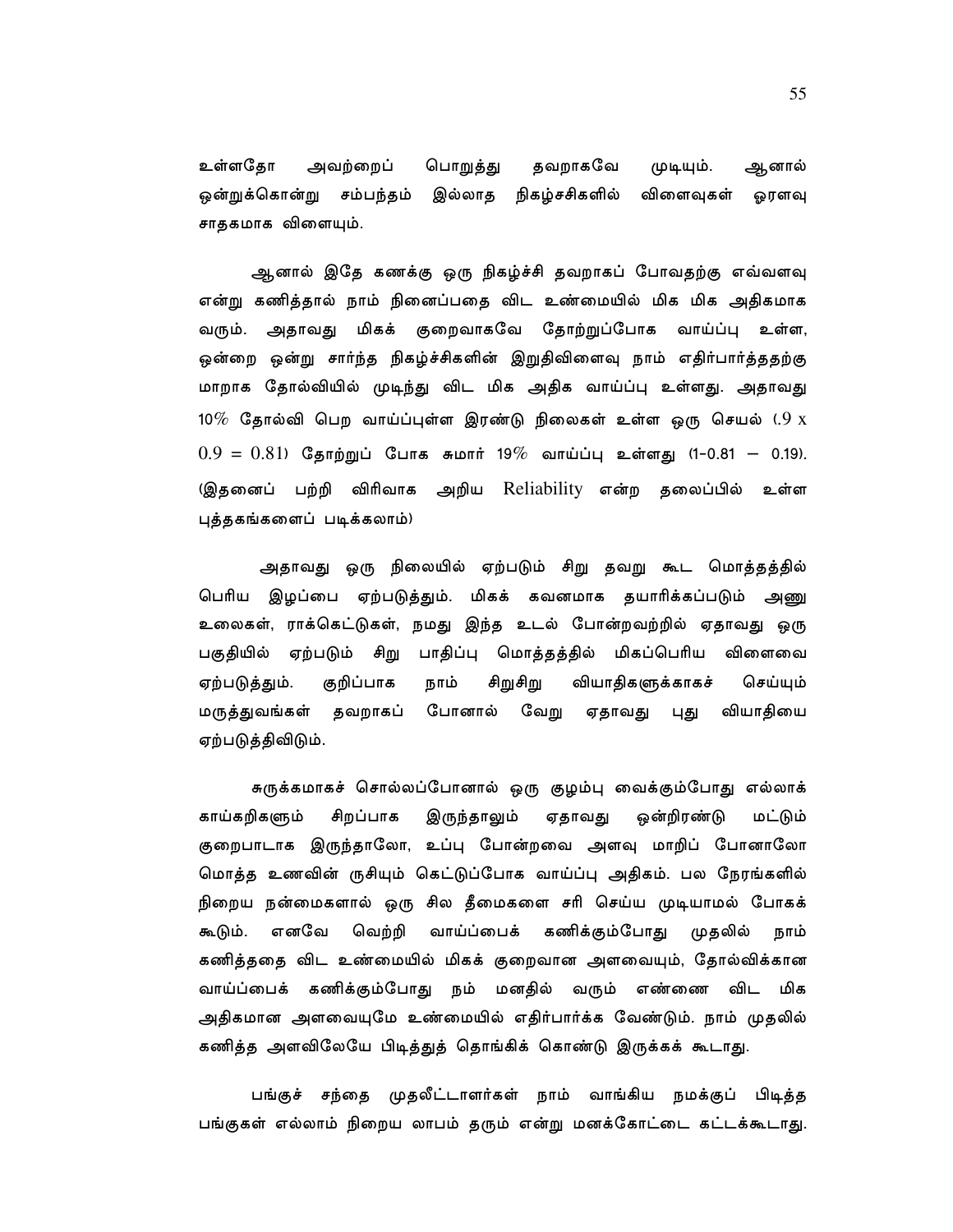எந்த நிலையிலும் எவ்வளவு நல்ல பொருளாதார சூழலிலும் ஒரு பெரும் சரிவைச் சந்திக்க மனதளவில் தயாராகவே இருக்க வேண்டும். எதிர்பாராத விசயங்கள் ஒருவேளை நடந்துவிட்டால் ஓராளவாவது சமாளிக்க நம்மை நாம் எப்போதும் தயாராக வைத்துக் கொள்ள வேண்டும். ''இப்படியெல்லாம் நடக்கும் என்று யாருக்குத் தெரியும்'' என்று புலம்பக் கூடாது. சரியாகப் படிக்கவில்லை என்று பையனைத் தினமும் திட்டும் பெற்றோர்கள் ஒருநாள் அவன் வீட்டைவிட்டு ஓடிப் போன பின்பு, ஒருவேளை முன்பே தெரிந்திருந்தால் நான் அவனைத் திட்டியே இருக்கமாட்டேன் என்று கூறி அழுவதால் பலனில்லை.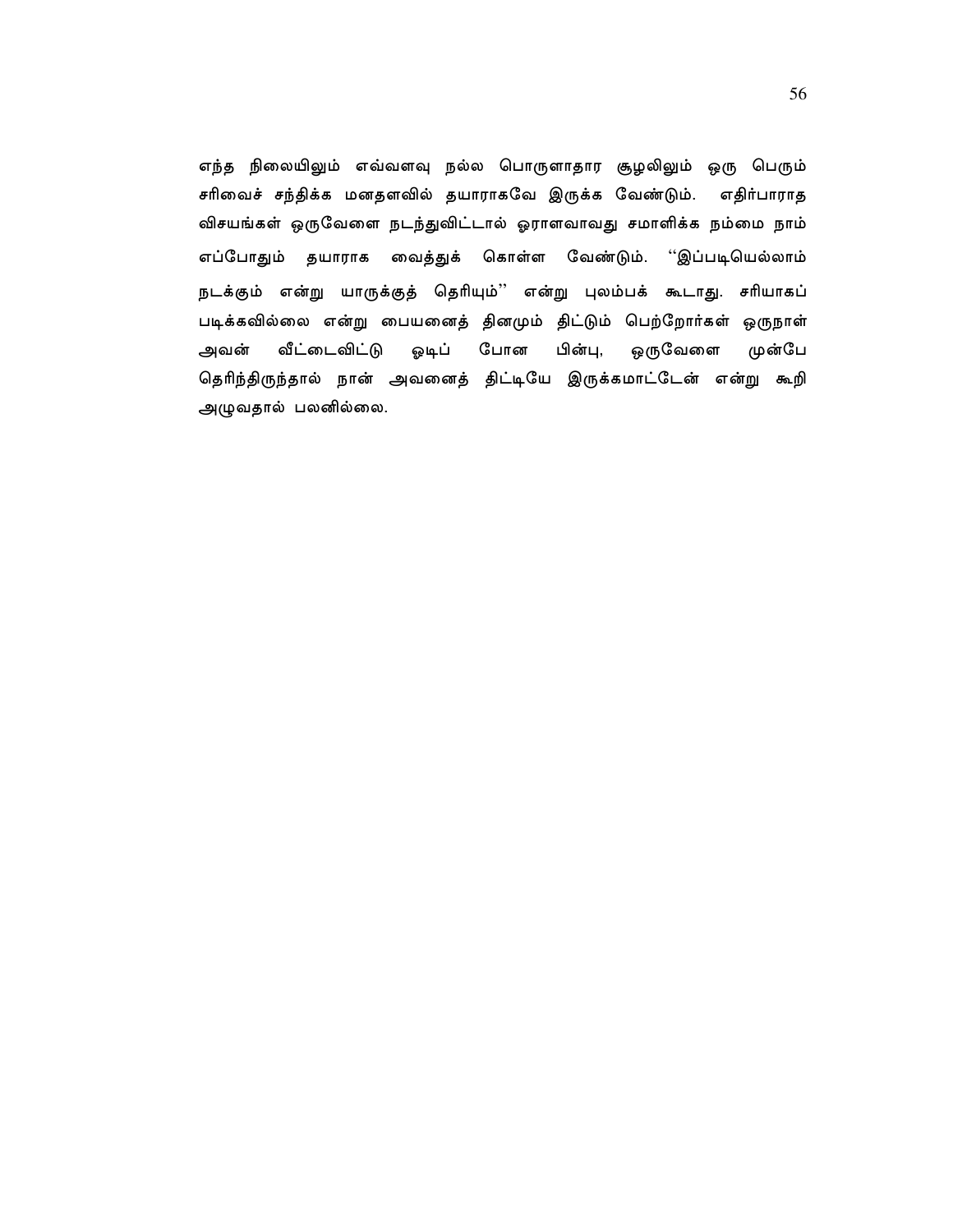## நாய்விற்ற காசு குரைக்கும்

நமது ஊர்ப்பக்கம் நாய் விற்ற காசு குரைப்பதில்லை என்று ஒரு பழமொழி உண்டு. அதாவது பணம் எந்த வழியில் வந்திருந்தாலும் அதன் மதிப்பு ஒன்றே. நல்ல வழியோ, கெட்ட வழியோ, கண்டெடுத்ததோ எந்தப் பணமாக இருந்தாலும் அதனால் ஒரே அளவுள்ள பொருட்களை நிச்சயமாக கடையில் சென்று வாங்க முடியும். கடைக்காரர் ஒன்றும் கணக்கு கேட்க மாட்டார். இந்தக் கருத்து சரியாகவே இருந்தாலும் நமது ஊரில் உழைக்காது சேர்க்கும் பணம் உடம்பில் ஒட்டாது என்ற நம்பிக்கையும் சேர்ந்தே இருக்கின்றது. பெரும்பாலான சராசரி மனிதர்கள் பிறர் பொருளை அபகரித்தலையும், ஏமாற்றுதலையும் சிறிதும் மனவருத்தமின்றிச் செய்ய இயலாதவர்களாகவே உள்ளனர். சந்தர்ப்பவசமாக அவ்வாறு செய்துவிட்டாலும் மனசாட்சியின் தண்டனைக்குப் பயந்து தாங்கள் தங்கள் வணங்கும் கடவுளுக்குக் காணிக்கை தருதல், ஜோதிடரை வைத்துப் பரிகாரம் செய்தல், கஷ்டப்படும் அந்தக் குடும்பத்துக்கு நேரடியாகவோ, மறைமுகமாகவோ உதவிகள் செய்தல் என்று தங்களைத் தாங்களே சமாதானம் செய்து கொள்கின்றனர்.

மேற்கண்ட நம்பிக்கைகளுக்கு வலுசேர்க்கும் ஆதாரமாக சிகாகோ பல்கலைக்கழகத்தின் பேராசிரியர் ரிச்சர்ட் தாலேர் (Richard Thaler), மென்டல் அக்கவுண்டிங் (Mental Accounting) என்ற ஒரு கருத்தை முன்வைத்து, அதைப் பல சோதனைகள் மூலம் நிரூபித்துள்ளார். எந்தவிதத்தில் ஒரு வருமானம் வருகின்றது என்பது அது எவ்வாறு செலவாகின்றது என்பதையும் பெரும்பாலும் தீர்மானிக்கின்றதை அவரது சோதனைகள் நிரூபித்தன. அவரது மனிதர்கள் கருத்துப்படி தங்கள் வருமானம் மற்றும் சொத்துக்களை தனித்தனியாக நோட்டில் எழுதி வைக்கின்றார்களோ இல்லையோ, தங்கள் மனதிற்குள்ளேயே வேறு வேறு கணக்குகளை ஆரம்பித்து, அதிலிருந்தே சேமிப்பு மற்றும் செலவுகளைச் செய்கின்றனர். சிலர் சிலவற்றை எழுதிக்கூட வைக்கக்கூடும். ஒரு கணக்கில் உள்ள பணத்தை பெரும்பாலும் வேறு ஒரு கணக்கு சம்பந்தமாக உபயோகப்படுத்துவது இல்லை. யாரும் எவ்வளவு கஷ்டம் வந்தாலும் நேர்த்திக் கடனுக்காக சேர்த்து வைத்துள்ள உண்டியலில் இருந்து எடுத்து செலவழிப்பதே இல்லை.

ஒருவரிடம் உள்ள பணமானது சம்பளம், பரம்பரைச் சொத்து, லாட்டரி போன்ற சூதாட்டங்கள், லஞ்சம் மற்றும் போனஸ் போன்ற எந்த வழிகளில்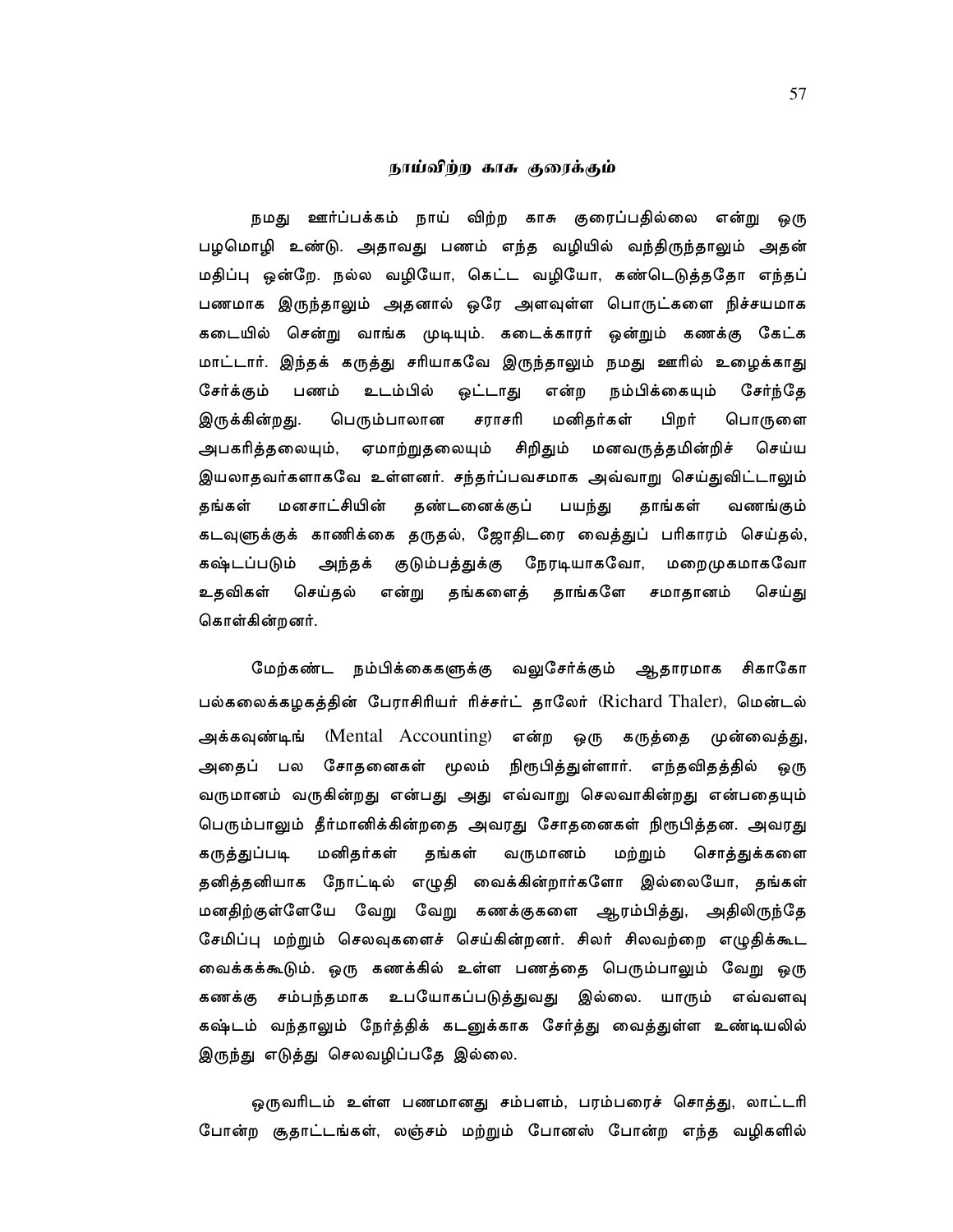மூலம் வந்ததோ, அவற்றின் தன்மைகளே அவர்கள் அந்தப் பணத்தை சேமித்தல், செலவழித்தல், ஊர்சுற்றுதல், விரையம் செய்தல் மற்றும் தவறான காரியங்களுக்கு உபயோகம் செய்தல் போன்றவற்றை பெருமளவு தீர்மானிக்கின்றது. சில சோதனைகள் மூலம் அதை அறியலாம்.

சோகனை - 1

தாலேர் இருபிரிவு மக்களை தேர்ந்தெடுத்து அவர்களிடம் இந்தச் சோதனையைச் செய்கின்றார்.

குழுவிடம் ஒவ்வொருவருக்கும் சுமார் 50 முதல் ரூபாய் கொடுத்துவிட்டு இரண்டு வழிகளைக் கூறினார்.

- 1. அந்தப் பணத்தை அவர்கள் வைத்துக் கொள்ளலாம். அல்லது
- 2. ஒரு காசைச் சுண்டிப் பார்த்து சூதாடலாம். வென்றால் 10 ரூபாய் லாபம், தோற்றால் 10 ரூபாய் நஷ்டம் என்று விதித்தார். மொத்தம் உள்ள நபர்களில் சுமார் 70% பேர் சூதாட சம்மதித்தனர்.

மற்றொரு குழுவிடம் அவர் முதலில் எந்தப் பணத்தையும் கையில் தரவில்லை. ஆனால் அவர்களிடம் கிட்டத்தட்ட அதே இரண்டு வழிகளையே கூறினார்.

1. ரூபாய் 50ஐ வாங்கிக் கொள்ளலாம். அல்லது

2. ஒரு சூதாட்டத்தில் ஈடுபடலாம். அதில் வென்றால் ரூபாய் 60ம் தோற்றால் ரூபாய் 40ம் கிடைக்கும் என்று கூறினார். இந்த இரண்டாவது சோதனையில் பெரும்பாலானோர் சூதாடவில்லை. சுமார் 35 $\%$  பேர் மட்டுமே சூதாட்டத்தைக் தேர்ந்தெடுத்தனர்.

கொடுக்கப்பட்ட வழிகள் இரண்டும் (ஒன்றும் செய்யாவிட்டால் ரூ.50ம் சூதாடினால் ரூ.60 அல்லது ரூ.40ம்) எல்லா வகையிலும் ஒன்றாகவே இருந்தாலும், ஏன் இரண்டு குழுக்களும் வேறுவேறு முடிவை எடுக்கின்றனர்? என்ற கேள்விக்கு அவர் தந்த விளக்கத்தின்படி: திடீரென்று சும்மா கிடைத்த பணம் அதற்கென்று உள்ள கணக்கில் சேர்க்கப்பட்டு விடுகின்றது. அவ்வாறு உழைக்காமல் வந்த பணத்தில் சூதாடுதல் ஒரு தயக்கத்திற்கு உரிய காரியமாகப் படுவது இல்லை. இரண்டாவது குழுவைப் பொறுத்தமட்டில்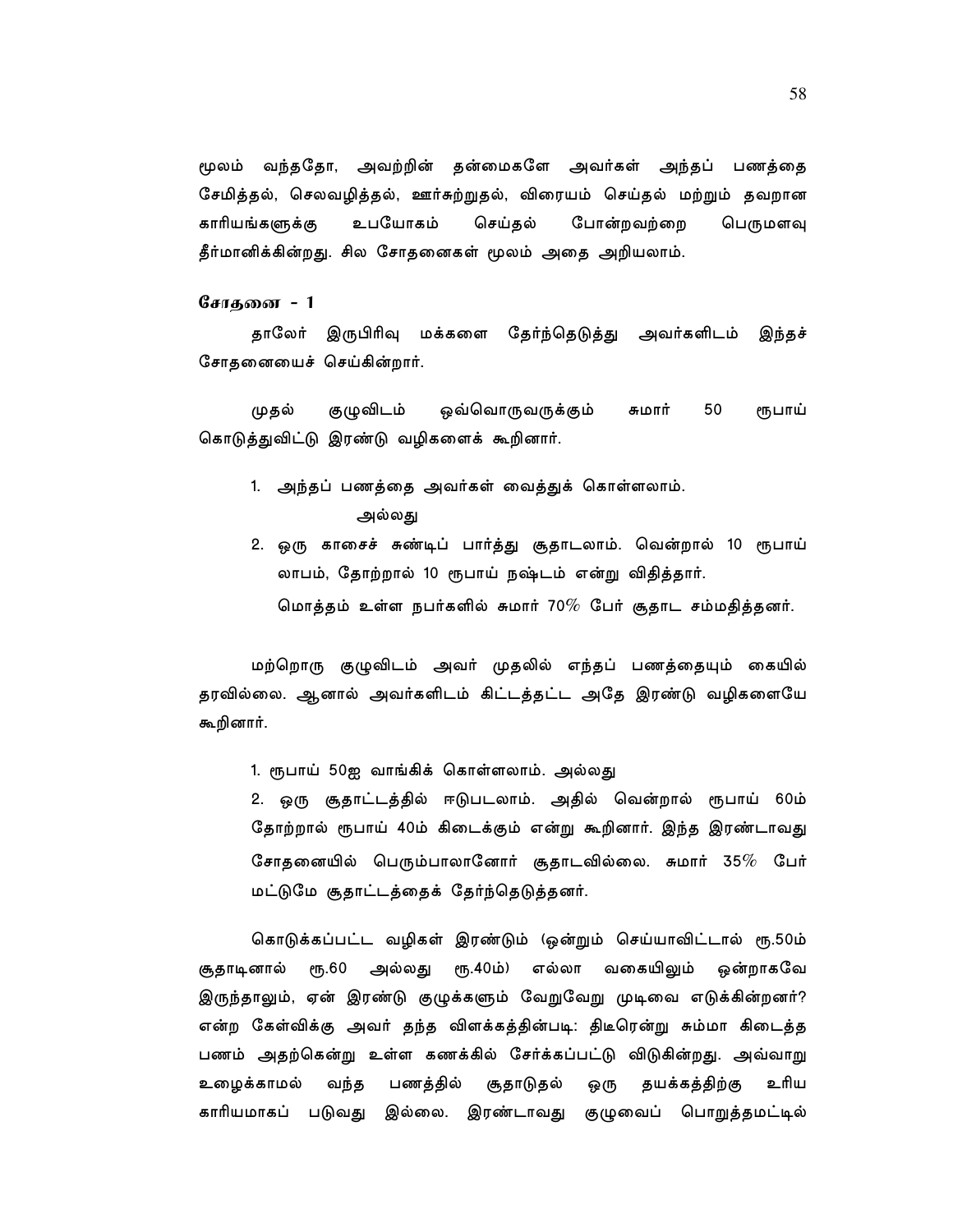அவர்களிடம் பணம் எதுவும் தரப்படாததால் அவர்கள் சூதாட்டத்தைப் பற்றி சிந்திப்பதைவிட மொத்தத்தில் அவர்களுக்கு எது கட்டாயமாக ஓரளவு லாபம் தருமோ அந்த வழியையே தேர்ந்தெடுக்கின்றனர்.

ரிச்சர்ட் தாலேர் கூற்றுப்படி, மனிதர்கள் பொதுவாக தங்கள் பணத்தை மூன்று விதமாகப் பிரிக்கின்றனர். 1. சம்பளம் அல்லது மாத வருமானம் 2. தற்போதுள்ள வங்கி இருப்பு மற்றும் ரொக்கம் போன்றவை 3. எதிர்காலத் தேவைக்காக வைத்துள்ள சொத்து மற்றும் சேமிப்பு. இதில் முதல் வகையை மிகத் தாரளமாகச் செலவு செய்கின்றனர். ஆனால் மூன்றாவது வகையிலிருந்து முடிந்தவரை செலவு செய்வது இல்லை. பெரும்பாலும் ஒவ்வொரு மனிதனின் மாதவருமானமே அவரவர் வாழ்க்கைத் தரத்தைத் தீர்மானிக்கின்றது. மிக அதிகம் சொத்துக்கள் வைத்துள்ள சில விவசாயிகளின் வாழ்க்கைத் தரம், என்று வேண்டுமானாலும் வேலையை விட்டு நிறுத்தி விடப்படக் கூடிய வாய்ப்புடைய மென்பொருள் வல்லுனர்களை விட வெளிப்படையாக மிகவும் தாழ்ந்தாகவே உள்ளது. அந்த வசதியான விவசாயிகளும், சிறுதொழில் அதிபர்களும், எப்படியாவது கஷ்டப்பட்டு தங்கள் பிள்ளைகளை எந்தக் கம்பெனியிலாவது நல்ல சம்பளத்தில் வேலைக்கு அனுப்ப ஆண்டவனை வேண்டிக் கொண்டே இருப்பார்கள். மெண்டல் அக்கவுண்டிங் ஒரு குறைபாடு கொண்டாலும் என்று ஓய்வுக்குப்பின் உள்ள வாழ்க்கை, குழந்தைகள் எதிர்காலத்துக்குத் தேவை என்று சேர்த்து வைக்கும் பணம் நிறைய நல்ல வாழ்க்கையில் விளைவுகளையே ஏற்படுத்துகின்றது. நபர்களின் அவர்கள் எந்தக் கணக்கும் பார்க்காமல் எப்படியோ கஷ்டப்பட்டுச் சேர்த்து வைத்திருக்காவிட்டால் நிச்சயமாகக் கடைசிக் காலங்களில் மிகவும் கஷ்டப்பட நேரிடும்.

பெயரினை மெண்டல் ரிச்சர்ட்காலேர் அக்கவுண்டிங் என்ற வைத்தாலும் அமோஸ் மற்றும் கானேமன் இருவரும் இது சம்பந்தமாகப் சோதனைகளைச் செய்து வலுச் சேர்த்துள்ளனர். அவர்கள் சோதனை பல ஒன்றையும் பார்த்துவிடலாம்.

# சோகனை - 2

ஒரு நபர், நீங்களாகக் கூட இருக்கலாம் ஒரு சினிமா படத்திற்கு 100 கொடுத்து டிக்கெட் ரிசர்வ் செய்து உள்ளீர்கள். படத்திற்கு ரூபாய் செல்லும்போது பார்த்தால் அந்த டிக்கெட் இல்லை. நீங்கள் ஒரு சினிமா ரசிகரோ அல்லது வேறு ஏதும் கட்டாயமோ இல்லை. இப்போது என்ன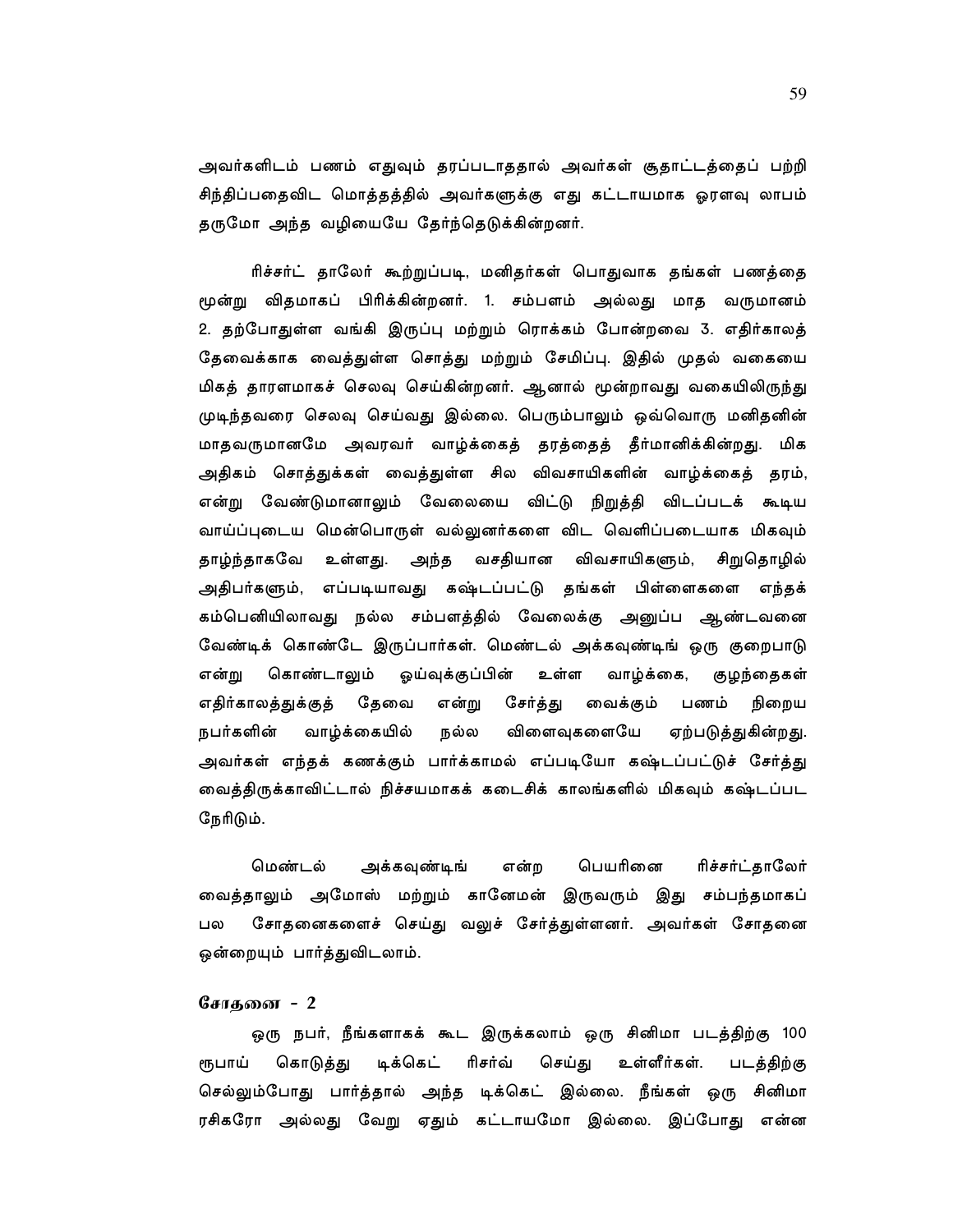செய்வீர்கள்? மீண்டும் 100 ரூபாய் கொடுத்துப் படம் பார்ப்பீர்களா? அல்லது வீட்டிற்குச் சென்று விடுவீர்களா?

இப்போது முதலிலிருந்து அதே கேள்வி, அதே படம், நீங்கள் ரிசர்வ் செய்யாமல் படம் பார்க்கச் சென்று கொண்டு இருக்கின்றீர்கள். அப்போது பார்த்தால் உங்கள் பணத்தில் ரூ.100ஐ காணவில்லை. உங்களிடம் மீதிப் பணம் உள்ளது. ஆனால் படம் போக வேண்டிய கட்டாயம் இல்லை. இந்த சூழ்நிலையில் மீண்டும் ரூ.100 கொடுத்துப் படம் பார்ப்பீர்களா அல்லது வீட்டிற்கு சென்று விடுவீர்களா?

இந்தச் சோதனையை பல்வேறு நபர்களிடம் வைத்தபோது பெரும்பாலானோர் முதல் சூழ்நிலையில், படம் பார்க்கமாட்டோம் என்றும் இரண்டாவது கேள்விக்குப் படம் பார்ப்போம் என்றும் பதில் கொடுத்து உள்ளனர். இரண்டு சூழ்நிலைகளிலுமே படம் போனால் ரூ.200 இழப்பு. படம் போகாவிட்டால் ரூ.100 இழப்பு. ஆனால் நாம் ஒவ்வொரு சூழலிலும் ஒவ்வொரு விதமாக முடிவெடுக்கின்றோம்.

அறிஞர்கள் விளக்கம் ஏன் என்று ஆராய்ந்து நம் தரும் என்னவென்றால், நாம் ஒவ்வொரு விஷயத்துக்கும் ஒரு தனிக் கணக்கு வைத்து உள்ளோம், பட்ஜெட் மாதிரி, சினிமாவுக்கு மாதம்  $200,$ ξҦ. ரூ. 2000, சேமிப்பு ரூ. 1000 சாப்பாட்டுக்கு இதுபோன்று ஒவ்வொரு விசயத்துக்கும் ஒரு கணக்கு வைத்துள்ளோம். ஒரு படம் பார்த்தால் அந்தப் பணம் சினிமா அக்கவுண்டில் கழிக்கப்பட்டுவிடும். சில படங்கள் பார்த்தபின் அதில் போதுமான பணம் மீதம் இல்லையென்றால் நாம் அந்த மாதத்திற்கு வேறுபடம் எதுவும் போக மாட்டோம். (ஒரு சிலர் இதை தீவிரமாகவும் வெளிப்படையாகவும் கடைப்பிடிப்பர். பெரும்பாலானோர் தெரியாமலேயே இதைக் கடைப்பிடிப்பர்).

அதே சமயம் ரூ.100 தற்செயலாக தொலைந்துவிட்டால் அது எந்தக் கணக்கிலும் சினிமா கணக்கில் அதன் பாதிப்பு வராது. இருக்காது. சினிமாவுக்கன்று ஒதுக்கிய பணம் அப்படியே இருக்கும். ஒரு வேளை அந்த நிமிடம் தொலைத்துவிட்டோமே ஒரு வருத்தம் ஏற்பட்டுப் படம் பார்க்காமல் வந்துவிட்டாலும் நமது சினிமா கணக்கில் போதுமான பணம் இருப்பதால் மற்றொரு நாள் சென்று அந்தப் படத்தைப் பார்த்துவிடுவோம். இது பிழையே. டிக்கெட் ஒருவிதமான கருத்துப் தொலைந்தாலும், பணம் மனமும், புத்தியும் உடைய ஒருவரைப் தெளிவான தொலைந்தாலும்,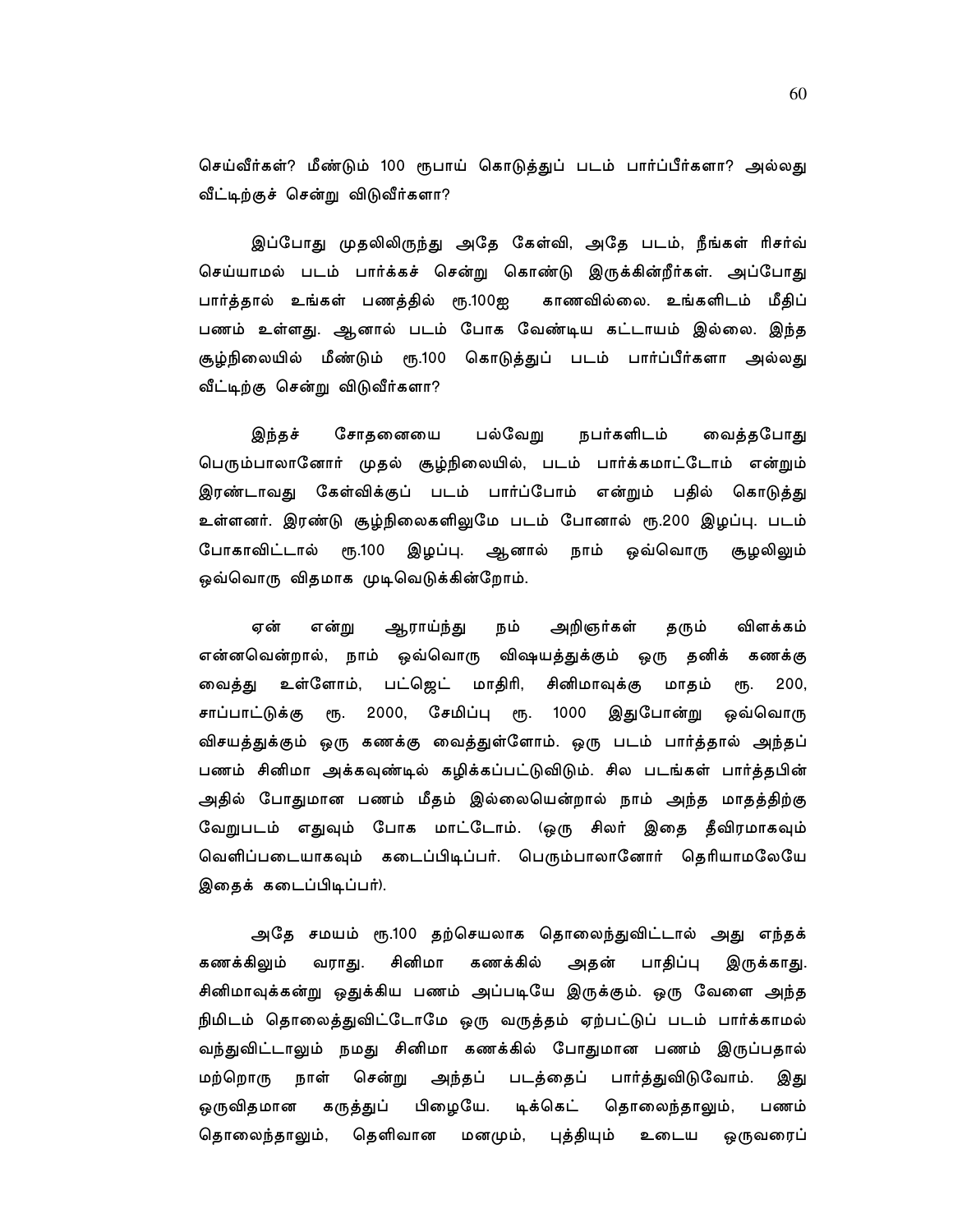பொறுத்தமட்டில் இரண்டு 100 ரூபாயும் ஒன்றே. ஆனால் நம்மைப் போன்ற சாதாரண மனிதர்களுக்கு இரண்டும் வேறு வேறு கணக்கில் போடப்பட்டு அவற்றின் மதிப்பு சமமல்ல. உள்ளதால், ஆனால் இது நமக்கு வெளிப்படையாகத் தெரியாது. நம் ஆழ்மனம் இவ்வாறு நம்மை நடத்துகின்றது.

பலவிதமான குணங்கள் உடைய நண்பர்களைச் சற்று கவனித்தால் இதை நாம் உணரலாம். நண்பர்கள் ஒருவருக்கு ஒருவர் தாராளமாகச் செலவு செய்வார்கள். பெரிய அளவில் கணக்குப் பார்ப்பது இல்லை. ஆனால் அதே சமயம் புகைபிடிக்காத, அதைத் தவறு என்று நினைக்கும் ஒரு நபர் தன் நண்பர்கள் யாருக்கும் சிகரெட் மட்டும் வாங்கித் தரமாட்டார். என் பணத்தில் நீ புகைபிடிக்காதே உதவி என்று கூறுவார். மற்றபடி பணம், போன்றவற்றினைச் செய்ய தயங்கமாட்டர். அந்த ஒரு சிகரெட் மட்டும் குடிப்பவர்தான் காசு தர வேண்டும் என்று வற்புறுத்துவார். அதுபோலவே சில நேரங்களில் புகைபிடிக்கும் அல்லது மது அருந்தும் நண்பர்கள் ஒரு புதிய நண்பரை, புகை மற்றும் மது அருந்தாதவர் என்று தெரிந்துவிட்டால் தங்கள் பணத்தில் அல்லது தங்கள் கையால் முதலில் வாங்கித்தர மாட்டார்கள். முதலில் அவராகவே வாங்கி உபயோகித்தால் அதன் பின்பு தாராளமாகத் தங்கள் கூட்டத்தில் சேர்த்துக் கொள்வார்கள்.

பத்துப் பதினைந்து வருடங்களுக்கு முன்பெல்லாம் இது போன்ற பழக்கம் இருந்தது. இன்றைய இளைய தலைமுறை மிகவும் மாறிவிட்டதால் அவர்களிடம் இதே பழக்கங்கள் இல்லாவிட்டாலும் வேறுசில பழக்கங்கள் இருக்கும். ஒருவர் தான் தரும் பணத்தை மற்றவர் தவறாக உபயோகிக்கக் கூடாது என்பதில் உறுதியாக இருப்பார். ஒருமுறை கொடுத்த பின்னால், அந்தப் பணம், வாங்கியவருடைய பணம் என்று எண்ணவேமாட்டார். கடைசிவரை அந்தப் பணத்தால் செய்யப்பட்ட காரியம் எதுவும் தனக்குக் கெட்ட பெயரைத் தந்து விடக்கூடாது என்பதில் உறுதியாக இருப்பார்.

இதே காரணங்களால் தான் பெரும்பாலும் அதிக அளவிலும், தினசரியும் லஞ்சம் வாங்க வசதியுள்ள மனிதர்களின் குடும்பங்கள் பெரும் பிரச்சனைகளுக்கு ஆளாகின்றன. லஞ்சமாக வரும் பணம் தவறான வழிகளில் வருவது வாங்குபவருக்கு தெரிவதால் அவர் அதைப் பெரும்பாலும் நல்ல காரியங்களுக்குச் செலவழிக்கமாட்டார். அவர் அதனைத் தனியாக ஒரு கணக்கில் வைத்து இருப்பார். அந்தப் பணத்தை வைத்துப் பெரும்பாலும்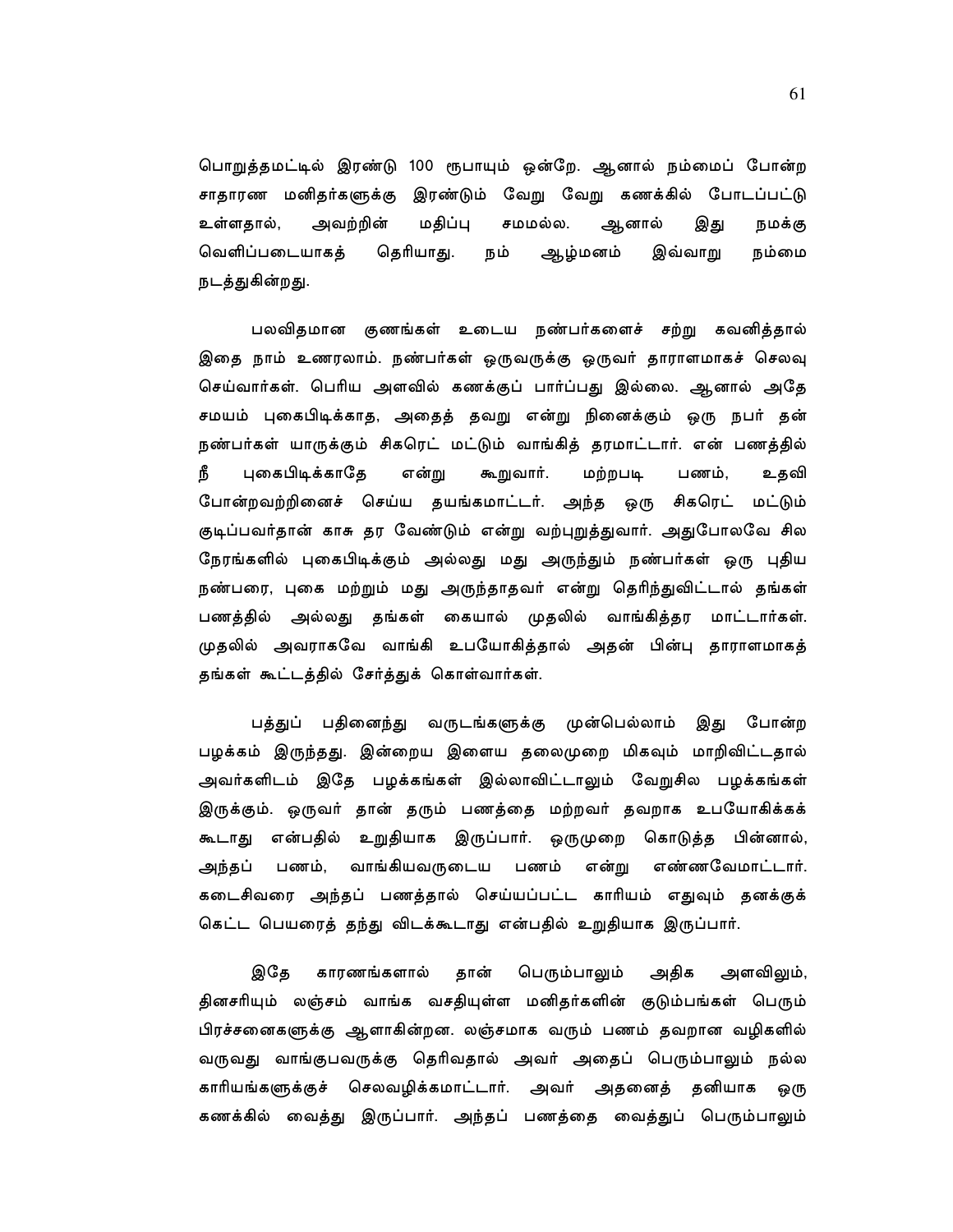தவறான செயல்களையே செய்வார். குடி, சூது, தீய நண்பர்களுக்குச் செலவு செய்தல், மிக ஆடம்பரமாக எந்த ஒரு சிறு விழாவையும் கொண்டாடுதல் என்று பணத்தை அள்ளி அள்ளி இறைப்பார். பொருளாதார ரீதியில் அவர் வாழ்க்கை வசதியாக இருந்தாலும் புத்தியும் மனமும் கெட்டுவிடும். குடி, போதை போன்றவை உடலையும் கெடுத்துவிடும். காலப்போக்கில் பெரும் வியாதியையும், சிக்கனமாக வாழத் தெரியாத பிள்ளைகளையும், பெரும் தவறுகளைச் செய்துவிட்டுப் பிரச்சனைகளில் மாட்டிக் கொண்டு உதவிகேட்டு வரும் நண்பர்களையும், சுற்றி உள்ளவர்களின் பொறாமையும் மட்டுமே அதிக லஞ்சம் வாங்குபவர்கள் சம்பாதிக்க முடியும்.

> அருளொடும் அன்பொடும் வாராப் பொருள்ஆக்கம்  $-755$ புல்லார் புரள விடல் நியாயமான வழிகளில் வராத பொருளைத் தீமையானது .<br>என்று ஒதுக்கிவிட வேண்டும்.

நாய் விற்ற காசு உண்மையில் குரைக்கவே செய்கின்றது. ஆனால் தனித்தனியாக மனதில் கணக்கு வைத்துக் கொள்ளும் பழக்கத்தை மாற்ற முடிந்தால் தவறான வழியில் வரும் பணத்தை வைத்துக் கூட நல்ல காரியங்களைச் செய்யமுடியும். இதற்கு சினிமா கதாநாயகன் போன்று பெரிய வள்ளலாக இருக்க வேண்டியது இல்லை. அளவில்லாத பணம் வரும்போது வருமான வரிப் பிரச்சனையைச் சமாளிக்கவாவது கட்டாயம் சில நல்ல காரியங்களைச் செய்து தான் தீரவேண்டும். எல்லாப் பணத்தையும் நாமே வைத்துக் கொள்ள முடியாது.

பங்குச் சந்தை, சூதாட்டம் போன்றவற்றில் இதுபோன்ற குறைபாடுகளால் வரும் விளைவுகள் மோசமாக உள்ளது. ஒரு சூதாடியின் கதை உண்டு. ஒருவன் ரூ.100ஐ வைத்துக் கொண்டு சூதாடச் செல்கின்றான். தனக்கு ராசியான எண்ணில் '2' என்று வைத்துக் கொள்வோம், பணம் கேட்டது கட்டுகின்றான். விழுகின்றது. போட்ட பணம் இரண்டு மடங்காகின்றது. மீண்டும் பந்தயம் கட்டுகின்றான். கேட்டது விழுகின்றது. மீண்டும் பணம் இரண்டாகின்றது. தொடர்ந்து அவன் கேட்கும் எண்ணெல்லாம் விழுகின்றது. லட்சக்கணக்கில் ஜெயித்து விடுகின்றான். அந்த விடுதிக்காரர்கள் இனிமேல் எங்களிடம் பணம் இல்லை, நீங்கள் சென்று வாருங்கள் என்று வேண்டிக் கொள்ளவும், வேறு ஒரு பெரிய சூதாட்ட விடுதிக்குச் செல்கிறான்.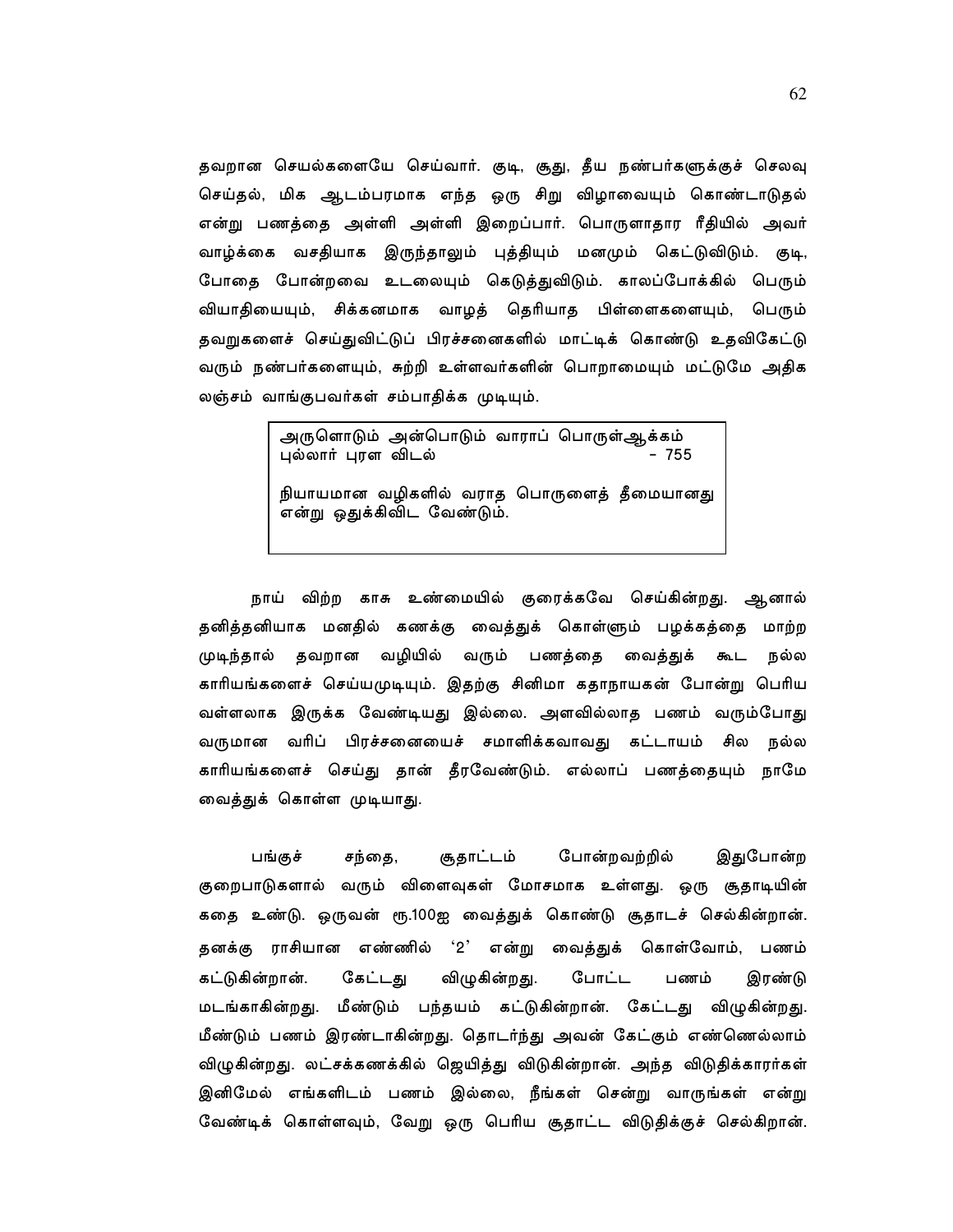மொத்தப் பணத்தையும் வைத்து மீண்டும் சூதாடுகின்றான். இந்த முறை எல்லாம் மாறி மாறி விழுகின்றது. அவ்வளவையும் தோற்றுவிடுகின்றான். அவன் வீட்டுக்கு வந்தபோது மனைவி கேட்கின்றாள். இன்று எவ்வளவு தோற்றீர்கள் என்று ரூ.100 மட்டும்தான் என்று சந்தோசமாகப் பதில் சொல்கின்றான்.

இவ்வாறு சூதாடிகள் தாங்கள் வெற்றி பெற்ற பணத்தினைத் தங்கள் பணமாக நினைக்காமல் சூதாட்ட விடுதியின் பணமாக நினைப்பதை ஹவுஸ் மணி (House Money) என்று அழைக்கின்றனர். இதன்படி வெற்றி பெரும் நிறைய பேர்கள் அதோடு சென்று விடுவதில்லை. இன்று சென்றாலும் நாளை மீண்டும் வந்து அதை எப்படியும் இழந்துவிட்டுத்தான் செல்வார்கள். இதே சூதாடி லட்சக்கணக்கில் ஜெயித்த பின்பு வீட்டுக்கு சென்று ஒரு வங்கியில் அதுவும் தன் மனைவி பெயரில் பணத்தைப் போட்டிருந்தால், சுமார் ஒரு மாதம் கழித்து அந்தப் பணத்தை வைத்து பெரிய அளவில் சூதாடி இழக்க வாய்ப்பே இல்லை. அவன் மனைவியும் அதற்கு உடன்பட மாட்டார். ஒரு மாதத்தில் சூதில் வந்த பணம் நம்முடைய பணமாக மனதளவில் மாறிவிடும். அதாவது சூதாட்டத்தின் கணக்கில் உள்ள பணம் நமது குடும்பத்தின் சேமிப்புக் கணக்கிற்கு மாறியிருக்கும்.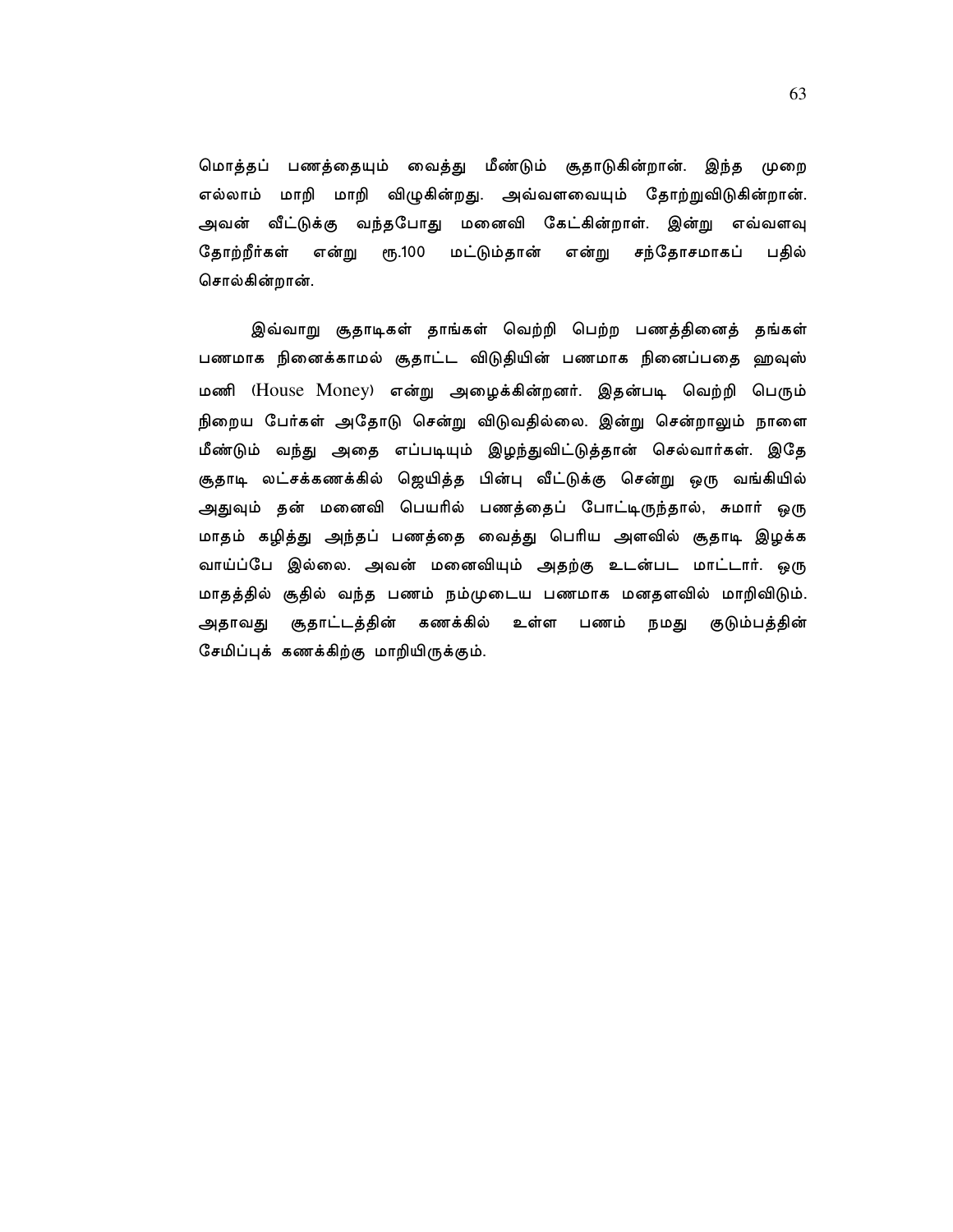#### குட்டையைக் குழப்பாதே

இயல்பிலேயே மனம் அமைதியில்லாதது. ஒவ்வொருவரும் நிம்மதியைத் தேடித்தேடி எங்கும் கிடைக்காமல் ஏதாவது ஒரு போதையில் போதனையில் தங்களைப் புதைத்துக் கொள்கின்றனர். அல்லது ஒவ்வொருவரும் இதுதான் சரியான வழி, சரியான கடவுள், சரியான நம்பிக்கைகளின் ஆதரவிலேயே கலாச்சாரம் என்று சில வாழ்ந்து வருகின்றனர். ஓரளவு நிம்மதியும் கிடைக்கிறது. நமது நிஜமான முகங்களைத் தைரியமாகப் பார்க்கும் சக்தி நம்மில் பெரும்பாலோருக்கு இல்லை. யாரேனும் அதைச் சுட்டிக்காட்டும்போது நாம் அவர்கள் மீது நம் கோபத்தைக் காட்டுகின்றோம்.

இந்தச் சூழலில் உலகில் தினசரி புதிய புதிய கண்டுபிடிப்புகளும், மாற்றங்களும் நிகழ்ந்து கொண்டிருக்கின்றன. ஒவ்வொருவரும் வேறுவிதமான நம்பிக்கைகளை, கொள்கைகளை, பழக்கங்களை உடைய மனிதர்களை தினசரி சந்திக்கவும், சேர்ந்து வேலை செய்யவும், எதிர்த்துப் போராடவும் வேண்டி ஒவ்வொருவரும் தன்னுடைய நம்பிக்கைகளே சரி என்று வருகின்றது. எண்ணுவதால் பலவிதமான முரண்பாடுகளும், பிரச்சனைகளும் வருவதைத் தவிர்க்கவே முடியாது. இதில் எது சரி, எது தவறு என்ற விவாதம் முடிவே இல்லாதது. காலம் மட்டுமே பதில் சொல்ல முடியும். நாம் இங்கு பார்க்கப் போவது இது போன்று ஏற்படும் குழப்பங்களில் அனைவரும் எவ்வாறு நடந்து கொள்கின்றனர். அவர்களின் பொருளாதார நிலையை இந்த மனநிலை எவ்வாறு பாதிக்கின்றது என்பது பற்றி மட்டுமே.

புதிதாக வந்த ஒரு கருத்து அல்லது செய்தி நம் நம்பிக்கைகளுக்கு மாறாக இருக்கும்போது நம் மனம் ஒருவிதமான சலனத்திற்கு உள்ளாகின்றது. ஒன்று நாம் சரி, அல்லது அந்தச் செய்தி சரி. அப்படி ஒருவேளை அந்தச் செய்தி சரியாக இருந்தால்? நாம் இவ்வளவு நாளும் தவறான பாதையில் வாழ்ந்துவிட்டோமோ? கேள்விகளால் இந்தக் ஏற்படும் மனக்குழப்பம் டிஸ்ஸோனன்ஸ் (Cognitive என்று காக்னிடிவ் Dissonance) அழைக்கப்படுகின்றது.

இது போன்ற நிலை குழந்தைகளுக்கு ஏற்படுவதில்லை. ஏனெனில் அவர்கள் ஏற்கனவே எந்த நிலையான கருத்துகளும் கொண்டிருக்கவில்லை. மனநிலை பாதித்தவர்களுக்கும் புரிந்துகொள்ளும் எதையும் சக்தி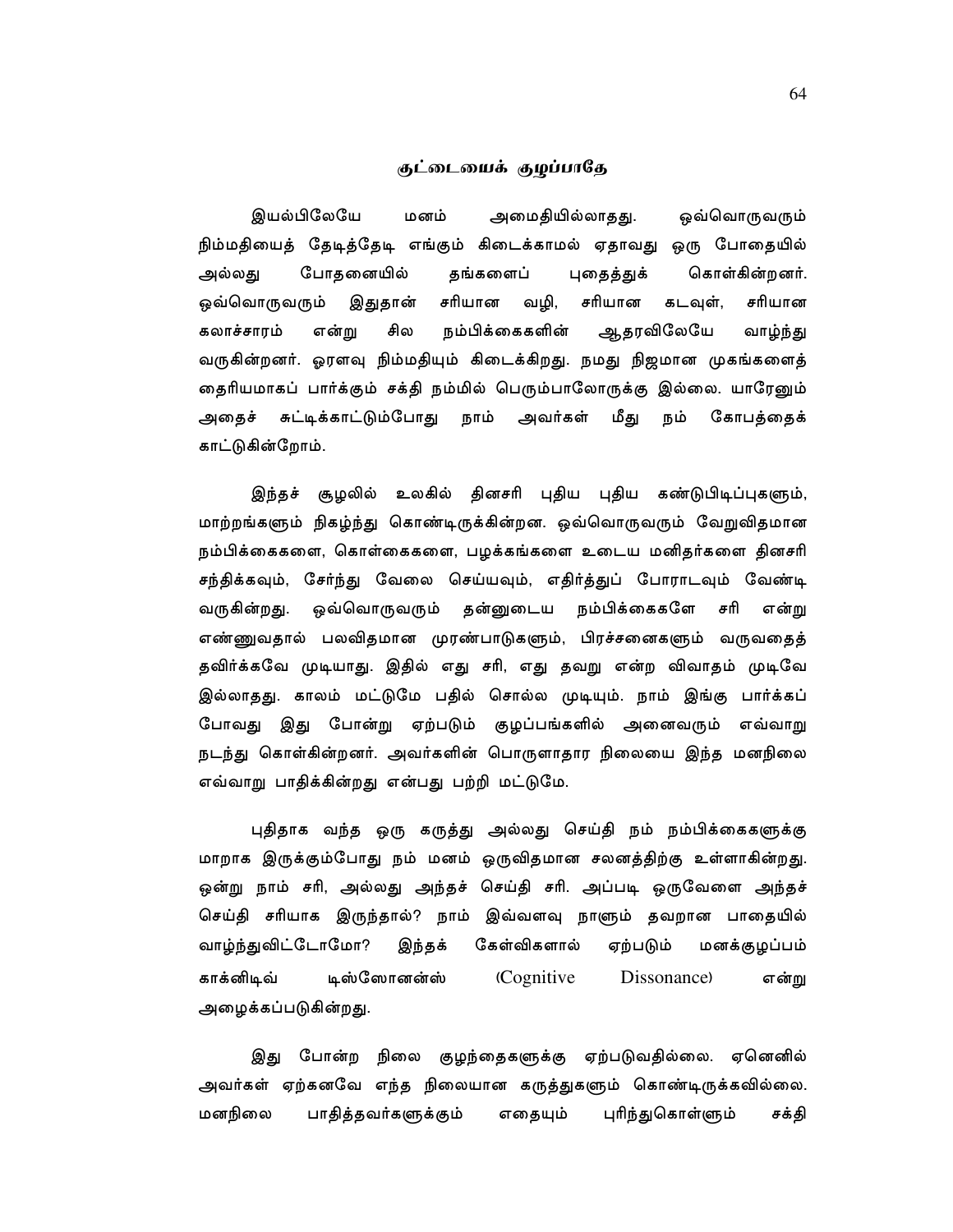தீவிரமான பிரச்சனை இல்லை. கொள்கைப் இல்லாததால் இந்தப் பித்தர்களுக்கும் மனரீதியான எந்தப் பிரச்சனைகளும் ஏற்படுவதில்லை. சாதாரணமான மனிதர்கள் இதை மூன்றுவிதமாகச் சமாளிக்கின்றனர்.

# 1. நம்பீக்கைகளை மாற்றிக் கொள்ளாதவர்கள்

ஒரு சிலர் தங்கள் நம்பிக்கைகளை எந்த சூழ்நிலையிலும் மாற்றிக் கொள்வது இல்லை. தங்கள் நம்பிக்கைக்கு உகந்ததுபோல் ஒவ்வொரு செயலையும் செய்வதற்குப் புதிய புதிய வழிகளைக் கண்டுபிடித்துக் கொள்கின்றனர். சொல்லப்போனால் அவர்கள் முற்றிலும் காலத்திற்குப் பொருந்தாத, தங்கள் பழைய நடைமுறைகளை ஒட்டியே செயல்படுகின்றனர். ஒரு ரசிகன் அல்லது கட்சித் தொண்டர் தன் தலைவன் மீது வைத்த நம்பிக்கையை மிக எளிகில் மாற்றுவதே இல்லை. கங்கள் (ሣ) ( வாழ்க்கையையும் அவர்கள் மாற்றிக் கொள்ளத் தயாராக உள்ளனர். பெரும்பாலும் ஆச்சாரமான, வாழ்வில் வெற்றி பெற்ற, வயதான மனிதர்கள் காலமாற்றத்தால் பெரிதும் பாதிக்கப்படுகின்றனர். தலைமுறை இடைவெளியை ஒரு பிரச்சனை ஆக்கிவிடுகின்றனர். தங்கள் பிள்ளைகள் அல்லது அவர்களின் நண்பர்கள் வேறுவிதமான வாழ்க்கை முறைகளைக் கடைப்பிடித்தால் அது அவர்களுடைய நம்பிக்கைகளை உடைப்பதாக உள்ளது. எனவே ஏதாவது நம்பிக்கைகள் உடையாமலிருக்கும்படி செய்து தங்கள் பார்த்துக் கொள்கின்றனர். யார் எதைக் காட்டினாலும் வழக்கமாகத் தான் பார்க்கும் முறையிலேயே வேறுபடுத்திப் பார்க்கப் பழகிவிடுகின்றனர்.

> காணாதான் காட்டுவான் தான்காணான் காணாதான் கண்டான்ஆம் தான்கண்ட வாறு  $-849$

ஒரு பொருளைச் சரியான கோணத்தில் பார்க்க இயலாதவன் அவன் அதை தான் பார்க்கும் கோணத்திலேயே புரிந்து கொள்வான். அப்படி தவறாகப் புரிந்து கொள்பவனுக்கு உண்மையைப் புரிய வைக்க முயற்சிப்பவனுக்கும் ஒருவகையில் சரியாகப் புரிந்து கொள்ளவாதவனே.

# 2. நம்பிக்கைகளை மாற்றிக் கொள்பவர்கள்

மிக மிகக் குறைவான நல்ல மனமுதிர்ச்சியுடைய ஒரு சிலர் தங்கள் நம்பிக்கைகள் நடைமுறைக்கு விரோதமாக உள்ளபோது தைரியமாக அதனை ஆராய்ந்து பார்க்கின்றனர். தமது நம்பிக்கைகளின் காலம் முடிந்துவிட்டது என்பதையும் உலகம் மாறிவிட்டது என்பதையும் ஏற்றுக் கொள்கின்றனர். ஒரு சில தவறான தங்களின் பழைய நம்பிக்கைகளை விட்டு விட்டு அன்றாட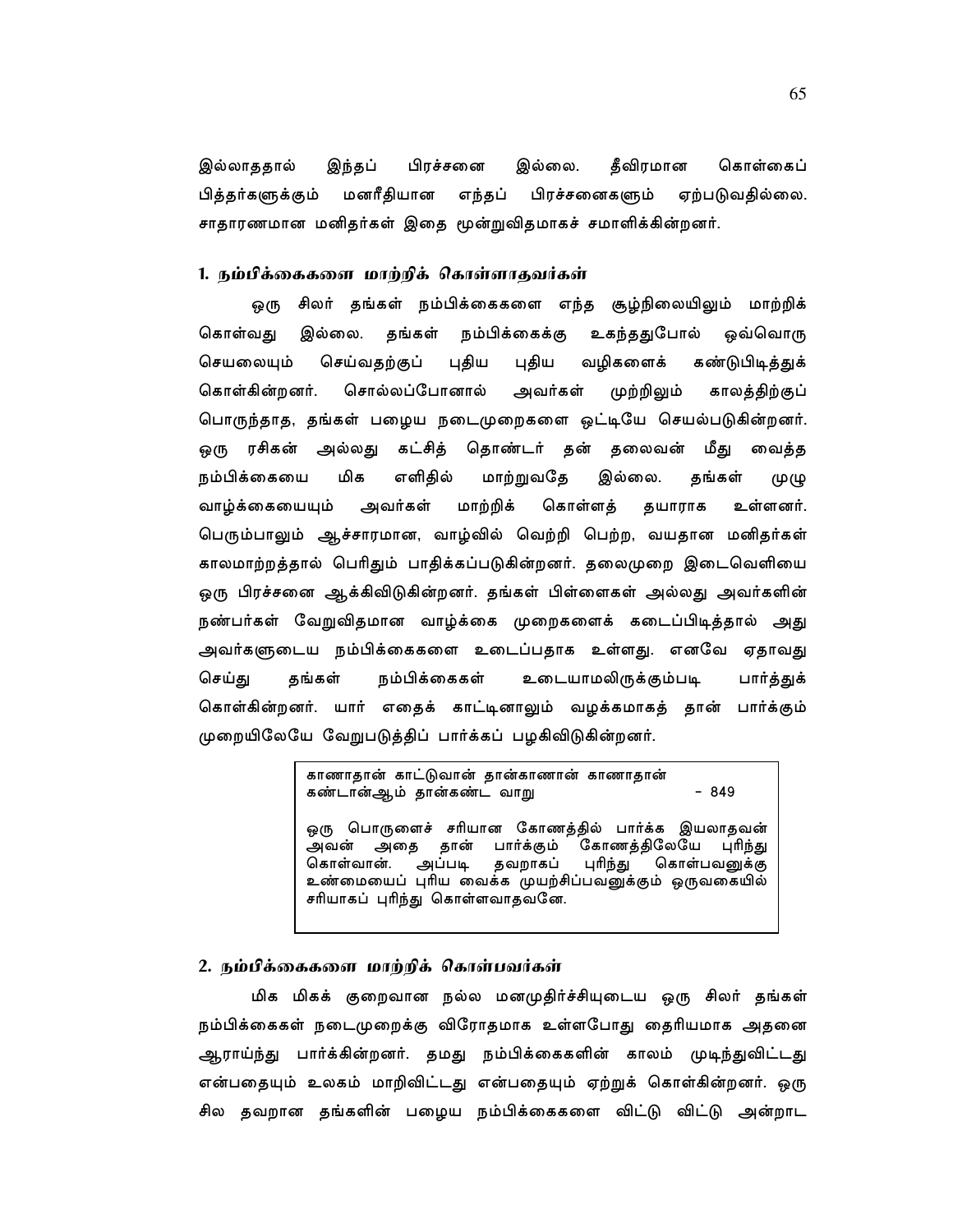வாழ்வில் பிரச்சனைகளை புதிய விசயங்களையும் உருவாக்காத கொள்கின்றனர். புதிய நம்பிக்கைகளிலும் கருத்துகளையும் ஏற்றுக் குறைபாடுகள் இருக்கக் கூடும். ஆனாலும் பெரும்பான்மை மக்களின் ஆதரவு உள்ளபோது பெரிய அளவில் சிக்கல்கள் ஏற்படாது. தினசரி வாழ்க்கை ஓரளவு அமைதியாகச் செல்லும்.

காலப்போக்கில் பழையவற்றை எல்லாம் மறந்தே போய்விடுகின்றனர். பொதுவாழ்க்கையில் ஈடுபாடு உள்ள ஒரு தொண்டன் தன் தலைவன் ஒரு கொள்கின்றான். பெரிய செய்யும்போது விழித்துக் தவறு அவன் அப்போதுதான் இதுவரை நம்பி வந்த கொள்கைகளை எல்லாம் மறுபரிசீலனை செய்கின்றான். அவற்றில் தவறு இருக்கும்பட்சத்தில் வேறு ஒரு நல்ல கொள்கையைத் தழுவுகின்றான்.

# 3. மனதினை ஏமாற்றுபவர்கள்

முதல் இரண்டு வகையைவிட நம்மில் பெரும்பாலானோர் மூன்றாவது வகையையே சார்ந்து உள்ளோம். நாம் ஒரு விசயத்தைச் சரி என்று நம்புகின்றோம், பேசுகின்றோம். ஆனால் அதற்கு மாறான ஒரு காரியத்தைச் செய்கிறோம். வருத்தப்படுவதில்லை. செயலையோ, ஆனால் நம்பிக்கையையோ மாற்றிக் கொள்வது இல்லை. நமக்கு நாமே பல்வேறு கற்பித்து அவற்றை நியாயப்படுத்திக் கொள்கின்றோம். சமாதானங்களைக் தாவித்தாவிப் பார்த்து திராட்சைப்பழம் கிடைக்காத நரி, ச்சீ, ச்சீ இந்தப் பழம் ஒரு புதிய பொய்யான புளிக்கும் என்று சொல்லிவிட்டுச் செல்லுதல், நம்பிக்கையை வளர்த்துக் கொள்ளுதலே. தன்னால் முடியவில்லை என்ற ஏற்றுக் கொள்ளாமல், சரியில்லை உண்மையை பழம் என்று நம்ப ஆரம்பித்தல் ஒரு மனவளர்ச்சிக் குறைபாடே. தொடர்ந்து இது போன்று காரியங்களைத் மனசாட்சிக்கு விரோதமான தினசரி செய்கின்றோம். நாளடைவில் நம் மனசாட்சி என்பதே ஒரு குழம்பிய நிலையை அடைந்து விடுகின்றது. நமது வாழ்க்கை ஓரளவு அமைதியாகப் போனாலும் எதிலும் ஒரு பிடிப்பும் தன்னம்பிக்கையும் இல்லாமல் போய்விடும்.

பக்தி விசயத்தில் பெரியார் இது போன்ற பல முரண்பாடுகளைத் தெளிவாகக் காட்டுகின்றார். ஒருவனுக்கு ஒருத்தி என்ற கொள்கையை நம்பும் ஒருபெண் செய்து கொண்ட பலதார மணம் கடவுள்களைப் பூஜை செய்வதைக் கடுமையாக விமர்சனம் செய்கின்றார். கும்பிடுவதானால் ஒரு கல்யாணம் செய்து கொண்ட சாமிகளை மட்டும் கும்பிடட்டும், பலதாரம்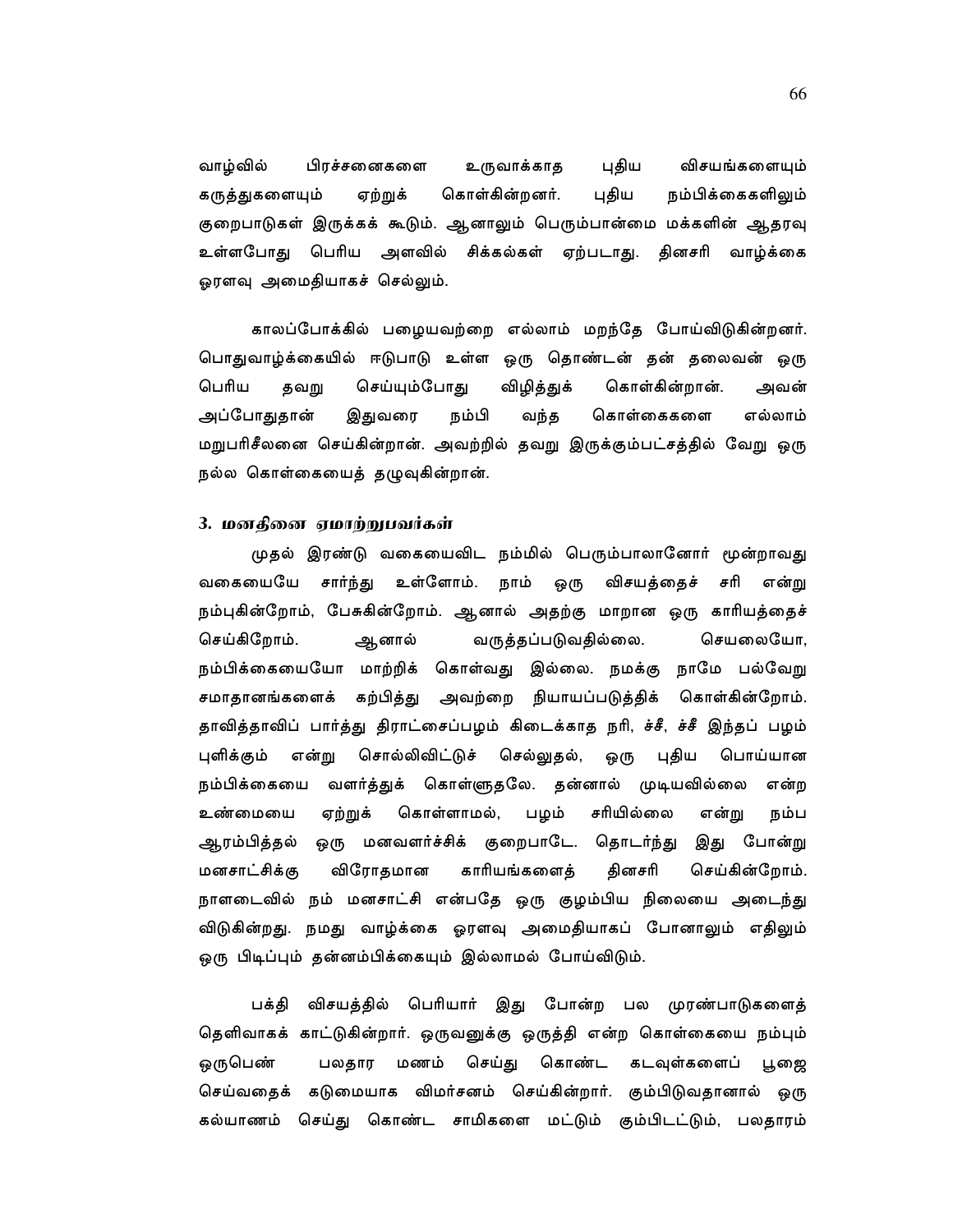கட்டிய கடவுள்களை ஏன் கும்பிட வேண்டும்? உங்கள் கணவர் அப்படிச் செய்தால் ஒப்புக் கொள்வீர்களா? என்று கேட்கின்றார். அதுபோல இந்து மதத்திலிருந்து மற்ற மதங்களுக்கு மாறிய பெரும்பாலானோர், இந்து மதத்தின் உட்பிரிவான ஜாதிகளை விடுவது இல்லை. குல தெய்வத்துக்குப் பூஜை, பொங்கல் போன்ற வழக்கங்களை முறையாகச் செய்கின்றனர். இராகு காலம், சனிபெயர்ச்சி மற்றும் வாஸ்து போன்றவற்றை மிகுந்த நம்பிக்கையோடு கணக்கிட்டுக் காரியங்களைச் செய்கின்றனர். மதமோ, எந்த கடவுளோ முழுநம்பிக்கையோடு நாம் இருந்தால் மட்டுமே நல்ல பலன் கிடைக்கும். ஒரே நேரத்தில் மாறான கொள்கை உடைய வேறு வேறு மதச் சடங்குகளைச் செய்தால் எது சரி? எது தவறு? என்று நம்மால் உறுதியாகத் தீர்மானிக்க முடியாது. இவ்வாறு நாம் நமது நம்பிக்கைகளுக்கு மாறாக தொடர்ந்து நடந்து கொண்டால் காலப்போக்கில் நம் மனதில் நிலையான குழப்பமே நிலவும். முக்கியமான பிரச்சனைகள் வரும்போது எந்தப் பக்கம் சாய்வது என்று தெரியாமல் திண்டாடவும், யாராவது நம் குறைகளைச் சுட்டிக் காட்டினால் கோபப்படவும் நேரிடும்.

> தன்நெஞ்சு அறிவது பொய்யற்க பொய்த்தபின் தன்நெஞ்சே தன்னைச் சுடும்  $-293$ நம் மனதிற்கு பொய் என்று தெரிந்த ஒரு செயலைச் அவ்வாறு செய்யக் கூடாது. மனசாட்சிக்கு மாறான செயல்களைச் செய்து அவை பலன் தரும் நேரம் நம் மனசாட்சியே நம்மைச் சுடும்.

நாம் செய்யும் காரியங்கள் சரியா? தவறா? என்று குழப்பம் வந்த பின்பு வருந்துவதைவிட வருமுன் காப்பது என்றும் சிறந்ததல்லவா? அதற்கு நாம் எந்தெந்த வழிகளைக் கடைபிடிக்கின்றோம் என்றும் சிறிது பார்க்கலாம். இந்த வழிகளைக் கடைப்பிடிப்பதன் மூலம் நாம் செய்வது தவறு என்று நமக்கே தெரியதவாறு நம்மை நாமே பார்த்துக் கொள்கின்றோம்.

### 1. சார்புடைய பார்வை

நாம் ஒரு விசயத்தைப் பார்க்கும்போதே அதில் நமக்குச் சாதகமான, நமது கருத்துக்கு ஒத்துவரக் கூடிய அம்சங்களை மட்டுமே பார்க்கின்றோம். எதையும் முழுமையாகப் பார்ப்பதே இல்லை. மாமியார் உடைத்தால் மண்குடம், மருமகள் உடைத்தால் பொன்குடம் என்பார்கள். நம் மனத்திற்குப் பிடித்தவர்கள் செய்யும் காரியங்களில் உள்ள நல்ல அம்சங்களையும், நம் மனதிற்குப் பிடிக்காதவர்கள் செய்வதில் முரண்பாடானாவற்றையுமே நம் மனம்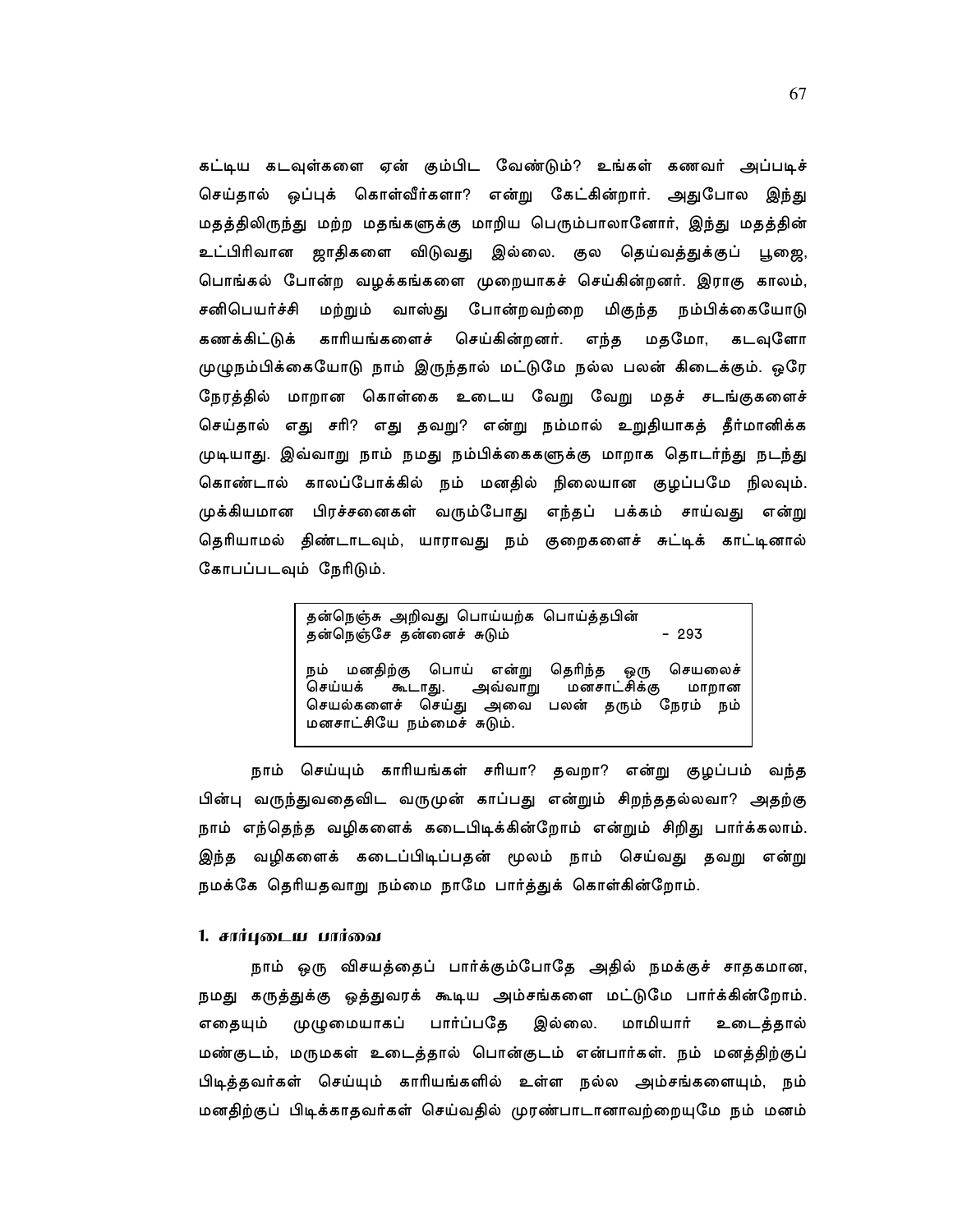பார்க்கின்றது, பதிவு செய்கிறது, உண்மையில், நாம் வேண்டுமென்று தவறு எதுவும் செய்வது இல்லை. நம் மனதிற்கு எதிரான விசயங்கள் நம் கண்களில் படுவதே இல்லை. கடிவாளம் கட்டிய குதிரைபோல் நாம் ஒருதலைப்பட்சமான பார்வையோடு இருப்பதால் நம் மனம் நாம் செய்வது எல்லாம் சரியே என்ற மூடநம்பிக்கையில் நிம்மதியாக இருக்கின்றது. யாராவது ஒரு சிலர் உலகம் தட்டையில்லை என்று தெளிவாக நிரூபித்தால் அவர்களைக் கொன்றுவிட்டு நாம் நம் நம்பிக்கைகளைக் காப்பாற்றிக் கொள்கின்றோம். சாட்சிகளைக் கொன்று விடுவதன் மூலம் நாம் நம் குற்றங்களை மறந்து விடுகின்றோம்.

## 2. சார்புடைய நடத்தை

ஏதாவது ஒரு செயலை நாம் செய்ய ஆரம்பித்து விடுகின்றோம். காலப் போக்கில் நாம் செய்வது தவறு என்று தெரிய ஆரம்பிக்கின்றது. இந்த வழி எந்த ஊருக்கும் போகாது என்று தெளிவாகத் தெரிகின்றது. ஆனால் பாதியில் நம் செயல்களை மாற்றுவது நாம் தோற்றுவிட்டோம் என்பதை மட்டுமின்றி நமது முடிவெடுக்கும் திறனே குறைபாடுள்ளது என்பதையும் உணர்த்தும். நம்மால் அதனைத் தாங்கிக் கொள்ள முடியாது. எனவே ஏற்கனவே நிறைய நேரம் விரையமாகிவிட்டாலும் அந்தக் காரியத்தினை பணம். வெறும் முடிக்கின்றோம். கவுரவத்துக்காகவே செய்து உதாரணமாக ஒரு குடிகாரனுக்குப் பெண் கொடுத்துவிட்டுக் கடைசிவரை பணம், நகையெல்லாம் கொடுத்து அவனுடனே வாழும்படியாக அந்தப் பெண்ணை கொடுமைப்படுத்துகின்றனர். சில நேரங்களில் எல்லாச் சொத்தையும் இழந்தபின் கடைசியில் விவாகரத்தும் ஆகிவிடுகின்றது. முதலிலேயே அந்த முடிவை எடுத்திருந்தால் சிறிது பணம் மற்றும் நிறைய காலத்தையும் சேமித்து இருக்கலாம். ஆனால் நம் மனதால் உண்மையை ஏற்றுக் கொண்டு செயல்பட இயலாது. திருமணமான சில மாதங்களிலேயே விவாகரத்து வாங்கினால் அந்தப் பெண்ணுக்குப் பொறுமை இல்லை என்றோ பெற்றவர்கள் சரியான மாப்பிள்ளையைத் தேர்ந்தெடுக்கவில்லை என்றோ, பழிவரும். அதுவே வருடங்கள் கஷ்டப்பட்டு அது அந்தப் பெண் பல ஊருக்கெல்லாம் தெரிந்தபின்பு வாழ்க்கையே வீணாகி, வயதான பின்பு ஒரு முடிவு எடுத்தால் ஊரார் பழிவராது. நம் வாழ்க்கையைவிட ஊராரிடம் கெட்டபேர் வாங்காமல் இருப்பதே முக்கியம் என்பதால் நாம் அதற்கு ஏற்றாற் போலவே நடந்து கொள்வோம். அவ்வாறு நடத்தல் நமது தவறுகளை நமக்கு சரிபோலக் காட்டுகின்றது. (சில காலம் மட்டும்).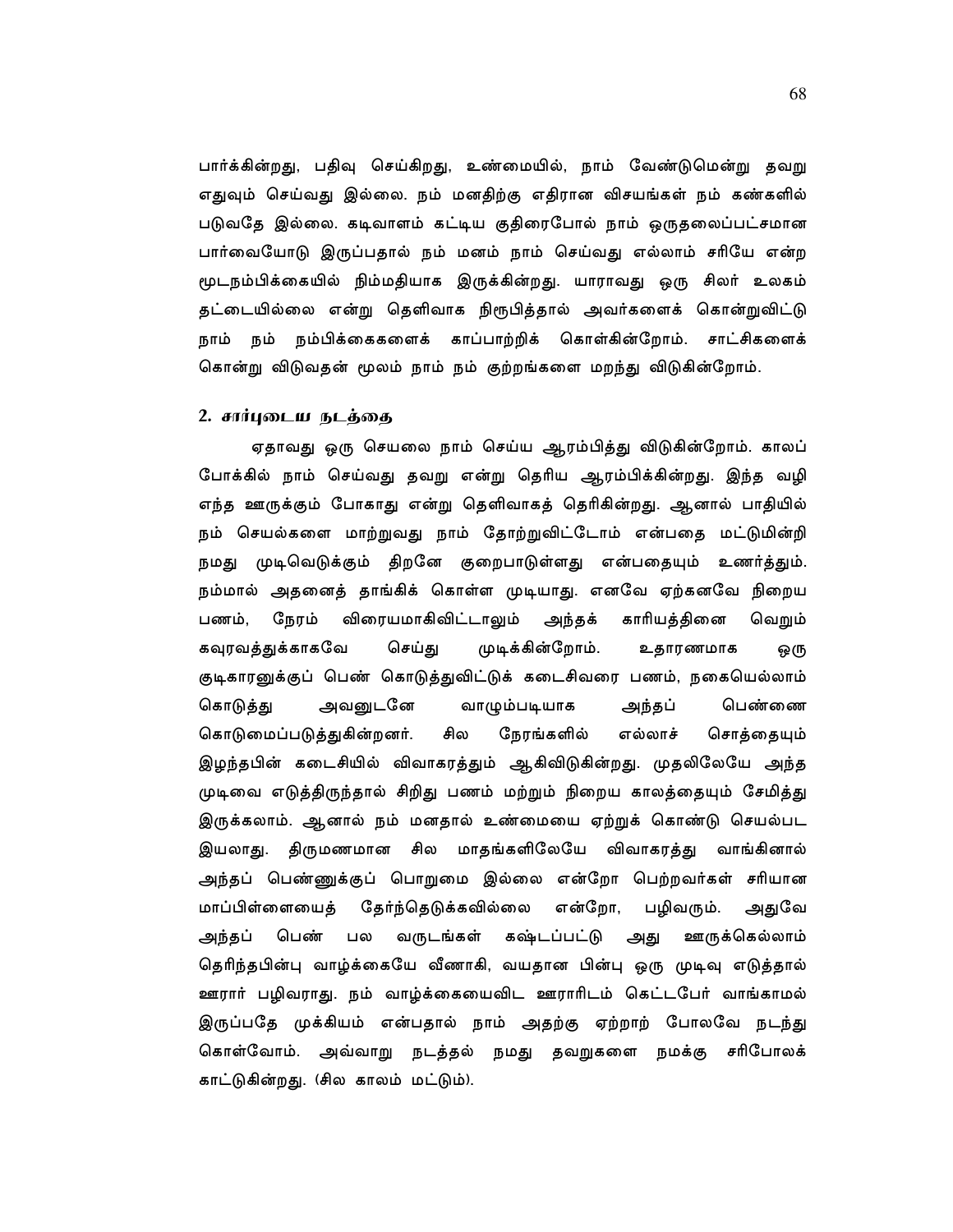முதலீட்டாளர்களைப் பொறுத்தமட்டில் தினசரி பங்குச் சந்தை நம்பிக்கைகள் உடைக்கப்படுகின்றன. அவர்களது அதனைத் தாங்கும் மனோபலம் இல்லாதவர்கள் ஒழுங்காக பரஸ்பர நிதி நிறுவனங்களில் முதலீடு செய்துவிட்டு முடிந்தவரை தினமும் வணிகச் செய்திகள் பார்க்காமல் இருப்பது தினசரி முன்பேர போன்றவற்றில் நல்லது. வர்த்தகம், வர்த்தகம் ஈடுபடக்கூடாது.

மிகச்சிறந்த இதுபோன்ற அறிவுரையை இந்தியாவின் ஒரு முதலீட்டாளரான ராகேஷ் ஜுன்ஜூன்வாலா கூறியபோது ஒருமுறை அவரைக் கேள்வி கேட்பவர், ''நீங்கள் மட்டும் நேரடியாக வர்த்தகத்தில் சம்பாதிப்பீர்கள். பொதுமக்கள் ஈடுபட்டு நிறைய மட்டும் குறைவாக சம்பாதிக்க வேண்டுமா?'' என்ற ஒரு கேள்வியைக் கேட்டார். ராகேஷின் பதில், ''நான் கடந்த 30 வருடங்களாக பங்கு வர்த்தகத்தை முழுநேரத் தொழிலாகச் செய்து வருகின்றேன். ஆயிரக்கணக்கான முறைகள் சந்தையால் கொல்லப்பட்டுப் பிழைத்து உள்ளேன். மனிதர்களால் சாதாரண அது ஆனால் முடியாகு'' என்பகே. யாரும் யார் சொல்வதையும் கேட்கும் நிலையில் இல்லை. அப்படி ஒருவேளை கேட்டுவிட்டால் பங்குச் சந்தையில் உண்மையான திறமைசாலிகளால் பணம் பண்ண முடியாது.

இதுபோன்ற (Cognitive Dissoanance) மனக்குறைபாட்டால் மக்கள் நீண்டகாலமாக வைத்து இருக்கும் விலை குறைந்துவிட்ட பங்கினை விற்க இல்லை. அந்த நிறுவனம் உண்மையில் விரும்புவது நல்ல நிலையில் கற்பித்துக் இல்லாவிட்டாலும் கூட, அவர்களாகவே ஏதாவது காரணம் கொண்டு என்றாவது பெரிய அளவில் ஏறும் என்று நம்பி தங்கள் முடிவின் கொண்டே திறனைப் பாராட்டிக் இருந்துவிடுவார்கள். அதுமட்டும் போதாதென்று விலை குறையக் குறைய மீண்டும் நிறைய வாங்கிச் சேர்த்துக் கொண்டே செல்வர். அது ஆவரேஜிங் என்று சொல்லப்படும். உண்மையில் நல்ல பங்குகளில் இது நல்ல முறையே என்றாலும் பல நேரங்களில் நிறைய பங்குகள் மிக நீண்ட காலத்துக்கு மீண்டு வருவதே இல்லை. உதாரணமாக, ஜப்பான் நாட்டுப் மிக பங்குச் சந்தை நீண்டகாலமாக இறங்கிக் கொண்டேதான் இருக்கின்றது.

மிக எண்ணப்பிழை மோசமான இந்த விளைவை ஒரு ஏற்படுத்துகின்றது. தங்களுடைய தன்னம்பிக்கை, கவுரவம் ஆகியவற்றைக்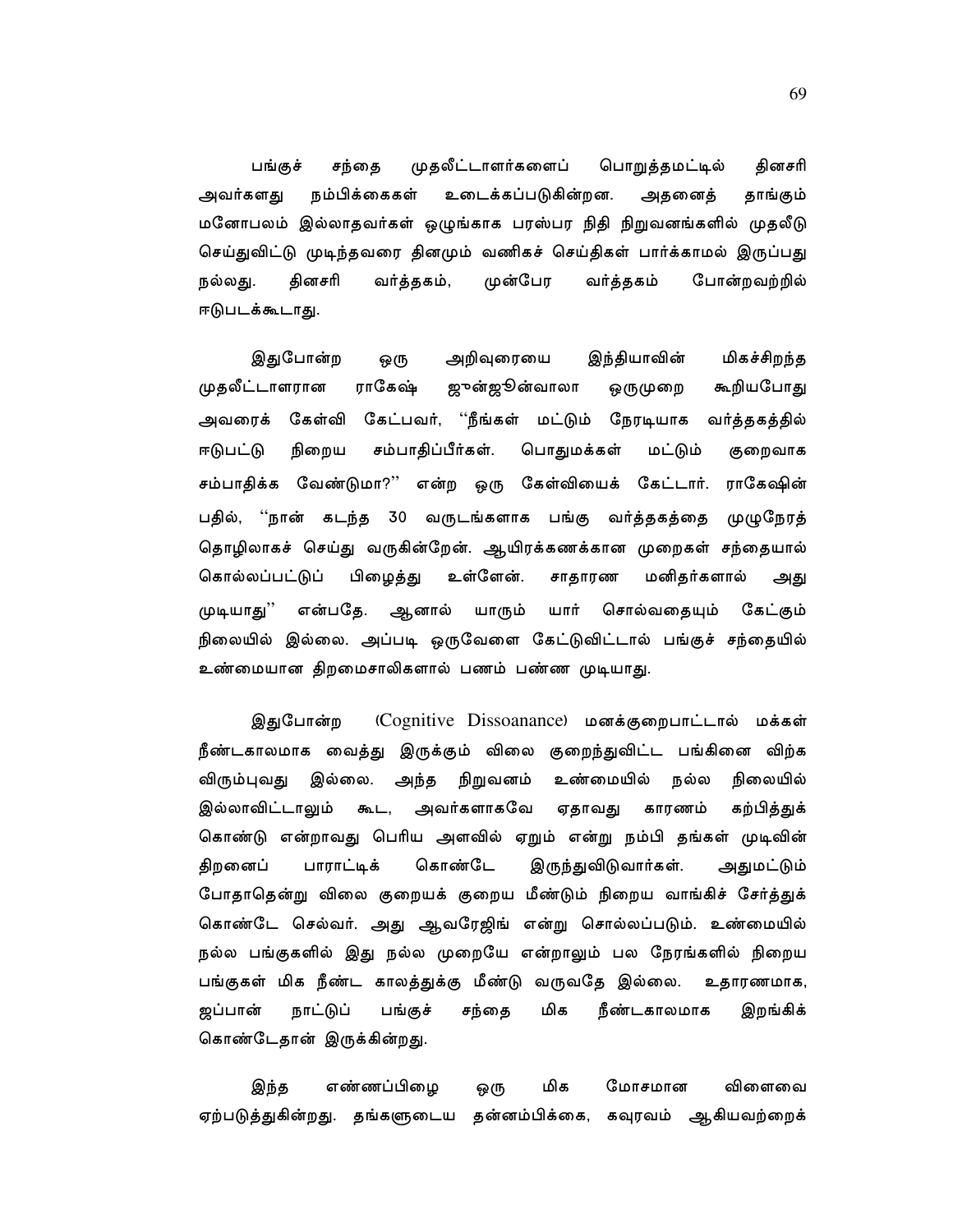காப்பாற்றுவதற்காக பெரும்பாலானோர் தங்கள் தவறுகளிலிருந்து பாடம் கற்றுக் கொள்வதே இல்லை. நீங்கள் செய்தது தவறு என்று ஒத்துக் கொள்வது உங்கள் சுயத்தினை சிறிது காயப்படுத்தவே செய்யும். எனவே வெற்றி தங்கள் திறமையை பெறும்போது மெச்சிக் கொள்பவர்கள் தவறுகள் ஏற்படும்போது விதி, எதிரொளியின் சதி என்று வசதியான காரணங்கள் மீது பழிபோட்டு விடுகின்றனர். எல்லாத் தோல்விகளிலும் நமது பங்கு சிறிதாவது கட்டாயம் இருக்கும்.

கணக்குப்போட்டுத் தொழிலிலோ, ஆனால் தவறுதலாகக் சூதாட்டத்திலோ பணம் இழந்தவர்கள் தங்கள் தவறுகளை புரிந்து மாற்றிக் கொள்ளாவிடில் மீண்டும் மீண்டும் அதே தவறுகளையே செய்ய நேரிடும். கிட்டத்தட்ட அது ஒரு போதை போலவே ஆகிவிடும். இதையே நமது ஊரில் ஒரு தவறை மறைக்க ஒன்பது தவறுகள் செய்ய வேண்டும் என்று சொல்வது உண்டு. ஆரம்பத்தில் ஒரு நியாயமான கொள்கைக்காகத் தீவிரவாதத்தில் இறங்குபவர்கள் காலப்போக்கில் கொள்ளைக் கூட்டத்தினராக மாறிவிடுகின்றனர். காக்னிடிவ் டிஸ்ஸொனென்ஸ் (Cognitive Dissoance) என்ற எண்ணப் பிறழ்வை லியோன் ஃபெஸ்டிங்கர் (Leon Fesinger) என்பவர் மிகத் துல்லியமாக ஒரு சோதனை மூலம் வெளிக் கொணர்ந்தார்.

சில மாணவர்களைத் தேர்ந்தெடுத்து அவர்களுக்குத் திரும்பத் திரும்பச் செய்ய வேண்டிய, போர் அடிக்கக் கூடிய, உருப்படியாக ஒரு பலனும் இல்லாத, ஓரளவு கடினமான ஒரு வேலையைக் கொடுத்தார். ஒரு சில மணிகள் ஆனபின்பு அனைவரும் அந்த வேலையில் ஆர்வம் இன்றிச் வெறுக்கவும் தொடங்கி விட்டனர். இப்போது செய்யவும், ஒரு சிலர் அவர்கள் அனைவரையும் வேண்டுமானால் திரும்பிப் போகலாம் என்று கூறி அனுப்பி விடுகின்றார். பிறகு அவரது உதவியாளர்கள் ஒரு சில மாணவர்களைத் தனித்தனியாகச் சந்தித்து இன்னும் சிறிது வேலை முடிக்க எனவே சில மாணவர்களையாவது பேசி வேண்டியிருக்கின்றது. ஒரு வழியாகக் கூட்டி வந்தால் ஒரு நல்ல தொகை (ரூ.1000 என்று கொள்வோம்) தருவதாக வாக்களித்தனர்.

மற்றும் சிலரைத் தனித்தனியாகச் சந்தித்து ஒரு சிறிய தொகை (ரூ.100 என்று வைத்துக் கொள்வோம்) தருவதாகவும் எப்படியாவது மாணவர்களிடம் பேசிச் சம்மதிக்க வைத்துக் கூட்டி வருமாறும் கூறினர். மீதிப்பேரிடம் ஒன்றும் கூறவில்லை. அப்படியே விட்டுவிடுகின்றனர். மறுநாள் மீண்டும் நிறைய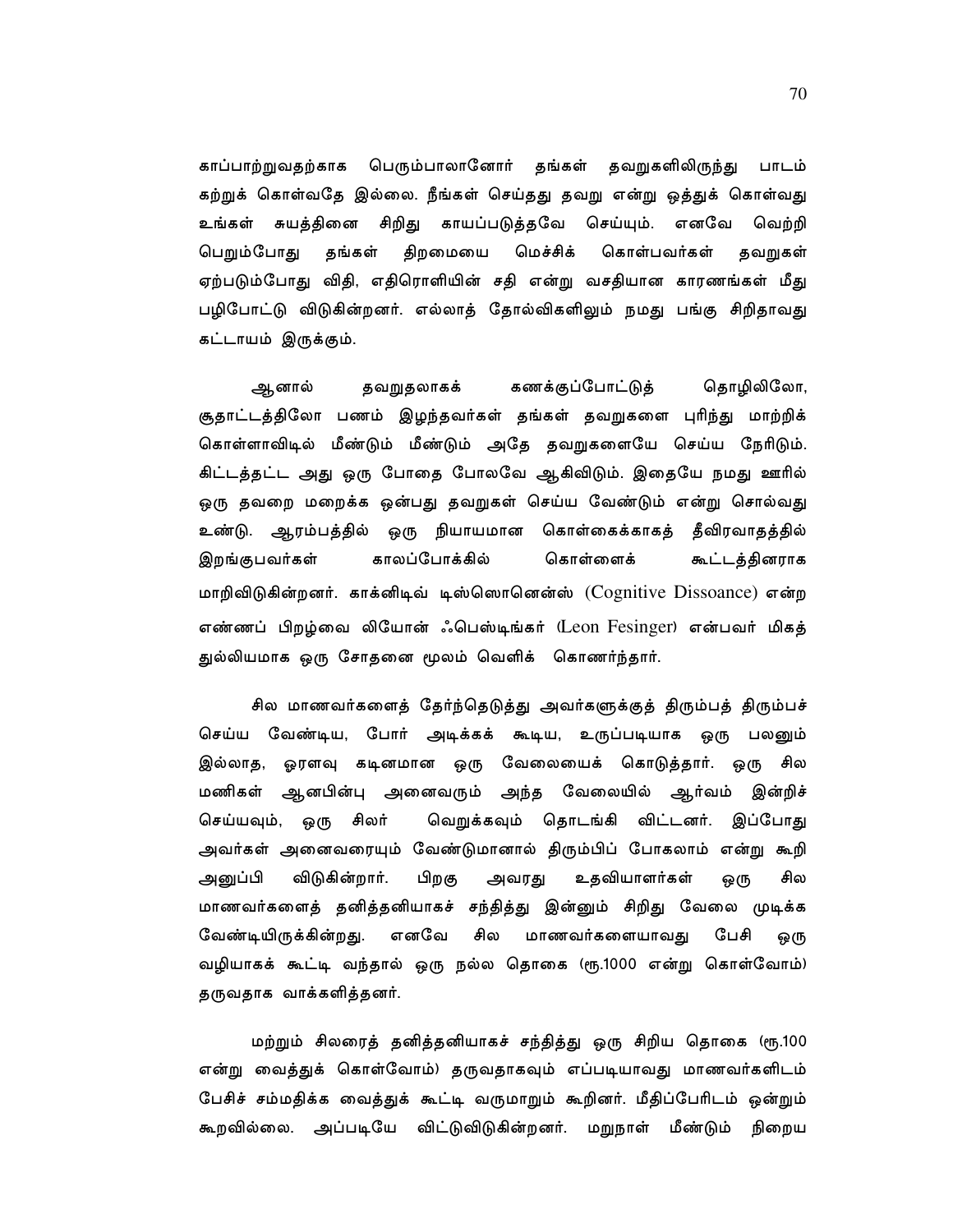மாணவர்கள் வேலைக்கு வருகின்றனர். இப்போது அவர்களின் மனநிலையைத் தனித்தனியாக ஆராய்ந்ததில் ஒரு பிரிவினர் மிக உற்சாகமாக வேலை மற்றவர்கள் சுமாராக வேலை செய்தனர். செய்தனர். அவர்கள் நாம் அனைவரும் எதிர்பார்ப்பது போல் ரூ.1000 பெற்றவர்கள் இல்லை. மிக உற்சாகமாக வேலை செய்தவர்கள் மிகக் குறைவாக (ரூ.100) பெற்றவர்கள் மட்டுமே. ஏன் என்று சற்று பார்ப்போம்.

**еть.1000** கிடைக்கப் பெற்றவர்களுக்குக் காரியம் பிடிக்காததாக இருந்தாலும் அதனால் ஏற்படும் மனவலியைப் பெரிய தொகை ஈடுகட்டி விடுகின்றது. அவர்கள் அந்தக் காரியத்தினை விரும்ப வேண்டிய தேவையில்லை. பணமே வாங்காமல் வந்தவர்கள், மற்றவர்களால் ஏதாவது ஒரு காரணத்தினால் வற்புறுத்தப்பட்டோ, அல்லது நட்பிற்காகவோ வந்து வேலை செய்ததால் பெரிய அளவில் உற்சாகமோ வெறுப்போ இல்லாமல் வேலை செய்தனர். ஆனால் மிகக் குறைவான ரு.100ஐ பலனாகப் பெற்றவர்களால் தங்களுக்கு ஏற்படும் மனவலியைப் பணத்தினால் போக்கிக் கொள்ள இயலாது. அவர்கள் நட்பிற்காகவும் வரவில்லை. மேலும் மற்ற மாணவர்களை வேலை செய்யக் கூட்டி வருவதற்காகப் பல்வேறு பொய்யான காரணங்களைக் கூற யோசித்து யோசித்துத் தாங்களும் அந்தக் பொய்யான, தாங்களே கற்பித்துக் கொண்ட காரணங்களை நம்பிவிடுகின்றனர். ஒருமுறை தாங்கள் செய்வது நியாயம் என்று நம்ப ஆரம்பித்தவுடன், தொடர்ந்து பார்வை தங்கள் சார்புடைய மற்றும் நடத்தையால் அடிப்படை நம்பிக்கைகளிலேயே சிறிது சிறிதாக மாற்றம் அடைந்து விடுகின்றனர் என்று அவர் நிரூபித்தார். அதன்படி நீங்கள் ஏதாவது ஒரு நொண்டிச் சமாதானம் சொல்லி உங்கள் நடத்தைகளை நியாயப்படுத்திக் தவறான கொள்ள காலப்போக்கில் பொய்களே ஆரம்பித்தால் அந்த உங்களுடைய அடிப்படையான நம்பிக்கைகள் ஆகிவிடும். நீங்கள் கனவு காணும்போது ஜாக்கிரதையாக இருங்கள். அநேகமான அவை ஒருநாள் உண்மையாகிவிடக் கூடும்.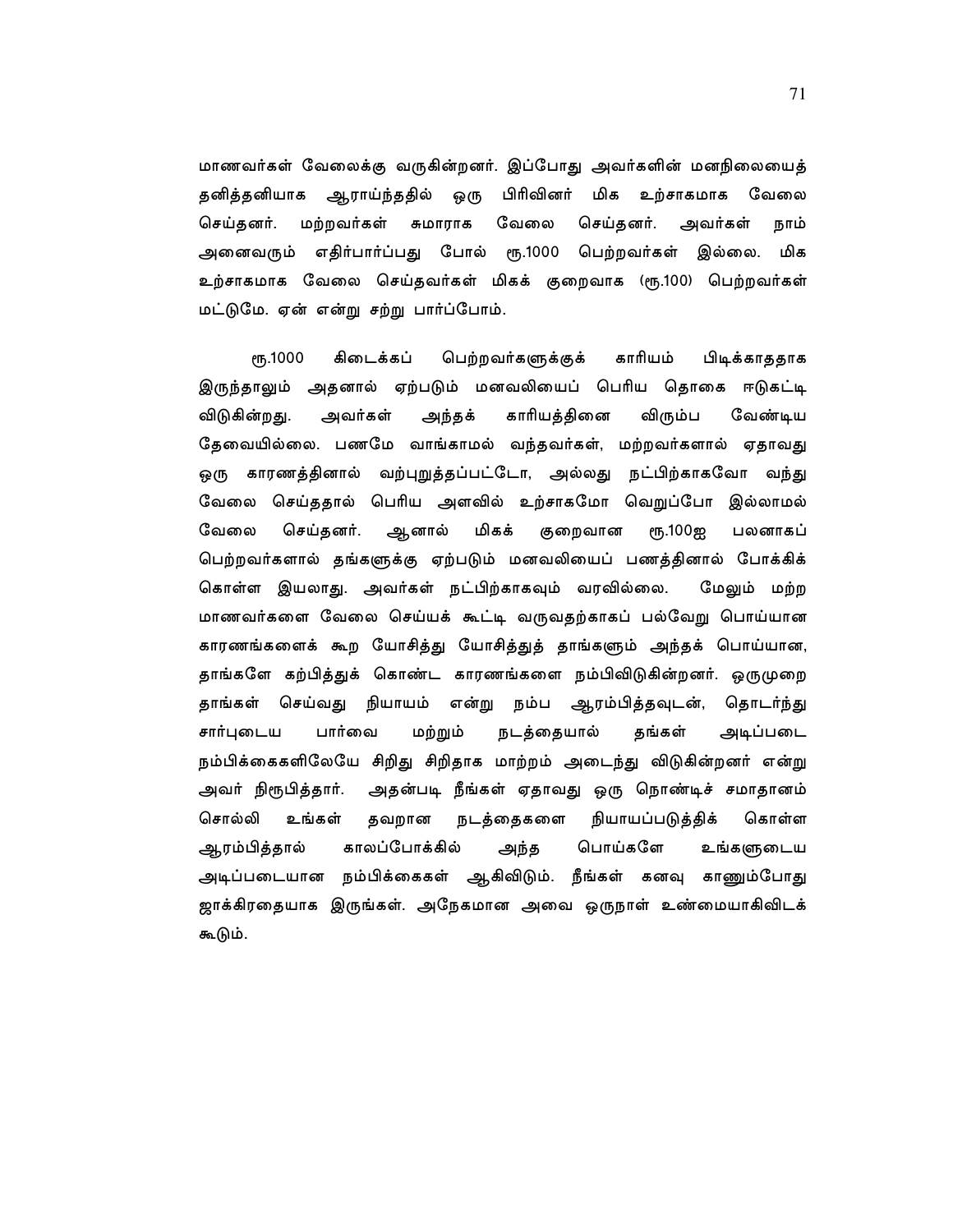## நான் எழுதிய பாட்டில் குற்றமா?

எந்த ஒரு மனிதனுக்கும் தன்னைப் பற்றிய ஒரு நல்ல எண்ணம் மிக மிக முக்கியம். பெரும் குற்றவாளிகள் கூட தங்கள் தரப்பு நியாயம் என்று ஒன்றை வைத்திருப்பார்கள். குடிபோதையில் இல்லாத நிலையில் எந்த ஒரு வாகன ஓட்டுனரும் ஒரு கோழியைக் கூட ஏற்ற மிகவும் தயங்குவார். எதிர்பாராமல் ஒரு உயிரினம் குறுக்கே வந்துவிட்டால் திடீரென்று அவர்கள் வண்டியை நிறுத்துவதால் ஏற்படும் விளைவுகளைவிட அந்தச் சிறு உயிர் முக்கியமாகவே படும். அனைவருக்குமே தான் எதையும் சரியாகத்தான் செய்கின்றோம். சரியான வழியில்தான் போகின்றோம் என்ற நம்பிக்கை அல்லது மூடநம்பிக்கை மிகவும் தேவையாக இருக்கின்றது. (இப்போதெல்லாம் முன்பு தவறு என்று கருதப்பட்ட பல விசயங்களை சரி என்று நினைப்பது ஃபேஷனாகிவிட்டது)

ஒவ்வொரு புத்தகக் கண்காட்சியிலும் மிக அதிகமாக விற்பனையாவது தன்னம்பிக்கை தரும் புத்தகங்களே. நாமும் யாருக்காவது பரிசளிக்க விரும்பும்போது ஒரு தன்னம்பிக்கைப் புத்தகத்தையே தேர்ந்தெடுக்க வாய்ப்பு அதிகம். இந்தப் புத்தகமும் கூட, நாம் எல்லோரும் நமது மனக்குறைபாடுகளை உணர்ந்து கொள்வதன் மூலம் அவற்றைச் சரி செய்ய முடியும் என்றும், சரி செய்ய வேண்டும் என்றும் வலியுறுத்துவதையே நோக்கமாகக் கொண்டுள்ளது. ஆனால் இந்த ஒரு பகுதி மட்டும், நாம் அவ்வளவு எளிதில் நம் குணத்தையோ, நடவடிக்கைகளையோ மாற்றிக் கொள்ள முடியாது என்றும், உண்மையைச் சொல்லப் போனால் நாம் நினைக்கும் அளவிற்கு உண்மையில் நாம் திறமைசாலிகளோ, புத்திசாலிகளோ இல்லை என்றும் விளக்குவதாக அமைகின்றது. மிகக் குறைவான மனிதர்களே தாங்கள் நினைக்கும் அளவிற்குப் புத்திசாலிகளாக உள்ளனர்.

பல காலங்களாக மனித உளவியலை ஆராய்ந்த அறிஞர்கள் பலரும் மக்கள் தங்களைப் பற்றி மிகவும் உயர்வான உண்மையில்லாத மதிப்பீடுகளையே வைத்துள்ளனர் நிறைய சான்றுகளைக் என்பதற்கு நம்பிக்கைகள் கண்டுள்ளனர். அந்த அவர்கள் அன்றாட வாழ்வினை நிம்மதியாக நடத்தவும், முயற்சியையும் எந்த புது எடுக்கவும் ஒரு உள்ளது. எந்தப் பெற்றோரும் தங்கள் குழந்தைகளுக்கு தூண்டுகோலாக பெரிதாக சாதிக்க உங்களால் எதுவும் முடியாது என்றும் நீங்கள் திறமையில்லாதவர்கள் என்றும் சொல்லியா வளர்க்க முடியும். எவ்வளவு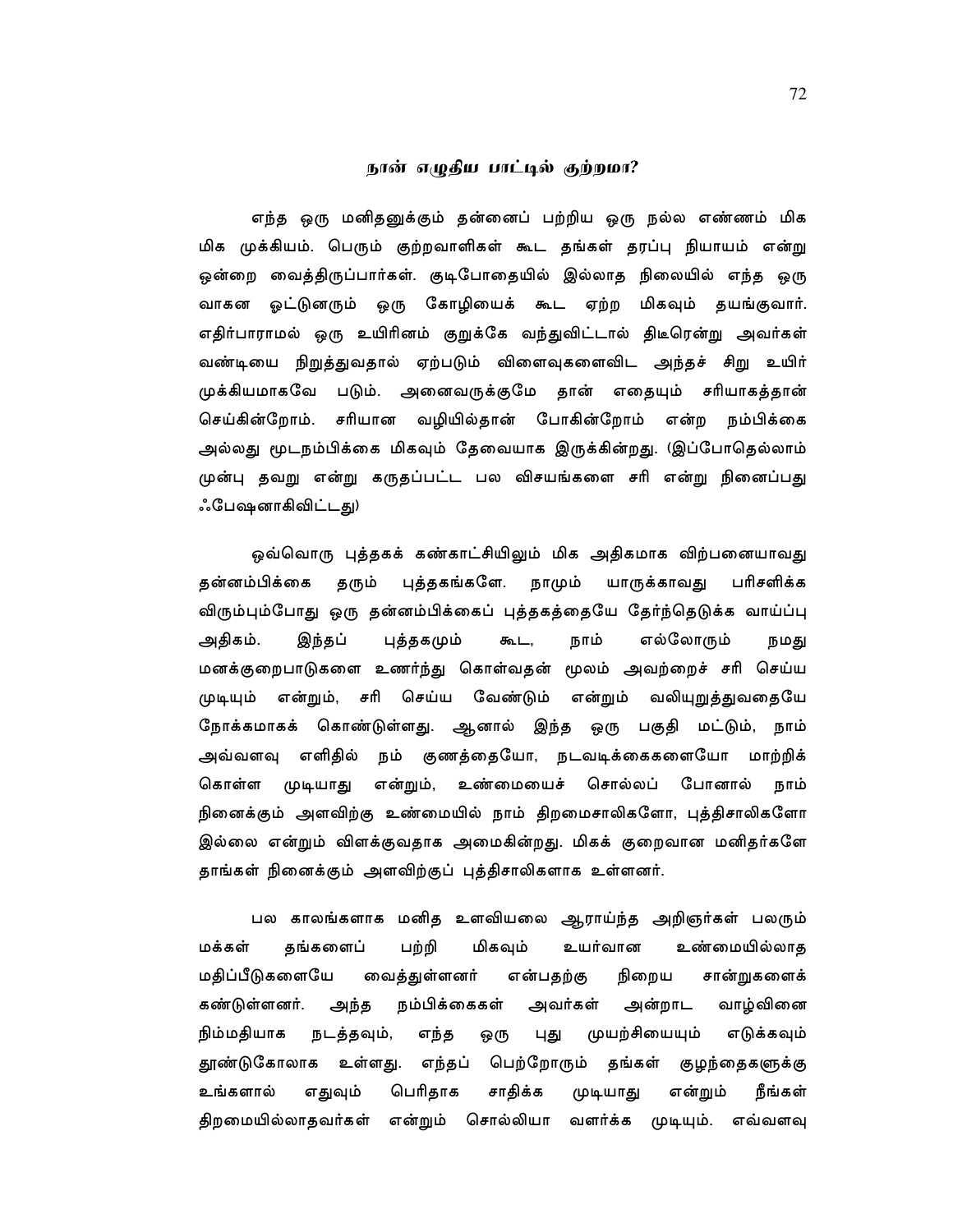குறைபாடுடைய குழந்தையாக இருந்தாலும் பெற்றவர்கள் நீ மிகப் பெரியவன், வாழ்வில் பெரிய ஆளாக வருவாய் என்று சொல்லித்தானே வளர்க்க முடியும். பல நேரங்களில் அது உண்மையாகக் கூட ஆகிவிடும்.

உண்மையில் ஆனால் மருத்துவர்கள், வழக்கறிஞர்கள், பொறியாளர்கள் மற்றும் பங்குச் சந்தை வல்லுனர்கள் போன்ற பிரபலமான உள்ள மனிதர்கள் பலர் அதீத தன்னம்பிக்கை துறைகளில் சிறந்த உடையவர்களாகவே உள்ளனர். அவர்கள் திறமையற்றவர்கள் என்று அர்த்தம் அவர்கள் இல்லை. ஆனாலும் தங்களுக்கு எவ்வளவு தெரியும் என்று நினைக்கின்றார்களோ உண்மையில் அந்த அளவுக்கு அவர்களுக்குத் தெரிந்திருப்பதில்லை அல்லது அவர்களுக்கு நியாயமாக எவ்வளவு தெரிய வேண்டுமோ அவ்வளவு தெரிந்திருப்பதில்லை. உதாரணத்திற்குச் சொல்ல வேண்டும் என்றால் 80 $\%$  வழக்கறிஞர்கள் தங்கள் கட்சியே வெல்லும் என்று உறுதியாக நம்புகின்றனர். எப்படிப் பார்த்தாலும்  $50\%$  பேர் மட்டுமே வெல்ல யாரும் நம்புவதில்லை. முடியும். வானிலை அறிக்கையைப் பொதுவாக வல்லுனர்கள் கருத்தை பெரும்பாலானோர் ஆனால் பங்குச் சந்தை நம்புகின்றனர். உண்மையில் வானிலையைவிட பங்குச் சந்தையைக் கணிப்பது மிகமிகக் கடினம்.

எல்லோரும் தாங்கள் இருப்பதை விடச் சற்று அழகாகவும் சற்று இளமையாகவும் இருப்பதாக எண்ணிக் கொள்கின்றனர். பெரும்பாலானோர் புதிதாய் எடுத்த தங்களுடைய புகைப்படத்தைப் பார்க்கும்போதும், யாராவது கொடுக்கும் தமக்கு ஒரு வயதானவருக்கு மரியாதையைக் கொடுக்கும்போதும், திடீரென்று மனதுக்குள் வலியை ஒரு உணராமல் இருப்பது இல்லை. நமது தமிழ் சினிமாவில் வரும் நாட்டாமை மற்றும் தவசி போன்றவர்கள் தங்கள் தீர்ப்பு மீது உள்ள அதீத தன்னம்பிக்கையினாலேயே விசாரிக்காமல் அவசரப்பட்டுத் தீர்ப்புக் கூறி பின்னாளில் சிக்கலில் மாட்டிக் பண விசயத்தில் அதீத தன்னம்பிக்கை மிகப் பெரிய கொள்கின்றனர். சிக்கல்களில் மாட்டிவிட்டுவிடும். நாடுகளில் நம்மை பல நடந்த பல சோதனைகளின் என்னவென்றால் புதிதாக ஆரம்பிக்கப்படும் முடிவு பெரும்பாலான சிறு தொழில்களில் சுமார்  $75\%$ தொழில்கள் ஆரம்பித்த முதல் 4 அல்லது 5 வருடங்களுக்குள் மூடப்பட்டுவிடுகின்றன என்பதாகும். சுயதொழில் தொடங்கும் அனைவரும் தங்கள் தொழில் சிறப்பாக வரும் என்ற அவர்களில் நம்பிக்கையுடனேயே ஆரம்பிக்கின்றனர். ஆனால்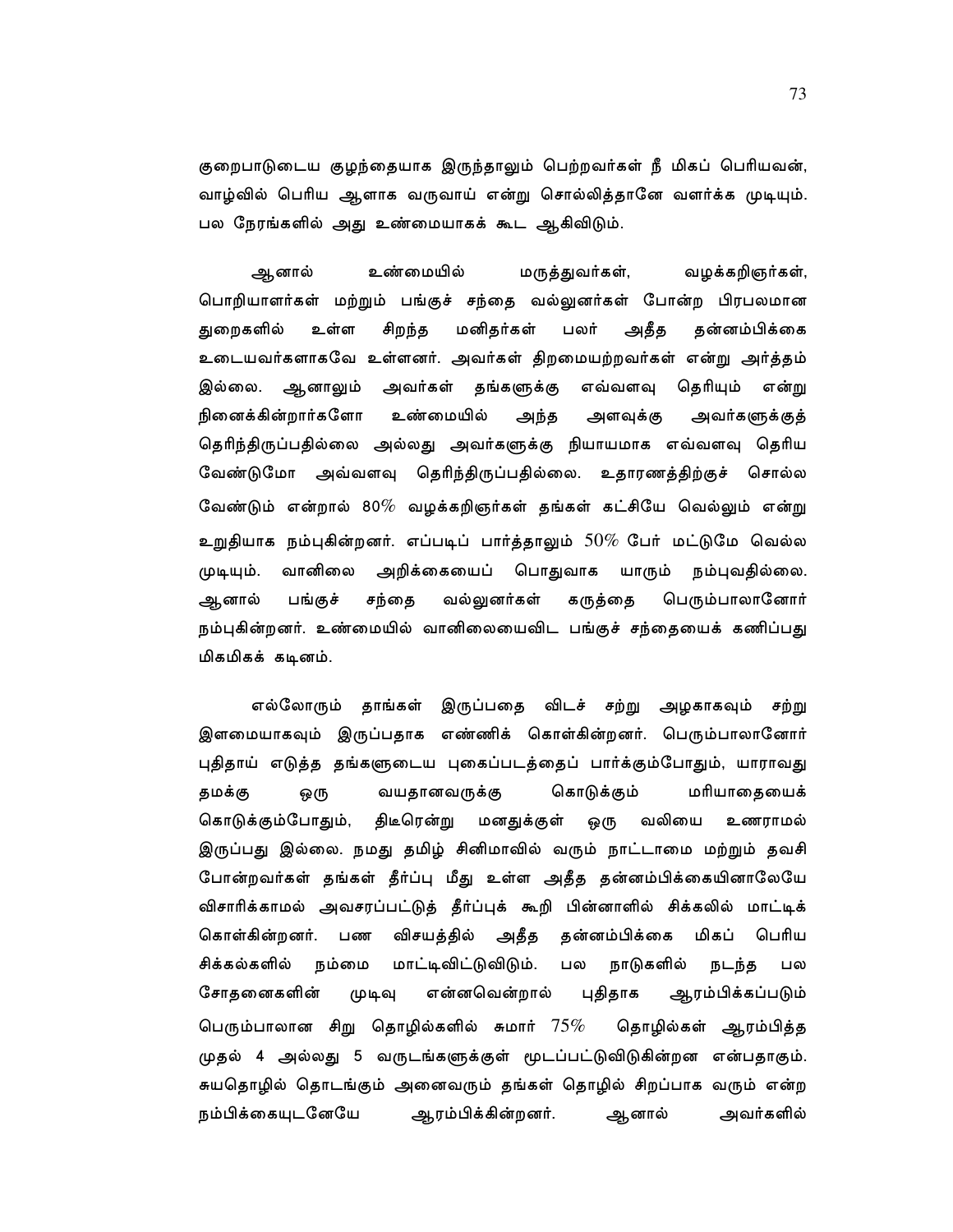பெரும்பாலானோர் நாட்டின் பொருளாதார சூழலினைச் சரியாகக் கணிக்க இயலாதாலேயோ தவறான தொழிலையோ அல்லது தவறான நேரத்திலோ ஆரம்பித்து மாட்டிக் கொள்கின்றனர்.

டேனியல் கானேமன் மற்றும் டேனியல் லோவல்லோ (Daniel Lovallo) ஆகியோர் இதை ஆப்டிமிஸம் பயஸ் (Optimism Bias) அதாவது சாதகப் பார்வைப்பிழை அழைக்கின்றனர். அவர்களின் கருத்துப்படி என்று முதலீட்டாளர்கள் பொதுவாகவே எந்த ஒரு முதலீட்டையும் வெளியிலிருந்து பார்க்காமல் உள்ளிருந்து மிகுந்த நம்பிக்கையோடு பார்க்கின்றனர். உள்ளிருந்து பார்ப்பது என்றால் ஒருவர் தன்னுடைய பிரச்சனையைப் பார்ப்பது போல் ஒரு பிடிப்போடு பார்த்தல். அப்போது அந்தப் பிரச்சினை உள்ளதைவிடப் எப்போதுமே பெரியதாகத் தோன்றும். ஆனால் நம்மால் அடுத்தவர் பிரச்சனைக்கே நல்ல தீர்வு சொல்ல இயலும். நம் பிரச்சனைகளில் மனநிலை தெளிவாக இருக்காது. போலவே முதலீடுகளைப் அது பார்க்கும் ஆர்வத்தோடு கூடிய பார்வை தற்போது நடக்கக் கூடிய சிறந்த, சாதகமான அம்சங்களையே அதிகம் பார்த்துக் கொண்டு, ஏற்கனவே நடந்த அல்லது இது போன்ற வேறு சூழல்களில் ஏற்பட்ட சாதக பாதகங்களை ஆராய்வது இல்லை.

நமது விஞ்ஞானிகள் மேற்கொண்ட பல்வேறு சோதனைகளின் மூலம் முதலீட்டாளர்கள் இயற்கையிலேயே ஒருவித பற்றுதலுடனேயே முதலீட்டை முடிவெடுக்கின்றனர் என்பதையும் மிகச் சிக்கலான ஒரு ஆராயும்போது அது சம்பந்தமாகக் கிடைக்கக் கூடிய சில குறிப்பிட்ட செய்திகளை மட்டும் வைத்து முடிவெடுக்கின்றனர் என்றும் எவ்வளவு தூரம் கீழேசெல்லக்கூடும், நம்மால் தாங்க என்றெல்லாம் அதைத் முடியுமா யோசிப்பது இல்லை என்பதையும் கண்டறிந்துள்ளனர். ஒரு விசயம் எவ்வளவு தூரம் சாத்தியம், அநேகமாக என்ன நடக்கலாம் என்பதற்கும், நம் இலக்கு என்ன என்பதற்கும் பெரும்பாலும் மக்களுக்கு வித்தியாசம் தெரிவது இல்லை. நமது ஆசை, இலக்கு என்னவாக இருந்தாலும் உலகில் எது சாத்தியமோ, எதற்குக் காலநிலை சாதகமாக உள்ளதோ அதுவே நடக்கும். தனது செல்வம் நிலையாகத் தன்னிடம் இருக்க வேண்டும் என்று நினைப்பவர் யாராக இருந்தாலும் கால நிலையை சரியாகப் புரிந்து கொண்டு அதற்கேற்றார்போல நடக்க வேண்டும்.

> பருவத்தோடு ஒட்ட ஒழுகல் திருவினைத்  $-482$ தீராமை ஆர்க்கும் கயிறு ஒரு இடத்தில் நில்லாமல் மாறிக்கொண்டே செல்லும் செல்வத்தைக் கட்டும் கயிறு காலத்தோடு பொருந்துமாறு நடந்து கொள்ளவதேயாகும்.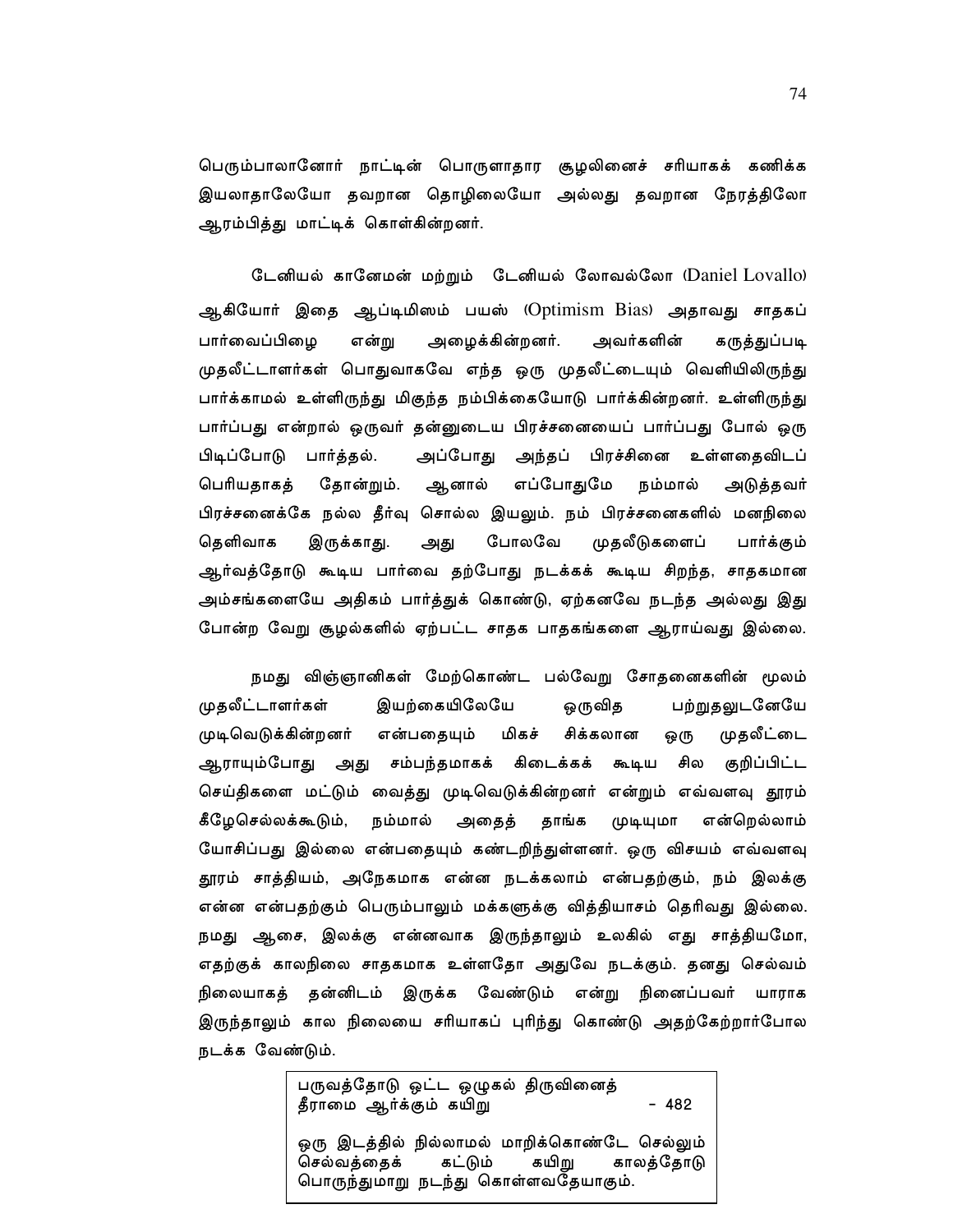சாதகப் பார்வையால் முதலீட்டாளர்கள் பலரும் தாங்கள் வேலை பார்க்கும் அல்லது தங்களுக்கு ஏதாவது ஒரு முறையில் தொடர்புடைய கம்பெனிப் பங்குகளையே பெருமளவில் வாங்குகின்றனர். பலர் தங்களது மொத்த முதலீட்டையும் தாங்கள் வேலை செய்யும் கம்பெனியின் பங்கிலே வைத்து இருப்பர். எவ்வளவு நல்ல கம்பெனியாக இருந்தாலும் எதிர்பாராத பெரிய பிரச்சனை வரும்போது வேலையும் போய்விடும், பங்கின் மதிப்பும் குறைந்துவிடும். பல முதலீட்டாளர்கள் தங்கள் முதலீடு சந்தையை விட அதிகமாக வளர்கின்றது என்றும், தாங்கள் மற்ற முதலீட்டாளர்களை விடச் சிறப்பாகச் செயல்படுவதாகவும் நம்புகின்றனர். ஆனால் உண்மையில் பெரும் பரஸ்பர நிதி மேலாளர்கள் கூட சந்தையின் சராசரி வளர்ச்சியை விட அதிகப் பலன் பெறுவது சாத்தியமில்லாததாக உள்ளது. DALBAR Inc என்ற கம்பெனி 2003ல் ஒரு சர்வே நடத்தி அதன் முடிவுகளை வெளியிட்டது. அதன்படி 1984 முதல் 2002 வரை பெரும்பாலான சில்லரை முதலீட்டாளர்கள் சுமார் 2.6 $\%$ மட்டுமே தங்கள் பங்குகளில் வளர்ச்சியைக் கண்டுள்ளனர். ஆனால் அதே நேரம்  $S$   $\&$   $P$   $500$  என்ற பங்குச் சந்தைக் குறியீடு சுமார் 12.22 $\%$  வளர்ச்சி பெற்று உள்ளது. ஆனால் பொதுமக்கள் தாங்களே சிறந்த முதலீட்டாளர்கள் என்று நம்புகின்றனர். உண்மையில் தாங்கள் குறைவாகே சம்பாதித்திருப்பதை உணர்வது இல்லை. யாராவது  $\text{S} \ \& \ \text{P} \ 500$  குறியீட்டில் முதலீடு செய்து விட்டுப் பேசாமல் இருந்திருந்தாலே நல்ல பலன் கிடைத்திருக்கும்.

Robert Shiller, ராபர்ட் ஸில்லர் என்பவர் எழுதிய ''நிக்கி ஏன் விழுந்தது'', (Nikki - ஜப்பானிய பங்குச் சந்தைக்குறியீடு) என்ற புத்தகத்தில் ஜப்பானியர்கள் தங்கள் தேச பக்தியினாலோ அல்லது தங்கள் நாட்டில் உள்ள நிறுவனங்களின் மீது உள்ள நம்பிக்கையினாலோ, தொழில் மற்ற வெளிநாட்டவர் ஜப்பான் மீது கொண்டதை விட அதிக நம்பிக்கை கொண்டு இருந்தனர். சந்தை சரிய ஆரம்பித்தவுடன் வெளிநாட்டு முதலீட்டாளர்கள் ஜப்பானிய மக்களிடம் நல்ல விலைக்கு விற்றுவிட்டு ஒரேடியாகச் சென்றுவிட்டனர். கிட்டத்தட்ட 20 வருடங்களாக ஜப்பானியப் பங்குச் சந்தை பழைய உச்சங்களைத் தொடாமலேயே உள்ளது. பெரும்பாலும் யாரும், எவ்வளவு சிறந்த வாய்ப்புகள் இருந்தாலும் வெளிநாடுகளில் முதலீடு செய்யத் அதனாலேயே பெரிய தயங்குகின்றனர். லாபங்களைக் கோட்டை விடுகின்றனர். முதலீடுகள் மட்டுமின்றி வாழ்வின் பல அன்றாட அதிகத் நிகழ்வுகளிலும் சாதகப் பார்வையால் நமது அல்லது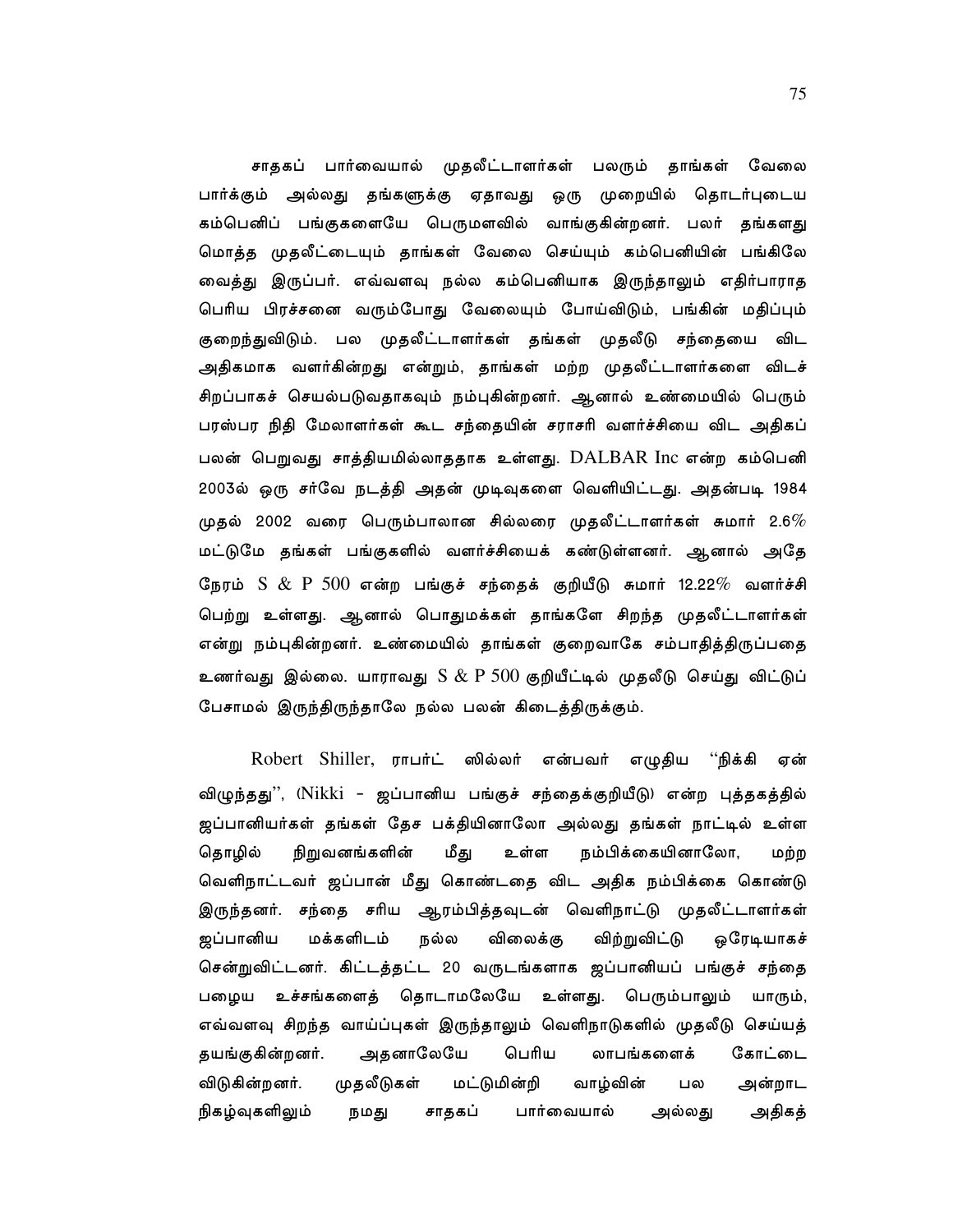தன்னம்பிக்கையால் நாம் செய்ய நினைக்கும் அல்லது இந்த வருடம் நான் இதை செய்து முடிப்பேன் என்று உறுதியெடுத்துக் கொள்ளும் பெரும்பாலான விசயங்களில் கோட்டை விடுவதையே வழக்கமாகக் கொண்டுள்ளோம்.

ரோஜர் ப்யூலர் (Roger Buehler) என்ற கொலம்பிய ஆய்வாளர் நடத்திய சர்வேயிலிருந்து, பல்கலைக்கழகங்களில், ஒரு முனைவர் பட்டத்திற்கான ஆய்வறிக்கை தயார் செய்வதற்கு எவ்வளவு நாட்கள் ஆகும் என்ற கேள்விக்குச் சராசரியாக 34 நாட்கள் என்றும் குறைந்தபட்சம் 27 நாட்கள் மற்றும், அதிகபட்சம் 48 நாட்கள் என்றும் பதில் கிடைத்தது. ஆனால் சராசரியாக அனைவருமே தங்கள் ஆய்வறிக்கையைத் தயார் செய்ய 55 நாட்களாவது எடுத்துக் கொண்டுள்ளனர். அதுபோலவே நாமும், அனைத்து சூழ்நிலைகளும் சற்று பாதகமாக அமைந்தால் எவ்வளவு நாட்களில் ஒரு காரியம் நடைபெறும் என்று எண்ணுகின்றோமோ, அதைவிட அதிகமான நாட்களிலேயே பெரும்பாலும் அந்தக் காரியத்தினை முடிக்கின்றோம். இந்தப் புத்தகம் கூட இரண்டு மாதத்திற்குள் எழுத வேண்டும் என்று ஆரம்பித்து சுமார் ஒரு வருடமாக இழுத்துக் கொண்டுள்ளது.

தனிமனிதர்கள் மட்டுமின்றி மிகப்பெரிய வல்லரசுகளும் கூடத் தங்கள் சரியான காலக்கெடுவில் திட்டங்களைச் முடிப்பதில் பெரும்பாலும் கோட்டைவிடுகின்றனர். ஆஸ்திரேலியாவில் உள்ள ஒபரா ஹவுஸ் (Opera House) ஒரு மிக அழகான கட்டிடம். அது முதன்முதலாக 1957ல் சுமார் 7 மில்லியன் டாலர் அதாவது கிட்டத்தட்ட 50 கோடி ரூபாயில் 1963க்குள் கட்டி முடித்திடத் திட்டமிடப்பட்டு, தாமதமாகித் தாமதமாகி, நினைத்ததை விடச் சிறிய வடிவத்தில் 1973ம் ஆண்டு சுமார் 102 மில்லியன் டாலர் அதாவது 500 கோடி ரூபாயில் கட்டி முடிக்கப்பட்டது.

அதேபோல மான்ட்டரீல் (Montreal) நகரம் 1976ஆம் ஆண்டுக்கான ஒலிம்பிக் போட்டிகளுக்காகத் தேர்ந்தெடுக்கப்பட்டது. அப்போது சுமார் ரூ. 500 கோடி செலவில் ஒலிம்பிக் போட்டிக்கான அனைத்து ஏற்பாடுகளும் முடிந்துவிடும் என்று மதிப்பிடப்பட்டது. முக்கிய அம்சமாகத் தடகளப் போட்டிகளுக்கு மேலே திறக்கவும் மூடவும் வசதியுள்ள ஒரு பெரிய அரங்கம் கட்டவும் முடிவெடுக்கப்பட்டது. 1976ல் ஒலிம்பிக் போட்டிகள் நடந்து முடிந்தாலும் அந்தத் திறந்து மூடும் வசதியுடைய மேற்கூரை மட்டும் 1989 வரை கட்டப்படவே இல்லை. ஒரு வழியாக அது முடிவதற்குள் அதற்கு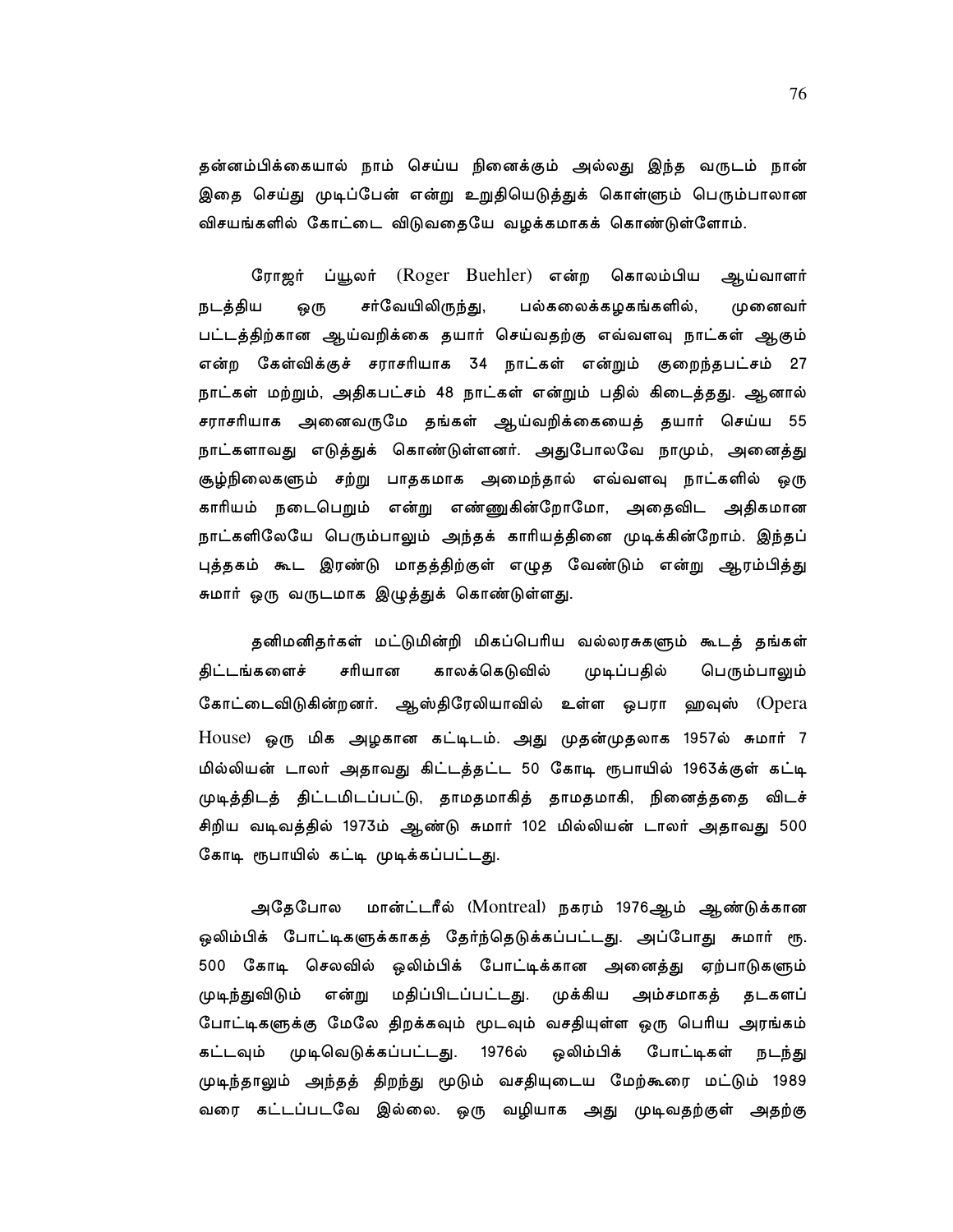மட்டும் 500 கோடி வரை செலவாகிவிட்டது. மேற்கண்ட பல உதாரணங்களில் நாம் உண்மையில் பணவீக்கத்தைக் கணக்கில் எடுத்துக் கொள்ளவில்லை. இப்படிப் பணவீக்கத்தை மறந்து விடுவதும் ஒரு வகையான பழக்கதோசமே.

இதற்கெல்லாம் என்னதான் வழி? உண்மையைச் சொல்லப்போனால் முதலீட்டாளர்களாக தொழில்முறையில் இல்லாத, சாதாரண முதலீட்டாளர்களும், ஒரு சில தொழில் முறை முதலீட்டாளர்களும், அதிகமான தன்னம்பிக்கையினால் பாதிக்கப்பட்டவர்களே. இந்தப் புத்தகத்தை எழுதுபவரும், படிப்பவரும் கூட அந்தப் பாதிப்பு உடையவராக இருக்கவே வாய்ப்பு அதிகம். எனவே முதலீடு செய்ய சுலபமான சிறந்த வழி சிறந்த பத்திரிக்கைகளில் கொடுக்கப்படும் யோசனைகளின் படி செயல்படுதல் அல்லது ஆர்ப்பாட்டம் அதிகம் செய்யாத பரஸ்பர நிதித் திட்டங்களில் பணத்தைப் போட்டுவிட்டு வேறு வேலை ஏதாவது இருந்தால் பார்ப்பது மட்டுமே. முதலீடுகள் போன்ற நமக்குத் தெரியாத தொழிலைச் செய்யும்போது தொழிலைச் செய்யத் தெரிந்தவர்களை அந்தத் வைத்தோ, அவர்கள் சொல்வதைக் கேட்டோதான் செய்ய வேண்டும்.

செய்வினை செய்வான் செயல்முறை அவ்வினை உள்ளறிவான் உள்ளம் கொளல்  $-677$ 

ஒரு செயலைச் சிறப்பாகச் செய்பவன் மேற்கொள்ளும் அறிந்த வழி அந்தச் செயலை நன்கு ஒருவனின் ஆலோசனைகளின்படி நடப்பதே ஆகும்.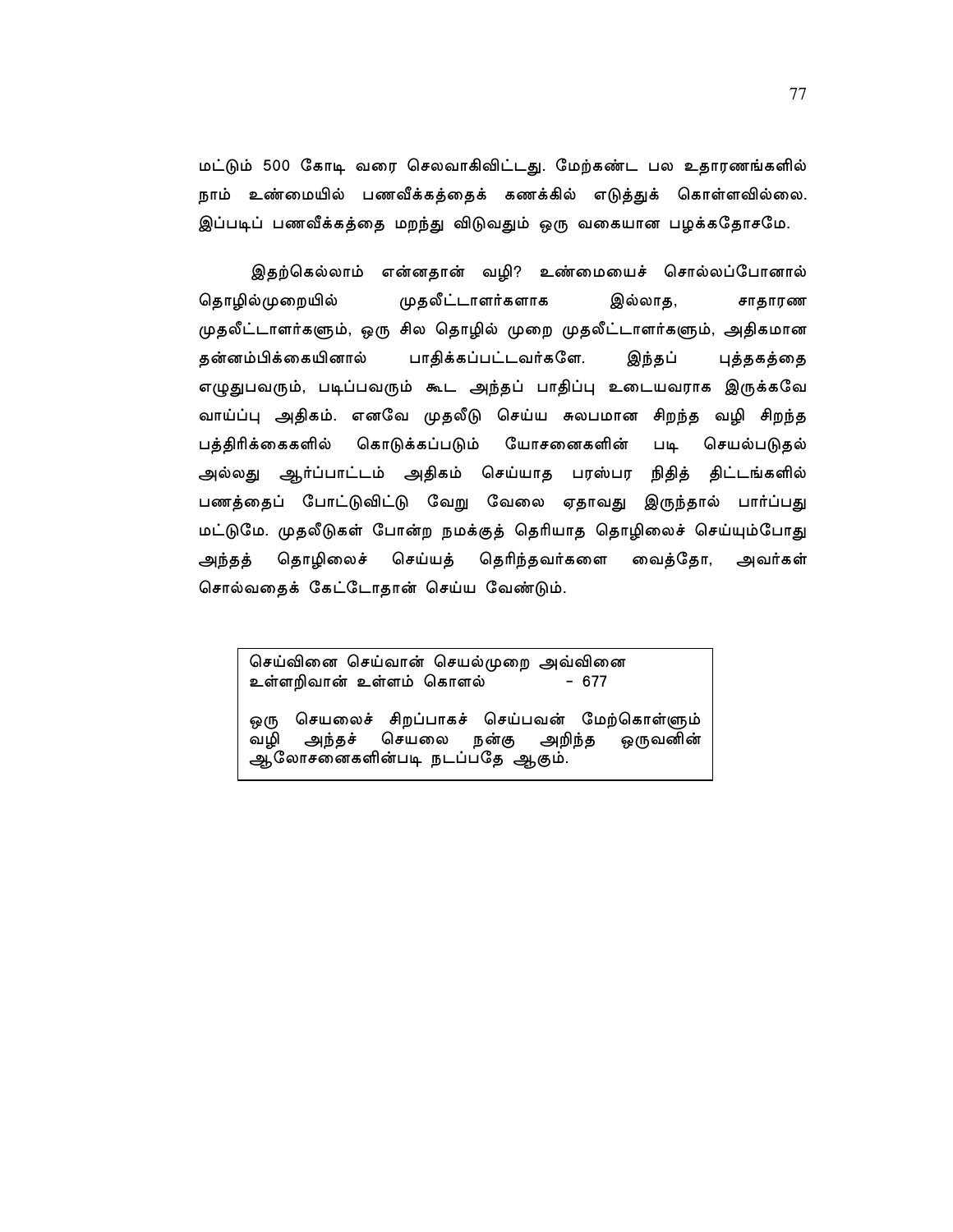## செக்கு மாடுகள்

நம் சமூகத்தில் பெரும்பாலான மனிதர்கள், பாரதியார் கூறியதுபோல், தேடிச்சோறு நிதம் தின்று, வீண் கதைகள் பேசி, வியாதியுற்று வயதாகிய பின்பு உயிர்விடும் வேடிக்கை மனிதர்களாகவே உள்ளோம். பாரதிபோல் சுடர்மிகும் அறிவோடு நிறையப்பேர் பிறப்பதோ, வாழ்வதோ இல்லை. நம் அனைவருடைய வாழ்க்கையும் வேறு வேறு வேலைகள் பார்த்தாலும்கூட கிட்டத்தட்ட ஒரே மாதிரிதான் உள்ளது. குறைந்தது 20 வயது வரை படிப்பு, ஒரு 5 வருடம் வேலை தேடுதல் 30 வயதினை ஒட்டி திருமணம், பிறகு ஒன்றிரண்டு குழந்தைகளைப் பெற்றுவிட்டு, அவர்களை ஒரு 20 வருடம் படிக்க வைத்தல், வேலை தேட உதவி செய்தல், திருமணம் செய்வித்தல் என்று நாம் என்ன செய்தோமோ அதையே அவர்களும் செய்ய பழக்குதல், 60 முதல் 70 வயது வாக்கில் நோயும், ஓய்வுமாக வாழ்வில் ஏதாவது இருக்கின்றதா? வேறு மாதிரி வாழ்ந்திருக்க வாய்ப்பு உள்ளதா? என்று கேள்விகூட கேட்கத் தெரியாத அளவுக்கு செக்குமாட்டுத்தனமாக வாழ்ந்து பழகிவிடுகின்றோம். நம்மைப் போன்ற மற்ற வயதான நோயாளிகளுடன் பேசிப் பேசியோ டிவியில் சில தொடர்கதைகளைப் பார்த்தோ மீதிக் காலங்கள் முழுவதும் துருப்பிடித்து, இற்று இறந்து போகின்றோம்.

உள்ள ஒருசிலர் பெரும்பாலும் சிறு வயது முதலே நல்ல மீதம் அறிவோடு எதையும் ஆராய்ந்து பார்க்கும் கூர்மையான மனதோடு, வாழ்க்கையை ஆரம்பிக்கின்றனர். சமூகத்தின் அனைத்து நியதிகளையும், கேள்வி கேட்கின்றனர், கேலி பண்ணுகின்றனர். தங்கள் அறிவுக்குச் சரி என்று பட்ட எல்லாவற்றையும் செய்கின்றனர். புதிய புதிய துறைகளைத் தேர்ந்தெடுக்கின்றனர். புதிய புதிய தொழில்களைச் செய்கின்றனர். சமூகத்தை அடுத்தடுத்த கட்டங்களுக்கு எடுத்துச் செல்கின்றனர். ஆனால் இந்த ஆர்வம் மிகுதியான லட்சியவாதிகளில் பெரும்பாலானோர் வாழ்க்கையில் மிகுந்த கஷ்டங்களுக்கு ஆளாகின்றனர். முன்னோர் சேர்த்து வைத்த சொத்துக்கள் ஏதாவது இருந்தால் பெரும்பாலும் அவற்றை புதிய முயற்சிகள் செய்வதில் இழந்து விடுகின்றனர். தாங்கள் வாழும் சமூகத்தினால் பெரிய அளவில் புறக்கணிக்கப்படுகின்றனர். பல காலங்களாக பெரிய பெரிய விஞ்ஞானிகள் கொல்லப்பட்டனர். பலரும் தங்கள் ஆராய்ச்சிகளுக்காகக் பாரதிகூட வாழ்க்கை முழுவதுமே வறுமையிலேயே வாடினார். அவர் குடும்பத்துக்கு ஒரு நல்ல தலைவராக இருக்க முடியவில்லை. லட்சியவாதிகளில் 100க்கு மிகப் ஒன்றிரண்டுபேர் மட்டும் பெரிய வெற்றியைப் பெற்றாலும்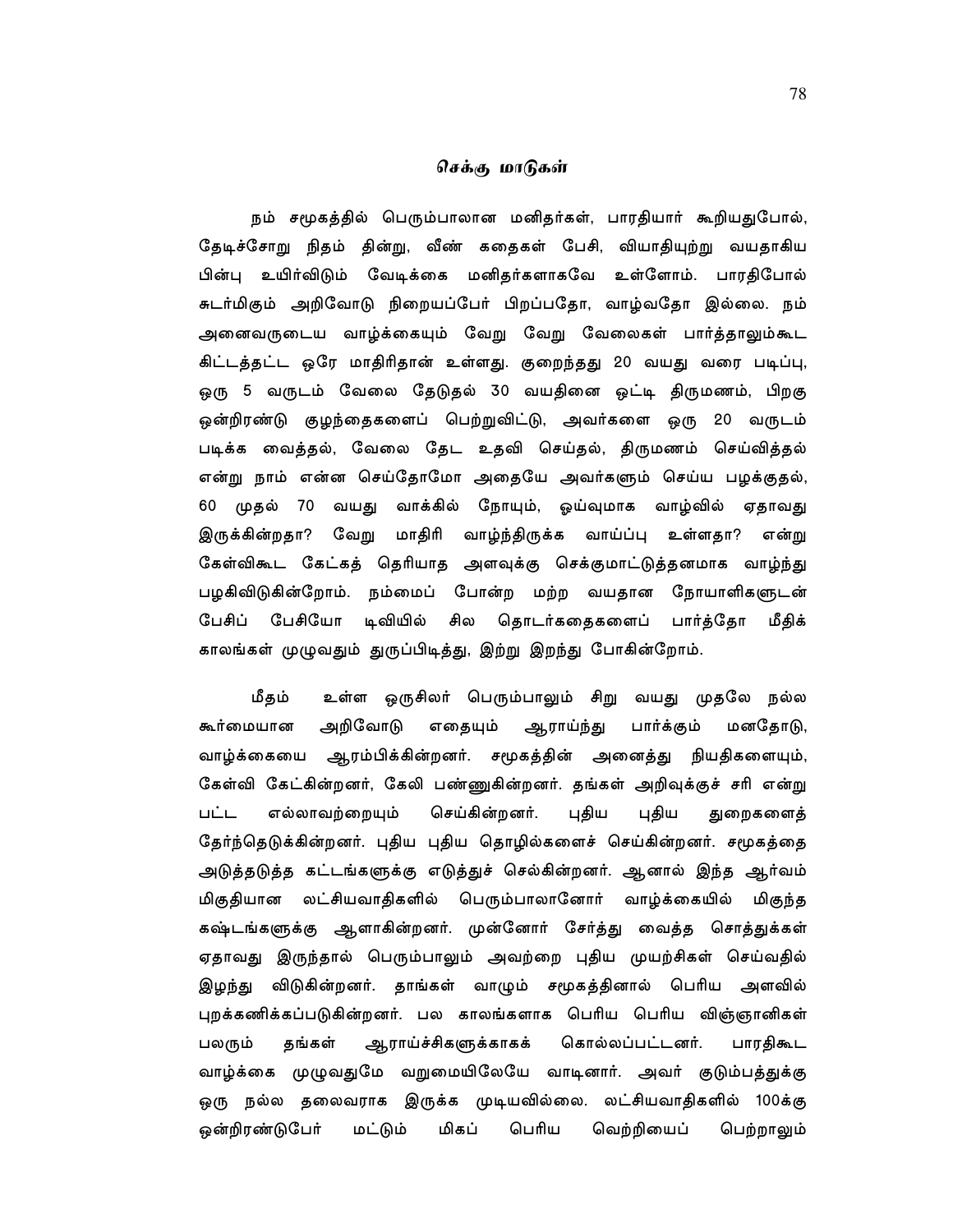பெரும்பாலானோர் படுதோல்வி அடைகின்றனர். மனவளர்ச்சிக் குறைபாடு உள்ளவர்களை விட சிறந்த இளம் மேதைகளின் வாழ்க்கை மிகக் கடினமானதாக உள்ளது.

மேற்கண்ட இரண்டுவிதமான வாழ்க்கை முறைகளை அலசிப் பார்க்கும் யாரும், வயதான, தோற்றுப்போன லட்சியவாதிகளும் கூட, தங்களுடைய வாரிசுகளுக்கு செக்குமாட்டுத்தனம் என்று நாம் கூறுகின்ற முதல்வகை வாழ்க்கை முறையே சிறந்தது என்ற அறிவுரையையே வழங்குகின்றனர். சமூக அமைப்புகள் போராளிகளையும், லட்சியவாதிகளையும் பெரிய அளவில் ஆதரிப்பதில்லை. நாம் அனைவரும் நன்கு பழகிய, பழைய பாதைகளையே மீண்டும் மீண்டும் பயன்படுத்துகின்றோம். புதிய முயற்சிகள் செய்ய மிகவும் தயங்குகின்றோம். சிறு வயது முதலே புதிதாக எதனையும் செய்யக் கடும் எதிர்ப்புகளைச் சமாளிக்க வேண்டியுள்ளது. சமூகம் மீதான நம் எதிர்ப்பையும், நாம் விரும்பும் புதுமைகளையும் விதவிதமான, கோமாளித்தனமான உடைகள், தலையலங்காரம் போன்றவற்றில் மட்டுமே காட்டுகின்றோம். ஆனாலும் நம் அனைவரின் வாழ்க்கை முறையும் ஒரே மாதிரியாகவே உள்ளது. உண்மையான மாற்றங்கள் வாழ்வில் வரும்போது அதனை ஏற்றுக் கொள்ளவோ, நம்மை மாற்றிக் கொள்ளவோ மிகவும் தயங்குகிறோம்.

இதுபோல் புதியவற்றை ஏற்றுக் கொள்ளத் தயங்கி, ஏற்கனவே பழகிய பாதைகளை தேர்ந்தெடுத்தல் அல்லது புதிதாக பல வழிகள் வரும்போது எந்த முடிவும் எடுக்காமல் காலத்தைக் கடத்திக் கொண்டே செல்லுதல் போன்றவற்றிற்கு ஸ்டேட்டஸ் கோ பயாஸ் (Status Quo bias) என்ற பெயரை 1988ல் William Samuelson மற்றும் Richard Zeckhauser என்ற இருவர் கொடுத்தனர். இது சம்பந்தமாக ஏராளமான சோதனைகள் நடந்து உள்ளன. அவற்றினைப் பற்றியும், இந்தப் பழக்கதோசத்தினால் நாம் அனைவரும் வாழ்விலும், பண விவகாரங்களிலும் செய்யும் தவறுகளையும் அன்றாட விரிவாகப் பார்ப்போம்.

மனிதர்கள் மட்டுமின்றி, பொருட்கள் கூட தன் நிலையிலிருந்து மிக எளிதாக மாறுவதில்லை என்பதற்கு நியூட்டனின் இயக்க விதியே சாட்சியாக ஒவ்வொரு பொருளும் விசை உள்ளது. அதன்படி வேறு ஏதாவது செயல்படாதவரை தன் நிலையிலேயே, அதாவது அசையாமலேயோ அல்லது அசைந்து கொண்டேயோ தொடர்ந்து இருக்கும். அதன்படி விண்வெளியில் சுற்றிக் கொண்டு இருக்கும் கோளங்கள் எதுவும் எந்த பெரிய ஒரு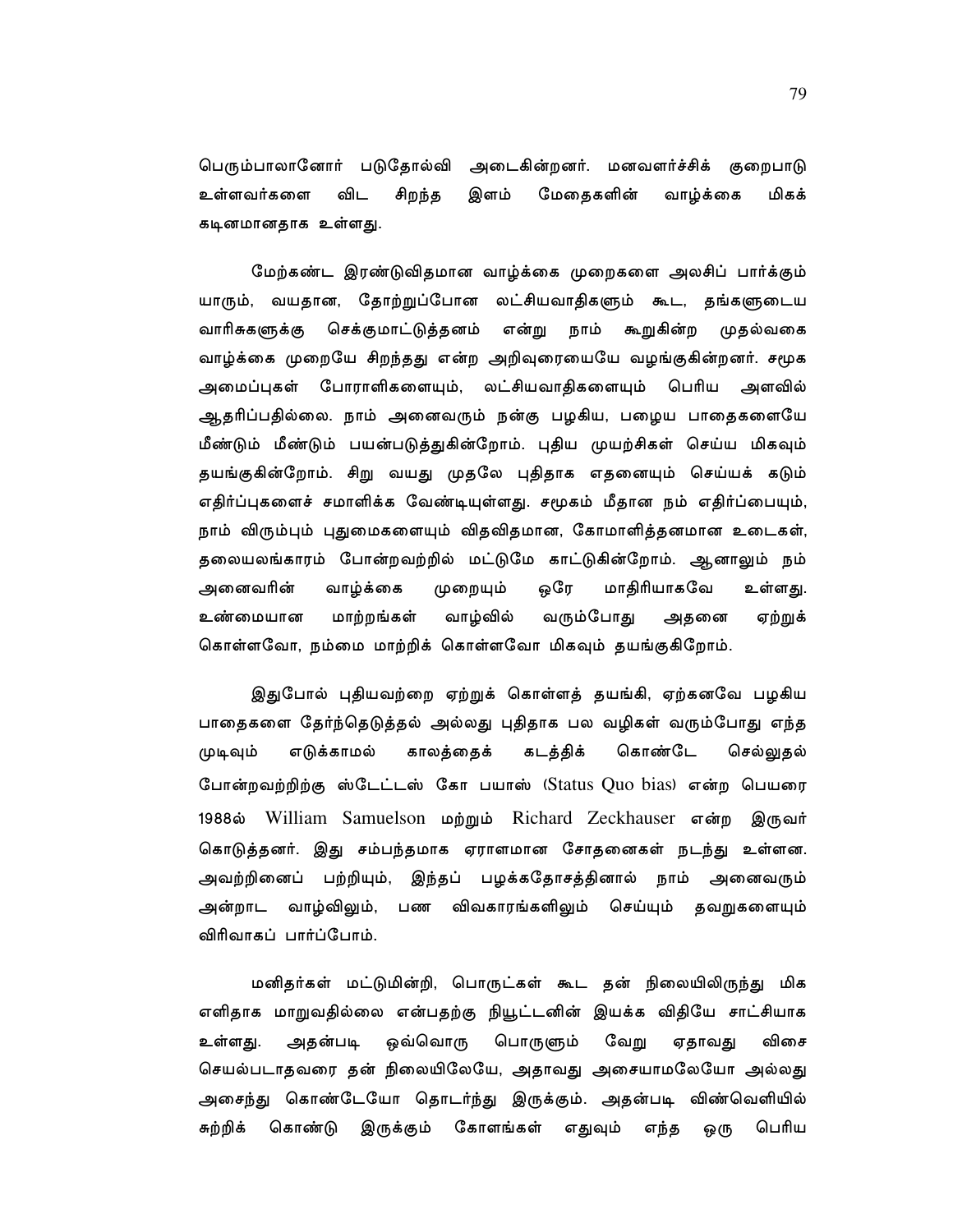இயந்திரத்தாலும் ஓட்டப்படுவது இல்லை. ஒருமுறை ஒரு சீரான வேகத்தில் விண்வெளியில் பொருளை மிதக்கவிட்டுவிட்டால் ஒரு அது காலாகாலத்திற்கும் வேறு எந்த உதவியும் இன்றிச் சென்று கொண்டே இருக்கும். அதாவது, யாரும் தொந்தரவு செய்யாதவரை நின்று கொண்டு கொண்டே இருக்கும் பொருள் நின்று இருக்கும். போய்க் கொண்டு இருக்கும்பொருள் அதே திசையில் போய்க் கொண்டே இருக்கும்.

1900ம் ஆண்டு அமெரிக்காவில் நியூஜெர்சி மற்றும் பென்சில்வேனியா என்ற இரண்டு மாகாணங்களில் இரண்டுவிதமான ஆயுள் காப்பீட்டு முறைகள் அறிமுகப்படுத்தப்பட்டன. நியூஜெர்சி மாகாணத்தில் அதிக விலையுள்ள அதே சமயம் அதிகம் தரக்கூடிய முறை பலன் முதல் அனைவருக்கும் பொதுவானதாகத் தேர்வு செய்யப்பட்டது. அதை வேண்டாம் என்பவர்கள் ஒரு மனுக் கொடுத்து இரண்டாவது முறையான விலை குறைந்த, அதே சமயம் வசதிகளும் குறைவான காப்பீட்டு முறையைத் தேர்ந்தெடுத்துக் கொள்ளலாம். ஆனால் பென்சில்வேனியா மாகாணத்தில் விலை குறைவான அதே சமயம் பலனும் குறைவான காப்பீட்டு முறை அனைவருக்கும் பொதுவானதாகவும் அதை வேண்டாம் என்பவர்கள் மட்டும் ஒரு விண்ணப்பம் மூலம் முதல் முறைக்கு மாறிக் கொள்ளலாம் என்று அனுமதி வழங்கப்பட்டது. நியாயப்படி பார்த்தால் இரண்டு மாகாணங்களிலும் உள்ள சராசரியாக விதமான மக்களும் ஒரே காப்பீட்டு ஓரளவு ஆயுள் தேர்ந்தெடுத்திருக்க வேண்டும். ஆனால் முறைகளையே நியுஜெர்சி  $70\%$ பென்சில்வேனியா மாகாணத்தில் பேர் முதல் முறையையும், மாகாணத்தில் 80% பேர் இரண்டாவது முறையையும் தேர்ந்தெடுத்தனர். அதாவது அவர்களும் நம்மைப் போலவே அவர்கள் விதிப்படி முதலில் என்ன கிடைத்ததோ அதையே ஏற்றுக் கொண்டனர். மிகக் குறைவான மக்களே தனியாக மனு எழுதிக் கொடுத்துத் தங்கள் விருப்பத்தை வெளிப்படுத்தத் துணிந்தனர்.

நாம் அனைவரும் மனதளவில் சோம்பேறிகளாக, அதாவது யோசித்து எந்த ஒரு முடிவையும் எடுக்கத் தயங்குபவர்களாக இருக்கின்றோம். நமக்காக முடிவெடுத்தலை வெளிப்படையாக இல்லாவிட்டாலும் வேறு யாராவகு மனதிற்குள் உண்மையில் நாம் ஆதரிக்கவே செய்கின்றோம். ஒரு வழக்கம் அல்லது சடங்கு நடைமுறையில் இருந்தால், அதில் பகுத்தறிவுக்கு ஒவ்வாத எத்தனை விசயங்கள் இருந்தாலும் நாம் தொடர்ந்து அவற்றைச் செய்யவே விரும்புகின்றோம். பெரியவர்கள் எதையும் ஒரு காரணத்தோடுதான் செய்து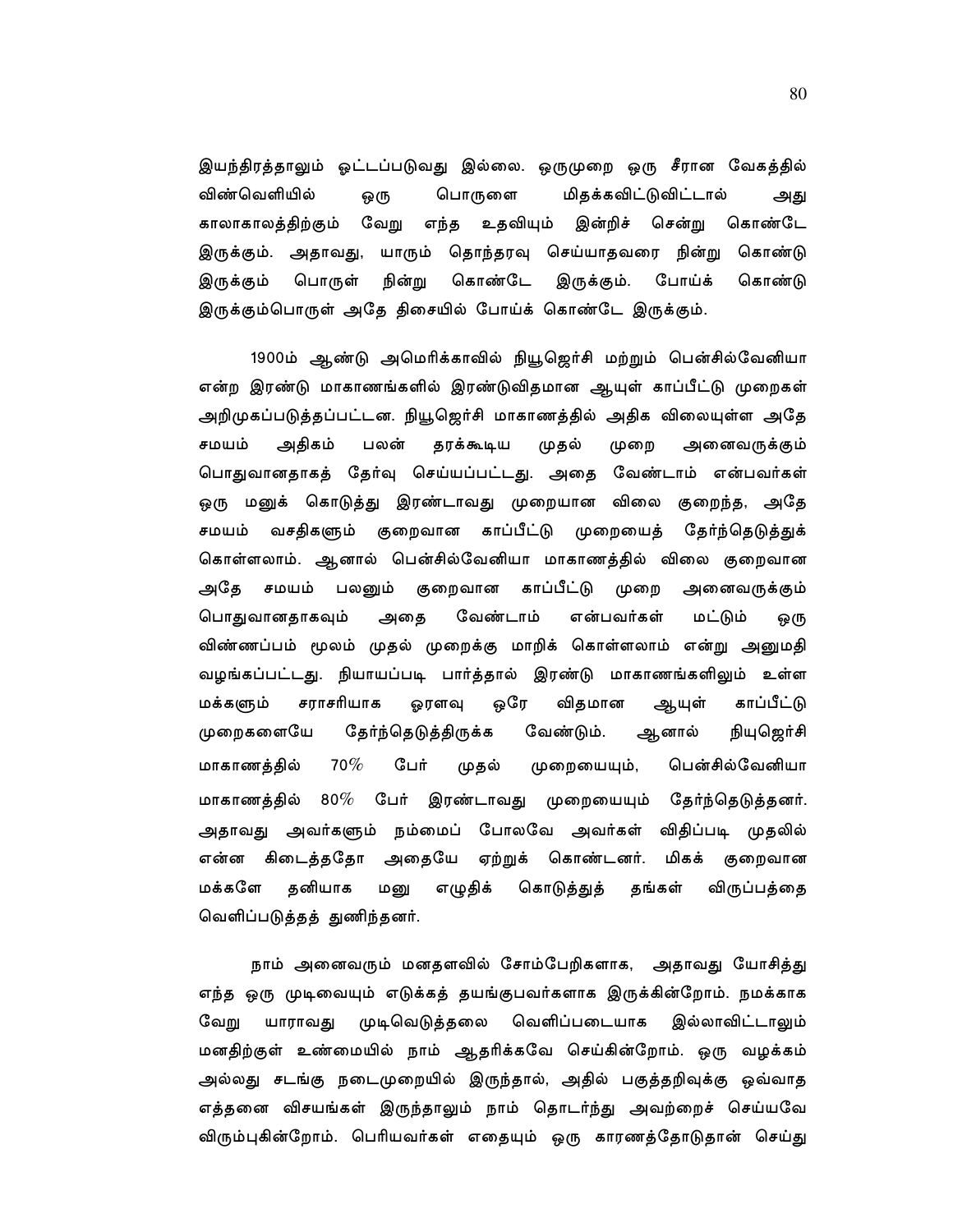இருப்பார்கள் என்று நம்மை நாமே சமாதானம் செய்து கொள்கின்றோம். அவாகள் காலத்தில் அவையெல்லாம் ஒருவேளை சரியானதாகவே இருந்தாலும் இப்போதும் அவையெல்லாம் தேவைதானா? என்று கேள்வி எதுவும் கேட்பது இல்லை. கேட்க ஒருவித சோம்பேறித்தனம். கேட்டால் நாம் விசயங்களைப் புரிந்து கொள்ளவும், பிறகு நிறைய நிறைய மாறவும் வேண்டும். அதனைவிடச் சோம்பேறிகளாக இருப்பதே சுகம் என்று சும்மாவே இருந்து விடுகின்றோம். ஒன்றும் செய்யாமல் இருந்தால் போதும் எதுவும் தவறாகப் போய்விடாது என்பதும் ஒருவித மூடநம்பிக்கையே.

> செய்தக்க அல்ல செயக்கெடும் செயத்தக்க செய்யாமை யாலும் கெடும்''

செய்யக் கூடாத செயல்களைச் செய்வதால் கெடுதல் வரும் அதுபோல செய்ய வேண்டிய செயல்களைச் செய்யாமல் சும்மா இருப்பதாலும் கெடுதலே வரும்.

இதே பழக்கத்தோசத்தின் வெளிப்பாடாக நாம் ஏதாவது ஒரு பொருளைப் புதிதாக வாங்க முற்படும்போது பல, சிறந்த, ஒரே தரமுள்ள பொருள்களாக எங்கும் இருந்தால் எதையுமே வாங்காமல் திரும்ப வந்துவிடுகின்றோம். நிறையப் பெண்களைச் சென்று பெண் பார்ப்பவர்கள் பெரும்பாலும் திருமணமே செய்ய முடியாத சூழ்நிலை உருவாகிவிடும். ஒன்றைவிட ஒன்று ஒருவகையில் சிறந்ததாகத் தெரியும். அதே சமயம் ஒரே ஒரு முறைப்பெண் மட்டும் இருந்தால் எதுவும் பிரச்சனையின்றி திருமணம் நடைபெற்றுவிடும். அவ்வளவு எளிதாக நம்மால் எதையும் சீர்தூக்கிப் பார்த்து முடிவெடுக்க இயல்வது இல்லை. பலதிறமைகள் உள்ள ஒருவரை விட ஏதாவது ஒரு திறமை மட்டும் உள்ளவர் விடாமல் தொடர்ந்து அதில் தன் தகுதியை மெருகேற்றிக் கொள்வதன் மூலம் பெரும் வெற்றிகளை அடைகின்றனர். ஆனால் மிகச் சிலர் மட்டுமே ஒன்றுக்கொன்று உதவியாக உள்ள பலவிதமான திறமைகளை வளர்த்துக் கொண்டு மிகத் தாமதமாக ஆனால் மிக உயர்ந்த நிலைக்கு வருகின்றனர். அனைவருக்கும் அது சாத்தியமில்லாமல் போனாலும், ஏதோ வாழ்க்கை அமைதியாகப் போனால் சரி என்று நினைப்பவர்கள் ஏதாவது ஒன்றை மட்டும் தேர்ந்தெடுத்து அதிலேயே தங்கள் வாழ்க்கை முழுவதும் செலவழித்து விடுகின்றனர். விரும்பியதை அடைய முயற்சிக்காமல் கிடைத்ததை விரும்ப பழகிக் கொள்கின்றனர். வெற்றியும் பெறுகின்றனர்.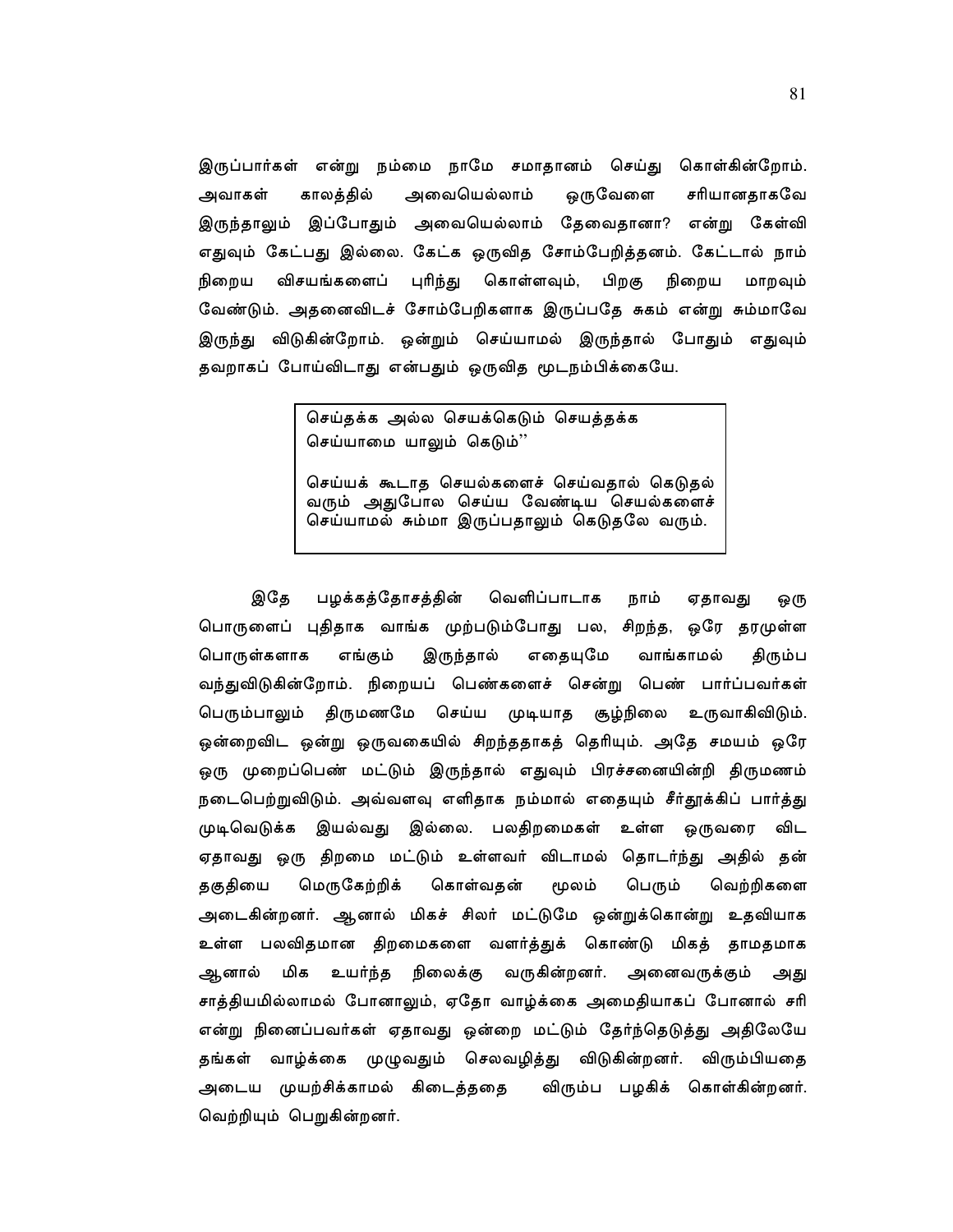#### காக்கைக் குஞ்சு

ஊர்ப்பக்கம் ''காக்கைக்கும் தன்குஞ்சு பொன்குஞ்சு'' நமது என்ற பழமொழி ஒவ்வொருவருக்கும் ஒன்று உண்டு. தாங்கள் ஏற்கனவே வைத்திருக்கும் பொருள்கள், தன்னுடைய நண்பர்கள், உறவினர், குடும்பத்தினர் என்றால் கொஞ்சம் ஒசத்திதான். இது ஒரு நல்ல குணம் என்றும் சொல்லலாம். அப்போதுதான் ஒருவர் மீது ஒருவர் பிரியமாகவும், ஒருவருக்கொருவர் நாணயமாகவும் இருக்க முடியும். இருந்தாலும், பல நேரங்களில் மனிதர்களைத் தாண்டி பொருட்கள் மீதும், கொள்கைகள் மீதும் அதிக அளவில் வைக்கும் பற்றுதல் அநாவசியமானது என்பதை மறுக்க இயலாது. எந்த ஒரு வீட்டையும் சிறிது நடுக்கரவர்க்கக்கு சோதனை செய்கு பார்த்தால் தேவையில்லாத, பழைய, காலாவதி ஆகிப்போன ஏராளமான பொருட்கள், உடைகள் மற்றும் ஆவணங்கள் இருக்கும். அவற்றிற்கெல்லாம் பத்திரமாக வைப்பதற்குத் தேவைக்கு அதிகமான பெட்டிகளும், அலமாரிகளும் இருக்கும். அவற்றையெல்லாம் வைப்பதற்குப் பெரிய வீடு, அதில் அதிகமான அறைகள் எல்லாம் தேவைப்படும். இதையெல்லாம் மீறி ஏதாவது ஒரு பொருள் தேவையென்றால் பழைய பொக்கிஷங்களுக்குள் அந்தப் இருந்தாலும் தேடவே முடியாததால் புதிதாக ஒவ்வொரு முறையும் வாங்க வேண்டிய சூழலும் இருக்கும். இதற்கு மேல் பரம்பரையாக வந்த பல பொருட்கள் இறந்தவர்களின் நினைவாகவே பாதுக்காக்கப்பட்டு வரும். இதைத் தவறு என்று சொல்ல முடியாவிட்டாலும் அதே பொருட்களோ அல்லது பழக்கவழக்கங்களோ (கடன் வாங்கியாவது வருடா வருடம் நன்கொடை கொடுத்தல்) புதிய தலைமுறையின் அன்றாட வாழ்வையே பாதிக்கும்பொழுது சிறிது யோசித்துப் பார்க்கலாம். நியாயமாக நாம் அனைவரும் ஒவ்வொரு வருடமும் பொங்கலுக்கு முதல் நாள் ஒழுங்காக போகிப் பண்டிகை கொண்டாட வேண்டும். அவ்வாறு செய்தால் தேவையற்ற, ஏராளமான பொருட்கள் வெளியேற்றப்படுவதோடு உள்ளே ஒளிந்து கிடக்கும் ஏராளமான நல்ல பொருட்களும் உபயோகத்துக்கு வரும். வீடும் பாதி காலியாகி விடும். சொல்லப்போனால் நாம் ஒவ்வொரு நாளும் ஏதாவது ஒரு பொருள் அல்லது தேவையற்ற ஒரு பழக்கத்தினைத் தூக்கிப் போட்டால் நம் வீடும் வாழ்வும் சுத்தமாகவிடும். மனமும் லேசாக ஆகிவிடும்.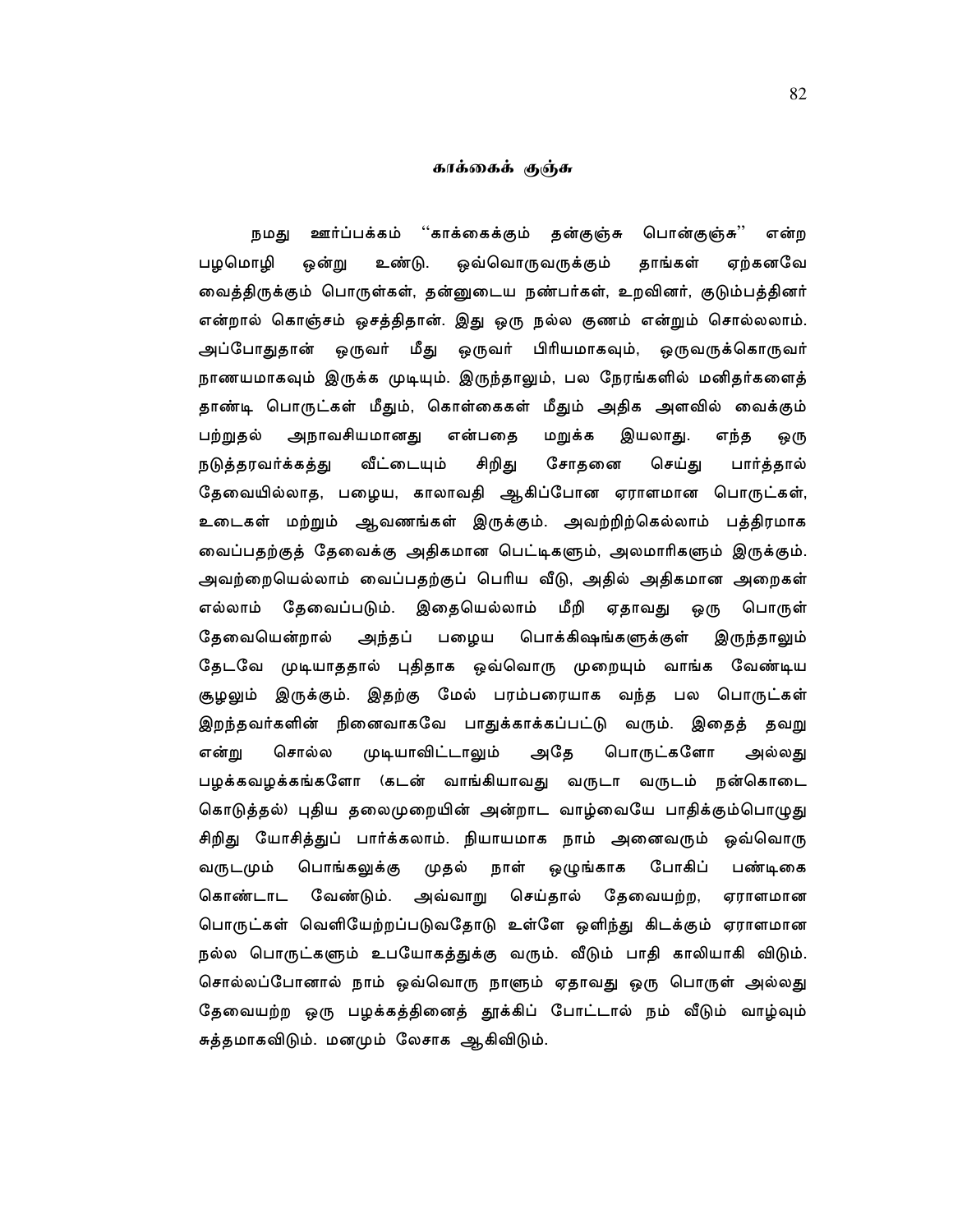யாதனின் யாதனின் நீங்கியான் நோதல் அதனின் அதனின் இலன்

ஒருவன் எந்தெந்தப் பொருள்களிலிருந்து விலகி விடுகின்றானோ அந்தந்தப் பொருள்களால் அவனுக்குத் துன்பம் இல்லை.

இதைப்போன்று பழைய அவற்றின் நமது உடைமைகளை உண்மையான தரத்திற்கு மேல் மதித்தல், மற்றும் பற்றுக் கொள்ளுதல் எண்டோவ்மெண்ட் எஃபெக்ட் (Endowment Effect) என்று கூறப்படுகின்றது. நாம் அதைக் காக்கைக் குஞ்சு எண்ணப்பிழை என்று கூறலாம். இந்த எண்ணப்பிழை இதற்குமுன் பார்த்த Status Quo Bias என்பதன் காரணமாகவும் சில நேரங்களில் அதன் விளைவாகவும் உள்ளது. பெரும்பாலும் இவை இரண்டும் சேர்ந்தே வருகின்றன. சிகாகோ (Chicago) பல்கலைக்கழகத்தினைச் சேர்ந்த ரிச்சர்ட் தாலெர் (Richard Thaler) இந்த விளைவினைப் பல சோதனைகள் மூலம் நிரூபித்து உள்ளார். அதில் ஒரு சோதனையின் படி,

சில மாணவர்கள் தேர்ந்தெடுக்கப்பட்டு அவர்களில் ஒரு சிலருக்கு பல்கலைக்கழகத்தின் சின்னம் பொறித்த காபி கோப்பைகள் மட்டும் வழங்கப்பட்டன. அந்தக் கோப்பைகளின் மதிப்பினைப் பற்றிய அவர்களின் கருத்து கேட்கப்பட்டது. பரிசாகக் கிடைத்த அந்த கோப்பைகளை விற்க அந்த மாணவர்கள் சராசரியாக ரூபாய் 300 வரை விலை கேட்டனர். அதே சமயம் புதிதாக அது போன்ற கோப்பைகளை விலை கொடுத்து வாங்க மற்ற மாணவர்கள் சராசரியாக ரூ.150 வரையே தரத் தயாராக இருந்தனர். இரு குழுவினரும் ஒரேவிதமான பொருளுக்கு வேறு வேறு விதமான விலைகள் கூறினர். அவர் இது போன்ற சோதனைகள் மூலம் ஒவ்வொருவரும் ஒருபொருளை புதிதாக வாங்க நினைக்கும் விலைக்கும் அதே பொருளை அவர் விற்பதாக இருந்தால் கேட்கும் விலைக்கும் அதீதமான வித்தியாசம் உள்ளது என்பதை நிரூபித்தார்.

 $J.L.$ போலவே (ஜெ.எல். க்னெட்ச் Knetsch) என்ற அது ஆராய்ச்சியாளர் ஒரு சோதனையைச் செய்தார். சுமார் 80 மாணவர்களைத் தேர்ந்தெடுத்து அனைவருக்கும் ஒரு காபி கோப்பையை இலவசமாகக் கொடுத்தார். பின்பு ஒரு கேள்வித்தாளைக் கொடுத்து விடைகள் அளிக்கச் செய்தார். அதன் முடிவில் அனைவரிடமும் கோப்பையின் விலைக்கு சமமான மதிப்புடைய சாக்லெட்டைக் காட்டி அதை ஒரு விரும்புபவர்கள்

 $-341$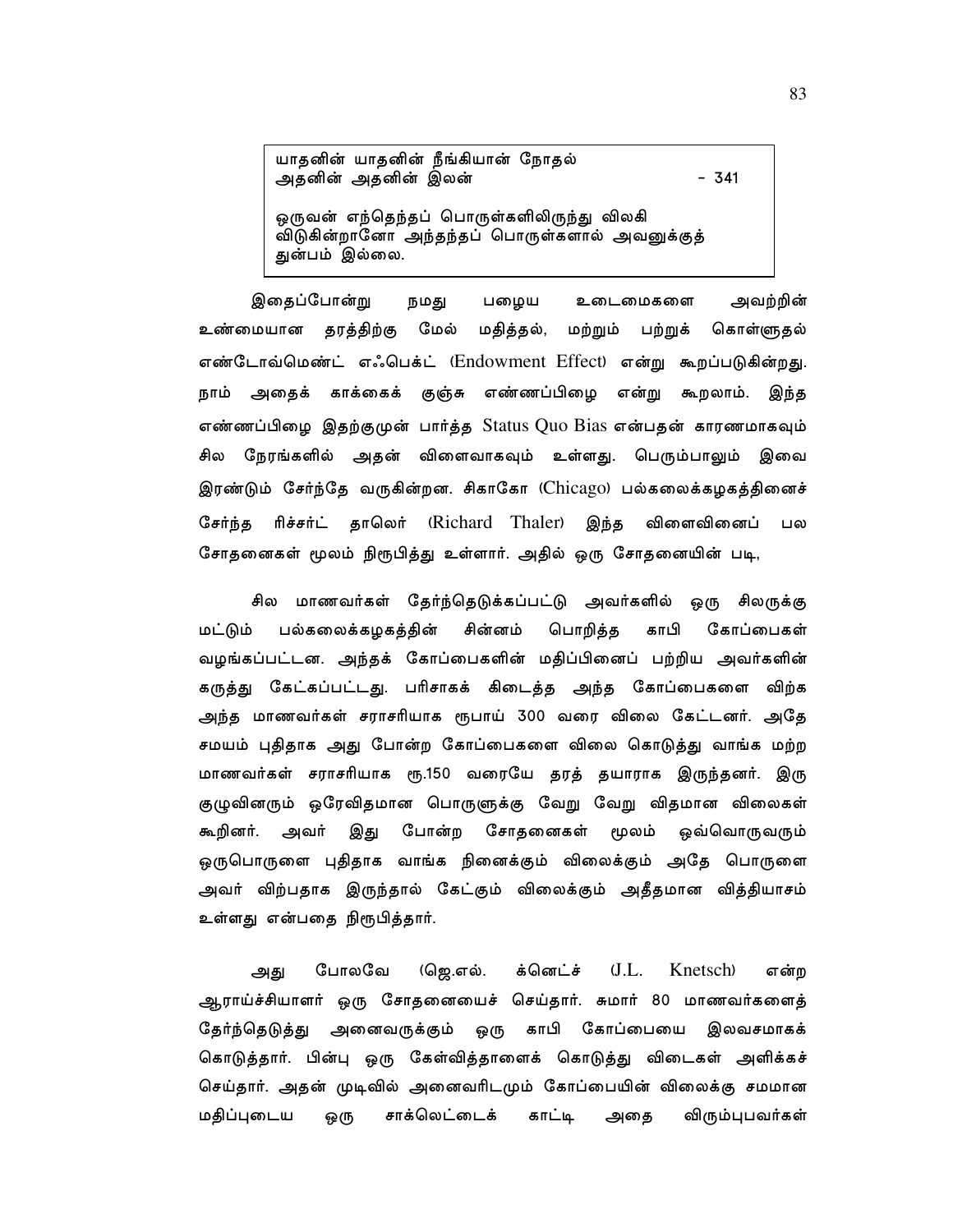கோப்பைக்குப் பதிலாக மாற்றிக் கொள்ளலாம் என்ற வாய்ப்பினையும் அளித்தார். ஒரு பாதிப்பேராவது மாற்றுவார்கள் என்று பார்த்தால் சுமார் 80 சதவீதம் பேர் தங்கள் கோப்பைகளையே விரும்பினர். சாக்லேட்டை விட கோப்பையே சிறந்தது என்று அவர்கள் கூறினர்.

மீண்டும் கிட்டத்தட்ட அதே அளவு மாணவர்களைத் தேர்ந்தெடுத்து முதலில் அனைவரிடமும் ஒரு சாக்லெட்டைக் கொடுத்தார். பின்பு தேர்வு எழுதச் சொல்லிவிட்டு அதன் முடிவில் காபிக் கோப்பையைக் காட்டி வேண்டுமானால் சாக்லெட்டுக்குப் பதிலாக அந்த காபிக் கோப்பையைப் கொள்ளலாம் என்று கூறினார். பெரும்பாலான பெற்றுக் மாணவர்கள் தங்களுக்குச் சாக்லெட்டே போதும் என்று கூறிவிட்டனர். கோப்பையைவிட சாக்லேட்டை சிறந்தது என்று அவர்கள் கூறினர். சிறிது நேரம் வைத்திருக்கும் பொருளையும் நம் மனதளவில் நாம் நம்முடைய உடைமையாகவும், நம்மில் ஒரு பகுதியாகவும், நினைக்க ஆரம்பித்து விடுகின்றோம். இதனைப் பதஞ்சலி மற்றும் கீதை போன்ற நூல்கள் வாசனை என்று கூறுகின்றன. அவ்வாறு நாம் நினைக்க ஆரம்பித்த பின்பு அவற்றின் மதிப்புக் கூடி விடுகின்றது. அதை அவ்வளவு எளிதில் பிரிய முடிவது இல்லை. ஒரு தியேட்டரிலோ அல்லது ரயிலிலோ நாம் ஒரு இடத்தில் உட்கார்ந்த பின்பு, நாம் ஏதோ ஒரு காரணமாக எழுந்த வேளையில் யாராவது தெரியாமல் அதில் உட்கார்ந்துவிட்டால், இது என்னுடைய இடம் என்று சண்டையிடுகிறோம். சுற்றியுள்ள அனைவரும் அது நியாயமே என்று ஒப்புக் கொள்கின்றனர். சிறிது நேரம் உட்கார்ந்த சீட்டையே நம்மால் பிரியமுடியவில்லை என்றால் மற்றவற்றைப் பற்றிக் கேட்க வேண்டும்.

சொத்துக்களையோ அதற்காக யாரும் தங்கள் பழைய கார் போன்றவற்றையோ விற்பது இல்லை என்று சொல்ல முடியாது. இருந்தாலும் அதைத் தொழில் முறையாகச் செய்யாதவர்கள் எல்லாம் பெரும்பாலும் பெரிய அளவில் வருத்தத்தோடே அவற்றைப் பிரிகின்றனர். நம் ஊர்ப்பக்கம் சொத்துக்களை வாங்குபவர்கள் விற்பனை செய்பவர்க்கும் அவரது வாரிசு, சாட்சிகளுக்கும் விற்பனை செய்யும்போது சாப்பாடு போடுதல், புத்தாடைகள் வாங்கித்தருதல் போன்ற பழக்கம் உண்டு. இதெல்லாம் அந்தப் பிரிவை, வலியைத் தாங்கும் சக்தியைத் தருவதற்காக மட்டுமே.

சில கர்ணனின் நாம் நம்முடைய உடைகளை நேரங்களில் கவசகுண்டங்கள் எப்படிப் பிரிக்க முடியாதவையோ அதுபோல நம்முடைய உடலுடைய ஒரு பகுதியாகவே எண்ணுகின்றோம். யாராவது தெரியாமல்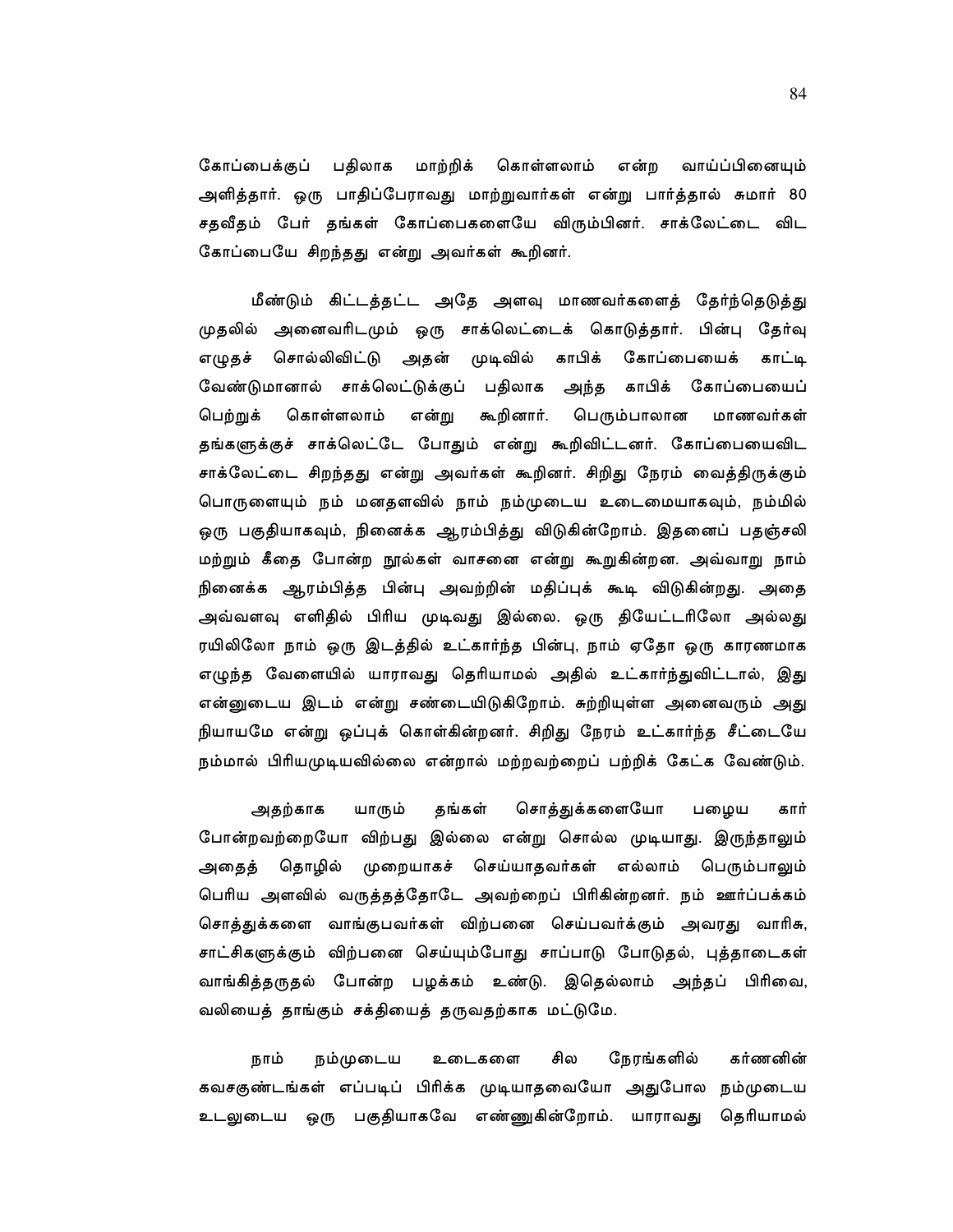அதற்கு ஒரு சேதத்தினை விளைவிக்கும்போது சிறிய குழந்தைகள் போல் நடந்து கொள்கின்றோம். ஆனால் கீதையில் உடலே ஒரு சட்டை என்றும் பழயதானால் கழற்றிவிட்டு வேறு புதிதாக அணிந்து கொள்ளலாம் என்றும் கூறப்பட்டுள்ளது.

இந்த எண்டோவ்மென்ட் எபெக்ட் என்ற எண்ணப் பிழையால் வரும் பணரீதியான சில விளைவுகளைப் பார்ப்போம். பரம்பரையாக வந்த நமது ஒரு சொத்து சிக்கலான ஒரு இடத்தில் இருந்தாலும் நீண்ட காலம் நாம் விற்பதற்கு தயங்கித் தயங்கியே அந்தச் சிக்கல்களோடு மன்றாடுகின்றோம். நஷ்டத்தில் கூட அதை விற்றுவிட்டு வேறு உருப்படியான காரியம் எதையும் செய்ய நாம் தயாராக இல்லை. தற்செயலாகக் குடியிருக்கச் சென்று, பின்பு பழகிவிட்ட ஒரு ஊர் அல்லது ஒரு தெருவில், தண்ணீர் வசதி இல்லை சரியான போக்குவரத்து வசதியில்லை, இரவில் பாதுகாப்பு இல்லை என்றாலும் கூட, நீண்ட காலத்திற்கு போராடிக் கொண்டும், பயந்து கொண்டும் குடியிருப்போமே ஒழிய அதனை மாற்ற மாட்டோம். ஓரளவு பழுதாகிப் பாத்திரங்கள் இடைஞ்சல் போன. செய்கின்ற சமையல் முதலிய உபகரணங்களை தூக்கிப் போடவோ, சரி செய்யவோ முடியாமல் வைத்து மல்லுகட்டுவோமே ஒழிய புதிதாக வாங்கவேமாட்டோம்.

இதுபோன்ற நமது பழக்கவழக்கங்களை நன்கு அறிந்துகொண்டே வர்த்தக நிறுவனங்கள் எங்கள் பொருட்களை சிறிது காலம் வைத்திருந்து பார்த்துவிட்டுப் பின்பு பிடித்தால் வாங்கிக் கொள்ளுங்கள் என்றும், வாங்கிக் கொண்டு சென்று உபயோகம் செய்து பின்பு பிடிக்கவில்லை என்றால் பணம் வாபஸ் என்றும் விளம்பரங்களின் மூலம் நம்மை ஏமாற்றுகின்றன. ஒரு சில நாட்கள் பழகிய நட்பையோ, பொருள்களையே நம்மால் எளிதில் திருப்பிக் கொடுத்துவிட முடியாது. அதனாலேயே பல நேரங்களில் அவற்றால் நாம் பெரிய இழப்புகளைச் சந்திக்க நேரிடும். கீழே விழுந்துவிட்ட கர்சிப்பை எடுத்துக் கொடுத்தல், பஸ் டிக்கெட் வாங்கித் தருதல் போன்ற சிறிய உதவிகளுக்கும் சிறிது நேர பழக்கங்களுக்கும் சில இளம் பெண்கள் தங்கள் வாழ்க்கையையே பலி கொடுக்க முன் வருவது போலவே, நாமும் ஒரு சில முறை உபயோகம் செய்து பார்த்த உடனேயே அந்த வாகனம் அல்லது ஆடம்பரப் பொருளை வாங்கவே முடிவெடுப்போம். அவற்றின் தேவைக்கான நியாயமான காரணங்களைக் கண்டுபிடித்துக் கொள்வோம்.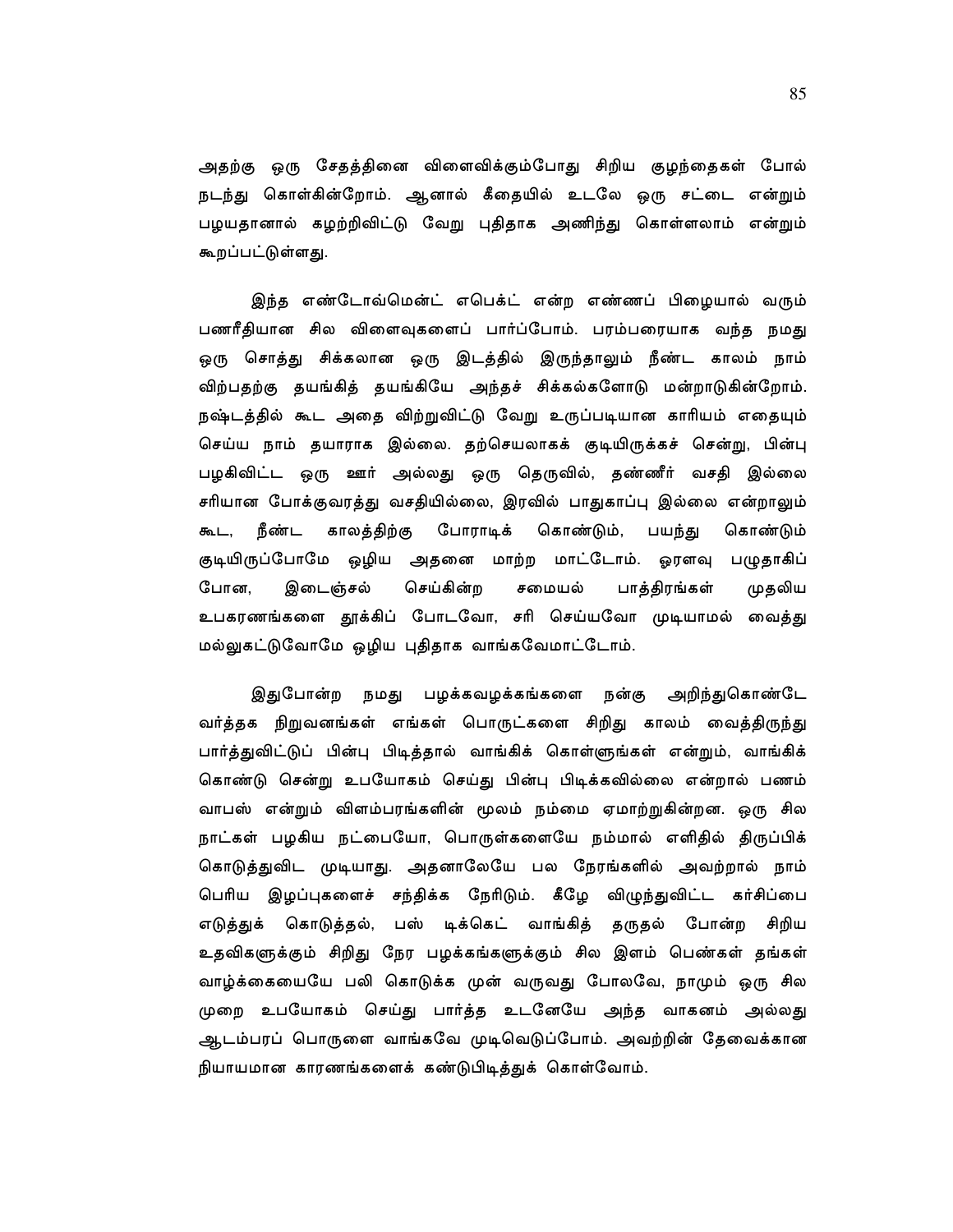பங்குச் சந்தையைப் பொறுத்தமட்டில் இந்த எண்ணப் பிழையால் நிறைய நேரம் வர வேண்டிய லாபங்களை எல்லாம் நாம் நஷ்டமாக மாற்றிக் கொள்கின்றோம். அப்பாவோ, தாத்தாவோ ஏதாவது ஒரு கம்பெனியின் பங்கினை வாங்கியிருந்து நமக்கு அது வாரிசு முறைப்படி வரும்போது நிறையபேர், அதை விற்பனை செய்வது இல்லை. இன்றைய சூழலில் அது ஒரு நல்ல பங்காக இல்லாமல் இருக்கலாம். அதையும் தாண்டி ஒரே பங்கில் நிறைய பணம் வைத்திருப்பது எப்போதுமே நல்லதல்ல. அதை விற்பது நாம் அவர்கள் ஆத்மாவிற்குச் செய்யும் துரோகம் என்றும், நமது அன்பின்மையின் வெளிப்பாடு என்றும் எண்ணுகின்றோம். விற்பனை செய்வதால் வரும் இலாபத்திற்கு முறையான வருமான வரி செலுத்த வேண்டும் என்கிற பயமும் ஒரு காரணமாக உள்ளது. ஆனால் உண்மையில், ஒருவேளை சந்தையில் ஏதாவது விபரீதம் நடந்தால் ஏற்படக் கூடிய இழப்பைவிட, வருமான வரி போன்றவை பெரிய தாக்கத்தினை உண்டாக்க வாய்ப்பில்லை.

மேலும் விற்று வாங்குவதற்குத் தரகருக்குத்தர வேண்டிய கமிஷன், முடிவெடுக்க இயலாமை மற்றும் நீண்டகாலமாக நமக்கு அந்த ஒரு பங்கு மட்டுமே தெரியும், எனவே அதனுடன் இருப்பது நல்லது என்ற பாசம் போன்ற பல காரணங்களாலும் இந்த எண்டோவ்மென்ட் பயஸ் எண்ணப்பிழை ஏற்படுகின்றது. இதனால் சரியாக வருமானம் தராத பங்குகளை வைத்துக் கொண்டு, நீண்டகாலம் வரவேண்டிய வருமானத்தை சிலர் இழந்து கொண்டு உள்ளனர்.

ஆனாலும் John A. List என்ற ஒரு பேராசிரியர் ஒருவருக்குப் பங்கு சந்தையில் ஏற்படும் நீண்ட கால அனுபவம் மனதில், பழக்கவழக்கங்களில் என்ன விளைவுகளை ஏற்படுத்துகின்றது என்ற ஒரு ஆராய்ச்சி செய்தார். அனைத்துவிதமான சீட்டாட்டம், தினசரி வர்த்தகம் முதலிய ஊக விளையாட்டுகளிலும் ஈடுபாடு உள்ளவர்களிடம் செய்த ஆராய்ச்சியில் அனுபவம் அதிகமாக அதிகமாக Endowment Bias போன்ற எண்ணப் பிழைகள் குறைகின்றன என்பதை நிரூபித்தார். அடிக்கடி வாங்கி விற்றுப் பழகியவர்கள் நாளடைவில் எந்த ஒரு நிறுவனம் மீதும் அதிகம் பற்று வைப்பது இல்லை என்று கண்டறிந்தார். பல வருடங்களாக ஒரே நிறுவனத்தில் வேலை செய்பவரை விட வருடாவருடம் இடத்தில் வேலை ஒரு தானே செய்பவருக்குப் குறைவாகத் மேலும் பற்று இருக்கும். ஊக வணிகத்திலும், தின வணிகத்திலும் பங்குகளை வாங்கி விற்பவர்களை விட விற்று வாங்குபவர்கள் அதிகத் திறமைசாலிகளாகவும், எண்ணப் பிழைகள்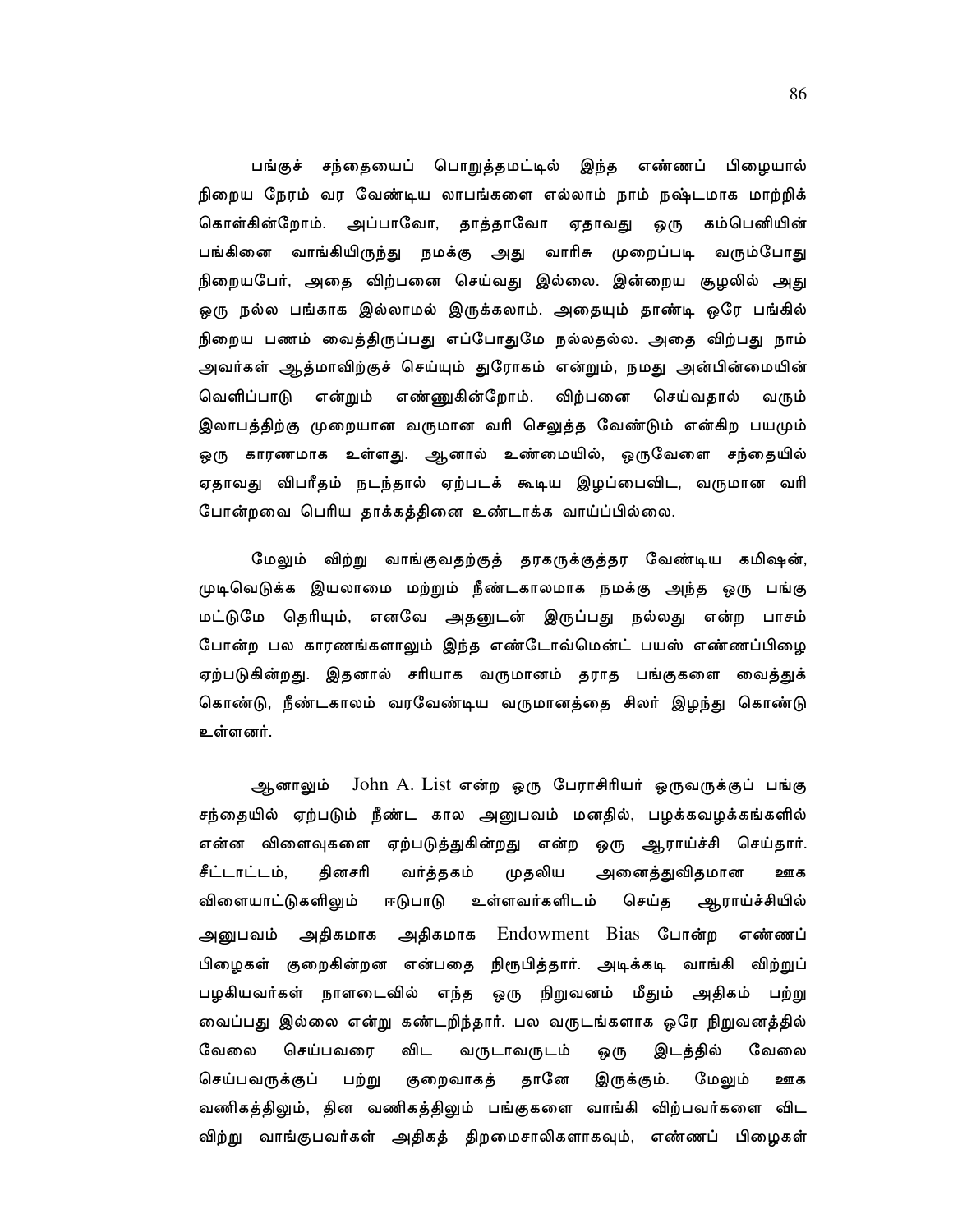குறைவாக உள்ளவர்களாகவும் உள்ளனர் என்றும் கண்டறிந்தார். இதற்காக யாரும் நாளையிலிருந்து பங்குகளை விற்று வாங்க பெரிய அளவில் முயற்சி செய்ய வேண்டியதில்லை. உண்மையில் நல்ல அனுபவம் வந்த பின்பே நம் மனம் அந்தப் பக்குவத்தை அடையும்.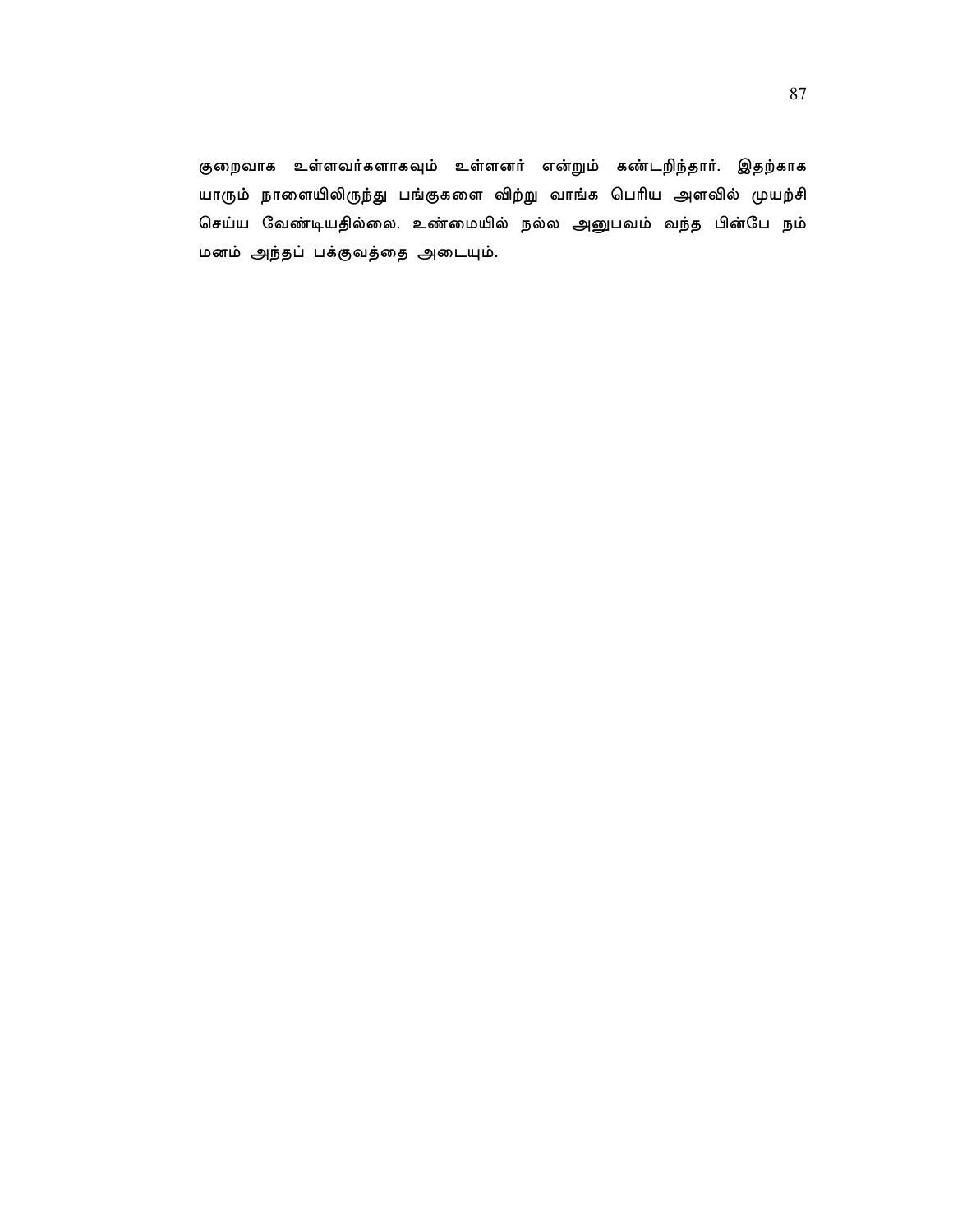# அவன் அப்படித்தான்

நம்மில் பெரும்பாலானோருக்கு மகாபாரதம் நன்கு தெரியும். தர்மனும் அவரது சகோதரர்களும் நல்லவர்கள். துரியோதனும் மற்ற சகோதரர்களும் இது எவ்வளவுதூரம் உண்மை? துரியோதனும் கெட்டவர்கள். அவரது சகோதரர்களும் உண்மையில் கெட்டவர்களா? அல்லது அவ்வாறு கதையில் சொல்லப்பட்டுள்ளதா? கதையை மட்டும் எடுத்துக் கொண்டாலும் நாம் நினைக்கும் அளவுக்கு கதையில் தர்மர் நல்லவராகவும், துரியோதனன் கெட்டவனாகவும் காட்டப்பட்டு உள்ளதா? அல்லது கதையை முழுவதும் படிக்காமல் நாமாகவே ஒரு தவறான கருத்துக்கு வந்துள்ளோமா? சரியாகச் சொல்ல வேண்டும் என்றால் நாம் வெறுக்கும் அளவுக்கு ஒவ்வொரு பாகிஸ்தானியரும் கெட்டவர்களா?

உண்மையில் தர்மர் ஒரு நல்ல அரசனாக இருந்தால் தன்னையோ, தன் மனைவியையோ கூட சூதில் தோற்கலாம். நிச்சயம் தன் நாட்டை வைத்து இருக்கக் கூடாது. தர்மர் புத்திசாலியான மனிதராக சூதாடி ஒரு இருந்திருந்தால் சகுனி போன்ற ஒரு மிகச் சிறந்த சூதாடியோடு பெரிய அளவில் எந்த ஒரு பந்தயமும் கட்டி விளையாடியே இருக்கக் கூடாது. உண்மையில் துரியோதனன் கெட்டவனாக இருந்திருந்தால் அவன் பின் ஒரு மிகப் பெரிய சேனை வந்திருக்க வாய்ப்பே இல்லை. கர்ணன் போன்ற ஒரு நண்பனிடம் துரியோதனன் ஒரு மிக நல்ல நண்பனாக இருந்திருக்கவும் சாத்தியமே இல்லை.

நிறைய நேரங்களில் ஒரு மனிதர் செய்யும் காரியங்களை வைத்து மெதுவாக அவரை நல்லவர் அல்லது கெட்டவர் என்று நாம் தீர்மானிப்பதை ஒருவரைப் பற்றி நல்லவர் என்றோ, கெட்டவர் என்றோ ஒரு விட. அபிப்பிராயத்துக்கு வந்துவிட்டுப் பின்னர் அவர் செய்யும் காரியங்களை நல்லது அல்லது கெட்டது என்று நாமே முடிவு செய்கின்றோம். பெரியவர்கள் செய்தால் பெருமாள் செய்த மாதிரி என்று நம்புகின்றோம். நமக்குப் பிடித்த அல்லது நாம் மதிக்கின்ற ஒருவர் செய்யும் எல்லாம் சரி என்றும் நமக்குப் பிடிக்காத ஒருவர் செய்யும் எல்லாம் தவறு என்றும் நாம் பிடிவாதமாக நினைக்கின்றோம். அவர்கள் தவறுதலாக எதுவும் செய்தால் பல பொய்யான சமாதானங்களைக் கூறி சப்பைக் கட்டுகிறோம்.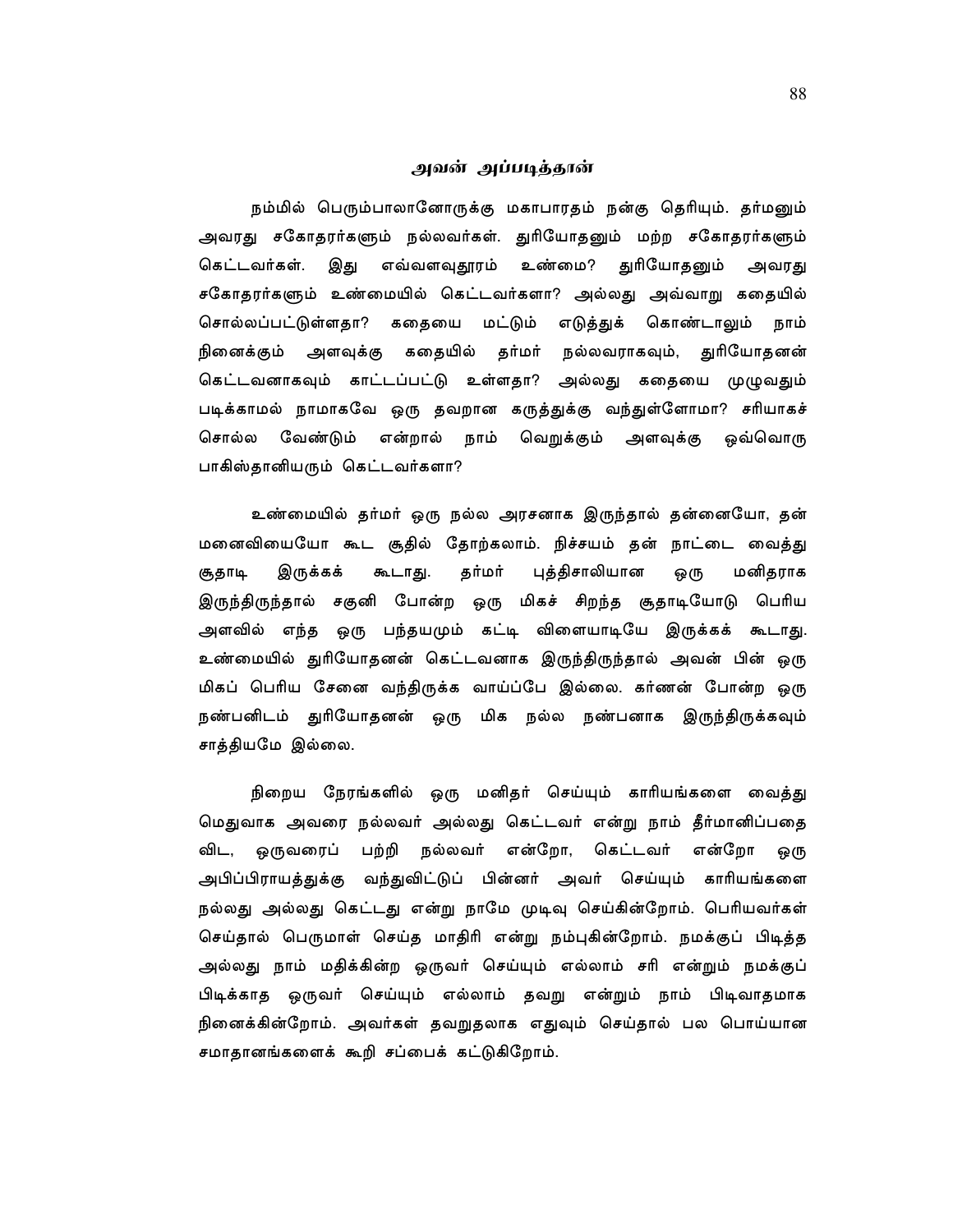இதற்கெல்லாம் என்ன அடிப்படைக் காரணம் என்று பார்த்தால், நாம் விசயத்தையும் பார்ப்பதிலேயே ஒரு குறைபாடு எந்த ஒரு உள்ளது. பலவிதமான மொழிகளில் பலரும் பேசினால் நமக்கு நம்மொழி மட்டுமே புரியும், மற்றவற்றை உளறல் என்றுதான் நாம் எண்ணுவோம். அதாவது நமக்குத் தெரிந்த ஒன்றை மட்டுமே நம்மால் பார்க்கவும், புரிந்து கொள்ளவும் முடியும். தன் கணவரல்லாத ஒருவருடன் சுற்றுலா வரும் ஒரு மேல்நாட்டுப் பெண்ணின் ஒழுக்கத்தை உயர்ந்தது என்று நம்மால் உணரமுடியாது. அதுபோலவே அடிப்படையான நம்பிக்கைகள் நமது மற்றும் விருப்பங்களுக்கு மாறாகவும், எதிராகவும் இருக்கும் விசயங்கள் நம் கண்ணில் படுவதே இல்லை.

ரோட்டில் நடந்து போகும்பொழுது ஒரு வாகன விற்பனையாளர் புதிதாக வந்துள்ள அனைத்து வாகனங்களையும், ஒரு பக்திமான் அனைத்துக் கோவில்களையும், பெண்களில் பலர் புடவைக் கடைகளையும் மட்டுமே பார்க்கின்றோம். ஒன்றாக ஒரே சாலையில் செல்லும் ஒவ்வொருவரும் வேறு வேறு சாலைகளிலேயே சென்று பார்த்து வருகின்றோம். இது போன்று நமது கருத்துக்கு மற்றும் விருப்பத்துக்கு ஒத்து வருவதை மட்டும் பார்த்தலும் மற்றவற்றை வசதியாக மறந்து விடுதலும் (Confirmation Bias) கன்பிர்மேசன் நாம் ஏற்கனவே பயாஸ் என்று அழைக்கப்படுகின்றது. இதைப் பற்றி Cognitive Dissoance Bias என்ற தலைப்பின் கீழ் ஓரளவு பார்த்தோம். இவை ஒன்றுக்கொன்று தொடர்புடையவையே. கன்பர்மேசன் பயஸ் சரியாக வேலை செய்தால் காக்னிடிவ் டிஸொனென்ஸ் பயாஸ் வராது.

இந்த கன்பர்மேசன் பயஸ் சற்று முற்றிப் போனவர்கள் பகல் கனவு காண ஆரம்பித்து விடுவார்கள். தங்கள் கனவுகளை எல்லாம் நிஜம் என்று எண்ணிக் கொண்டு இருந்து விடுவார்கள். ஒருநாள் திடீரென்று அவர்களது உடையும்போது சித்தப்பிரமை நம்பிக்கைகள் பிடித்து அலைய ஆரம்பித்துவிடுவார்கள். ஏனெனில் காலம் எப்போதும் எல்லாவற்றையும் மாற்றிக் கொண்டே இருக்கும். தீவிரமான நம்பிக்கைகளை உடையவர்களால் அவற்றைத் தாங்கிக் கொளள முடியாது. அதனால் நாம் எந்த ஒரு நம்பிக்கைகளை நிரூபிக்கும் நேரத்திலும் உண்மை என்று நமது வாய்ப்புடையவற்றையே பார்ப்போம். நமது நம்பிக்கைகளை உடைக்கும் எதையும் பார்க்கமாட்டோம். இதை நிரூபிக்கும் ஒரு சிறு சோதனை.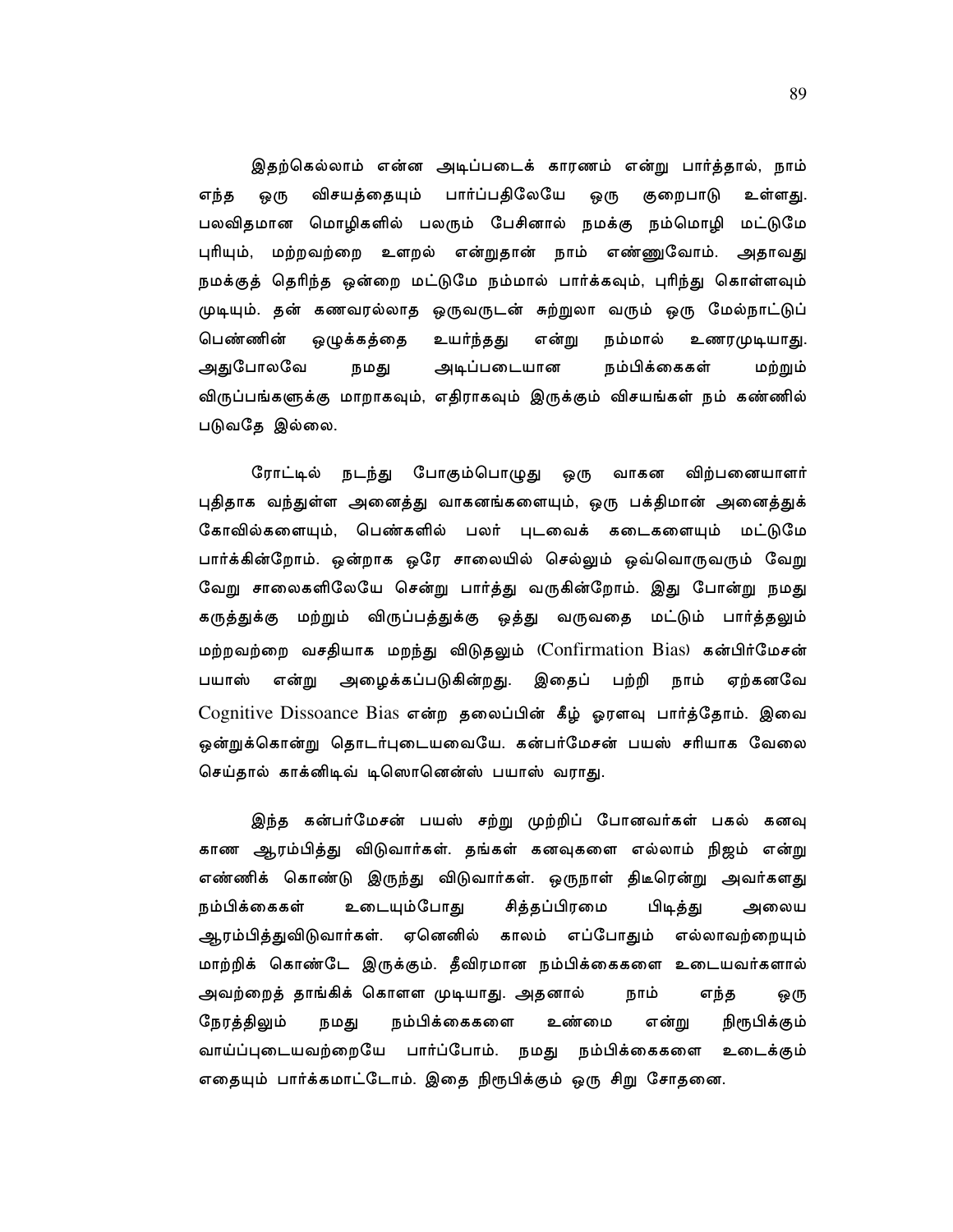''ஒரு நான்கு அட்டைகள் உள்ளன. ஒருபுறம் ஏதாவது ஒரு எழுத்தும் மறுபுறம் ஒரு எண்ணும் உள்ளது. இப்போது ''ஒவ்வொரு உயிரெழுத்திற்குப் .<br>பின்னும் ஒரு ஒற்றைப்படை எண் இருக்கிறது'' என்ற கூற்றைச் சரிபார்க்க வேண்டும். கீழ்கண்டவற்றில் எந்த இரண்டு அட்டைகளை எடுத்துப் பார்ப்பீர்கள்?

8 3 அ  $\blacksquare$ 

இதுபோன்று ஒரு அட்டைச் சோதனையை ஆங்கில எழுத்துக்களை வைத்து செய்ததிலிருந்து தெரிந்த முடிவானது, பெரும்பாலானவர்கள் அ இரண்டு மட்டுமே மற்றும் ஆகிய அட்டைகளை தேர்வு  $\overline{\mathbf{z}}$ செய்தனர். நீங்கள் கூட அநேகமாக அதையே தேர்வு முதலில் செய்திருக்கக் கூடும். அட்டையைப் பார்ப்போம். பின்புறம் அ ஒற்றைப்படை எண் இருந்தால் ஒன்றும் பாதகமில்லை. இரட்டைப்படை எண் இருந்தால் கொடுக்கப்பட்ட கூற்று தவறு. பின்புறம் ஒற்றைப்படை எண் இருந்தவுடன் நாம் அந்தக் கூற்று சரி என்ற முடிவுக்கு வந்துவிடுவோம். அவ்வாறு வரக்கடாது. பெரும்பாலும் ஒரு மாறான உதாரணத்தால் ஒரு விசயத்தை பொய் என்று நிரூபிக்கலாம். ஆனால் ஒரு சரியான உதாரணத்தால் எதையும் உண்மை என்று நிரூபிக்க முடியாது

அடுத்து என்ற அட்டையைப் பார்ப்போம். பின்புறம்  $\mathbf{3}$ அதன் உயிரெழுத்து இருந்தால் சொல்லப்பட்ட கூற்று உண்மை என்ற நம்பிக்கை கூடுகின்றது. ஒருவேளை அதன்பின் உயிரெழுத்து இல்லை என்றால் சொல்லப்பட்ட கூற்று பொய்யாகிவிடாது. ஏனெனில் ஒற்றை எண்ணுக்குப் பின்னால் எல்லாம் உயிரெழுத்து உள்ளது என்று எங்கும் சொல்லப்படவில்லை. உயிரெழுத்துக்குப் பின் ஒற்றைப்படை எண் உள்ளது என்று மட்டுமே கூறப்பட்டு உள்ளது.

அதே சமயம் $\mid 8 \mid$ |ஆம் எண் உள்ள அட்டைக்கு பின்புறம் ஒருவேளை முதலில் சொல்லப்பட்ட உயிரெழுத்து இருந்துவிட்டால் கூற்று பொய்யாகிவிடும். எனவே அதைக் கட்டாயம் எடுத்துப் பார்க்க வேண்டும். எந்த எந்த அட்டைகள் தவறாக இருந்தால் அந்தக் கூற்றைப் பொய் என்று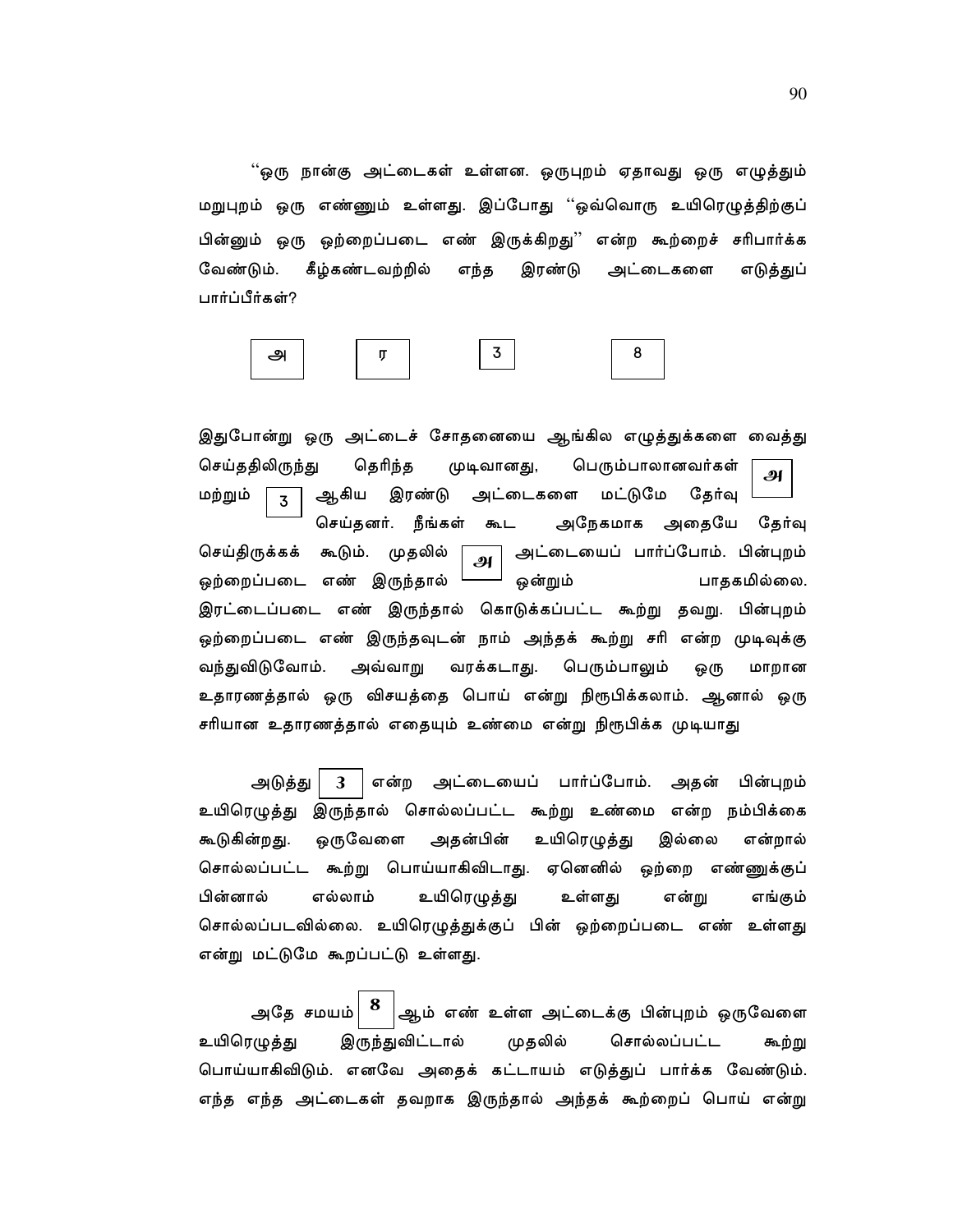நிரூபிக்குமோ அந்த இரண்டு அட்டைகளை மட்டுமே தேர்வு செய்ய வேண்டும். நாம் தேர்ந்தெடுத்திருக்க வேண்டிய அட்டைகள் மற்றும் அ சோதனைகளில் மேற்கண்ட பெரும்பாலானோர் தவறாகவே 8 தேர்ந்தெடுத்தனர்.

இந்த சோதனையின் மூலம் நமது சாதகமான விசயங்களைப் பார்த்தல் என்ற எண்ணப்பிழை நிரூபிக்கப்பட்டது. எவ்வாறென்றால் நாம் முடிந்தவரை சொல்லப்பட்ட கூற்றினைச் சரி என்று நிரூபிக்க மட்டுமே ஆதாரங்களை தேடுகின்றோம். தவறு என்று நிரூபிக்க வழிகளைத் தேடுவது இல்லை. ஆனால் ஆயிரம் காக்கைகள் கருப்பாக இருந்தாலும் காக்கையின் நிறம் என்பது உண்மையாகிவிடாது. ஒரே ஒரு வெள்ளைக் கருப்பு காக்கை இருந்துவிட்டால் காக்கையின் நிறம் கருப்பு என்பது பொய்யாகிவிடும். எனவே மீண்டும் மீண்டும் சாதகமான விசயங்களையே தேடிச் சேர்த்தால் எந்த உபயோகமும் இல்லை. Black Swan என்ற புத்தகத்தில் அதன் ஆசிரியர் Nazim Nicholas Taleb "உண்மையை எப்போதும் நேரடியாகத் தேடிக் காண முடியாது. எது பொய் என்று மட்டுமே நாம் புரிந்து கொள்ளவும் நிரூபிக்கவும் முடியும்'' என்று கூறுகின்றார். எந்த ஒரு அறிவியல் விதியும் யாராவது பொய் தற்காலிகமாக நிரூபிக்கும்வரை ஏற்றுக் என்று உண்மை என்று கொள்ளப்படுகின்றன. நியூட்டனின் விதிகளை ஐன்ஸ்டின் தவறு என்று நிரூபித்தார். அவரை பின்பு ஒரு காலத்தில் வேறு யாராவது தவறு என்று நிரூபிக்கக் கூடும். அதையே அவரும் விரும்பினார்.

சூதாட்டம் மற்றும் பங்குச் சந்தை முதலீடுகளில் இது போன்ற தோற்ற மயக்கங்கள் பெரும்பாதிப்பை ஏற்படுத்தும். சீட்டாடிக் கொண்டு இருக்கும்போது நிறைய நேரங்களில் நல்ல சீட்டுக்கள் வைத்திருப்பவரைவிட, அடுத்தவர் என்ன சீட்டு வைத்திருக்கின்றார் என்பதைக் கண்டுபிடிப்பவர் மட்டுமே எளிதில் வெற்றி பெற முடியும். நிறைய நேரம் நமக்கு எவ்வளவுதான் சாதகமான சீட்டுகள் வந்தாலூம் எதிரில் இருப்பவருக்கு அதனைவிடச் சிறந்த சூழ்நிலை இருக்கலாம். நமது நிலையை மட்டுமே வைத்துக் கொண்டு எதையும் எடைபோடக் கூடாது. பங்குச் சந்தையைப் பற்றிக் கேட்கவே வேண்டாம். எந்த நிமிடத்தில் நிலை எப்படி மாறும் என்று யாராலும் கணிக்கவே முடியாது. ஆனாலும் தினமும் ஏராளமானவர்கள் பணம் கட்டுகின்றனர். ஏறும், இறங்கும் என்று கருத்துக் கூறுகின்றனர். பெரும்பாலும்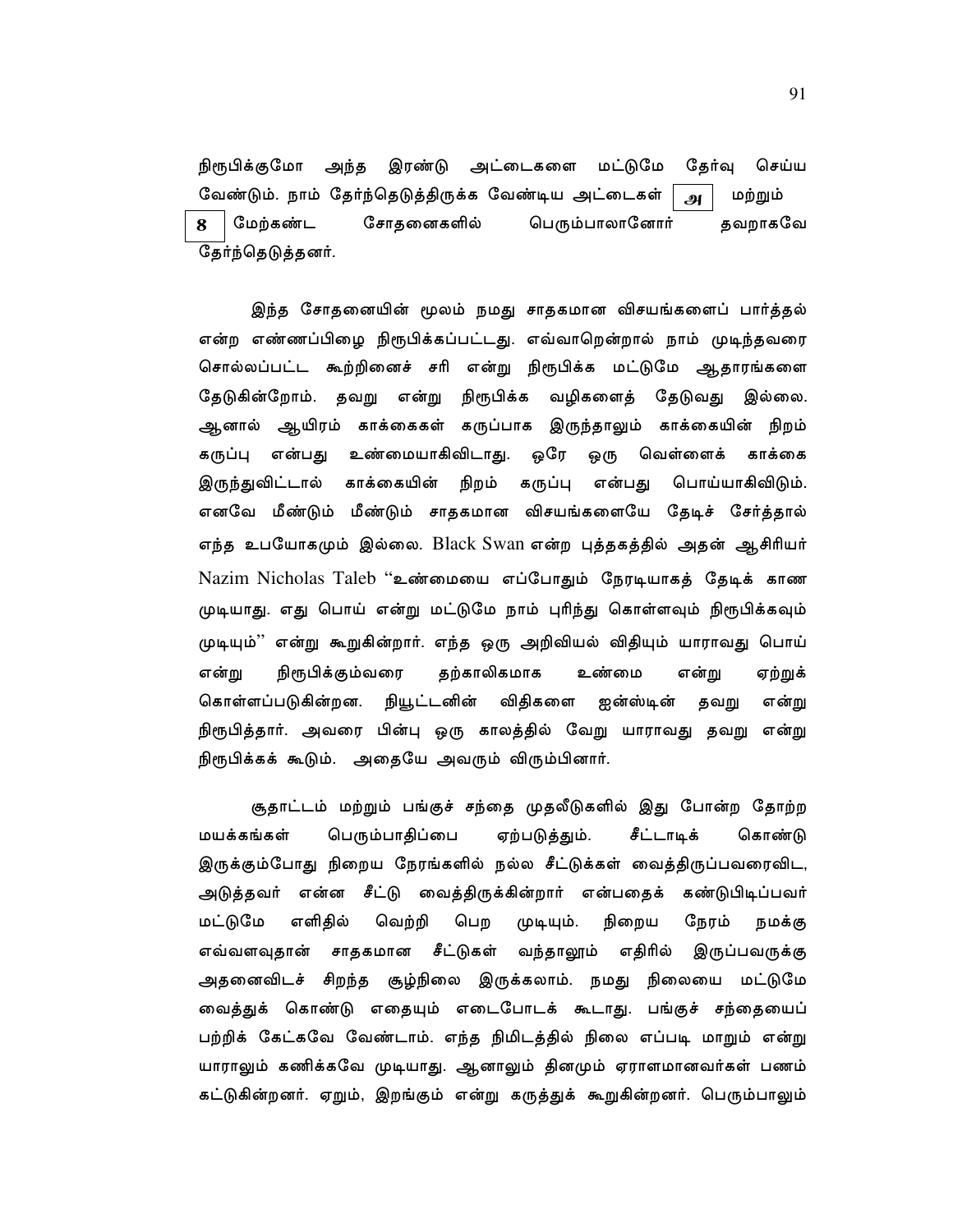Confirmation இழக்கவே செய்கின்றனர். இந்த **Bias** பணத்தை எப்படியெல்லாம் முதலீட்டாளர்களை பாதிக்கின்றது என்று சிறிது பார்க்கலாம்.

குறிப்பிட்ட பங்கை வைத்திருக்கும் நபர் அது சம்பந்தமாக ஒரு வரக்கூடிய நல்ல செய்திகளைப் பத்திரமாக சேர்த்து வைக்கின்றார். ஒரே செய்தியை மீண்டும் மீண்டும் வேறு வேறு செய்தித்தாள்களில் படித்துத் தனது கொள்கின்றார். நம்பிக்கையைப் பலப்படுத்திக் அதே சமயம் அது சம்பந்தமாக வரக்கூடிய பாதகமான செய்திகளை, ஒன்று கேட்பதில்லை அல்லது விரைவில் மறந்துவிடுகின்றார். இது பின்னாளில் மிகப்பெரிய இழப்புகளில் கொண்டு சென்று விடுகின்றது. கண்மூடித்தனமான நம்பிக்கைகள் யாரையும் மிகப் பெரிய ஏமாற்றத்தில் கொண்டு சென்று விடுகின்றது. அதிலும் கம்பெனியில் வேலை பார்க்கும் அலுவலர்கள் பலரும் ஒரு தமது கம்பெனியைப் பெருமையாகவே எண்ணுவதால், தங்கள் கம்பெனி சிறப்பாக வந்துவிடும் என்ற நம்பிக்கையில் தங்களது முதலீட்டின் பெரும்பகுதியை, தங்கள் கம்பெனிப் பங்கிலேயே வைத்திருக்கின்றனர். சத்யம் நிறுவனம் போல ஏதாவது ஒரு ஊழல் வெளிவரும்போது தங்கள் வேலையை இழப்பதோடு, தாங்கள் பல வருடங்களாக வைத்திருந்த சேமிப்புகளையும் இழக்கின்றனர்.

அம்சங்களையே பார்க்கும் முதலீட்டாளர்கள் சாதகமான நிறைய பங்குகளை சிறிது சிறிதாக வாங்கி வைக்காமல் ஒரு சிலவற்றில் மொத்தப் துறையினை பணத்தினையும் வைத்துள்ளனர். அதிலும் ஒரே சேர்ந்த பங்குகளை அதிகம் வைத்து இருப்பதும் உண்டு. எவ்வளவு சாதகமான சூழலும் கணநேரத்தில் தலைகீழாக மாறிவிடக்கூடும் என்பதால் இந்தப் பழக்கம் உகந்தது அல்ல. இது ஒரு எண்ணப் பிழையே.

பலவித சோதனைகளில், பங்குகளின் மதிப்பை முடிவு செய்யக் கூடிய புத்தக மதிப்பு, PE Ratio போன்று பலவித காரணிகளையும், ஒவ்வொன்றாகத் தனித்தனியாகச் சோதனை செய்து பார்த்ததில், எந்த ஒரு காரணியும் தனிப்பட்ட முறையில் ஒரு பங்கினை உறுதியாக நல்லது அல்லது கெட்டது என்று சரியாக அடையாளம் காட்டுவது இல்லை என்று நிரூபிக்கப்பட்டுள்ளது. இந்தச் சோதனைகள் எல்லாம் பலவிதமான புள்ளியியல் வல்லுனர்களால் செய்யப்பட்டுள்ளதால் நாமும் இதை ஏற்றுக் கொள்ளத்தான் வேண்டும்.

பங்குச் சந்தை மிக வேகமாக ஏறும்போது தினமும் அதைப் பார்க்கும் முதலீட்டாளர்கள் சிறிது சிறிதாகத் தயக்கத்தினை உதறிவிட்டு நம்பிக்கை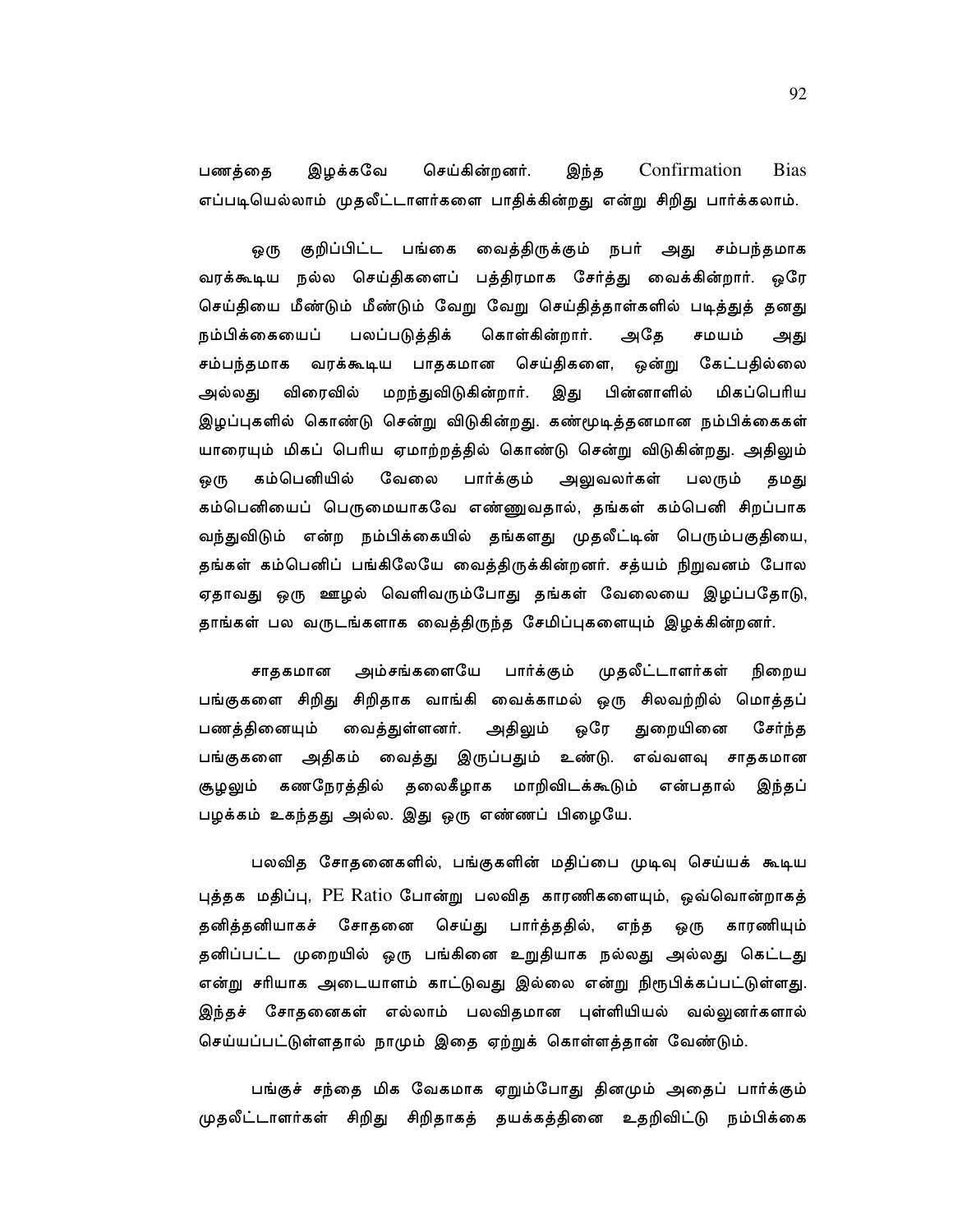கொள்ள ஆரம்பிக்கின்றனர். கொஞ்சமாகப் பணம் போடுகின்றனர். அந்தப் ஏறியவுடனேயே பணம் சிறிது முழுமையான நம்பிக்கைக்கு வந்து விடுகின்றனர். மேலும் சிறிது பணம் கடன் வாங்கியோ, நகை போன்றவற்றை அடமானம் வைத்தோ முதலீடு செய்யகின்றனர். அதுவும் நல்ல லாபத்தினைத் தர பங்குச் சந்தை ஒரு எளிதான, பணம் காய்க்கும் மரம் என்று நம்ப ஆரம்பித்து, அந்த நம்பிக்கையை ஆழமாகப் பதித்துக் கொள்கின்றனர். பிறகுதான் பிரச்சனையே ஆரம்பிக்கின்றது. நாம் ஒருமுறை ஏதாவது ஒரு மனிதனை நம்ப ஆரம்பித்து முழுமையாக ஏற்றுக் கொண்டபின் அவர் நல்ல செயல்கள் செய்வதால் நல்லவர் என்பது மாறி, அவர் நல்லவர். எனவே அவர் செய்வது எல்லாமே நல்லதுதான் என்று மாறிவிடும். அதுவும் அளவு மீறும்போது அவர் அனைவராலும் வெறுக்கப்படும் தீய காரியங்களைச் செய்தாலும் நாம் அதையும் ஒரு நல்ல கோணத்தில் பார்த்து, அதனாலும் ஏதாவது நன்மை விளையும் என்று மற்றவர்களிடம் சொல்லவும், நாமும் அதைப்போலச் செய்யவும் ஆரம்பித்து விடுவோம். பெரும்பாலும் அவர் செய்யும் நல்ல விசயங்களையே பேசிக் கொண்டு, அவர் செய்யும் தவறுகளை வசதியாக மறந்துவிடுவோம். அதே போலவே நாம் ஒரு விசயத்தினை முழுமையாக நம்பிய பின்னர், அதாவது சந்தை ஏறுமுகத்தில் உள்ளது என்று நம்பிய பின் அதில் ஏற்படும் சரிவுகள் எல்லாவற்றையும் புதிய முதலீடு வாய்ப்பு என்று கூறுவோம். அதிக செய்ய நல்ல விலைக்கு விற்கும் பங்குகளை, மேலும் சந்தை ஏறும், எனவே அவை இன்னும் குறைந்த விலையிலேயே உள்ளன என்று சொல்லி வாங்கிக் குவிப்போம். அதனால் சூழலில் சந்தை உண்மையிலேயே பெரிய அளவில் ஏதாவது ஒரு சரிந்துவிடும்போது சொத்துக்கள் அனைத்தையும் கடுமையான இழந்து மனநிலை பாதிப்புக்கு உள்ளாக நேரிடும்.

> நுனிக்கொம்பர் ஏறினார் அஃதுஇறந்து ஊக்கின் உயிர்க்கு இறுதி யாகிவிடும்  $-476$

பங்குச் சந்தை மேலே மேலே ஏறும்போது நல்ல லாபம் பார்த்தவர்கள் மேலும் ஏறும் என்று பெரிய<br>அளவில் முதலீடு செய்தால் அவர்களது மொத்தப் பணமும், வாழ்வும் ஏன் உயிரும் கூட போக நேரிடும்.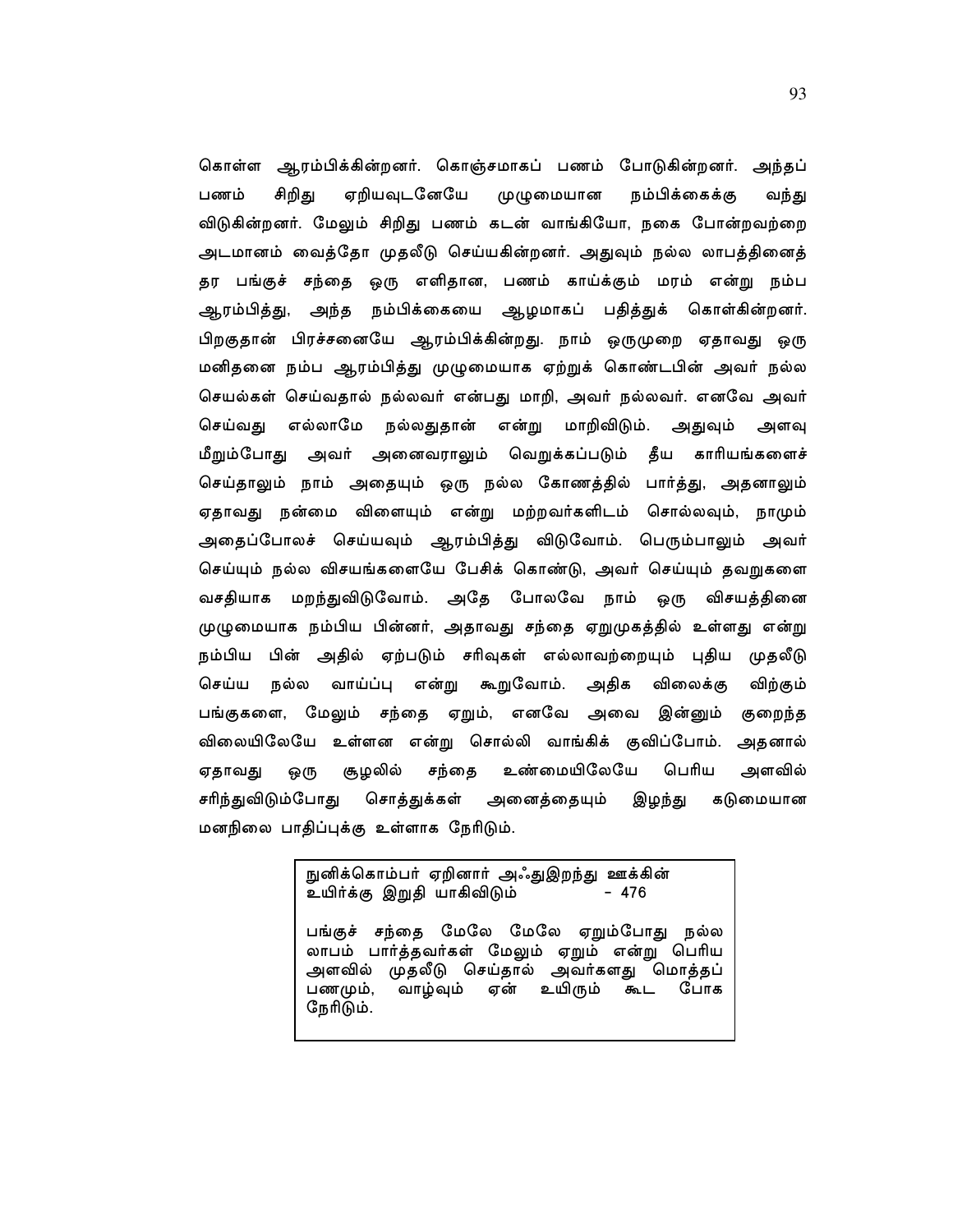## உலகே மாயம்

உலகே மாயம். வாம்வே மாயம் என்று ஏராளமான பாடல்கள் வந்துவிட்டன. பெரும்பாலும் எல்லாம் சோகம் எல்லை மீறிய பின்பு மட்டுமே எல்லாவற்றையும் வெறுத்துப் பாடும் பாடல்களாக உள்ளன. அவர்களும் ஏதாவது சிறிது நல்லது நடந்தவுடன் பழைய சோகமெல்லாம் மறைந்து மீண்டும் அன்றாட வாழ்வின் வேலைகளில் மூழ்கி விடுகின்றனர்.

ஒருசில ஆன்மீகவாதிகள் மட்டும் எப்போதும் உலகே மாயம் என்றும், நாம் காணும் உலகம் எல்லாம் கனவு போன்றது என்றும், நாம் இறந்தவுடன் இடத்தில் விழித்துக் உண்மையில் வேறு கொள்வோம் ஒரு என்றும் கூறுகின்றனர். ஆனால் வள்ளுவர் போன்ற வேறு சிலர் சாவினை உறக்கம் என்றும் பிறப்பை விழிப்பு என்றும் கூறுகின்றனர்.

| உறங்குவது போலும் சாக்காடு உறங்கி<br>விழிப்பது போலும் பிறப்பு<br>- 339                                             |  |
|-------------------------------------------------------------------------------------------------------------------|--|
| தூக்கம் வருவதைப்<br>இறப்பு என்பது ஒருவருக்கு<br>மறுநாள் விழித்துக்<br>போன்றது. பிறப்பு அவன்<br>கொள்வதைப் போன்றது. |  |

உலகே மாயம் என்று தத்துவத்தில் மட்டும் பேசும் பலரும் பசியையோ, வலி, தூக்கம், போன்றவற்றையோ கண்டால் பயப்படத்தான் செய்கின்றனர். எல்லாம் மாயை, எனக்கு எதுவும் ஆகாது, வெறும் கற்பனைதான் என்று கூறும் தைரியம் யாருக்கும் இல்லை.

பிறகு எப்படித்தான் இந்த உலகம் மாயை என்ற கொள்கை நிலை பெற்றுவிட்டது. நாம் பார்ப்பது, கேட்பது, உணர்வது எல்லாம் உண்மையில் அப்படித்தான் உள்ளதா அல்லது நாம்தான் கற்பனை செய்து கொள்கிறோமா, நமக்குக் கசக்கும் வேப்பிலை வெள்ளாட்டிற்குக் கசப்பது இல்லையா? அல்லது அது கசப்பினைத் தாங்கிக் கொள்கின்றதா? நமக்கு மூக்கைப் பிடிக்க வைக்கும் ஒரு சாக்கடையும், கழிவுகளின் குவியலும் பன்றிக் கூட்டத்திற்கு விருப்பமானதாக எப்படி உள்ளது? ஒரு வேளை எல்லாம் உண்மையில் மாயை தானோ? நாம் தான் நம் மனதின் கற்பனைகளால் எல்லாவற்றினையும் சிருஷ்டித்துக் கொள்கின்றோமா?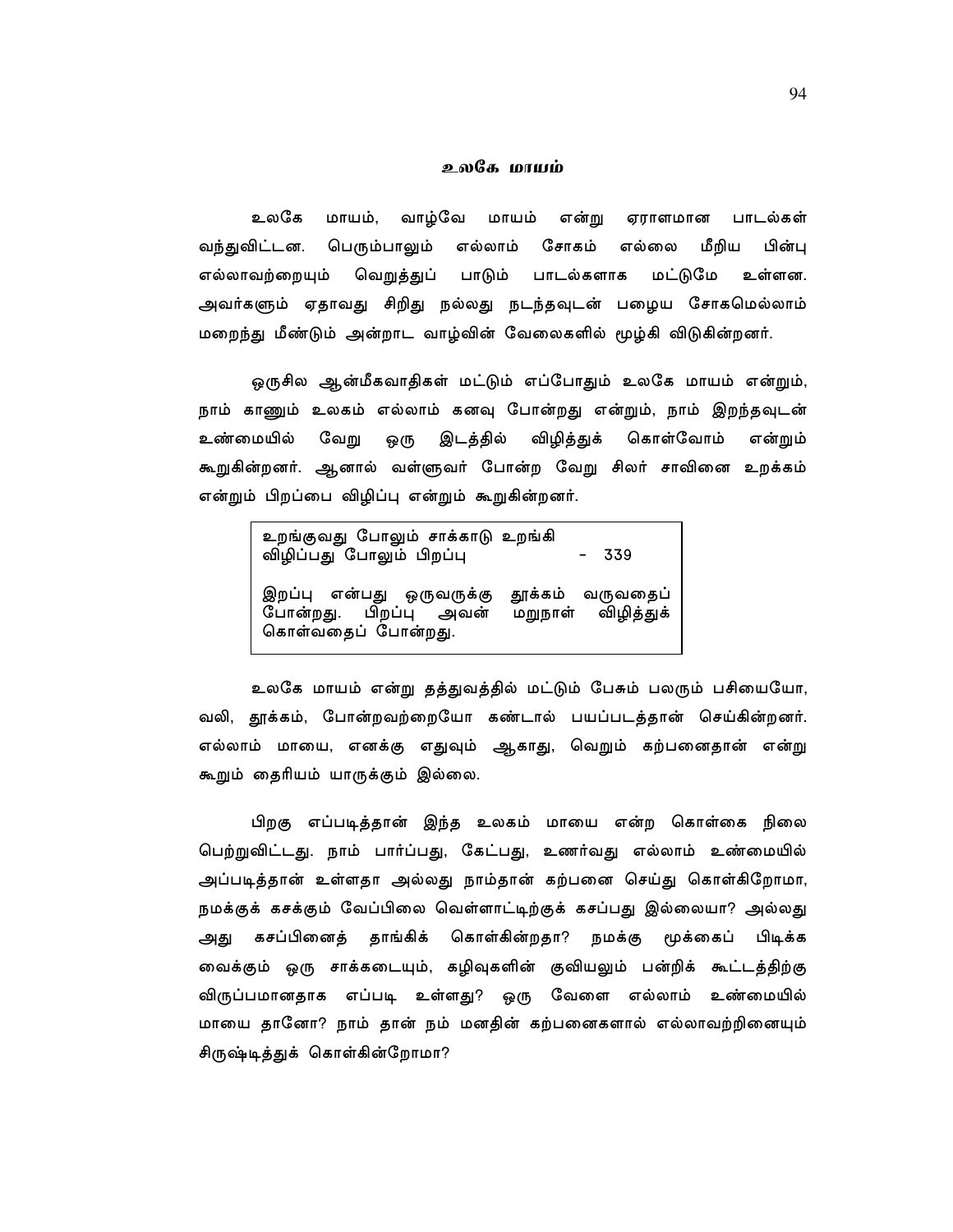இந்த இடத்தில் நாமெல்லாம் உலகம் ஒரு மாயை என்று நம்புவதற்கு நம்மில் பெரும்பாலானவர்கள் பின்பற்றும் இந்து மதம் எந்த அளவிற்குக் பார்க்கலாம். காரணமாக உள்ளது என்று பெரும்பாலான வேதங்கள், உபநிடதங்கள், புராணங்கள் எல்லாமும் உலக வாழ்வே ஒரு மாயை என்று கூறுவது என்னவோ உண்மைதான். ஆனால் மாயை என்ற வார்த்தையை ந<mark>ா</mark>ம் புரிந்து கொண்டுள்ள விதத்திற்கும் இந்துமத நூல்கள் கூறியுள்ள விதத்திற்கும் எக்கச்சக்கமான வித்தியாசம் உள்ளது. நம்மைப் பொறுத்தவரை உலகே மாயம் என்றால் உலகம் ஒரு பொய், ஏமாற்று வேலை, கனவு போன்ற இல்லாத ஒன்று. எல்லாம் ஒருவிதமான மாயத் தோற்றம் என்பதாகவே உள்ளது. ஆனால் உபநிடதங்கள் விளக்கும் மாயையே வேறு. உபநிடதங்களை எழுதியவர் யார்? அவை உண்மையா? என்பதை விட்டுவிட்டு அவை என்ன கூறுகின்றன என்று சிறிது பார்ப்போம்.

நாம் இந்து மதத்தில் ஏராளமான தெய்வங்களை எல்லோரும் ஒருவரே. வணங்கினாலும் உண்மையில் கடவுள் அவருக்கு உருவம் கிடையாது. வேதங்கள் அவரை பிரம்மம் என்று கூறுகின்றன (பிரம்மா அல்ல). அந்தக் கடவுளே இந்த முழுப் பிரபஞ்சமாகத் தன்னையே வெளிப்படுத்திக் கொள்பராகவும் அந்தப் பிரபஞ்சம் இயங்குவதற்குக் காரணமாகவும் உள்ளார். அவரிடம் இருந்து சிவன், பிரம்மா, விஷ்ணு போன்ற மும்மூர்த்திகளும் மற்றும் பல தேவர்களும், முனிவர்களும் வெளிப்பட்டு இந்த உலகை நடத்தும் பொறுப்பைச் செய்கின்றனர். உலகம் முழுவதுமே கடவுளின் வெளிப்பாடுதான், படைப்பு அல்ல. எல்லா உயிருமே கடவுள்தான். கடவுள் கடல் என்றால் ஒவ்வொருவரும் ஒரு நீர்த்துளி போல. நீர்த்துளி கடல் இல்லை என்றாலும் அதுவும் ஒரு மிகமிகச் சிறிய கடல் என்பதையும் எல்லா நீர்த்துளிகளும் அதுபோலவே கடல்தான் என்பதையும் இங்கு ஒப்புக் கொள்ள வேண்டும். எனவே எல்லா உயிரும் பார்ப்பதற்குத் தனித்தனியாக உடலுடன் வேறு வேறு உயிர்போலத் தோன்றினாலும், உடம்பில் உள்ள வேறு வேறு செல்கள் போல, கண்ணுக்குத் தெரியும் இந்த உடலையே நான் என்றும் அது என்றும் அவன் என்றும் நம்பிக் கொண்டு, அதனாலேயே ஒருவருக்கு ஒருவர் விரோதம் கொண்டு ஒரே கடவுளின் வேறு வேறு பகுதிகள் என்றும் அதை மறந்துவிட்டு இந்த வாழ்க்கையையே ஒரு போராட்டமாக மாற்றிக் கொள்வதையே மாயை என்று உபநிடதங்கள் கூறுகின்றன. என்றைக்கு ஒருவர் தானும் கடவுள்தான், எல்லோருமே, எல்லாமுமே கடவுள்தான் என்று நிஜமாக உணரும்போது மீண்டும் மீண்டும் நான் கடவுள் என்று சொல்லிச் சொல்லி (தினசரி மனப்பாடம் செய்யக்கூடாது) மாயை விலகிவிடும். அப்படி உணர்ந்தவருக்கு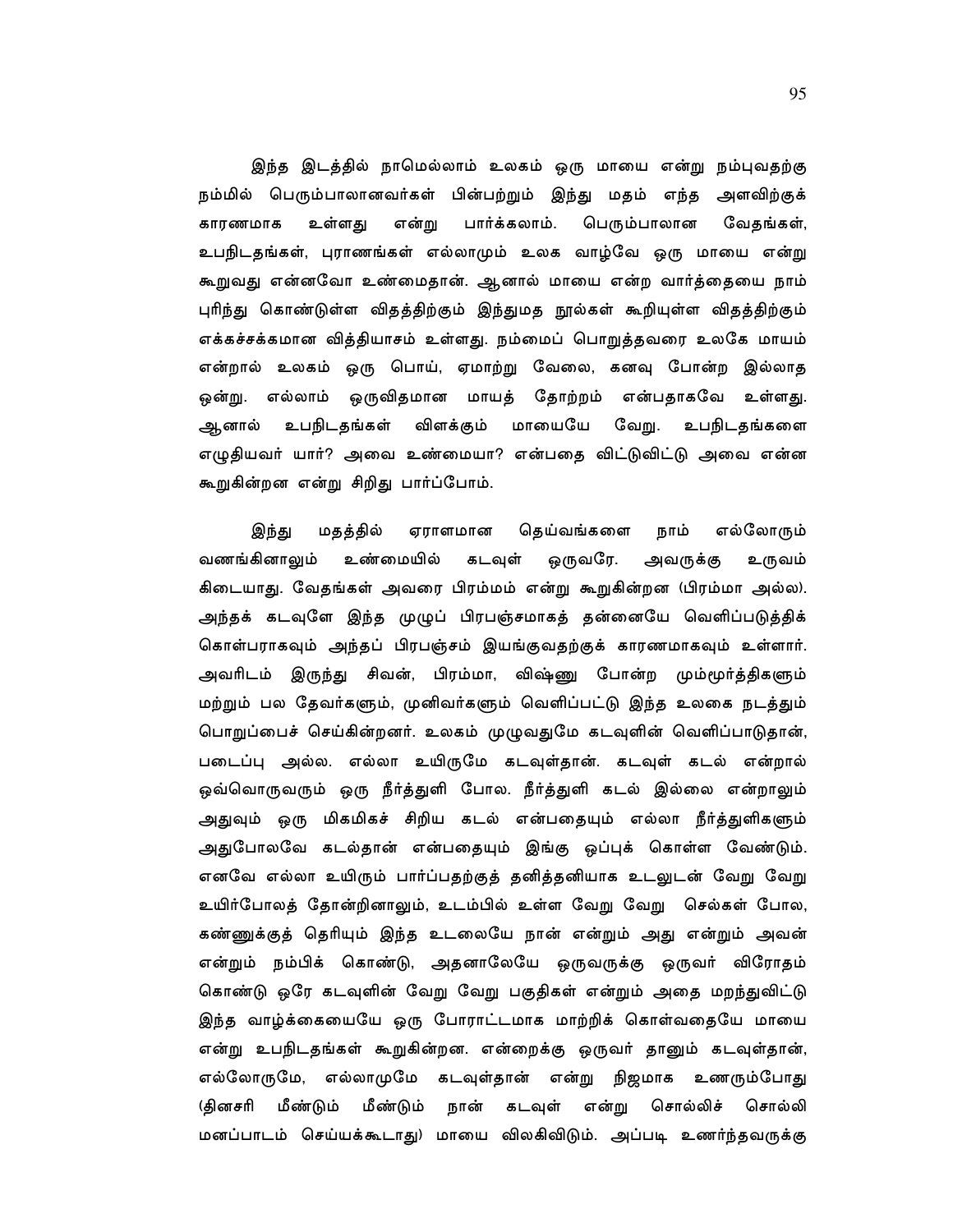பிறவியே கிடையாது. இந்தக் கொள்கை அடுத்த அத்வைதம் (மேற்கண்ட எனப்படுகின்றது. விசயங்களை உறுதிப்படுத்திக் கொள்ள விரும்புபவர்கள் வசிஷ்டர் ஸ்ரீராமருக்கு உபதேசித்த யோகவாசிஷ்டம் என்ற நூலில் கடைசிப் பகுதியில் உள்ள நிர்வாணப் பிரகரணம் என்ற பகுதியைப் பார்க்கவும்).

இப்போது கூறும் மாயையை விட்டுவிட்டுச் நாம் இந்து மதம் சாதாரணமாக நாம் நினைக்கும் மாயையைப் பற்றி சிறிது அறிவுப்பூர்வமான, அறிவியல் பூர்வமான ஆராய்ச்சி கொள்வோம். நமக்கு இருட்டில் கண் தெரியாது. ஆனால் ஆந்தைக்குக் கண் தெரியும் அதே ஆந்தைக்குப் பகலில் கண் தெரியாது. நல்ல இருட்டிலேயே கண் தெரியும். ஒரு உயிருக்கு நியாயமாகப் பகலில் நல்ல வெளிச்சத்தில் கண் தெரியத்தானே வேண்டும். பிறகு ஏன் ஆந்தைக்கு மட்டும் அப்படி? உண்மையில் நமக்கும் அதிக வெளிச்சம், ஒரு மின்னல் வெட்டு, வெறும் கண்ணால் மதிய நேரக் கதிரவன் மீதான ஒரு பார்வை போன்றவை கிட்டத்தட்டக் கண்களைக் குருடாக்கிவிடும். நமது கண்களுக்கு ஒரு குறிப்பிட்ட எல்லைக்குள் உள்ள ஒளி அலைவரிசை மட்டுமே தெரியும் அல்லது உணரமுடியும். அந்த அலைவரிசைக்கு மேலும், கீழும் உள்ள பொருள்கள் நமக்குத் தெரியாது. ஒருவேளை நாம் தினமும் பார்க்க விரும்பும் கடவுளோ அல்லது பயப்படும், பேய், பிசாசுகளோ நமக்கு அருகிலேயே வேறு அலைவரிசையில், அதாவது நம்மால் உணர முடியாத ஒரு நிறத்தில் நம் அருகிலேயே இருந்தாலும் நம்மால் பார்க்க முடியாது. அலைவரிசையைப் அவர்களால் பார்க்க பட்சத்தில் நமது முடியும் அவர்களுக்கு நம்மை தெரியும். நமக்கு அவர்களைத் தெரியாது.

வெளிச்சம் மட்டுமின்றி சப்தத்தினைப் பொறுத்தமட்டிலும் நமது உணரும் திறன் மிகமிகக் குறைவு. நம்மால் அனைத்துவித சப்தங்களையும் கேட்க முடியாது. வெளவால் போன்றவை மிக மெல்லிய அதிர்வுகளை உணரும் தன்மை உடையவை. உண்மையில் ஒரு  $\mu$ மலரும்போது கிட்டத்தட்ட ஒரு இடிவிழுவது போன்ற ஒலி எழுப்பும் என்றும், நம்முடைய அலைவரிசையில் இல்லாததால் நமக்கு எதுவும் கேட்பது இல்லை என்றும் விஞ்ஞானிகள் கூறுகின்றனர். ஆனால் வண்டுகளும், பூச்சிகளும் ஒருவேளை அவற்றை உணர்ந்து அந்த இடத்திற்குத் தேடிவர வாய்ப்புகள் உள்ளன. வாசனையைப் பொறுத்தவரை நமது முகரும் சக்தி மிகமிகக் குறைவு. ஒரு நாயால் வெறும் வாசனையை வைத்தே ஒரு இடத்திற்கு போகவும், வரவும்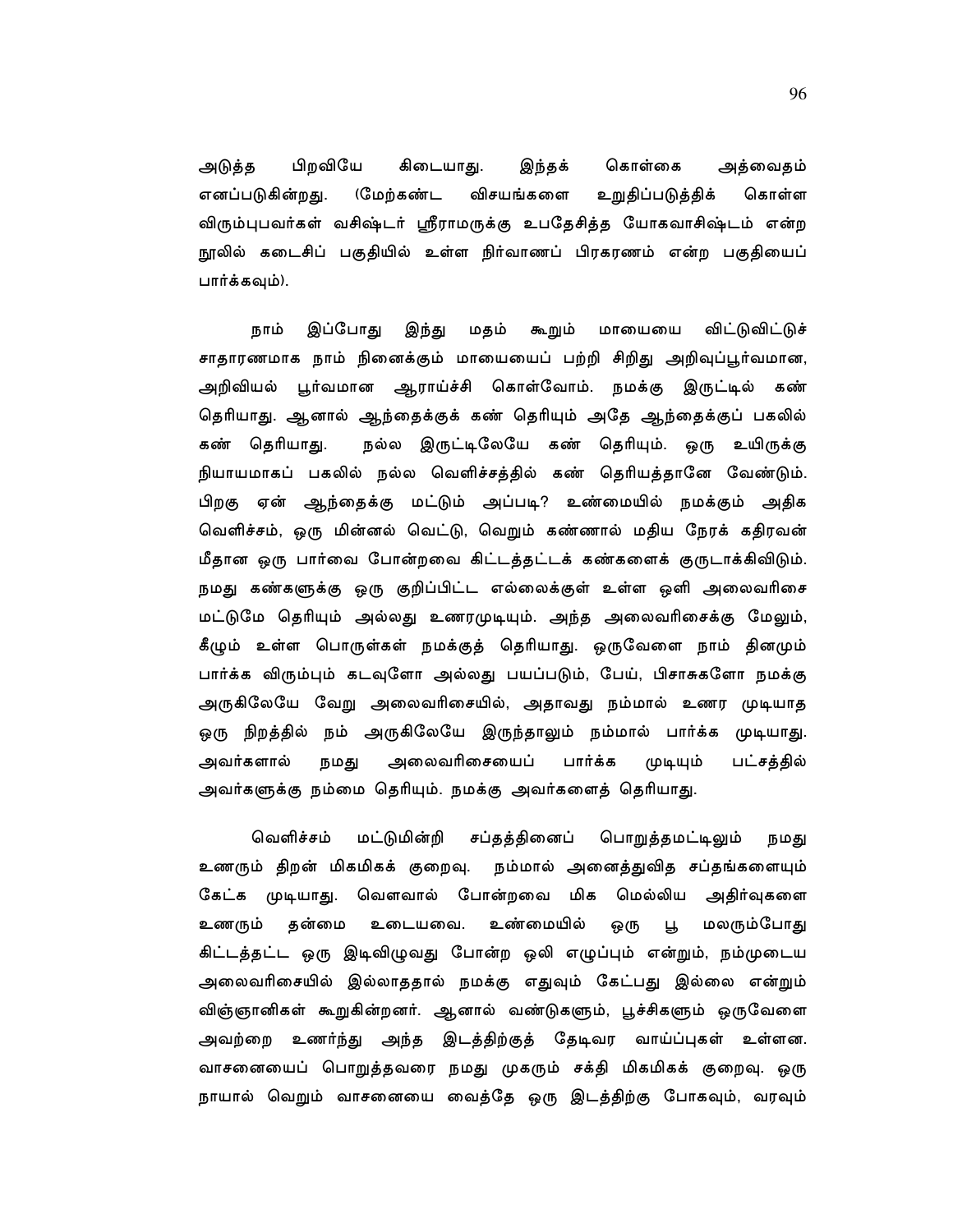முடியும். தேனீக்கள் கூட தங்களது பாதைகளை வாசனையை வைத்தே கண்டுபிடிக்கின்றன.

சுவை என்பதை எடுத்துக் கொண்டால் உண்மையில் அப்படி ஒன்று உண்மையில் இல்லை என்றே கூறலாம். ஒவ்வொரு உயிரும் தான் உண்ணத் தகுந்த பொருட்களில் உள்ள வேதிப்பொருள்களை அடையாளம் காணவும், வேண்டாதவற்றை விலக்கவும் தமக்குத்தாமே சுவையுணர்வை உருவாக்கிக் கொள்கின்றன. ஒரு ரோபோவை சிவப்பு என்றால் ஆபத்து என்றும் பச்சை என்றால் நல்லது என்றும் நம்மால் புரோகிராம் செய்ய முடிவது போல நமது உடலில் உள்ள நரம்புகள் வேறுவேறுவிதமான உணவுப் பொருள்களுக்கும், வேறுவேறுவிதமான சுவைகளை உருவாக்கிக் கொள்கின்றன. மனிதர்களுக்கு ஒருவிதமான சுவையுணர்வும், வெள்ளாட்டுக்கு வேறுவிதமாக சுவை உணர்வும் இருக்கும்பட்சத்தில் நமக்குப் பிடிக்காத நம்மால் தாங்க முடியாத கசப்பை வெள்ளாடு சாப்பிடுகிறது. நல்ல பழுத்த மிளகாய் கிளியின் வாய்க்குக் காரமாக இருப்பதில்லை. குடும்பப் பழக்கங்களைப் பொறுத்து சிலர் அதிகக் காரம், உப்பு போன்றவற்றை சேர்த்துக் கொள்வர் மற்றவரால் அது முடியாது. கண்கூடான உதாரணம் வேண்டுமென்றால் காய்ச்சல் நேரத்திலும், கர்ப்ப காலத்திலும், எல்லாவிதமான சுவைகளும் மாறிவிடும். கர்ப்பமான பெண்கள் ஏதோ சிலவிதமான உணவுகளை, சிலவிதமான சத்துக்களின் (கால்சியம், இரும்பு) தேவைகளுக்காக அதிகம் உண்ண வேண்டும் என்பதாலேயே அவர்கள் சுவை உணர்வில் பெரும் மாற்றங்கள் ஏற்பட்டு உள்ளன. நாம் இயற்கையைவிட்டு வெகுதூரம் வந்துவிட்டதால் ஏன் என்று தெரியாமல் கொண்டு எதைஎதையோ உண்பதற்குக் கொடுத்துக் அவர்களுக்கு இருக்கின்றோம்.

இப்போது மாயை என்று விசயத்துக்கு வருவோம். உலகம் என்பது பொய்யோ, கற்பனையோ கிடையாது. ஆனால் நாம் உலகம் இப்படித்தான் இருக்கின்றது என்று நம்பிக் கொண்டு இருப்பதுபோல் உலகம் இல்லை. உலகினைப் பற்றிய நமது அறிவில் பெரும்பகுதி கற்பனை மட்டுமே. நம்மால் உலகினை அதன் முழுப்பரிமாணத்தில் பார்க்கவோ, உணரவோ முடியவே ஒவ்வொரு உயிரும் உலகினை ஒவ்வொரு விதமாகவே முடியாது. பார்க்கின்றன. எதற்கும் முழுவதும் உணரும் சக்தி இல்லை. அனைவரும் நாம் காண்பதும், உண்பதும், உணர்வதும் மட்டுமே உண்மை என்று நம்புவது மட்டுமே மாயை. அப்படிப் பார்த்தால் உலகம் மாயைதான். அதாவது நாம் உலகம் என்று நினைத்துக் கொண்டு இருக்கும் உலகம் மாயைகான்.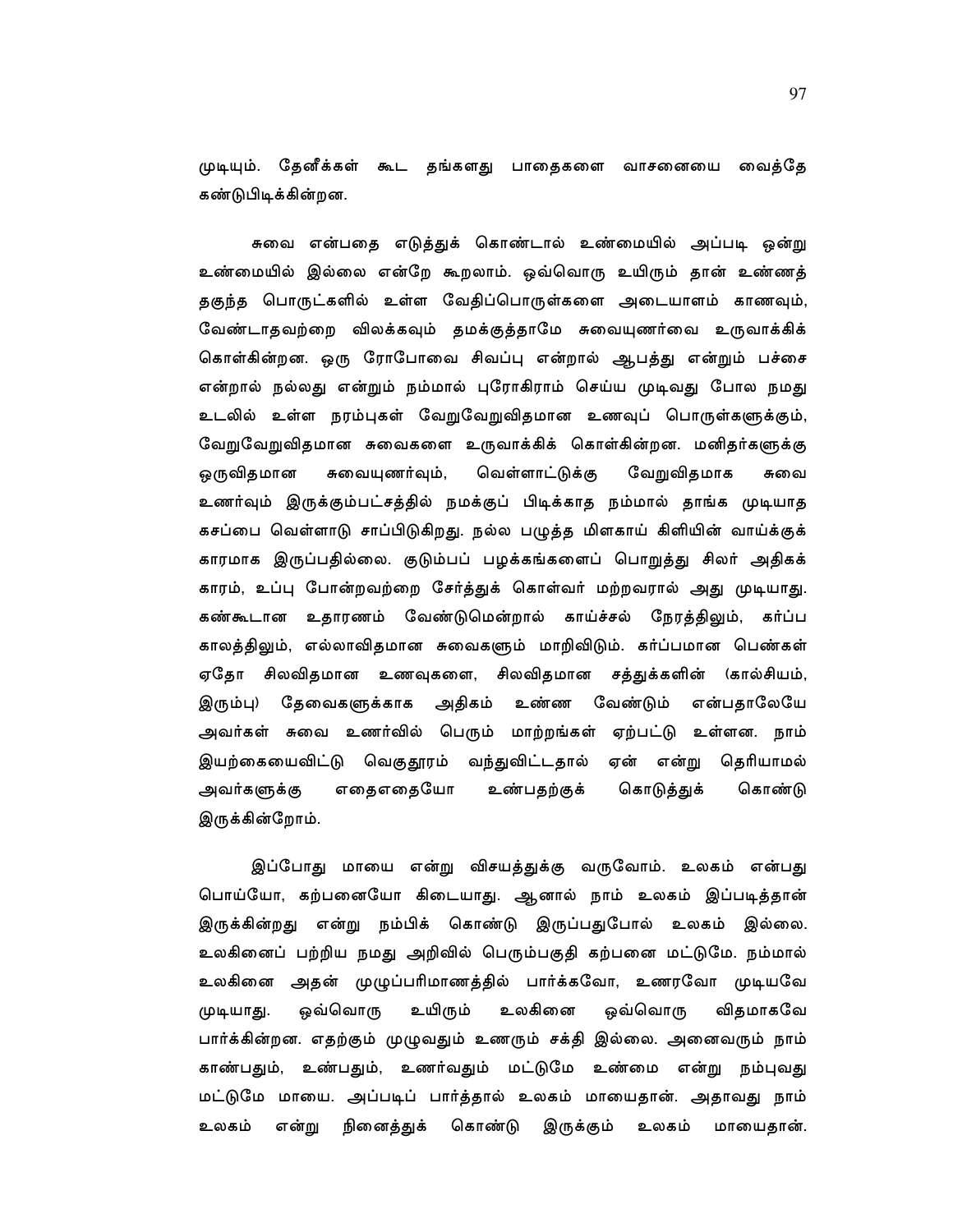அருகிலேயே ஏராளமானவர்கள் பேசிக்கொண்டு உதாரணமாக நமக்கு உள்ளனர், தனியான அறையில் இருந்தாலும்கூட. பொய்யென்று இது எண்ணினால் உங்கள் ரேடியோ, டிவி போன்றவற்றை இயக்கினால் போதும் பேசுவதும் நமக்குக் கேட்கும். பிரச்சனை என்னவென்றால் நமது பலர் காதுகளுக்கு நேரடியாக அது கேட்காது, ஒரு கருவி வேண்டும். இருந்தாலும் அது நம் காதுகளின் அருகில் எப்போதும் ஒலித்துக் கொண்டு இருப்பது என்னவோ உண்மைதான். நாம் அனைவரும் ஒரு மாயமந்திரம் நிறைந்துள்ள உலகிலேயே வாழ்கின்றோம். உண்மையில் நமது குறைபாடுகளே நமது காதுகளால் அலைவரிசையும் கேட்க வரங்கள். அனைத்து நமது முடியுமானால் நாளைக்குள் நாம் தற்கொலை செய்து கொள்ள வேண்டியிருக்கும் அவ்வளவு டிவி சேனல்கள். எனவே உலகம் மாயைதான் என்றாலும் அதுவும் ஒருவகையில் நமக்கு நல்லதுதான். உண்மையான முழு உலகினையும் உணரும் சக்தி நமக்கு இல்லாததால் நம் மாய உலகையே இப்போதைக்கு உண்மை என்று கொள்வோம்.

இந்த மாய உலகில் கண்களும், காதுகளும் மற்ற புலன்களும் நம்மிடம் நிறைய பொய் சொல்கின்றன. நாம் பெரும்பாலான நேரங்களில் உண்மையை நேரடியாகப் பார்ப்பது இல்லை. விசயம் ஒரு நமக்கு எவ்வாறு காட்டப்படுகின்றது பொறுத்து என்பதனைப் நாம் அதைப் புரிந்து கொள்கின்றோம். செருப்பு கடைகளில் ரூ.299 என்ற விலையை நம்மில் பெரும்பாலானவர்கள் ரூ.200 என்றே எண்ணுகின்றோம். ரூ.300 என்று நினைப்பது இல்லை. நமது கண்கள் முதல் எண்ணையும், அடுத்து இரண்டு இலக்கங்கள் என்று மட்டுமே பார்க்கின்றன. அதேபோல ஒரு கடையில் ரூ.320 என்று விலை கூறினால் ரூ.300க்கு பேரம் பேசும் நாம் ரூ.314.50 என்று பேரம் பேசுவோம் அல்லது ரூ.314க்கு கூறினால் ரூ.310க்கு வாங்கத் தயாராகிவிடுவோம்.

ஏதாவது ஒரு பொருள் உதாரணமாக வளையல் போன்றவற்றை ஒரு டஜன், அரை டஜன் என்று கடைக்காரர் என்று விலை கூறினால் நிறைய நேரம், குறிப்பாக ஆண்கள், இரண்டு வளையல் மட்டும் போதும் என்றாலும், தனியாக விலை கேட்காமல் டஜன் கணக்கில் வாங்கிவிடுவர். டஜனில் விலை சொன்னால் டஜன் கணக்கில்தான் பொருள் கிடைக்கும் என்று நம்புகின்றோம். ஒரு டாவோ கதையில் (TAO) ஒரு குரங்கு வளர்ப்பவன் சில குரங்குகளைப் பராமரித்து வருவான். தினமும் காலை நான்கு உருண்டைகள் உணவும் மாலை மூன்று உருண்டைகள் உணவும் வழக்கமாக தருவதை அவன்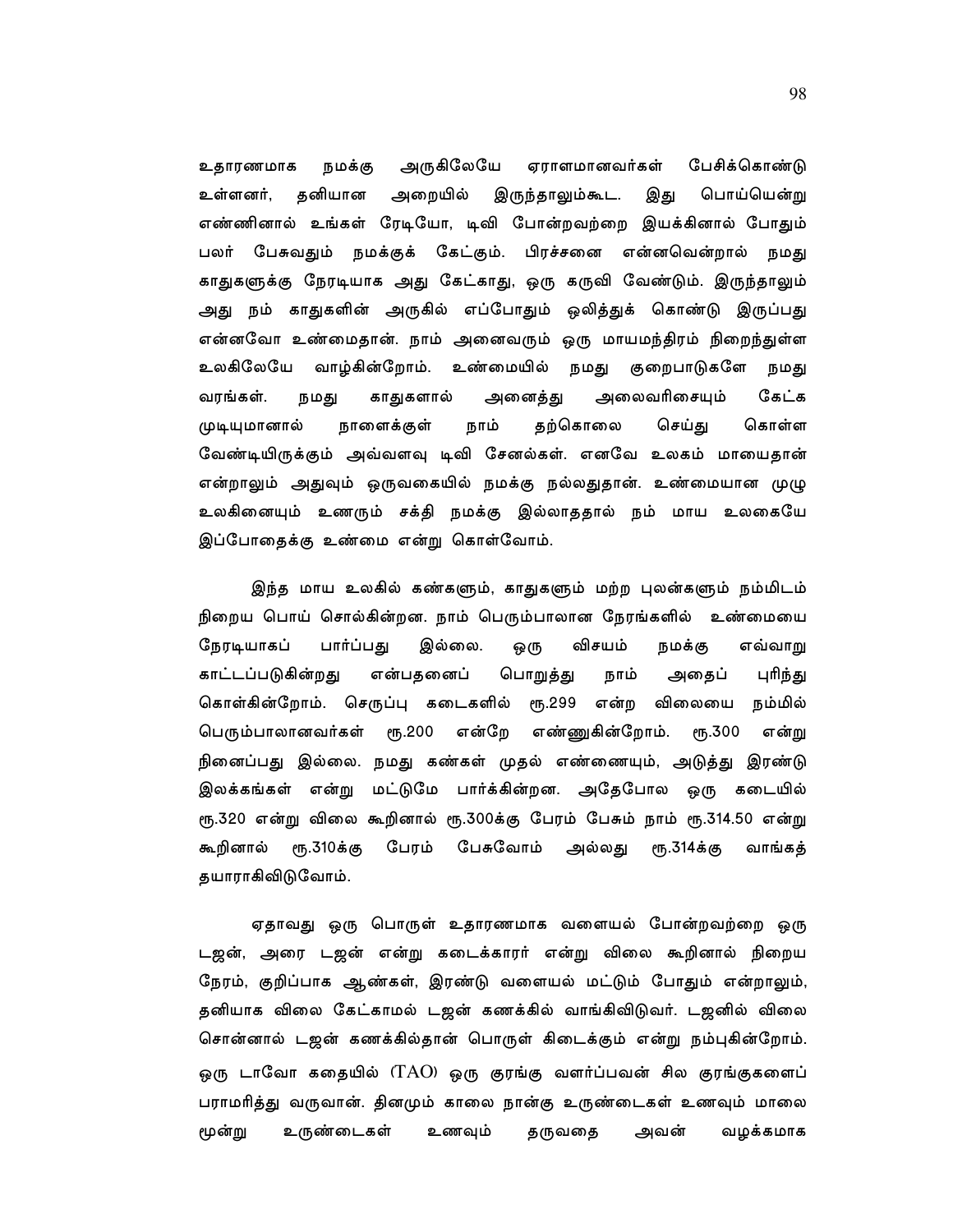வைத்திருந்தான். ஒருநாள் அவன் காலை மூன்று உருண்டைகளும் மாலை நான்கு உருண்டைகளும் மாற்றிக் கொடுத்தால் குரங்குகளுக்குக் கடும் கோபம் வந்துவிடும். எங்களுடைய உணவின் அளவினைக் குறைத்துவிட்டாய் என்று கூச்சல் போட ஆரம்பித்து விடும். அவற்றுக்கு காலையில் ஒரு உருண்டை குறைந்தது மட்டுமே தெரியும். மாலை ஒன்று கூடியது தெரியாது. மறுநாள் முதல் மீண்டும் காலையில் நான்கு என்ற வழியையே கடைபிடிக்கத் துவங்கியவுடன் அவை மீண்டும் அமைதி அடைந்துவிடும்.

நமது மூதாதையர்கள் குணம் நமக்கு மட்டும் இல்லாமல் போகுமா என்ன? நாமும் அவர்களுக்கு எந்த விதத்திலும் சளைத்தவர்கள் அல்ல. பட்ஜெட் நேரத்தில் இவற்றை நாம் மிகத் தெளிவாக புரிந்து கொள்ளலாம். டீசல், உரம் போன்றவற்றிற்கு வழங்கப்படும் மானியம் குறைப்பு, நேரடி வரிவிதிப்பில் உயர்வு போன்றவற்றைக் கடுமையாக எதிர்க்கும் மக்கள் மற்றும் மக்கள் ஆதரவு எதிர்க்கட்சிகள் பற்றாக்குறை பட்ஜெட், வட்டிவீதம் உயர்வு, சம்பள உயர்வு (அரசு ஊழியர்), மறைமுக வரிகளின் கடும் ஏற்றம் போன்றவற்றை ஆதரிப்பார்கள். எப்படியும் எல்லாம் கடைசியில் ஒன்றுதான். சிறிதாக விலைவாசியும் ஏறிஏறி சிறிது எல்லா ஏழைகள் மீண்டும் ஏழைகளாகவே இருப்பார்கள். பெரும்பாலும் ஏழைகளுக்கு அரசால் எந்த உதவியும் செய்ய இயலாது. ஒரு கிராமக் கூட்டத்தில் விவசாயிகளுக்கு, விளை பொருள்களுக்கு நல்ல விலை கொடுக்க நாங்கள் போராடுவோம் என்று முழக்கமிடும் கட்சித் தலைவர்கள் சற்றுத் தள்ளி உள்ள ஒரு நகர்புறத்தில் ஆட்சிக்கு நடக்கும் கூட்டத்தில் வந்தால் விலைவாசியைக் நாங்கள் குறைத்துவிடுவோம் என்று வாக்குறுதி கொடுத்து கைதட்டல் பெறுவார்கள். இரண்டும் ஒரே நேரத்தில் அநேகமாக சாத்தியம் இல்லை என்பதும், அவ்வாறு நடக்க வேண்டும் என்றால் இடையில் உள்ள ஏராளமான வணிகர்களின் குடும்பங்கள் பட்டினி கிடக்க வேண்டும் என்பதும், எல்லாச் கட்சிச் செலவுகளுக்கும் பொதுமக்களையும் விவசாயிகயைும் விட அவர்களே அதிக நன்கொடை தருகின்றனர் என்பதும் நமது அறிவிற்கோ, மனதிற்கோ எட்டுவதே இல்லை. நாம் கேட்பதை பார்ப்பதை எல்லாம் உண்மை என்று நம்புகின்றோம். இன்னும் பரிணாம வளர்ச்சியில் நம் அடைய வேண்டியவற்றில் ஏராளம் மீதம் உள்ளதென்றே தோன்றுகின்றது.

சிறு சோதனை மேற்கொள்வோம். இரண்டு ஒரே இப்போது ஒரு அளவான கோடுகளை ஒன்றின் கீழ் ஒன்றாக போதுமான இடைவெளி விட்டு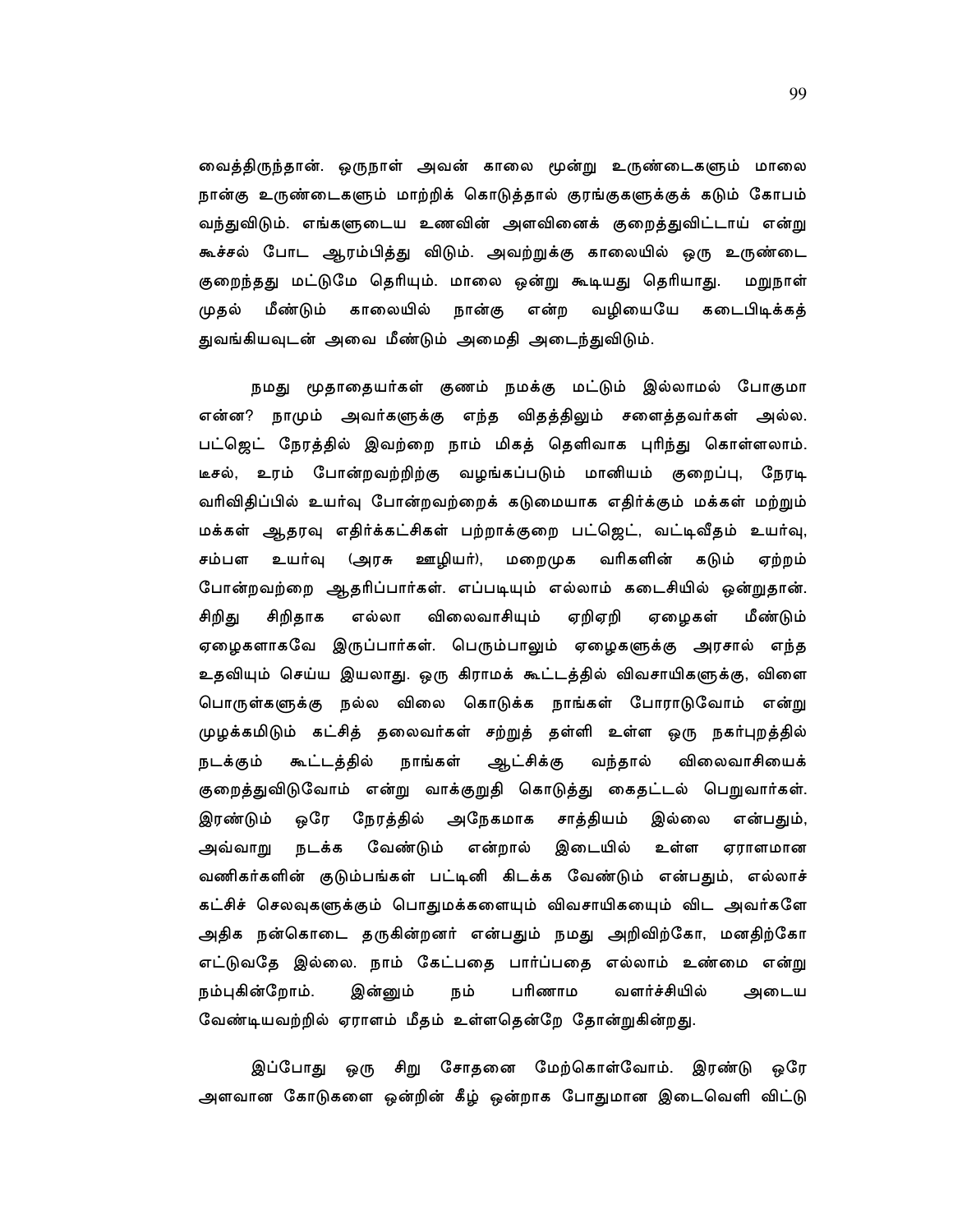வரையவும். பின்பு அவற்றில் அம்பு போன்று சேர்ந்தும், பிறை போன்று விரிந்தும் சிறிய கோடுகளை கீழ்க்கண்டவாறு வரையவும்.

 $1)$ 

 $\mathbf{2}$ 

விட்டுவிட்டு, உள்ளே இருபுறமும் திரும்பியுள்ள அம்புக்குறிகளை உள்ள இணையான கோடுகளில் எது நீளமானது என்று பார்க்கவும். கீழே உள்ள பிறை போன்று விரியும் அமைப்புடைய கோடு மேலே உள்ள அம்பு போன்ற கோட்டை விடப் பெரியதாகத் தெரியும். நாம் எவ்வளவு பெரிய அறிவாளியாக இருந்தாலும் நாமே இதை வரைந்து இருந்தாலும் நமக்கும் அப்படித்தான் தெரியும். இதுபோன்ற தோற்றப் பிழைகளுக்கு Optical illusion என்று பெயர். வலைத்தளங்களில் தேடினால் பல உதாரணங்கள் கிடைக்கும். நம் கண்கள் கூறும் பொய்யை நம் புத்தியால் உடைக்கவே முடியாது. நமது உணர்வுகள் நம் அறிவைவிட மிகப் பலமானவை. பணம் சம்பந்தப்பட்ட விசயங்களில் நமக்கு ஒரு வியாபாரம் அல்லது ஒப்பந்தம் எவ்வாறு சொல்லப்படுகின்றது என்பதை வைத்து நாம் முடிவெடுக்கின்றோமே ஒழிய அதன் உண்மையான பலன்களை சரியாக ஆராய்ந்து அல்ல. நமது இந்த குறைபாடு ஃபிரேமிங் பயாஸ் (Framing Bias) என்று அழைக்கப்படுகின்றது. நாம் வேண்டுமானால் இதைச் சொல் புத்திக் குறைபாடு என்றோ, எடுப்பார் கைப்பிள்ளைக் குறைபாடு என்றோ சொல்லிக் கொள்ளலாம். எந்த ஒரு விசயத்திலும் அதன் நிஜமான தன்மையை உணரும் அறிவு நமக்கு இல்லை.

எப்பொருள் எத்தன்மைத்து ஆயினும் அப்பொருள் மெய்ப்பொருள் காண்பது அறிவு  $-355$ 

எப்பொருள் எத்தன்மையுடையதாகத் தோன்றினாலும் அதன் தோற்றத்தை மட்டும் கண்டு மயங்காமல் அதன் உண்மையான இயல்பை அறிவதே அறிவுடையவர் தன்மையாகும்.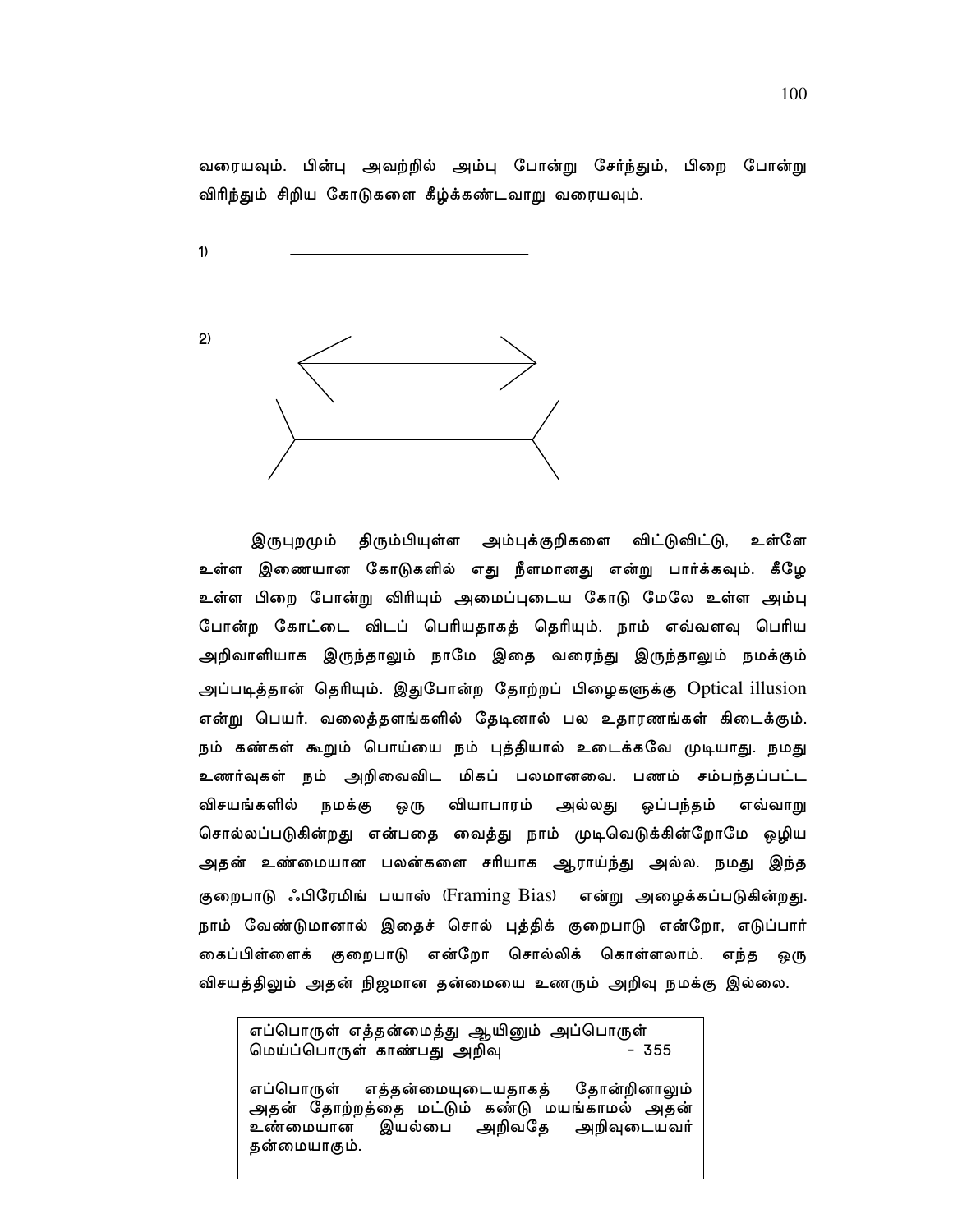இந்தப் ப்ரேமிங் பயாஸின்படி ஒருவர் எடுக்கும் முடிவுகள் அவருக்கு பிரச்சனை எவ்வாறு சொல்லப்படுகின்றது. அதாவது ஒரு அந்த பிரச்சனையின் பின்புலம், விளைவுகள், வேறு மாற்று வழிகள் என்ன என்ன உண்டு என்று முன்வைக்கப்படுகின்றது என்பனவற்றைப் பொறுத்தும் அவரது நம்பிக்கைகள், விருப்பங்கள், அடிப்படையான சிந்திக்கும் விதம் போன்றவற்றைப் பொறுத்துமே உள்ளது. எனவே ஒருவரையே ஒரே பிரச்சனையிலேயே வேறு வேறு நபர்களால் வேறு வேறு முடிவுகளை எடுக்க தீவிரவாதிகளுடன் பேச்சுவார்த்தை நடத்துபவர்கள், வைக்க முடியும். வக்கீல்கள், விசாரணை செய்பவர்கள், வேலைவாய்ப்புக்காக நேர்முகத் தேர்வு நடத்துபவர்கள், திட்டமிட்டு ஏமாற்றுபவர்கள், விற்பனைப் பிரதிநிதிகள், அரசியல்வாதிகள் போன்றவர்கள் இதில் மிகத் தேர்ந்தவர்களாக இருப்பார்கள்.

குறிப்பாகச் சொல்லப் போனால் ஒருவர் மனதில் ஒருவிதமான ஆசை, ஏக்கம், இது சரி, இது தப்பு என்று உள்ள கொள்கைகளை எதிரில் இருப்பவர்கள் சரியாக புரிந்து கொள்பவராக இருந்தால் தகுந்த கேள்விகளைக் கேட்பதன் மூலமும், சூழ்நிலையை அடுத்தவர்களுக்குப் புரியும்படி அல்லது ஏற்றுக் கொள்ளும்படி விளக்கிச் சொல்வதன் மூலமும் தனக்கு வேண்டிய காரியங்களைச் சாதித்துக் கொள்ள முடியும். அது போலவே விவரமில்லாமல் கேட்கக் கூடாத கேள்விகளைக் கேட்பதன் மூலம் தங்களுக்குப் பாதகமான முடிவுகளை எதிரில் இருப்பவரிடமிருந்து வரவழைத்துக் கொள்ள முடியும். பொருளையும் ஒவ்வொரு புதிதாகச் சந்தையில் அறிமுகம் செய்யும் கம்பெனிகள், தேர்தல் நேரத்தில் கட்சிகள், பத்திரிக்கைகள் கருத்துக் கணிப்பு என்று ஒன்று நடத்தும் வழக்கம் உண்டு. அவற்றில் எல்லாம் கட்டாயம் ஒரு கேள்வித்தாள் இருக்கும். ஒவ்வொரு மனிதரும் பதில்கள் சொல்வதில் மாறுபாடு இருந்தாலும், கணிசமான நபர்களிடம் எடுக்கப்படும் கருத்துக்கள் மொத்த மக்கள் தொகையின் கருத்தாக ஏற்றுக் கொள்ளப்படும். இதில் கேள்விகள் முடிந்த அளவு எந்த ஒரு கருத்துக்கும் ஆதரவாகவோ, எதிர்ப்பாகவோ இல்லாமல் நடு நிலையாக இருக்க வேண்டும். ஆனால் நமக்கே நன்றாகத் தெரியும். தேர்தல் நேரத்தில் ஒவ்வொரு கட்சிக்கும் சாதகமான பத்திரிக்கைகள் மற்றும் தொலைக்காட்சிகள் நடத்தும் கருத்துக் கணிப்புகள் அதற்குச் சாதகமாகவே வரும். அது எப்படி சாத்தியமாகும்? கருத்துக் கணிப்பு நடத்துபவர்கள் முழுப்பொய் சொல்ல முடியாது. அப்படிச் செய்யவும் மாட்டார்கள். நீதிமன்றம் மூலம் எதிராளிகள் வழக்குப் பதிவு செய்தால் தாங்கள் வெளியிட்ட முடிவுக்கு நியாயமான காரணங்கள் காட்ட வேண்டும். எனவே முதலிலேயே கேட்கும் விதமாகக் கேட்டு வேண்டிய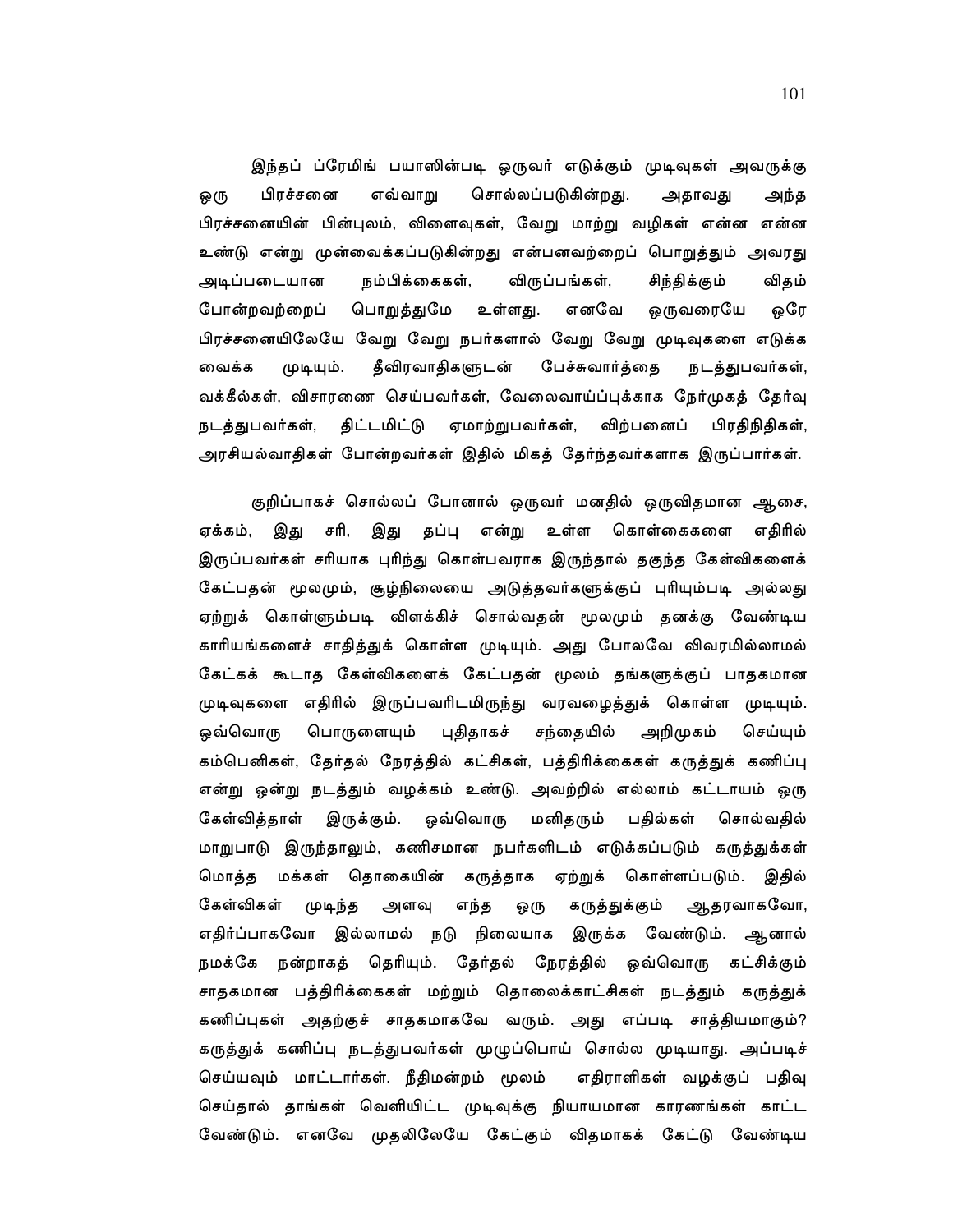பதில்கள் கிடைக்கும்படி செய்துவிடவார்கள். பார்க்க நடுநிலைமை மாறாமலும் உண்மையில் சார்புடையதாகவும் கேள்விகள் கேட்டு ஒரு அந்தப் பதில்களையே முடிவுகளாகவும் சமர்ப்பிக்க முடியும்.

மக்கள் பெரும்பாலும் தங்களுக்கென்று சில ஆழ்ந்த கருத்துக்கள் வைத்து இருப்பார்கள். அவை எவ்வளவுதான் காலம் கடந்ததாக இருந்தாலும் நாம் அவர்களுக்கு அது பொய் என்பதை நிரூபிக்க முடியாது. அவர்களுக்குத் தெரிவது அப்படித்தான். காமாலைக்காரன் கண்ணுக்குக் காண்பது எல்லாம் மஞ்சள் என்பார்கள். ஆனால் மாற்றி மாற்றி ஒரே விசயத்தை மீண்டும் மீண்டும் கிளறுவதன் மூலம் ஒரே நபரை வேறு வேறு மாறான, ஒன்றுக்கொன்று எதிரான பதில்களை சொல்ல வைக்க முடியும்.

1984-ம் ஆண்டு டேனியல் கானேமேன் மற்றும் அமோஸ் வெர்ஸ்கி ஆகிய இருவரும் இது சம்பந்தமாக ஒரு சோதனை நடத்தினர். அதற்காக ஒவ்வொருவரிடமும் சில கேள்விகளைக் கேட்டனர். ஒரு பிரிவினருக்கு கொடுக்கப்பட்ட கேள்வி.

அமெரிக்காவில் புதிதாக ஒரு தொற்றுநோய் பரவும் சூழல் உள்ளது. பேர் கொல்லக் 600 வரை கூடும். அதற்காக அது ஒரு அரசு இரண்டுவிதமான மருந்துகளைச் சிபாரிசு செய்கின்றது. மருந்து  $A$ வை உபயோகிக்கால் 200 பேரைக் காப்பாற்ற முடியும். மருந்து  $B$  කු உபயோகித்தால் 600 பேர் பிழைக்க மூன்றில் ஒரு பங்கு வாய்ப்பு (33.3 $\%$ ) உள்ளது. யாரும் பிழைக்காமல் போக (66 $\%$ ) மூன்றில் இரண்டு சதவீதம் வாய்ப்பு உள்ளது. இவற்றில் எதனைத் தேர்ந்தெடுப்பீர்கள்? இந்தக் கேள்வி (மறைமுகமாக) எவ்வளவு பேரைக் காப்பாற முடியும் என்ற கோணத்தில் உள்ளது. பெரும்பாலானவர்கள் (சுமார் 72 $\%$  பேர்) மருந்து  $\mathrm A$ வையும், 28 $\%$ பேர் மருந்து Bயையும் தேர்ந்தெடுத்தனர். கிட்டதட்ட இரண்டு மருந்துகளும் ஓன்றுதான் என்றாலூம் மருந்து A கட்டாயம் 200 பேரைக் காப்பாற்றும் என்பதால் பலரும் அதையே விரும்பினர். இப்போது அவர் வேறு ஒரு பிரிவினரிடம் கேட்ட கேள்வியைப் பார்ப்போம். அதன்படி,

அமெரிக்காவில், ஒரு புதிய தொற்று நோய் பரவும் அபாயம் உள்ளது. அது சுமார் 600 பேரைக் கொல்வதற்கான வாய்ப்பு உள்ளது. அரசு இரண்டு விதமான மருந்துகளைச் சிபாரிசு செய்கின்றது. அதில் மருந்து  $C$ ஐத்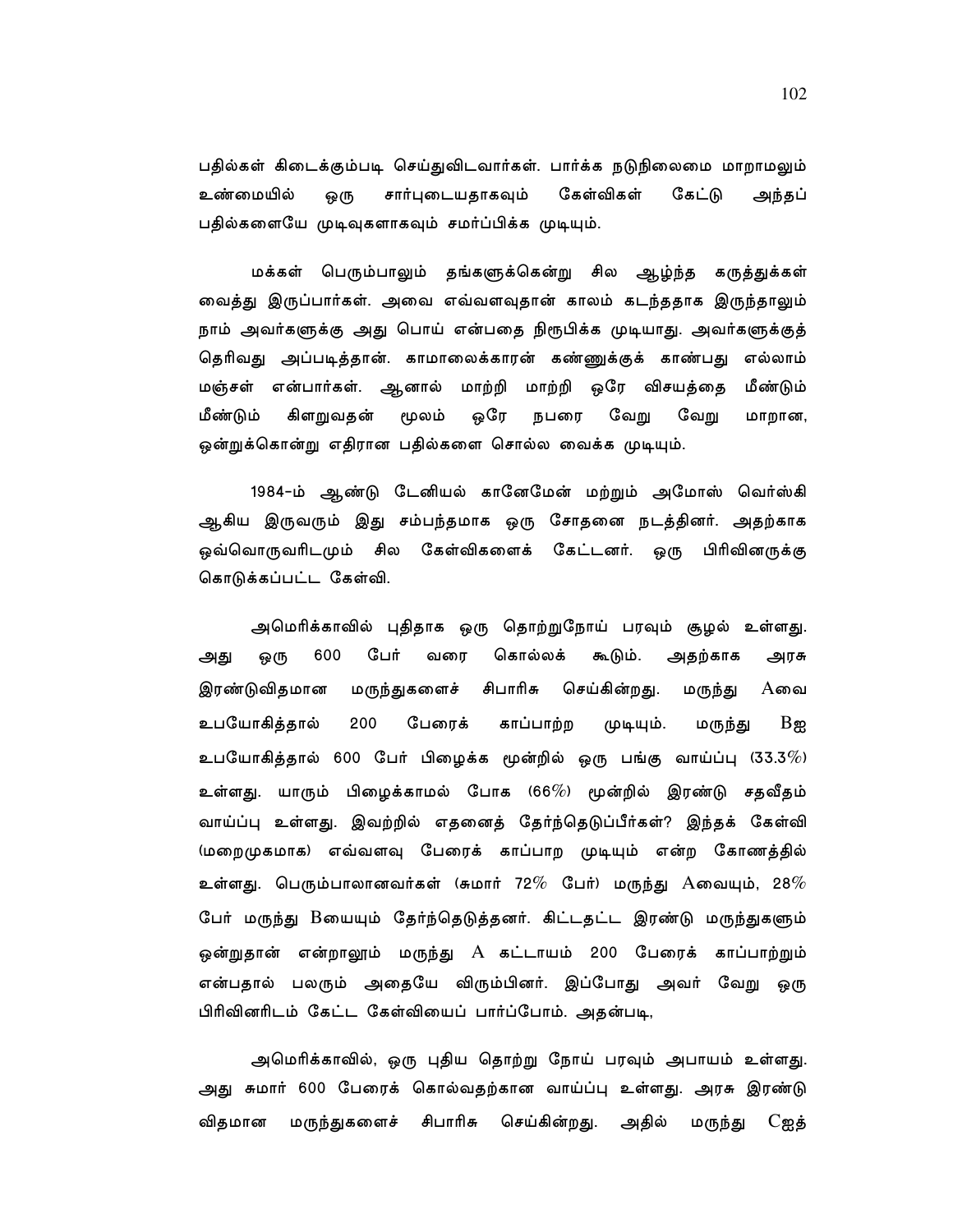பேர் இறந்துபோவார்கள். மற்றவர்களைக் தேர்ந்தெடுத்தால் 400 காப்பாற்றிவிடலாம். மருந்து Dஐ தேர்ந்தெடுத்தால் யாரும் இறந்துவிடாமல் இருக்க மூன்றில் பங்கு (33.3 $\%$ ) வாய்ப்பு உள்ளது. எல்லோரும் ஒரு இறந்துவிட (67.7%) மூன்றில் இரண்டு பங்கு வாய்ப்புள்ளது. இவை இரண்டில் எதனைத் தேர்ந்தெடுப்பீர்கள்.

இந்தக் கேள்வி எவ்வளவு பேர் இறக்க முடியும் என்ற கோணத்தில் கேட்கப்படுகிறது. இந்த கேள்விக்கு பெரும்பாலான மக்கள் (78%) மருந்து  $D$ ஐத் தேர்ந்தெடுத்தனர். முதல் கேள்வியில் சொல்லப்பட்ட மருந்து  $A$ வும், 2வது சோதனையில் சொல்லப்பட்ட Cயும் ஒன்றுதான். அதுபோல Bயும்,  $D$ யும் ஒன்றுதான் என்றாலும் மக்கள் ஒவ்வொரு சூழ்நிலையிலும் ஒவ்வொரு முழுவதும் தலைகீழான முடிவை எடுத்து உள்ளனர். கருத்துக்களைக் கூறியுள்ளனர். கேள்வி எந்தக் கோணத்தில் கேட்கப்படுகின்றது என்பதைப் பொறுத்து பதில்கள் வேறுபடுகின்றன.

ஆடுகிற மாட்டினை ஆடிக் கறக்கணும், பாடுகின்ற மாட்டைப் பாடிக் கறக்கணும் என்றும், கரைப்பார் கரைத்தால் கல்லும் கரையும் என்றும் கூறப்படுபவையெல்லாம் இந்தக் கருத்துக்களையே கூறுகின்றன. பண விசயத்தில் நமது இந்தப் பிரச்சனைகளைப் பற்றி சொல்லவே வேண்டாம். வங்கியில் போடும் பணத்திற்குக் கிடைக்கும் வட்டியைவிட (8 $\%$ ) பங்குச் சந்தையில் கடந்த 25 வருடங்களில் போட்ட பணத்திற்கு அதிகமான (17 $\%$ ) பலனே கிடைத்துள்ளது. மொத்தம் சராசரி 17 $\%$  வளர்ச்சி வரும் என்றால் நம்பிப் பணம் தரும் மக்கள் ஒரு வருடம் 50 $\%$  மறுவருடம் (–20 $\%$ ) என்று வந்தால் இறங்கும்போது பயத்தில் போட்ட பணத்தை எடுத்துவிடுவார்கள். வேறு தெரிந்தவர்கள் யாரையும் முதலீடு செய்ய விடவும் மாட்டார்கள்.

இதில் பெரிய வேடிக்கை என்னவென்றால் நிறைய நேரங்களில் ஏற்கனவே இழந்தவர்களே அதிக முதலீட்டுத் பணம் ஆபத்தான திட்டங்களைத் தேர்ந்தெடுக்கின்றனர். ஓரளவு நல்ல நிலையில் உள்ளவர்கள் பெரும்பாலும் பெரிய லாபம் இல்லாவிட்டாலூம், நஷ்டம் இல்லாத வழிகளையே தேர்ந்தெடுக்கின்றனர். ரூ.1000 கட்டினால் ஒரு மாதத்தில் ரூ.2000 மதிப்புள்ள பொருட்கள் தருகிறோம் என்ற விளம்பரம் வந்தால் பெரும்பாலும் வசதியற்ற மக்களே கடன் வாங்கியாவது பணத்தைக் கட்டுவர்.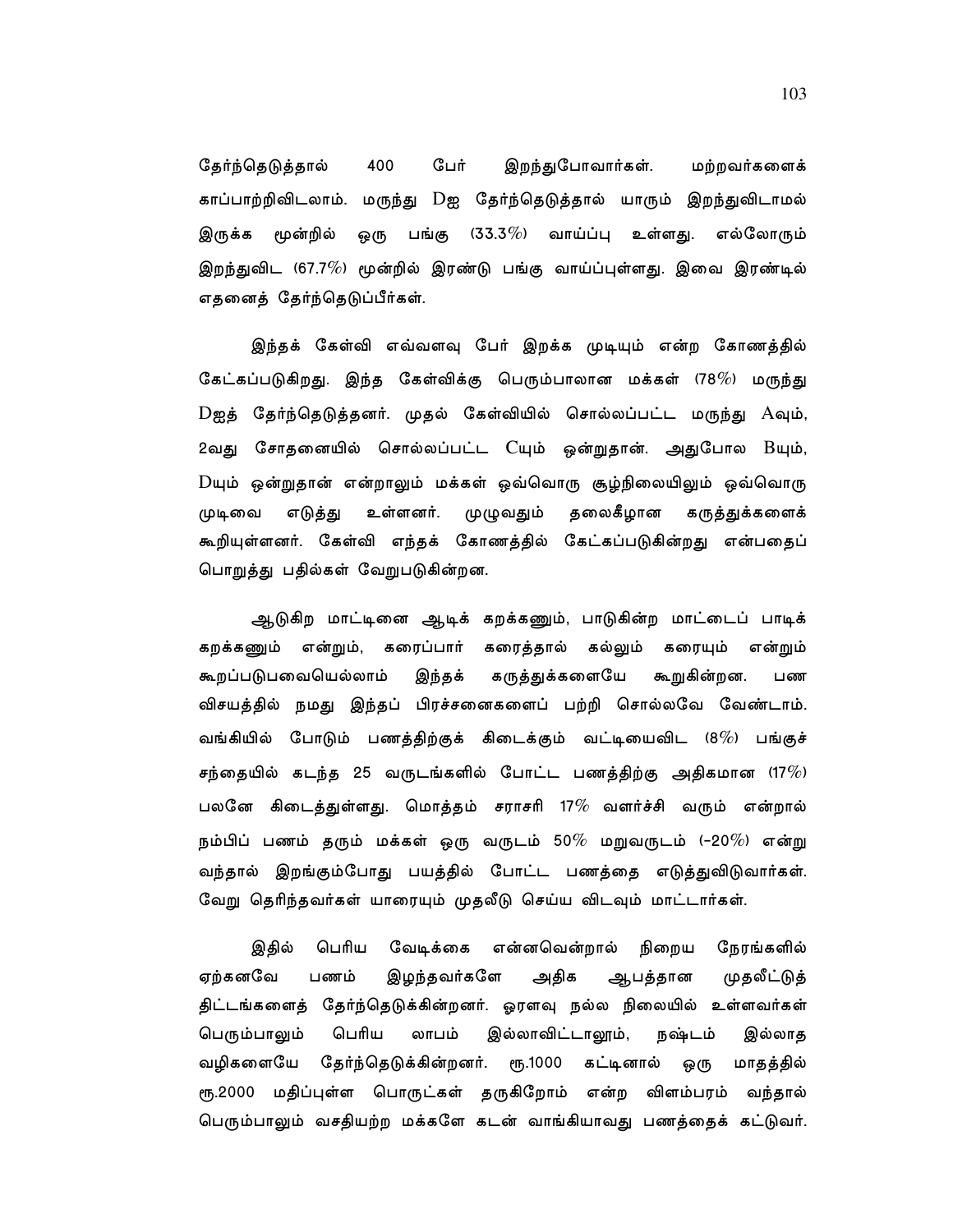பிறகு ஒரே வாரத்தில் பணம் வசூலித்தவர்கள் இரவோடு இரவாக ஓடிவிட்ட பின்பு உட்கார்ந்து அழுது கொண்டு இருப்பார்கள்.

அதுபோல சிலர் எப்போதும் ஆராயாமல் ஒரு சில, குறிப்பிட்ட, நம்பகத்தன்மை விசயங்களுக்கே அதிக முக்கியத்துவம் குறைவான தருகின்றனர். சந்தையில் குறைந்த நாட்களில் ஏறக்கூடிய, இறங்கக் கூடிய பங்குகளைச் சிறந்த பங்குகள் என்றும் ஒரே ஒரு காலாண்டு சரியான முடிவு வராவிட்டால் அந்தக் கம்பெனி மோசமான கம்பெனி என்றும் முடிவுக்கு வருகின்றனர். அதனால் நஷ்டம் மட்டுமே ஏற்படும்.

> தேரான் தெளிவும் தெளிந்தான்கண் ஐயுறவும் தீரா இடும்பைத் தரும்  $-510$

சரியாக ஆராயாமல் ஒரு பங்கினை வாங்கக் கூடாது. அப்படி ஆராய்ந்து வாங்கிய பின்பு சந்தையின் ஏற்ற இறக்கத்தின்போது பயந்து அதன் தரத்தின் மீது ஐயம் கொண்டால் அது பெரிய நஷ்டத்தையும் கஷ்டத்தையும் தரும்.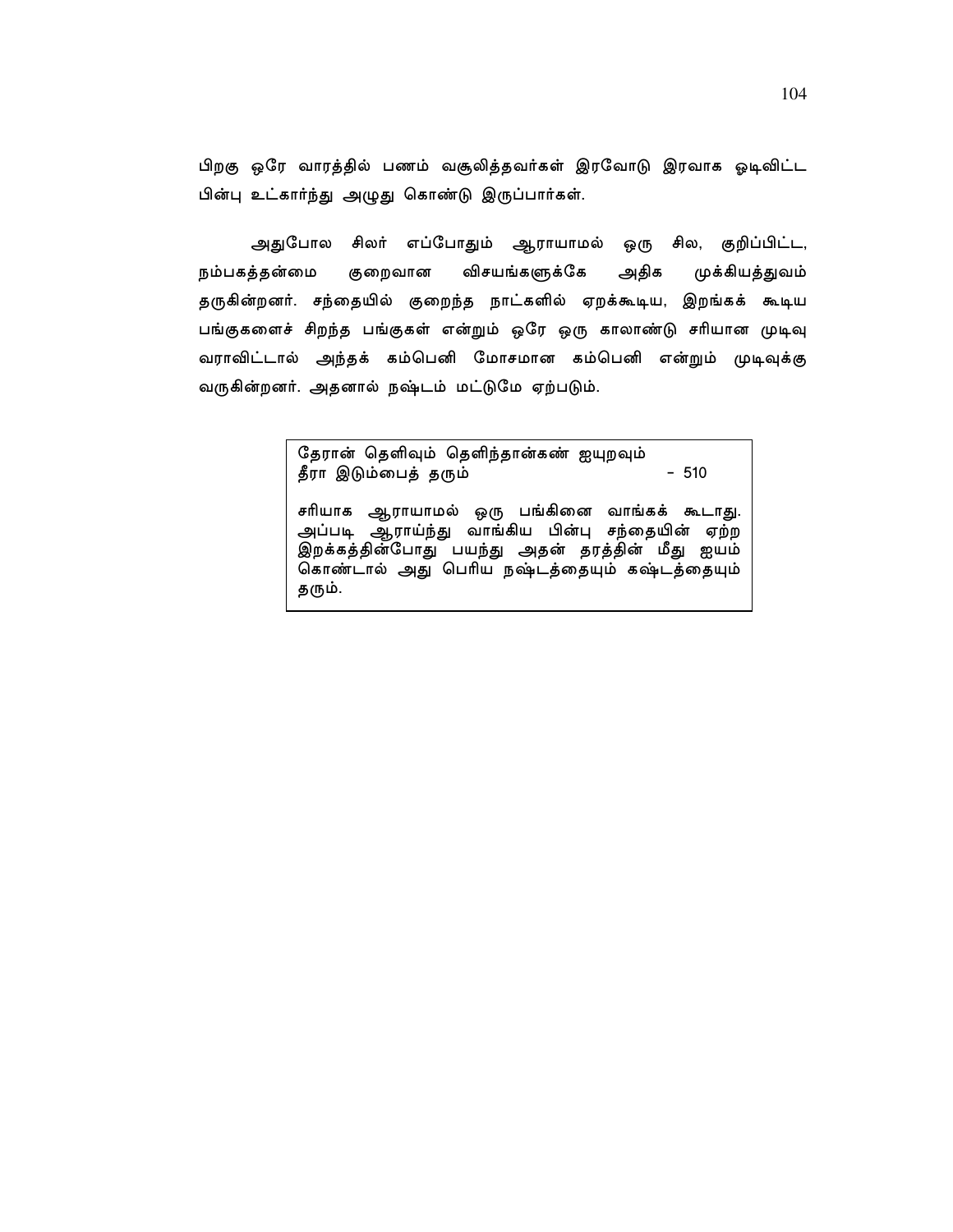# நேற்று இன்று நேற்று

நாம் எல்லோருக்கும் உண்டு. நிறைவேறவே ஒரு ஆசை வாய்ப்பில்லை நாம் என்றாலும் அதை ஏக்கத்துடன் ஒரு அடிக்கடி வெளிப்படுத்துவது வழக்கம். அதைத் தழுவி, அதனை ஒரு அடிப்படையாகக் கொண்டு பல திரைப்படங்கள் கூட வந்துள்ளன. அது என்னவென்றால் நம் எல்லோருக்கும் ஏற்கனவே நடந்து முடிந்த, நம் வாழ்வில் ஒருநாள் அல்லது ஒரு பகுதியையாவது அல்லது ஏதாவது ஒரு முக்கியமான முடிவையாவது நம்மால் மாற்ற முடியுமானால், அதாவது நாம் இறந்த காலத்திற்குச் சென்று அதனை மாற்ற முடிந்தால் நம் வாழ்க்கை இந்த அளவுக்கு மோசமாக என்றும் நாமெல்லாம் மிகப்பெரிய மிகவும் இருக்காது ஆளாகவும், சந்தோசமாகவும் இருந்திருப்போம் என்றும் நம்புகின்றோம்.

இதெல்லாம் எவ்வளவு தூரம் சாத்தியம். ஒருவேளை சாத்தியமானாலும் நாம் இப்போது நம்புவது போல நிஜமாகவே நல்ல பலன்கள் ஏற்பட்டு சந்தேகமே. ஒரு இருக்குமா என்பது வேலைக்குப் பதிலாக வேறு வேலையைத் தேர்ந்தெடுத்து இருந்தாலோ, ஒரு நபருக்குப் பதிலாக வேறு செய்திருந்தாலோ ஒருவரைத் திருமணம் நமது வாழ்வில் பெரிய மாற்றமெல்லாம் ஏற்பட்டு இருக்காது முட்டாளாக இருக்கும் ஒருவர் எடுக்கும் முட்டாள்தனமாகவே பெரும்பாலான முடிவுகள் இருக்கும். இறந்த காலத்துக்குச் சென்றவுடன் நாம் எல்லாவற்றையும் மறந்துவிட்டு மீண்டும் அதே எடுத்திருப்போம். அல்லது முடிவையே இதே ஞாபகம் இருந்திருந்தாலும் நாம் முடிவை மாற்றிடுவதால் மட்டும் சிறப்பான மாற்றங்கள் ஏற்பட்டு இருக்காது. வேறு முடிவை எடுத்து வேறு திசையில் பயணிப்பதால் நாம் எதிர்பார்த்த எதிர்காலம் நடக்காது. வேறு ஏதாவது நடக்கும்போது நாம் எதிர்காலத்திலிருந்து இறந்த காலத்துக்கு வந்த அதிசயத்தின் பலன் இல்லாமல் போகும். பின்பு நம்முடைய சொந்த புத்தியை உபயோகித்து வழக்கம் போலவே சுமாரான, குழப்பமான முடிவுகளை எடுக்க ஆரம்பித்து நாம் எதிர்பார்த்ததைவிட மோசமான நிலைமைக்கே வந்து விடுவோம்.

ஒரு ஊரில் ஒருவர் பைத்தியக்கார விடுதியில் உள்ளவர்களைப் பற்றிய ஆராய்ச்சியில் ஈடுபட்டு இருப்பார். அந்த விடுதியை அவர் சுற்றிப் பார்த்துக் கொண்டே இருப்பார். அப்படி அவர் சுற்றிப் பார்த்துக் கொண்டே வருகையில் ஒரு பைத்தியம் மிக அமைதியாகவும், சோகமாக தாடி வைத்துக் கொண்டும் நல்ல இனிய பாடல்களைப் பாடிக் கொண்டும் இருப்பதைப் பார்ப்பார். மேலும்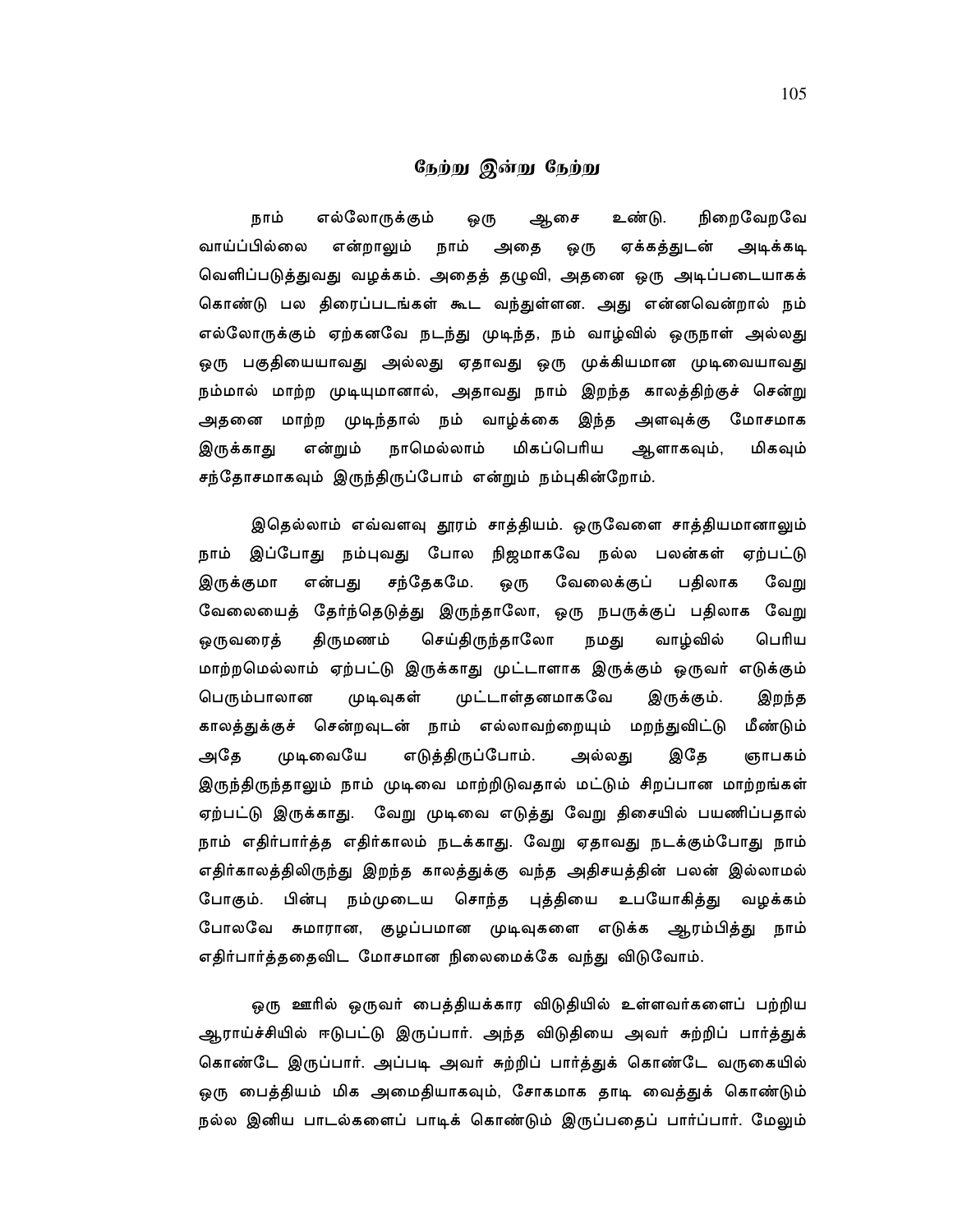சுவற்றில் எல்லாம் ஒரு பெண்ணைப் பற்றி வர்ணித்தும், போற்றியும் நிறையக் கவிதைகள் எழுதி வைத்திருப்பதையும் பார்த்துவிட்டு ஏன் இவர் இப்படி இருக்கின்றார்? என்று கேட்கையில், அந்த மனநலம் பாதித்தவர் ஒரு தீவிரமாக மிக நேசித்ததாகவும், பெண்ணை பின்பு அந்த பெண் கிடைக்காததால் இப்படி ஆகிவிட்டதாகவும் பதில் வரும். அவனுடைய நிலைமையை நொந்து கொண்டு அடுத்தடுத்த அறைகளைப் பார்க்க ஆரம்பித்து விடுவார்.

மீண்டும் ஒரு அறையில் ஒருவர் மிகவும் வித்தியாசமாகவும், மிக சோகமாகவும், வெறிபிடித்தது போலவும் இருந்தார். சுவரெல்லாம் ஒரு பெண் படம் வரைந்து அவளை பலவிதங்களில் கொலை செய்வது போலவும், சித்ரவதை செய்வது போலவும் கிறுக்கி வைத்திருந்தார். என்னவென்று விசாரித்ததில் இந்த நபர் ஒரு பெண்ணை மிக விரும்பிக் கல்யாணம் செய்து கொண்டதாகவும், அவளோடு வாழ்ந்ததில் இப்படி ஆகிவிட்டதாகவும் அந்த பெண் முதலில் பார்த்த பைத்தியம் ஒரு தலையாக விரும்பிய அதே பெண்தான் என்றும் தெரிய வந்தது.

இருந்திருந்தால் அப்படி நாம் இப்படி நன்றாக இருந்திருக்கும். இருந்திருந்தால் நன்றாக இருந்திருக்கும் என்றும் அந்த ஒரு முடிவு மட்டும் மாறியிருந்தால் நம் வாழ்வில் பெரிய அளவில் மாற்றங்கள் நடந்திருக்கும் என்றும் நம்புவதெல்லாம் ஒரு சுய ஏமாற்று மட்டுமே. ஒரு வேளை பெரிய அதிருஷ்டம் கிடைத்திருந்தாலும் போதுமான மனவளர்ச்சி இல்லாதவர்களாக இருந்திருக்கும்பட்சத்தில் அதனாலும், நாம் பிரச்சனைகளையே உருவாக்கிக் கொள்வோம்.

> அறிவிலார் தாம்தம்மைப் பீழிக்கும் பீழை செறுவார்க்கும் செய்தல் அரிது 843 அறிவில்லாதவர்கள் தமக்குத்தாமே உண்டாக்கிக் கொள்ளும் துன்பத்தை அவருடைய எதிரிகள் கூட<br>அவருக்குச் செய்வது கடினம்.

நாம் இப்போது கின்ட்சைட் பயாஸ் (Hindsight Bias) என்ற எண்ணப் பிழையைப் பற்றிப் பார்ப்போம். ஒரு உதாரணத்திற்கு சொல்லப்போனால் சில வருடங்களுக்கு முன்னால் ஏதாவது ஒரு சிறுவன் அவன் பெற்றோருடன் சில திறமைகளை இருக்கும்போது தன்னுடைய உங்கள் முன் காட்டி கைதட்டல் பெறும் நிகழ்ச்சி நடந்திருக்கும். உதாரணத்துக்கு அந்தப் பையன் நன்றாக பாடி இருக்கலாம். நீங்களும் பெரிய அளவில் அதை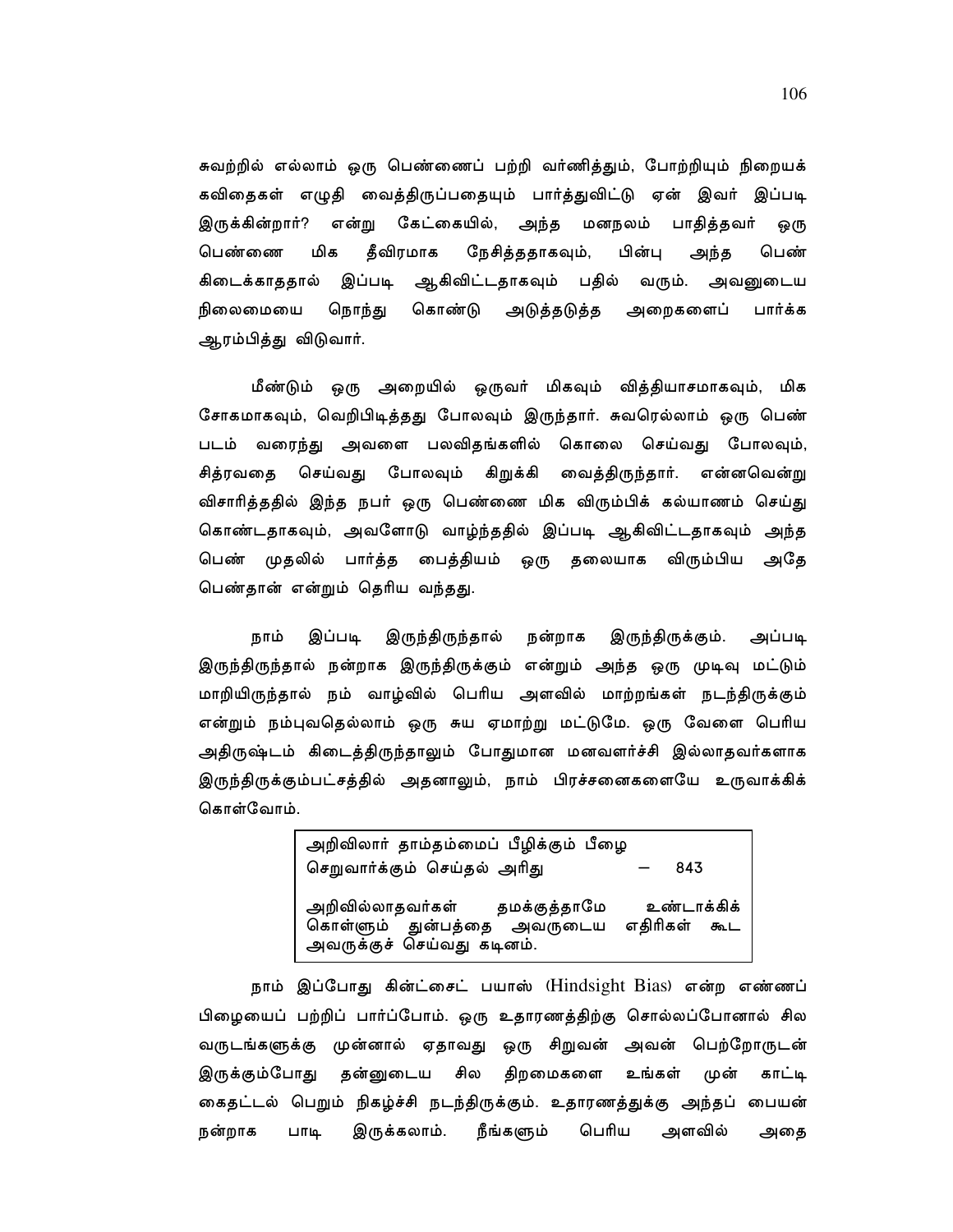ரசிக்காவிட்டாலும் வெளிப்படையாக சும்மாவேனும் அவனை நீ நன்றாகப் பாடுகின்றாய். கட்டாயம் ஒருநாள் பெரிய ஆளாக வருவாய் என்றும் வாழ்த்துவீர்கள். பிறகு அந்த நிகழ்ச்சியை மறந்தே இருப்போம். சில வருடங்கள் கழித்து ஏதாவது ஒரு பாட்டுப் போட்டியில் அவன் டி.வி., பத்திரிக்கை எல்லாவற்றிலும் வரும் அளவுக்குப் பிரபலம் ஆகிவிடும்போது ''நான் அன்றே சொன்னேன், மிகப் பெரிய பாடகனாக வருவான்'' என்றும் அவனுக்குச் சிறிய வயதிலேயே அபார திறமை என்றும் இருந்தது எல்லோரிடமும் சொல்லி பெருமைப்பட்டுக் கொள்வோம். இதில் உள்ள பொய் என்னவென்றால் மிகப்பெரிய நாம் உண்மையாகவே அவனது புரிந்து திறமைமைப் கொண்டு மனதாரப் பாராட்டியதாகவும், இசைத்திறமையை புரிந்து கொள்ளும், எதிர்காலத்ததைப் பற்றிக் கணிக்கும் சக்தி நமக்கு எப்போதுமே இருப்பதாகவும் நமக்கு நாமே நம்ப ஆரம்பித்து விடுகின்றோம்.

இதுபோல ஒரு விசயத்தில் முடிவு தெரிந்த பின்னால் அந்த விசயம் அறிகுறிகள் அப்படித்தான் நடக்கும் என்பதற்கான முதலிலேயே தெரிந்ததாகவும் நாம் அதைப் புரிந்து கொண்டதாகவும் நம்பும் எண்ணப் பிழைக்கு கிண்ட்சைட் பயாஸ் (Hindsight bias) என்று பெயர். ஒரு மர்ம நாவலை முதலில் இருந்து படிக்கும்போது யார் கொலைகாரன் என்று தெரியாது. பெரும்பாலும் இவர்தான் என்று ஒவ்வொருவரும் ஒன்று நினைக்கக் கடைசியில் வேறு ஒருவராக முடிந்துவிடும். இதில் யாராவது ஒருவர் கூறிய ஆளாக இருந்துவிட்டால் அவர் சிறந்த அறிவாளியாக ஆகிவிடமாட்டார் இந்த முறை சீட்டு பக்கம் அவர் சாதகமாக முக்கியமான விழுந்துவிட்டது, அவ்வளவுதான். இதில் விசயம் என்னவென்றால் அதே நாவலை படிக்கும் முன்பு நம்மிடம் யாராவது யார் கொலைகாரன் என்று சொல்லிவிட்டால் பிறகு நமக்கு அவனது ஒவ்வொரு அசைவும், செயலும் கொலையினை நோக்கி எப்படி அவனைக் கொண்டு செல்கின்றன என்று நன்றாகத் தெரியும். வேறு யார் மீதும் பெரிதாக சந்தேகம் வராது. அப்படியே கதைப்படி சிலர் சந்தேகத்துக்கு இடமானவர்களாக தோன்றினாலும் ஏன் அவர் கொலைகாரராக இருக்க முடியாது என்பதும் நமக்கு நன்கு விளங்கும்.

பலருக்கும் இதைப்போலவே பங்குச் சந்தையில் எப்படிப் பணம் போட்டு எப்படி விற்றிருந்தால் எவ்வளவு பணம் சம்பாதித்து இருக்கலாம் என்று தெரியும். எந்தெந்தப் பங்குகள் பல காலாண்டுகளாக நல்ல முடிவுகள்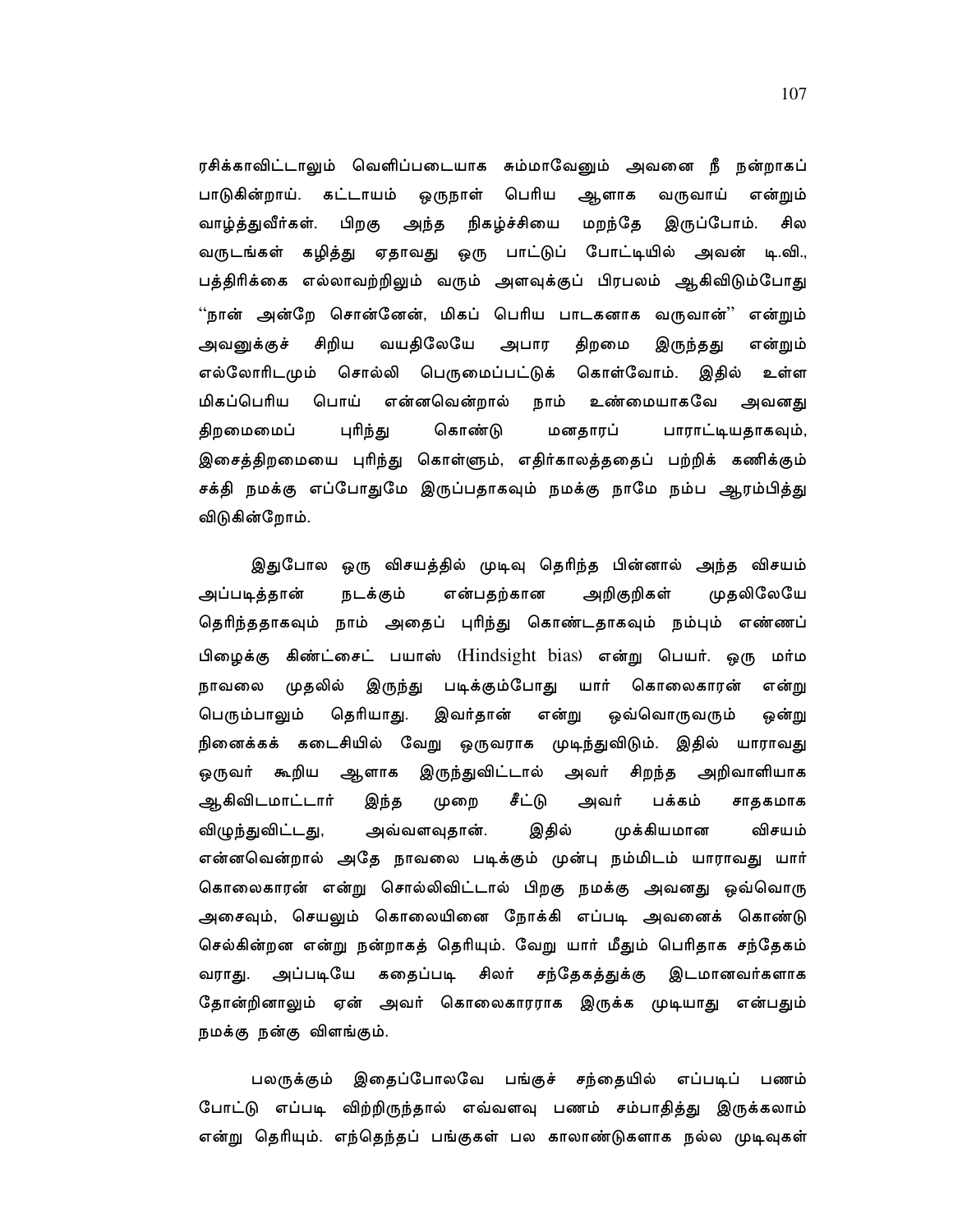நல்ல ஒப்பந்தங்கள் போட்டன என்றும், என்றும், என் தந்தன அவையெல்லாம் பெரும் இலாபங்களை அள்ளித் தந்தன என்றும் கணிக்க முடியும். அவர்களை எல்லாம் ஏன் நீங்கள் நிறையச் சம்பாதிக்கவில்லை என்று கேட்டால் அப்போது எப்படிப்பட்ட குடும்ப கஷ்டம் இருந்தது என்றும், போட முடியவில்லை என்றும், தான் ஏன் பணம் அப்போது பணம் போட்டவர்கள் எல்லாம் எவ்வளவு இலாபங்கள் பார்த்தார்கள் என்றும் விளக்கமாகக் கூறுவார்கள்.

எண்ணப் பிழை பலருக்கும் பொய்யான தைரியத்தையும், இந்த தன்னம்பிக்கையையும் திறமையானவர்கள் தருகின்றது. தாங்கள் என்று அவர்களே நினைத்துக் கொள்கின்றனர். நாம் ஏற்கனவே பார்த்த Optimism Biasஐ இது உருவாக்குகின்றது. ஒரு சிலருக்கு ஒரு சில நேரங்களில் இது ஒரு தயக்கத்தைப் போக்கும் விதமாக உதவி செய்தாலும் ஒரு தளபதி போரில் காட்டும் பொய்யான தைரியம் வீரர்கள் உயிரைக் குடித்துவிடும். முக்கியமாக, முதலீடுகளைப் பொறுத்தவரை பொய்யான தைரியம் மிகப் பெரிய ஆபத்து. மிக மிக நிதானமாகவும், எப்போதும் எந்த ஒரு முதலீட்டிலும் வரக்கூடிய ஏமாற்றங்களைச் சமாளிக்கத் தயாராகவும் இருக்க வேண்டும். பொய்யான தைரியம் பெரிய இழப்புகளுக்குக் காரணமாகிவிடும். குறிப்பாக  $\rm F~\&~O$ (Futures and Options) போன்ற சூதாட்டங்களில் மிக மிக மோசமான விளைவுகள் ஏற்பட்டுவிடும்.

இந்த Hind Sight Bias அதிகம் பாதிப்பது வரலாற்றினைப் பதிவு செய்பவர்களைத்தான். பெரும்பாலான காவியங்கள் ஒரு வரலாற்று நிகழ்ச்சி, ஒரு பெரிய போர், நடந்து முடிந்த பின்புதான் எழுதப்படுகின்றது. எனவே பெரும்பாலும் வெற்றி பெற்றவர்களுடைய கதையும், நியாயங்களும் மட்டுமே அவற்றில் அதிகம் பதிவு செய்யப்பட்டு இருக்கும். தோற்றவர்களைப் பற்றிய பெரும்பாலும் அழிக்கப்படும் என்பதைவிட, வரலாறு யாரும் தோற்றவர்களைப் பற்றி கதைக்கு வில்லன் தேவை என்ற அளவில் தவிர மற்றபடி முழுவதும் எழுதமாட்டார்கள். அவருடைய படையில் இருந்து வீரதீர சாகசங்கள் செய்தவர்களின் வாழ்க்கைகள் பதிவு செய்யப்படாமலேயே விட்டுவிடப்படும். உலகக் கோப்பை கிரிக்கெட் போட்டிகளில் பெரும்பாலும் தொடர்நாயகன் விருது ஜெயித்த அணியைச் சேர்ந்தவர்க்கே கிடைக்கும். ஆரம்பத்திலேயே வெளியேறிய அணியின் சிறந்த வீரர்கள் அதிருஷ்டம் இல்லாதவர்களே.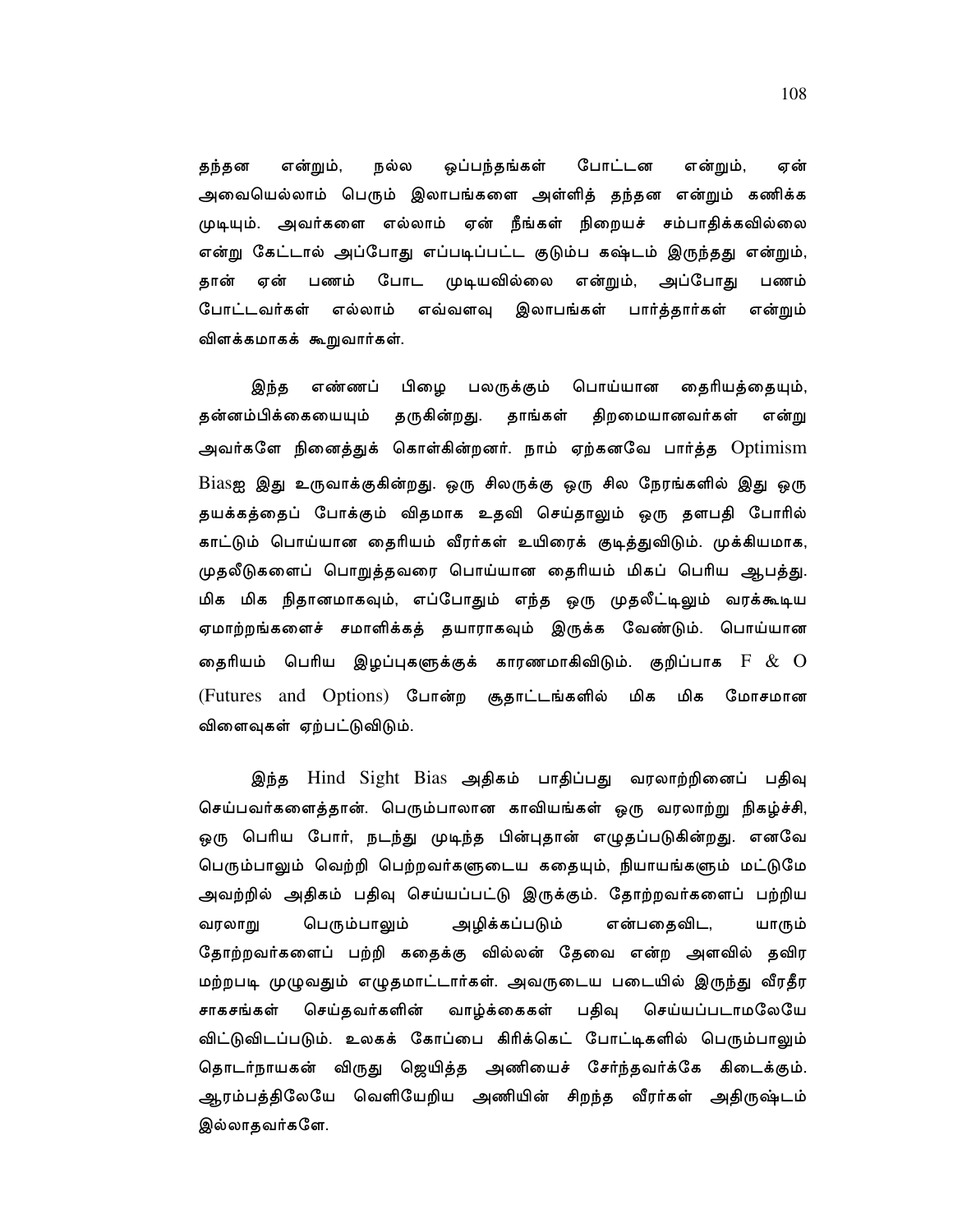பெரும்பாலான தலைவர்களின் வாழ்க்கைச் சரிதத்தைப் படிப்பதற்கும், அவரது காலகட்டத்தில் அவர் பிரபலமாகும் முன்பே அவரைப் பற்றியோ அவருக்கு சம்பந்தமான விசயங்கள் பற்றியோ பத்திரிக்கைகள் போன்ற ஊடகங்களில் வந்த செய்திகளைப் படித்துப் பார்ப்பதற்கும் பெரிய வித்தியாசம் காலத்திலுள்ள இருக்கும். அவரது பழைய பதிவுகளில் சாத்தியக் பெரும்பாலும் இவர் தலைவராக வரும் கூறுகள் மிகக் குறைவாகவும், வேறு பலர் முக்கியமானவர்களாகவும் இருப்பதைக் காணலாம். பின்னால் நடக்கும் பல நிகழ்வுகள் எதிர்பாராத மனிதர்களை மேலே உட்கார வைத்துவிடக் கூடும். நாம் ஒருவர் தலைவர் ஆன பின்பு அவரது சரிதம் படிப்பதால் அவர் முதலில் இருந்தே ஒரு தலைவருக்குடைய குணங்களுடன் இருந்தார் என்று நம்புவதும், அதே போன்ற குணமுடைய இப்போது நம்முடன் வாழும் வேறு யாரையாவது நிச்சயம் பெரிய ஆளாகிவிடுவார் என்று கணிப்பதும் நமது எண்ணத்தில் உள்ள பிழை மட்டுமே.

தொழிலதிபர்கள் விசயத்திலும், அரசியல்வாதிகள் விசயத்திலும் ஒருவர் வெற்றி பெற்ற பின்னர் அவர் எடுத்த மிக ஆபத்தான முடிவுகள் மிகத் சமயோசிதமான காரியங்கள் திறமையான, என்றும் அதே சமயம் தோற்றுப்போன ஒருவர் எடுத்த சிறப்பான, திட்டமிட்ட காரியங்கள் தவிர்த்திருக்க வேண்டிய ஆபத்துகள் என்றும் நாம் நம்பவும், பேசவும் பழகவிடுகின்றோம். ஒருவேளை நிகழ்ச்சிகள் அநேகமாக வேறு வழிகளில் நடந்திருக்க முடியும் என்பதையும் எதிர்பாராத காரணங்களினாலேயே உண்மையான திறமைசாலிகள் தோற்றுப் போய்விட்டனர் என்பதையும் சற்றே கவனமாகப் பார்த்தால் புரியும்.

மகாபாரதத்தினைக் கொஞ்சம் கவனித்துப் பார்த்தால் பாண்டவர்கள் வெற்றி பெறுவதற்கான வாய்ப்புகள் குறைவாகவே ஆரம்பத்தில் இருந்தன. கௌரவர்கள் சேணையில் மிகச்சிறந்த வீரர்கள் அதிக எண்ணிக்கையில் இருந்தனர். பாண்டவர்களைப் பொறுத்தவரை துரியோதனன் நல்லவனோ? கெட்டவனோ? ஆனால் அவனது மக்களைப் பொறுத்தவரை அவர் நல்ல அரசனாகவே இருந்தார். அதுபோலவே அர்ஜூனனும் ஆரம்பத்தில் போரின் போக்கினை பெரிதும் மாற்றக் கூடியவராக எதிர்பார்க்கப்படவில்லை. பீஷ்மர் ஒருபுறத் தலைவராகவும், நாம் பெரிதும் கவனிக்காத திருஷ்டத்துய்மனன் மற்றொரு புறத்தலைவராகவும் வைக்கப்பட்டார். அவர் பாஞ்சாலியின் அண்ணன். மற்றபடி அவர் போரில் ஒரே ஒரு இடத்தில், துரோணரைக்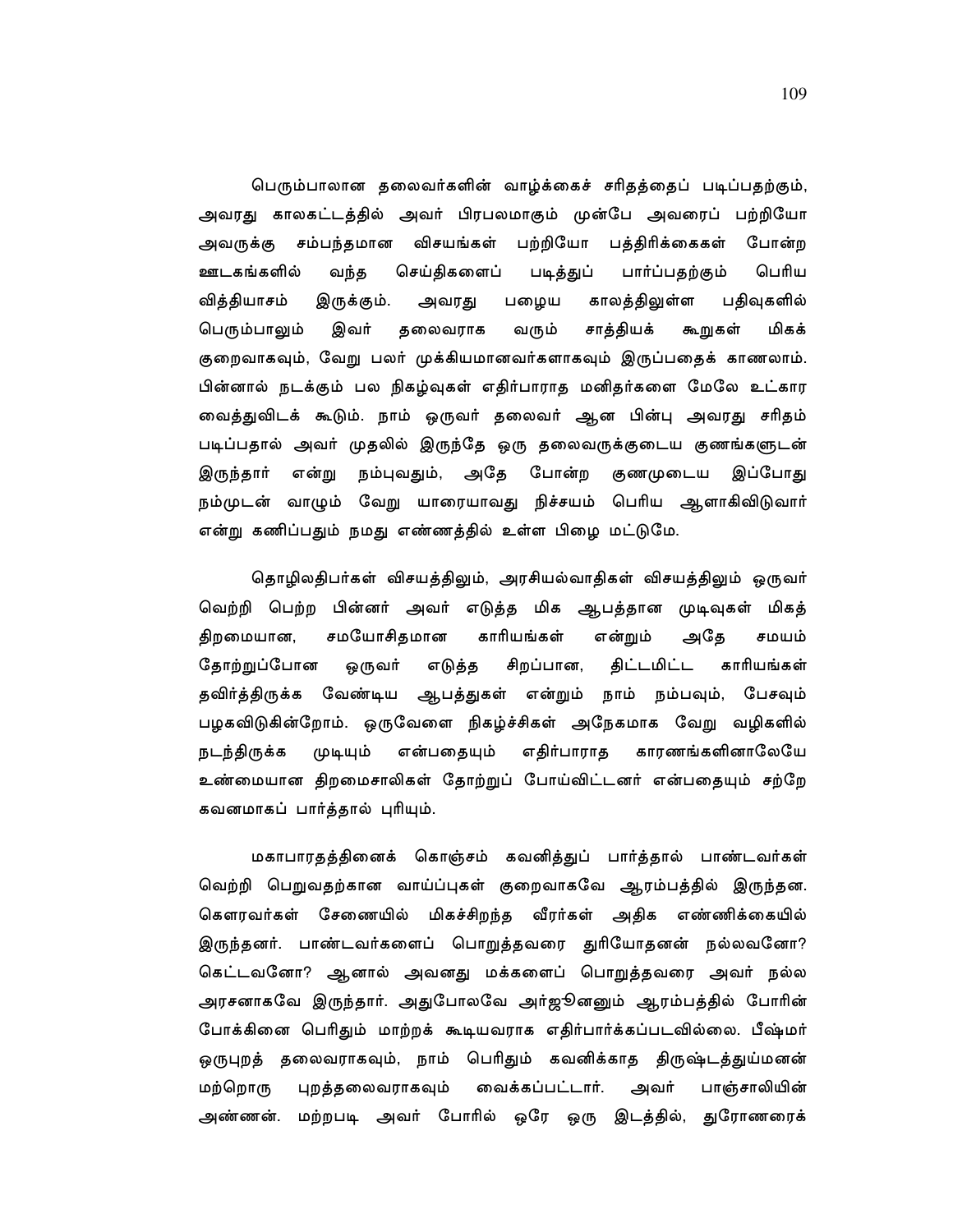கொல்லும்போது மட்டுமே பேசப்படுகின்றார். அவர் ஒரு சாதாரணமான வீரராக இருந்திருந்தால் நிச்சயம் பீஷ்மருக்கு இணையான பதவி தரப்பட்டு இருக்க வாய்ப்பில்லை. கிருஷ்ணன் என்ற ஒரே ஒரு நபர் முழுப்போரையும் அர்ஜூனனைப் பயன்படுத்தி எதிர்பாராத திசைக்கு எடுத்துச் சென்று விடுகின்றார். இப்போது எல்லாம் முடிந்த பின்பு பார்க்கும்போது நமக்குப் போரின் போக்கு தெளிவாகத் தெரிந்தாலும் முதலில் யாரும் இது போன்று எதிர்பார்த்து இருக்க வாய்ப்பே இல்லை. துரியோதனன்கூட கிருஷ்ணர் ஒரு ஆள் மட்டும் பாண்டவர் பக்கம், அதுவும் ஆயுதம் ஏந்தமாட்டார் என்ற நிபந்தனையைச் சந்தோசமாக ஏற்றுக் கொண்டு அவரது படையை வாங்கிக் கொண்டு வந்துவிடுவார். கிருஷ்ணர் தன்னுடைய படைக்கு எதிராகவே போரில் பெரிய அழிவைத் தருவார் என்று யார் தான் நம்ப முடியும்? சகுனி மட்டுமே கிருஷ்ணன் மிக மிக ஒருவர் ஆபத்தானவர் என்பதைப் புரிந்தவராக துரியோதனன் செய்ததை மறுப்பார். எனவே நாம் இறந்த காலத்தைப் புரிந்து கொண்ட விதமும் உண்மையில் அது நடந்திருக்கும் விதமும் வேறாகவும், நாம் இறந்த காலத்தில் ஒரு முடிவு எடுக்கும்போது இருந்த மனநிலையும் இப்போது நாம் எல்லாம் நடந்த பின்பு இப்படிப்பட்ட மனநிலையில்தான் அன்று இருந்தோம் என்று நம்பும் மனநிலையும் நிச்சயம் வேறு வேறாகவும் இருக்கின்றது.

பங்குச் சந்தையில் முதலீடு செய்யும் மக்கள் இந்த ஹின்ட்சைட் பயாஸ்–ஆல் மிகவும் பாதிக்கப்படுகின்றனர். தங்களுடைய ஞாபகத்தில் தான் சரியாகக் கணித்த, அதாவது தன் கணிப்பு சரியாக நடந்த விசயங்களை மட்டும் வைத்துக் கொண்டு தான் தவறாக கணித்த நிகழ்வுகளை எல்லாம் மறந்து விடுகின்றனர். ஒரு 100 முறை வேறு வேறு நேரங்களில் சந்தை ஏறும் என்றோ, இறங்கும் என்றோ கணித்து வெறும் 20 முறை மட்டும் சரியாக நடக்க, காலப் போக்கில் தான் 25 முறை மட்டும்தான் கணித்ததாகவும் அதில் முறை சரியாகவே நடந்ததாகவும் நம்பவும் மற்றவரிடம் சொல்லவும  $20<sup>-2</sup>$ மக்கள் பழகிவிடுகின்றனர். 80 $\%$  தவறாகக் கணித்துவிட்டு ஞாபகமறதியின் உதவிகொண்டு தான் 80% சரியாகக் கணித்ததாக நம்மை நாமே ஏமாற்றிக் கொள்ளும் திறமை மனிதர்களுக்கு மட்டுமே உண்டு. நமக்கு அதுபோன்ற குறைபாடு இருக்கின்றதா என்று அறியும் சோதனைகள் சில.

குறிப்பிட்ட கம்பெனியின் சில குறிப்பிட்ட 1. பங்குகள் ஒ(ந காரணங்களுக்காக ஏறும் என்று நம்பி வாங்குகின்றீர்கள். பின்பு சில நாட்களில் நீங்கள் வாங்கிய பங்கு கணிசமாக ஏறிவிடுகின்றது. ஆனால் நீங்கள் நினைத்த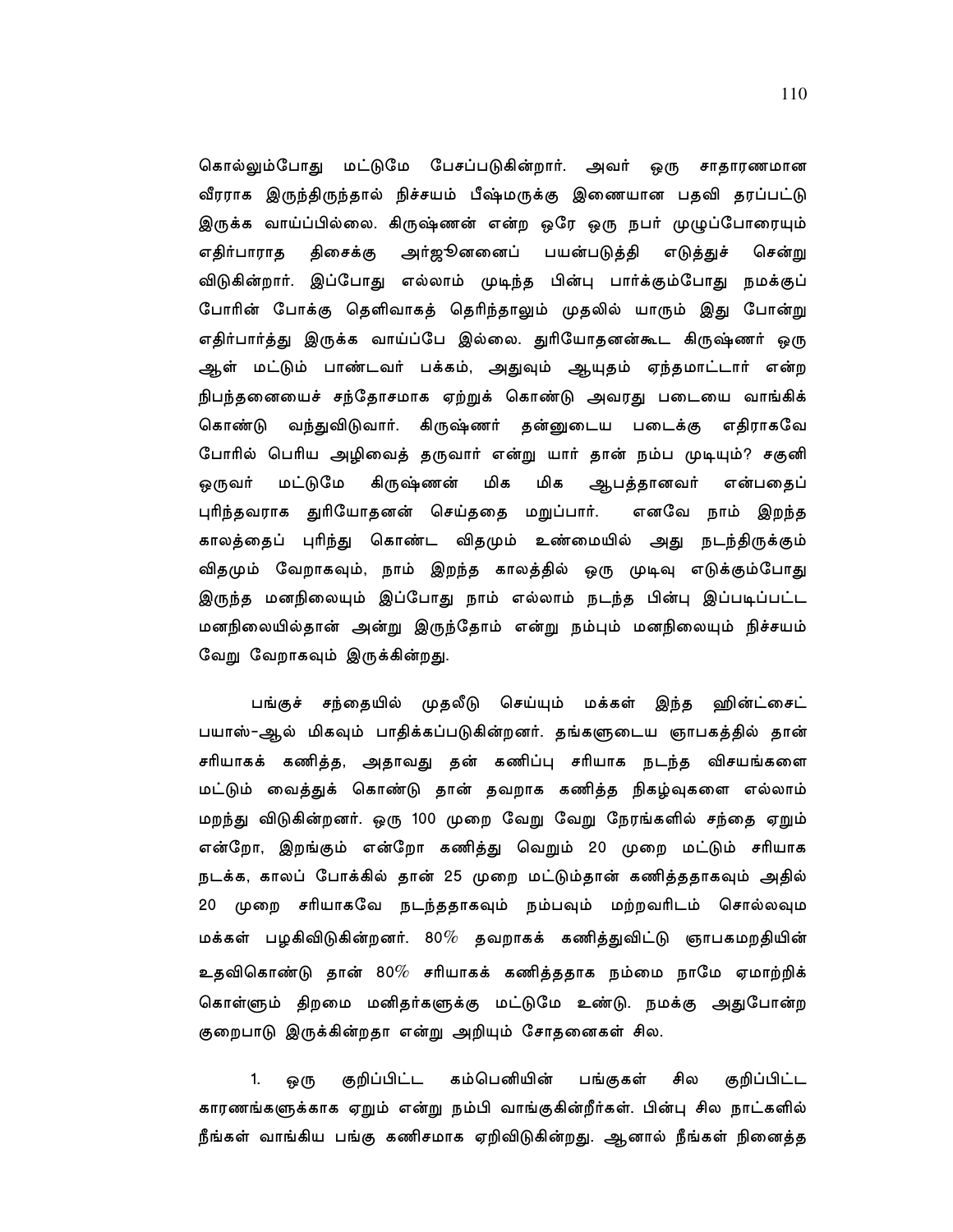காரணங்களுக்காக அல்லாமல் வேறு ஒரு நிகழ்ச்சியினால் அது நடக்கின்றது. இப்போது நீங்கள்,

 $A$  - மிகவும் சந்தோசம் கொள்வீர்கள். நீங்கள் ஆராய்ச்சி செய்து வைத்துள்ள அடுத்தடுத்த கம்பெனிகளில் தைரியமாக முதலீடு செய்வீர்கள். யாராவது நண்பர்கள் எதை வாங்குவது என்று ஆலோசனை கேட்டால் உதவி செய்வீர்கள்.

B - பங்கு விலை ஏறியதில் சந்தோசம் என்றாலும் நீங்கள் நினைத்த காரணங்களுக்காக விலை ஏறாததால் உங்களுடைய முதலீட்டு முறைகளில் உள்ள குறைபாடுகளை ஆராய்வீர்கள். சிறிது பங்குகளை விற்று கிடைத்த லாபத்தினை எடுத்துக் கொண்டு மீண்டும் தெளிவாகப் புரிந்து கொள்ள முயற்சிப்பீர்கள்.

உண்மையில் மனசாட்சிப்படி நாம் பதில் தந்தால் பெரும்பாலும் நாம்  $A$ ல் கூறியபடியே நடந்து கொள்வோம். யாராவது கேட்டால்  $\rm{B}$  முறையே சரி என்று கூறினாலும் நாம் அதன்படி பெரும்பாலும் நடக்கவே மாட்டோம். இதைப்போலவே பெரும்பாலான நேரங்களில் ஒரு நல்ல பரஸ்பரநிதியில் தற்செயலாக முதலீடு செய்துவிடும் நாம் பின்னர் ஒரு குறிப்பிட்ட வருடம் ஏதாவது ஒரு துறை சார்ந்த பங்குகளும், வேறு பரஸ்பர நிதித் திட்டங்களும் சிறப்பாக செயல்பட்டு இருப்பதையும், நாம் முதலீடு செய்த திட்டம் அந்த அளவுக்குச் சரியாக லாபம் ஈட்டவில்லை என்பதையும் அறியும்போது நமது திட்டத்தை நிர்வாகம் செய்பவர்களுக்குப் போதுமான திறமை இல்லை என்றும், அவர்கள் கையாளும் வழிகளைச் சிறிது மாற்றிக் கொண்டால் நல்லது என்றும் எண்ணுவோம். சில நேரங்களில் வேறு திட்டங்களுக்கு மாறவும் செய்வோம். உண்மையில் நீண்ட காலத்தில் நல்ல பலன் தரும் திட்டங்களும், குறுகிய காலங்களில் நேரங்களில் சிறப்பாகச் வழிமுறைகளும் பல செயல்படாது. நமது Hind Sight Bias குறைபாட்டால் நாம் ஒரு நிகழ்வு தவறாக நடந்த பின்பு அல்லது நமது எதிர்பார்ப்புக்கு மாறாக நடந்த பின்பு இறந்த காலத்துக்கு சென்று அப்போதைய காரணங்களை மறுபரிசீலனை செய்து சரி என்றும் தவறு என்றும் நமது கருதுக்களில் மாற்றம் செய்து கொள்வதும் அதன் அடிப்படையில் மீண்டும் தவறான முடிவுகள் எடுப்பதும் நிறைய இழப்புகளுக்கு வழி வகுக்கும்.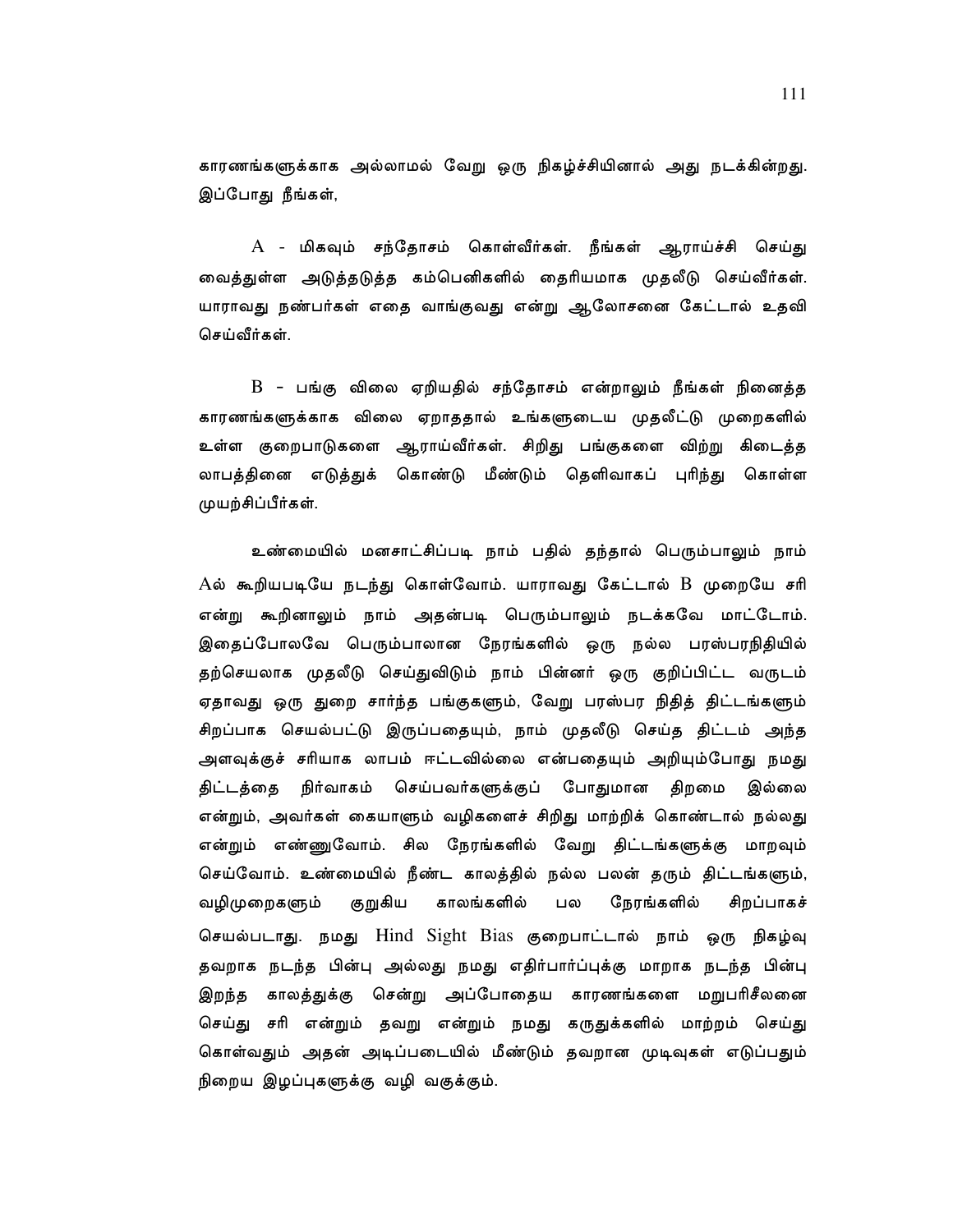### என் மீகு குற்றமில்லை

மிகக் கொடியவர்கள் என்று நாம் கருதும் ஒரு நபர் கூட நன்றாக விசாரித்துப் பார்த்தால், தான் செய்யும் ஒவ்வொரு செயலும் நியாயமானதுதான் என்று வாதிடுவர். அதை அவர் உண்மையாகவே சரி என்று நம்பித்தான் செய்கின்றார். யாருமே தான் தவறு என்று கருதும் காரியத்தைச் செய்ய நேரிடும்போது அதற்கென்று ஏதாவது ஒரு பிராயச்சித்தம் செய்துவிடுகின்றனர். பெரும்பாலும் சைக்கோ போன்று மனநிலை பாதிப்பு உள்ளவர்களைத் தவிர மற்றவர் எவரும் மனதறிந்து தவறு எதுவும் செய்ய விரும்புவது இல்லை. தெரிந்தோ, தவறுதலாகவோ செய்யும் பாதகமான செயல்கள் அவர்களை தினமும் வருந்தும்படி செய்கின்றன. அனைவரும் இப்படி இருக்கும்போது எதற்கு இவ்வளவு சண்டைகள் மற்றும் பிரச்சனைகள் வருகின்றன என்று பார்த்தால், ஒவ்வொருவரும் ஒவ்வொரு விசயத்தை சரி என்று நினைக்கின்றனர், நம்புகின்றனர். அவர் பிறப்பு, வளர்ப்பு, கல்வி போன்றவை அவரது சரி மற்றும் தவறு எவை எவை என்பதைத் தீர்மானிக்கின்றன. ஒவ்வொருவரின் கடந்த காலமும் வேறுவேறாக இருப்பதால் ஒவ்வொருவரின் நியாயங்களும் வேறுவேறாக உள்ளன. பல நேரங்களில் அவை ஒன்றோடு ஒன்று முரண்பட நேரிடுகின்றது. நிஜமான சரி என்று ஒன்று உண்டா என்று தெரியாமலேயே தங்கள் கருத்துதான் சரி என்று சுயநியாயத்துக்காகப் போராடி அனைவரையும் அனைவரும் கொன்று குவிக்கின்றனர். ஒரு போரில் ஆயிரம் எதிரிகளை, முன்பின் தெரியாத, நமக்கு பழக்கம் இல்லாத, நம்மைப் போலவே நேரடியாகப் குடும்பத்தினை விட்டுவிட்டு தனது நாட்டிற்காகப் போராட வந்த எதிரிகளை, சிறிதும் வருத்தம் இன்றி நம்மால் கொல்ல முடியும். ஆனால் நமது ஊரில், நமது தெருவில், தவறான காரியங்களில் ஈடுபடும், நமது சொந்தம் மற்றும் நண்பர்களின் வாழ்வில் பாதிப்புகளை ஏற்படுத்தும் பெரிய மனிதர்களை, அரசியல்வாதிகளை, அரசாங்க உயர் அதிகாரிகளை எவ்வளவுதான் கோபம் இருந்தாலும் அவ்வளவு எளிதாக எந்த வருத்தமும் இல்லாமல் நம்மால் எதுவும் செய்துவிட முடியாது. சட்டமும் சும்மா விட்டுவிடாது. சினிமாவில் மட்டுமே கதாநாயகனால் சட்டத்தைக் கையில் எடுத்துக் கொள்ள முடியும். நிஜவாழ்வில் அது முடியாது.

ஒவ்வொருவரும் தவறு என்று தன் மனதுக்கும் அறிவுக்கும் தோன்றும் செய்யும்போது அது மிகப்பெரிய காரியங்களைச் அவருக்கு வலியை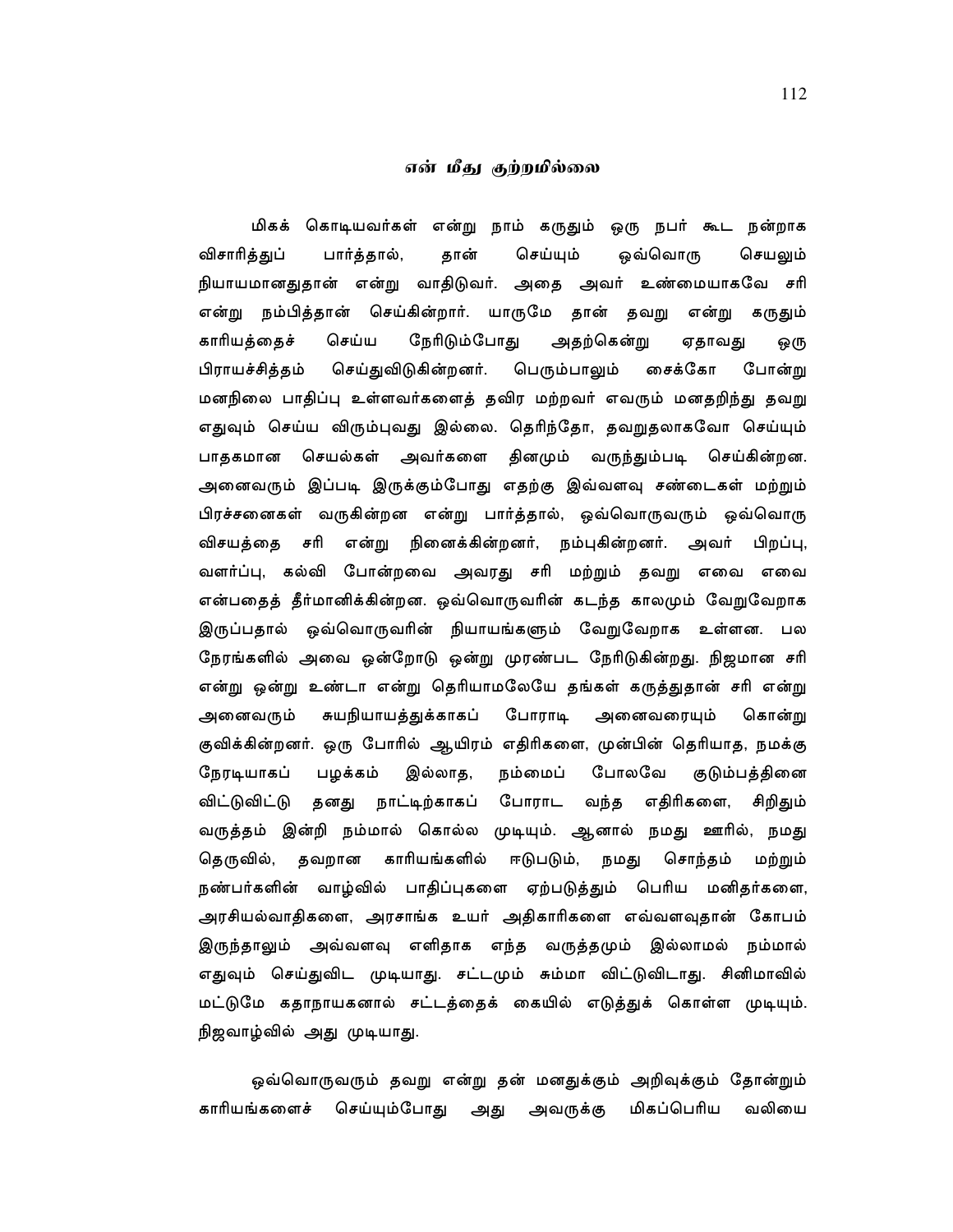ஏற்படுத்தும். எனவே முடிந்தவரை யாரும் அவற்றைச் செய்வது இல்லை. ஏதாவது ஒரு மூடக்கொள்கை, ஒரு வெறி, பதட்டம் அல்லது போதையில் மட்டுமே அவ்வாறு செய்ய இயலும்.

இதனால் பணம் சம்பந்தப்பட்ட விசயங்களில் எவ்வாறு பாதிப்பு ஏற்படுகின்றது என்று சிறிது பார்க்கலாம். கண்கூடாக இது சரி அல்லது தவறு தெரியாத, இப்படித்தான் நடக்கும் கணிக்க என்று என்று இயலாத விசயங்களில் ஒரு முடிவெடுக்க வேண்டி வரும்போது என்ன செய்வது? ஒரு பங்கின் விலை வேகமாக ஏறிக் கொண்டே வருகின்றது. இப்போது ஒரு முதலீட்டாளர் அதனை உன்னிப்பாகக் கவனித்து வருகின்றார். ஓரளவு நல்ல மேலும் ஏறுவதற்கு வாய்ப்பு உள்ள பங்கு என்று பங்கு, முடிவுக்கு வருகின்றனர், கையில் சிறிது பணமும் உள்ளது. இப்போது என்ன செய்வது,

- 1. பங்கினை வாங்குகிறார்
- 2. பங்கினை வாங்கவில்லை

ஒருவேளை அந்தப் பங்கினை வாங்கியபின் அது ஏறிவிட்டால் 1a. பரவாயில்லை. இறங்கிவிட்டால் பெரிய மனவருத்தம் ஏற்படும்.

2a. வாங்காமல் விட்டபின்பு இறங்கிவிட்டால் பரவாயில்லை. ஒரு வேளை மேலும் ஏறிவிட்டால் நிச்சயம் ஏமாற்றமே மிஞ்சும்

இது எல்லோருக்கும் தெரியும் என்றாலும் இரண்டில் எந்த வருத்தம் மிக அதிகம் என்று பார்க்கும்போது பங்கினை வாங்கி அது இறங்கிவிட்டால் ஏற்படும் வருத்தமே அதிகம்.

ஒரு நல்ல வாய்ப்பினை ஒன்றும் செய்யாமல் இழப்பதைவிட (நாம்தான் தினமும் ஏராளமான வாய்ப்புகளைத் தவற விட்டுக் கொண்டேதான் இருக்கின்றோமே) ஒரு செயலைச் செய்து அதில் தோற்றுப் போதல், அதனால் அவமானம் அடைதல், பணம் இழத்தல், யாருக்காவது கெட்டது ஒரு நடந்துவிடுதல் போன்றவை நமது மனதைப் பெரிதும் பாதிக்கின்றது. இது போன்ற சூழ்நிலைகளில் என்ன செய்வது? இரண்டில் எது சிறந்தது? எது சரி? என்று ஆராய்வதைவிட பெரும்பாலானவர்கள் ஒன்றும் செய்யாமல் இருப்பதையே செய்து விடுகின்றனர். அதனால் வரும் பாதிப்பிற்குதான் எந்த வகையிலும் காரணம் இல்லை என்று கூறித் தப்பித்துக் கொள்கின்றனர்.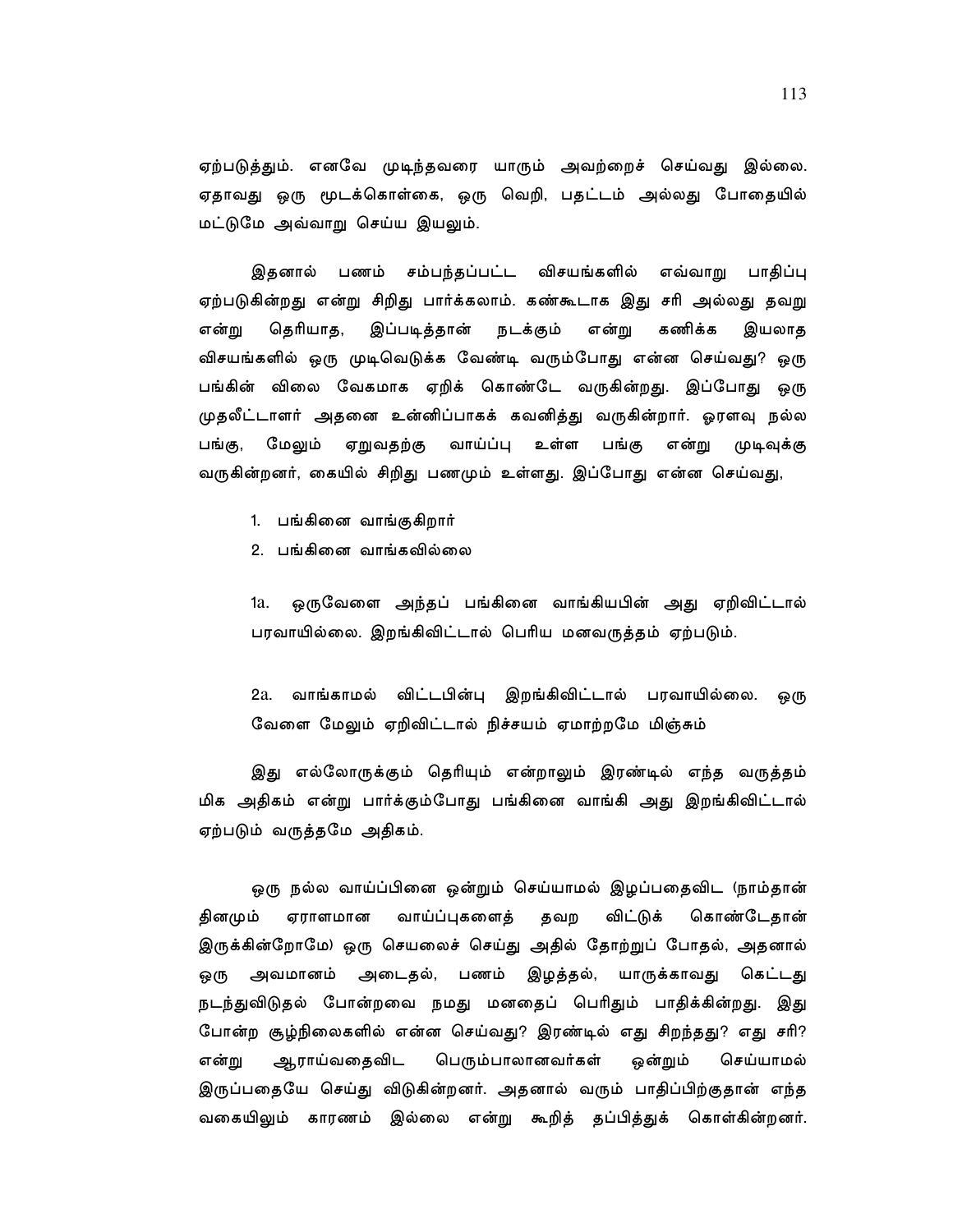ஆனால் ஒரு நல்ல விசயத்தைச் செய்யாமல் விடுவதாலும் கேடுவரத்தான் செய்யும்.

```
செய்தக்க அல்ல செயக்கெடும் செய்தக்க
                                            -466செய்யாமை யானும் கெடும்
ஒருவன் செய்யத்தகாத செயல்களைச் செய்வதால்
                                            கெடுவான்
அதுபோலவே செய்யத் தகுந்தவற்றை செய்யாமல் விடுவதாலும்
அவன் கெட்டு விடுவான்.
```
வருங்காலத்தில் ஒருவேளை வருத்தப்பட நேரிடும் என்பதற்காக ஒரு நல்ல காரியத்திற்னைச் செய்யத் தயங்கும் நமது மனக்குழப்பம் (Regret aversion bias) ரிக்ரெட் அவர்சன் பயாஸ் என்று அழைக்கப்படுகின்றது. இதனாலேயே நம்மில் பெரும்பாலோனோர் எதையும் செய்வதைவிட மற்றவர்கள் செய்வதை வேடிக்கைப் பார்த்தல், கைதட்டுதல் போன்ற நமக்கு நேரடியாக பாதகம் தராத செயல்களிலேயே சந்தோசம் கொள்கின்றோம். சினிமா மற்றும் விளையாட்டுத் துறைகளின் பெரிய வெற்றியானது வேடிக்கை பார்க்க மட்டும் விரும்பும், அதில் வரும் வெற்றிகளைத் தனது வெற்றியாக கற்பனை செய்து சந்தோசப்படும் பெரும்பாலான ரசிகர்களையே சார்ந்து உள்ளது. எல்லாருமே நடிக்கவோ, தேசிய அளவில் விளையாடவோ முடியாது என்பதனால் இவற்றை ஏற்றுக் கொள்ளலாம். ஆனாலும் அன்றாட வாழ்வில் ஏராளமான விசயங்களில் இது பெரிய இழப்புகளை ஏற்படுத்துகின்றது.

சரியான வேலையில்லாமல் தடுமாறும் ஒருவர் ஒரு தொழில் செய்ய வாய்ப்பு வரும்போது அதனைத் துணிந்து செய்வது இல்லை. நமக்குத் தெரிந்த ஒரு வயதாகிக் கொண்டே போகும் பெண் அல்லது ஆணுக்கு நிறைய நேரங்களில் நமக்கு வேறொரு வகையில் பரிச்சயமாகும் ஒரு வரனை அறிமுகம் செய்ய பெரும்பாலும் நாம் தயக்கம் கொள்கின்றோம். ஒருவேளை திருமணம் நடந்து பின்பு ஏதாவது பிரச்சினை வந்தால் நமது பேர் ரிப்பேர் ஆகிவிடும் என்று பயப்படுகின்றோம். ஒன்றும் செய்யாமல் சும்மாவேனும் அனுதாபம் மட்டும் காட்டிவிட்டு நமது வேலைகளைப் பார்க்க ஆரம்பித்து விடுகின்றோம். வெளியூர், பிற மாநிலம் மற்றும் வெளிநாட்டுச் சுற்றுப் பயணம் செய்ய எவ்வளவு விருப்பம் இருந்தாலும் ஏதாவது தவறு நேர்ந்துவிட்டால்! போன இடத்தில் எக்குத்தப்பாக மாட்டிக்கொண்டு விட்டால்! என்ற பயத்திலேயே வாழ்க்கை முழுவதும் சிறிய ஒரு வட்டத்துக்குள்ளேயே சுற்றிச் சுற்றி வாழ்வை முடித்துக் கொள்கிறோம்.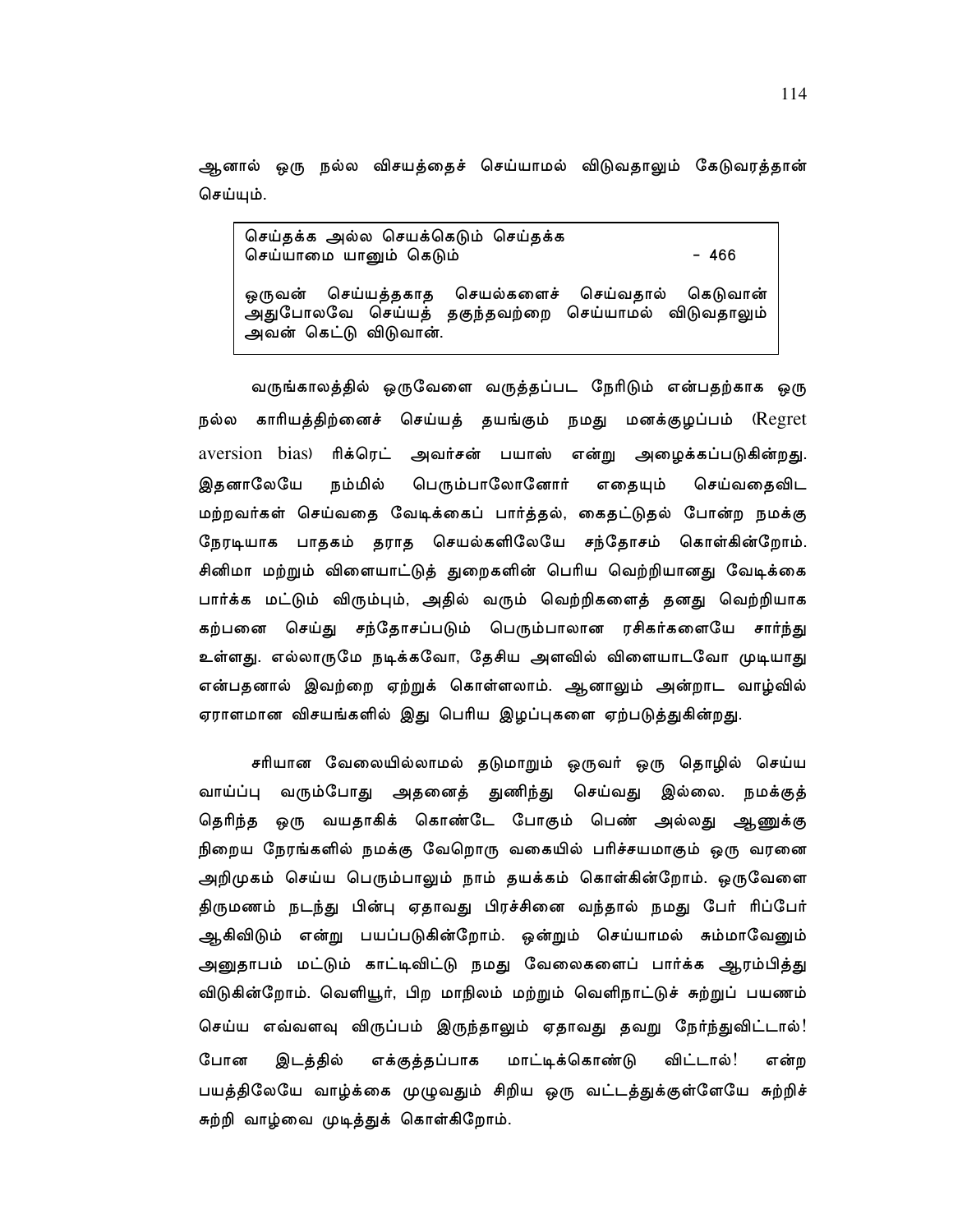முதலீட்டாளர்களைப் பொறுத்தவரை ஏற்கனவே ஒரு முறை முடிவெடுத்தவர்கள் மிக மிக ஜாக்கிரதையாகவே தவறுதலாக எந்த முடிவையும் எடுப்பார்கள். இதனால் பங்குச் சந்தையில் முன்பே செய்திருந்த முதலீடுகளை எடுத்து, அதுவும் மிகவும் விலை குறைந்திருக்கும் நேரத்தில் எடுத்து, சேமிப்புக் கணக்கில் போட்டுவிடுவார்கள், பெரிய வீழ்ச்சியை சந்தித்த ஒரு சந்தையில் மிகக் குறைந்த விலையில் நல்ல பங்குகள் கிடைத்தாலும், பயத்தில் பெரும்பாலானவர்கள் விலகியே மேலும் குறையும் என்ற இருப்பார்கள்.

அதே சமயம் ஏற்கனவே விலை குறைந்துவிட்ட, நல்ல லாபம் இல்லாத, மேலும் குறைய வாய்ப்புள்ள பங்குகளை விற்க மனம் இல்லாமல் பயத்தில் வைத்துக் கொண்டே இருப்பதும் ஒரு வகையில் தான் எதுவும் தவறாக செய்துவிடவில்லை என்று நாமே நம்மைத் தேற்றிக் கொள்ளத்தான். ஏதாவது செய்து அதனால் புதிதாக இழப்பதைவிட ஒன்றும் செய்யாமல் இருப்பதையே நாம் விரும்புகிறோம். அது போலவே எல்லாரும் ஒரு வழியில் போகும்போது உதாரணமாக அனைவரும் ஒரு குறிப்பிட்ட வகைப் (மருந்துக் கம்பெனி) பங்குகளை வாங்கும்போது நாமும் அதையே வாங்குவதால் ஏதாவது தவறு நேர்ந்தாலும் நமது தவறு அல்ல, விதி அது விளையாடிவிட்டது தேற்றிக் கொள்ளலாம். ஆனால் என்று நாமாக தோற்றுவிட்டால் வித்தியாசமாக ஏதாவது முடிவெடுத்து அதில் என்ன செய்வது? என்ற பயத்தினை வெல்வது கடினம். இப்போது 12ம் வகுப்பு முடிக்கும் நல்ல அறிவும் ஆர்வமும் உள்ள ஒரு மாணவன் பொறியியல் மருத்துவ படிப்பைத் தேர்ந்தெடுக்காமல், அறிவியல் அல்லகு அல்லகு இலக்கியம் போன்றவற்றைத் தேர்ந்தெடுத்தால் அவனது கதி அதோ கதிதான். ஊரில் உள்ள அனைவரும் அவனைத் திட்டியே தீர்த்துவிடுவார்கள். அவனது பாடத்தைவிட மக்களின் போதனை மற்றும் சாபங்களை மீறி வெற்றி பெறுவது மிகக் என்பது மிக கடினம் ஆகிவிடும். சுற்றியுள்ளவர்கள் சொல்வதைக் கேட்டு வீணாகிப் போனால் அவனுக்கு எதுவும் சமூகப் பிரச்சினை இருக்காது. ஆனால் சுயமாக, எதிர்த்து முடிவெடுத்து ஒருவேளை தோற்றுவிட்டால்? அவ்வளவுதான் தோற்றுவிட்டால் என்ன ஆகுமோ என்ற பயத்திலேயே அவன் தோற்றுவிடுவான். எப்படியும் பெற்றவர்கள், சுற்றத்தார் அனைவரின் ஆதரவுடன் அவர்கள் விருப்பத்திற்கு அவனை மாற்றிவிடுவார்கள். இங்கு பிரச்சனை எது சரி, எது தவறு என்பதைவிட நாம் ஏதாவது சுயமாக செய்து கெட்டபேர் வாங்குவதைவிட ஒன்றும் செய்யாமல் வீணாகப் போவதையே விரும்புகின்றோம் என்பதுதான்.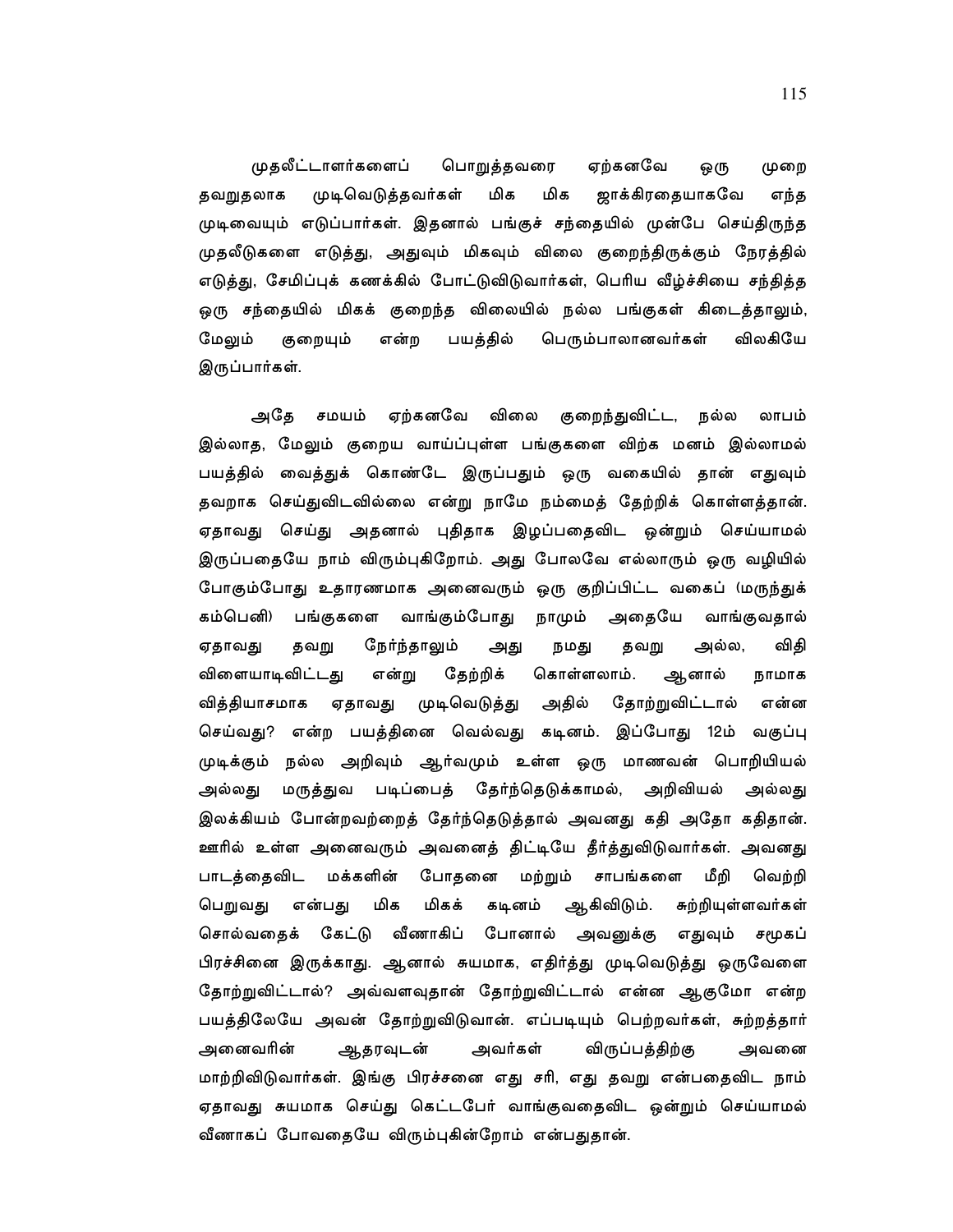சரியாகப் போகாத பங்குகளை விற்க பயப்படும் நாம் நன்றாக விலையேறிய பங்குகளையும் விற்கப் பயப்படுகிறோம். இது சிறிது முரண்பாடாகத் தெரியும். ஏனெனில் நாம் எப்போதும் ஒரு பங்கு சிறிது ஏறியவுடன் விற்று விடுவோம். பிறகு எப்படி சில நேரம் விற்காமல் இருக்கின்றோம் என்று பார்த்தால் எல்லாம் ஒரே பயத்தின் வேறு வேறு நிலைகளே. ஒரு பங்கினை வாங்கி சிறிது ஏறியவுடன் ஒருவேளை அது இறங்கிவிட்டால் என்ன செய்வது என்ற பயம் வந்துவிடும். உடனே விற்றுவிடுவோம். இது நமது நம்பிக்கை பலகீனமாக இருக்கும்போது மட்டும். ஆனால் எப்படியோ தற்செயலாக ஒரு பங்கினை நீண்டகாலம் வைத்திருந்து அதனோடு பழகிவிட்டால் பிறகு அது நல்ல விலை ஏறி இதற்கு மேல் வைத்திருந்தால் ஆபத்து என்ற சூழ்நிலை வந்தாலும் கூட, நாம் விற்றபின் அது மீண்டும் மேலே ஏறிவிட்டால் நம்மால் அந்த சோகத்தைத் தாங்கவே முடியாது. விற்காமல் வைத்திருந்து ஒருவேளை இறங்கினாலும் ஏற்கனவே இதுபோல இறங்கி மீண்டும் மேலே வந்து நாம் பார்த்திருப்பதால் பெரிதாக வருத்தம் இருக்காது. ஆனால் நீண்ட நாள் வைத்திருந்ததை விற்ற பின்பு அது மீண்டும் மேலே ஏறிப் போவதைத் நம்மால் ஏற்றுக் கொள்ள முடியாது. நம்மை நாமே பலவகையில் திட்டிக் கொள்வோம். பெரும்பாலும் பங்குகளை நீண்டகாலம் பொறுமையாக வைத்திருப்பதே சரி என்றாலும் பயத்தின் காரணமாக பொறுமையாக இருக்கக் கூடாது. அந்தப் பங்கின் உண்மையான மதிப்பு, தரம் நன்றாக இருந்தால் மட்டுமே பொறுமையாக இருக்க வேண்டும். நாம் மனக்குழப்பத்தினால் சும்மா இருப்பதே பொறுமை என்று ஆகிவிடாது. மனத் தெளிவு இல்லாதவர்கள் எப்போதுமே, எல்லா சூழ்நிலைகளிலுமே லாபத்தைக் கூட நஷ்டமாக மாற்றிக் கொள்வதே வழக்கம்.

பேதைமை என்பதுஒன்று யாதெனின் ஏதம்கொண்டு ஊதியம் போக விடல் 831

அறிவற்ற என்னவென்றால் கன்மை என்பகு **கனக்குக்** கெடுதியானதை வைத்துக் கொண்டு லாபகரமானதை விற்றுவிடுதல் ஆகும்.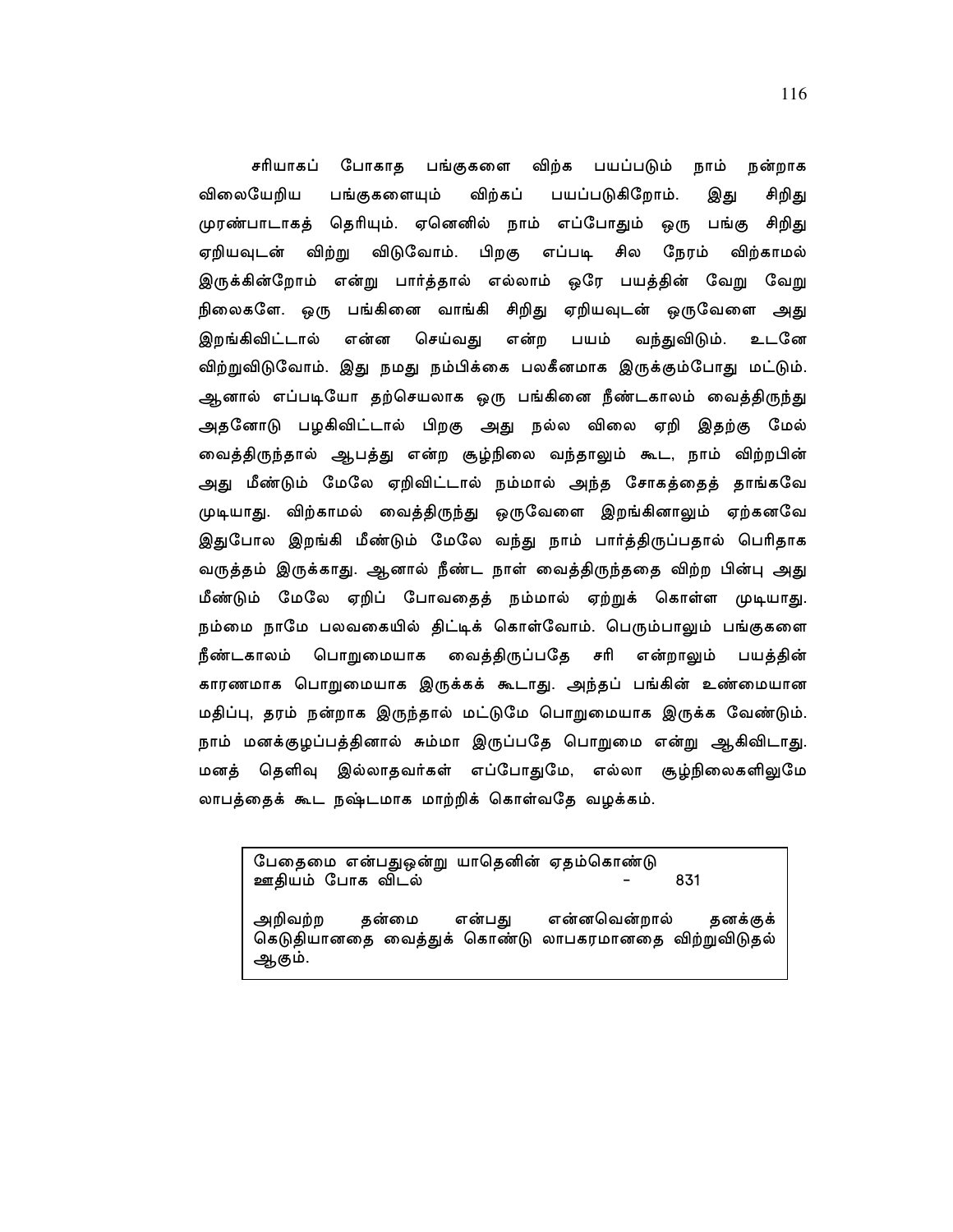### வெற்றியாளர்கள் ககை

எல்லோருக்குமே வெற்றி பெற வேண்டும், ஏதாவது சாதிக்க வேண்டும் என்ற வெறியும், ஆர்வமும் இருக்கத்தான் செய்கின்றது. வாழ்க்கையில் வெற்றி பெற்ற, நல்ல நிலைமைக்கு வந்தவர்களுடைய சரித்திரம், போதனைகள் போன்றவற்றைப் படித்தும் அவர்களை நேரில் பார்த்து அவர்களுடைய நடை, உடை, பாவனைகளை அப்படியே காப்பியடித்தும் நம்மில் பலரும் ஏதாவது ஒரு துறையில் சாதிக்க வேண்டும் என்று முயற்சி செய்கின்றோம். அதேவேளை நமக்குத் தெரிந்து, நமது சொந்தத்தில், பக்கத்து வீடுகளில் நன்கு திறமையாகப் படித்த மாணவர்கள் பலர் எதிர்காலத்தில் சாதாரண வேலையில் இருப்பதையும், அவ்வளவு சரியாகப் படிக்காத, சுமாரான மாணவர்கள் பெரிய அளவில் வெற்றி பெறுவதையும் கண்கூடாகப் படிப்பது பார்க்கின்றோம். அப்படியானால், நன்றாகப் தவறா? நாமும் முன்னேறிவிட ஒழுங்காகப் படிக்காமல் இருந்திருந்தால் ஒருவேளை முடியுமா? அப்படியெல்லாம் உறுதியாகச் சொல்ல முடியாது. மேலும் நமக்கே முட்டாள்தனமாகத் தெரியும். ஆனால் ஏதோ স্বাস্থা இடத்தில் ஒரு இடிக்கின்றது என்பது மட்டும் உண்மை. சற்று அவற்றைப் பற்றிப் பார்ப்போம்.

குரங்குகளை வைத்துக் கற்பனையாக நடத்தப்படும் ஒரு சிறு சோதனை. இப்போது எண்ணற்ற, சுமார் நூறுகோடி குரங்குகள் நம்முன்னே வைத்துக் கொள்வோம். ஒவ்வொன்றின் இருப்பதாக முன்னாலும் ஒரு டைப்ரைட்டர் அல்லது கம்ப்யூட்டர் வைக்கப்படுகின்றது. ஒவ்வொரு குரங்கும் தங்கள் இஷ்டத்திற்குக் கண்ணாபின்னாவென்று கண்ட கண்ட பட்டன்களை அழுத்தும்போது தற்செயலாக ஏதாவது ஒன்றிரண்டு குரங்குகள் நமக்குத் தெரிந்த ஒரு கதை, அல்லது கவிதை ஒன்றை எழுதிவிடக்கூடும் அல்லவா. தங்கள் இஷ்டத்திற்குத் தட்டினாலும் சந்தர்ப்பவசத்தாலேயே அவை வார்த்தைகள் வரிசையாக வந்துவிடும். ஒருவேளை ஒரு மிகச் சிறந்த காவியம் எழுதப்படவும் வாய்ப்புகள் இருக்கத்தான் செய்கின்றது. அப்படிக் கதையெழுதிய ஒரு குரங்கு ஒரு பதிப்பாளரிடம் வந்து கதை எழுத வாய்ப்பு கேட்டால் கொடுப்பதா? இல்லையா? வெறும் பத்துக் குரங்குகள் மட்டும் இருந்தால் அவற்றில் ஏதாவது ஒன்று எதுவும் உருப்படியாக எழுத ஆளால் கோடிக்கணக்கான வாய்ப்பில்லை. குரங்குகள் முயன்றால் ஆச்சரியங்கள் சாத்தியமே. அப்போது அந்தக் குரங்குகளுக்கு மக்கள் ரசிகர் மன்றம் வைத்தாலும் எந்தத் தவறும் இல்லை. பிளாக் ஸ்வான் (Black Swan)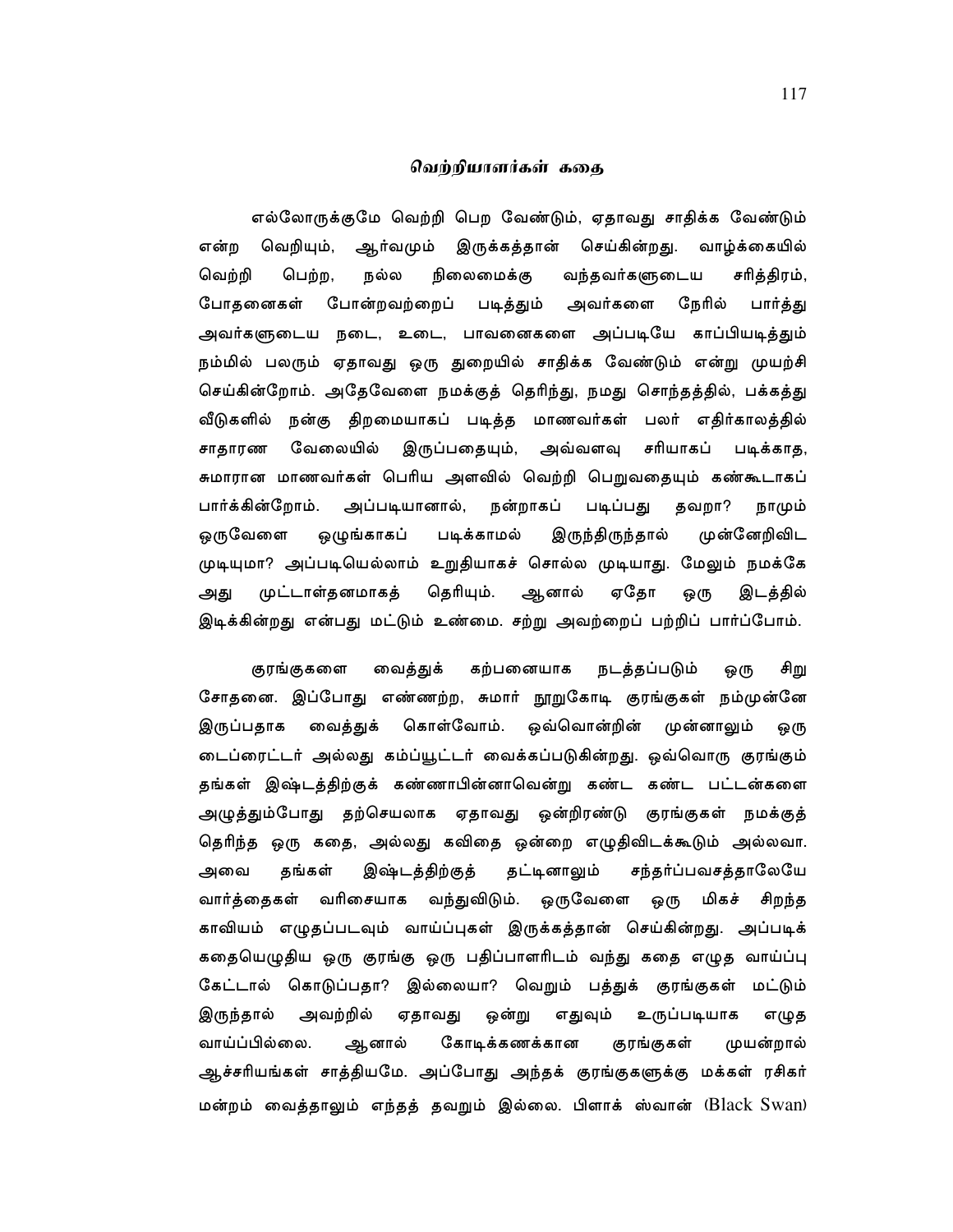என்ற புத்தகம் எழுதிய நாசிம் நிக்கோலஸ் டாலெப் (Nassim Nicholas Taleb) என்பவர் இதைப் போலவே குரங்குகளை வைக்குக் கூறிய ஒரு உகாரணம் பெரும் சர்ச்சையைக் கிளப்பி விட்டுவிட்டது.

பங்குச் சந்தையைப் பொறுத்தவரை ஒவ்வொரு வருடமும் ஒன்று மேலே செல்லும் அல்லது கீழே செல்லும், எந்தப் பக்கம் செல்லும் என்று கணிப்பது கிட்டத்தட்ட பூவாத் தலையா போட்டுப் பார்ப்பது போலத்தான். ஒரு லட்சம் குரங்குகள் ஒவ்வொரு வருடமும் ஏதாவது சுமார் ஒரு பட்டனைத் தொடுவதன் மூலம் சந்தை ஏறும் என்றோ, இறங்கும் என்றோ பெட் கட்டினால் சுமார் பத்து வருடங்களில் ஒரு நூறு குரங்குகளாவது பத்து முறையும் சரியாகக் கணித்து இருக்கும். பதினைந்து வருடங்களில் இரண்டு அல்லது மூன்று குரங்குகள் எல்லா வருடங்களின் சந்தையையும் சரியாகக் கணித்து இருக்கும். அதுபோல, பெரிய திறமையின்றி வெறும் அதிர்ஷ்த்தாலேயே ஒருசிலர் உலகின் சிறந்த பங்குசந்தை வல்லுனரான வாரன்பபெட் (Warren Buffet) அளவுக்குச் சிறப்பாக செயல்பட்டுவிட முடியும் என்று நாசிம் கூறிவிட்டார். ஏராளமான முதலீட்டாளர்களும் பங்குசந்தை கிளம்பிவிட்டனர். சண்டைக்குக் வாான்பபெட் வல்லுனர்களும் அதிர்ஷ்டத்தால் தான் பெரிய ஆளானார் என்று கூறியது தவறு என்று பபெட் என்று வாகிட்டனர். நாசிம் "நான் திறமை இல்லாகவர் சொல்லவில்லை. சந்தர்ப்பங்கள் பல நேரங்களில் சாதாரண மனிதர்களுக்கும் மிகப் பெரிய வெற்றியைத் தரும் என்றுதான் கூறினேன்'' என்று விளக்கினார்.

ஏதாவது ஒரு துறையில் ஒருசிலர் மிகப்பெரும் வெற்றி பெறுவது அந்தத் துறையில் வெற்றிபெற அதிர்ஷ்டம் எவ்வளவு பங்கு வகிக்கின்றது மற்றும் எத்தனைபேர் போட்டியில் பெறுகின்றனர் பங்கு என்பதையே கேள்வியே சார்ந்துள்ளது. திறமை என்பதைப் பற்றி இங்கு இல்லை. ஓரளவாவது திறமை வேண்டும். பல திறமைசாலிகளில் ஒருவர் மிகப்பெரும் வெற்றி பெறுவது பெரும்பாலும் சந்தர்ப்பவசத்தினால்தான்.

சில துறைகளில் பெரும்பாலும் உழைப்பே பெரும்பங்கு வெற்றிக்குக் காரணமாகிறது. ஒரு பல் மருத்துவர், ஒரு சிறு உணவு விடுதி, ஒரு சலூன், ஒரு கார் மெக்கானிக் போன்ற வேலைகளில் ஒருவர் எவ்வளவுக்கெவ்வளவு கடும் உழைப்பு, நல்ல பழக்கங்கள் உடையவராக உள்ளாரோ அந்த அளவுக்கு வெற்றியும் இருக்கும். அவரால் மிகக்குறுகிய காலத்தில் மிகப் பெரிய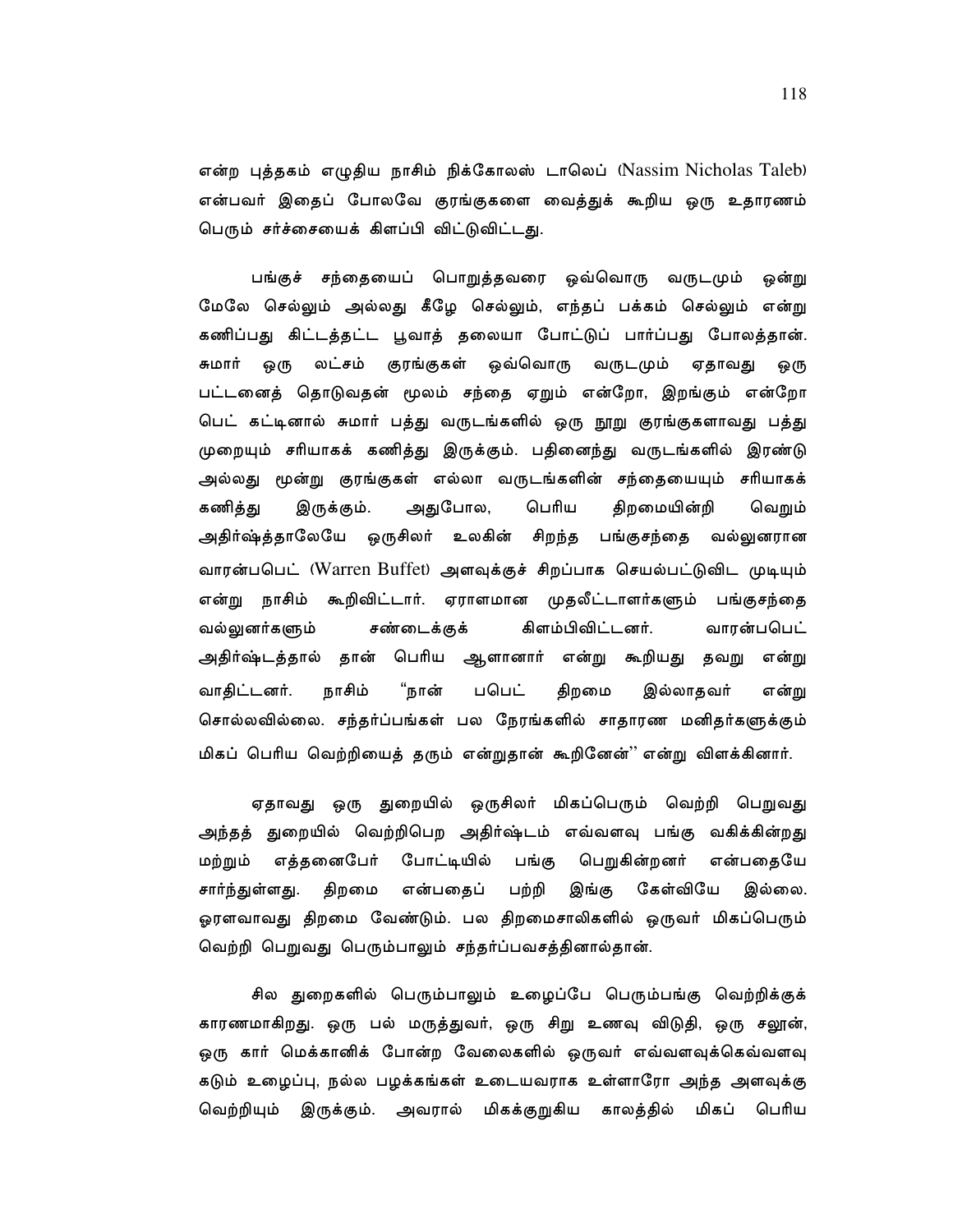சிறிது சிறிதாகப் பணம் ஆகமுடியாது. ஆனால் பணக்காரர் சேர்த்து மெதுவாக நல்ல நிலைமைக்கு வந்து விட முடியும். அதேபோல அவர்கள் செய்யும் வேலைக்கேற்ற கூலியும் கிடைக்கும். பட்டினி கிடக்க வேண்டிய சூழ்நிலை வராது. ஒரே அளவு திறமையுள்ள ஒரு பத்துபேர் தனித்தனியாக 10 சலூன் கடைகள் வைத்துத் தொழில் செய்தால் யாராவது ஒருவர் மிகப்பெரிய வெற்றியும் மற்றவர்கள் யாருக்கும் தெரியாமல் போகவும் வாய்ப்பு இல்லை. எல்லோருக்கும் ஓரளவு வருமானம் வரும். இது போன்று உழைப்பு மிக முக்கியத்துவம் உடைய தொழில்களில் சந்தர்ப்பங்கள் ஓரளவு உதவி செய்யுமே ஒழிய பெரிய பெரிய மாற்றங்களை ஏற்படுத்த இயலாது.

வேறுசில துறைகளை எடுத்துக் கொண்டால் அவற்றில் சந்தர்ப்பங்கள் திறமையை விடப் பெரிய அளவில் ஒருவருடைய வெற்றிக்குக் காரணமாக அமைந்துவிடும். சினிமா, கலை, அரசியல், விளையாட்டு, எழுத்து, பங்குச் சந்தை போன்றவற்றில் அதிருஷ்டத்தால் ஏற்படும் பாதிப்பை நன்கு பார்க்கலாம். ஒரு புதுப்படத்திற்கான நடிகர்கள் தேர்வு நடைபெறும் போது பலரும் வந்து தங்கள் திறமையைக் காட்டுவார்கள். அந்த நேரம், அந்தக் கதைக்கு பொருந்துவதாலோ, சற்று முன்கூட்டியே வந்து விடுவதாலோ, ஒருவருக்கு நடிக்கும் வாய்ப்புக் கிடைத்து, அந்தப்படம் பெரிய வெற்றி பெற்றுவிட்டால் போதும், தொடர்ந்து அந்த வெற்றியின் மூலம் அவருக்கு புதிய புதிய வாய்ப்புகள் கிடைத்துப் புதிய கதவுகள் திறக்கவும், தொடர்ந்து அவர் தனது வெற்றியைத் தக்க வைத்துக் கொள்ளவும் சாத்தியப்படும். மயிரிழையில் வாய்ப்பைக் கோட்டை விட்டவர்கள் மிக நீண்ட காலம் காத்திருக்க வேண்டியதாகிவிடும்.

பல திறமையான கலைஞர்களை விட, தந்தையோ தனது உறவினர்களோ ஏற்கனவே நல்ல புகமுடன் விளங்கும்போது ஒருவருக்கு நிறைய வாய்ப்புகள் கிடைத்துப் பெரிய வெற்றிகள் எளிதாகக் கிடைக்கும். அரசியலில் இது பற்றிச் சொல்லவே வேண்டாம். காலம் காலமாக அடிமட்டத் இருப்பவரைவிட கொண்டனாக பெரிய ஏதாவது கலைவரின் ஒரு விரைவில் ஒருவர் செய்து கொண்டால் மிக பெண்ணைத் திருமணம் தேர்தலில் நிற்க வெற்றி பெற்ற வாய்ப்புகள் அதிகம். ஏற்கனவே வாரிசுகளாக இருப்பவர்களை இங்கு கணக்கில் கொள்ளவில்லை.

கிரிக்கெட் விளையாட்டில் உலககோப்பையை வென்ற அல்லது கடைசிவரை சென்று தோற்ற ஒரு அணியில் இடம் பெற்ற, ஒரு போட்டியில்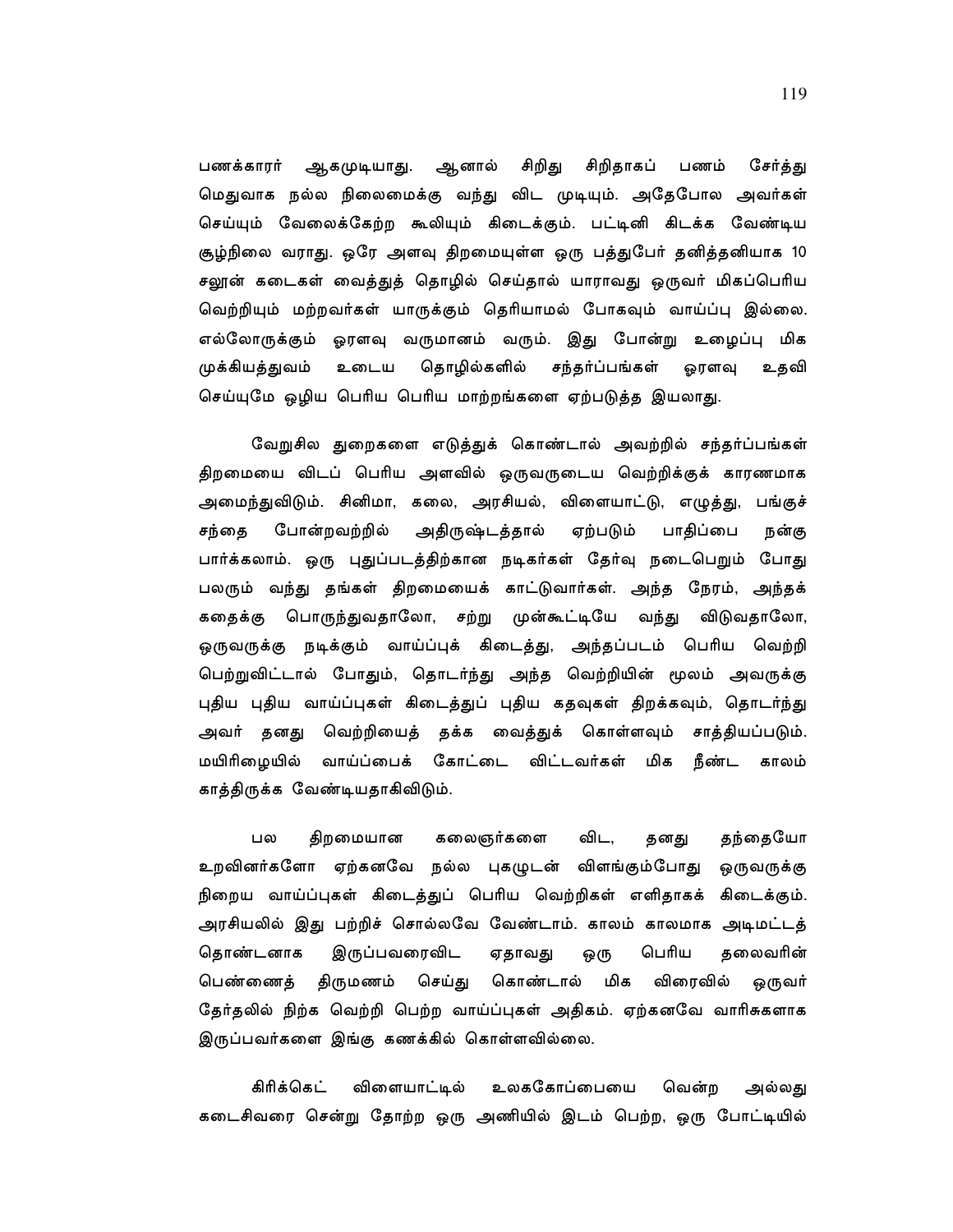கூட விளையாடாத அறிமுக வீரர்கள், பலகாலம், யாராலும் ஆதரிக்கப்படாத விளையாட்டுகளில், உலக சாம்பியன்களாக இருப்பவர்களை விட அதிக விளம்பரமும், அதிகப் பரிசும், நல்ல வாழ்க்கையும் அடைய வாய்ப்பு உள்ளது. இதைப்பற்றி விரிவாக அறிய மால்கம் கிளாட்வெல் (Malcom Gladwell) எழுதிய அவுட்லையர்ஸ் (Outliers) என்ற புத்தகத்தை வாங்கிப் படிக்கவும்.

இதேபோன்று அதிருஷ்டத்தின் உதவியால் வெற்றி பெறுபவர்களைப் பார்த்து நாமும் முயற்சி செய்யும்போது பெரும்பாலும் நமக்குத் தோல்வியே கிடைக்கும். அதிர்ஷ்டம் பெருமளவு பங்கு வகிக்கும் துறைகளில் ஒருவர் அடையும் வெற்றியைக் கண்டு அவரது திறமை தான் முக்கிய காரணம் என்று தவறாக நாம் நினைப்பதும், தன் திறமை தான் காரணம் என்று அவர் (Survivorship) நினைப்பதும் சர்வைவர்சிப் பயஸ் Bias) என்று அழைக்கப்படுகிறது. இதன்படி ஒருவர் வெற்றி பெற்ற பின்பு அவருடைய குணங்களை ஆராய்ந்து அவைதான் அவருக்கு வெற்றியைத் தந்தன என்று மூடத்தனமாக நம்புகின்றோம். அதே குணங்கள் உடைய பலரும் அதே வழியில் சென்று படுதோல்வி அடைந்ததை நாம் கணக்கில் எடுத்துக் கொள்ளத் தவறிவிடுகின்றோம். பங்குசந்தை, தொழில்துறை போன்றவற்றில் இதனால் ஏற்படும் லாபமும், நஷ்டமும் மிகக் கடுமையாக இருக்கும்.

இப்போது பொதுவாகவே எல்லா வீடுகளிலும் சிறுவர்கள் கிரிக்கெட் பார்க்கின்றனர், விளையாடுகின்றனர். அதனைப் பற்றி நிறைய அறிவும், திறமையும் வளர்த்துக் கொண்டு உள்ளனர். இந்தியாவில் எப்படியும் பத்து கிரிக்கெட் பதினைந்து கோடிப் பேராவது விளையாடுவார்கள். இதில் நாட்டிற்கு விளையாடத் தேவை ஒரு 14 பேர் மட்டுமே. சும்மா வெளியில் உட்கார்ந்து இருப்பவர்களையும் சேர்த்து, இதில் திறமையைத் தாண்டி வாய்ப்பு பெரிய பங்கு வகிக்கின்றது என்பதை யாரும் மறுக்க முடியாது. ஒரு குக்கிராமத்தில் உள்ள ஒருவர் என்னதான் நன்கு விளையாடினாலும் பெரிய வீரராக வெளியே தெரிய வாய்ப்பே இல்லை. அவர் மட்டும் ஒழுங்காக விளையாடினால் போதாது. அவர் இருக்கும் அணியும் நன்கு விளையாடினால்தான் மாவட்ட, மாநில அளவில் விளையாடி வெளிச்சத்துக்கு வரமுடியும். பிறகு மாநில, தேசிய அணிகளில் வாய்ப்புக்காக காத்திருக்க வேண்டும். இது தெரிந்தோ தெரியாமலோ பெற்றவர்கள் "நீ ஒரு பெரிய கிரிக்கெட் வேண்டும்", என்று தங்கள் பிள்ளைகளைத் வீரனாக வர தூண்டிவிடுகின்றனர் அல்லது பிள்ளைகளுக்கு உள்ள ஆர்வத்தை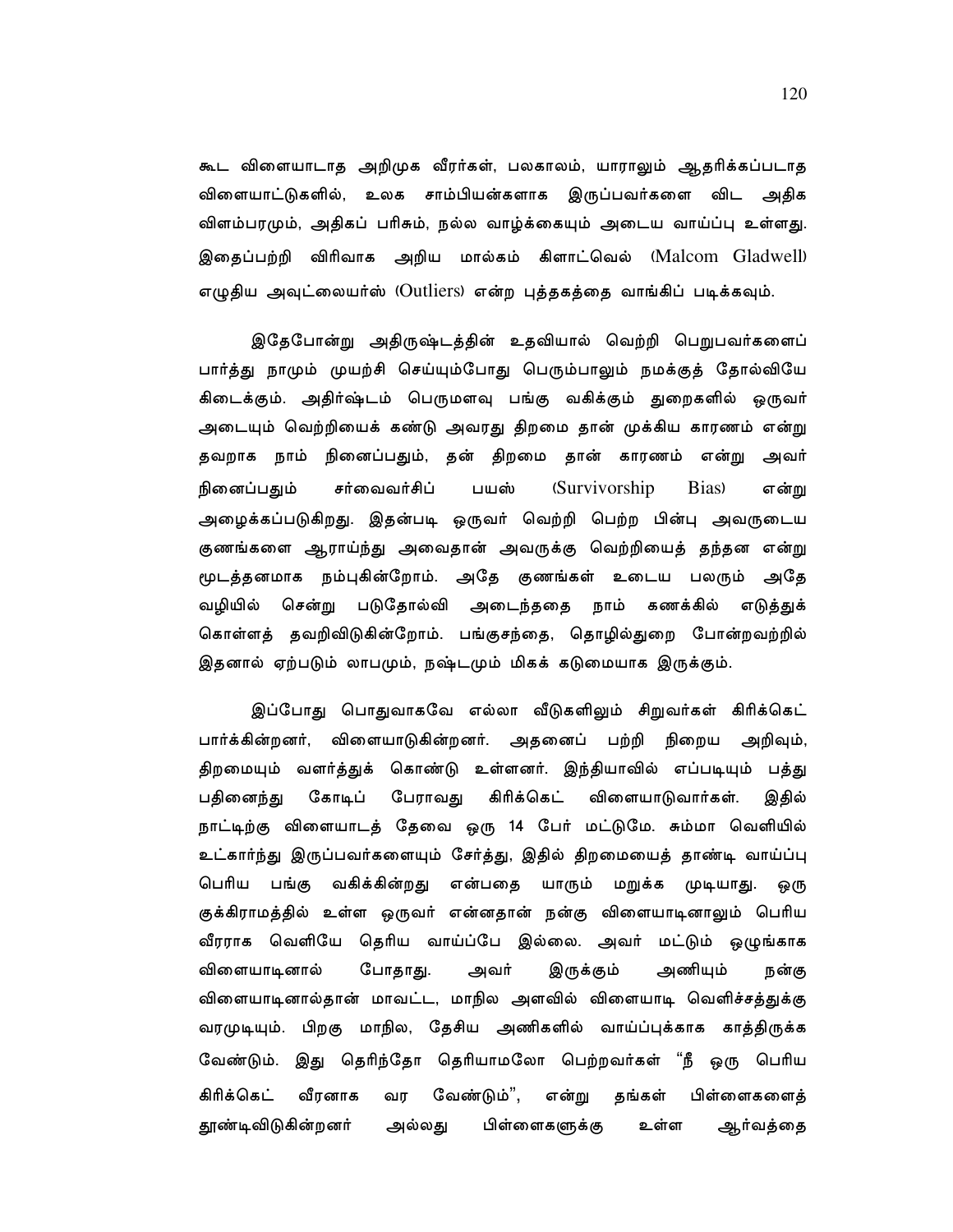மறுபரிசீலனை செய்யாமல் ஏற்றுக் கொள்கின்றனர். பின்னால் அந்தப் பையன் எந்த வேலைக்கும் போகவழியில்லாமல் வீணே வீட்டில் உட்கார்ந்து டிவியில் கிரிக்கெட் பார்த்துக் கொண்டு இருக்கும்போது வருத்தப்பட நேர்கின்றது.

இதுவே யாராவது ஒரு பெற்றோர் நல்ல உடல் தகுதியும் விளையாட்டு ஆர்வமும் உடைய தன் குழந்தையை, அணியில் ஒரு ஆளாக இல்லாமல் தனி வெற்றி பெற வாய்ப்புள்ள, தடகளம் போன்றவற்றில் ஆளாக முடிந்தவரை செலவு செய்து, ஆள்வைத்துப் பயிற்றுவித்தால் பெரிய இல்லாவிட்டாலும் மனிதர்கள் யாருடைய உதவியும் நேரங்களில் பல அவர்கள் தாங்களாகவே வெற்றி பெற வாய்ப்பு அதிகம். உதாரணமாக ஒருவர் மாரத்தான் போன்ற மிக நீண்ட தூர ஓட்டப்பந்தயத்தில் வெற்றி பெற வேண்டும் என்று சிறுவயது முதல் பயிற்சி செய்து வருவதாக வைத்துக் கொள்வோம். வருடாவருடம் எண்ணற்ற மாரத்தான் பந்தயங்கள் நாடெங்கும், உலகெங்கும் நடைபெறுகின்றன. யார் வேண்டுமானாலும் கலந்து கொள்ளலாம். உலக சாதனை இத்தனை நிமிடங்கள்தான் என்பது இணைய தளங்களிலேயே இருக்கும். கிட்டத்தட்ட அதே நேரத்திலோ அல்லது சற்றுக்கூடக் குறையவோ நம்மால் ஓட முடிந்தால் நேராகச் சென்று ஏதாவது ஒரு போட்டியில் ஓடிப் பரிசு பெற்றுவிடலாம். பிறகு ஒலிம்பிக் கமிட்டிக்கு வேறு வழியே கிடையாது. நம்மை ஒலிம்பிக் போட்டிக்குத் தேர்வு செய்து தான் தீர வேண்டும். யாருடைய சிபாரிசும் அதற்குத் தேவையில்லை.

Survivorship Bias ஒரு மனிதருடைய நடை உடை பாவனைகளைப் பெரிய அளவில் பாதிக்கின்றது. நமது உடம்பில் பலவிதமான வேதிப்பொருள்கள் சுரக்கின்றன. அவற்றில் ஒன்று (Serotonin) செரோடோனின். இதைப் பற்றி விரிவாக வேறு ஒரு அத்தியாயத்தில் எழுதியிருந்தாலும் இந்த வெற்றியினைப் பற்றிய நமது எண்ணப் பிழை இந்த பெரிய வேதிப்பொருளால் பாதிப்புகளுக்கு ஆளாகின்றது. என்பதனால் அதனைப் பற்றியும் சிறிது பார்க்கலாம்.

மனிதர் திறமையினாலோ சந்தர்ப்பவசத்தாலோ ஒரு தன் ஒரு விசயத்தில் வெற்றி பெறும்போது அவர் உடம்பில் Serotonin என்ற உயிர் வேதிப்பொருள் நன்றாகச் சுரக்கின்றது. அவ்வாறு சுரந்தவுடன் அது மலர்ந்தமுகம், நிமிர்ந்த நடை, தைரியமான பேச்சு, எதையும் துணிச்சலாகச் செய்யும் குணம் ஆகியவை அவருக்கு இயல்பாகவே வருகின்றன. இந்தக் குணங்கள் அவருக்கு மேலும் மேலும் வெற்றியைத் தேடித்தருகின்றன. பதவி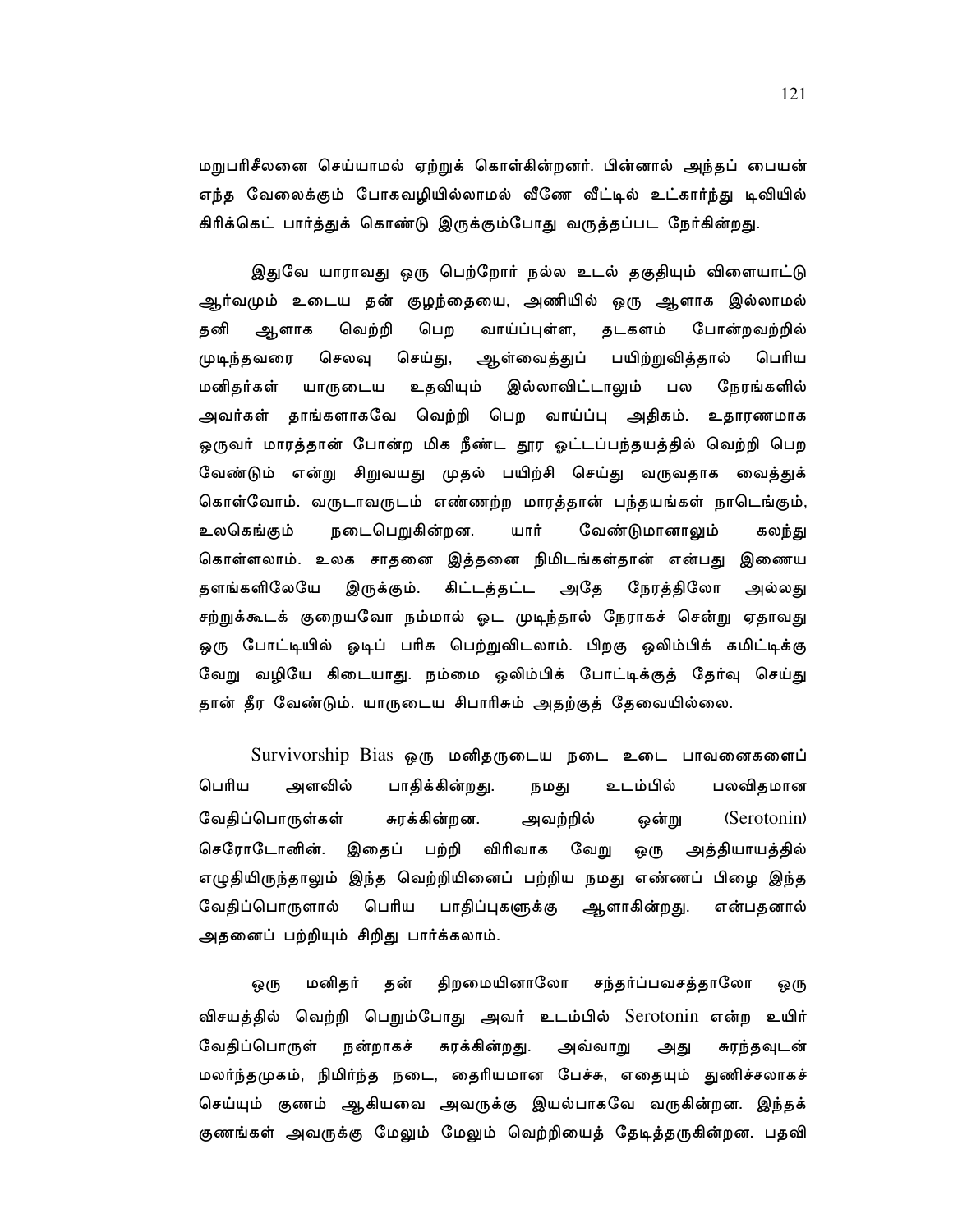வரும்போது பணிவு வர வேண்டும் என்று பாடுவது போல், வெற்றி வரும்போது ஓரளவு அடக்கத்துடனும், அந்த வெற்றிகளுக்கு ஈடு கொடுக்கும் அளவுக்குத் திறமைகளை வளர்த்துக் கொண்டும் இருப்பவர்கள் பிழைத்துக் கொள்கின்றனர். அப்படி இருந்தால் அவருக்கு அதைவிடப் பெரிய வெற்றிகள் வர ஆரம்பித்துவிடும். அந்தப் பெரிய வெற்றிகள் அதிக அளவு Serotonin திரவத்தைச் சுரக்க வைக்கின்றது. அவை அவருடைய நடை உடை பாவனைகளில், தோற்றத்தில், கண்களில், பேச்சில் ஒரு ஆளுமைத் திறனைக் கொடுக்கின்றது. அவரைத் தேடி மேலும் மேலும் வெற்றிகள் வருகின்றது. இது ஒரு சுழற்சிபோல் மேலும் மேலும் பெருகுகின்றது. ஒரு அளவில் அவரது வெற்றிகள் அவரது தகுதி, திறமை, தாங்கும்திறன் போன்றவற்றை விட அதிகமாகத் தொடங்குகின்றது. ஆரம்பத்தில் அவர் அதை உணர்வது இல்லை. தன்னுடைய திறமையினாலேயே எல்லாம் நடக்கின்றது என்று நம்ப பெரிதாக ஆரம்பிக்கின்றார். தான் என்ன தவறு செய்தாலும் எதுவும் தன்னம்பிக்கை, மாறிவிடாது என்று என்னும் மாயையான ஆணவம் போதையாக மாறிவிடுகின்றன. போன்றவை அவருக்கு ஒரு அவரும் காலப்போக்கில் தன்னுடைய தகுதியை அதிகப்படுத்தும் பயிற்சிகளையோ, நல்ல நண்பர்களின் ஆலோசனைகளையோ நாடுவதை விட்டுவிடுகின்றார்.

ஒரு நல்லநாளில், ஏதாவது ஒரு முக்கியமான இடத்தில் சிறு தோல்வி, அல்லது ஏமாற்றம் ஏற்படுகின்றது. செரோடோனின் அவமானம் அளவு உடலில் சற்று குறைகின்றது. உடனே அது நடையில் ஒரு தளர்வு, பேச்சில் ஒரு தடுமாற்றம், செயல்களில் ஒரு தயக்கம் ஆகியவற்றை ஏற்படுத்துகின்றது. இந்த உடல் வெளிப்பாடுகள் எளிதாக மற்றவர்களால் உணரப்படுகின்றன. மட்டும் சிரித்ததுபோல் முகத்தை அவர் ஓரளவு வைக்கப் பழகிக்கொண்டாலும் பல அங்க அசைவுகள் உண்மையை வெளிப்படுத்திவிடுகின்றன. எவ்வளவு அறிவு இருந்தாலும் மனதினையும், உடலையும் வெல்வது முடியாத காரியம். அவை மிகப்பலம் வாய்ந்தவை. ஒரு வியாபாரத்தில், ஒரு போட்டியில், நாம் தயங்குகிறோம், தடுமாறுகிறோம் என்று தெரிந்தாலே போதும், எதிராளிகளுக்குத் தைரியம் பிறந்துவிடும். நம்மை எளிதில் வீழ்த்திவிடுவார்கள். இதுபோல படிப்படியாக சில தோல்விகள் அந்த வெற்றியாளருக்கு வர ஆரம்பிக்கின்றன. இது ஒரு பாதகமான சுழற்சியை ஏற்படுத்துகிறது. தோல்விகள் செரோடானின் அளவைக் குறைக்கின்றன. குறைந்த செரோடோனின் ஒருவருடைய தோற்றத்தில், நடத்தையில் ஒரு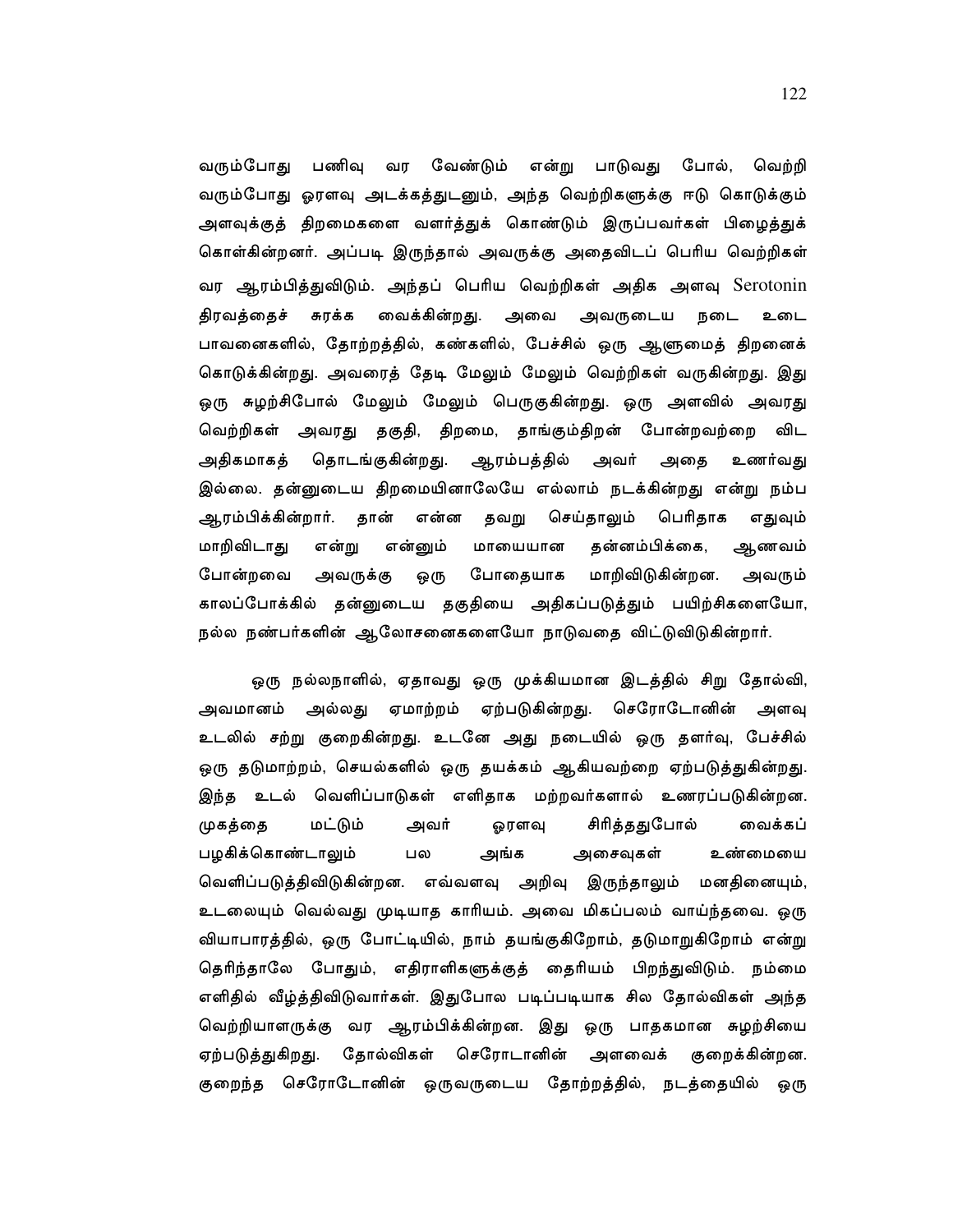தோல்விக் களையை ஏற்படுத்துகின்றது. அதுவே அவருக்குத் தோல்வியைப் பரிசாகத் தர, மீண்டும் செரோடோனின் அளவு குறைகின்றது.

பொருளைத் தனியாகப் எலிகளுக்குச் இந்தப் பிரித்து எடுத்து சோதனை செய்து பார்த்த போது அவ்வாறு Serotonin செலுத்தப்பட்ட எலிகள் தங்கள் சுறுசுறுப்பான நடத்தையால் மிக விரைவில் தலைமையிடத்துக்கு வந்தன. ஆனால் அவற்றால் நீண்டகாலம் தாக்குப்பிடிக்க இயலவில்லை. இந்த நடத்தை மாறுபாடுகள் முக்கியமாக மனிதரிலும், மிருகங்களிலும் தன்னுடைய ஜோடியைத் தேர்ந்தெடுக்கவே பெரிதும் பயன்படுகின்றன. உண்மையில் நிமிர்ந்த நடை, தெளிவான பார்வை எல்லாம் நல்ல ஜோடியைக் கவரும் உபாயங்களே. இதில் பெரிய பிரச்சனை எங்கே வருகின்றது என்றால், நியாயமான வழிகளில் வெற்றி மிகத் தாமதமாக வருகின்றது. இடையில் போகும்பாதையும் தெளிவாகத் தெரிவதில்லை. அதேசமயம் எளிய, தற்காலிக வெற்றி தரும் வழிகளில் செல்பவர்கள் விரைவிலேயே சில வெற்றிகளைப் பெற்றுவிட, முகத்தில் அவர்கள் ஒரு தேஜஸ் வந்து விடுகின்றது. ஆல்பா ஆண்களை மேல் (Alpha Male) அப்படிப்பட்ட என்று அழைக்கின்றனர். அவர்களையே தங்களுடைய ஜோடியாகத் தேர்ந்தெடுக்க எனவேதான் எதிர்பாலினர் மிகவும் விரும்புகின்றனர். பெரும்பாலான நேரங்களில் நல்ல ஆண்களை விட ஏமாற்றுபவர்களையே பெண்கள் நம்பி வீட்டைவிட்டு ஓடுகின்றனர். அதுபோல நல்ல குணமுடைய பெண்களைவிட சிக்கி ஏமாற்றும் பெண்களிடம், ஆண்களும் பிரச்சனைகளுக்கு ஆளாகின்றனர்.

எல்லாம் சரி இதற்கு என்னதான் முடிவு என்றால், நாம் வாழ்வில் ஓரளவு வெற்றி பெறுவதற்கு திறமை காரணமாக இருந்தாலும் மிகப் பெரிய அளவில் வெற்றி பெற அதிர்ஷ்டமும் காரணம். அவ்வாறு வெற்றியைப் பெற்ற நபர்களைப் பார்த்து அப்படியே காப்பியடித்தால் பெரும் தோல்விகளே வரும். காலம் மாற மாற வெற்றி பெரும் வழிகள் மட்டுமல்ல, வெற்றி என்றால் என்ன என்ற விதிகளும் மாறிவிடும். ஒரு காலத்தில் காளையை அடக்கும் வீரனுக்கே தன் பெண்ணைக் கொடுத்த காலம் மாறி இப்போது எந்த வம்பு தும்புக்கும் போகாத அப்பாவிகளுக்கே பெற்றவர்கள் பெண் தருகின்றனர். இந்த அவசர உலகில் எல்லா விதிமுறைகளும் மிக வேகமாக மாற்றப்பட்டு வருகின்றன. எனவே குறுக்கு வழிகளில் ஏற்படும் சிறிய வெற்றிகள் எவை என்று நாம் அடையாளம் காணாவிட்டால் உண்மையான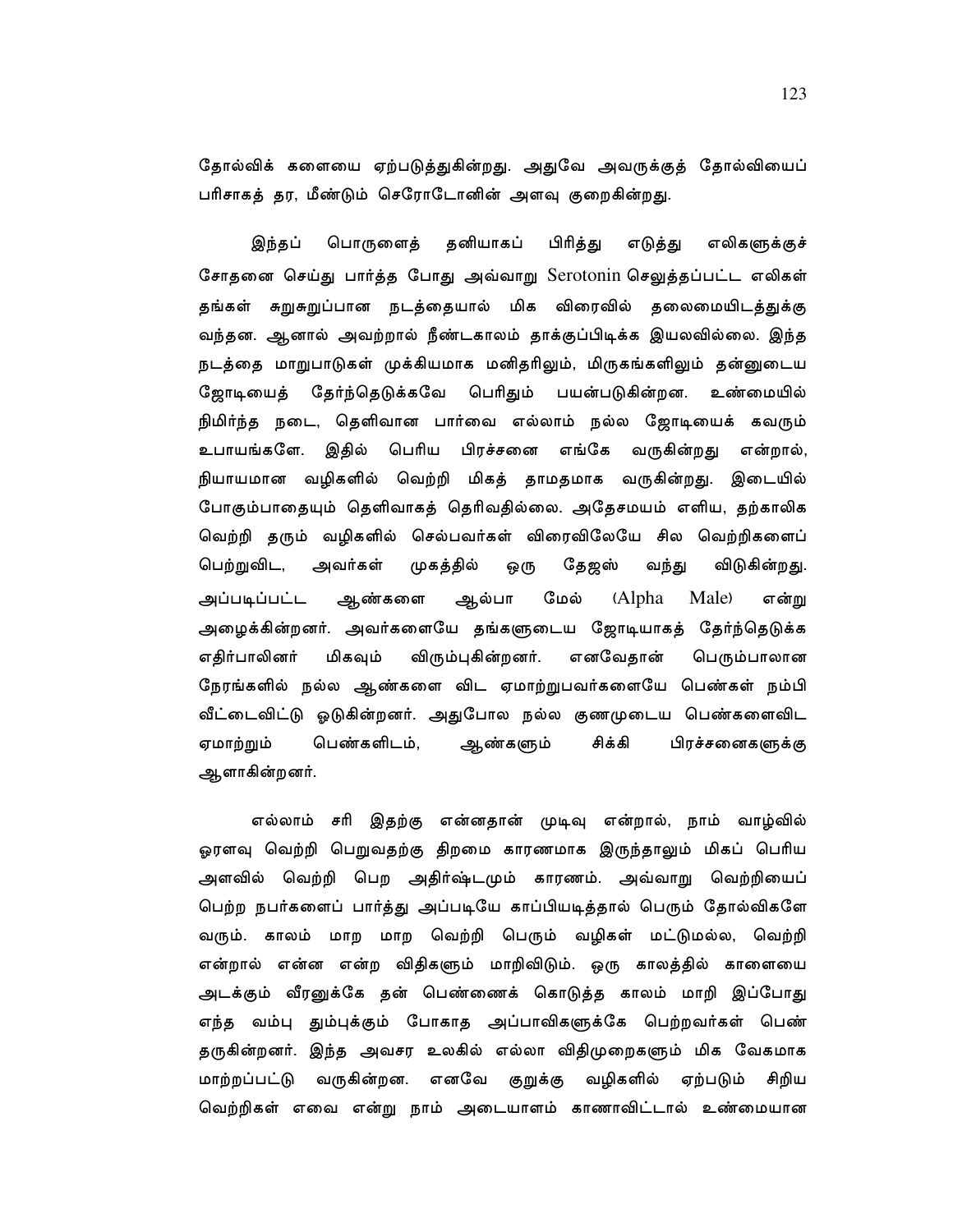சரியான பாதையில் நாம் செல்லாமல் தவறான வழிகளுக்கே செல்வோம். நீண்ட தூரம் அவற்றில் சென்ற பின்பு திரும்பி வர இயலாது.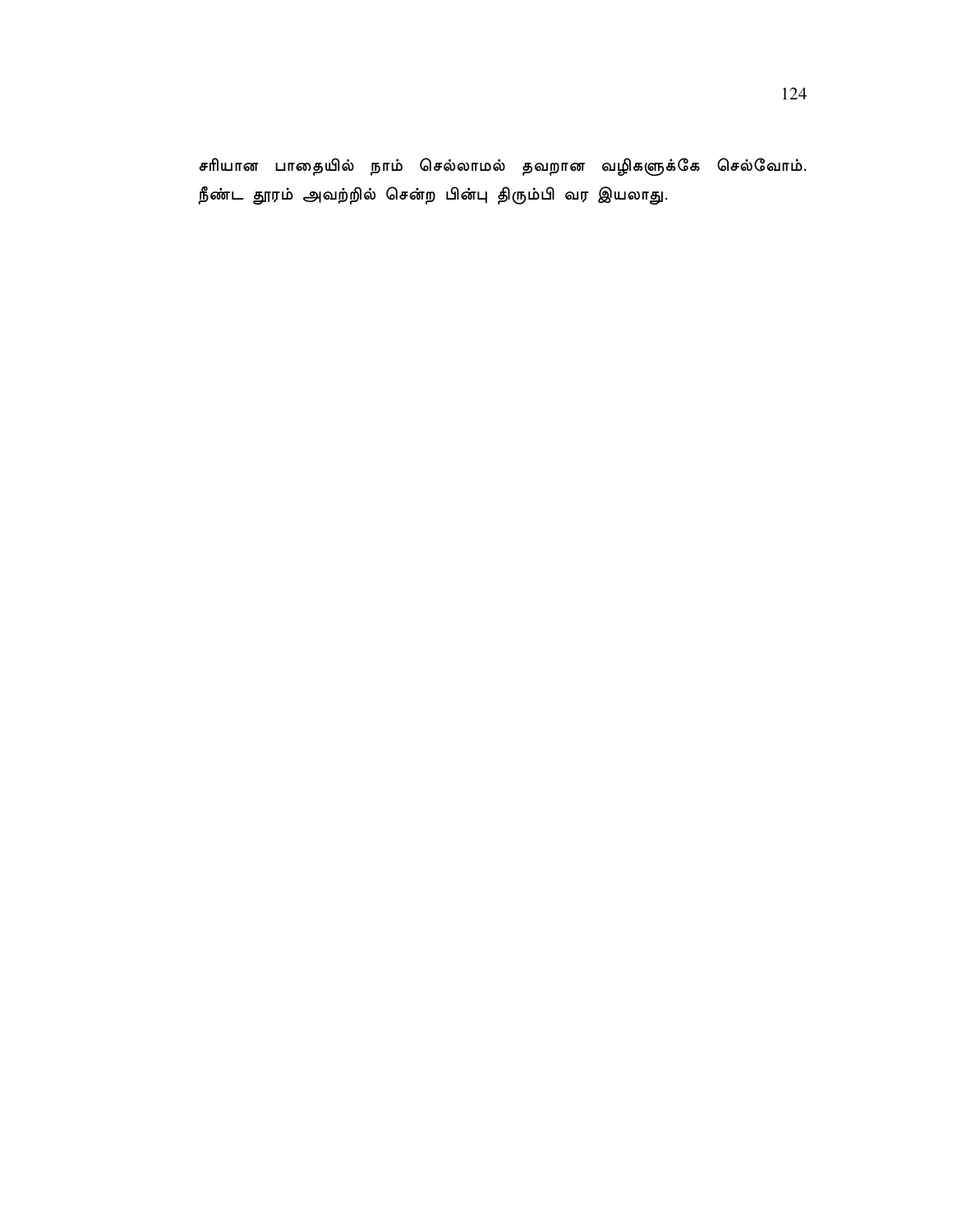#### முளைக்குள் வேலை

அனைத்துக் குறைபாடுகளும் பிரச்சனைகளும் மனதில்தான் உள்ளது என்று தெரிந்தபின்பு, சிறிது சிறிதாக விஞ்ஞானிகள் நமது மனம், அறிவு போன்றவற்றின் இருப்பிடம் என்று நம்பப்படும் நரம்புமண்டலம், அதில் உள்ள மூளை, தண்டுவடம் போன்ற பகுதிகளில் ஏற்படும் மாற்றங்களுக்கும் நமது பழக்கவழக்கங்களுக்கும் தொடர்பைப் உள்ள பற்றி ஆராயத் ஏற்கனவே தொடங்கிவிட்டனர். நடந்து கொண்டுள்ள உயிரியல் ஆராய்ச்சிகளையெல்லாம் புதிய கோணத்தில் பார்க்க ஆரம்பித்துவிட்டனர் சொல்லலாம். இதுபோன்று பொருளாதாரம் மற்றும் மூளையின் என்றும் இயக்கம் இரண்டுக்கும் பாலமாக, இரண்டின் கலவையாக உள்ள துறை (Neuro economics) நரம்பியல் பொருளாதாரம் என்று அழைக்கப்படுகின்றது. பொருளாதாரம் சம்பந்தப்பட்ட முடிவுகளை எடுக்கும்போது மூளையின் எந்தெந்தப் பகுதிகள் எவ்வாறு வேலை செய்கின்றன. முக்கிய முடிவுகள் எடுக்கும்போது என்னென்ன மாற்றங்கள் ஏற்படுகின்றன, மொத்த நரம்பு மண்டலமும் எவ்வாறு இயங்குகின்றது என்று ஆராய்ந்து கிடைத்த முக்கிய முடிவுகள் சிலவும் அதனால் ஏற்படும் பாதிப்புகள் பற்றியும் இனிச் சற்று அறியலாம்.

# Dopamine - நம்பீக்கை ஊற்று

எப்பொழுதெல்லாம் நாம் நல்ல பலன் கிடைக்கும், ஒரு சந்தோசமான கிடைக்கும் நிகழ்ச்சி நடைபெறும், பெரும் வெற்றி ஒரு என்று எதிர்பார்க்கின்றோமோ அப்போதெல்லாம் உடலில் (Dopamine) நமது டோபமைன் என்ற ஒரு திரவம் சுரக்கின்றது. மூளை இந்த திரவத்தின் மூலம் உடலின் ஒவ்வொரு செல்லுக்கும் தயாராக இருக்குமாறு கட்டளைகளைப் பிறப்பிக்கின்றது. நாம் சிறிய வெற்றி ஒன்றை எதிர்பார்த்து, எதிர்பாராமல் பெரிய வெற்றி கிடைத்தால் Dopamine அதிகம் சுரக்கின்றது. நாம் ஒரு பெரிய பலனை எதிர்பார்த்து அதே அளவு கிடைத்தால் பெரிய அளவில் இது சுரப்பதில்லை. அதேவேளை நம் எதிர்பார்ப்பை விடக் குறைவான பலன் கிடைத்தால் உடலில் டோபமைன் அளவு குறைகின்றது. நாம் உடனே சோர்ந்து நம்பிக்கை இழந்துவிடுவோம். எதிர்பாராமல் கிடைக்கும் 10000 ரூபாய் கட்டாயம் கிடைக்கும் என்று தெரிந்து, பின்பு கிடைக்கும் 1,00,000 ரூபாயை விட அதிக சந்தோசத்தைக் கொடுக்கின்றது. புதிய தெம்பும், நம்பிக்கையும் வருகின்றது.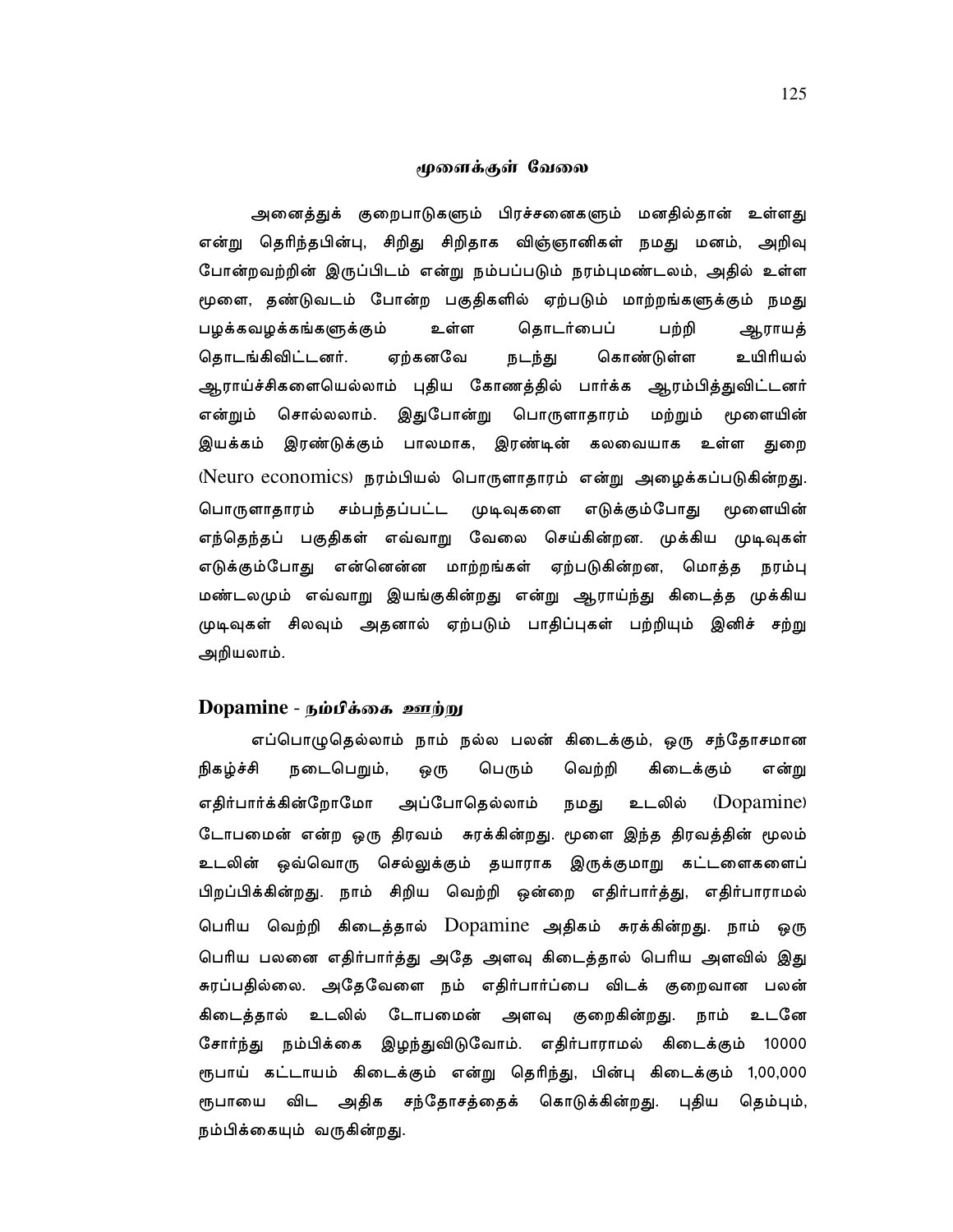குதிரை ரேஸ், பங்குச் சந்தை மற்றும் இதுபோன்ற பல்வேறு இடங்களுக்குச் சென்று சூதாடும் பலரும் இந்த டோபமைன் சுரப்பில் குறைபாடு உடையவர்களாக இருக்க வாய்ப்பு அதிகம் உள்ளது. உடலில் இதன் பற்றாக்குறை தோன்றும்போது ஏதாவது பெரிதாகச் செய்து வெற்றி பெற வேண்டும் என்ற எண்ணம் தோன்றுகின்றது. சிறிய சிறிய வெற்றிகள் விரைவில் பழகிப் போகின்றன. பெரிய வெற்றிகளும் நாளாக நாளாகப் பழகிப்போகும். அதைவிடப் பெரிய வெற்றி வேண்டும் என்று மனமும் உடலும் தேடும், இல்லாவிடில் நிம்மதியாக இருக்க முடியாது. அதனாலேயே அதிக ஆபத்தான விஷயங்களைத் தேடி ஈடுபட ஆரம்பித்துவிடுவர்.

அகுபோலவே குறிப்பிட்ட அளவு இலாபம் கிடைக்கப் ஒரு போகின்றது என்று மனம் எதிர்பார்த்து அதற்குப் பழகிவிட்டால் பின்பு எதிர்பார்த்ததை விடச் சிறிதளவே குறைவாக லாபம் வந்தாலும், ஏற்கனவே சுரந்து கொண்டு இருந்த Dopamine நின்று விடுகின்றது. அதனால் மனம் ஏமாற்றமடையும். இதனைப் பங்கு சந்தையில் மூன்று மாதத்துக்கு ஒருமுறை நன்கு பார்க்கலாம். ஒவ்வொரு காலாண்டும் கம்பெனிகள் தங்களுடைய லாப நஷ்டக் கணக்கை அறிவிக்கும். அப்போது பெரும்பாலும் நல்ல லாபம் சம்பாதித்த பெரிய கம்பெனிகள் எல்லாம் முடிவுகள் வந்தவுடன் படபடவென விலை குறையும். என்னவென்று பார்த்தால், இந்தக் கம்பெனிக்கு இவ்வளவுதான் லாபம் வரும் என்று ஓரளவு கணித்து விலையை முதலிலேயே ஏற்றிவிடுவார்கள். பின்பு அதே லாபமோ சிறிது குறைந்த லாபமோ அறிவிக்கப்பட்டால் பெரும்பாலனவர்கள் லாபத்தைப் பதிவு செய்யவும். பெரிய அளவு அந்தப் பங்கின் விலை இறங்கிவிடும். மிகப் பெரிய எதிர்பாராத லாபம் வந்தால் மட்டுமே பெரிய கம்பெனிப் பங்குகள் காலாண்டு முடிவுகள் வந்த பின்பும் ஏறும். அதேபோல் இந்தக் கம்பெனி பெரிய நஷ்டம் காட்டப் போகின்றது என்று எதிர்பார்த்து சில நேரம் விலையை இறக்கி வைத்திருப்பார்கள். அந்த நிறுவனம் சுமாரான நஷ்டம் மட்டுமே சந்தித்தால் மடமடவென பெரிய அளவில் போதும் பங்குகள் ஏறும். சில்லறை முதலீட்டாளர்கள் விவரம் புரியாமல் தினசரி செய்தித்தாள்களில் லாபம், நஷ்டம் போன்ற அறிவிப்புகளைப் பார்த்துவிட்டுப் பின்பு வாங்கும்போது பெரிய நஷ்டங்களைச் சந்திக்கும்படி இருக்கும். செய்தித்தாள்களில் வந்தபின்பு ஒரு விஷயம் மிகப் பழைய விஷயம் ஆகிவிடும். அதனைப் பார்த்து வாங்கும் பங்குகள் பெரிய லாபம் தருவது இல்லை. சிறந்த பங்குகளை வாங்க வேண்டும் என்று நினைக்கும் சில்லரை முதலீட்டாளர்கள் ''ஓடுமீன் ஓட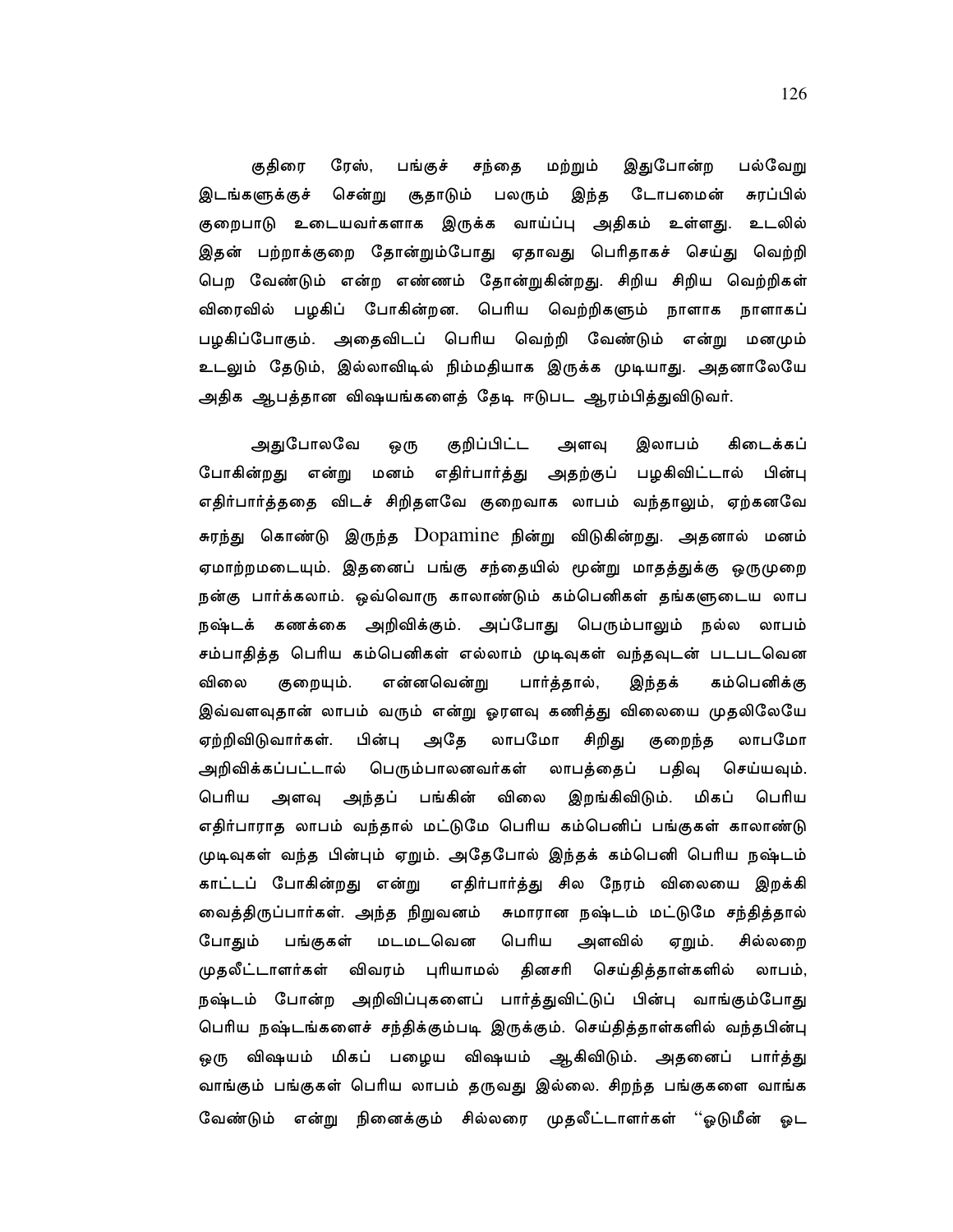உறுமீன் வரும்வரை வாடி நிற்குமாம் கொக்கு'', என்பது போல நல்ல பங்குகள், நல்ல விலைக்குக் கிடைக்கும்வரை கவனமாகக் காக்கிருக்க வேண்டும். அப்படிக் கிடைக்கும்போது கணிசமான வாங்கி அளவு வைத்துவிட வேண்டும், தயங்கக் கூடாது.

> கொக்கொக்க கூம்பும் பருவக்கு மற்றதன்  $-490$ குத்தொக்க சீர்த்த இடத்து

சரியான சந்தர்ப்பத்துக்காக கொக்குப் போல கவனமாகக் காத்திருக்க வேண்டும். அப்படி ஒரு சந்தர்ப்பம் வாய்க்கும்போது அதன் குத்தினை போல மிக வேகமாகச் செயல்பட வேண்டும்.

Dopmaine சுரப்பு நம்மைப் பாதிக்காமல் இருக்க என்ன செய்வது? பலனில் பற்று வைக்காதே'' என்ற "கடமையைச் செய், கண்ணனின் வாசகங்களை எப்போதும் மனதில் வைத்துக் கொண்டால் போதும். கீதையில் கூறியபடி, ஒரு காரியம் வெற்றிபெற நமது முயற்சி மட்டும் போதாது. காலம், இடம் மற்றும் பல விஷயங்கள் கூடிவர வேண்டும். அது புரியாமல் நமது செயலுக்கேற்ற பலன் கிடைக்கும் என்று நம்பிக் கொண்டு இருந்தால் பின்பு ஏதாவது ஒரு காரணத்தால் அந்தக் காரியம் நடக்காமல் போய்விடும், பின்பு நமது உடலில் உள்ள டோபமைன் அளவு குறைந்து நம்மை ஆழ்ந்த சோகத்தில் ஆழ்த்திவிடும். வெற்றிகளை எதிர்பார்க்காமல் வேலை செய்வது ஆனால் கட்டாயம் நமக்குத்தான் கடினம். வெற்றி என்று நம்புவது மூடத்தனம். எது வேண்டுமானாலும், எப்போது வேண்டுமானாலும் நடக்கலாம். எந்த ஒரு காரியம் செய்யும்போதும் ஒரு நிமிடம் நின்று நிதானித்து, ஒரு வேளை இதில் தோற்றுவிட்டால் எவ்வளவு பாதிப்பு ஏற்படும் என்று பார்த்துவிட்டு அதற்குரிய முன்னேற்பாடுகள் செய்து கொள்ள வேண்டும். அப்படிச் செய்யும்போது Dopamine பெரிய அளவில் முன்கூட்டியே சுரக்காது. உண்மையாகவே வெற்றி வரும்போது போதுமான அளவு சுரந்து நிஜமான தன்னம்பிக்கையை வளர்க்கும்.

## Serotonin - ஆனந்தத் தீரவம்

செரோடோனின் என்பதும் Dopamine போன்ற ஒரு உற்சாக நிலையை ஏற்படுத்தும் ஒரு திரவம்தான். ஏற்கனவே இதைப் பற்றி வெற்றியாளர்கள் கதையில் சிறிது பார்த்துள்ளோம். இந்த திரவம் நரம்பு மண்டலத்திலும், உணவு மண்டலத்திலும் சுரக்கின்றது. மனச்சோர்வு, எரிச்சலூட்டும் தன்மை, திடீர்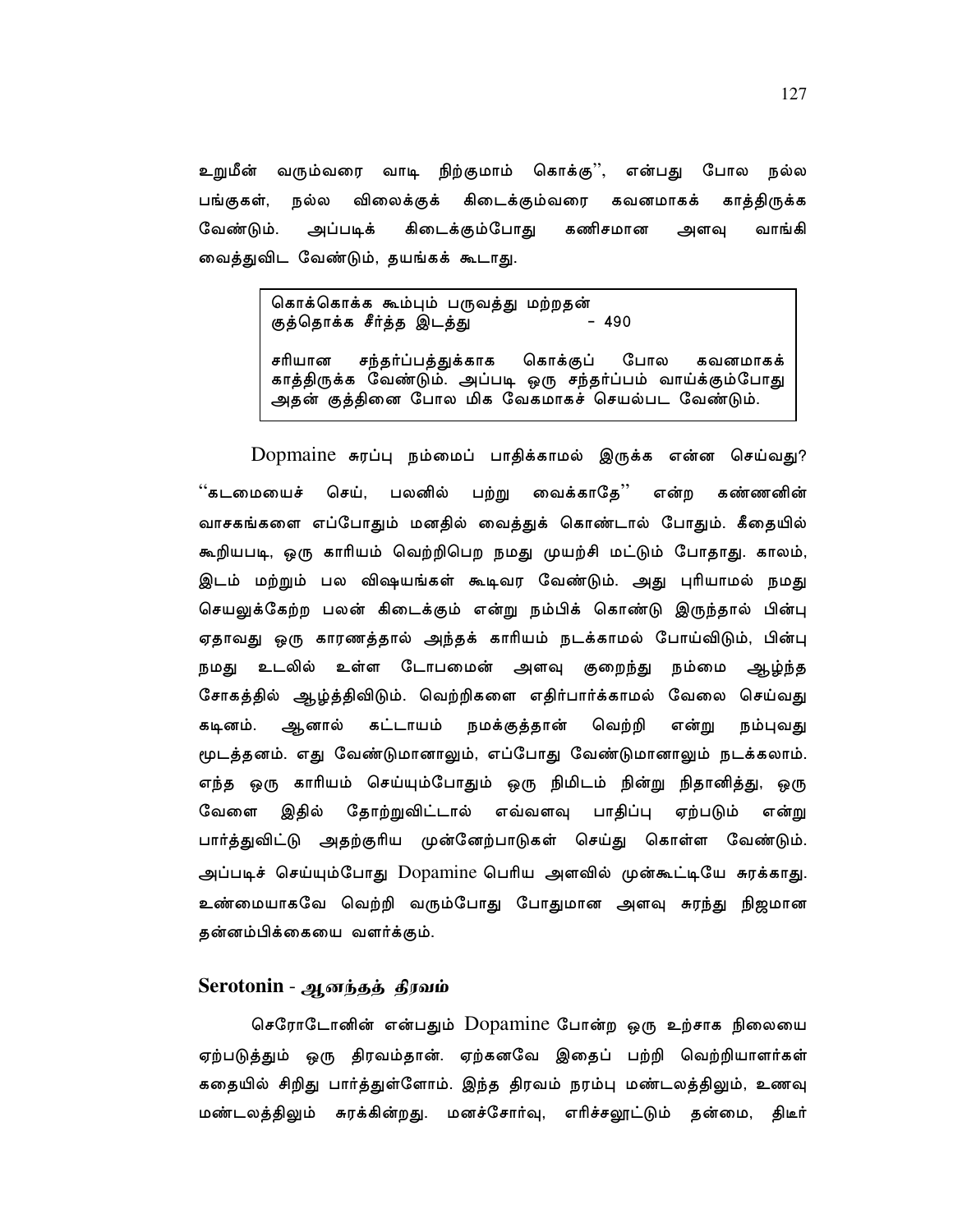திடீரென்று உணர்ச்சிவசப்படுதல், பாலியல் குறைபாடுகள் போன்றவை இந்தத் திரவத்தின் குறைபாட்டால் ஏற்படுகின்றன. தொடர்ந்த ஏமாற்றங்கள், வாழ்வில் ஏற்படும் தோல்விகள், நண்பர்கள் மற்றும் உறவினர்கள் இல்லாத தன்மை, தனிமை, பங்குச் சந்தை, வியாபாரம் போன்றவற்றில் பணம் இழத்தல், நினைத்த காரியங்கள் சரிவர கைகூடாமல் போவது போன்றவை மூளையில் உள்ள Serotonin அளவைக் குறைக்கின்றன. ஏற்கனவே கூறிய அது குறைபாடுகளை உருவாக்குகின்றது. இந்த வேதிப்பொருள் ஒருவர் ஒரு தோல்வி அடைந்தால் உடனடியாக வேறு ஒரு காரியத்தில் ஈடுபட்டு மீண்டும் தோற்றுவிடக்கூடாது என்பதற்காக இயற்கையாகவே அவருக்கு ஒரு ப்ரேக் போல் செயல்படுகின்றது. சிறிது காலம் அவரை வேறு காரியங்கள் எதுவும் செய்யவிடாமல் செய்கின்றது. இது ஒருவிதமான பாதுகாப்பே. ஆனால் தொடர்ந்து தோற்கும்போது ஒருவர் எந்த ஒரு வேலையும் செய்யக்கூடிய இழந்துவிடுகின்றார். திடீரென்று தைரியத்தை அல்லது எதிர்வினையில் அதாவது பெரிய அளவில் ஆபத்து உள்ள காரியங்களில் ஈடுபடுகின்றார். செரோடானின் குறைபாட்டைச் சரி செய்ய அவர் அதிக லாபம் தரும் என்று யாராவது கூறும் ஆசை வார்த்தைகளில் மயங்கிப் பெரிய பெரிய ஏமாற்றங்களுக்கு ஆளாகின்றார்.

உண்மையில் நல்ல திறமையும், அறிவும், நல்ல மனிதர்கள் ஆதரவும் உடைய பல தொழிலதிபர்கள், நிறைய நேரங்களில் பெரிய அளவில் ரிஸ்க் எடுத்தே வாழ்வில் முன்னேறியுள்ளனர். ஆனால் சாதாரணமான மனிதர்கள் அவ்வாறு வெற்றி பெற வாய்ப்புகள் மிகக்குறைவு. நல்ல திறமை, நிதானம் தோல்விகள் இதனை முயற்சித்தால் பெரிய மட்டுமே இல்லாகவர்கள் சாத்தியம்.

> உடைத்தம் வலியறியார் ஊக்கத்தின் ஊக்கி இடைக்கண் முரிந்தார் பலர்  $-473$

தம்முடைய வலிமை இவ்வளவு என்று அறியாமல் ஒரு செயலை ஊக்கத்தால் முனைந்து தொடங்கி இடையில் அதை முடிக்க வகையில்லாமல் அழிந்தவர் பலர்.

இதற்கு வழி என்ன என்று பார்த்தால் ஸ்டாப் லாஸ் (Stop loss) என்று கூறுவார்கள். இறங்கும்போது அதாவது சந்தை ஒரு அளவு நஷ்டம் ஏற்பட்டவுடன் போட்ட பணத்தை எடுத்துவிட வேண்டும். பங்கு சந்தையில் இது சாத்தியம் என்றாலும் தொழில்களில் இப்படி செய்ய முடியாது. எனவே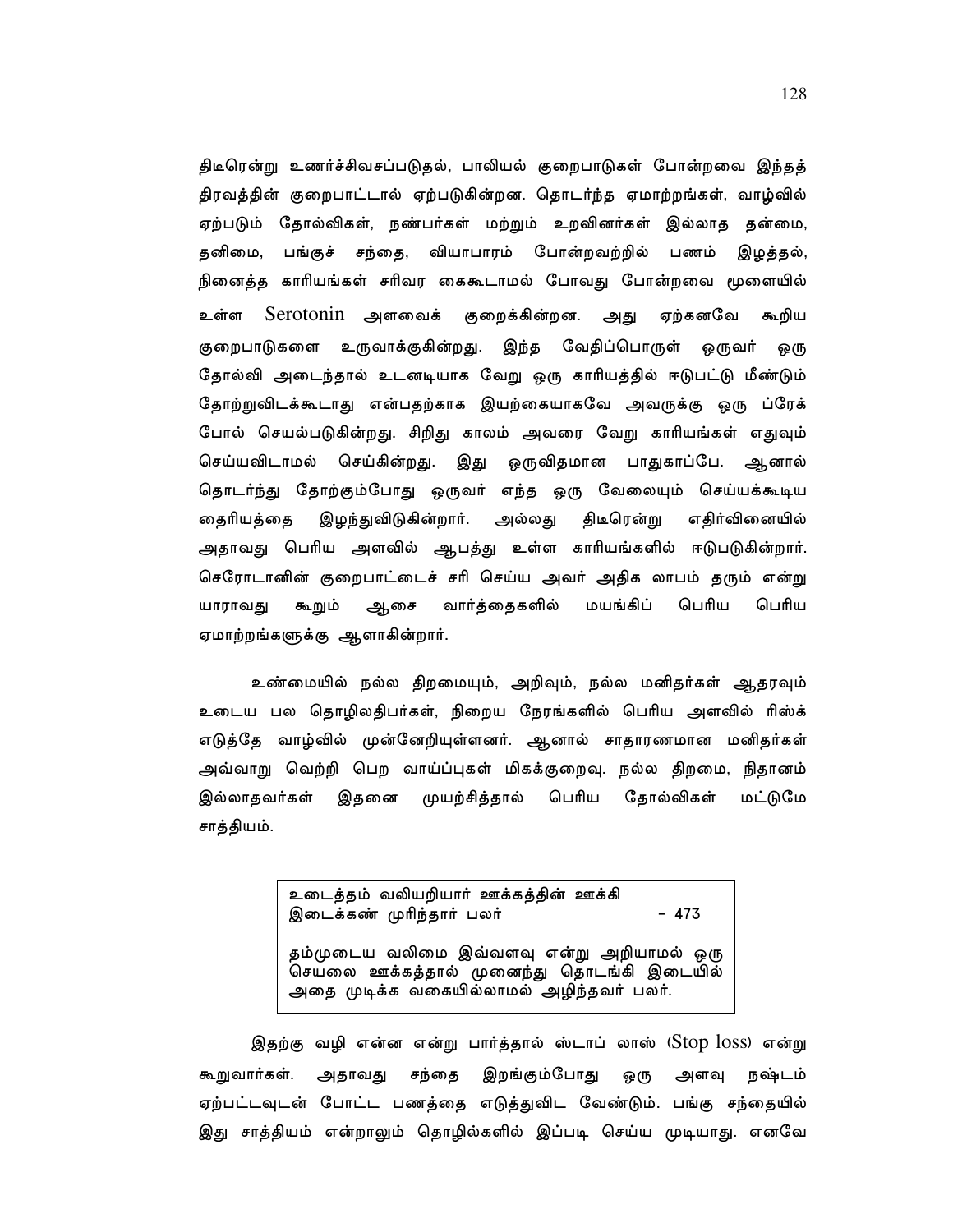புதிதாகத் தொழில் செய்பவர்கள் முதலிலேயே ஓரளவு யோசித்துக் குறிப்பிட்ட அளவைவிட நஷ்டம் தாண்டும்போது, நம்மால் இதில் வெற்றிபெற இயலாது என்று தெரிந்து கொண்டு, போட்ட பணத்தில் பெரும்பகுதியை எடுத்துக் கொண்டு வெளியேறும் வசதியுள்ள தொழில்களையே செய்ய வேண்டும். பழைய இரும்புக்கடை சரியாகப் போகாவிட்டாலும், மூடும்போது ஓரளவு நஷ்டம் இல்லாமல் விற்றுவிட முடியும். அதிக செலவில் ஒரு பெரிய படிப்பில் சேர்ந்துவிட்டுப் பின்பு படிக்கமுடியவில்லை என்றால் பணம் திரும்பக் கிடைக்காது. காலமும் வீணாகிவிடும். தினசரி வர்த்தகத்தில் நஷ்டம் குறிப்பிட்ட அளவை மீறும்போதும் விற்கத் தயங்கும் அதே மனிதர்கள் லாபம் வரும்போது கிடைத்த லாபம் குறைவாக இருந்தாலும் போதும், தொடர்ந்து விளையாடினால் தோற்றுவிடுவோம் என்ற பயத்தில் மிக விரைவாகவே வெளியேறி விடுவார்கள். மீண்டும் மனசு கேட்காமல் உள்ளே வருவார்கள். எப்படி இருந்தாலும் தொடர்ந்த தோல்விகளைச் சந்திப்பதால் நம் உடலில் செரோடோனின் அளவு பெரிதும் குறையாமல் பார்த்துக் கொள்ள வேண்டும். அதிகம் குறையும்போது ரிஸ்க் எடுக்காமல் சிறிய அப்படிக் சிறிய வெற்றிகளைப் பெற்று இதை ஓரளவு சுரக்கும்படி செய்து கொள்ளலாம்.

# Prefrontal Cortex - மந்திரி

மூளையின் முன்புறம் இருக்கும் இந்தப் பகுதி முடிவெடுக்கும் பணியில் உள்ள ஒரு கம்ப்யூட்டர் போலச் செயல்படுகின்றது. வரும் தகவல்களைச் சேர்த்து வைத்தல், இருக்கக் கூடிய தகவல்களிலிருந்து முடிவுகள் எடுத்தல், நமது செய்கையால் விளையக் கூடிய விளைவுகள், பழைய நிகழ்வுகளுக்கும் செய்யக் செயல்களுக்கும் தற்போது நாம் கூடிய உள்ள ஒற்றுமை போன்றவற்றை ஆராய்ந்து முடிவுகள் எடுத்தல், திட்டம் தீட்டுதல் போன்ற காரியங்களைச் செய்கின்றது. தலையில் முன்பகுதி நீண்டு உள்ளவர்களை நாம் சற்று அறிவு அதிகம் உடையவர் என்று நம்புகிறோம். முன்தலை வழுக்கை கூட அறிவின் அடையாளமாகக் கருதப்படுகின்றது. இவையெல்லாம் உண்மையோ? பொய்யோ? ஆனால் தலையின் முன்பகுதி (உள்ளே) குறைபாடு இல்லாமல் இருந்தால்தான் நல்ல புத்திசாலிகளாக அடிபடுவதனாலோ இருக்க முடியும். பிரசவத்தின் போதோ, ஏதாவது தலையின் முன்புறம் பாதிக்கப்படுவதால் புத்தியில் குறைபாடு ஏற்படும் வாய்ப்பு உள்ளது.

சரியான முறையில் ஒருவரால் முடிவு எடுக்க முடியவில்லை என்றால், பலவிதமான எண்ணப் பிழைகள் ஒருவரை ஆட்டிப் படைக்கிறது என்றால்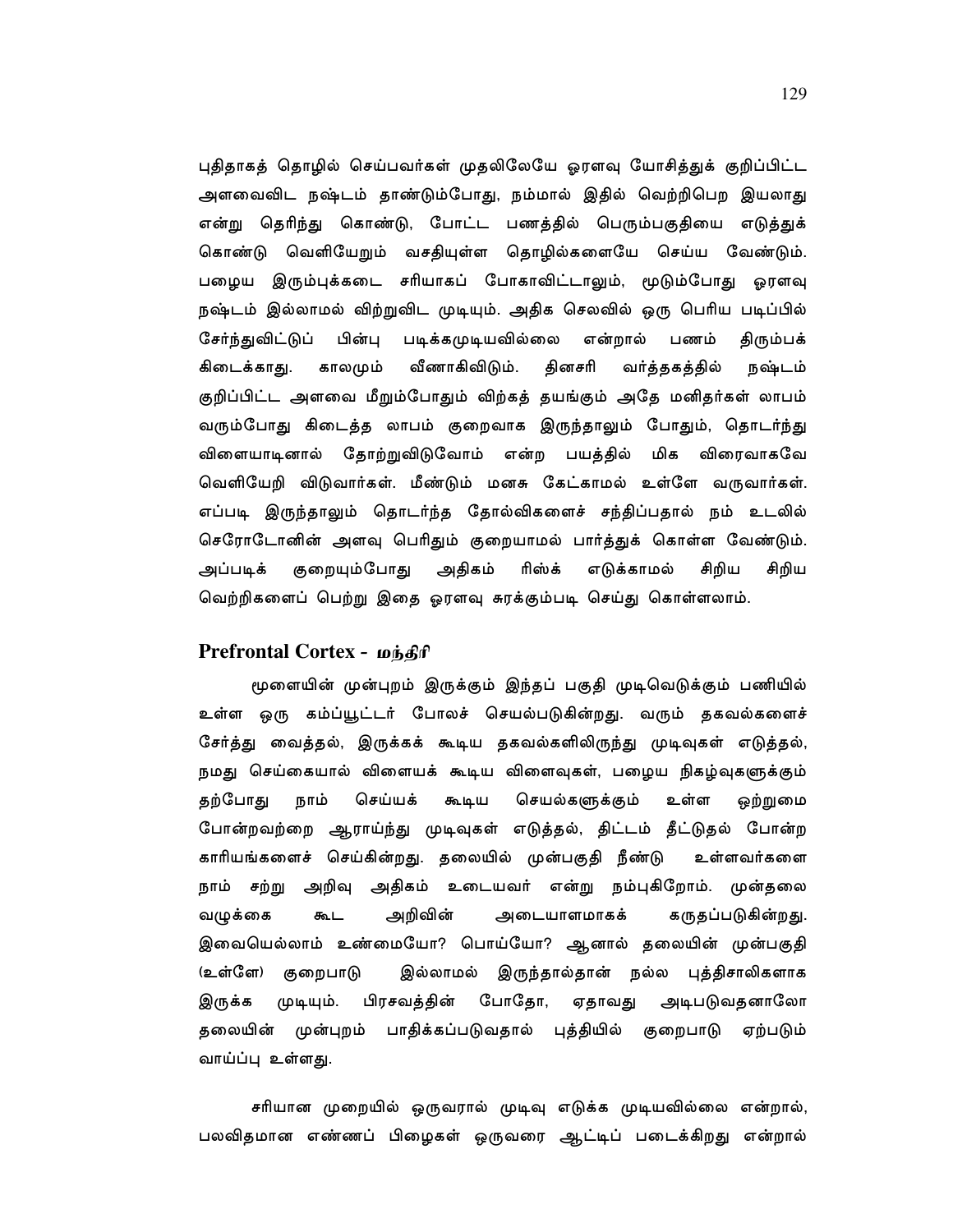முன்மூளையில் ஏதும் பாதிப்பு இல்லாதபட்சத்தில் போதுமான தகவல்கள் அவர் மூளையில் இல்லை என்று அர்த்தம். போதுமான தகவல்கள் இல்லாத ஒரு கம்ப்யூட்டர், இருக்கின்ற தகவல்களை வைத்து ஏதாவது ஒரு முடிவைக் கொடுக்கும். ஆனால் கம்ப்யூட்டர் தானாகவே அந்த முடிவைச் செயல்படுத்தப் போவதில்லை பிரச்சனை இல்லை. என்பதால் நாம் அப்படியல்ல, நமது மூளை குறைவான தகவல்களால் தவறான முடிவு எடுக்கின்றது என்று நமக்கு தெரியாது. நமக்கு தெரிவது என்றாலே நமது தெரியவதேயாகும். எனவே மூளைக்குத் (ゆ (LP தைரியத்துடனும், நம்பிக்கையுடனும் நாம் அந்தக் காரியத்தில் ஈடுபட்டுத் தோல்வியைச் சந்திக்க நேரிடும். ஒரே விசயத்தைப் பற்றி நிறையத் தகவல்கள் இருந்தால் ஒரு சிலருக்கு மூளைக் குழப்பம் ஏற்படலாம். நம்மால் தைரியமாக எந்தக் காரியமும் செய்ய இயலாது. ஆனால் எதுவும் பெரிதாக தவறு செய்யமாட்டோம். ஆனால் குறைவான தகவல்கள் மட்டும் வைத்து முடிவு எடுக்கும்போது ஒரு குருட்டுத் தைரியம் வந்துவிடும். நம்மைத் தவறான பாதையில் கொண்டு சென்றுவிடும். இதையே இளம்கன்று பயமறியாது என்று கூறுவார்கள்.

குறைபாட்டை சரி செய்வது இந்தக் ஒன்றும் மிகக் கடினமல்ல. தேவையான தகவல்களை நிறையத் தெரிந்து கொள்ள வேண்டும். நிஜமாக கற்பனையாகவோ, விளையாட்டாகவோ இல்லாவிட்டாலும், அதுபோன்ற சித்தரித்து சூழ்நிலைகளைச் அவற்றைச் சரி செய்து பழக்கப்படுத்திக் கொள்வதன் மூலமோ, தொடர்ந்து பயிற்சிகள் மூலமோ நமது மூளையைத் தயார் நிலையில் வைத்துக் கொள்ள முடியும். மேலும், மேலும், நுண்ணிய, கூர்மையான விசயங்களை அறிந்து கொள்ளும் போது மூளையின் அந்தப் பகுதிகளுக்கு இரத்தம் பாய்ந்து அவற்றை வளப்படுத்தித் தயார் செய்கின்றது. தேவையான நேரத்தில் சிறப்பான பணிகளைச் செய்கின்றது. ''இடுப்பு வேட்டி நிற்காமல் விலகும்போது உடனே வரும் கைபோல, நல்ல நட்பு ஆபத்து வரும் போது கைகொடுக்கும்'' என்று வள்ளுவர் ஒரு குறளில் கூறுவார். அதுபோல நன்கு பயிற்சி பெற்ற மனம் மிகச் சிக்கலான நேரங்களில் மின்னல் வேகத்தில் செயல்பட்டு நமக்கு வெற்றி தேடித்தரும் சக்தியுடையது. போர், முக்கிய தொழில்கள் மற்றும் பங்குச் சந்தையில் முடிவுகள் எடுக்கும் நேரங்களில் நல்ல பயிற்சி பெற்ற, தயாராக உள்ள மூளை பெரும் வெற்றிகளைச் சம்பாதித்துக் கொடுக்க இயலும்.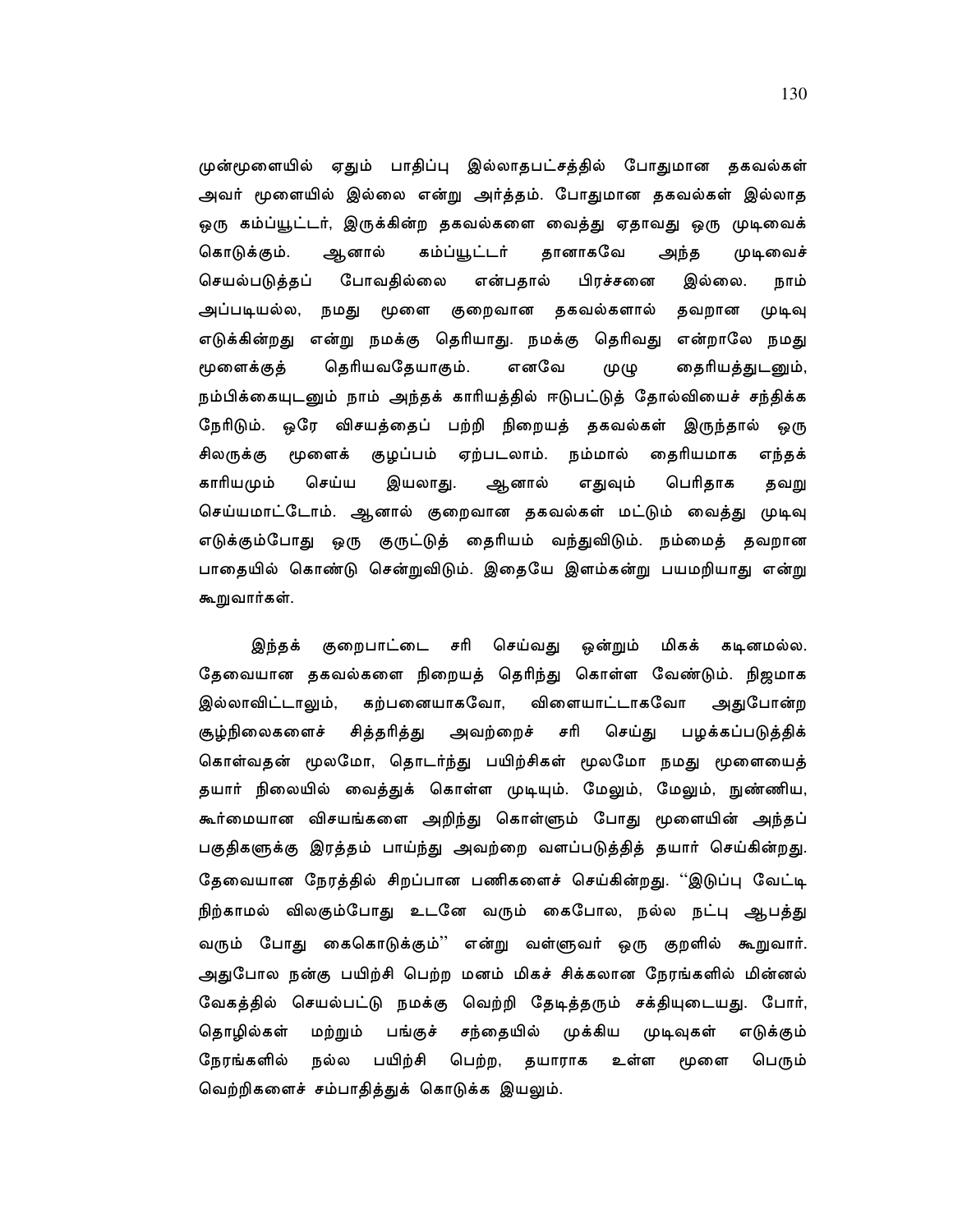# **Nucleus Accumbens / Anterior Cingulate**

ஒன்றுக்கொன்று இந்த தொடர்பு உடைய இரண்டு பகுதிகளும் கிட்டத்தட்ட இணைந்து செயல்படுகின்றன. இரண்டும் மூளையின் நடுப்பகுதியில் நமது கண்களுக்கு நேர்பின்புறம் அருகருகே உள்ளன. இதில் நியூக்ளியஸ் அக்யூம்பென்ஸ் (Nucleus Accumbens) என்ற நரம்புத் தொகுதி ஒரு பலன் கிடைக்கும் போது அதனை உணர்தல், சந்தோசப்படுதல், ஒரு அடிமையாதல் போன்றவற்றுக்குக் காரணமாக பழக்கத்துக்கு உள்ளது. Anterior Cingulate என்ற பகுதி இதயத் துடிப்பு, இரத்த அழுத்தம், பலனை முடிவெடுத்தல் போன்ற காரியங்களைத் எதிர்பார்த்து ஒரு தனது கட்டுப்பாட்டில் வைத்துள்ளது. ஒரு அவசர சூழ்நிலை வரும்போது இரத்த அதிகப்படுத்த வேண்டிய சக்தியை ஓட்டத்தை அளிக்கும் பகுதி இதுவேயாகும்.

இரண்டும் சேர்ந்து தனித்தனியாக நடக்கும் காரியங்களை இவை வைத்து ஒரு தொடர்பைக் கண்டுபிடிக்கின்றன. ஒரு மேகம் நமக்கு சில உருவங்களை ஞாபகப்படுத்துதல், குறிப்பிட்ட ஒலிகள், அசைவுகள் நமக்கு இருக்கும் இடத்தையும் உணர்த்துதல் போன்ற ஆபத்தையும், உணவு வேலைகளைச் செய்கின்றன. காட்டுவாசியாக வாழ்ந்த காலங்களில் இவை பெரிதும் உதவினாலும் தற்போது அதே பழக்கவழக்கங்கள் இடைஞ்சலாக மாறிவிட்டன. அதனால் நாமும் பல நேரங்களில் ஒரு காட்டு மனிதனைப் போலவே நடந்து கொள்கின்றோம்.

தொடர்ந்து இரண்டு மூன்று முறை லாபம் காட்டும் கம்பெனியின் பங்குகளை நாம் பெரிய அளவில் நம்பி வாங்குதல், இரண்டு மூன்று முறை நமக்கு வணக்கம் சொல்லும், சிறு உதவிகள் செய்யும் நபரை நல்ல நண்பராக ஏற்றுக் கொள்ளுதல், ஒரு நேர்முகத் தேர்வில் ஒருவர் அணிந்திருக்கும் உடை, கைகொடுக்கும் விதம், முதல் ஒன்றிரண்டு கேள்விகளுக்குச் சொல்லும் பதில்களை வைத்து ஒருவரைத் திறமையான, நல்ல வேலைக்காரர் என்று பழகிய ஒருவரை முடிவுகட்டுதல், சில நாட்கள் நம்பி வீட்டைவிட்டு ஓடிப்போதல் போன்ற காரியங்களுக்கு இவையே காரணமாக உள்ளன.

உண்மையில் பங்குகள் ஏறியும் இறங்கியும் மாறிமாறி நடந்து கொள்ளும் நேரத்தில் நமக்கு மட்டும் தொடர்ந்து ஏறுமுகமாகவோ இறங்குமுகமாகவோ தோன்றக் கூடும். நல்ல லாபம் தரக்கூடிய சிறிய கம்பெனிகள் பல, ஒவ்வொரு காலாண்டும் தொடர்ந்து லாபம் காட்டாமல்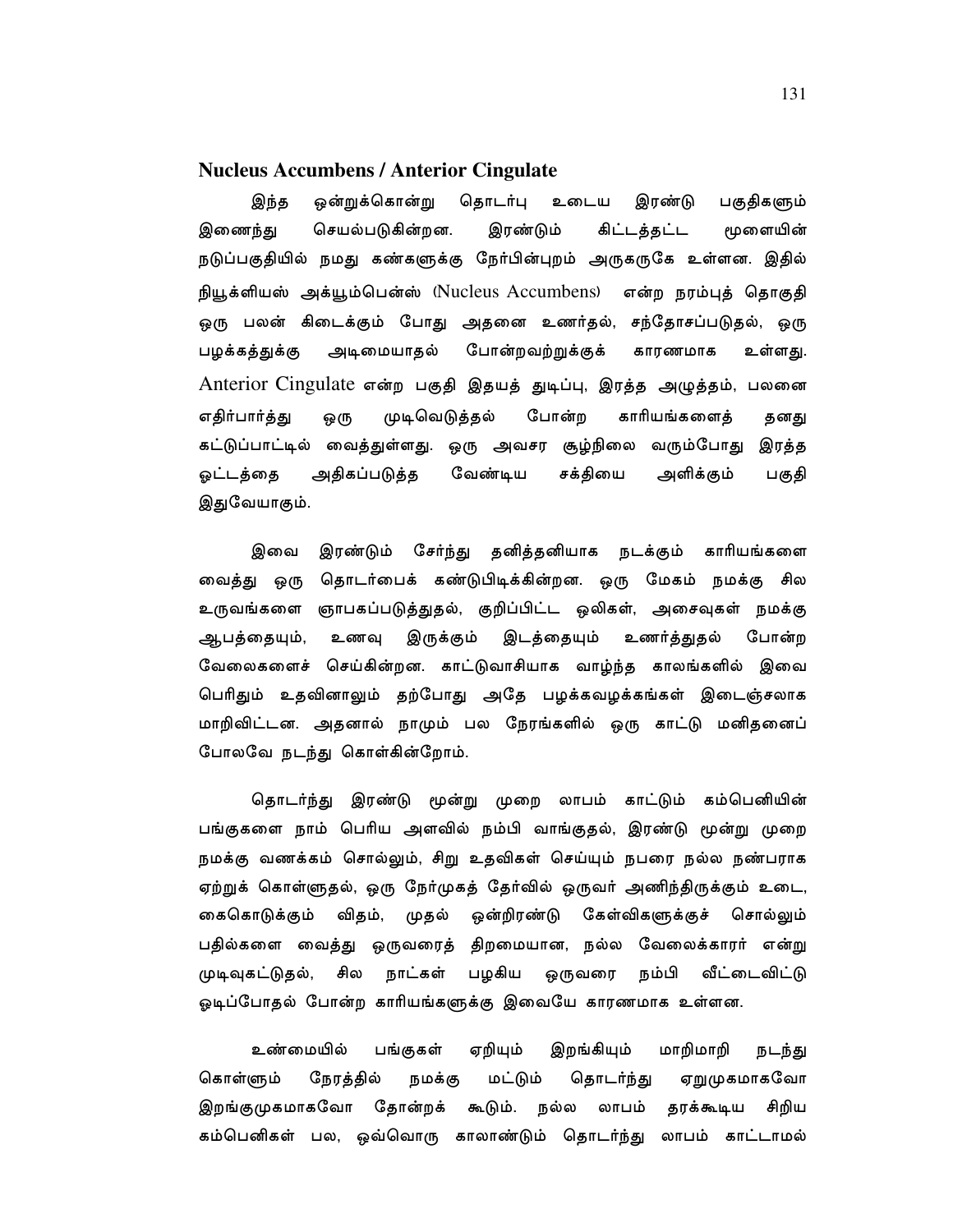மாறி மாறி லாபநஷ்டம் காட்டினாலும் மொத்தத்தில் நீண்டகால நோக்கில் லாபமே காட்டும். அவற்றினை நாம் சரியாகப் புரிந்து கொள்ளாமல் தவறவிட்டுவிடுவோம்.

இயற்கையை, (சில புள்ளிகளைப் பார்த்தவுடன் அதையே இந்த கோலம் என்று நினைப்பதை) நம்மால் மாற்ற முடியாது. அதிகம் சக்தியை செலவழிக்காமல் விரைவாக முடிவெடுக்க இவை பெரிதும் உதவும். ஆதிகாலத்தில் தனது ஜோடியைத் தேடவும், எதிரியைப் புரிந்து கொள்ளவும் இது உதவியது, இப்போதும் உதவும், ஆனால் நாகரீக உலகில் மனிதர்கள் ஆகிவிட்டதால், நடிப்பதில் வல்லவர்களாக ஒவ்வொருவரும் நன்கு உடையணியப் பழகிவிட்டதால், எப்படிக் கைகொடுக்க வேண்டும், எப்படி உட்கார வேண்டும் என்றெல்லாம் தனியாகப் பணம் கட்டிப் பழகிவிட்டதால் நிஜமாகவே சரியாக இருக்கும் ஒருவரையும், சரியாக நடிக்கும் ஒருவரையும் நம்மால் வித்தியாசப்படுத்த முடிவது இல்லை. ஒருமுறை சார்லி சாப்ளின் போல நடிக்கும் போட்டி ஒன்று நடந்தது. அதில் பலர் சாப்ளின் போல வேடம் போட்டு மேடையில் நடித்தனர். நிஜ சாப்ளினும் யாருக்கும் போட்டியில் கலந்து கொண்டு தோற்றுப் போய்விட்டார். சொல்லாமல் அவரைவிட மற்றவர்கள் தத்ரூபமாக நடித்து பரிசைத் தட்டி சென்றுவிட்டனர்.

எனவே நாம் நமக்குச் சரி என்று தோன்றும் முடிவுகளை, வேறு கோணத்தில் சிந்திக்கும், நமது நம்பிக்கைக்கு உரியவரிடம் கொடுத்து என்னென்ன குறைகள் வரக்கூடும் என்று ஆகோசனை கேட்ட பிறகே செயல்படுத்த வேண்டும். எந்தக் காரியத்தையும் செய்யும் முன் ஒரு வேளை எனது மூளை இல்லாததை இருப்பதாகவும், இருப்பதை இல்லாததாகவும் காட்டுகின்றதா என்று ஒருமுறை சந்தேகத்துடன் யோசித்துவிட்டுப் பின்பு அந்தக் காரியத்தைச் செய்தால், எல்லாம் சரியாக முடியும். பெரிய பெரிய நஷ்டங்களைத் தவிர்க்கலாம்.

இதை வேறு ஒரு கோணத்தில் பார்த்தால் புத்தருடைய கொள்கைகள் புரியும். ஆசையே துன்பத்திற்குக் காரணம். ஆசையை விட்டுவிட்டால் துன்பமின்றி வாழலாம் என்று புத்தர் கூறியதாக பரவலாக நம்பப்படுகின்றது. பார்த்த பலபேர், மக்கள் ஆசைப்படக் கூடாது என்று புத்தர் இகை ஆசைப்பட்டார் என்று கூறி ஒரு குழப்பத்தை உருவாக்கிவிட்டனர். புத்தர் கூறிய விசயங்களைச் சற்று விரிவாகப் பார்த்தால் நமது குழப்பங்கள்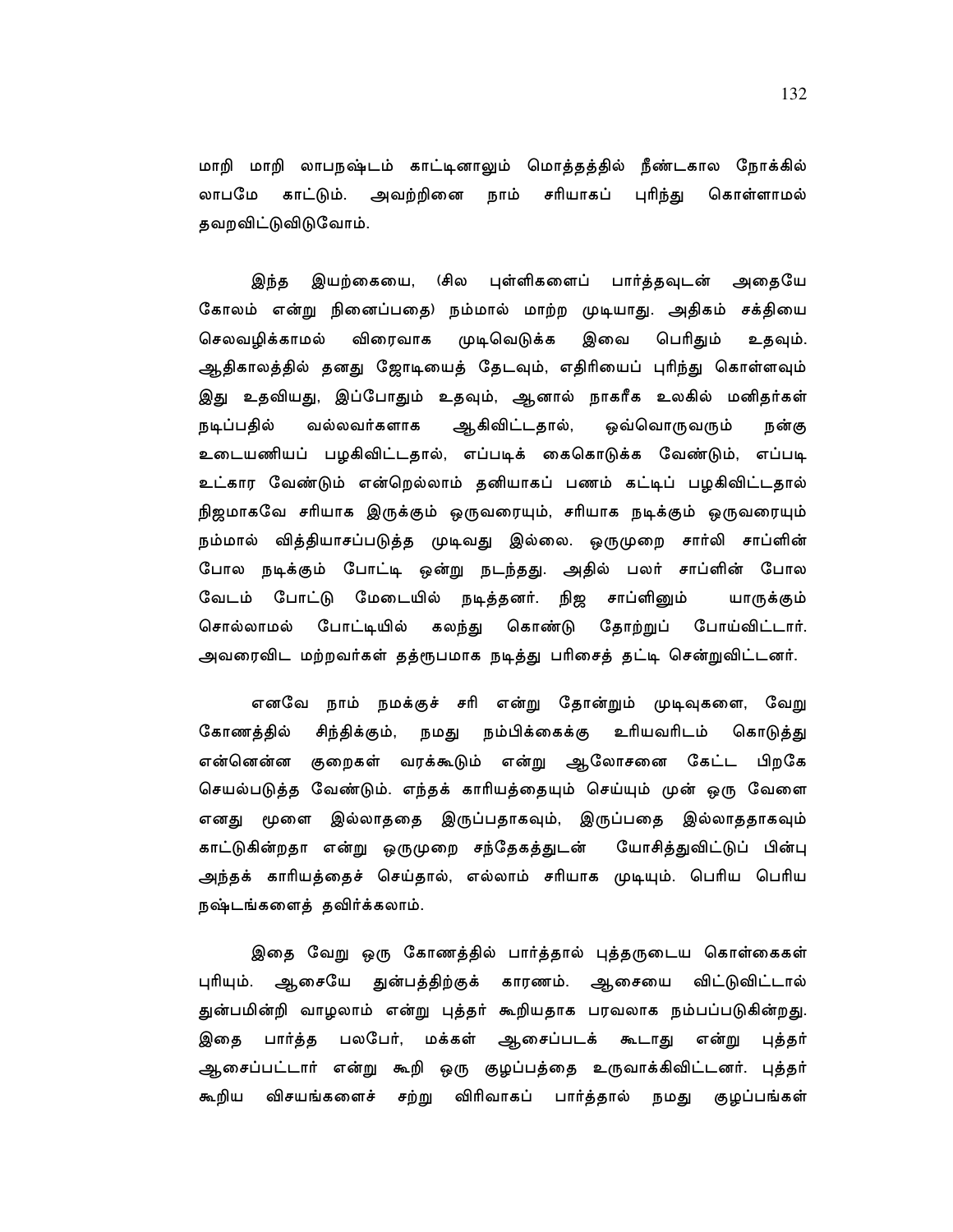தெளியக்கூடும். புத்தருடைய போதனை நான்கு உண்மைகளாக உள்ளது. அவை முறையே,

- 1. உலகில் துன்பம் உள்ளது. இது இயற்கை எல்லோருடைய வாழ்விலும் துன்பம் இருக்கின்றது.
- 2. நமது துன்பங்களுக்கு காரணம் பற்றுதலே (ஆசை வேறு, பற்று வேறு) மாறுகின்ற உலகில் நமக்கு பிடித்தமான, ஆசைப்படுகின்ற விசயங்கள் எப்போதும் நிலையாக நம்மோடு இருக்கும் என்று எண்ணி பற்றினை அவற்றோடு வளர்த்து கொள்வதால் அவை நிலைமாறும்போது நமக்குத் துன்பம் ஏற்படுகின்றது.
- 3. சரியான அறிவின் மூலம் நம்மால் துன்பங்களில் இருந்து விடுதலை பெற முடியும்.
- 4. விடுதலை பெறக் கடைப்பிடிக்க வேண்டிய எட்டு வழிகளானவை.
	- 1. சரியான பார்வை
	- 2. சரியான பரிகல்
	- 3. சரியான பேச்சு
	- 4. சரியான செயல்
	- 5. சரியான வாழ்க்கை
	- 6. சரியான முயற்சி
	- 7. சரியான கவனம்
	- 8. சரியான தியானம்

கிட்டத்தட்ட புத்தருடைய கொள்கைகள் மேலே கூறியது போல் தான் ''நீங்கள் உள்ளன. புத்தர் மக்களை, இன்று முதல் ஆசைப்படுவதை நிறுத்திவிட்டால் துன்பம் இன்றி வாழலாம், வாருங்கள்'' என்று அறைகூவி அழைக்கவில்லை. அவர் தனக்குத் தெரிந்த உண்மைகளைச் சொல்கின்றார். அவர் ஆசையை விடச் சொல்வது இல்லை. நாம் ஆசைப்படும் பொருட்கள் போலியானவை. பொய்யானவற்றை நிலையற்றவை, வைத்து உண்மையானவற்றை அடையமுடியாது. பொய்யைப் பொய் என்று புரிந்து கொள்வதனால் துன்பம் எல்லாம் தானாகவே விலகிவிடும் என்று கூறும் புத்தர் விடுதலை பெறுவதற்குச் சரியான தெளிவான பார்வை, சரியான புரிதல் போன்றவற்றையே சரியான நடத்தைகளுக்கு முன்பு வைக்கின்றார். புரிதல் இல்லாமல் கடைப்பிடிக்கும் வெறும் நல்ல நடத்தைகள் காலப்போக்கில் நமக்கே விலங்காகிவிடும். ஆசையை விடவெல்லாம் முடியாது.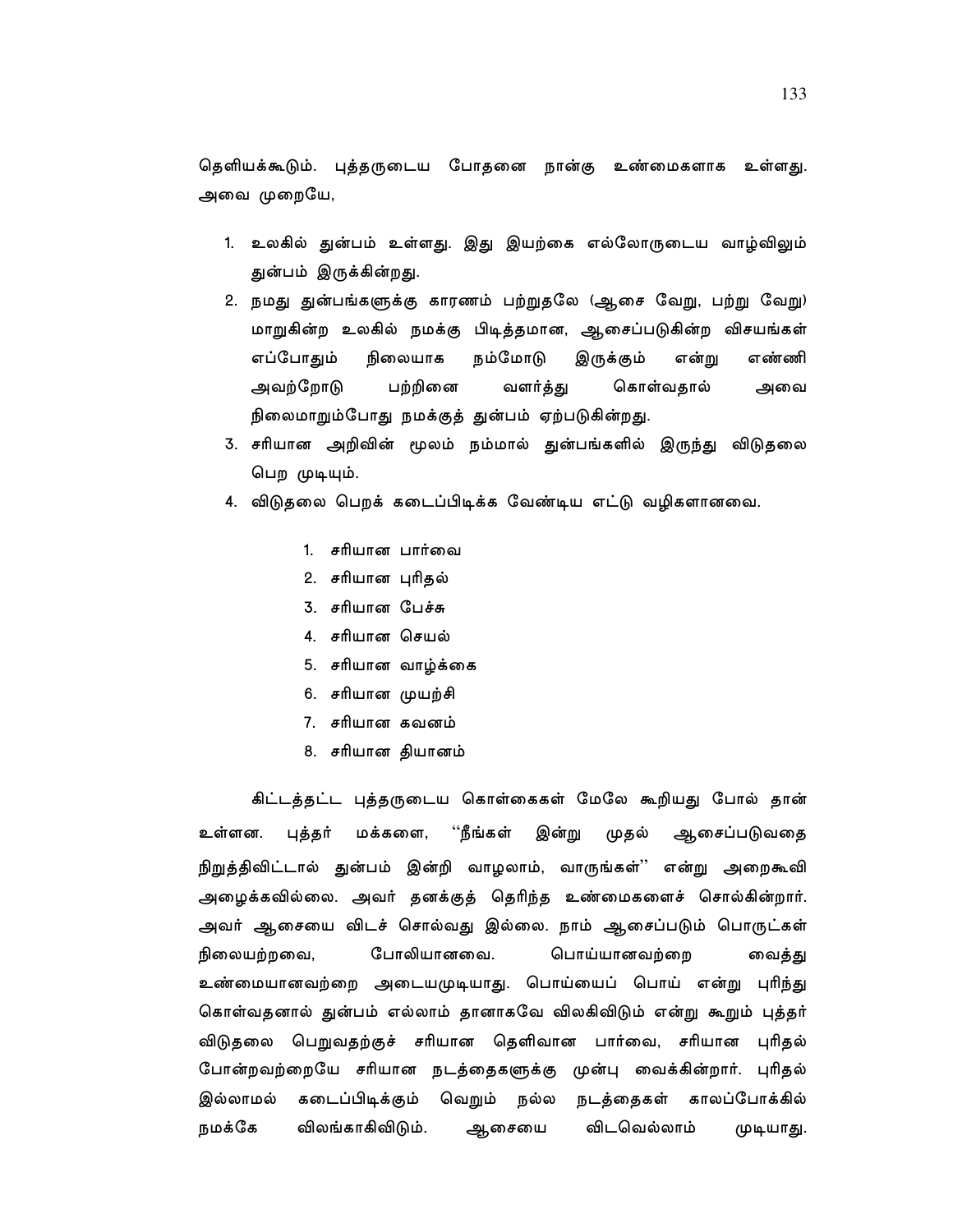புரிந்துகொள்ளும்போது அதுவாகவே போய்விடும். ஒருவரை நண்பர் என்று பிரியமாக நினைத்துக் கொண்டு இருக்கின்றோம். ஒருநாள் அவர் உண்மையில் நண்பர் அல்ல, ஒரு காரியமாக நம்முடன் அன்பு கொண்டது போல் நடிக்கிறார் என்று தெரியும்போது, நாம் அவர் மீது கொண்ட பற்று விலகிவிடும். காலப்போக்கில் மறைந்தும்விடும். அவரது பிரிவு நம்மைப் பாதிக்காது. அப்படியின்றி அவரை நண்பர் என்று நம்பியிருந்து அவர் பிரிந்து சென்றுவிட்டால் நமக்கு அந்த வலி கடைசிவரை இருக்கவே செய்யும். சரியைச் சரி என்றும், தவறைத் தவறு என்றும் புரிந்து கொள்வதே நிறைய குன்பங்களில் இருந்து நமக்கு விடுதலை தரும். சொல்லப் போனால் துன்பங்களே பல நேரங்களில் நமக்கு, எது சரி, எது தவறு, யார் நல்லவர், யார் நண்பர் என்று புரிய வைக்கும்.

> கேட்டினும் உண்டுஓர் உறுதி கிளைஞரை  $-796$ நீட்டி அளப்பதோர் கோல் கேடு வந்தபோதும் ஒருவகை நன்மை உண்டு. அக்கேடு ஒருவனுடைய நண்பர்களின் இயல்புகளை நன்கு புரிந்து கொள்வதற்கு ஒரு அளவுகோலாக இருக்கும்

Nucleus Accumbens மற்றும் Anterior Cingulate என்ற இரண்டு மூளையின் பாகங்களும் குறைபாடு உடையவராக இருக்கும்போது, நாம் எதையும் சரி, தவறு என்று தீர்மானிக்கும் சக்தியை இழந்துவிடுகின்றோம். மதிமயக்கத்தால் மாற்றி மாற்றி யோசிக்கின்றோம். தவறான காரியங்களைச் சரி என்று எண்ணிச் செய்கிறோம். இப்போது நடக்கும் ஆராய்ச்சிகள் நல்ல முறையில் தொடர்ந்தால் காலப்போக்கில் மருத்துவர்கள் ஒரு சத்து மாத்திரை அல்லது டானிக் மூலம் நம்மூளையில் உள்ள குறைபாடுகளை நீக்கி நம்மையெல்லாம் ஞானிகளாக்கினாலும் ஆச்சரியம் இல்லை.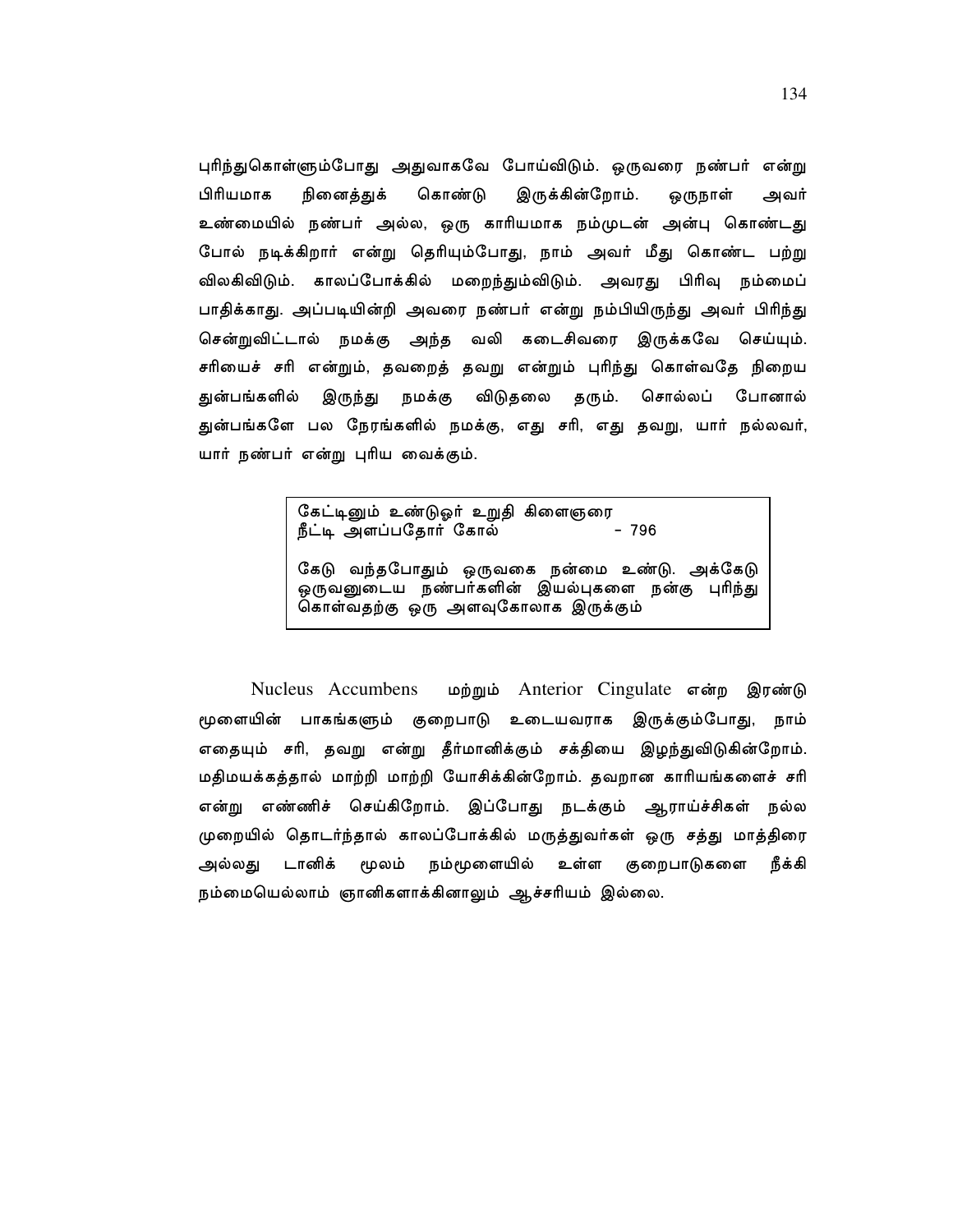#### யானைச் சங்கீலி

கோவில், மிருகக் காட்சி சாலை மற்றும் சர்க்கஸ் போன்ற இடங்களில் நம்மால் யானையைப் பார்க்க முடியும். பெரும்பாலும் அவற்றின் காலில் ஒரு இரும்புச் சங்கிலியால் கட்டி வைத்து இருப்பார்கள். அதைப் பற்றி ஒரு கருத்து வழக்கத்தில் உண்டு. யானை குட்டியாக இருக்கும்போது ஒரு நல்ல இரும்புச் சங்கிலியால் அதைக் கட்டி வைத்து விடுவார்கள் என்றும், நீண்ட நாட்கள் அந்தக் குட்டியானை அந்தச் சங்கிலியை அறுத்துவிட, விடாமல் போராட்டம் நடத்தி, நடத்தி, தோற்றுப்போய், அந்த முயற்சியை விட்டுவிடும் என்றும், பின்பு அந்தச் சங்கிலி அறுக்க முடியாதது என்று நன்கு மனதில் பதிந்து காலப்போக்கில் முன்பைவிட பல மடங்கு எடையும், வலிமையும் கூடிய பின்பும் அந்த யானை சங்கிலியை அறுக்கும் எண்ணத்தை அறவே விட்டுவிடும் என்றும் கூறப்படுவது வழக்கம். இதில் சந்தேகப்படுவதற்கு பெரிதாக எதுவும் இல்லை. அதுபோல யானைக்கும் நமக்கும் பெரியதாக எந்த வித்தியாசமும் இல்லை. நாமும் ஏராளமான பழக்கவழக்கங்களுக்கும், போதைககளுக்கும், மூடநம்பிக்கைகளுக்கும், பலவிதமான கொள்கைகளுக்கும் அடிமையாகவே உள்ளோம்.

மீண்டும் மீண்டும் எந்த செயலும் செய்யும்போது ஒரு பழகிவிடுகின்றது. அதிகம் யோசிக்காமல், முயற்சி செய்யாமல் அந்தக் காரியம் எளிதில் நடக்கிறது. நீச்சல், வாகனம் ஓட்டுதல், இசைக்கருவி வாசித்தல் போன்றவற்றில் நமது பழக்கம் நமக்கு நிறைய நேரம் மற்றும் சக்தியை மிச்சப்படுத்துகின்றது. சொல்லப் போனால் நம்மால் ஒவ்வொரு முறையும் புதிதாகவெல்லாம் இவற்றைச் செய்ய முடியாது. குறிப்பாக வாகனம் ஓட்டும்போது ஒவ்வொரு கியரையும் யோசித்து யோசித்து மாற்றுவதாக இருந்ததால் வண்டி எங்காவது போய் முட்டிக் கொண்டு நிற்கும். எனவே பல முக்கிய வேலைகளில் நம் புத்திக்கு அப்பாற்பட்டு யோசிக்காமலேயே நமது உடல் வேலை செய்வது நமக்கு மிக வசதியாக உள்ளது. உடலின் இந்தச் செயல்கள் ஹியூரிஸ்டிக்ஸ் (Hueristics) என்று அழைக்கப்படுகின்றன. தமிழில் நாம் அதை சுருக்கு வழிகள் என்று அழைக்கலாம். சொல்லப்போனால் நமது உடலின் உட்பகுதியில் நடைபெறும் இரத்த ஓட்டம், செரிமானம் போன்ற முக்கிய வேலைகள் எல்லாம் நம் புத்தியை உபயோகித்து நடத்துவதாக இருந்தால் ஒரு நிமிடம் கூட உயிரோடு நம்மால் இருக்க முடியாது. தூங்கும் நேரத்தில், மயக்க நிலையில் நமது மனம் முழுவதும் வேலை செய்யாத போதும் உடல் தன் வேலையை ஒழுங்காகச் செய்வதாலேயே நம்மால்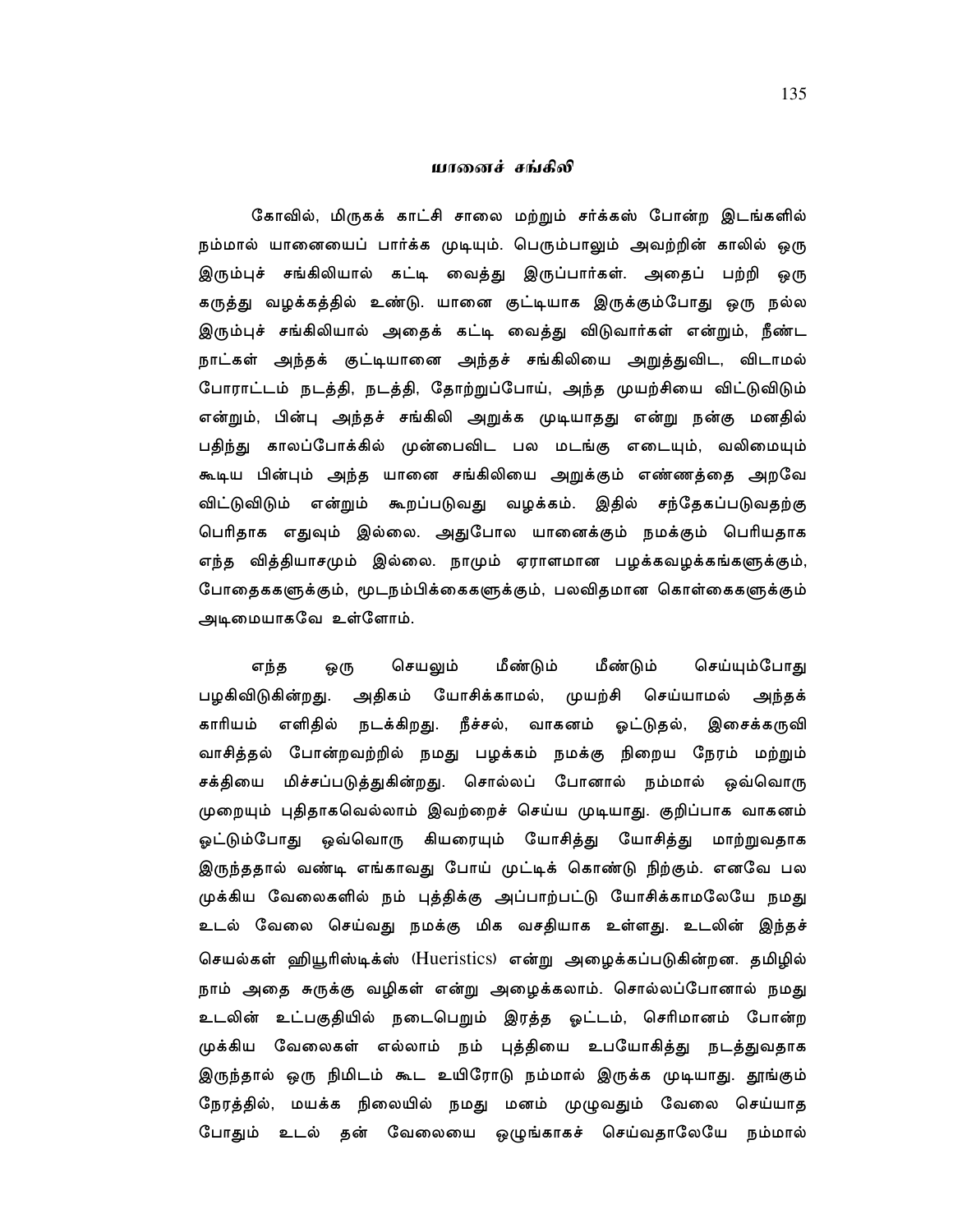உயிரோடு இருக்க முடிகின்றது. இருந்தாலும் எல்லாவிதமான செயல்களும் பழக்கத்தின் காரணமாக நம்மை உயர்ந்த நிலைக்குக் கொண்டு செல்வது இல்லை.

பொறுத்தமட்டில் எல்லோரும் அறிந்த போதைப் பழக்கத்தைப் சிறிது சந்தோசம் ஆரம்பத்தில் போதையால் கிடைக்கும் என்றாலும், நீண்டநாள் பழகிவிட்டால் பின்பு அது எவ்வளவு தவறு என்று தெரிந்தாலும் நம்மால் எளிதில் விட முடிவது இல்லை. என்னதான் உடல்நலத்துக்குக் கேடு தெரிந்தாலும், அதனை உபயோகிப்பவரால் தங்கள் பழக்கத்தை என்று மாற்றிக் கொள்ள முடியாது. பிரச்சாரம் மூலமாக எடுத்துச் சொல்வதாலோ, அறிவு புகட்டுவதாலோ எந்த விளைவும் ஏற்படாது. போதை அடிமைகளுக்கே அதன் தீமைகள் நன்றாகத் தெரியும். அவர்களுடைய தேவை மனவலிமை மட்டுமே. மனதளவில் அவர்களால் போதையில்லாமல் இருக்க முடியும் என்ற நம்பிக்கை ஏற்பட்டால் மட்டுமே அந்தப் பழக்கங்களிலிருந்து மீண்டு வர அவர்களால் முடியும்.

குடும்பங்களில் உள்ள பழக்கவழக்கங்களை எடுத்துக் கொண்டால் திருமண விசயங்களில் இவை பெரிதும் தாக்கத்தினை ஏற்படுத்துகின்றன. ஒரு நகர சூழலில் வசதியாக வாழ்ந்த பெண், ஒரு நல்ல, கிராமத்திலிருந்து வந்த குடும்பத்தில் திருமணமாகி அங்கு சென்று வாழ்வது ஏகப்பட்ட சிக்கல்களை உண்டாக்குகின்றது. சாதிகளும், குடும்ப வசதியும் வேறுபாடான இரண்டு நபர்கள் காதல் திருமணம் செய்து கொள்ளும்போது நல்ல அமைதியான மிகமிகக் கடினம். இரண்டு பேருக்கும் இடையில் வாழ்க்கை வாழ்வது எவ்வளவு ஒற்றுமைகள் இருந்தாலும் தங்களது அடிப்படையான பழக்கங்களை எளிதில் மாற்றிக் கொள்ள முடியாததால் காலப்போக்கில் சிறிதுசிறிதாக முரண்பாடுகள் பிரியமான குடும்பத்தையும் முளைக்கும் எவ்வளவு சிதைத்துவிடக் கூடும்.

உணவுப்பழக்கத்தை எடுத்துக் கொண்டால் மிகமிகக் கடுமையான எளிதில் மாற்ற முடியாத பழக்கம் என்றுதான் சொல்ல வேண்டும். வியாதிகள் பலவிதமான பரம்பரை எல்லாம் தவறான உணவுப் பழக்கங்களாலேயே தோன்றுகின்றன. வியாதி வந்தபின்பும் எளிதில் மாற்றிக் கொள்ள முடியாமல் பலரும் தொடர்ந்து தவறான உணவுமுறைகளையே கடைபிடித்து வருகின்றனர். (இன்று பரவலாக இருக்கும் சர்க்கரை வியாதி முன்பே இருந்திருந்தாலும் வியாதி வந்த பின்பு சாப்பிடும் கம்பு, சோளம்,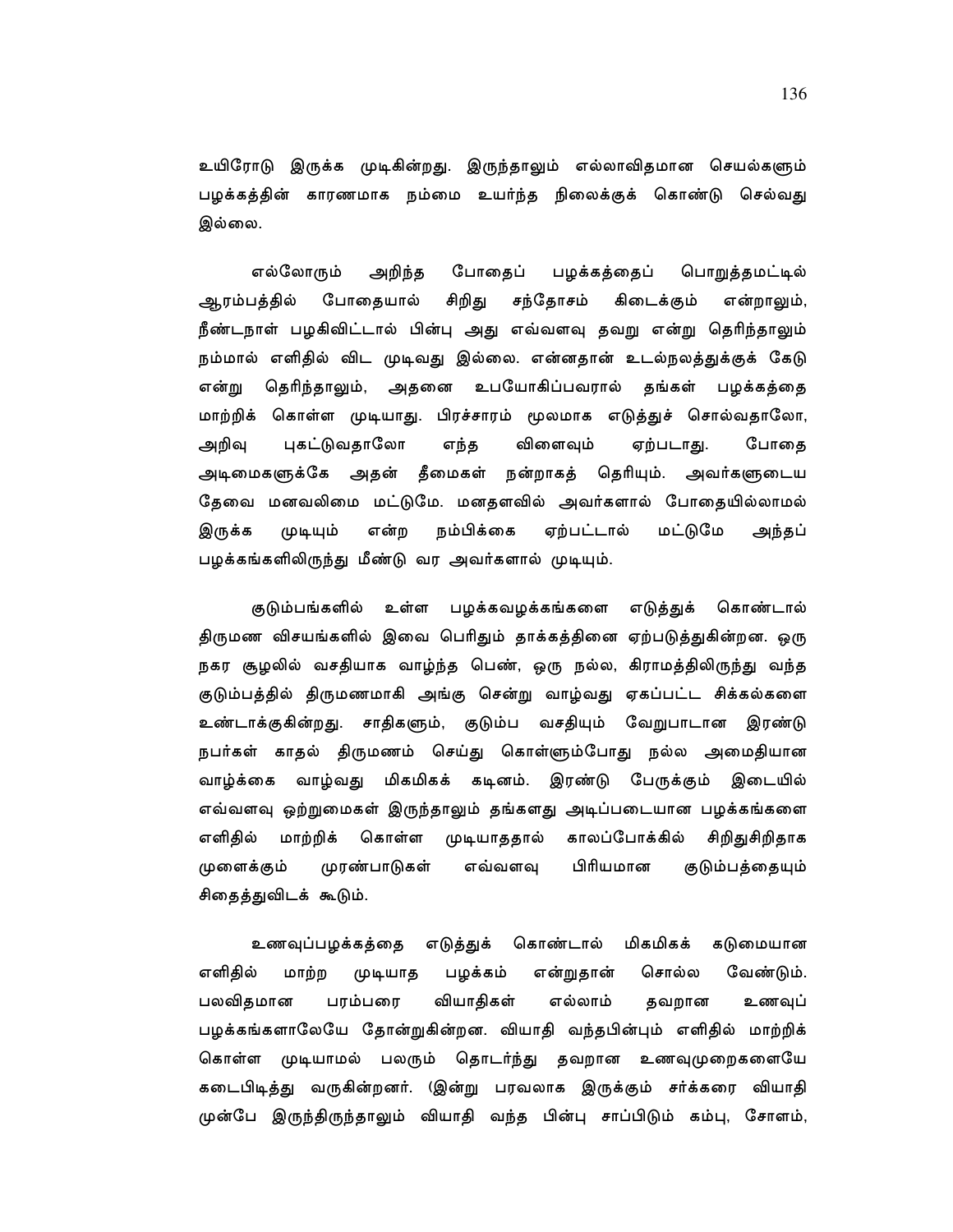கேப்பை போன்றவற்றை அவர்கள் முதலிலேயே சாப்பிட்டுக் கொண்டு இருந்தனர். அரிசியும், சீனியும் திருவிழா நாட்களில் மட்டும் உபயோகித்தனர். அதனால் அவர்களுக்கு சர்க்கரை பெரிய பாதிப்பை ஏற்படுத்தவில்லை).

ஏதாவது வெளிமாநிலத்துக்குச் சென்றால் நமது ஊர்க்காரர்கள் எல்லாம், எங்கே இட்லி கிடைக்கும், எங்கே சாதம் கிடைக்கும் என்று கடை கடையாக அலைய ஆரம்பித்து விடுவதும், அங்கு குறைந்த விலையில் சுவையாகக் கிடைக்கும் அந்த ஊர் உணவுகளை விட்டுவிட்டு அதிக விலை கொடுத்து, பெயருக்கு மட்டுமே நமது உணவுபோலத் தோன்றினாலும், சுவையில் வேறுபாடாக உள்ளவற்றை வாங்கி உண்டுவிட்டு அவர்களைச் சபிப்பதும் வழக்கமாக வைத்திருப்பார்கள். எனவே பல சமயங்களில் நாம் நம்முடைய பழக்கங்களால் கட்டுப்படுத்தப்படாமல் சுதந்திரமாக செயல்பட வேண்டியுள்ளது. ஆனால் அது ஒன்றும் அவ்வளவு எளிதான காரியம் இல்லை. நம்மால் நம்முடைய பழக்கவழக்கங்களைத் தாண்டி பெரிதாக எதுவும் செய்துவிட முடியாது. நாம் நம்முடைய இயற்கை என்று நினைப்பதே நம்முடைய பழக்கவழக்கங்கள் மற்றும் நமது உருவம் மட்டுமே. வேறு மாதிரியாக நடந்து கொண்டால் நம்மை மற்றவர்களுக்கு நாம் மட்டுமல்லாது நமக்கே அடையாளம் தெரியாது போகக்கூடும்.

நமது பழக்கங்கள் நம்மை அடிமைப்படுத்தி வைத்துள்ளன. பெரும்பாலும் சாப்பிடும்போது நாம் ஏதாவது பேசிக் கொண்டோ, டிவி பார்த்துக் கொண்டோதான் இருப்போம். ஆனாலும் நமது கை அதுவாகவே உணவை எடுத்து போட வேண்டிய இடத்தில் போட, வாய் அரைக்க, எல்லாம் இயந்திரகதியில் நடைபெறுகின்றது. ஒரு உணவைப் பார்க்காமல் அளவோ, சுவையோ தெரியாது. சாப்பிடுவதால் சரியான வயிற்றில் தேவையான அமிலம் மற்றும் சீரண திரவங்கள் சரியாகச் சுரக்காது. எந்த வகை உணவு வாய்வழியாக வருகின்றது என்று நாக்கு தரும் தகவல்களைப் பொறுத்தே உள்ளே சீரண திரவங்கள் சுரக்கும். அரைத் தூக்கநிலையில் தகவல்களை சாப்பிட்டால் நாக்கு சரியான அனுப்பாது. பின்பு வயிற்றுக்கோளாறுகளைப் பற்றி பேசவே வேண்டாம். நாம் எல்லோரும் சுய இல்லாமல் ஒரு இயந்திரம்போல வாழ்க்கை நடத்துகின்றோம். உணர்வு ஏதாவது ஒரு பாகத்தில் பிரச்சனை வரும்போது மட்டுமே நமக்கு அதன்மீது கவனம் வருகின்றது. நமது சுயஉணர்வற்ற தன்மையை உணர்ந்து கொண்டே, திறமையான திருடர்கள், ஏமாற்றுக்காரர்கள், அரசியல்வாதிகள், விற்பனைப் பிரதிநிதிகள் எல்லாம் மிகமிக எளிதாக நம்மை தங்கள் இஷ்டத்திற்கு ஆட்டி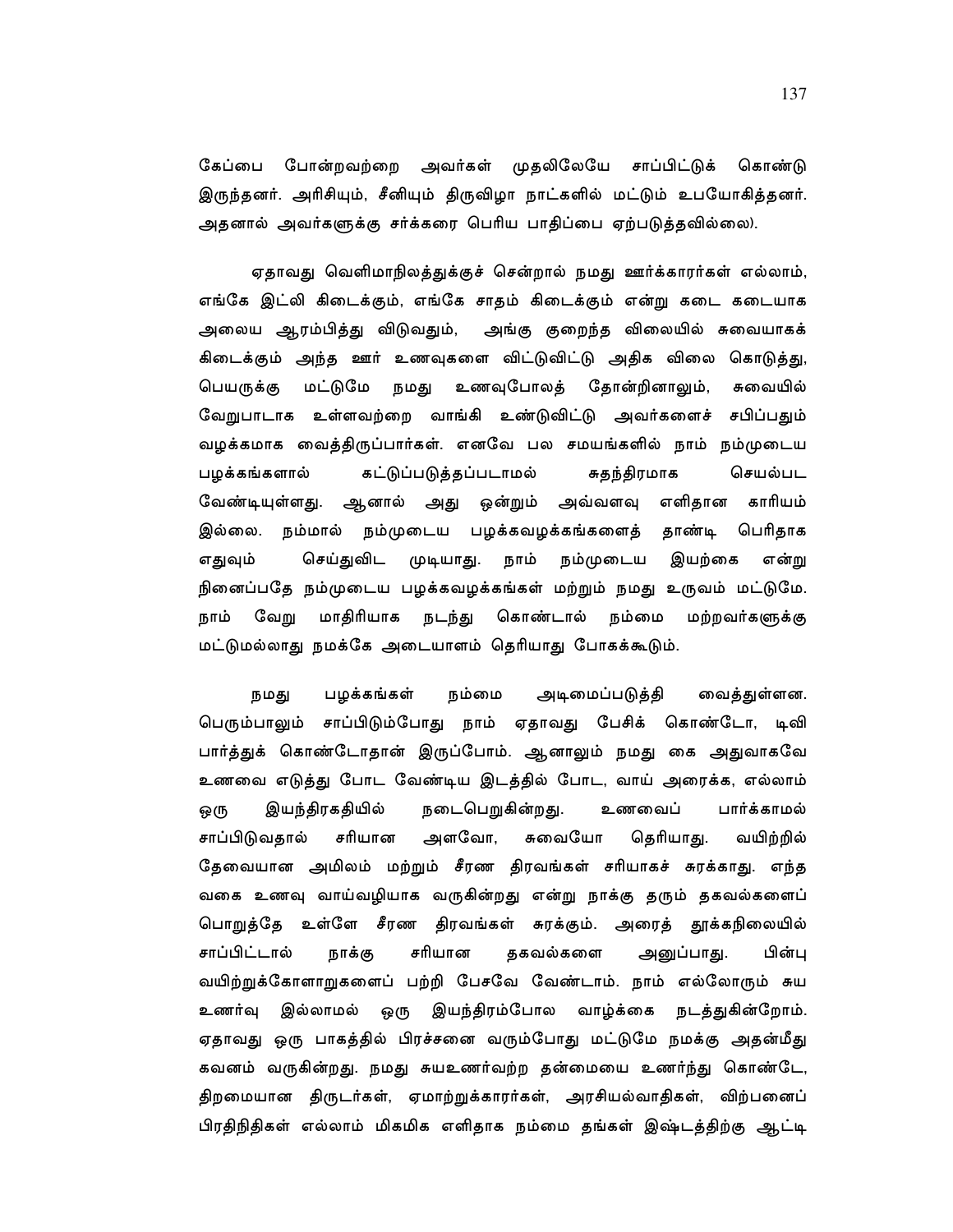வைக்கின்றனர். வலைவிரித்தால் சிங்கம் மாட்டிவிடுகின்றது. கூட எலியாகட்டும், யானையாகட்டும் ஒவ்வொன்றின் பழக்கங்களும் சரியாகத் தெரிந்துவிட்டால் எப்படியும் பிடித்துவிட முடிகின்றது. ஒவ்வொரு மனிதரும் தங்களுடைய குணம் அல்லது இயற்கையின்படியே நடக்கின்றார். எல்லா சூழலிலும் அவர் தன்னுடைய குணங்களை வெளிப்படுத்திக் கொண்டே இருக்கின்றார்.

பகவத்கீதையில் கிருஷ்ணர் மனிதர்களின் குணங்களைச் சத்வ, ரஜோ பிரிவாகப் பிரிக்கின்றனர். மூன்றுவிதமான மற்றும் தமச என்று மூன்று மனிதர்களும் எவ்வகையில் நடந்து கொள்வார்கள், எந்த உணவுகளை விரும்பி உண்பார்கள் என்று பலவகையிலும் விவரமாக விளக்கி உள்ளார். ஆனாலும் அர்ஜூனனுக்கு அவர், ''கடைசியில் நீ இந்த மூன்று குணங்களையும் கடந்த 'ஸ்திரப்பிரக்ஞன்' என்ற அலைபாயாத நிலையான மனத்தை உடையவனாக வேண்டும். எவ்வளவு நல்ல குணமாக இருந்தாலும், அதுவும் உனக்கு ஒரு விலங்குதான்'' என்றே கூறுவார். (சத்வகுணம் என்ற நல்ல குணம் காரணமாகத்தான் அர்ஜூனன் சண்டை போட மாட்டேன், எனது தாத்தா, குரு, நண்பர்களுக்கு எதிராக என்னால் ஆயுதம் ஏந்த முடியாது அர்ஜூனனிடம் கூறிவிடுவான்). என்று கிருஷ்ணன் ஒரு வழியாகப் பேசிக்குழப்பித் தெளிய மீண்டும் சண்டைபோட வைத்து, தயாராக ஆக்கிவிடுவார்.

இல்லாதவனாக எந்தக் குணத்துக்கும் அடிமை அல்லது எல்லா குணங்களும் உடையவனாக இருக்கும் ஒருவனாக, பலன்களைப் பற்றிய கவலையை விட்டுவிட்டு, அந்த நேரத்தில் தன்னுடைய கடமை என்னவோ அதைச் செய்பவனாக அர்ஜூனன் மாற வேண்டும் என்று கிருஷ்ணர் வலியுறுத்துகின்றனர். சூழ்நிலைகளைப் பொறுத்துத் தேவையான முடிவுகளை எடுக்கும், அதை செயல்படுத்தும் திறமையுள்ள மனிதனுக்கு நாம் கூறியுள்ள எண்ணப் குறைபாடுகளும், பிழைகளும் எந்த பாதிபை்பையும் எந்தக் ஏற்படுத்தாது. பெரும்பாலும் இந்தக் குறையுள்ளது, அந்தக் குறையுள்ளது என்று புத்தகம் முழுவதும் பேசிவிட்டுச் சரியான தீர்வுகள் சொல்லாமல் முடிக்க இயலாது. இருந்தாலும் மிகத் தெளிவான, எளிதான தீர்வுகள் மனம் சம்பந்தப்பட்ட விசயங்களில் கூறுவதும், செயல்படுத்துவதும் கடினம். மனமே நமது நண்பன், மனமே நமது எதிரி, மனமே நாம்.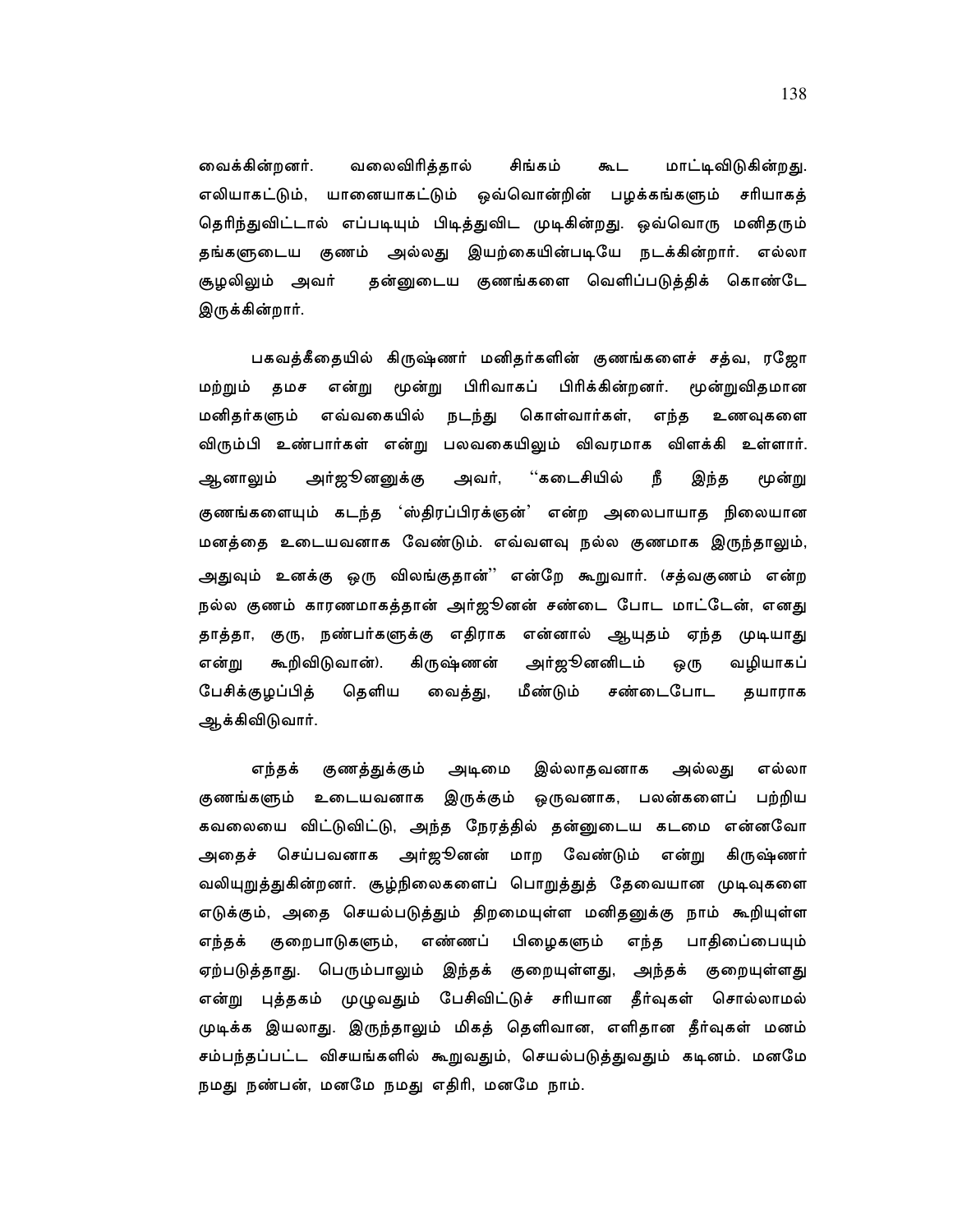வெள்ளத் தனைய மலர்நீட்டம் மாந்தர்தம் உள்ளத் தனையது உயர்வு  $-595$ தாமரை போன்ற நீர்ப்பூக்களின் உயரம் அவை நின்ற நீரின் அளவினதாகும். அதுபோல மனிதனின் ஒரு உயர்வு அவனது மனதின் தன்மையைப் பொறுத்ததாகும்.

இதுவரை பார்த்த ஏராளமான எண்ணப் பிழைகள் மற்றும் குறைபாடுகள் எல்லாம் முழுக்க முழுக்கத் தீமை செய்பவை அல்ல. ஒரு சில நேரங்களில் நல்லதாகவும், ஒரு சில நேரங்களில் தீயதாகவும் உள்ளதால் ஒவ்வொரு கணமும் நாமும் அவற்றைப் பரிசீலித்துப் பயன்படுத்தும் சூழ்நிலையே எளிய உள்ளது. பணம் பண்ணுவதற்குப் பத்து வழிகள் இந்தப் புத்தகத்தில் யோசிக்கத் தேவையில்லாத, கண்களை என்றெல்லாம் மூடிக் கொண்டு கடைபிடிக்கும் வழிகள் கூற இயலாது. அப்படிக் கூறினாலும் அவை மேலும் மேலும் புதிய புதிய தவறுகளுக்கே வழிவகை செய்யும்.

அதுபோல சொல்லப்பட்டுள்ள குறைபாடுகள் எல்லாமும் எல்லோருக்கும் இருப்பதில்லை. ஒரு குறைபாடு ஒருவருக்கும், மற்றொன்று வேறு ஒருவருக்கும் இருக்கும். அல்லது ஒரே மனிதருக்கு வெற்றிகள் தோல்விகள் தொடர்ந்து வரும்போது குறைபாடும், தொடர்ந்து ஒரு வரும்போது வேறு ஒரு குறைபாடும் தனது வேலையைக் காட்டும்.

அன்றாடம் உபயோகிக்க வேண்டிய பொருளாகி பணம். நாம் கையாளாமலேயே இருந்துவிட்டால்'' உள்ளதால் ''நாம் பணத்தைக் தப்பித்துவிடலாம் வாய்ப்பும் கிடையாது. போதைப் என்ற பொருள் உபயோகிப்பவர் விட்டுவிடலாம். அந்தப் பழக்கத்தை கூட ஆனால் உணவுக்கட்டுப்பாட்டால் உடல் எடையைக் குறைப்பது மிகக் கடினம். ஏனெனில் தொடாமலேயே போதைப் பொருளைத் இருந்துவிடலாம். தெளிவாகச் சொல்லிவிட்டால் மற்ற போதை அடிமைகள் நம்மைத் தொந்தரவு செய்யமாட்டார்கள். நண்பர்களும், உறவினர்களும் நமது முயற்சிக்குத் துணை இருப்பார்கள். ஆனால் உணவுக்கட்டுப்பாடு விசயத்தில், நம்மால் சாப்பிடாமலேயே இருக்க முடியாது. சிறிது சாப்பிடத்தான் வேண்டும். பிறகு சுவை தன் வேலையைக் காட்டும். எல்லா மசாலாப் பொருட்களையும் விட, பசி சுவையை அதிகப்படுத்தும் சக்தி வாய்ந்தது. நம்மீது அன்புடைய குடும்பத்தினரும், நண்பர்களும் நாம் பட்டினி கிடப்பதைப் பார்க்க முடியாமல் ஏதாவது பிடித்த உணவைச் செய்து கொண்டு வந்து கொடுத்து சாப்பிடச் சொல்லி வற்புறுத்துவர். புதிதாகப் பார்ப்பவர் எல்லோரும் ஏன் இப்படி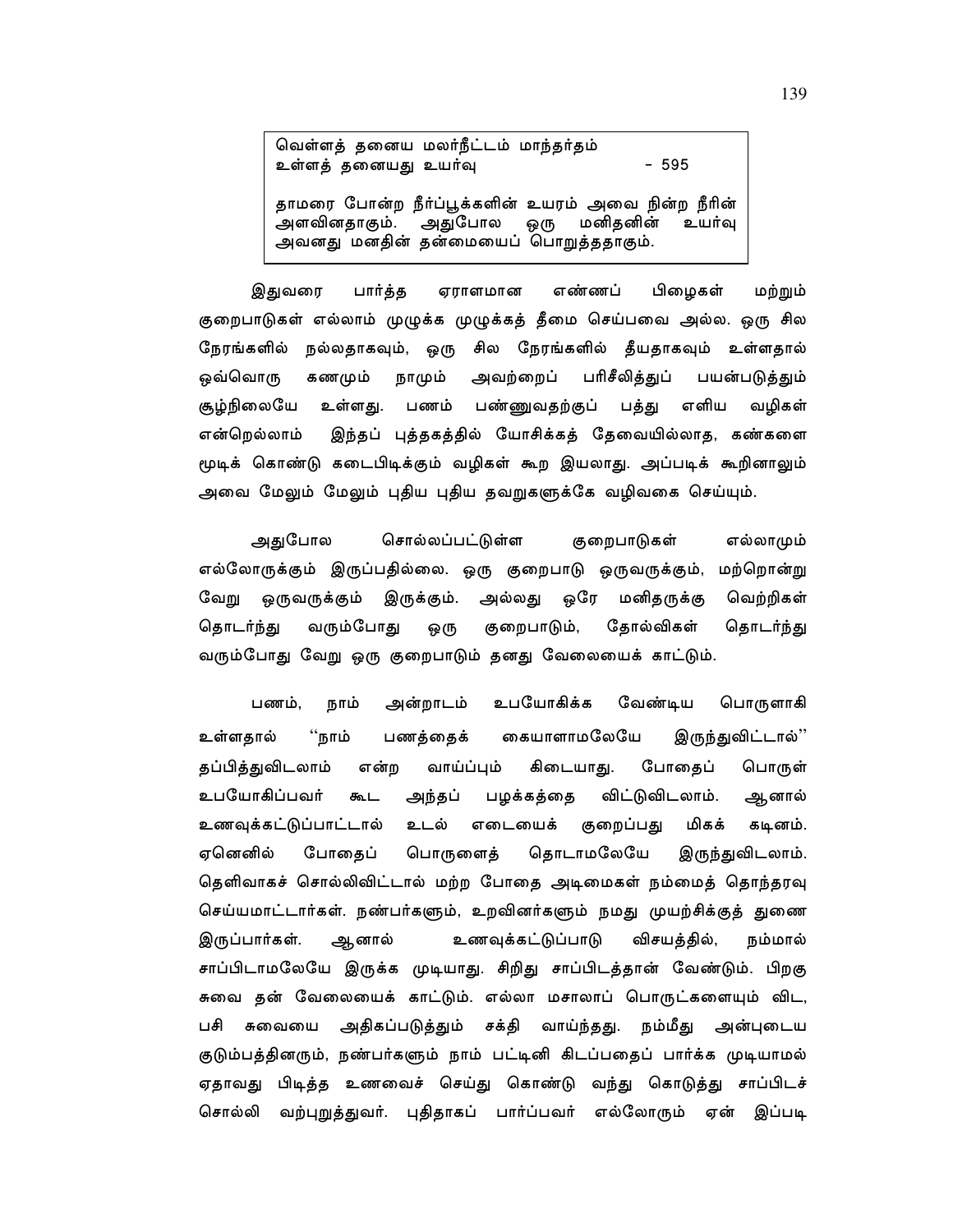இளைத்துக் கொண்டே போகின்றீர்கள்? எதுவும் பிரச்சனையா? உடல் நலம் இல்லையா? ஏன் பணத்தை மிச்சப்படுத்தப் பட்டினி கிடக்கின்றீர்கள்? என்று விசாரிக்க, விசாரிக்க நமது உறுதியெல்லாம் உடைந்துவிடும்.

அதுபோலவே பணத்தால் வரும் நல்ல பலன்கள் நமக்குக் கட்டாயம் வேண்டும். அதே சமயம் பணம் நம் அன்றாட வாழ்வைக் கட்டுப்படுத்தும் சக்தியாக மாறிவிடவும் கூடாது. அனைத்துவிதமான எண்ணப் ஒரு பிழைகளுக்கும், மனத்தெளிவும், மனவலிமையுமே உண்மையான மருந்து என்றாலும் எல்லாருக்கும் அது சாத்தியமா? அதுவும் மிகக் குறுகிய காலத்தில் மனவலிமையைக் கொண்டு நம்மால் எப்படி வர இயலும்? என்ற கேள்விகளுக்கு, இல்லை என்பதே உண்மையான பதிலாக இருக்க முடியும். எனவே ஒரு முதலுதவி போல சிறுசிறு பாதுகாப்பு முறைகளைக் கைக்கொள்வதன் மூலம் இப்போதைக்கு நம்மால் பெரிய தவறுகளில் இருந்து தப்பித்துக் கொள்ள முடியும். ஆனாலும் காலப்போக்கில் நாம் பணத்தினால் பாதிக்கப்படாத, பணத்தைச் சுலபமாகக் கையாளத் தெரிந்த ஒரு நபராக எல்லாம் தங்கள் மாறாவிடில் அந்தத் தடுப்பு முறைகள் சக்தியை இழந்துவிடும்.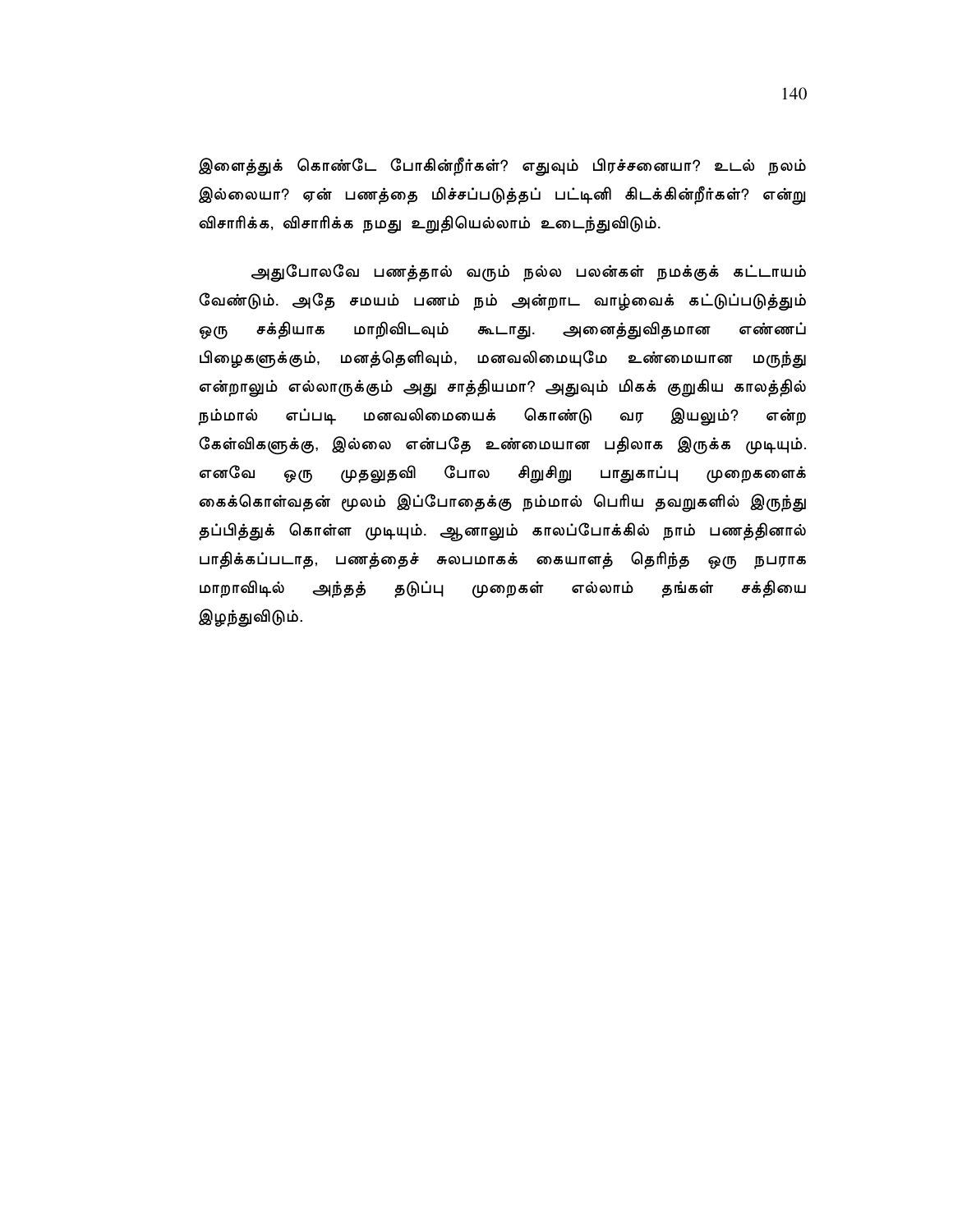### பக்குக் கட்டளைகள்

ஆபத்தான நிலையில் அடிபட்டு இருக்கும் ஒருவரை மருத்துவமனைக்கு எடுத்துச் செல்லும் முன்பு சில முதலுதவிகளைச் செய்வது உண்டு. அதுபோல நிலையான வெற்றி பெற மிகத் தெளிவான மனம், மிக லாவகமான செயல்முறைகள், போன்றவற்றை அடையும் பயிற்சிகள் மட்டுமே உதவினாலும் அதற்கு முன்பு, குறுகிய காலத்திற்குச் சில தடுப்பு முறைகள<mark>ை</mark> மேற்கொள்வதன் மூலம் நம்மிடம் உள்ள சில ஓட்டைகளை அடைக்கலாம். நம் மூடப்பழக்கவழக்கங்களால் நமக்கு நாமே ஏற்படுத்திக் கொள்ளும் விரையங்களைத் தற்காலிகமாகத் தடுப்பதற்காக ஒரு 10 வழிமுறைகள் இங்கு சொல்லப்பட்டுள்ளன. இவை முதலுதவியேயன்றி மருந்து அல்ல. மிகக் குறுகிய காலத்திற்கு மட்டும் இவற்றைப் பயிற்சி செய்யலாம். அதற்குள் நிலையான வெற்றி தரும் வழிகளில் பயிற்சி எடுத்துக் கொள்ள வேண்டும்.

### 1. மாதத்தில் முதல் செலவு முதலீடாக இருக்கட்டும்

பெரும்பாலும் சராசரியான மனிதரும் எந்த ஒரு மாதாமாதம் செய்ததுபோக, சிக்கனமாகச் செலவு ஒரு தொகையைச் சேமிக்கவே ஆசைப்படுவர். ஆனால் நடைமுறையில் அது ஒன்றும் அவ்வளவு எளிதான முதலிலேயே காரியம் அல்ல. இருந்தாலும் மாதாமாதம் சம்பளம் வாங்கியவுடன் ஒரு தொகையைச் சேமிப்பாக எடுத்து வைத்துவிட முடியும். பின்னர் மீதிப் பணத்தில் குடும்பம் நடத்திவிட முடியும். ஏனெனில் மாதம் நடத்துகின்றனர். மாதம் ონ.5000 வாங்குபவரும் குடும்பம்  $\epsilon$ m<sub>5</sub>.50,000 வாங்குபவரும் குடும்பம் நடத்துகின்றார். இருவரிடமும் விசாரித்தால் இருவருமே செலவுக்குப் பணம் போதவில்லை என்றும், சேமிக்கவே வழியில்லை என்றும் புலம்புவார்கள். எவ்வளவு பணம் வந்தாலும், நாமும் நம் வாழ்க்கைத் தரத்தை அதற்கேற்றவாறு உயர்த்திக் கொண்டே போவதால், கடைசிவரை நம் பட்ஜெட்டில் பற்றாக்குறையே நிலவும். மாதம்தோறும் முதலிலேயே பணத்தை எதிர்காலத்துக்கு என்று ஓரளவு ஒதுக்கி வைத்துவிட்டு, இந்த மாதம் இவ்வளவுதான் வருமானம் என்று முடிவு செய்துவிட்டால் நாமும் அந்த அளவுக்கு வாழ்க்கைத் தரத்தை அமைத்துக் குறைவாகச் சம்பாதிப்பதை விட கொள்ளலாம். நாம் பலநேரங்களில் அதிகமாகச் செலவழிப்பதாலேயே கஷ்டப்படுகிறோம்.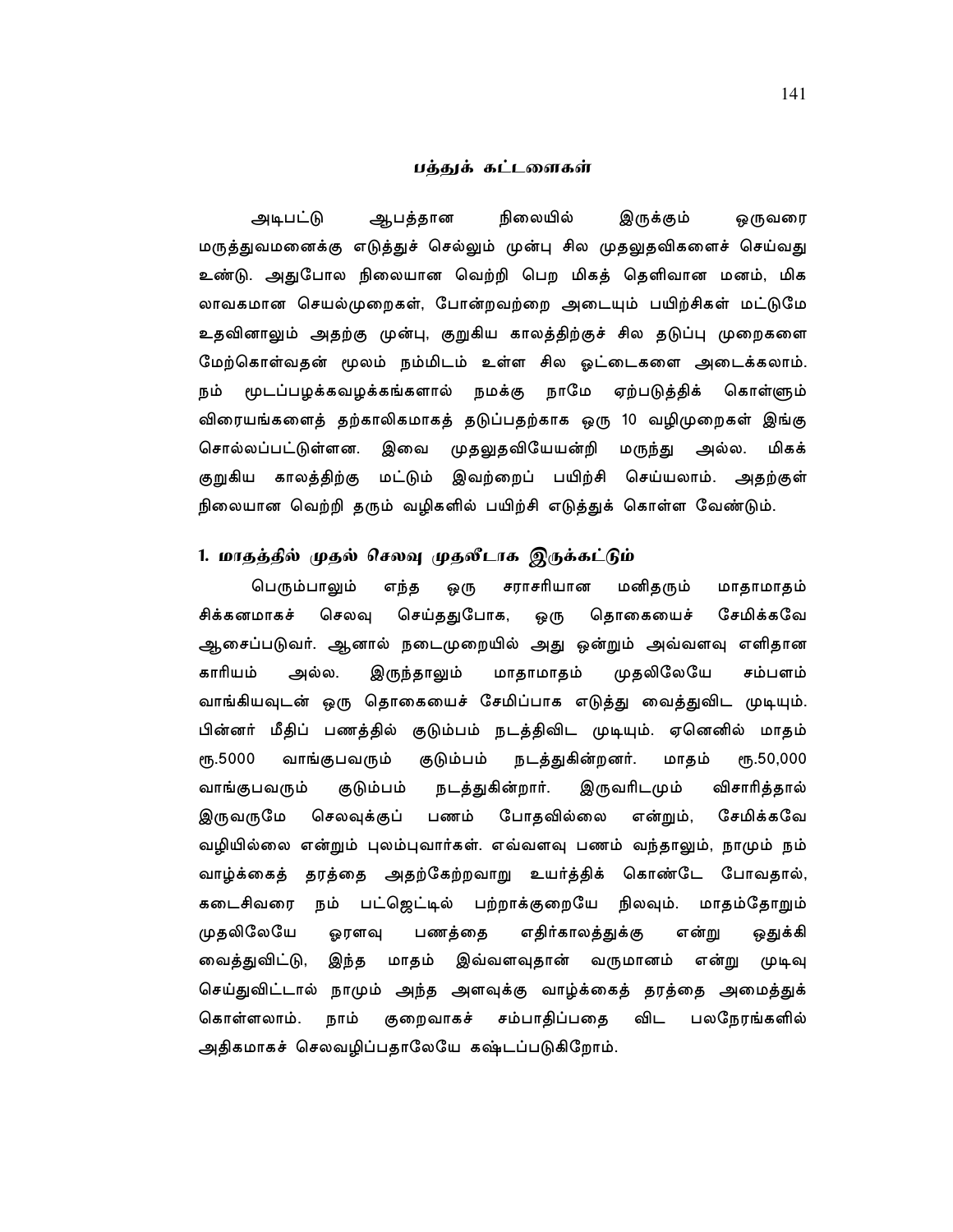| ஆகாறு அளவிட்டி தாயினும் கேடில்லை<br>போகாறு அகலாக் கடை<br>- 478 |                                                                   |                 |                    |
|----------------------------------------------------------------|-------------------------------------------------------------------|-----------------|--------------------|
| ஒருவேளை<br>இருந்தாலும்,                                        | வருமானத்தின்<br>செலவுகள்<br>இல்லாவிட்டால் எந்தவித ஆபத்தும் இல்லை. | அளவு<br>மட்டும் | குறைவாக<br>அதிகமாக |

மேலும் ஒரு விசயத்தை நாம் கவனிக்க வேண்டும். பொதுவாக ''மாதத்தில் உங்கள் முதல் செலவு சேமிப்பாக இருக்கட்டும்'' என்றுதான் சொல்வார்கள். விலைவாசி வேகமாக உயர்ந்து வரும்போகு வங்கியில் பத்திரமாகச் சேர்த்து வைக்கும் பணம் சில வருடங்கள் கழித்துத் தன்னுடைய வாங்கும் திறனை பெருமளவு இழந்திருக்கும். எனவே முடிந்த அளவு, சேர்த்து வைக்கும் பணத்தை முதலீடுகளாக சேர்த்து வைத்தலே சிறந்தது. முதலீடு என்ற வகையில் பரஸ்பர நிதித் திட்டங்கள், தங்கம், வெள்ளி மற்றும் நிலம், வீடு போன்ற வகைகளில் ஏதாவது ஒரு சிலவற்றைத் த<mark>ேர்த்து எடுத்துக்</mark> எல்லாவற்றையும் கொள்ளலாம். ஒரே ஒரு வகையில் முடக்குவதும் ஆபத்தாக முடியும்.

## 2. பங்கு சந்தையில் நேரடியாக முதலீடு செய்தல் ஆபத்து

சம்பாதிக்கும் இளைஞர்களும் பெற்ற படித்த, ஓய்வு ஓரளவு முதியவர்களும் இப்போது பெருமளவில் பங்குச் சந்தைகளில் முதலீடு மற்றும் வர்த்தகம் வருகின்றனர். மிகச் தினசரி செய்து சிறந்த அது ஒரு பொழுதுபோக்கு. பொழுதுபோக்கு. ஆனால் விலையுயர்ந்த பலர் தங்களுடைய சேமிப்புகளையும், ஓய்வு பெற்ற பணத்தின் பெரும்பகுதியையும் பங்குச் சந்தையில் இழந்துள்ளனர். அரசாங்கத்தினால் அங்கீகரிக்கப்பட்ட மிக விரைவில் பணம் சம்பாதிக்க வாய்ப்புள்ள ஒரு இடம் என்றால் பங்குச் சந்தையைவிட வேறு எதுவும் இல்லை. அதனாலேயே அதில் உள்ளதுபோல் ஆபத்துகளும் வேறு எங்கும் இல்லை. பெரும்பாலானோர் பணம் இழப்பதற்குக் காரணம் பங்குச் சந்தையில் எதுவும் சரியாகத் தெரியாமல், குருட்டுத் தைரியத்தில் சூதாட்டத்தின் மூலம் வெற்றிபெற நினைப்பதே. சரியான முறையில் முதலீடு செய்பவர்கள் ஆரம்பத்தில் ஒருவேளை தவறு செய்துவிட்டாலும் காலம் அவர்களைக் கரை சேர்த்துவிடும். திறமையின்றி தினசரி வர்த்தகம் மற்றும்  $\rm{F\&O}$  என்று சொல்லப்படும் சூதாட்டங்களில் ஈடுபடுபவர்களின் கட்டிய கோவணமும் களவாடப்பட்டுவிடும். நேரடியாகப் பங்குகள் வாங்கி நீண்டகாலம் வைத்திருந்தால் ஓரளவு நல்ல லாபம் பார்க்க முடியும் என்றாலும், நம்மால் தினசரி ஏறி ஏறி இறங்கும் பங்கின் விலையைப்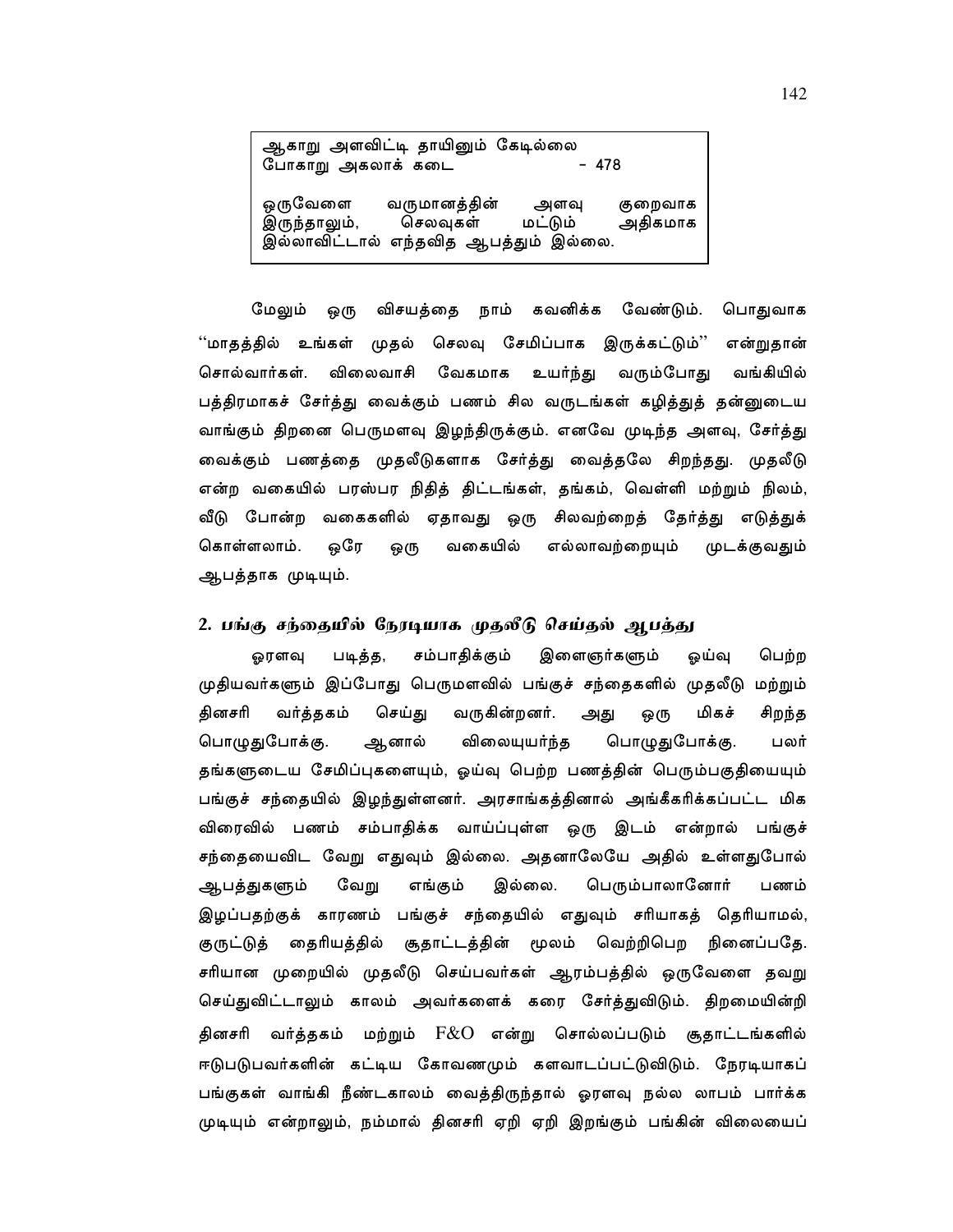பார்த்துக் கொண்டு சும்மா இருக்கமுடியாது. எப்படியும் விரைவில் நல்ல பங்குகளை விற்றுவிடடு சரியில்லாத பங்குகளைப் பிரியாத நண்பர்களாக வைத்துக் கொள்வோம். பெரும்பாலும் விவரம் இல்லாமல் ஆசையால் பங்குச் சம்பாதிப்பதை விட அதிகமாக சந்தைக்கு வரும் பலரும் தாங்கள் இழக்கின்றனர்.

> ஒன்றுஎய்தி நூறுஇழக்கும் சூதர்க்கும் உண்டாம்கொல் நன்றுஎய்தி வாழ்வதோர் ஆறு  $-932$ ரூபாய் ஜெயித்துவிட்டு பின்ப ஒ(ந நாறுரூபாய் தோற்கும் இயல்புடைய சூதாடிகள் உருப்படியாக வாழ வழியே கிடையாது.

ஒரு காலத்தில் எகிப்து நாட்டில் பிரமிடுகள் கட்டுவதற்கு நிறைய அடிமைகள் உபயோகப்படுத்தப்பட்டனர். வெயிலாலும், வேலையினாலும் நிறைய பேர் இறந்துபோவது வழக்கமாக இருந்தது. எனவே தொடர்ச்சியாகக் கூட்டம் கூட்டமாகப் புதிய அடிமைகள் தேவைப்பட்டது. அவர்களும் கிடைத்துக் கொண்டுதான் இருந்தனர். அலெக்சாண்டர் எல்டர் (Alexander Elder) தான் எழுதிய Trading For Living என்ற புத்தகத்தில் பிரமிடைப் போல போதும் பங்குச் சந்தையும் ஒவ்வொரு பெரிய சரிவின் பலரைப் இருந்தபோதும் பொருளாதாரரீதியாகக் கொலை செய்துவிடும் என்றும், மீண்டும் சிறிது காலம் கழித்துப் புதிதாக இளைய தலைமுறையினர், மற்றும் சென்ற சரிவின்போது பங்குச் சந்தை பற்றி எதுவும் தெரியாததால் வெளியே இருந்தவர்கள், புதிய அடிமைகள் போல பங்குச் சந்தைக்குள் தாங்கள் உழைத்து சம்பாதித்த பணத்துடன் ஆர்வமாக நுழைவர் என்றும் கூறுகின்றார். அவர்கள் வருவது நின்றுபோகும்பட்சத்தில் பங்குச் சந்தையில் பழம் தின்று கொட்டை போட்ட ஏராளமான பெரும் முதலீட்டாளர்கள் பெரிய அளவில் பணம் சம்பாதிக்க இயலாது. நல்ல கம்பெனிகள் வருடா வருடம் ஈட்டும் லாபத்தால் அவற்றின் பங்குகள் சிறிது சிறிதாக ஏறினாலும் சில்லரை முதலீட்டாளர்கள் அதுவரை பொறுமையாகக் காத்திருப்பதில்லை. தினமும் எதையாவது வாங்கி வாங்கி விற்றுக் கொண்டே இருப்பார்கள். எனவே பங்குச் சந்தையில் ஏற்படும் கடுமையான ஏற்ற இறக்கங்கள் பணத்தை விரைவாக ஏமாளிகளிடம் இருந்து திறமைசாலிகளிடம் மாற்றுகின்றது. எனவே நாம் திறமைசாலிகளாக இல்லாதபட்சத்தில் நேரடியாக பங்கு வர்த்தகத்தில் ஈடுபட்டுப் பணத்தை இழக்க வேண்டியது இல்லை.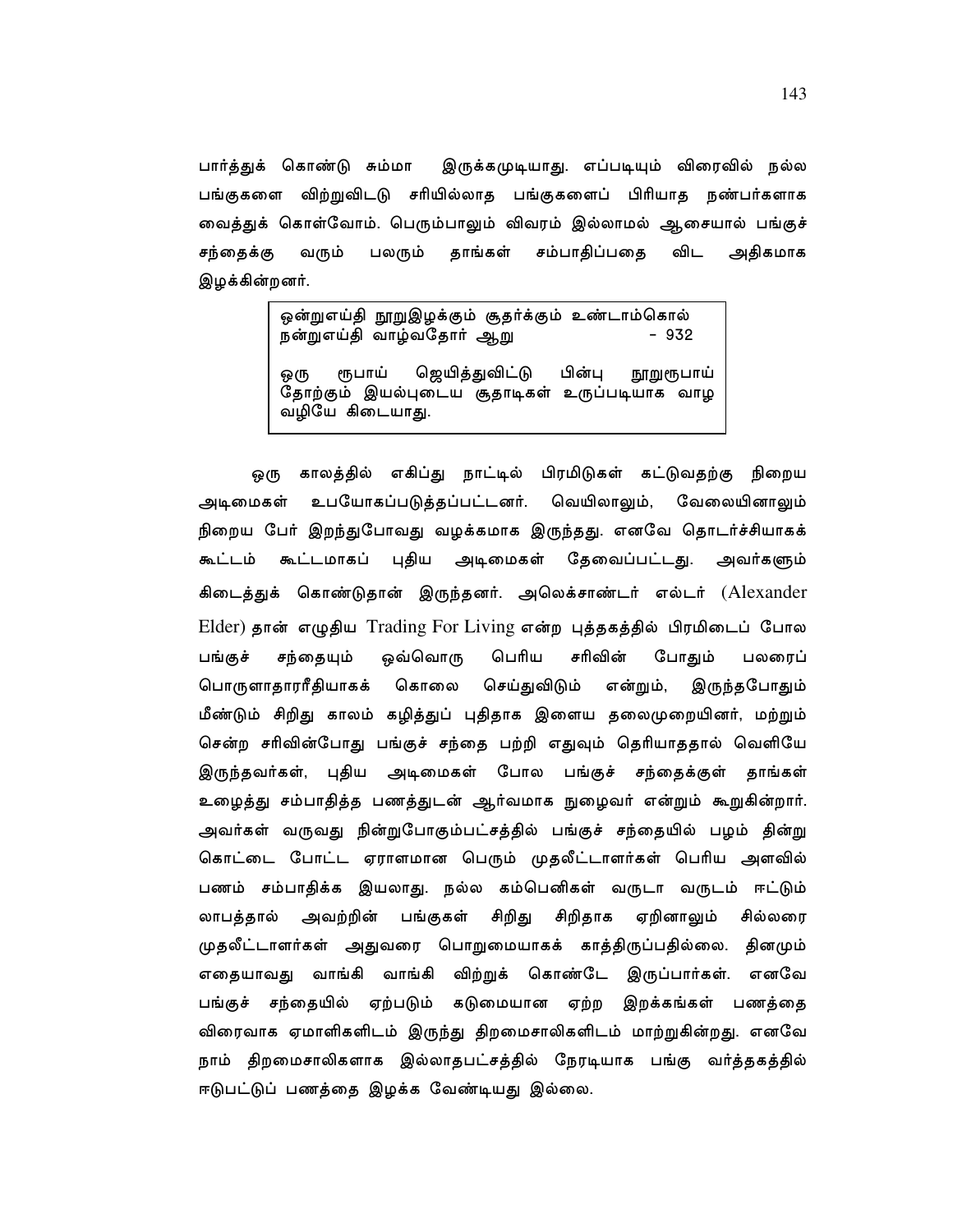# 3. முடிந்தவரை பலவிதமான முதலீட்டு திட்டங்களைப் பற்றிக் கற்றுக் கொள்ள வேண்டும்

நாட்டில் ஏராளமான முதலீட்டு நிறுவனங்களும் அவற்றில் பல திட்டங்களும் உள்ளன. நாம் ஓரளவேனும் அவற்றைப் பற்றித் தெரிந்து கொள்ளாமல் இருக்கும்பட்சத்தில் நல்ல திட்டங்களை விட்டுவிட்டுப் பாதகமான அம்சங்கள் நிறைய உள்ள திட்டங்களில் பணத்தைப் போட்டு விடுவோம். டிவியில் விளம்பரம் போடும் போது பங்குச் சந்தையில் எங்கள் எதிர்காலம் மூலம் பணம் போட்டால் பிரகாசமாக இருக்கும் என்று சொல்லிவிட்டுக் கடைசியில் சிலவரிகளை வேகவேகமாக எதுவும் புரியாத அளவிற்கு வாசிப்பார்கள். அதில் முதலீடுகள் சந்தை அபாயங்களுக்கு உட்பட்டவை. எனவே விண்ணப்பப் படிவத்தைக் கவனமாகப் படிக்கவும் என்று இருக்கும்.

பலவிதமான வீட்டுக்கடன், கார் லோன் போன்ற பலவிதமான கடன் விளம்பரங்களிலெல்லாம் திட்டங்களின் சிறியதாக, ஓரத்தில் ஏதாவது குறிப்புகள் கொடுத்து இருப்பார்கள். அவை பெரும்பாலும் நமக்குப் பாதகமாகவே இருக்கும். என்னதான் நாம் படித்திருந்தாலும் மிக அழகாக நம்மை ஏமாற்றிவிடுவார்கள். நமக்கே அறிவில்லாமல் மற்றவர்களை நம்பி நீண்டகாலம் முதலீடுகள் செய்வது நல்லதல்ல.

உண்டு. ஒரு பார்வையற்றவர் தன்னுடைய நண்பர் ஒரு கதை வீட்டிற்குச் சென்று பகலெல்லாம் பேசிக் கொண்டு இருந்துவிட்டு வீட்டிற்குத் திரும்புகிறேன் என்று தன் நண்பரிடம் கூறுவார். அவரால் தனியாகவே தன் வந்துவிட வீட்டுக்குத் திரும்பி முடியும். ஆனாலும் அவர் நண்பர் ''இருட்டிவிட்டது, வழியில் விளக்கு வெளிச்சம் வேறு கிடையாது. விடிந்தபின்பு போகலாம்'', என்று சொல்ல, அந்தக் கண் தெரியாத நபர், ''கட்டாயம் வீட்டிற்குப் போக வேண்டும். முக்கியமான வேலை இருக்கின்றது'', என்றார். வேறுவழியின்றி நண்பர் ஒரு விளக்கைக் கையில் கொடுத்து ''இதைத் துணைக்கு வைத்துக் கொள்'', என்றார். குருடரோ, ''ஏன் கேலி செய்கின்றாய்? எனக்கெகற்கு விளக்கு? என்னால் எப்படிப் பார்க்க முடியும்?'', என்றார். நண்பர், ''இந்த விளக்கு உனக்காக இல்லை. வேறு யாராவது உன்மீது மோதிவிடாமல் இருப்பதற்குத்தான்'', என்றார். கண் பார்வையற்றவரும் அதை வாங்கிக் கொண்டு தனி வழியில் ஓரளவு தூரம் நடந்து வந்துவிட்டார்.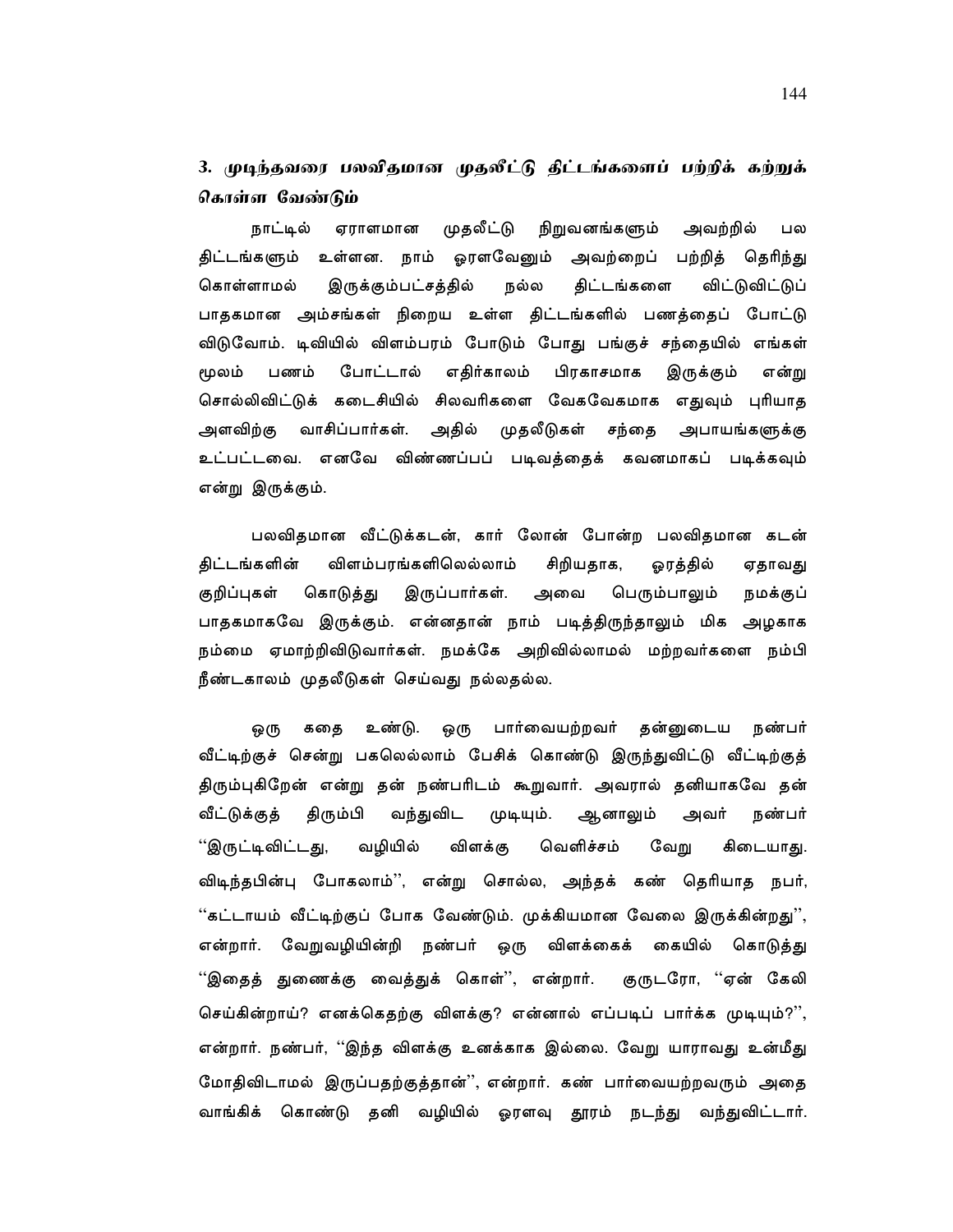திடீரென்று ஒருவர் மீது மோதிக் கொண்டார். கடுமையான கோபத்துடன், ''ஏனப்பா, உனக்கும் கண் தெரியாதா, கையில்தான் விளக்கு வைத்து உள்ளேனே. கொஞ்சம் பார்த்து வரக்கூடாது'', என்றார். மோதிக் கொண்ட "ஐயா! உங்கள் விளக்கு அணைந்துவிட்டது. தெரியாமல் நபர், சென்றுவிட்டார். இடித்துவிட்டேன். மன்னிக்கவும்", என்று கூறிச் கண் தெரியாத ஒருவருக்கு கைவிளக்கினால் பெரிதாக பயன் எதுவும் இல்லை. அதுபோல சுயபுத்தி இல்லாதவர்க்கும், சில வேளைகளில் குருட்டு தைரியமாக செய்யும் காரியங்களால் பெரிய ஆபத்தும் விளையலாம்.

நாமும் பணவிசயத்தில் சுத்தமாக எதுவும் தெரியாமல் இருந்தால் நாம் எவ்விதமான முதலீடுகள் செய்தாலும் பெரும்பாலும் ஏமாறவே வாய்ப்புகள் அதிகம். தற்செயலாக ஒருசில நல்ல முதலீடுகள் செய்துவிட்டாலும் ஏதாவது சந்தர்ப்பத்தில் அவற்றைத் தவறாகப் புரிந்து கொண்டு வேறு ஒரு கவர்ச்சியான திட்டத்தில் போட்டு பணத்தை இழந்துவிடுவோம்.

#### 4. பணத்திற்குத் தீட்டு கிடையாது

பணத்தில் நல்ல பணம், கெட்ட பணம் என்று கிடையாது. எல்லாப் பணமும் ஒன்றே. பலவித சாஸ்திரங்கள் பார்ப்பவர்கள் கூட பணத்திற்குப் பார்க்கமாட்டார்கள். உழைத்து வந்த பணம் ஒட்டும், மற்றது வீணாகிவிடும் என்பது உண்மையாவதும், பொய்யாவதும் நம் நம்பிக்கையில்தான் உள்ளது. பரிசு கிடைத்த பணம் என்றால் அதை நாம் உடனடியாக ஏதாவது செலவு செய்யாமல் இருக்க முதலில் நமது சேமிப்புக் கணக்கில் போட்டுவிட வேண்டும். ஒரு மாதத்திற்கு எதுவும் செய்யக் கூடாது. பிறகு அந்தப் பணம் மனதளவில் நமது பணமாக ஆகிவிடும். அதன்பின் நமது தேவைக்கேற்பச் செலவு செய்து கொள்ளலாம். புனிதமான பணம், சாதாரண பணம் என்று ஒன்றும் கிடையாது. கோவிலுக்குப் போவதற்காக சேர்த்து வைப்பதில் தவறு இல்லை. ஆனால் ஒருவர் உயிரே போகும் நிலைவரும் போது அதைச் செலவு செய்தால் குற்றமில்லை.

தற்செயலாகக் கிடைத்த பணத்தைச் செலவு செய்யாமல் இருக்கவே முடியாது என்றால், ஒரு 10 $\%$  எடுத்து வைத்துக் கொண்டு, அதற்குள் செலவு செய்து கொள்ளலாம். புனிதமான பணம், மிகப் பாதுகாப்பாக வைக்க வேண்டும் என்று சொல்லி மிகக் குறைந்த வட்டி தரக்கூடிய மிகமிக

145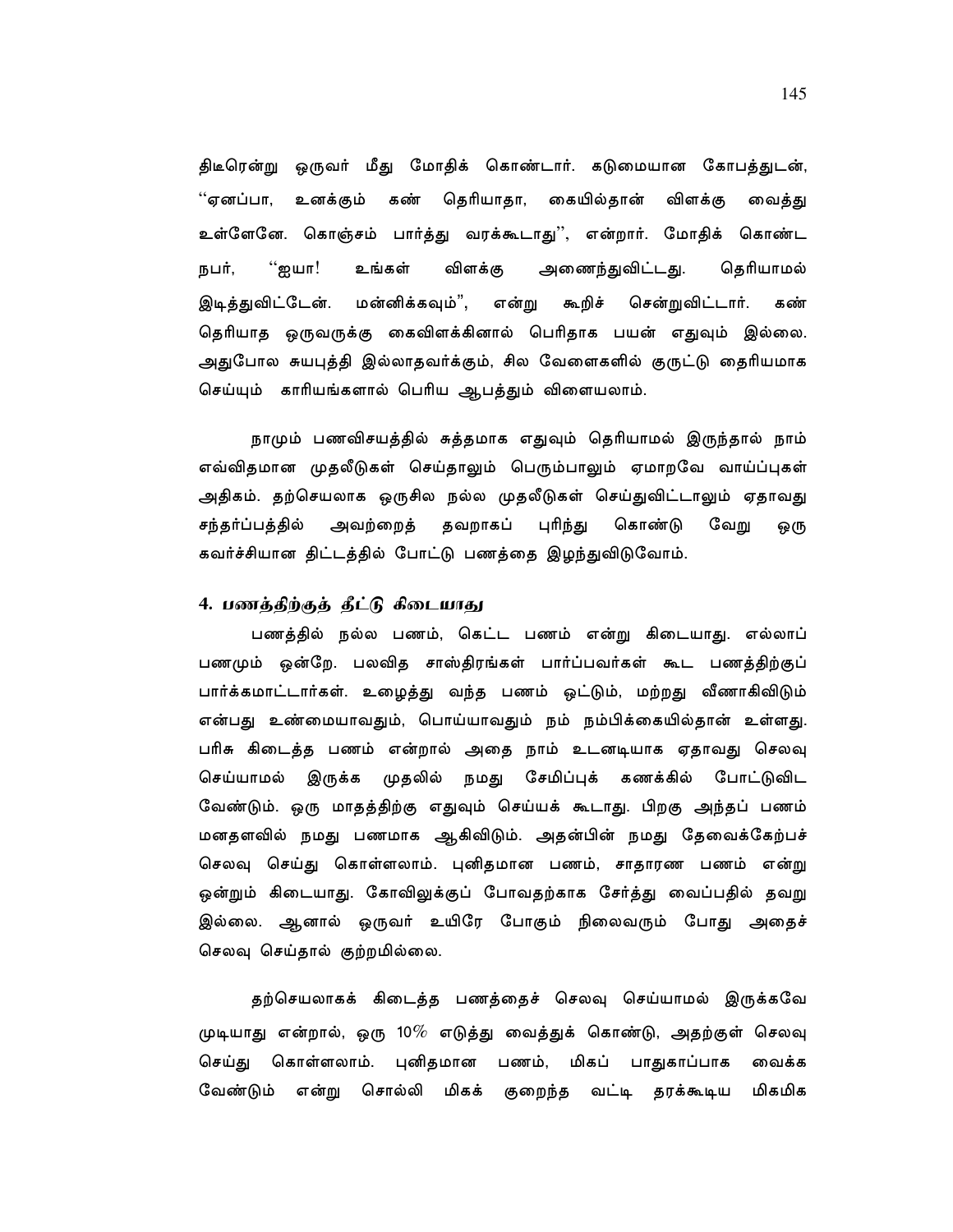பாதுகாப்பான டெபாசிட்டுகளில் வைத்தால் பணவீக்கம் என்று சொல்லப்படக் கூடிய விலைவாசி ஏற்றமே அதனைத் தின்றுவிடும்.

# 5. இழப்பின் வலி அதிகம்

மக்கள் அனைவருமே தோற்க விரும்புவதில்லை.அதனாலேயே அது நம்மை அதிகம் பாதிக்கின்றது. வெற்றியை நாம் பெரிதும் எதிர்பார்ப்பதால் நிஜமாகவே அது வந்தாலும் பெரிய சந்தோசம் தருவதில்லை. மேலும் ரூ.100 ஜெயித்த சந்தோசத்தை விட ரூ.100 இழக்கும்போது இரண்டு மடங்கு வலி ஏற்படும் என்பது நிரூபிக்கப்பட்டுள்ளது. ஒரு தினசரி வர்த்தகம் செய்பவர் அல்லது பங்குகளை அடிக்கடி வாங்கி, அடிக்கடி விற்பவர் எந்த ஒரு திறமையும், குறைபாடும் இன்றிப் பாதிநாட்கள் தோற்று, மீது ஜெயித்தால் அவருக்கு வருத்தமே மிஞ்சும். ஒருநாள் தோல்வியினால் ஏற்பட்ட வலி சரியாக இரண்டு நாட்கள் ஜெயிக்க வேண்டும். சந்தை மேலும் கீழும் ஏறி இறங்கும் போது எண்ணற்ற முறைகள், தோற்றுத் தோற்று வெற்றி பெற வேண்டும். அதற்குள் அனைத்து மனபலமும் ஆவியாகிவிடும். எனவே SIP போன்ற சம்பளத்தில் இருந்து அவர்களாகவே பிடித்தம் செய்வது போல் அடிக்கடி முதலீடுகளைப் வசதியுள்ள முதலீடுகள், நாம் நம்முடைய பார்க்காமல் இருக்க உதவி செய்யும். தினமும் பார்த்தால் வருத்தமே மிஞ்சும். உண்மையில் எதுவும் இழக்காவிட்டாலும் கூட.

# 6. அதீக வீசய ஞானம் அபத்து

அதிக ஒரே செய்தியைப் பலமுறை படிப்பதால் அது உண்மையாகிவிடாது. ஆனால் நம்மனம் அதை அவ்வாறு எடுத்துக் கொள்ளும். எனவே நாம் ஒரு முதலீட்டுத் திட்டத்தைப் பற்றி அதிகம் தெரிந்து கொள்வதனாலேயே அதைச் சிறந்தது என்று நம்ப ஆரம்பித்து டிவி பார்ப்பவர்கள், எல்லா செய்தித்தாள்களையும் விடுவோம். அதிகம் படிப்பவர்கள் நிறையத் .தெரிந்து வைத்திருந்தாலும் ஊடகங்களில் வரும் பல தகவல்கள் நம்பகத்தன்மை குறைவானவையாக உள்ளன. அவர்களுடைய அதிகமான தன்னம்பிக்கையின் காரணமாக அசட்டுத் துணிச்சலுடன் ஆபத்து நிறைந்த திட்டங்களில் முதலீடு செய்கின்றனர். ஆழம் தெரியாமல் காலை விடுகின்றனர். நமக்கு நிறையத் தெரியும் என்கின்ற பொய்யான நம்பிக்கையே அவர்களை அவ்வாறு செய்ய வைக்கின்றது.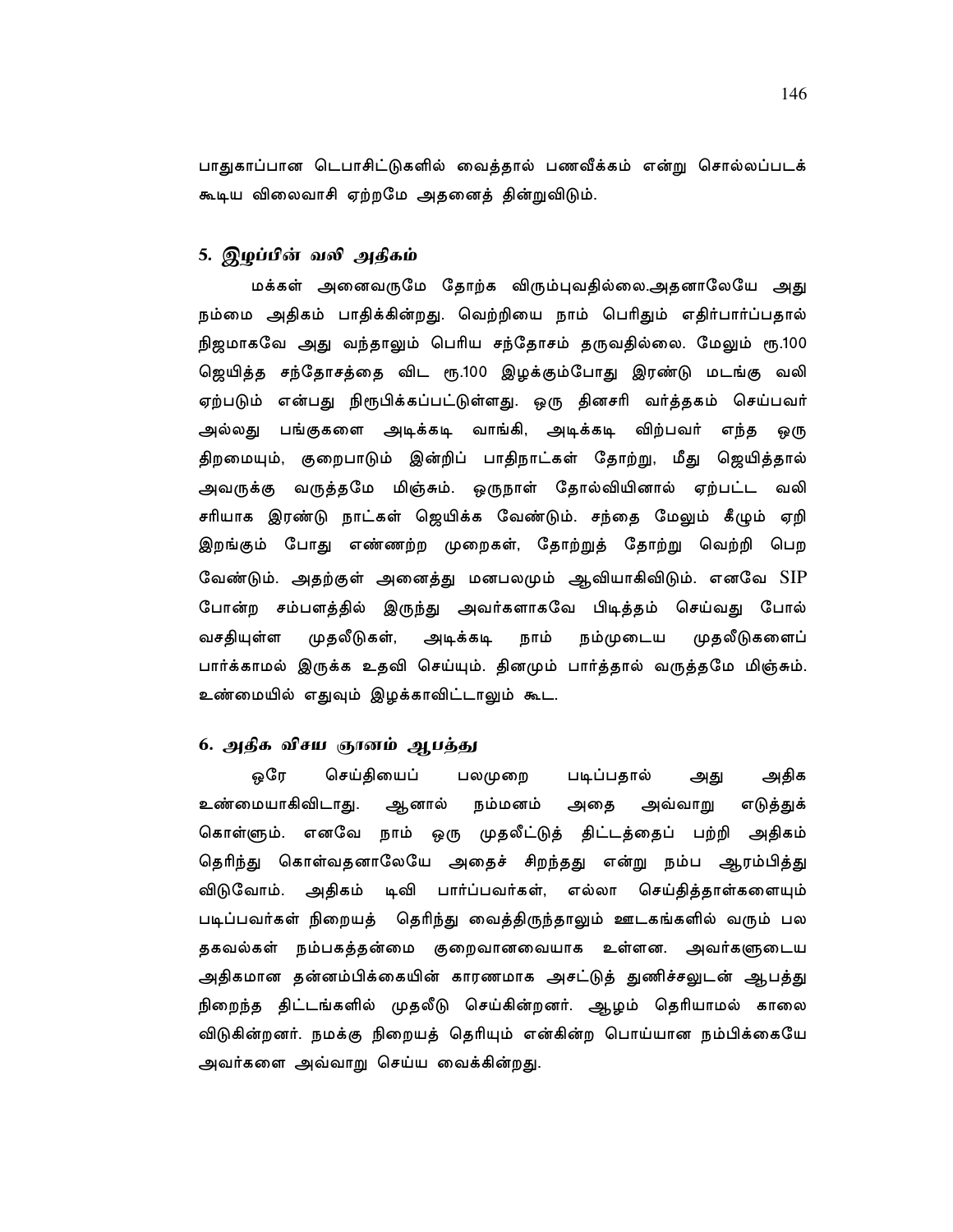அதேபோல அதிக விசயஞானம் உடையவர்கள் தாங்கள் தவறு செய்துவிட்டோம் என்று ஒப்புக் கொள்வது இல்லை. இது ஒரு வழக்கில் உதவியாக இருக்கலாம். வேண்டுமானால் பஞ்சாயத்தில் ஒரு சிறப்பாக வாதிட்டுத் தான் தவறே செய்யவில்லை என்று நிரூபித்துத் தப்பித்துக் கொள்ள முடியும். ஆனால் முதலீடுகளைப் பொறுத்தமட்டில் தான் தவறு செய்யவில்லை, செய்யமாட்டோம் என்கிற நம்பிக்கை மிகமிக ஆபத்தானது. பற்றி என்ன நினைக்கிறோம என்றெல்லாம் நம்மைப் நாம் பணம் கவலைப்படாது. அது பாட்டுக்குத் தன் வேலையைச் செய்து கொண்டே போகும். அடி கிடைக்க வேண்டியவருக்குக் கிடைக்க வேண்டிய நேரத்தில் கட்டாயம் கிடைக்கும்.

### 7. சிறுதுளி பெருவெள்ளம்

இது பொதுவாக நாம் சேமிக்கும்போது சொல்வது வழக்கம். இப்போது செலவு செய்யும் கணக்கைப் பார்ப்போம். நம்முடைய செலவுகள் பல நமது கண்ணுக்கும், கவனத்துக்கும் தெரியாமலேயே நடக்கின்றன. அவை மிகச் சிறியதாக இருந்தாலும் தொடர்ந்து போய்க் கொண்டே இருப்பதால் நாம் கவனிப்பது இல்லை. ஆனால் திடீரென்று ஒருநாள் நாம் நிறைய இழந்துவிட்டதும், அவற்றை மீட்க முடியாததும் தெரியவரும்.

> அளவறிந்து வாழாதான் வாழ்க்கை உளபோல இல்லாகித் தோன்றாக் கெடும்  $-479$ எவ்வளவு வருகின்றது, எவ்வளவு போகின்றது என்ற வமிகளைச் சரியாகக் கவனிக்காமல் வாழும் ஒருவன் வாழ்க்கை பார்ப்பதற்கு நன்கு வசதியாக இருப்பது போலத் தோன்றினாலும் உள்ளுக்குள்ளேயே சிறிது சிறிதாகக் கெட்டு எதுவுமில்லாமல் போய்விடும்

ஒவ்வொருமுறை பங்குகளை வாங்கும்போதும், விற்கும்போதும் இடைத்தரகர்களுக்கு என்று ஒரு கமிஷன் போகும். அரசாங்கத்திற்கு என்று ஒரு வரிபோகும். (STT என்று பெயர்) லாபம், நஷ்டம் எது வந்தாலும் கமிஷன், வரி கட்டித்தான் ஆகவேண்டும். தின வர்த்தகத்திற்கு மிகச்சிறிய அளவும், முதலீட்டுக்காக வாங்குவதில் 0.5% முதல் 1 $\%$  வரையும் கமிஷன் போகும். ஒருவர் ஒவ்வொரு மாதமும் தன்னுடைய பங்குகள் அனைத்தையும் ஒருமுறை விற்பதாக வைத்துக் கொள்வோம். (ஒரு சோம்பேறி வர்த்தகரே இவ்வாறு செய்வார்., நமது ஊரில் உள்ள சுறுசுறுப்பானவர்கள் எல்லாம் ஒரு வாரத்திற்குள்ளேயே வாங்கி விற்றுவிடுவர்). வாங்க 0.5 $\%$  விற்க 0.5 $\%$  என்று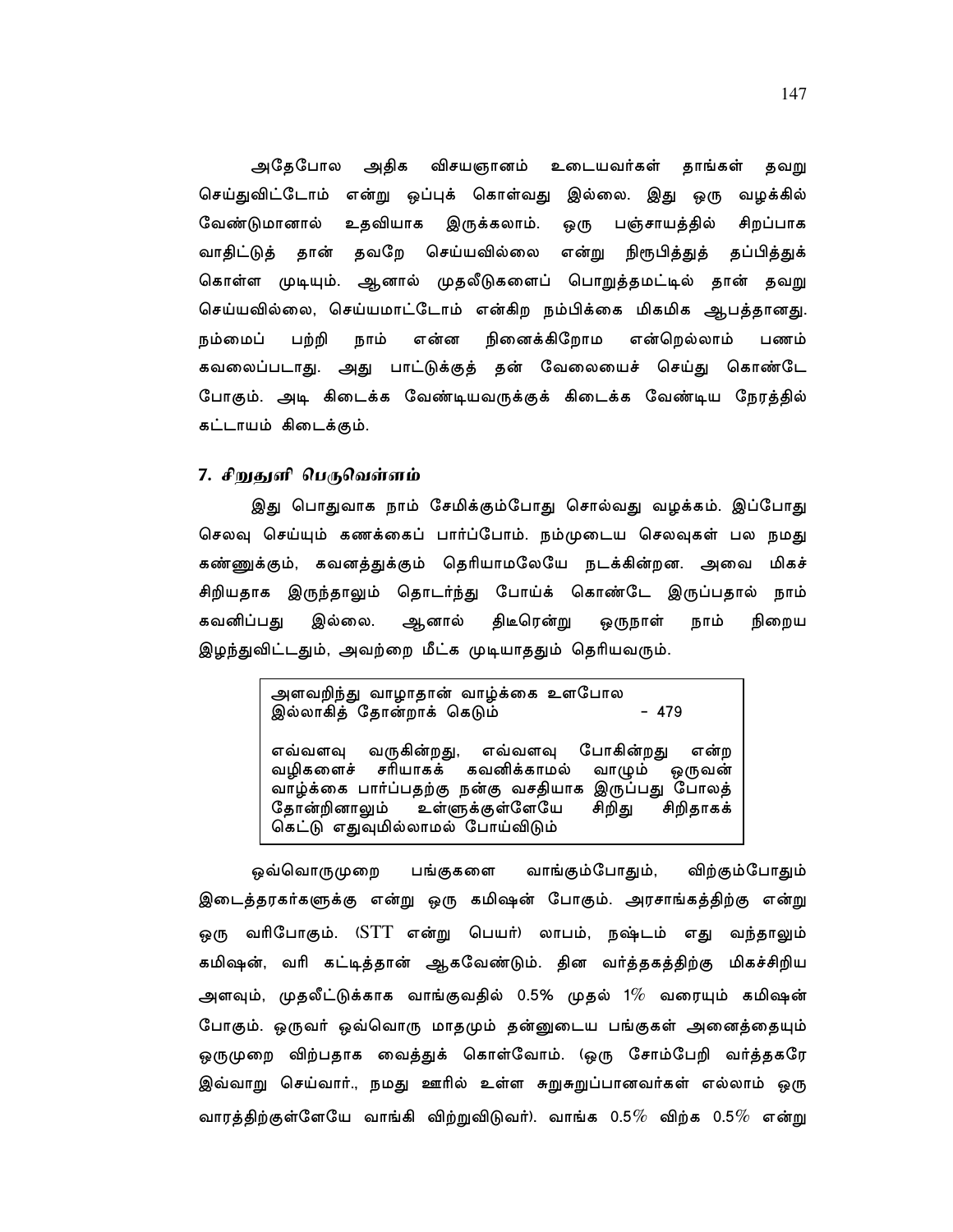$1\%$  எப்படியும் போய்விடும். ஒரு வருடத்தில் 12 $\%$  போய்விடும். வருடாவருடம்  $15\%$  வளரக்கூடிய ஒரு கம்பெனி கிடைத்தால், அதில் முதலீடு செய்துவிட்டுச் சும்மா இருந்தால் நாம் குறுகிய காலத்திலேயே மிகப் பெரிய பணக்காரர் ஆகிவிட முடியும் என்பது மிகப்பெரிய பங்குச்சந்தை ஜாம்பவான்கள் கருத்து. ஆனால் மாதாமாதம் வாங்கி, வாங்கி விற்றால் அந்த 15 $\%$  வளர்ச்சி நமக்குக் கிடைக்காது. குரங்கு கடித்த அப்பம் போல மீதம் எதுவும் இருக்காது. மிகச் சிறந்த சூதாடியாக இல்லாத ஒருவரால் சந்தையின் போக்கைச் சரியாகக் கணித்து வாங்கி விற்க இயலாது. எனவே அடிக்கடி வாங்கி விற்பதைத் தவிர்த்தாலேயே நாம் நிறைய இழப்புகளைத் தவிர்க்கலாம்.

அதேபோலப் பெரிய செலவுகள் செய்யும்போது அதனுடன் சேர்த்து நிறைய சிறிய செலவுகள் செய்துவிடுவோம். பெரும்பாலான விசேஷங்களில் இவ்வாறு நடக்கும். சுற்றுலா, திருவிழா நேரங்களில் கேட்கவே வேண்டாம் நன்றாகக் கவனித்துப் பார்த்தால் அன்றாட வாழ்வில் நாம் நிறைய ஏமாறுவது தெரியும். சாதாரணமாக ஒரு C.D. பிளேயரை பேரம் பேசி ரூ.2000 கொடுத்து வாங்கும் நாம், ஒரு கார் வாங்கும்போது அதனுடன் சேர்ந்தே வரும் அதே C.D. பிளேயரை ரூ.5000 கூட கொடுத்து வாங்குவோம். அதேபோல தனியாக வாங்கினால் நிச்சயம் மிகக் குறைவாக வாங்க முடியம் என்றாலும் ஒரு பெரிய செலவோடு சிறிய வரும் செலவுகள் உடனே நம்மைப் பெரிதும் பாதிப்பதில்லை.

### 8. ஒரேவிதமான முதலீடு உகந்தது அல்ல

மிகப்பெரிய கோடீஸ்வரர்கள் பலரும் தங்களுடைய கம்பெனியைப் பெரிய அளவில் வளர்த்தவர்களாகவோ, நல்ல நேரத்தில் ஒரு நல்ல முதலீட்டு வாய்ப்பினைப் பயன்படுத்திக் கொண்டவர்களாகவோ மட்டுமே உள்ளனர். ஏதாவது ஒன்றில் பெரிய அளவில் முதலீடு செய்து அது சிறந்த பலன் தரும்போது பெரும் வெற்றி அடைவது நிச்சயம். அதே சமயம் அது ஊற்றிக் கொண்டால் தெருவுக்கு வந்துவிட நேரிடும். சாதாரண மனிதர்கள், மாதச் சம்பளம் வாங்குபவர்கள் எல்லாம், பல்வேறுவிதமான முதலீட்டு திட்டங்களில் சிறிது சிறிது வாங்கி வைத்துக் கொள்வதே சாலச் சிறந்த<u>து</u>. குறிப்பிட்ட தொகைக்கு ஆயுள் மற்றும் மருத்துவக் காப்பீடு, கொஞ்சம் வங்கி சேமிப்பு (ஒரு 6 மாத செலவுக்குப் போதுமான அளவு) கொஞ்சம் தங்கம் (தங்கத்தைப் பற்றிச் சொல்ல அவசியமே இல்லை) மற்றபடி வீடு மற்றும் நிலம், இவை போக பங்கு சார்ந்த திட்டங்கள் பலவற்றில் ஏதாவது ஒரு சில திட்டங்கள்

148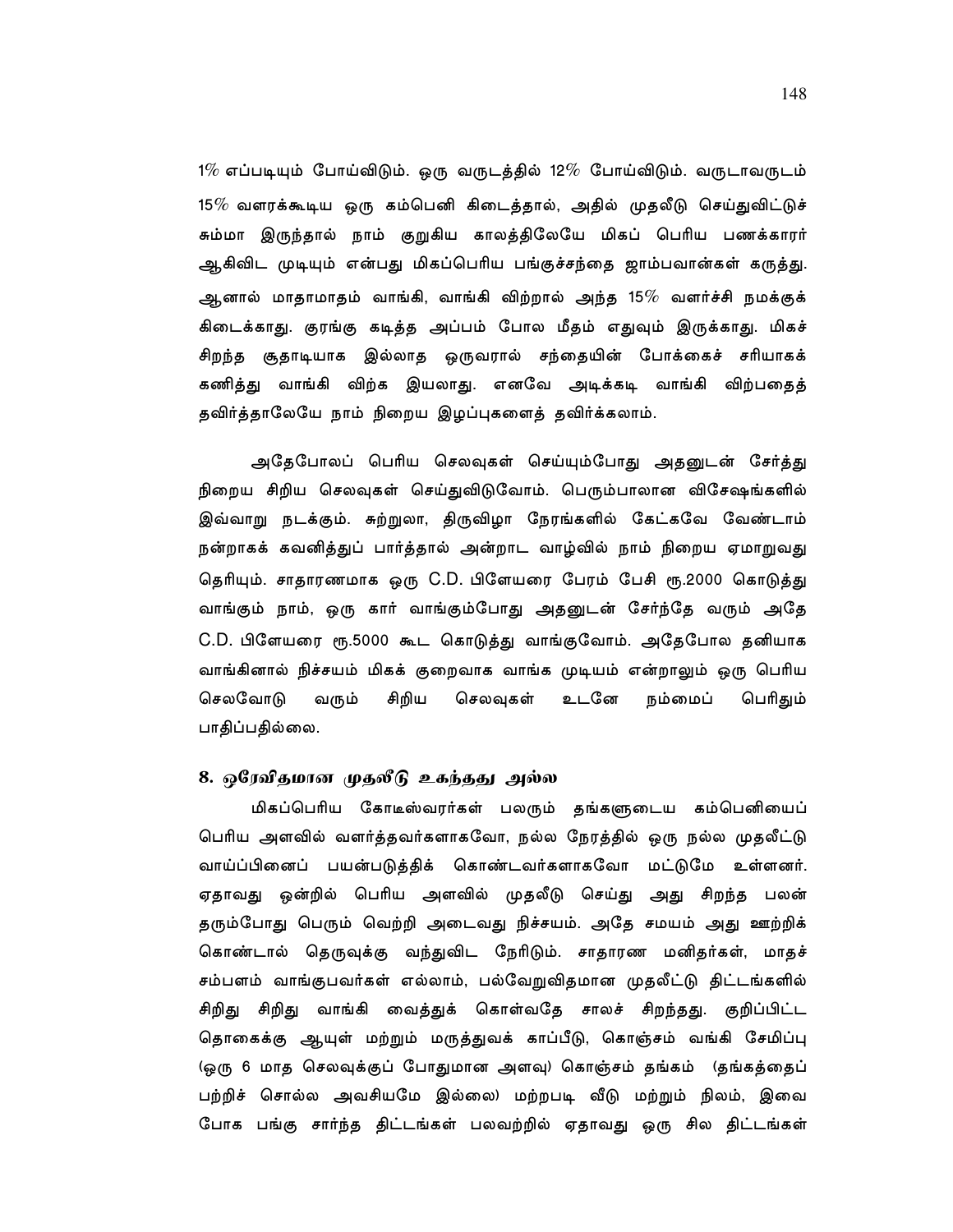என்று தங்கள் முதலீடுகளைப் பிரித்து வைத்துக் கொள்ள வேண்டும். இவ்வளவும் வைத்திருப்பவர்கள் சாதாரண மனிதர்களாக? என்ற கேள்விக்கு சொல்வது கடினம் என்றாலும், இந்தியாவினைப் பொறுத்தவரை பதில் பார்ப்பதற்கு அப்பாவிகளைப் போல் தெரியும் பலரும் நிறைய நகை, நிலம் போன்றவை வைத்திருப்பது வழக்கமே.  $50\%$ வரை பங்கு சார்ந்த திட்டங்களில் முதலீடு செய்தல், இளைஞர்களுக்கு உகந்தது. கொஞ்சம் வயதானவர்கள் அதிகம் ரிஸ்க் இல்லாத முதலீட்டு திட்டங்களை அதிகம் வைத்துக் கொள்ள வேண்டும். இருந்தாலும் பங்கு சார்ந்த திட்டங்களே மற்ற எல்லாவிதமான முதலீட்டுத் திட்டங்களைவிடவும் அதிக வளாச்சி தரக்கூடியது. வயதானவர்கள் பங்கு சார்ந்த திட்டங்களைக் குறைத்துக் கொள்ளலாம் என்றாலும் இப்போதெல்லாம் மருத்துவ வசதியால் மிக நீண்டகாலம் உயிரோடு இருப்பதால் அவர்களும் ஓரளவு பங்குகள் வைத்துக் கொள்ளலாம். டெபாசிட்டுகள், தங்கம் இப்போது போன்றவையும் பங்குகளாகவே கிடைக்கின்றன. அவற்றை வாங்குவதும் விற்பதும் சுலபம். பாதுகாப்புப் பிரச்சனைகள் அவ்வளவாகக் கிடையாகு.

# 9. கூட்டம் தரும் பலம் நிஜமன்று

மிகச்சிறந்த ஒரு பங்குச் சந்தை வல்லுனர் (Peter Lynch) பீட்ர் லின்ச் கூறியதாவது, ''பங்குச் சந்தை என்றாலே தலைதெறிக்க மக்கள் ஓடினால் அது முதலீடு செய்ய ஏற்ற நேரம், யாருக்கும் பங்குச் சந்தை பற்றி அவ்வளவாகத் தெரியவில்லை என்றாலும் அது நல்ல நேரமே. எல்லோரும் முதலீடுகள் பற்றிப் பேச ஆரம்பித்துவிட்டால் கொஞ்சம் கவனமாக இருக்க வேண்டிய நேரம். அனைவரும் பங்குச்சந்தை பற்றியே அடிக்கடி பேச ஆரம்பித்துவிட்டால் அது பணத்தை வெளியில் எடுக்க ஆரம்பிக்கும் நேரம். எனது லிப்ட் ஆப்ரேட்டர் எனக்குப் பங்குச் சந்தை பற்றி யோசனை சொன்னால், அது முழுவதும் பங்குச் சந்தையை விட்டுவிட்டு வெளியேறும் நேரம்". உலகிலேயே பரஸ்பரநிதிகளில் மிகச் சிறந்த சாதனையாளராக Peter Lynch உள்ளார். அவரது கருத்தை நாம் ஏற்றுக் கொள்ளத்தான் வேண்டும்.

அதற்காக மக்கள் செய்வது எல்லாம் தவறா? மக்கள் வாங்கினால் நான் விற்க வேண்டுமா? என்றால் அதுவும் தவறுதான். மக்கள் எப்போதுமே செய்வது இல்லை.  $80\%$  நேரங்களில் அவர்கள் சரியாகவே தவறாகச் உள்ளனர். பங்குச் சந்தை ஏதாவது ஒரு திசையில் போகும்போது மக்கள் அதே திசையில் போகின்றனர். நாமும் போகலாம். சந்தை மேலாகவோ,

149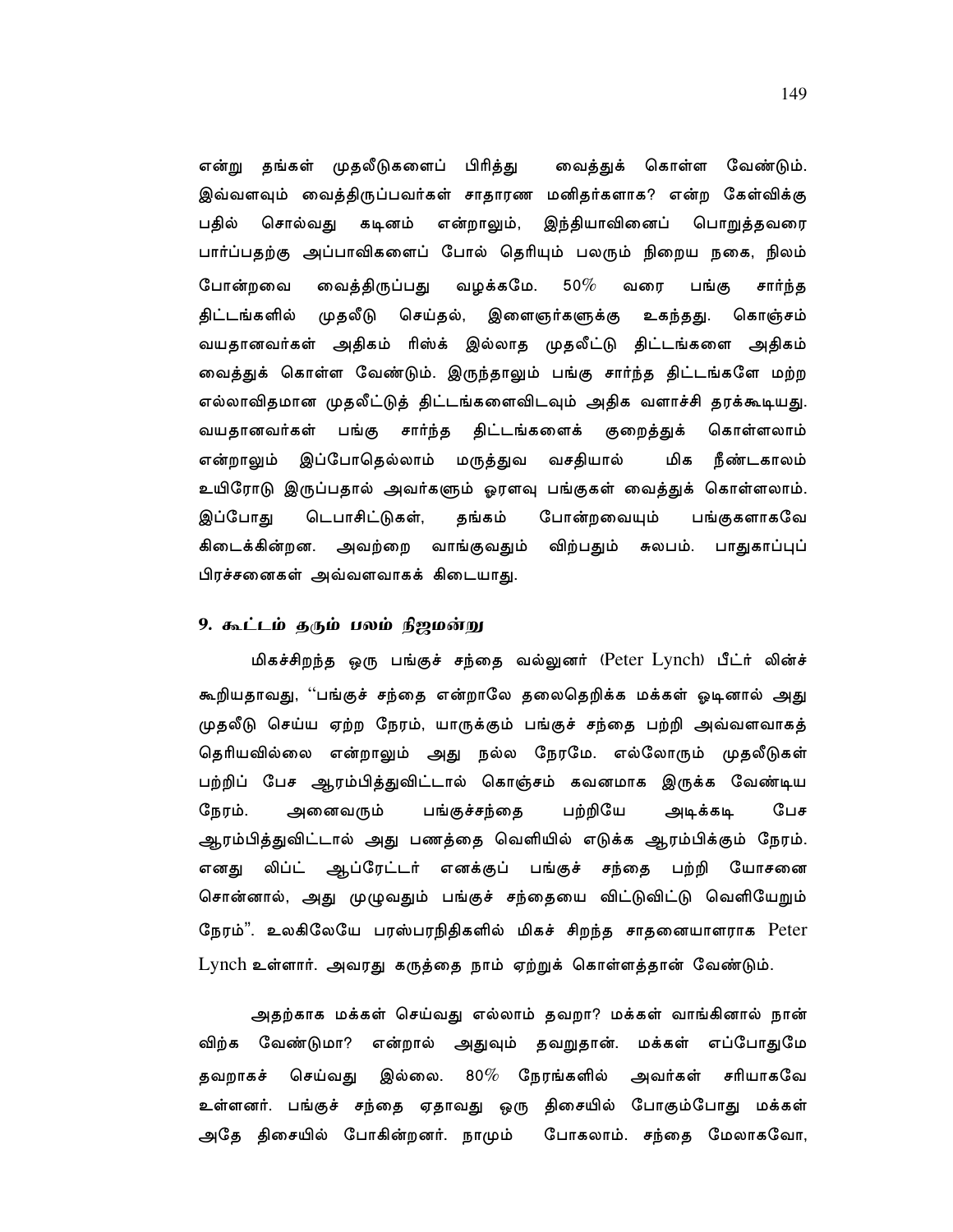கீழாகவோ திரும்பும்போது உடனே அவர்கள் திரும்புவது இல்லை. ஒரு தனிமனிதன் செல்லும் சிறு படகை எளிதாகத் திருப்பிவிட முடியும். பலர் செல்லும் ஒரு பிரம்மாண்டமான கப்பலைத் திருப்புவது கடினம். எல்லோரும் ஒத்துக் கொள்ளவும் மாட்டார்கள். எனவே முக்கியமான தருணங்களில் கூட்டத்தினை விட்டுத் தனியாகச் செல்லும் தைரியம் இல்லாதவர்கள் உயிர் பிழைக்க இயலாது. அந்த மாதிரி நேரங்களில் நம்மோடு நிறையபேர் இருக்கின்றனர், எதுவும் பாதிப்பு நேராது. அப்படியே நேர்ந்தாலும் சமாளித்துவிடலாம் என்ற எண்ணம் தரும் பலம் பொய்.

ஒரு உண்மைக் கதை. இரண்டாம் உலகப்போரின்போது ஜெர்மனியால் சிறையில் அடைக்கப்பட்டு இருந்த யூதர்கள் பலரை பிரான்ஸ் வீரர்கள் விடுதலை செய்கின்றனர். பெரிய காடு ஒன்றின் நடுவில் உள்ள சாலை வழியாகத் தப்பிச் செல்கையில், தற்போது உலகின் ஒரு சிறந்த கணித வல்லுனராக பௌாய்ட் மன்டல்பிாாட் (Benoit உள்ள **Mandelbrott** அவர்களின் தந்தைக்குத் திடீரென்று மனதில் ஏதோ தோன்ற கூட்டத்தினை விட்டுப்பிரிந்து ஆபத்துகள் நிறைந்த காட்டுப்பாதையில் செல்ல ஆரம்பித்தார். பல ஆபத்துக்களைத் தாண்டிக் காட்டைக் கடந்து பிரான்ஸ் வந்துவிட்டார். அவர் விலகிச் சென்ற சிறிது நேரத்திலேயே மற்றவர்கள் எல்லோரும் ஜெர்மன் வீரர்களால் சூழப்பட்டு வழியிலேயே கொல்லப்பட்டனர். ஆபத்தான தருணங்களில் கூட்டம் பெரும்பாலும் தவறான முடிவுகளையே எடுக்கும். ஒரு விசயம் முழுவதும் சரி அல்லது தவறு என்று தெரியும் வரை குழம்பிக் கொண்டே இருக்கும். முழுவதும் தெரியும் நிலையில் நாம் எந்த முடிவும் எடுக்க முடியாத நிலைக்கு வந்துவிடுவோம். வியாதி நன்றாக முற்றியபின் தெளிவாக வெளியில் தெரியும். ஆனால் அப்போது மருந்து பெரிதாக வேலை செய்யாது.

#### 10. பணம் பரலோகக்கில் செல்லாகு

என்னதான் பத்திரமாகச் சேர்த்து வைத்தாலும் பாதுகாத்தாலும் ரூபாய் ஒரு காகிதம்தான், தங்கம் ஒரு உலோகம்தான். பணத்தின் பலன் அதன் வாங்கும் திறனில் தான் உள்ளது. கட்டுக்கட்டாக சேர்த்து வைத்திருந்து, அதை ஒளித்து வைத்த இடம் மறந்துபோய் கரையான் அரித்து விடுவதைவிட வெற்றுக் காகிதங்களையே சேர்த்து வைக்கலாம். எல்லாம் ஒன்றுதான். ஒரு நூலகத்தில் வேலைக்கு சேர்ந்த படிக்காத ஒருவர் வாழ்க்கை முழுவதும் புத்தகங்களையும் எல்லாப் துடைத்து, எடுத்து அடுக்கி வைத்தாலும் கடைசிவரை எதையுமே படிக்காமலேயே இறந்து போவதும் உண்டு.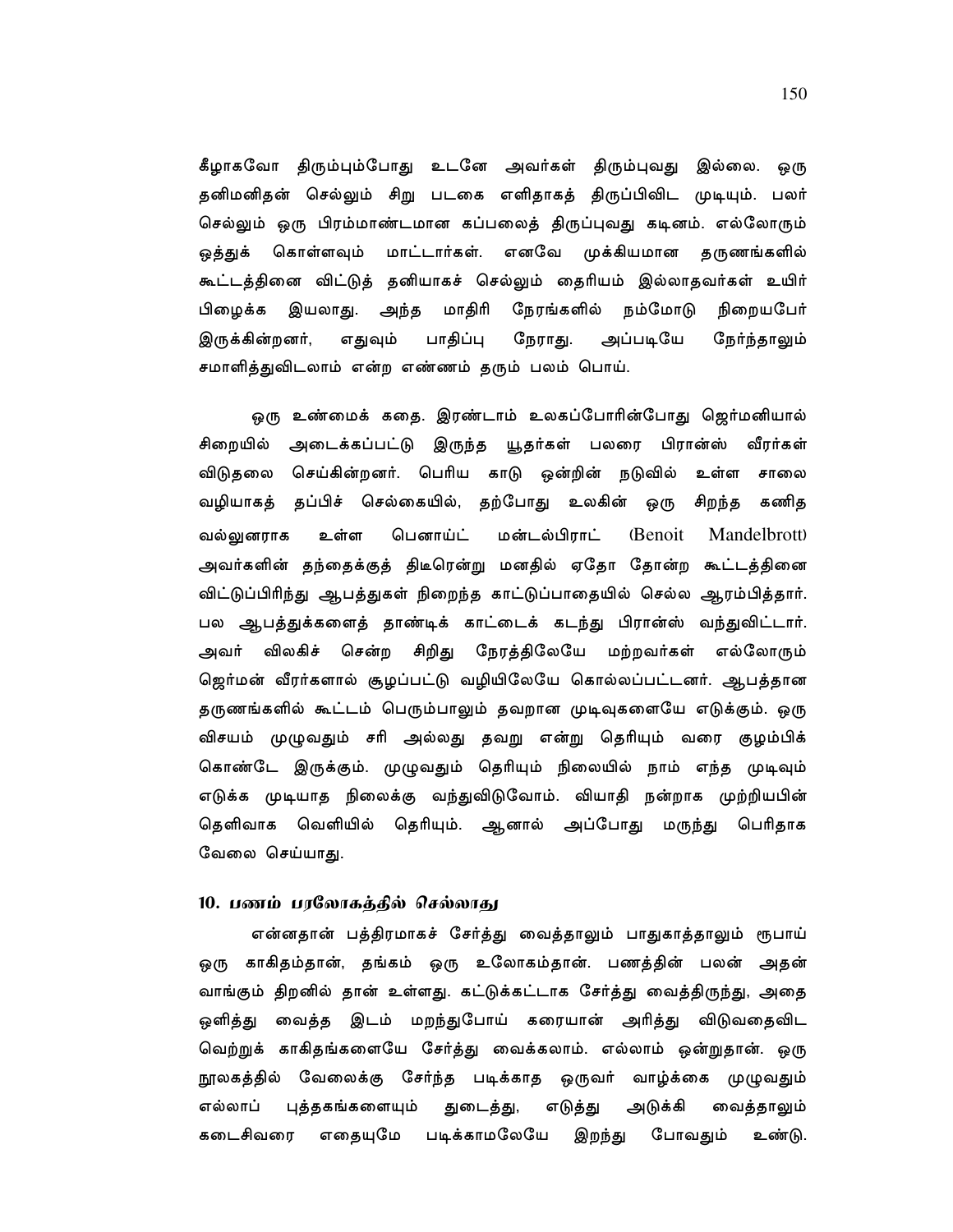அதுபோலவே சில பணம் படைத்தவர்களும் நாளைக்கு என்று சேர்த்து வைத்துக் கடைசியில் வரவேண்டிய நாள் வந்துவிடுகின்றது.

> அற்றார்க்குஒன்று ஆற்றாதான் செல்வம் மிகநலம் பெற்றாள் தமியள் மூத்தற்று  $-1007$ பொருள் இல்லாத வறியவர்க்கு ஒரு பொருள் கொடுத்து உதவாதவனுடைய செல்வம், மிக்க அழகு பெற்றவள் தனியாக வாழ்ந்து முதுமையுற்றாற் போன்றது

செல்வத்துப் பயனே ஈதல் என்று கூறுவார்கள். பாடுபட்டுச் சம்பாதித்த பணத்தைத் தானம் தர மனம் விரும்பாது. செலவாவது செய்யலாம் அல்லவா. பணமுடையவர் ஒரு துணி வாங்கினால் ஒரு நெசவாளர் பிழைப்பார். ஒரு ஓட்டலில் சென்று சாப்பிட்டால் ஒரு சமையல்காரர் பிழைப்பார். அமெரிக்கா, ஜப்பான் போன்ற நாடுகளின் அரசாங்கம் எல்லாம் மக்களைச் செலவு செய்யும்படி கெஞ்சிக் கொண்டு உள்ளனர். பணப் புழக்கம் குறைந்தால் நாட்டில் பெரிய பொருளாதாரப் பிரச்சனைகள் தோன்றிவிடும் (பணப்புழக்கம் அதிகமானால் சிறிய பிரச்சனைகள் வரும்) மேலும் பணத்தைப் பத்திரமாக சேர்த்து வைக்கவும் முடியாது. ஈயார் தேட்டை தீயார் கொள்வார் என்று சொல்வார்கள். திருடர்கள் வருகின்றார்களோ இல்லையோ அரசாங்கம் நேரடி வரி, மறைமுகவரி, பற்றாக்குறை பட்ஜெட் என்று பலவிதமான யுக்திகளைப் பயன்படுத்தி ஒளித்து வைக்கும் பணத்தைத் தொடாமலேயே கரைத்துவிடும். எனவே ஓரளவேனும் பணத்தினால் கிடைக்கக் கூடிய பலன்களை அது இருக்கும்போதே அனுபவித்துக் கொள்ள வேண்டும்.

பணத்துக்குக் கடவுளான ஸ்ரீலஷ்மி தேவியும் சாதாரணமானவர் அல்ல. அவர் ஒரு இடத்தில் எப்போதும் நிலையாக நிற்கமாட்டார். ஒரு இடம் விட்டு மற்றோர் இடம் போய்க் கொண்டே இருப்பார். இதனைக் குறிக்கும் விதமாக முன்பு திருமகளின் சிலை வடிக்கும்போது குதிகால் தரையில் படாமல் அவர் நுனிக்கால்களில் எப்போதும் இருப்பதுபோல சிலைகள் வடிக்கும் பழக்கம் இருந்துள்ளது. பக்தர்களும் அவரது பாதங்களைப் பீடத்தோடு சுற்றிக் கட்டியோ அல்ல்து கவசம் போன்று ஏதாவது அணிந்தோ, அவர் வேறு எங்காவது சென்றுவிடாமல் இருக்க வேண்டும் என்று வேண்டிக் கொள்ளும் பழக்கம் இருந்துள்ளது. இது எவ்வளவு தூரம் உண்மை என்று தெரியவில்லை. ஆனால் இந்த விசயம் உலகின் மிகப் பெரிய கோடீஸ்வரர்களில் ஒருவரான திரு. வாரன் பஃபெட் (Mr. Warrant Buffet) அவர்களது குருவான திரு பென்ஜமின் கிரகாம் (Mr. Benjamin Graham) அவர்கள் எழுதிய (The